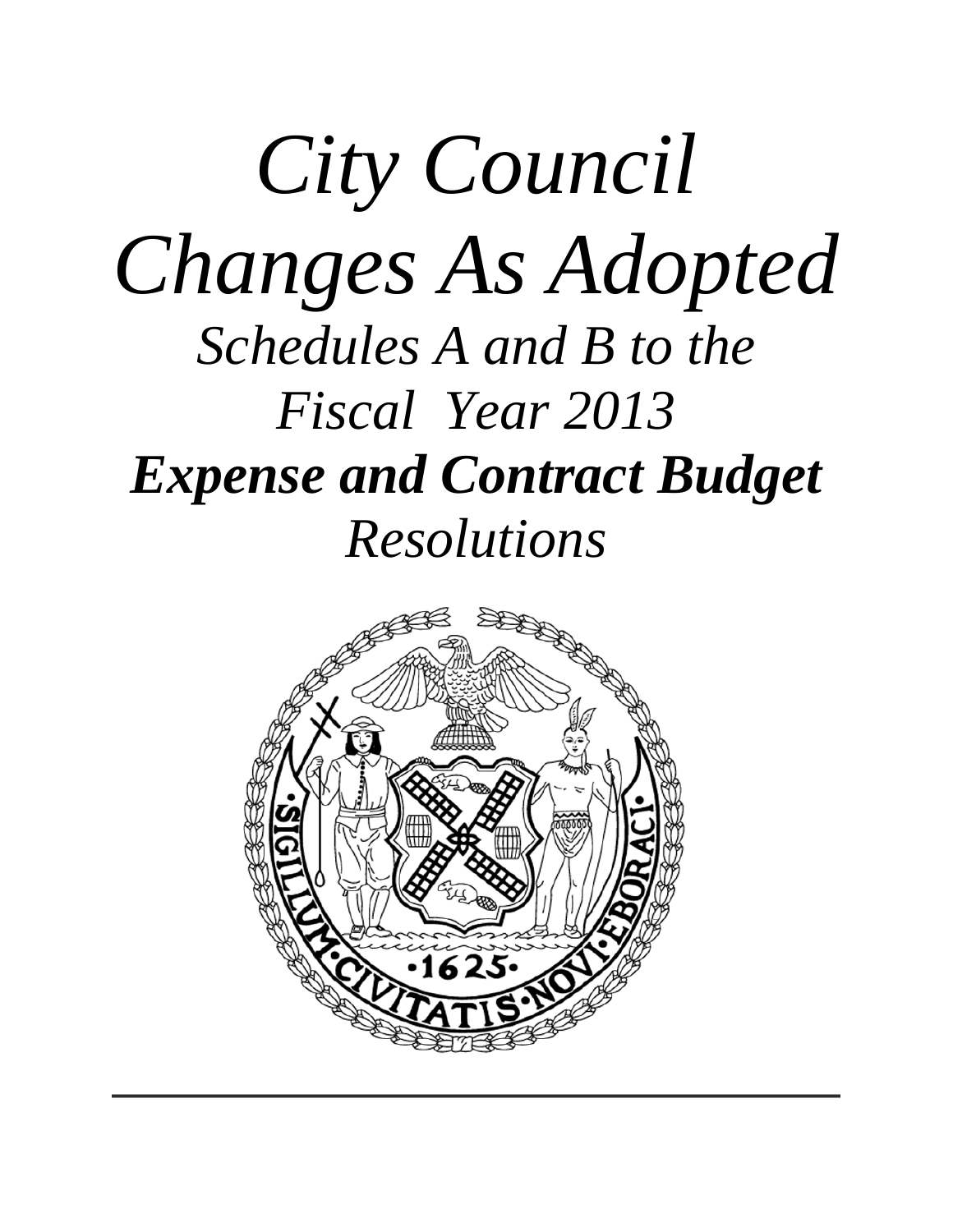# *City Council Changes As Adopted*

*Schedule A Fiscal Year 2013 Expense Budget Resolution*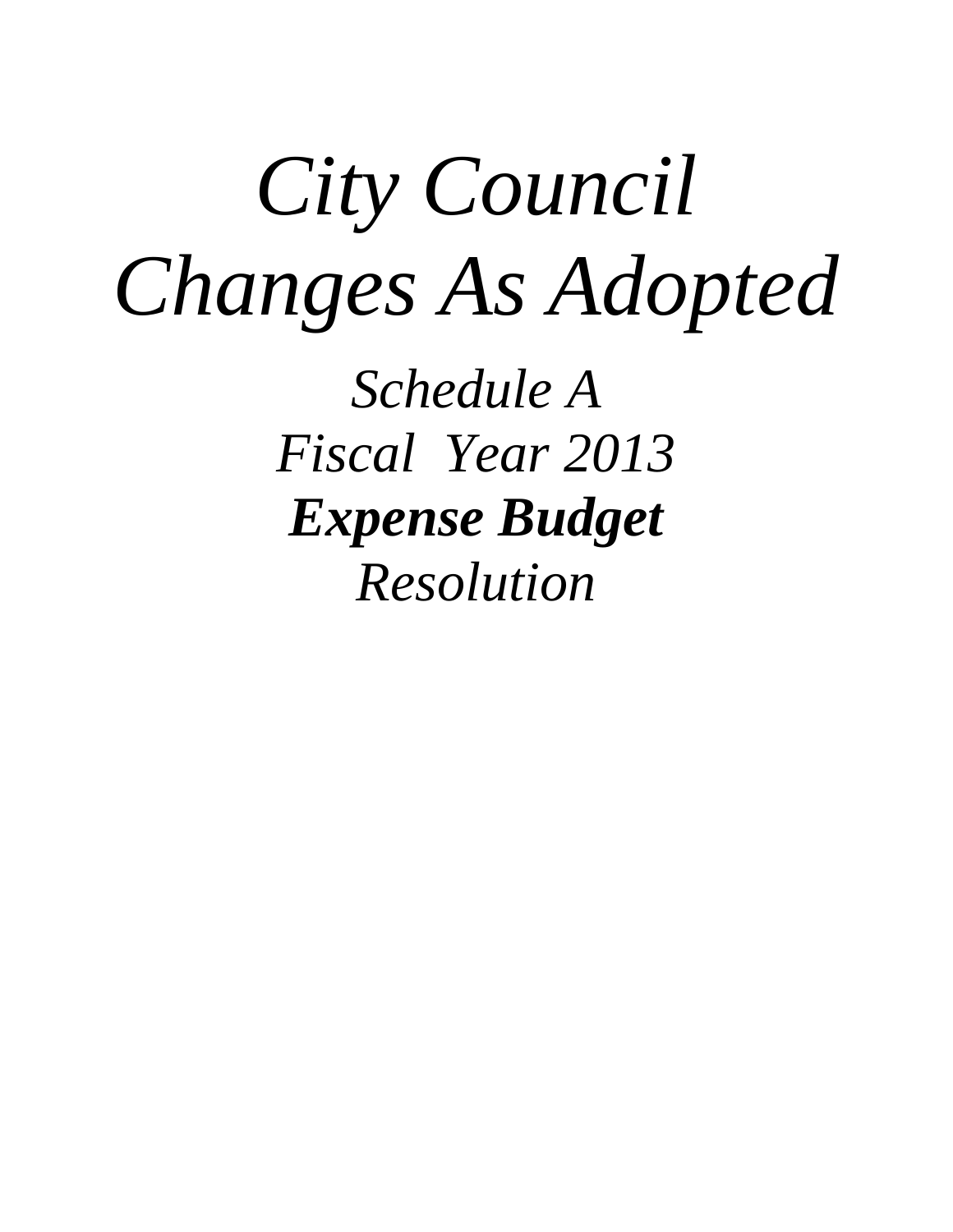**RESOLUTION TO ADOPT A BUDGET APPROPRIATING THE AMOUNTS NECESSARY FOR THE SUPPORT OF THE GOVERNMENT OF THE CITY OF NEW YORK AND THE COUNTIES THEREIN AND FOR THE PAYMENT OF INDEBTEDNESS THEREOF, FOR THE FISCAL YEAR BEGINNING ON JULY 1, 2012 AND ENDING ON JUNE 30, 2013, IN ACCORDANCE WITH THE PROVISIONS OF THE CHARTER OF THE CITY OF NEW YORK**

**Whereas**, on May 3, 2012, pursuant to the Section 249 of the Charter of the City of New York (the "Charter"), the Mayor of the City of New York (the "Mayor") submitted, to the Council of the City of New York (the "Council"), the executive budget for the support of the government of the City of New York and the counties therein (collectively, the "City") for the fiscal year beginning on July 1, 2012 and ending on June 30, 2013 ("Proposed Fiscal 2013 Budget"); and

**Whereas**, pursuant to Section 254 (a) of the Charter, the Council may not alter the Proposed Fiscal 2013 Budget except to increase, decrease, add or omit any unit of appropriation for personal service or other than personal service or any appropriation for any capital project or add, omit or change any terms or conditions related to any or all such appropriations, subject to further conditions set forth therein;

**NOW, THEREFORE,** be it resolved by The Council of The City of New York as follows:

**Section 1.** Adoption of the Budget for Fiscal 2013. The Council hereby adopts the Proposed Fiscal 2013 Budget, as modified to reflect increases, decreases, additions or omissions of units of appropriation and to reflect additions, omissions, or changes of terms or conditions related to such appropriations as set forth in the schedules hereto (the "Fiscal 2013 Budget").

**§ 2. Further Actions.** The City Clerk is hereby directed, not later than the day after the Fiscal 2013 Budget is finally adopted pursuant to the provisions of the Charter, to obtain a certification of the Mayor, the Comptroller and the City Clerk, to cause the Fiscal 2013 Budget to be filed in the offices of the Comptroller and the City Clerk and to cause the publication of the Fiscal 2013 Budget forthwith, all pursuant to the provisions of Section 256 of the Charter.

**§ 3. Effective Date.** This resolution shall take effect as of the date hereof.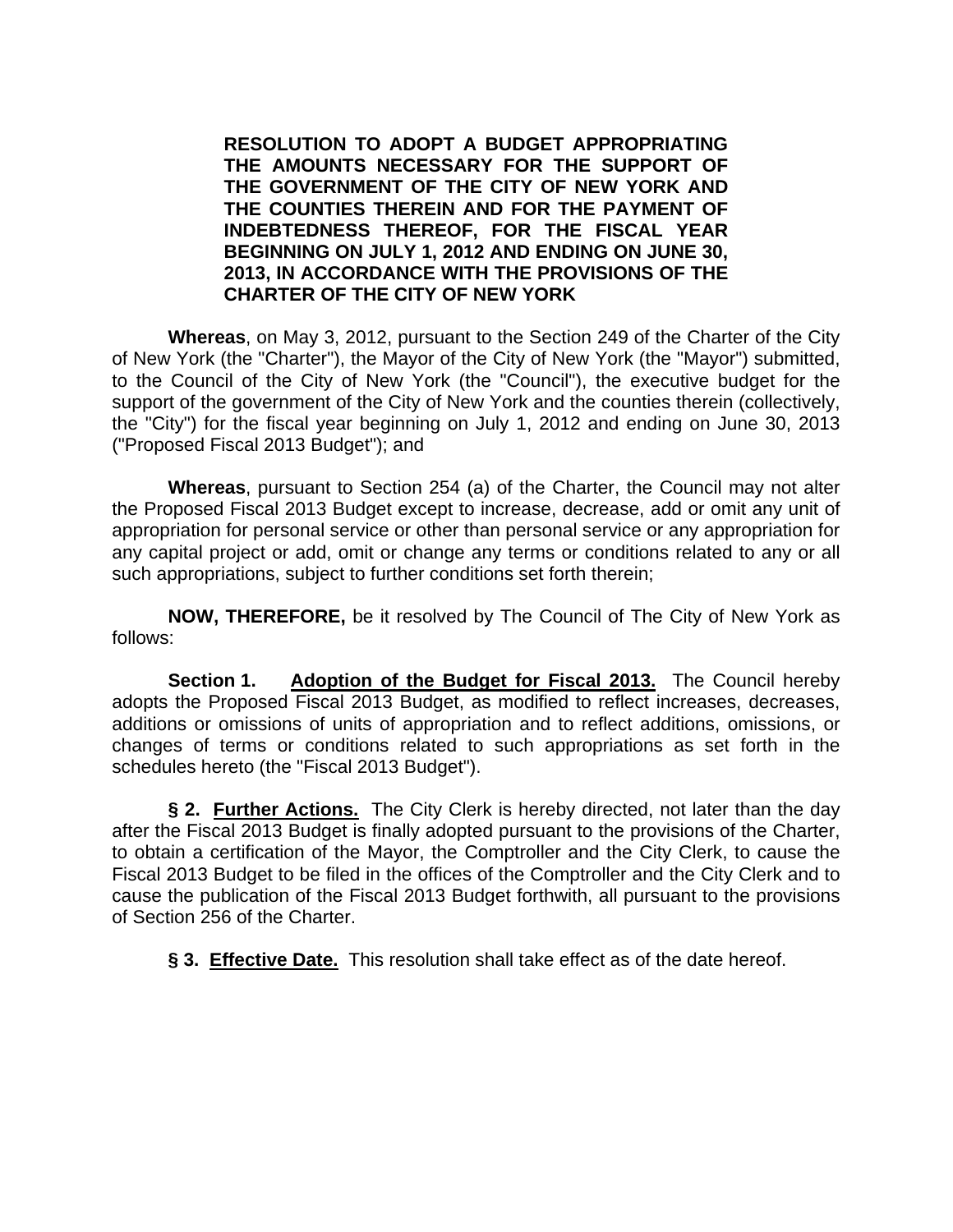#### **FISCAL YEAR 2013 Change From Executive Budget To Adopted Budget**

|                                               | <b>Executive</b><br><b>Budget</b> | <b>Adopted</b><br><b>Budget</b> |                   | Increase \<br>(Decrease) |
|-----------------------------------------------|-----------------------------------|---------------------------------|-------------------|--------------------------|
| Expense Budget:                               |                                   |                                 |                   |                          |
| Personal Service                              | \$37,331,601,409                  | \$37,291,533,993                | $(-)$             | \$40,067,416             |
| Other Than Personal Service                   | 28,391,509,176                    | 28,941,983,948                  | $(+)$             | 550,474,772              |
| Debt Service                                  | 4,589,577,996                     | 3,898,366,163                   | $(-)$             | 691,211,833              |
|                                               | \$70,312,688,581                  | \$70,131,884,104                | $\left( -\right)$ | \$180,804,477            |
| Less: Intra-City Sales                        | (1,595,574,980)                   | (1,630,839,627)                 | $\left( -\right)$ | 35,264,647               |
|                                               | \$68,717,113,601                  | \$68,501,044,477                | $\left( -\right)$ | \$216,069,124            |
| Revenue Budget:                               |                                   |                                 |                   |                          |
| City Funds and Capital Budget Transfers:      |                                   |                                 |                   |                          |
| General Property Taxes                        | \$18,354,000,000                  | \$18,417,000,000                | $^{(+)}$          | \$63,000,000             |
|                                               | 25,226,770,000                    | 25,226,770,000                  |                   |                          |
|                                               | 7,278,120,759                     | 6,949,191,783                   | $(-)$             | 328,928,976              |
| Disallowances against Categorical Grants      | (15,000,000)                      | (15,000,000)                    |                   |                          |
| Less: Intra-City Revenue.                     | (1,595,574,980)                   | (1,630,839,627)                 | $(-)$             | 35,264,647               |
|                                               | \$49,248,315,779                  | \$48,947,122,156                | $(-)$             | \$301,193,623            |
| Other Categorical Grants                      | 923,206,335                       | 923,650,507                     | $(+)$             | 444,172                  |
| Transfers from Capital Budget                 | 538,316,446                       | 538,929,446                     | $(+)$             | 613,000                  |
| Total City Funds and Capital Budget Transfers | \$50,709,838,560                  | \$50,409,702,109                | $(-)$             | \$300,136,451            |
|                                               |                                   |                                 |                   |                          |
| Federal and State Funds:                      |                                   |                                 |                   |                          |
| Federal Categorical Grants                    | 6,594,770,904                     | 6,661,597,906                   | $^{(+)}$          | 66,827,002               |
| State Categorical Grants                      | 11,412,504,137                    | 11,429,744,462                  | $(+)$             | 17,240,325               |
|                                               | \$68,717,113,601                  | \$68,501,044,477                | $\left( -\right)$ | \$216,069,124            |
|                                               |                                   |                                 |                   |                          |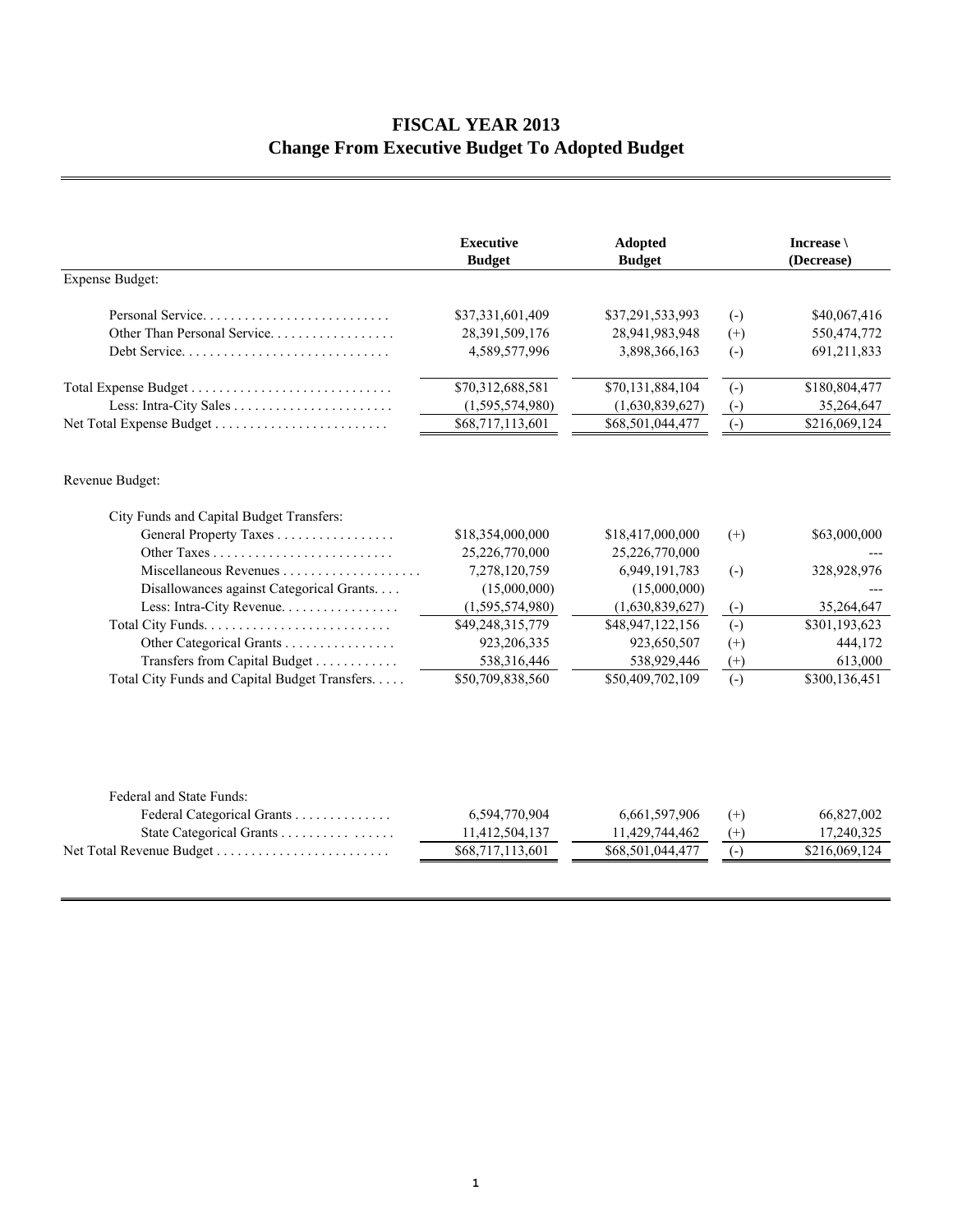#### **SUMMARY OF CHANGES BY AGENCY**

 **----------------------------** 

|                                  |                | INTRA/CITY  | <b>NET</b>     |              | <b>OTHER</b> | CAPITAL     |               | ---------FEDERAL-------------- |          |               |
|----------------------------------|----------------|-------------|----------------|--------------|--------------|-------------|---------------|--------------------------------|----------|---------------|
| <b>AGENCY NAME</b>               | <b>TOTAL</b>   | SALE        | <b>TOTAL</b>   | CITY         | CATEGORICAL  | IFA         | <b>STATE</b>  | <b>JTPA</b>                    | CD       | <b>OTHER</b>  |
| Mayoralty                        | 50,000         | $\mathbf 0$ | 50,000         | 50,000       | $\mathbf 0$  | $\mathbf 0$ | 0             | $\mathbf 0$                    | O        |               |
| Board of Elections               | 12,150,000     | 0           | 12,150,000     | 12,150,000   | $\Omega$     | $\Omega$    | $\Omega$      | 0                              | 0        | $\Omega$      |
| Office of the Actuary            | 100,000        | $\Omega$    | 100,000        | 100,000      | $\Omega$     | $\Omega$    | $\Omega$      | 0                              | 0        |               |
| President, Borough of Manhattan  | 1,612,669      | $\Omega$    | 1,612,669      | 1,612,669    | 0            | $\mathbf 0$ | $\Omega$      | 0                              | 0        |               |
| President, Borough of the Bronx  | 1,591,253      | $\Omega$    | 1,591,253      | 1,591,253    | $\Omega$     | $\mathbf 0$ | $\Omega$      | $\mathbf 0$                    | O        |               |
| President, Borough of Brooklyn   | 1,744,367      | $\Omega$    | 1,744,367      | 1,744,367    | $\Omega$     | $\Omega$    | $\Omega$      | 0                              | O        |               |
| President, Borough of Queens     | 1,374,638      | $\Omega$    | 1,374,638      | 1,374,638    | 0            | $\Omega$    | $\Omega$      | 0                              | 0        | $\Omega$      |
| President, Borough of S.I.       | 1,449,460      | $\Omega$    | 1,449,460      | 1,449,460    | 0            | $\Omega$    | $\Omega$      | $\Omega$                       | 0        | $\Omega$      |
| Dept. of Emergency Management    | 567,500        | $\Omega$    | 567,500        | 567,500      | 0            | $\mathbf 0$ | 0             | $\mathbf 0$                    | 0        | $\Omega$      |
| Office of Admin. Tax Appeals     | 150,000        | 0           | 150,000        | 150,000      | 0            | $\Omega$    | 0             | 0                              | 0        | $\Omega$      |
| Law Department                   | 1,572,000      | $\Omega$    | 1,572,000      | 1,572,000    | 0            | $\Omega$    | $\Omega$      | 0                              | 0        |               |
| Department of City Planning      | $3,144-$       | $\Omega$    | $3,144-$       | 0            | 0            | $\Omega$    | $3,144-$      | $\Omega$                       | 0        |               |
| Department of Investigation      | 512,000        | $\Omega$    | 512,000        | 512,000      | 0            | $\mathbf 0$ | $\Omega$      | $\mathbf 0$                    | 0        |               |
| NY Public Library - Research     | 6,296,000      | 0           | 6,296,000      | 6,296,000    | 0            | $\Omega$    | 0             | $\Omega$                       | 0        | $\Omega$      |
| New York Public Library          | 33,299,000     | $\Omega$    | 33,299,000     | 33,299,000   | 0            | $\Omega$    | 0             | 0                              | 0        | $\Omega$      |
| Brooklyn Public Library          | 24,977,500     | $\Omega$    | 24,977,500     | 24,977,500   | 0            | $\Omega$    | $\Omega$      | $\Omega$                       | 0        | $\Omega$      |
| Queens Borough Public Library    | 24,974,000     | $\Omega$    | 24,974,000     | 24,974,000   | $\Omega$     | $\mathbf 0$ | 0             | $\mathbf 0$                    | 0        |               |
| Department of Education          | 9,916,656      | 5,560,499   | 4,356,157      | 4,356,157    | 0            | $\Omega$    | 0             | 0                              | 0        | $\Omega$      |
| City University                  | 7,285,475      | $\Omega$    | 7,285,475      | 7,285,475    | 0            | $\Omega$    | $\Omega$      | 0                              | O        |               |
| Civilian Complaint Review Bd.    | 1,499,254      | 0           | 1,499,254      | 1,499,254    | 0            | $\Omega$    | $\Omega$      | $\Omega$                       |          |               |
| Police Department                | 69,666,354     | 0           | 69,666,354     | 364,429      | 0            | $\mathbf 0$ | 103,000       | $\mathbf 0$                    | O        | 69,198,925    |
| Fire Department                  | 55,366,936     | $\Omega$    | 55,366,936     | 55,366,936   | 0            | $\Omega$    | $\Omega$      | 0                              | O        | $\mathbf 0$   |
| Admin. for Children Services     | 105,164,994    | $\Omega$    | 105,164,994    | 98,241,281   | 0            | $\Omega$    | 4,818,468     | 0                              | O        | 2,105,245     |
| Department of Social Services    | 25,361,847     | $\Omega$    | 25,361,847     | 23, 265, 861 | 0            | 0           | 2,085,296     | 0                              | 0        | 10,690        |
| Dept. of Homeless Services       | 912,991        | 0           | 912,991        | 912,991      | 0            | $\mathbf 0$ | $\Omega$      | $\mathbf 0$                    | $\Omega$ | $\mathbf 0$   |
| Department of Correction         | $\Omega$       | 0           | 0              | 6,404,800    | 0            | $\Omega$    | $\Omega$      | 0                              | 0        | $6,404,800 -$ |
| Citywide Pension Contributions   | 83,000,000-    | $\Omega$    | 83,000,000-    | 83,000,000-  | 0            | $\Omega$    | 0             | 0                              | O        | $\Omega$      |
| Miscellaneous                    | 95,302,446-    | $\Omega$    | 95,302,446-    | 49,187,101-  | 0            | $\mathbf 0$ | 46, 317, 858- | 0                              | 0        | 202,513       |
| Debt Service                     | 691, 211, 833- | $\mathbf 0$ | 691, 211, 833- | 731,948,717- | 0            | $\mathbf 0$ | 43,000,000    | $\mathbf 0$                    | O        | 2,263,116-    |
| Public Advocate                  | 649,154        | 0           | 649,154        | 649,154      | 0            | $\Omega$    | 0             | 0                              | O        | $\Omega$      |
| City Clerk                       | 150,000        | 0           | 150,000        | 150,000      | $\Omega$     | $\mathbf 0$ | 0             | 0                              | O        | $\Omega$      |
| Department for the Aging         | 27,965,451     | $\Omega$    | 27,965,451     | 27,965,451   | 0            | $\mathbf 0$ | 0             | 0                              | 0        | $\Omega$      |
| Department of Cultural Affairs   | 53, 243, 620   | 0           | 53, 243, 620   | 53,243,620   | 0            | $\mathbf 0$ | 0             | 0                              | 0        | $\Omega$      |
| Office of Payroll Admin.         | $23,000,000 -$ | $\Omega$    | 23,000,000-    | 23,000,000-  | 0            | $\Omega$    | 0             | $\Omega$                       | 0        |               |
| Civil Service Commission         | 50,000         | 0           | 50,000         | 50,000       | $\Omega$     | $\Omega$    | 0             | 0                              | O        | $\Omega$      |
| Taxi & Limousine Commission      | 1,490,000      | 0           | 1,490,000      | 1,490,000    | 0            | $\mathbf 0$ | 0             | 0                              | 0        | $\Omega$      |
| Youth & Community Development    | 99,894,224     | $\Omega$    | 99,894,224     | 99,519,224   | 0            | $\mathbf 0$ | 0             | 0                              | 375,000  | $\Omega$      |
| Manhattan Community Board # 2    | 1,750          | $\Omega$    | 1,750          | 1,750        | $\Omega$     | $\Omega$    | $\Omega$      | $\Omega$                       | 0        | $\Omega$      |
| Manhattan Community Board #<br>3 | 1,750          | 0           | 1,750          | 1,750        | O            | $\Omega$    | n             | $\Omega$                       | O        | $\Omega$      |
| Manhattan Community Board #      | 3,500          | $\Omega$    | 3,500          | 3,500        | $\Omega$     | $\Omega$    | n             | $\Omega$                       | O        | $\Omega$      |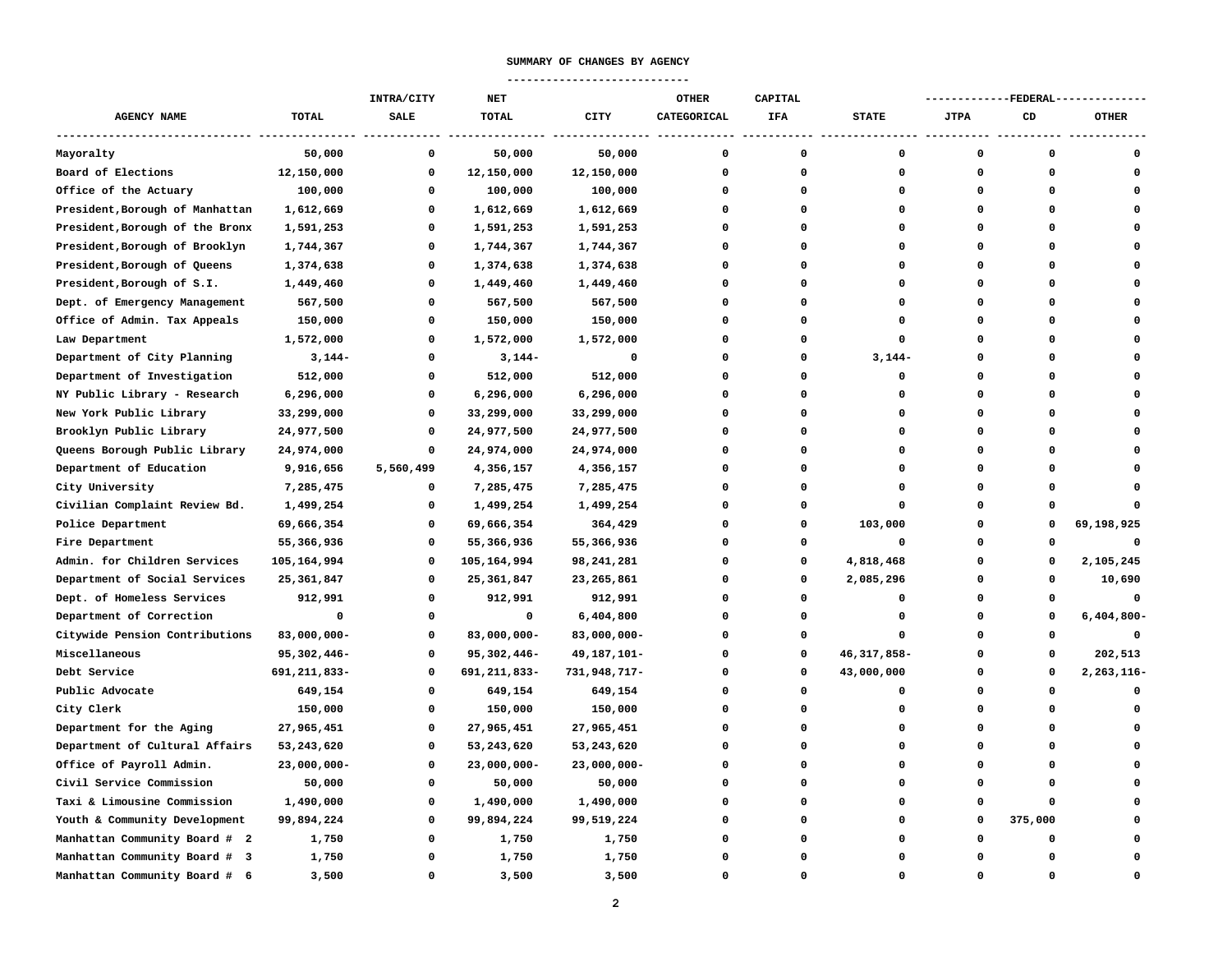#### **SUMMARY OF CHANGES BY AGENCY**

 **----------------------------** 

|                                |                 | INTRA/CITY  | <b>NET</b>   |                | <b>OTHER</b> | CAPITAL      |              |                        |          | ---------FEDERAL-------------- |
|--------------------------------|-----------------|-------------|--------------|----------------|--------------|--------------|--------------|------------------------|----------|--------------------------------|
| AGENCY NAME                    | <b>TOTAL</b>    | SALE        | <b>TOTAL</b> | <b>CITY</b>    | CATEGORICAL  | IFA          | <b>STATE</b> | <b>JTPA</b>            | CD       | <b>OTHER</b>                   |
|                                |                 |             |              |                |              |              |              |                        |          |                                |
| Manhattan Community Board # 7  | 24,750          | $\Omega$    | 24,750       | 24,750         | $\Omega$     | 0            | $\Omega$     | 0                      | O        |                                |
| Manhattan Community Board # 9  | 11,700          | $\Omega$    | 11,700       | 11,700         | $\Omega$     | 0            | $\Omega$     | $\mathbf 0$            | O        |                                |
| Manhattan Community Board # 10 | 10,700          | 0           | 10,700       | 10,700         | 0            | 0            | O            | 0                      | O        |                                |
| Manhattan Community Board # 11 | 15,000          | $\Omega$    | 15,000       | 15,000         | $\Omega$     | 0            | $\Omega$     | $\mathbf{0}$           | O        |                                |
| Manhattan Community Board # 12 | 1,000           | $\Omega$    | 1,000        | 1,000          | 0            | 0            | O            | $\mathbf 0$            | O        |                                |
| Bronx Community Board # 4      | 33,000          | $\Omega$    | 33,000       | 33,000         | n            | 0            |              | $\mathbf 0$            | O        |                                |
| Bronx Community Board # 5      | 10,000          | $\Omega$    | 10,000       | 10,000         | $\Omega$     | 0            | O            | $\mathbf 0$            | O        |                                |
| Bronx Community Board #<br>8   | 6,500           | $\Omega$    | 6,500        | 6,500          | $\Omega$     | 0            | $\Omega$     | $\mathbf 0$            |          |                                |
| Queens Community Board # 6     | 5,000           | $\Omega$    | 5,000        | 5,000          | $\Omega$     | 0            |              | $\Omega$               |          |                                |
| Brooklyn Community Board # 6   | 7,000           | $\Omega$    | 7,000        | 7,000          | $\Omega$     | 0            | n            | $\mathbf 0$            | n        |                                |
| Brooklyn Community Board # 12  | 3,500           | 0           | 3,500        | 3,500          | 0            | 0            | O            | $\mathbf 0$            | O        |                                |
| Department of Probation        | 4,751,557       | 4,979,309   | 227,752-     | 227,752-       | O            | 0            | O            | $\mathbf 0$            | O        |                                |
| Dept. Small Business Services  | 14, 441, 265    | $\Omega$    | 14, 441, 265 | 14,441,265     | $\Omega$     | 0            | n            | $\mathbf 0$            | n        |                                |
| Housing Preservation & Dev.    | 9,320,102       | $\mathbf 0$ | 9,320,102    | 8,875,930      | 444,172      | 0            | $\Omega$     | $\mathbf 0$            | 0        |                                |
| Department of Buildings        | 400,000         | $\Omega$    | 400,000      | 400,000        | $\Omega$     | 0            | $\Omega$     | $\mathbf 0$            | O        |                                |
| Dept Health & Mental Hygiene   | 51,105,591      | $\Omega$    | 51,105,591   | 37,616,688     | $\Omega$     | 0            | 13,488,903   | $\mathbf 0$            | O        |                                |
| Health and Hospitals Corp.     | 18,544,000      | 10,937,500  | 7,606,500    | 7,606,500      | $\Omega$     | 0            | $\Omega$     | 0                      | U        |                                |
| Office Admin Trials & Hearings | 46,186          | $\Omega$    | 46,186       | 46,186         | $\Omega$     | 0            | $\Omega$     | $\mathbf 0$            | O        |                                |
| Dept of Environmental Prot.    | 691,131         | $\Omega$    | 691,131      | 691,131        | $\Omega$     | 0            | $\Omega$     | $\mathbf 0$            | O        |                                |
| Department of Sanitation       | 1,874,208       | $\Omega$    | 1,874,208    | 1,874,208      | $\Omega$     | 0            | O            | $\Omega$               |          |                                |
| Department of Finance          | 2,598,829       | $\Omega$    | 2,598,829    | 2,598,829      | $\Omega$     | 0            | $\Omega$     | $\mathbf 0$            | n        |                                |
| Department of Transportation   | 474,975         | 0           | 474,975      | 474,975        | 0            | 0            | O            | $\mathbf 0$            |          |                                |
| Dept of Parks and Recreation   | 32,674,904      | 16,273,090  | 16,401,814   | 16,401,814     | $\Omega$     | $\Omega$     | $\Omega$     | $\Omega$               | O        |                                |
| Dept. of Design & Construction | 285,000         | $\mathbf 0$ | 285,000      | 285,000        | $\Omega$     | 0            | $\Omega$     | 0                      | O        |                                |
| Dept of Citywide Admin Srvces  | 1,830,479-      | 2,485,751-  | 655,272      | 531,732        | $\Omega$     | 0            | 123,540      | $\mathbf 0$            | O        |                                |
| D.O.I.T.T.T.                   | 4,278,165       | $\Omega$    | 4,278,165    | 120,500        | $\Omega$     | 613,000      | $\Omega$     | $\mathbf{0}$           | U        | 3,544,665                      |
| Department of Consumer Affairs | $\mathbf 0$     | $\mathbf 0$ | $\Omega$     | 0              | $\Omega$     | 0            | $\Omega$     | $\mathbf 0$            | $\Omega$ | $\Omega$                       |
| District Attorney - N.Y.       | 133,211         | 0           | 133,211      | 133,211        | 0            | 0            | 57,880-      | 0                      | 0        | 57,880                         |
| District Attorney - Bronx      | 54,786          | $\Omega$    | 54,786       | 54,786         | $\Omega$     | $\Omega$     | $\Omega$     | $\mathbf 0$            | O        | $\Omega$                       |
| District Attorney - Richmond   | 255,000         | $\Omega$    | 255,000      | 255,000        | $\Omega$     | 0            | $\Omega$     | $\mathbf 0$            | O        |                                |
| Public Administrator - N.Y.    | 107,424         | $\Omega$    | 107,424      | 107,424        | O            | 0            | O            | 0                      | O        |                                |
| Public Administrator - Bronx   | 89,514          | $\Omega$    | 89,514       | 89,514         | $\Omega$     | 0            | $\Omega$     | $\mathbf{0}$           |          |                                |
| Public Administrator- Brooklyn | 92,334          | $\Omega$    | 92,334       | 92,334         | $\Omega$     | 0            | $\Omega$     | $\mathbf 0$            | O        |                                |
| Public Administrator - Queens  | 73,262          | 0           | 73,262       | 73,262         | $\Omega$     | 0            | $\Omega$     | $\mathbf 0$            | O        |                                |
| Public Administrator -Richmond | 79,488          | $\Omega$    | 79,488       | 79,488         | $\Omega$     | <sup>o</sup> | O            | $\Omega$               | U        |                                |
| <b>TOTAL</b>                   | 180,804,477-    | 35,264,647  | 216,069,124- | 301, 193, 623- | 444,172      | 613,000      | 17,240,325   | 0                      | 375,000  | 66,452,002                     |
|                                | =============== |             |              |                |              |              |              | =========== ========== |          |                                |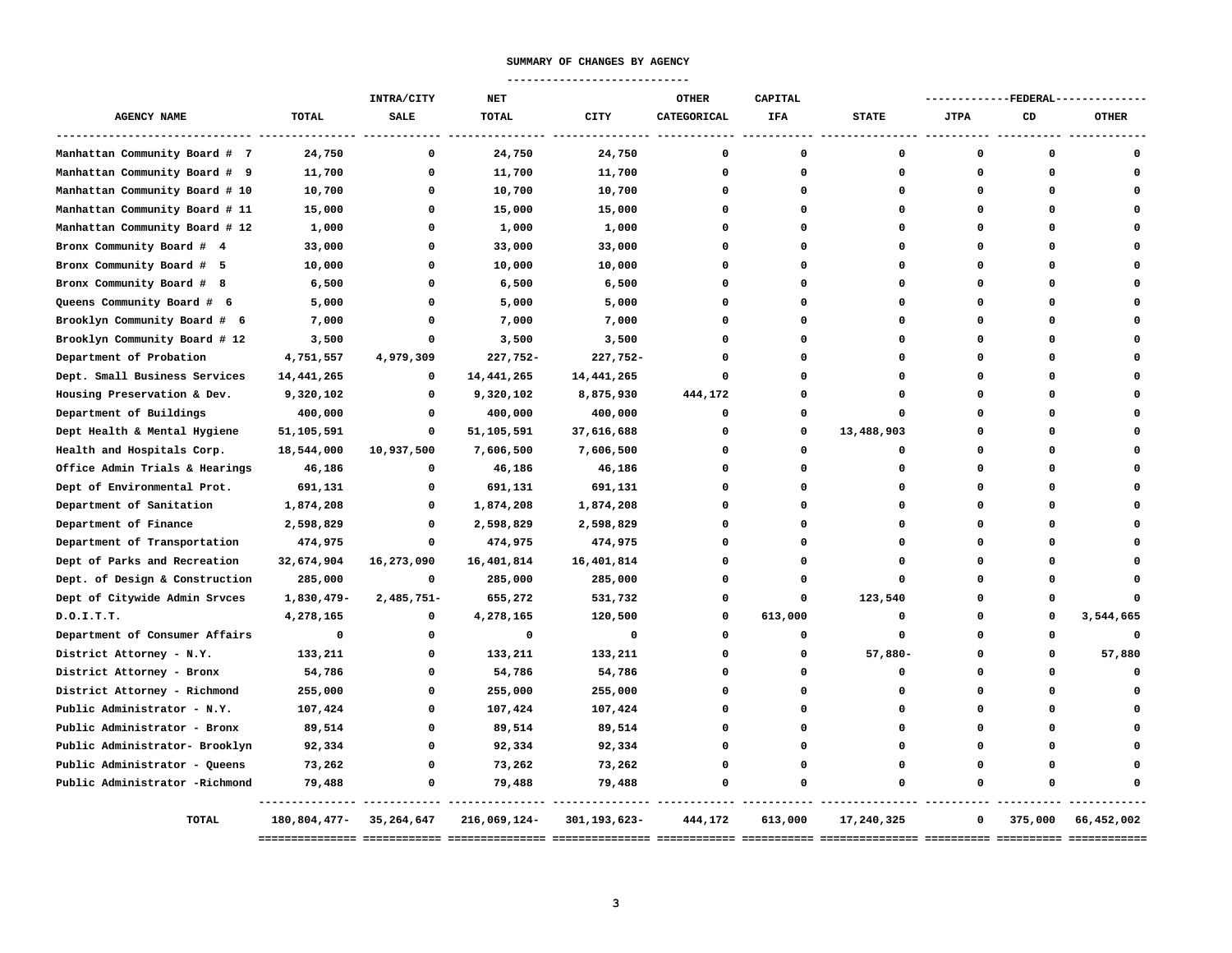#### **FISCAL YEAR 2013 BUDGET CHANGES -------------------------------**

**AGENCY 002 Mayoralty** 

|       |                                   |     | <b>ELIMINATE</b>    | <b>SUBSTITUTE</b>                  |    | <b>CHANGE</b> |
|-------|-----------------------------------|-----|---------------------|------------------------------------|----|---------------|
|       | 020 OFFICE OF THE MAYOR-PS        | S.  | 28,402,634          | 28,402,634<br>\$                   | Ş  | 0             |
|       | 040 OFFICE OF MGMT AND BUDGET-PS  |     | 27,328,011          | 27,328,011                         |    | 0             |
|       | 050 CRIMINAL JUSTICE PROGRAMS PS  |     | 3,788,656           | 3,788,656                          |    | 0             |
|       | 061 OFF OF LABOR RELATIONS-PS     |     | 7,190,842           | 7,190,842                          |    | 0             |
|       | 070 NYC COMM TO THE UN-PS         |     | 728,440             | 728,440                            |    | 0             |
|       | 260 OFF FOR PEOPLE WITH DISAB-PS  |     | 614,829             | 614,829                            |    | 0             |
|       | 280 OFFICE OF CONSTRUCTION-PS     |     | 1,033,627           | 1,033,627                          |    | 0             |
|       | 340 COMMUNITY AFFAIRS UNIT-PS     |     | 1,200,645           | 1,200,645                          |    | 0             |
|       | 350 COMMISSION ON WOMEN'S ISSUES- |     | 72,783              | 72,783                             |    | 0             |
|       | 380 OFFICE OF OPERATIONS-PS       |     | 3,689,052           | 3,689,052                          |    | 0             |
|       | 560 SPECIAL ENFORCEMENT-PS        |     | 74,012              | 74,012                             |    | 0             |
|       | 021 OFFICE OF THE MAYOR-OTPS      |     | 3,454,782           | 3,504,782                          |    | 50,000        |
|       | 041 OFFICE OF MGMT AND BUDGET-OTP |     | 7,548,590           | 7,548,590                          |    | 0             |
|       | 051 CRIMINAL JUSTICE PROGRAMS OTP |     | 3,502,452           | 3,502,452                          |    | 0             |
|       | 062 OFF OF LABOR RELATIONS-OTPS   |     | 2,630,603           | 2,630,603                          |    | 0             |
|       | 071 NYC COMM TO THE UN-OTPS       |     | 194,783             | 194,783                            |    | 0             |
|       | 261 OFF FOR PEOPLE WITH DISAB-OTP |     | 149,187             | 149,187                            |    | 0             |
|       | 341 COMMUNITY AFFAIRS UNIT-OTPS   |     | 41,434              | 41,434                             |    | 0             |
|       | 351 COMMISSION ON WOMEN'S ISSUES- |     | 5,001               | 5,001                              |    | 0             |
|       | 381 OFFICE OF OPERATIONS-OTPS     |     | 121,878             | 121,878                            |    | 0             |
|       | 561 SPECIAL ENFORCEMENT-OTPS      |     | 18,567              | 18,567                             |    | 0             |
|       | <b>TOTAL DEPARTMENT</b>           |     |                     | 91,790,808 91,840,808              |    | 50,000        |
| LESS: |                                   |     |                     |                                    |    |               |
|       | INTRA-CITY FUNDS                  | Ş.  |                     | $1,520,921 \quad $1,520,921$       | Ş. | 0             |
|       | NET TOTAL DEPARTMENT              | \$. |                     | $90, 269, 887$ \$ 90,319,887 \$    |    | 50,000        |
|       |                                   |     |                     |                                    |    |               |
|       | FUNDING SUMMARY:                  |     |                     |                                    |    |               |
|       | CITY FUNDS                        | \$. |                     | 66,086,648 \$ 66,136,648 \$        |    | 50,000        |
|       | OTHER CATEGORICAL FUNDS           |     |                     | 4,817,695 4,817,695                |    | 0             |
|       | CAPITAL IFA FUNDS                 |     |                     | 12, 124, 402 12, 124, 402          |    | 0             |
|       | <b>STATE FUNDS</b>                |     | 560,780             | 560,780                            |    | 0             |
|       | COMMUNITY DEVELOPMENT FUNDS       |     | 5,020,745 5,020,745 |                                    |    | 0             |
|       | OTHER FEDERAL FUNDS               |     |                     | 1,659,617 1,659,617                |    | 0             |
|       | TOTAL FUNDS                       | S.  |                     | 90,269,887 \$ 90,319,887 \$ 50,000 |    |               |
|       |                                   |     |                     |                                    |    |               |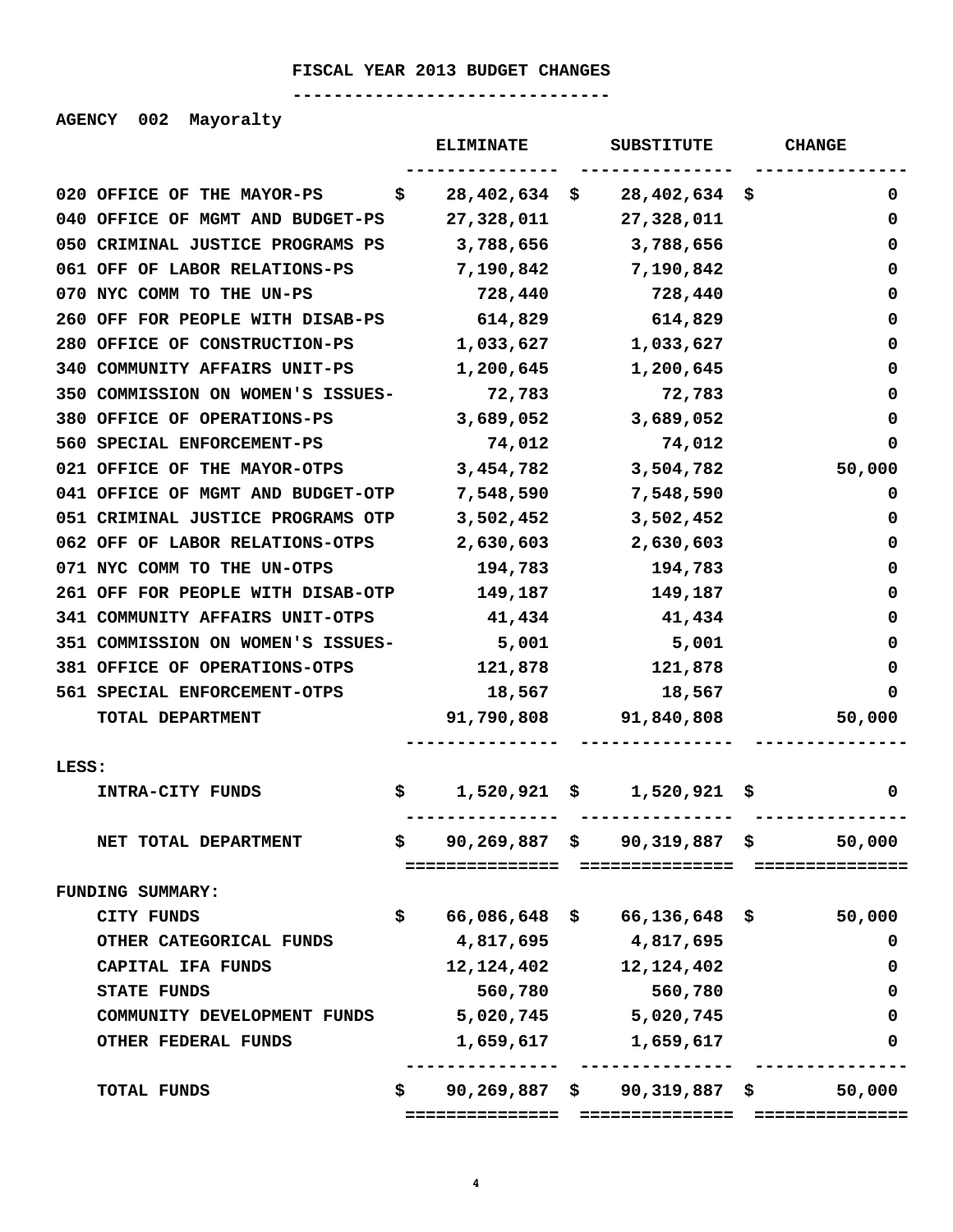**AGENCY 003 Board of Elections** 

|                                  | <b>ELIMINATE</b>      |    | <b>SUBSTITUTE</b>                      |     | <b>CHANGE</b> |
|----------------------------------|-----------------------|----|----------------------------------------|-----|---------------|
| 001 PERSONAL SERVICES            | \$<br>$28,458,282$ \$ |    | 28,458,282                             | -\$ | 0             |
| 002 OTHER THAN PERSONAL SERVICES | 44, 131, 908          |    | 56,281,908                             |     | 12,150,000    |
| TOTAL DEPARTMENT                 | 72,590,190            |    | 84,740,190                             |     | 12,150,000    |
| LESS:                            |                       |    |                                        |     |               |
| INTRA-CITY FUNDS                 | \$<br>$\Omega$        | Ś. | $\Omega$                               | Ŝ.  | $\Omega$      |
| NET TOTAL DEPARTMENT             | \$                    |    | $72,590,190 \quad $84,740,190 \quad $$ |     | 12,150,000    |
|                                  |                       |    |                                        |     |               |
| FUNDING SUMMARY:                 |                       |    |                                        |     |               |
| <b>CITY FUNDS</b>                | \$<br>$72,590,190$ \$ |    | 84,740,190 \$                          |     | 12,150,000    |
| OTHER CATEGORICAL FUNDS          | 0                     |    | 0                                      |     | 0             |
| CAPITAL IFA FUNDS                | 0                     |    | O                                      |     | 0             |
| <b>STATE FUNDS</b>               | 0                     |    | O                                      |     | 0             |
| COMMUNITY DEVELOPMENT FUNDS      | 0                     |    | O                                      |     | 0             |
| <b>OTHER FEDERAL FUNDS</b>       | 0                     |    | $\Omega$                               |     | 0             |
| TOTAL FUNDS                      | \$<br>72,590,190 \$   |    | 84,740,190 \$                          |     | 12,150,000    |
|                                  | ==========            |    | =======                                |     | ========      |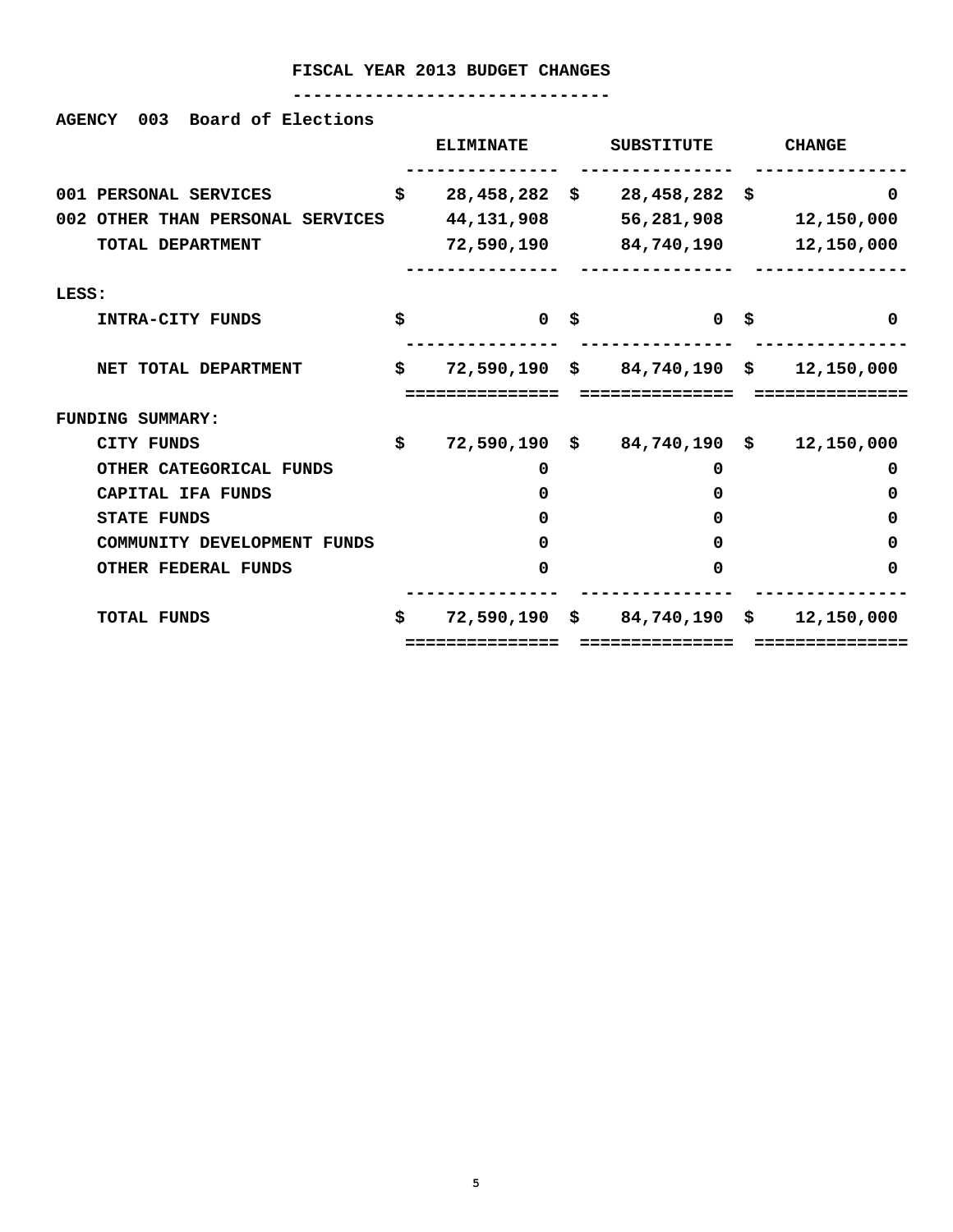| 008 Office of the Actuary<br><b>AGENCY</b> |     |                  |      |                               |                             |
|--------------------------------------------|-----|------------------|------|-------------------------------|-----------------------------|
|                                            |     | <b>ELIMINATE</b> |      | SUBSTITUTE                    | <b>CHANGE</b>               |
| 100 PERSONAL SERVICE                       | \$  | $3,934,391$ \$   |      | 3,934,391 \$                  | $\Omega$                    |
| 200 OTHER THAN PERSONAL SERVICE            |     |                  |      |                               | 2,359,028 2,459,028 100,000 |
| TOTAL DEPARTMENT                           |     |                  |      | 6,293,419 6,393,419           | 100,000                     |
| LESS:                                      |     |                  |      |                               |                             |
| INTRA-CITY FUNDS                           | \$  |                  | 0 \$ | 0 <sup>5</sup>                | $\Omega$                    |
| NET TOTAL DEPARTMENT                       | \$. |                  |      | $6,293,419$ \$ $6,393,419$ \$ | 100,000                     |
|                                            |     |                  |      |                               |                             |
| <b>FUNDING SUMMARY:</b>                    |     |                  |      |                               |                             |
| <b>CITY FUNDS</b>                          | \$  |                  |      | $6,293,419$ \$ $6,393,419$ \$ | 100,000                     |
| OTHER CATEGORICAL FUNDS                    |     | 0                |      | 0                             | 0                           |
|                                            |     |                  |      |                               |                             |
| CAPITAL IFA FUNDS                          |     | 0                |      | $\Omega$                      | 0                           |
| <b>STATE FUNDS</b>                         |     | $\Omega$         |      | 0                             | 0                           |
| COMMUNITY DEVELOPMENT FUNDS                |     | $\Omega$         |      | 0                             | 0                           |
| <b>OTHER FEDERAL FUNDS</b>                 |     | $\Omega$         |      | 0                             | 0                           |
| <b>TOTAL FUNDS</b>                         | \$  |                  |      | $6,293,419$ \$ $6,393,419$ \$ | 100,000                     |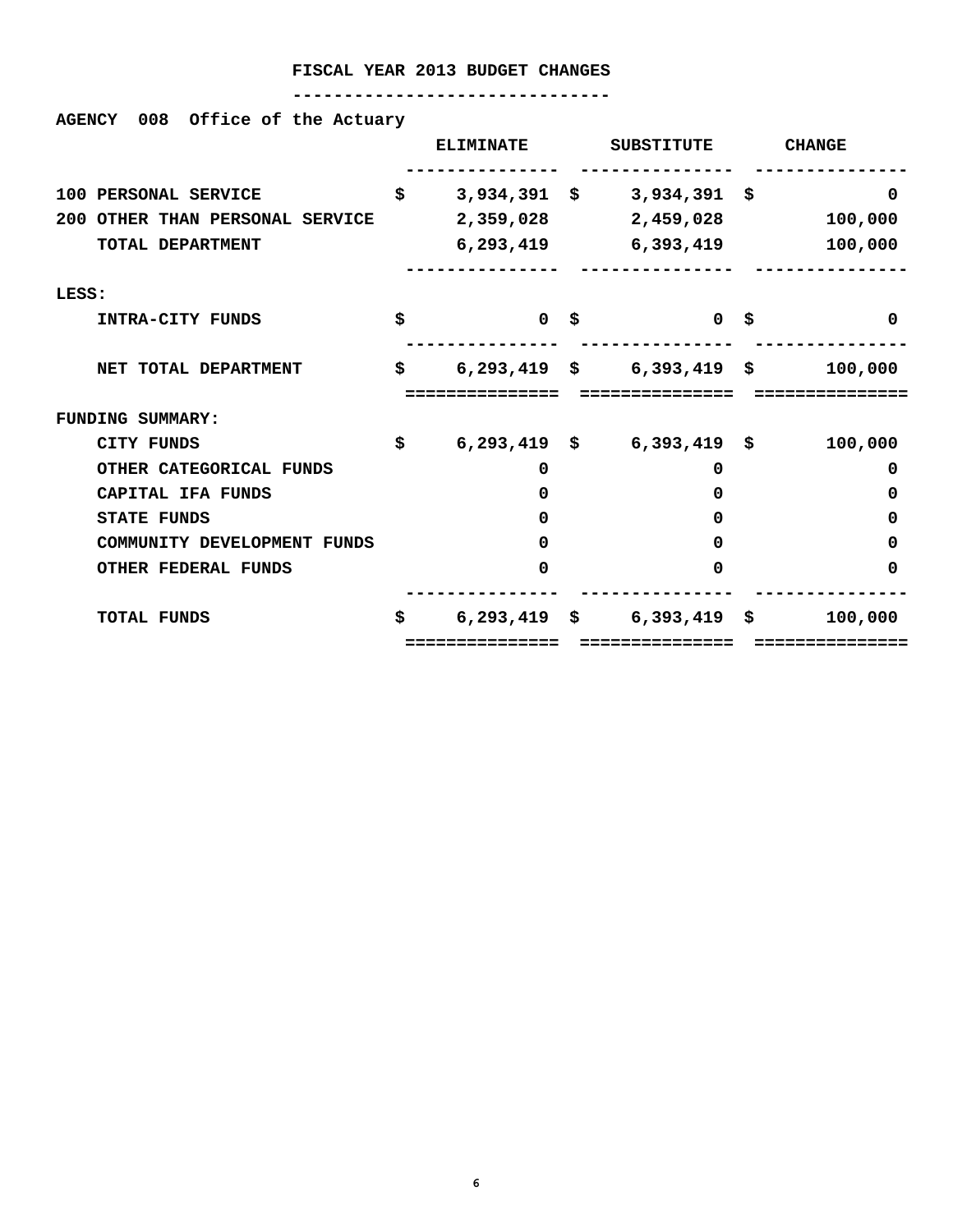| 010<br>President, Borough of Manhattan<br><b>AGENCY</b> |    | <b>ELIMINATE</b> | <b>SUBSTITUTE</b>                    | <b>CHANGE</b> |
|---------------------------------------------------------|----|------------------|--------------------------------------|---------------|
| 001 PERSONAL SERVICES                                   | Ŝ. | $2,403,125$ \$   | $3,715,794$ \$                       | 1,312,669     |
| 002 OTHER THAN PERSONAL SERVICES                        |    | 311,845          | 611,845                              | 300,000       |
| TOTAL DEPARTMENT                                        |    | 2,714,970        | 4,327,639                            | 1,612,669     |
| LESS:                                                   |    |                  |                                      |               |
| INTRA-CITY FUNDS                                        | \$ | 0 <sup>5</sup>   | 0 <sup>5</sup>                       | 0             |
| NET TOTAL DEPARTMENT                                    | S. |                  | $2,714,970 \quad $4,327,639 \quad $$ | 1,612,669     |
| <b>FUNDING SUMMARY:</b>                                 |    |                  |                                      |               |
| CITY FUNDS                                              | S. | $2,714,970$ \$   | 4,327,639 \$                         | 1,612,669     |
| OTHER CATEGORICAL FUNDS                                 |    | 0                | 0                                    | 0             |
| CAPITAL IFA FUNDS                                       |    | 0                | 0                                    | 0             |
| <b>STATE FUNDS</b>                                      |    | 0                | 0                                    | 0             |
| COMMUNITY DEVELOPMENT FUNDS                             |    | 0                | 0                                    | 0             |
| <b>OTHER FEDERAL FUNDS</b>                              |    | 0                | 0                                    | 0             |
| <b>TOTAL FUNDS</b>                                      | S. | 2,714,970        | \$<br>$4,327,639$ \$                 | 1,612,669     |
|                                                         |    |                  |                                      |               |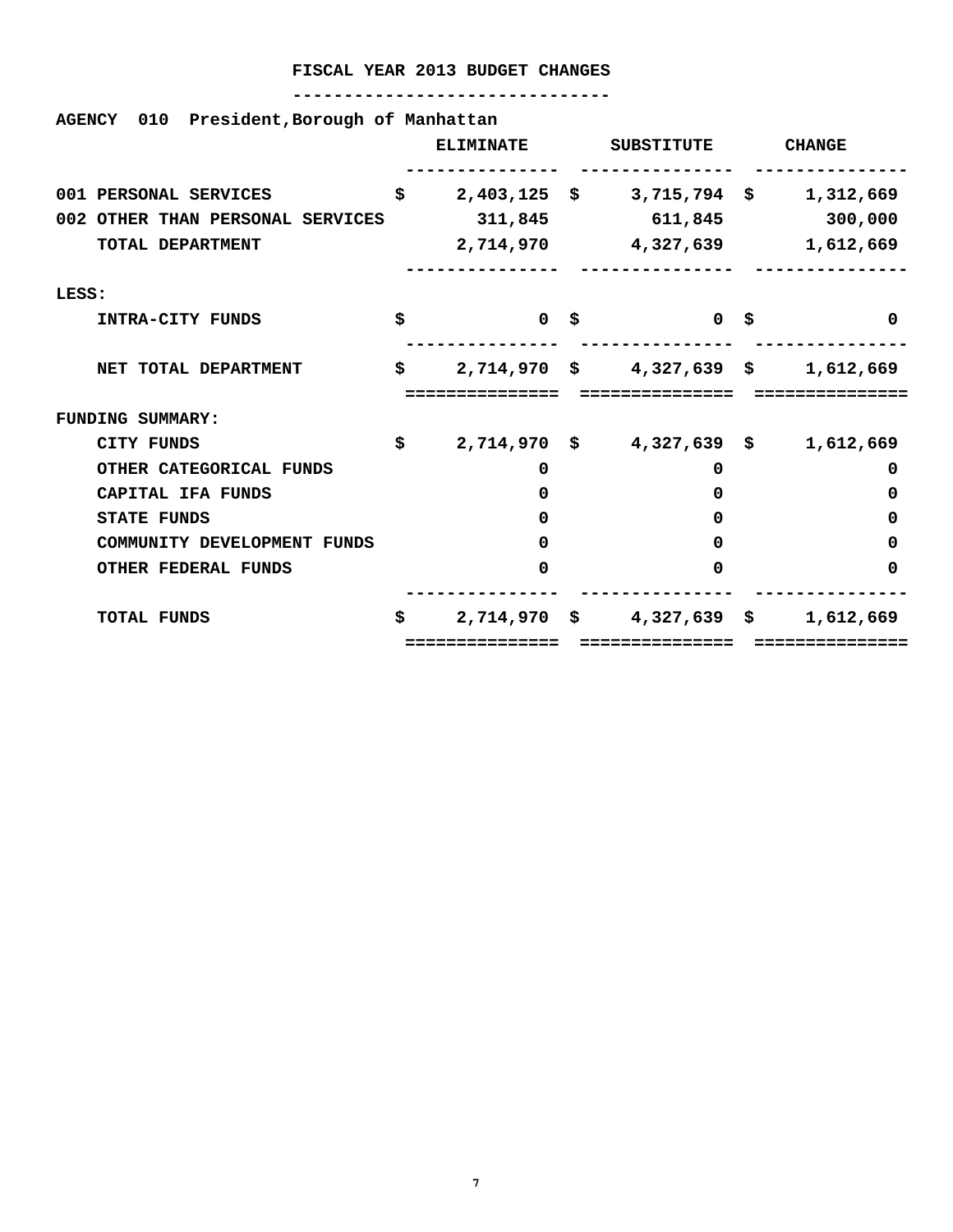| AGENCY 011 President, Borough of the Bronx |    |                  |                                     |               |
|--------------------------------------------|----|------------------|-------------------------------------|---------------|
|                                            |    | <b>ELIMINATE</b> | SUBSTITUTE                          | <b>CHANGE</b> |
| 001 PERSONAL SERVICES                      | \$ |                  | 2,735,803 \$4,327,056 \$1,591,253   |               |
| 002 OTHER THAN PERSONAL SERVICES           |    | 876,027          | 876,027                             | 0             |
| TOTAL DEPARTMENT                           |    |                  | 3,611,830 5,203,083 1,591,253       |               |
| LESS:                                      |    |                  |                                     |               |
| INTRA-CITY FUNDS                           | \$ | 0 \$             | <b>O S</b>                          | $\Omega$      |
| NET TOTAL DEPARTMENT                       | S. |                  | 3,611,830 \$ 5,203,083 \$ 1,591,253 |               |
|                                            |    |                  |                                     |               |
| <b>FUNDING SUMMARY:</b>                    |    |                  |                                     |               |
| CITY FUNDS                                 | \$ |                  | 3,611,830 \$ 5,203,083 \$ 1,591,253 |               |
| OTHER CATEGORICAL FUNDS                    |    | 0                | 0                                   | 0             |
| CAPITAL IFA FUNDS                          |    | 0                | 0                                   | 0             |
| <b>STATE FUNDS</b>                         |    | <sup>0</sup>     | 0                                   | 0             |
| COMMUNITY DEVELOPMENT FUNDS                |    | 0                | 0                                   | 0             |
| <b>OTHER FEDERAL FUNDS</b>                 |    | 0                | 0                                   | 0             |
| <b>TOTAL FUNDS</b>                         | S. |                  | 3,611,830 \$ 5,203,083 \$ 1,591,253 |               |
|                                            |    | ============     |                                     |               |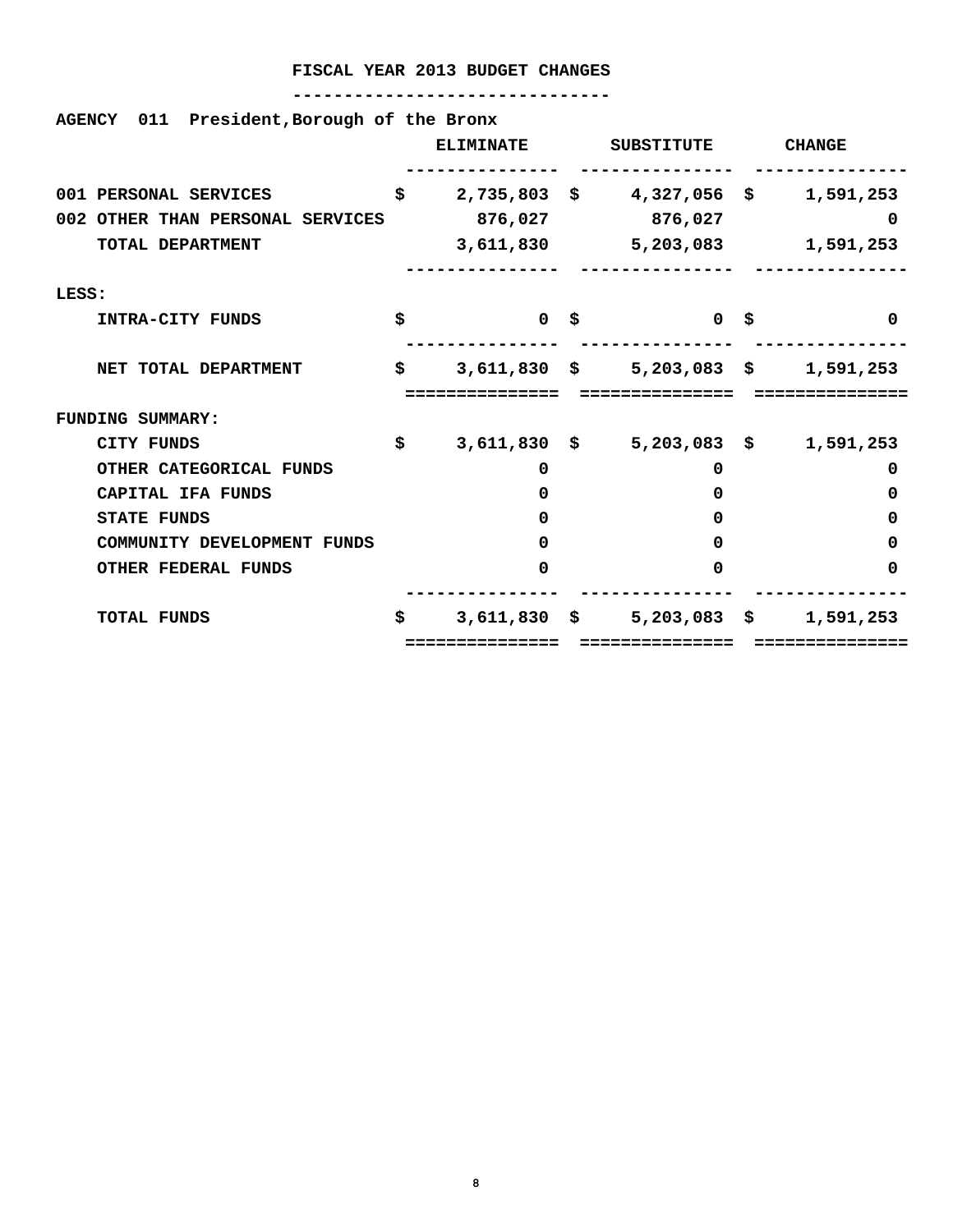| President, Borough of Brooklyn<br>012<br><b>AGENCY</b> |    |                  |                      |               |
|--------------------------------------------------------|----|------------------|----------------------|---------------|
|                                                        |    | <b>ELIMINATE</b> | <b>SUBSTITUTE</b>    | <b>CHANGE</b> |
| 001 PERSONAL SERVICES                                  | \$ | $2,555,056$ \$   | $4,139,423$ \$       | 1,584,367     |
| 002 OTHER THAN PERSONAL SERVICES                       |    | 909,295          | 1,069,295            | 160,000       |
| TOTAL DEPARTMENT                                       |    | 3,464,351        | 5,208,718            | 1,744,367     |
| LESS:                                                  |    |                  |                      |               |
| <b>INTRA-CITY FUNDS</b>                                | s  | 0 \$             | 0 \$                 | $\Omega$      |
| NET TOTAL DEPARTMENT                                   | S. | $3,464,351$ \$   | $5,208,718$ \$       | 1,744,367     |
| <b>FUNDING SUMMARY:</b>                                |    |                  |                      |               |
|                                                        |    |                  |                      |               |
| CITY FUNDS                                             | \$ | $3,464,351$ \$   | $5,208,718$ \$       | 1,744,367     |
| OTHER CATEGORICAL FUNDS                                |    | 0                | 0                    | 0             |
| CAPITAL IFA FUNDS                                      |    | 0                | 0                    | 0             |
| <b>STATE FUNDS</b>                                     |    | 0                | 0                    | 0             |
| COMMUNITY DEVELOPMENT FUNDS                            |    | 0                | 0                    | 0             |
| OTHER FEDERAL FUNDS                                    |    | 0                | 0                    | 0             |
| <b>TOTAL FUNDS</b>                                     | \$ | 3,464,351        | $5,208,718$ \$<br>\$ | 1,744,367     |
|                                                        |    |                  |                      |               |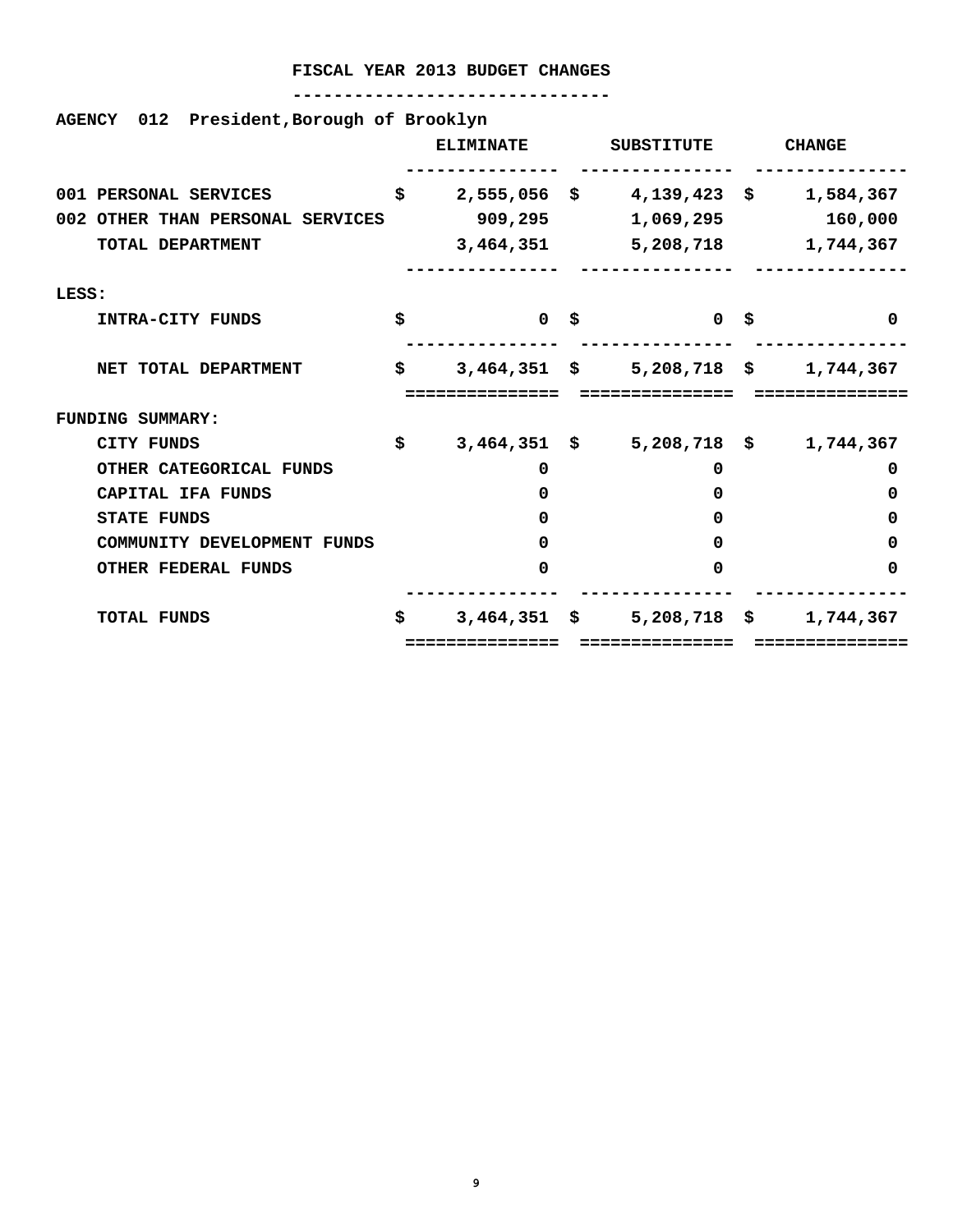| 013 President, Borough of Queens<br><b>AGENCY</b> |    |                  |                                         |                              |
|---------------------------------------------------|----|------------------|-----------------------------------------|------------------------------|
|                                                   |    | <b>ELIMINATE</b> | <b>SUBSTITUTE</b>                       | <b>CHANGE</b>                |
| 001 PERSONAL SERVICES                             | \$ | $2,518,503$ \$   |                                         | $3,693,141 \quad $1,174,638$ |
| 002 OTHER THAN PERSONAL SERVICES                  |    | 823,536          | 1,023,536                               | 200,000                      |
| TOTAL DEPARTMENT                                  |    | 3,342,039        |                                         | 4,716,677 1,374,638          |
| LESS:                                             |    |                  |                                         |                              |
| INTRA-CITY FUNDS                                  | Ś. | 0 <sup>5</sup>   | 0 \$                                    | $\Omega$                     |
| NET TOTAL DEPARTMENT                              | \$ |                  | $3,342,039$ \$ 4,716,677 \$ 1,374,638   |                              |
|                                                   |    |                  |                                         |                              |
| <b>FUNDING SUMMARY:</b>                           |    |                  |                                         |                              |
| CITY FUNDS                                        | \$ |                  | $3,272,039$ \$ $4,646,677$ \$ 1,374,638 |                              |
| OTHER CATEGORICAL FUNDS                           |    | 0                | 0                                       | 0                            |
| CAPITAL IFA FUNDS                                 |    | 0                | 0                                       | 0                            |
| <b>STATE FUNDS</b>                                |    | 0                | 0                                       | 0                            |
| COMMUNITY DEVELOPMENT FUNDS                       |    | 0                | O                                       | 0                            |
| <b>OTHER FEDERAL FUNDS</b>                        |    | 70,000           | 70,000                                  | 0                            |
| <b>TOTAL FUNDS</b>                                | S. |                  | $3,342,039 \quad $4,716,677 \quad $5$   | 1,374,638                    |
|                                                   |    |                  |                                         |                              |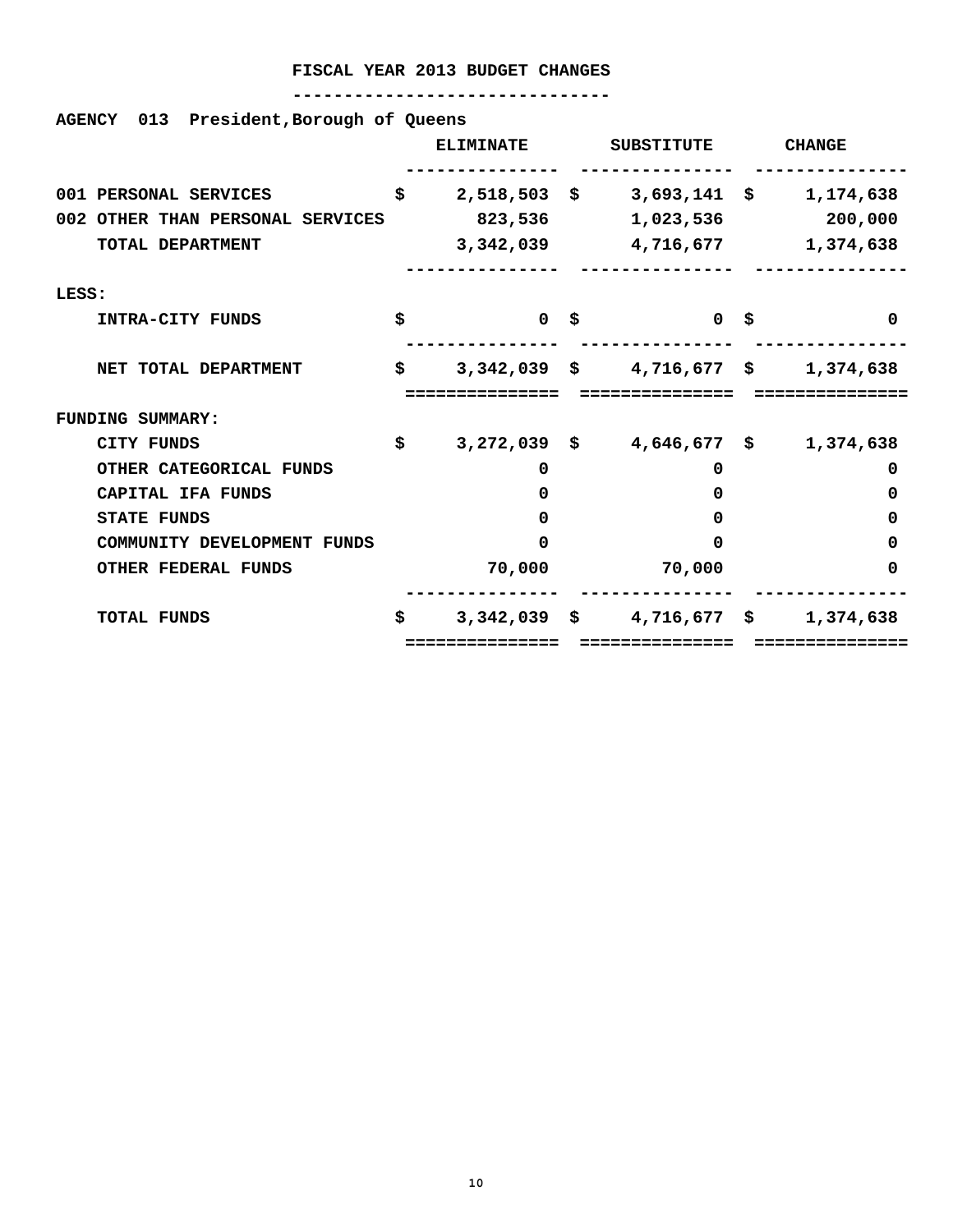#### **-------------------------------**

**AGENCY 014 President,Borough of S.I.** 

|       |                                  | <b>ELIMINATE</b>     | <b>SUBSTITUTE</b>             | <b>CHANGE</b> |
|-------|----------------------------------|----------------------|-------------------------------|---------------|
|       | 001 PERSONAL SERVICES            | \$<br>$2,133,016$ \$ | $3,307,476$ \$                | 1,174,460     |
|       | 002 OTHER THAN PERSONAL SERVICES | 391,231              | 666,231                       | 275,000       |
|       | TOTAL DEPARTMENT                 | 2,524,247            | 3,973,707                     | 1,449,460     |
| LESS: |                                  |                      |                               |               |
|       | INTRA-CITY FUNDS                 | \$<br>$\mathbf{0}$   | \$<br>0 <sup>5</sup>          | $\Omega$      |
|       | NET TOTAL DEPARTMENT             | \$<br>$2,524,247$ \$ | 3,973,707 \$                  | 1,449,460     |
|       | FUNDING SUMMARY:                 |                      |                               |               |
|       | <b>CITY FUNDS</b>                | \$                   | $2,524,247$ \$ $3,973,707$ \$ | 1,449,460     |
|       | OTHER CATEGORICAL FUNDS          | 0                    | 0                             | 0             |
|       | CAPITAL IFA FUNDS                | 0                    | $\Omega$                      | 0             |
|       | <b>STATE FUNDS</b>               | 0                    | $\Omega$                      | 0             |
|       | COMMUNITY DEVELOPMENT FUNDS      | <sup>0</sup>         | $\Omega$                      | 0             |
|       | <b>OTHER FEDERAL FUNDS</b>       | 0                    | $\Omega$                      | 0             |
|       | <b>TOTAL FUNDS</b>               | \$<br>$2,524,247$ \$ | 3,973,707 \$                  | 1,449,460     |
|       |                                  | .============        |                               |               |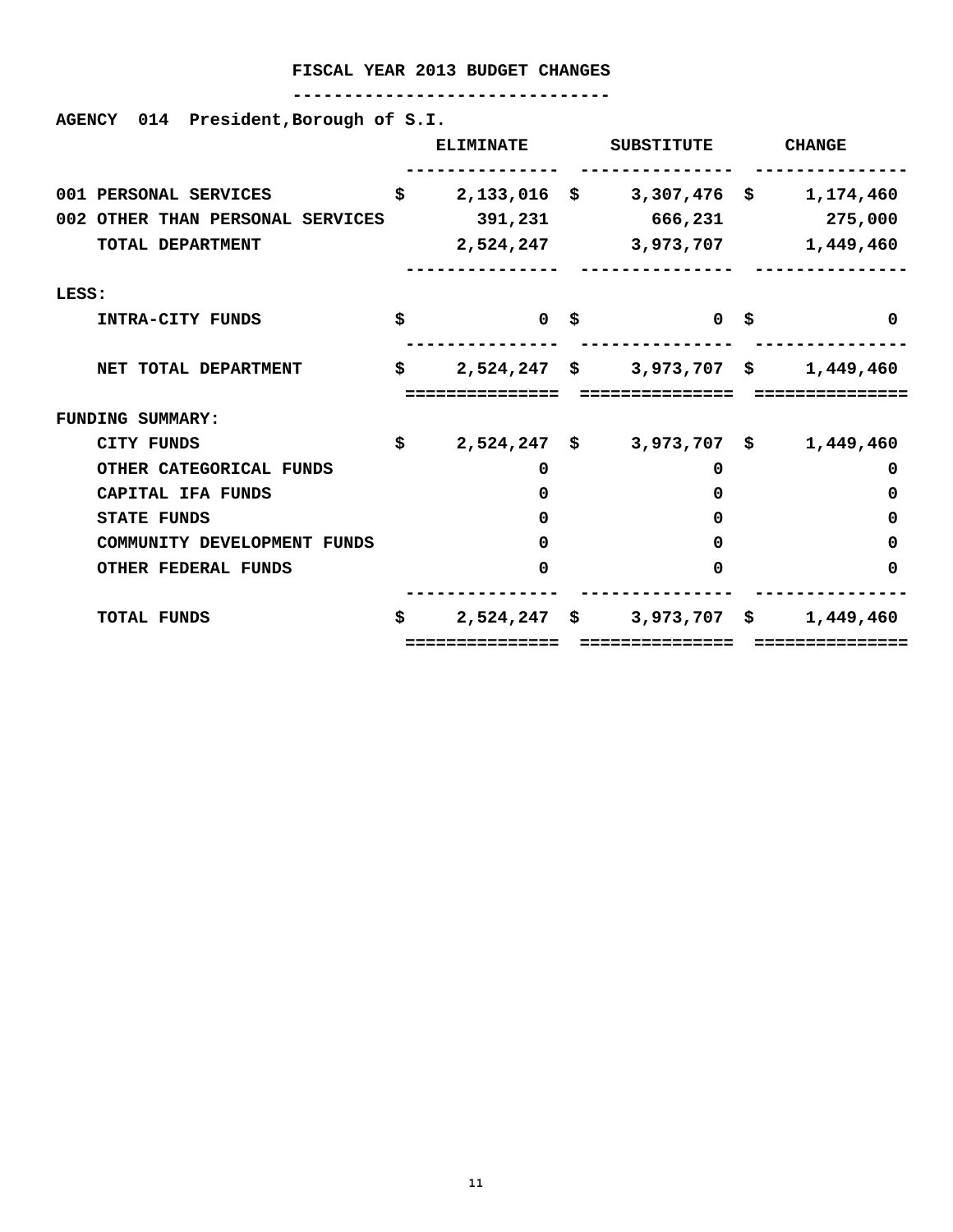| AGENCY 017 Dept. of Emergency Management |     |                  |                                               |               |
|------------------------------------------|-----|------------------|-----------------------------------------------|---------------|
|                                          |     | <b>ELIMINATE</b> | SUBSTITUTE                                    | <b>CHANGE</b> |
| 001 PERSONAL SERVICES                    | \$  |                  | $12,110,327$ \$ $12,110,327$ \$               | 0             |
| 002 OTHER THAN PERSONAL SERVICES         |     |                  | 8,790,806 9,358,306 567,500                   |               |
| TOTAL DEPARTMENT                         |     |                  | 20,901,133 21,468,633 567,500                 |               |
| LESS:                                    |     |                  |                                               |               |
| INTRA-CITY FUNDS                         | \$  |                  | 65,000 \$65,000 \$                            | $\Omega$      |
| NET TOTAL DEPARTMENT                     | \$. |                  | $20,836,133 \quad $21,403,633 \quad $567,500$ |               |
|                                          |     |                  |                                               |               |
| <b>FUNDING SUMMARY:</b>                  |     |                  |                                               |               |
| CITY FUNDS                               | \$  |                  | 4,806,072 \$ 5,373,572 \$ 567,500             |               |
| OTHER CATEGORICAL FUNDS                  |     | 0                | 0                                             | 0             |
| CAPITAL IFA FUNDS                        |     | $\Omega$         | 0                                             | 0             |
| <b>STATE FUNDS</b>                       |     | $\Omega$         | 0                                             | 0             |
| COMMUNITY DEVELOPMENT FUNDS              |     | 0                | 0                                             | 0             |
| OTHER FEDERAL FUNDS                      |     |                  | 16,030,061 16,030,061                         | 0             |
| <b>TOTAL FUNDS</b>                       | \$. |                  | $20,836,133 \quad $21,403,633 \quad $$        | 567,500       |
|                                          |     |                  |                                               |               |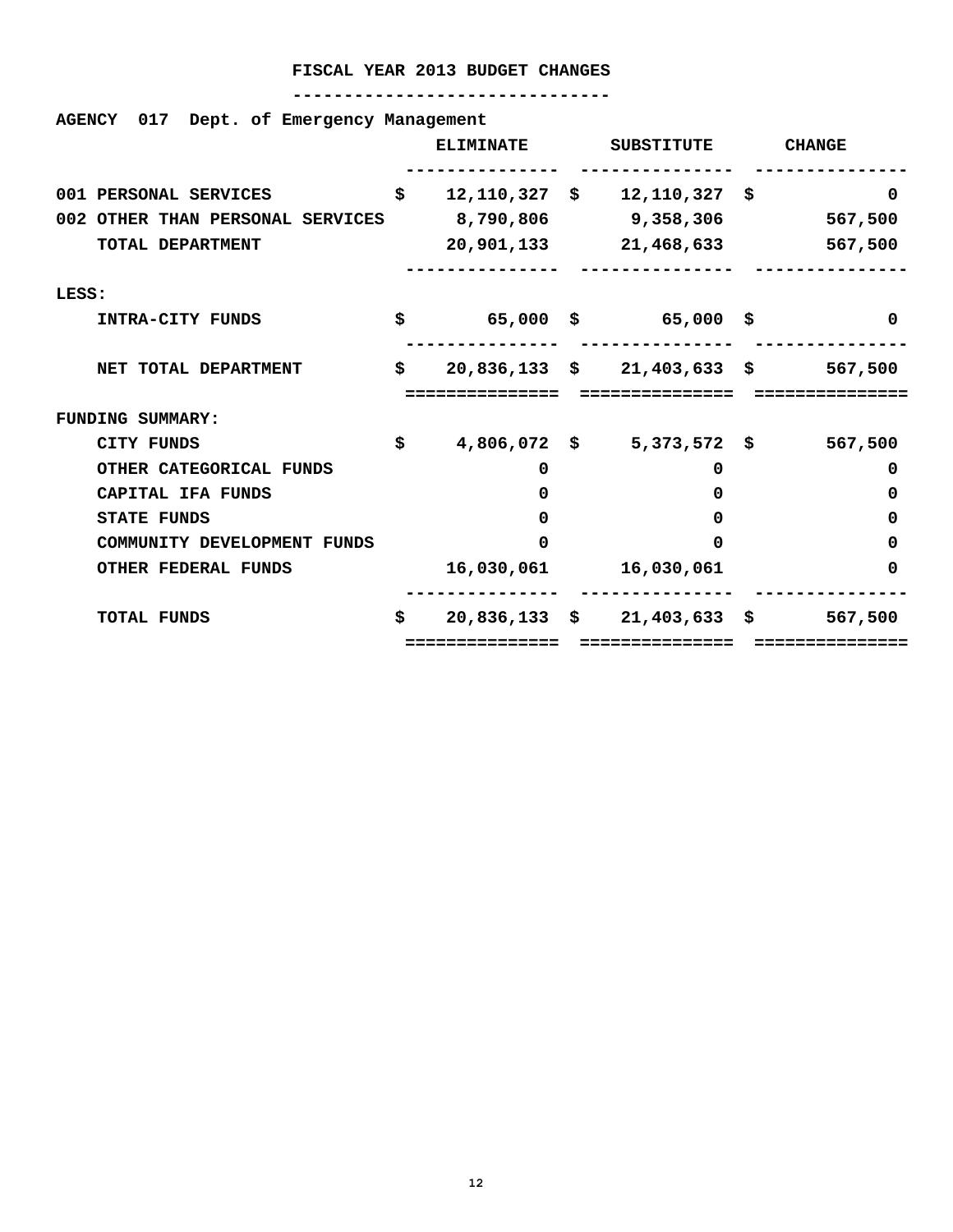| AGENCY 021 Office of Admin. Tax Appeals |                  |                                                        |          |
|-----------------------------------------|------------------|--------------------------------------------------------|----------|
|                                         | <b>ELIMINATE</b> | SUBSTITUTE CHANGE                                      |          |
| 001 PERSONAL SERVICES                   |                  | $$3,941,267$ \$ 3,941,267 \$                           | 0        |
| 002 OTHER THAN PERSONAL SERVICE         |                  | 238,691 388,691 150,000                                |          |
| TOTAL DEPARTMENT                        |                  | 4,179,958 4,329,958 150,000                            |          |
| LESS:                                   |                  |                                                        |          |
| INTRA-CITY FUNDS                        | \$<br>0 \$       | <b>10 S</b>                                            | $\Omega$ |
| NET TOTAL DEPARTMENT                    |                  | $\sharp$ 4,179,958 $\sharp$ 4,329,958 $\sharp$ 150,000 |          |
|                                         |                  |                                                        |          |
| FUNDING SUMMARY:                        |                  |                                                        |          |
| CITY FUNDS                              | \$               | 4,179,958 \$4,329,958 \$150,000                        |          |
| OTHER CATEGORICAL FUNDS                 | 0                | 0                                                      | 0        |
| CAPITAL IFA FUNDS                       | 0                | $\Omega$                                               | 0        |
| <b>STATE FUNDS</b>                      | 0                | $\Omega$                                               | 0        |
| COMMUNITY DEVELOPMENT FUNDS             | 0                | $\Omega$                                               | 0        |
| <b>OTHER FEDERAL FUNDS</b>              | 0                | $\Omega$                                               | 0        |
| <b>TOTAL FUNDS</b>                      |                  | $$4,179,958 \text{ }$ \$4,329,958 \$                   | 150,000  |
|                                         | :============    |                                                        |          |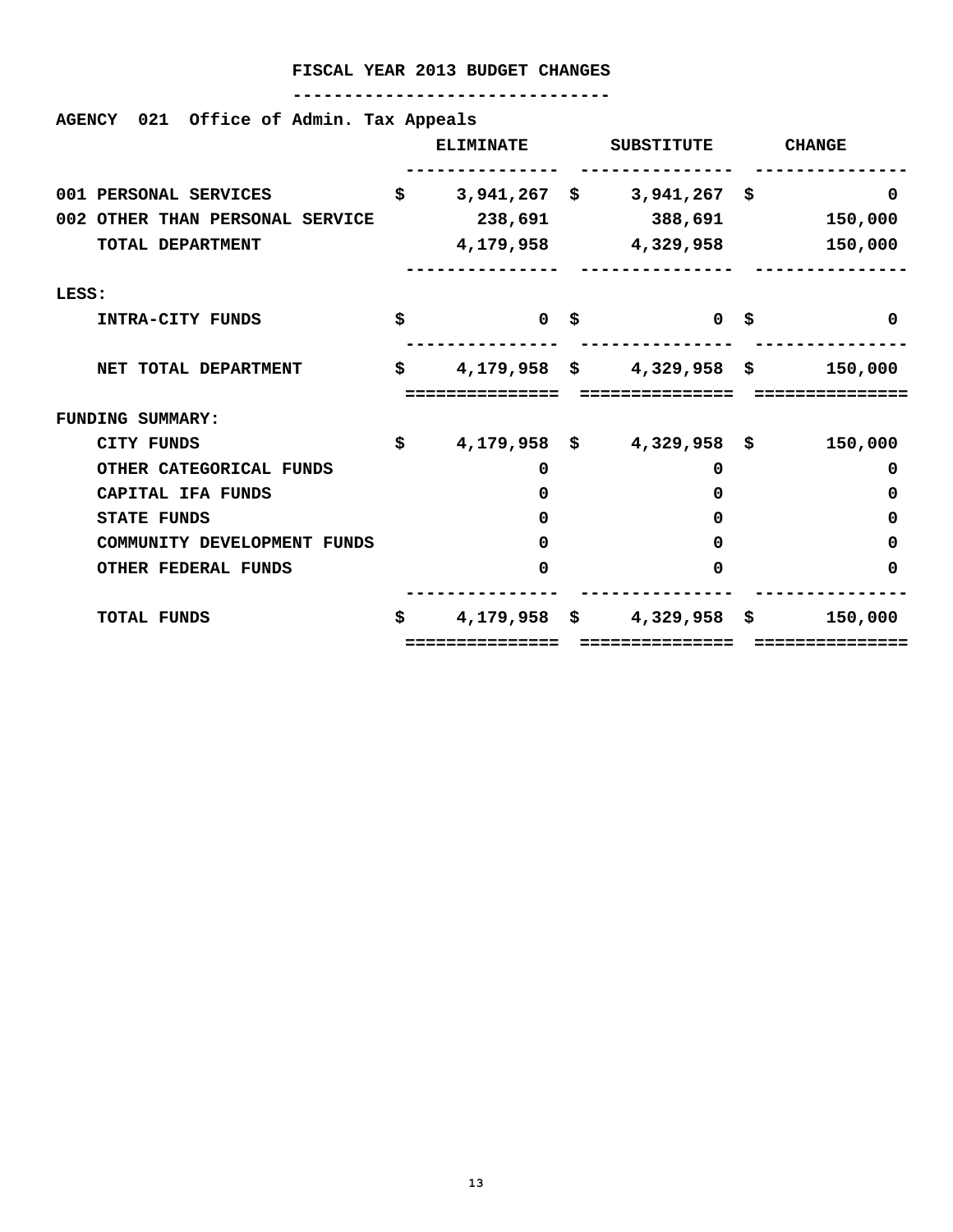| Law Department<br><b>AGENCY</b><br>025 |    | <b>ELIMINATE</b>   | <b>SUBSTITUTE</b>                                 | <b>CHANGE</b> |
|----------------------------------------|----|--------------------|---------------------------------------------------|---------------|
| 001 PERSONAL SERVICES                  | \$ | $104, 257, 970$ \$ | 104,857,970 \$                                    | 600,000       |
| 002 OTHER THAN PERSONAL SERVICES       |    | 37,842,462         | 38,814,462                                        | 972,000       |
| TOTAL DEPARTMENT                       |    | 142,100,432        | 143,672,432 1,572,000                             |               |
| LESS:                                  |    |                    |                                                   |               |
| INTRA-CITY FUNDS                       | \$ |                    | 3,574,699 \$ 3,574,699 \$                         | 0             |
| NET TOTAL DEPARTMENT                   | Ŝ. |                    | $138,525,733 \quad $140,097,733 \quad $1,572,000$ |               |
|                                        |    |                    |                                                   |               |
|                                        |    | ------------       |                                                   |               |
| <b>FUNDING SUMMARY:</b>                |    |                    |                                                   |               |
| CITY FUNDS                             | Ŝ. | $134,773,884$ \$   | $136,345,884$ \$ 1,572,000                        |               |
| OTHER CATEGORICAL FUNDS                |    | 417,024            | 417,024                                           | 0             |
| CAPITAL IFA FUNDS                      |    |                    | 3, 334, 825 3, 334, 825                           | 0             |
| <b>STATE FUNDS</b>                     |    | 0                  | 0                                                 | 0             |
| COMMUNITY DEVELOPMENT FUNDS            |    | $\Omega$           | 0                                                 | 0             |
| <b>OTHER FEDERAL FUNDS</b>             |    | 0                  | O                                                 | 0             |
| <b>TOTAL FUNDS</b>                     | S. |                    | $138,525,733 \quad $140,097,733 \quad $$          | 1,572,000     |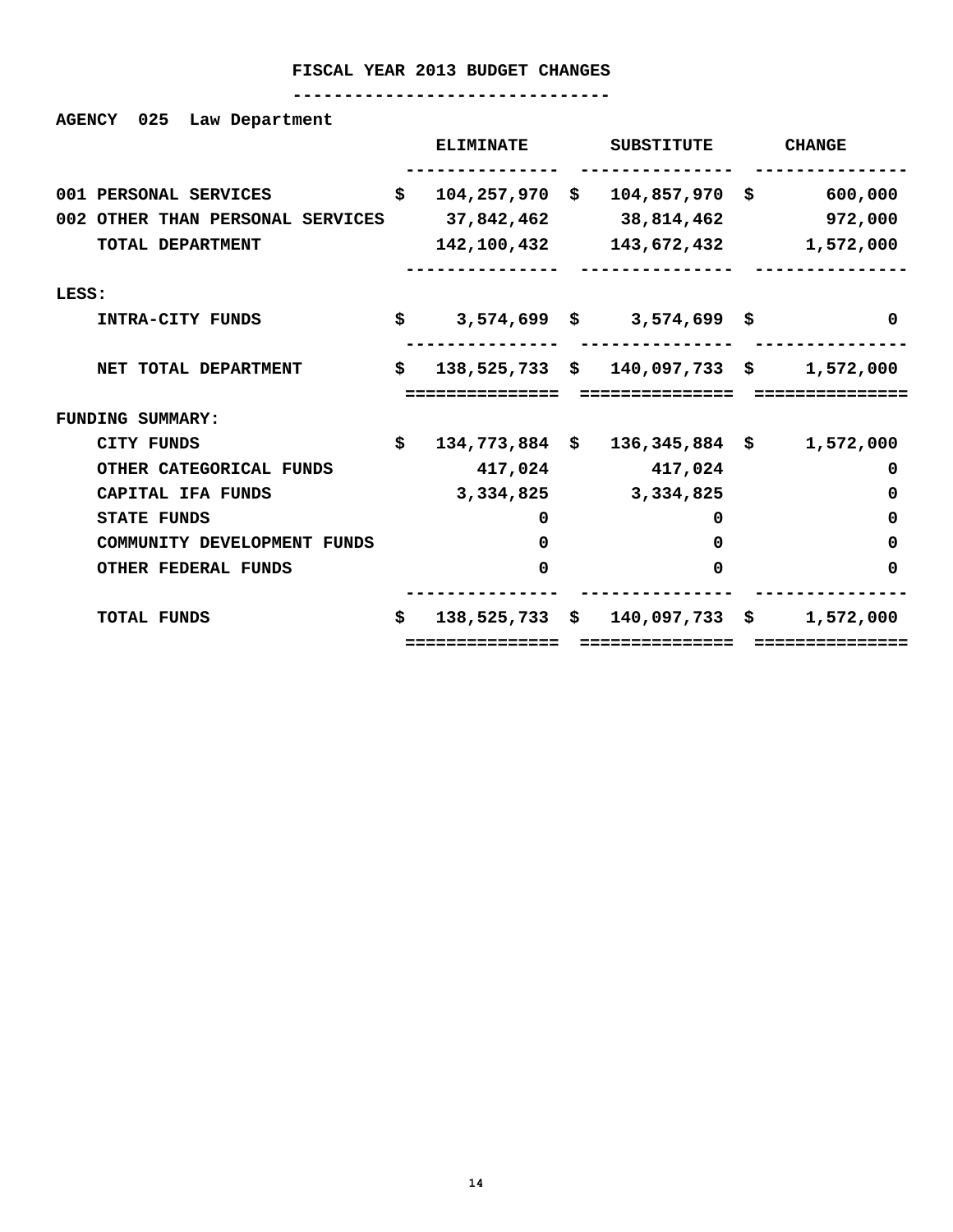| Department of City Planning<br><b>AGENCY</b><br>030 |    |                     |                                        |                                                          |
|-----------------------------------------------------|----|---------------------|----------------------------------------|----------------------------------------------------------|
|                                                     |    | <b>ELIMINATE</b>    | SUBSTITUTE                             | <b>CHANGE</b>                                            |
| 001 PERSONAL SERVICES                               | \$ |                     |                                        | $16,781,323 \text{ }$ \$ $16,778,179 \text{ }$ \$ 3,144- |
| 003 GEOGRAPHIC SYSTEMS                              |    |                     | 2,106,023 2,106,023                    | 0                                                        |
| 002 OTHER THAN PERSONAL SERVICES                    |    | 3,483,951 3,483,951 |                                        | 0                                                        |
| 004 GEOGRAPHIC SYSTEMS                              |    | 297,688             | 297,688                                | 0                                                        |
| TOTAL DEPARTMENT                                    |    |                     | 22,668,985 22,665,841                  | $3,144-$                                                 |
|                                                     |    |                     |                                        |                                                          |
| LESS:                                               |    |                     |                                        |                                                          |
| INTRA-CITY FUNDS                                    | \$ | 0 \$                | $0 \quad \frac{1}{2}$                  | 0                                                        |
|                                                     |    |                     |                                        |                                                          |
| NET TOTAL DEPARTMENT                                | \$ |                     | $22,668,985 \quad $22,665,841 \quad $$ | 3,144–                                                   |
|                                                     |    |                     |                                        |                                                          |
| FUNDING SUMMARY:                                    |    |                     |                                        |                                                          |
| <b>CITY FUNDS</b>                                   | \$ |                     | 8,252,067 \$8,252,067 \$               | 0                                                        |
| OTHER CATEGORICAL FUNDS                             |    | 0                   | 0                                      | 0                                                        |
| CAPITAL IFA FUNDS                                   |    | 0                   | $\mathbf{0}$                           | 0                                                        |
| <b>STATE FUNDS</b>                                  |    | 3,144               | $\Omega$                               | $3,144-$                                                 |
| COMMUNITY DEVELOPMENT FUNDS                         |    |                     | 12,856,996 12,856,996                  | 0                                                        |
| <b>OTHER FEDERAL FUNDS</b>                          |    | 1,556,778           | 1,556,778                              | 0                                                        |
|                                                     |    |                     |                                        |                                                          |
| <b>TOTAL FUNDS</b>                                  | S. |                     | $22,668,985 \quad $22,665,841 \quad $$ | $3,144-$                                                 |
|                                                     |    | ============        | ===========                            |                                                          |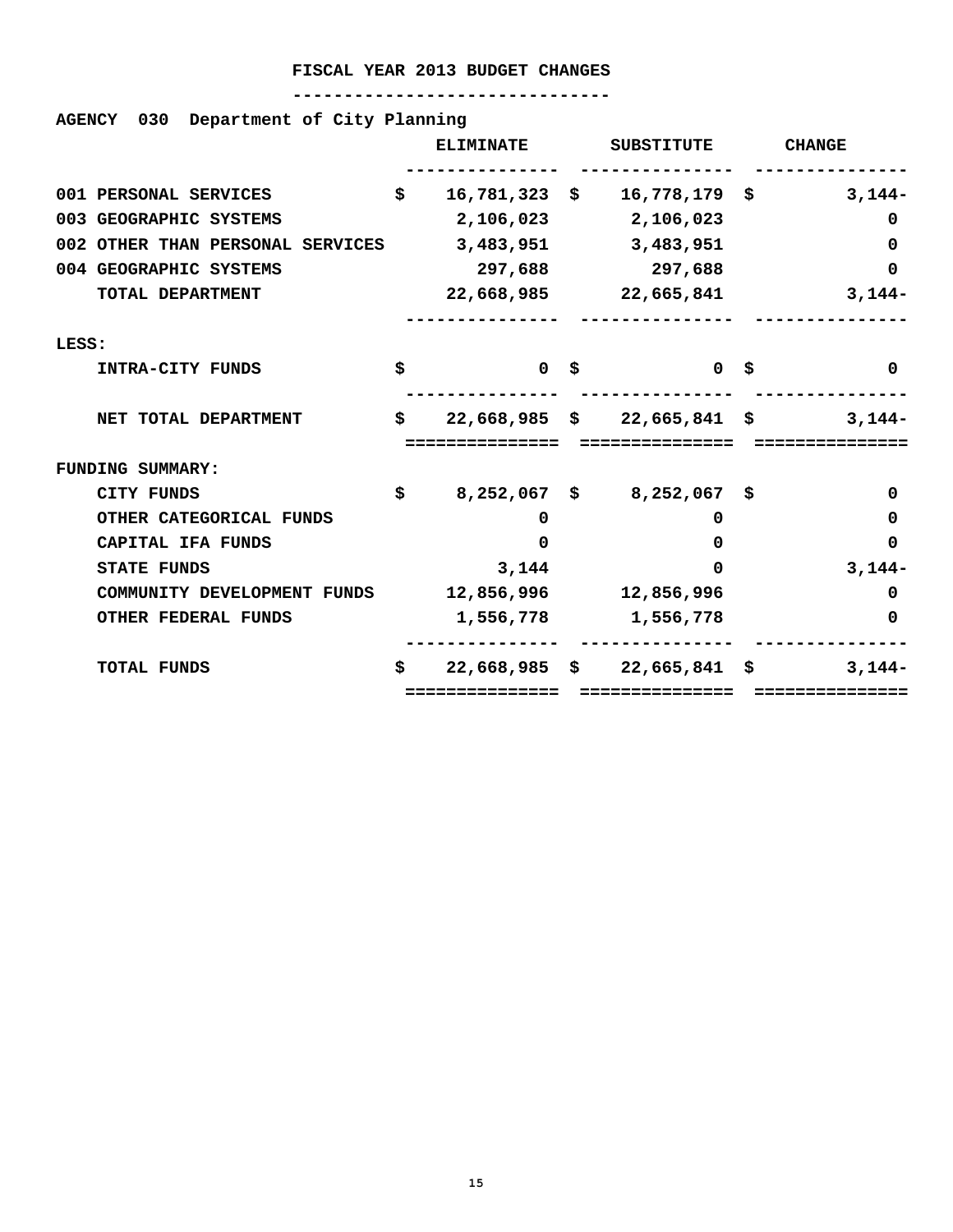| 032<br><b>AGENCY</b>             | Department of Investigation |                                         |                |                 |                                               |
|----------------------------------|-----------------------------|-----------------------------------------|----------------|-----------------|-----------------------------------------------|
|                                  |                             | <b>ELIMINATE</b>                        | SUBSTITUTE     |                 | <b>CHANGE</b>                                 |
|                                  |                             |                                         |                |                 |                                               |
| 001 PERSONAL SERVICES            | \$                          |                                         |                |                 | $11, 279, 546$ \$ $11, 791, 546$ \$ 512,000   |
| 003 INSPECTOR GENERAL-PS         |                             | 3,505,601 3,505,601                     |                |                 | 0                                             |
| 002 OTHER THAN PERSONAL SERVICES |                             | 4,737,755 4,737,755                     |                |                 | 0                                             |
| 004 INSPECTOR GENERAL-OTPS       |                             | 656,243                                 |                | 656,243         | 0                                             |
| TOTAL DEPARTMENT                 |                             | 20, 179, 145 20, 691, 145               |                |                 | 512,000                                       |
| LESS:                            |                             |                                         |                |                 |                                               |
| INTRA-CITY FUNDS                 |                             | $$3,957,347$ \$ 3,957,347 \$            |                |                 | $\Omega$                                      |
| NET TOTAL DEPARTMENT             | \$                          |                                         |                |                 | $16,221,798 \quad $16,733,798 \quad $512,000$ |
|                                  |                             | ============                            |                | ============    |                                               |
| <b>FUNDING SUMMARY:</b>          |                             |                                         |                |                 |                                               |
| <b>CITY FUNDS</b>                | S.                          | $15,617,302 \quad $16,129,302 \quad $3$ |                |                 | 512,000                                       |
| OTHER CATEGORICAL FUNDS          |                             | 604,496                                 |                | 604,496         | 0                                             |
| CAPITAL IFA FUNDS                |                             | 0                                       |                | 0               | 0                                             |
| <b>STATE FUNDS</b>               |                             | 0                                       |                | $\mathbf{0}$    | 0                                             |
| COMMUNITY DEVELOPMENT FUNDS      |                             | <sup>0</sup>                            |                | $\mathbf{0}$    | 0                                             |
| <b>OTHER FEDERAL FUNDS</b>       |                             | 0                                       |                | 0               | 0                                             |
|                                  |                             |                                         |                |                 |                                               |
| <b>TOTAL FUNDS</b>               | Ŝ.                          | $16,221,798$ \$                         |                | $16,733,798$ \$ | 512,000                                       |
|                                  |                             | =============                           | ============== |                 |                                               |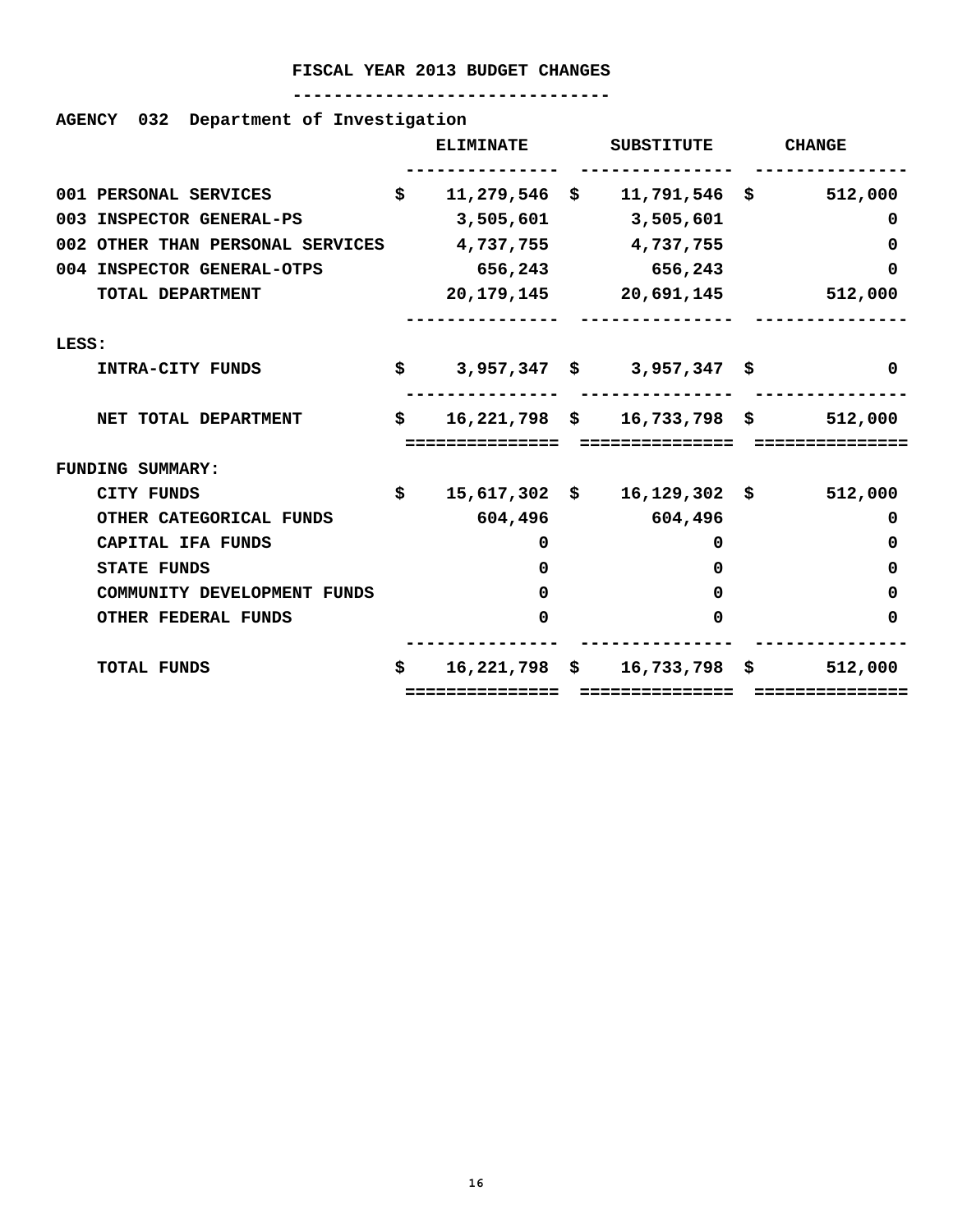| NY Public Library - Research<br>035<br><b>AGENCY</b> |     |                  |                                                  |                         |
|------------------------------------------------------|-----|------------------|--------------------------------------------------|-------------------------|
|                                                      |     | <b>ELIMINATE</b> | <b>SUBSTITUTE</b>                                | <b>CHANGE</b>           |
| 001 LUMP SUM APPROPRIATION                           | \$. | $11,885,811$ \$  |                                                  | 18,181,811 \$ 6,296,000 |
| TOTAL DEPARTMENT                                     |     | 11,885,811       | 18,181,811                                       | 6,296,000               |
| LESS:                                                |     |                  |                                                  |                         |
| INTRA-CITY FUNDS                                     | \$  | $\mathbf{0}$     | \$<br>0 <sup>5</sup>                             | $\Omega$                |
| NET TOTAL DEPARTMENT                                 | \$  |                  | 11,885,811 \$ 18,181,811 \$ 6,296,000            |                         |
| FUNDING SUMMARY:                                     |     |                  |                                                  |                         |
| CITY FUNDS                                           | \$  |                  | 11,885,811 \$ 18,181,811 \$ 6,296,000            |                         |
| OTHER CATEGORICAL FUNDS                              |     | 0                | 0                                                | 0                       |
| CAPITAL IFA FUNDS                                    |     | 0                | 0                                                | 0                       |
| <b>STATE FUNDS</b>                                   |     | 0                | 0                                                | 0                       |
| COMMUNITY DEVELOPMENT FUNDS                          |     | 0                | $\Omega$                                         | 0                       |
| <b>OTHER FEDERAL FUNDS</b>                           |     | 0                | $\Omega$                                         | 0                       |
| <b>TOTAL FUNDS</b>                                   | \$  |                  | $11,885,811 \quad $3 \qquad 18,181,811 \quad $3$ | 6,296,000               |
|                                                      |     | ============     |                                                  |                         |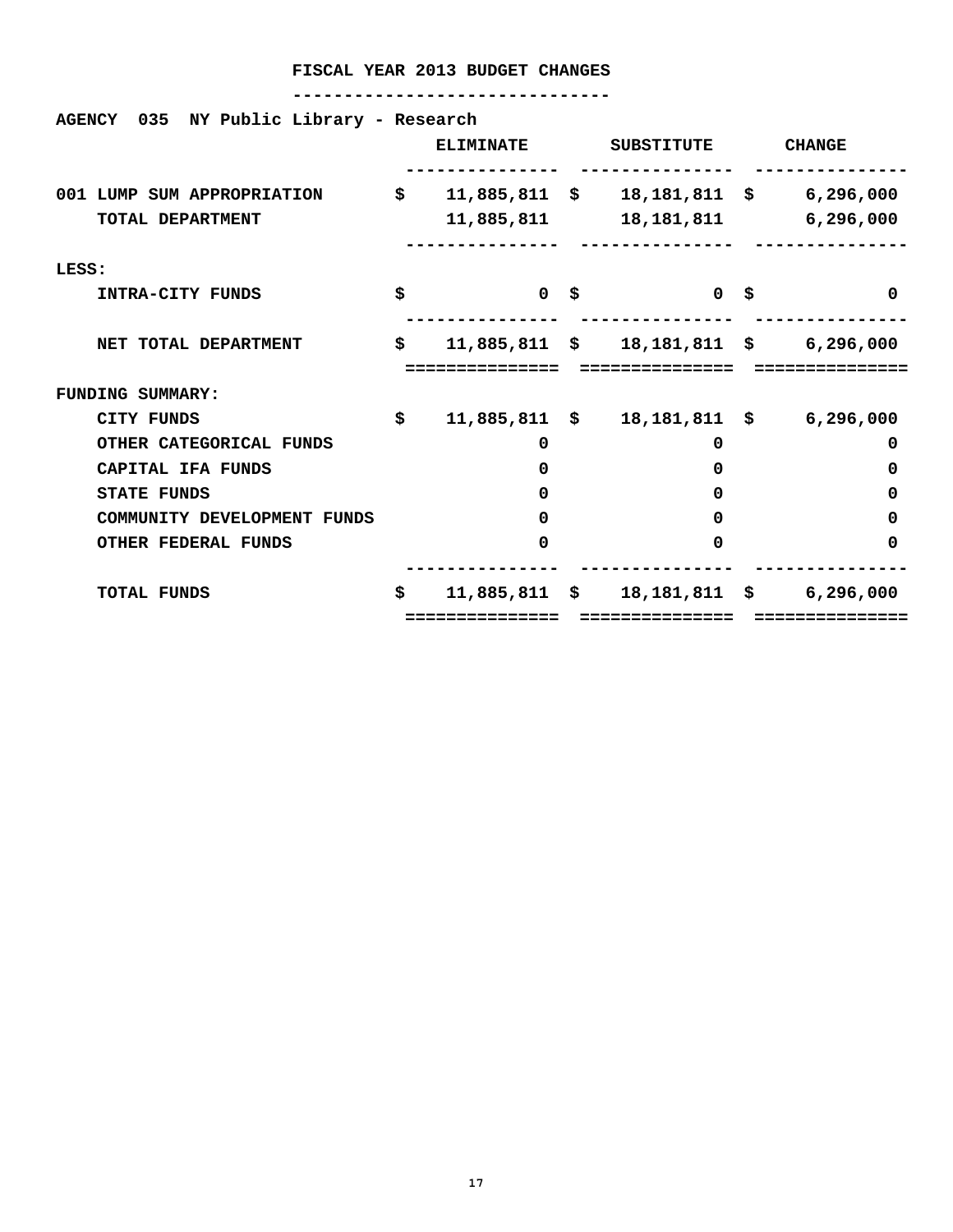#### **-------------------------------**

#### **AGENCY 037 New York Public Library**

|                                 |    | <b>ELIMINATE</b> | <b>SUBSTITUTE</b>                            |    | <b>CHANGE</b> |
|---------------------------------|----|------------------|----------------------------------------------|----|---------------|
| 003 LUMP SUM-BORO OF MANHATTAN  | s. | $18,812,465$ \$  | 18,812,465                                   | -S | 0             |
| 004 LUMP SUM- BOR OF BRONX      |    | 17,198,021       | 17,198,021                                   |    | 0             |
| 005 LUMP SUM-BORO OF STATEN ISL |    | 7,086,258        | 7,086,258                                    |    | <sup>0</sup>  |
| 006 SYSTEMWIDE SERVICES         |    | 10,529,081       | 43,828,081                                   |    | 33,299,000    |
| 007 CONSULTANT & ADVISORY SVCS  |    | 908,085          | 908,085                                      |    | 0             |
| TOTAL DEPARTMENT                |    | 54,533,910       | 87,832,910                                   |    | 33,299,000    |
|                                 |    |                  |                                              |    |               |
| LESS:                           |    |                  |                                              |    |               |
| <b>INTRA-CITY FUNDS</b>         | S. |                  | $312,340 \quad $312,340 \quad $$             |    | 0             |
|                                 |    |                  |                                              |    |               |
| NET TOTAL DEPARTMENT            | \$ |                  | $54,221,570 \div 87,520,570 \div 33,299,000$ |    |               |
|                                 |    | ============     | ============                                 |    |               |
| <b>FUNDING SUMMARY:</b>         |    |                  |                                              |    |               |
| <b>CITY FUNDS</b>               | \$ |                  | $54,221,570 \quad $87,520,570 \quad $$       |    | 33,299,000    |
| OTHER CATEGORICAL FUNDS         |    | 0                | 0                                            |    | 0             |
| CAPITAL IFA FUNDS               |    | 0                | 0                                            |    | 0             |
| <b>STATE FUNDS</b>              |    | 0                | 0                                            |    | 0             |
| COMMUNITY DEVELOPMENT FUNDS     |    | 0                | 0                                            |    | 0             |
| <b>OTHER FEDERAL FUNDS</b>      |    | 0                | 0                                            |    | 0             |
|                                 |    |                  |                                              |    |               |
| <b>TOTAL FUNDS</b>              | S. | $54,221,570$ \$  | 87,520,570 \$                                |    | 33,299,000    |
|                                 |    |                  |                                              |    |               |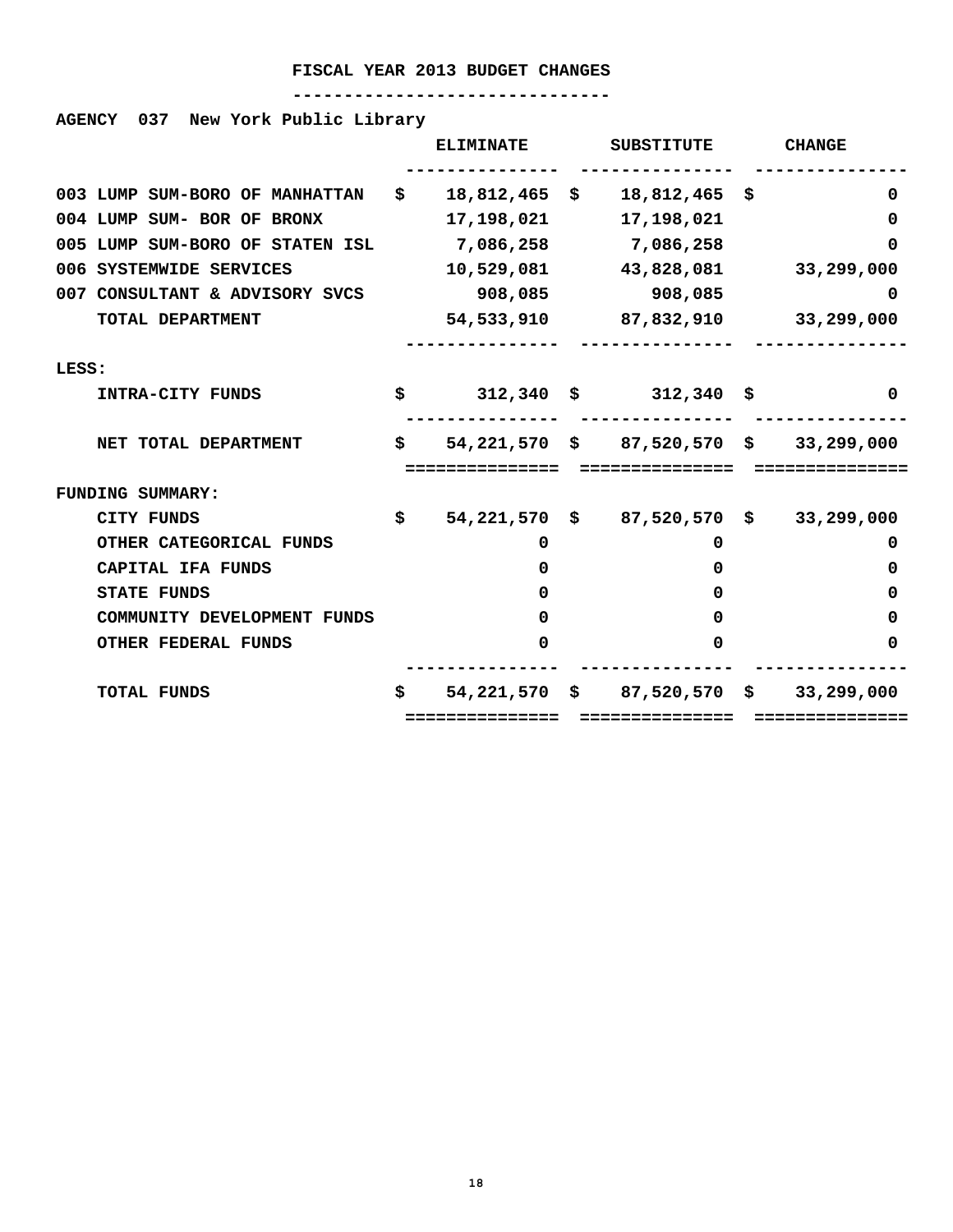| AGENCY 038 Brooklyn Public Library |
|------------------------------------|
|                                    |

|       |                             | <b>ELIMINATE</b>   | <b>SUBSTITUTE</b>                                        | <b>CHANGE</b> |
|-------|-----------------------------|--------------------|----------------------------------------------------------|---------------|
|       | 001 LUMP SUM                | \$                 | $40,975,777$ \$ 65,953,277 \$ 24,977,500                 |               |
|       | TOTAL DEPARTMENT            | 40,975,777         | 65,953,277                                               | 24,977,500    |
| LESS: |                             |                    |                                                          |               |
|       | INTRA-CITY FUNDS            | \$                 | $935,682 \quad $35,682 \quad $$                          | 0             |
|       | NET TOTAL DEPARTMENT        | \$<br>============ | $40,040,095$ \$ 65,017,595 \$ 24,977,500<br>============ |               |
|       | <b>FUNDING SUMMARY:</b>     |                    |                                                          |               |
|       | CITY FUNDS                  | \$                 | $40,040,095$ \$ 65,017,595 \$                            | 24,977,500    |
|       | OTHER CATEGORICAL FUNDS     | 0                  | 0                                                        | 0             |
|       | CAPITAL IFA FUNDS           | 0                  | 0                                                        | 0             |
|       | <b>STATE FUNDS</b>          | 0                  | 0                                                        | 0             |
|       | COMMUNITY DEVELOPMENT FUNDS | $\Omega$           | $\Omega$                                                 | 0             |
|       | <b>OTHER FEDERAL FUNDS</b>  | 0                  | $\Omega$                                                 | 0             |
|       | <b>TOTAL FUNDS</b>          | \$                 | $40,040,095$ \$ 65,017,595 \$                            | 24,977,500    |
|       |                             | ------------       |                                                          |               |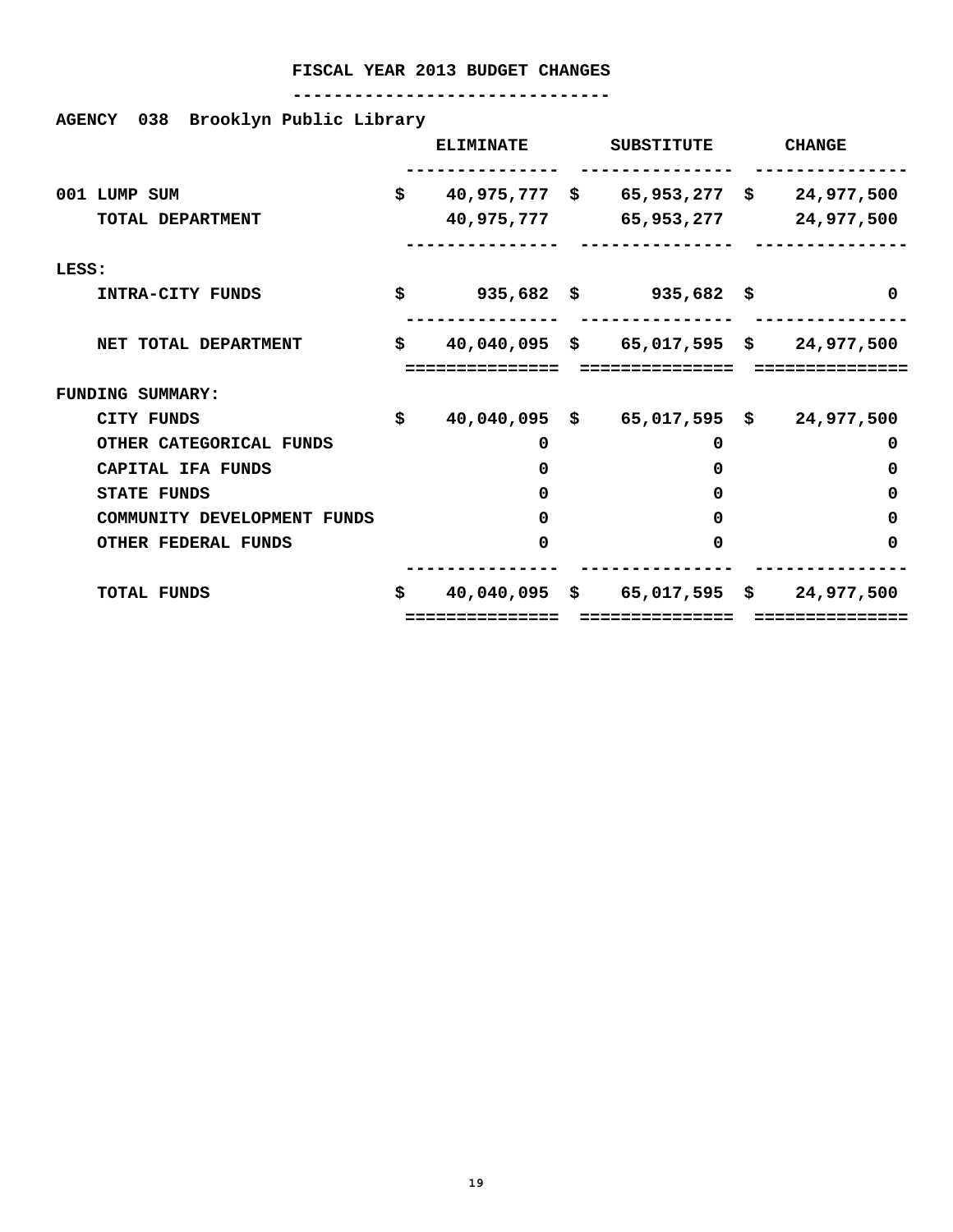| Queens Borough Public Library<br>039<br><b>AGENCY</b> |    | <b>ELIMINATE</b> | <b>SUBSTITUTE</b>                        | <b>CHANGE</b> |
|-------------------------------------------------------|----|------------------|------------------------------------------|---------------|
| 001 LUMP SUM                                          | \$ |                  | 39,591,166 \$ 64,565,166 \$              | 24,974,000    |
| TOTAL DEPARTMENT                                      |    |                  | 39,591,166 64,565,166                    | 24,974,000    |
| LESS:                                                 |    |                  |                                          |               |
| INTRA-CITY FUNDS                                      | Ś. |                  | $312,710 \quad $312,710 \quad $$         | 0             |
| NET TOTAL DEPARTMENT                                  | \$ |                  | $39,278,456$ \$ 64,252,456 \$ 24,974,000 |               |
|                                                       |    | :============    | ==============                           | ===========   |
| FUNDING SUMMARY:                                      |    |                  |                                          |               |
| CITY FUNDS                                            | \$ |                  | $39,278,456$ \$ 64,252,456 \$            | 24,974,000    |
| OTHER CATEGORICAL FUNDS                               |    | 0                | 0                                        | 0             |
| CAPITAL IFA FUNDS                                     |    | 0                | 0                                        | 0             |
| <b>STATE FUNDS</b>                                    |    | 0                | 0                                        | 0             |
| COMMUNITY DEVELOPMENT FUNDS                           |    | 0                | <sup>0</sup>                             | 0             |
| OTHER FEDERAL FUNDS                                   |    | 0                | 0                                        | 0             |
| <b>TOTAL FUNDS</b>                                    | Ŝ. |                  | $39,278,456$ \$ 64,252,456 \$            | 24,974,000    |
|                                                       |    | :==============  | ===============                          | ==========    |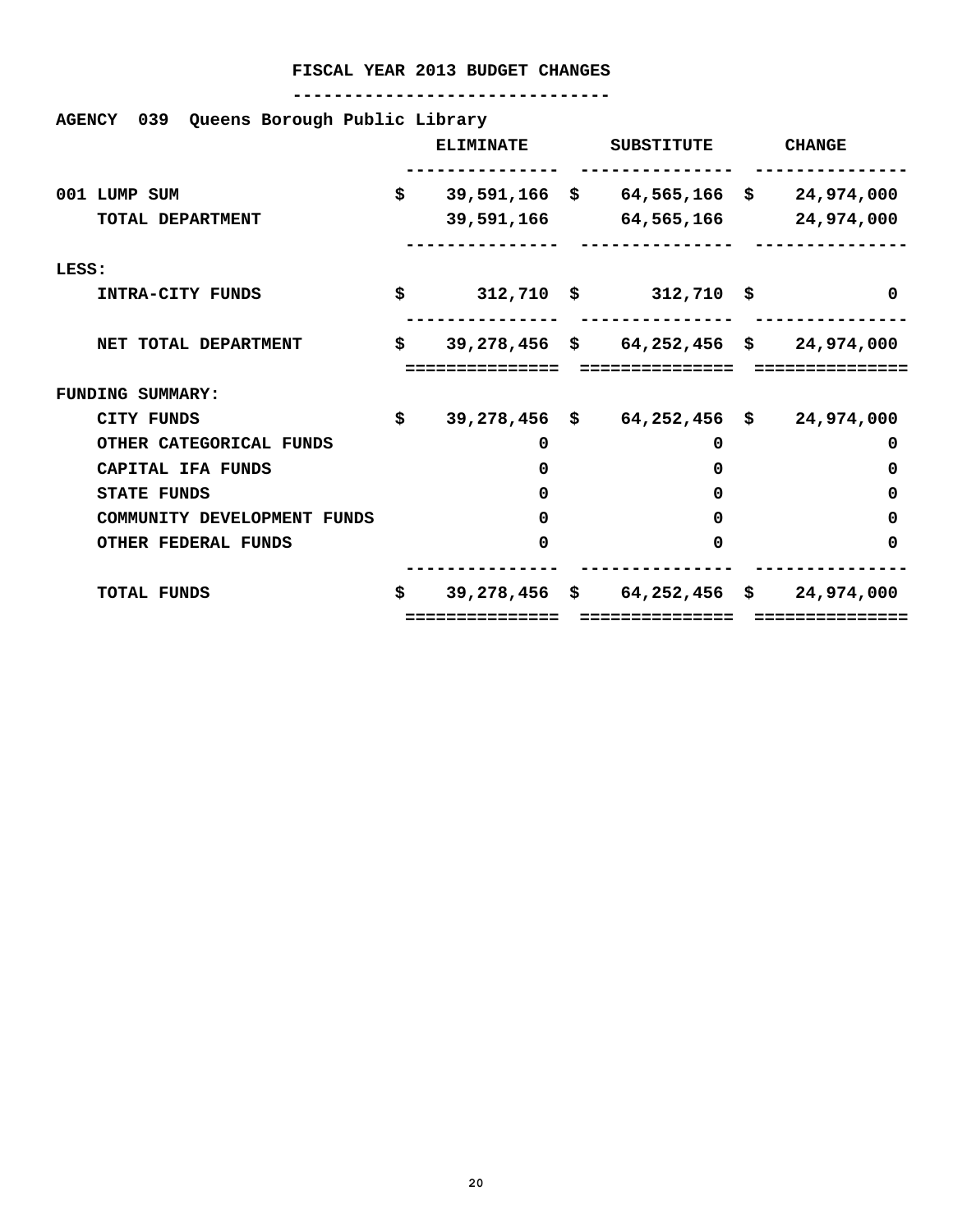#### **-------------------------------**

#### **AGENCY 040 Department of Education**

|       |                                                   | <b>ELIMINATE</b> | <b>SUBSTITUTE</b>                                | <b>CHANGE</b>    |
|-------|---------------------------------------------------|------------------|--------------------------------------------------|------------------|
|       | 401 GE INSTR & SCH LEADERSHIP - P\$ 5,568,769,897 |                  | \$5,582,544,897                                  | 13,775,000<br>\$ |
|       | 403 SE INSTR & SCH LEADERSHIP - P                 | 1,099,020,165    | 1,099,020,165                                    | 0                |
|       | 415 SCHOOL SUPPORT ORGANIZATION                   | 128, 176, 635    | 128, 176, 635                                    | 0                |
|       | 421 CW SE INSTR & SCHL LEADERSHIP                 | 815,019,993      | 815,019,993                                      | 0                |
|       | 423 SE INSTRUCTIONAL SUPPORT - PS                 | 258,020,701      | 258,020,701                                      | 0                |
|       | 435 SCHOOL FACILITIES - PS                        | 393, 322, 185    | 396, 319, 719                                    | 2,997,534        |
|       | 439 SCHOOL FOOD SERVICES - PS                     | 196,233,537      | 195,927,159                                      | $306,378-$       |
|       | 453 CENTRAL ADMINISTRATION - PS                   | 137,058,933      | 137,058,933                                      | 0                |
|       | 461 FRINGE BENEFITS - PS                          | 2,889,039,074    | 2,871,487,712                                    | 17,551,362-      |
|       | 481 CATEGORICAL PROGRAMS - PS                     | 1,143,951,230    | 1,145,310,111                                    | 1,358,881        |
|       | 402 GE INSTR & SCH LEADERSHIP - O                 | 487,775,091      | 493,480,213                                      | 5,705,122        |
|       | 404 SE INSTR & SCH LEADERSHIP -OT                 | 6,825,007        | 6,825,007                                        | 0                |
|       | 416 School Support Organization O                 | 11,960,882       | 11,960,882                                       | 0                |
|       | 422 CW SE INSTR & SCHL LEADERSHIP                 | 23, 415, 090     | 23, 415, 090                                     | 0                |
|       | 424 SE INSTRUCTIONAL SUPPORT -<br>O               | 348,836,989      | 348,836,989                                      | 0                |
|       | 436 SCHOOL FACILITIES - OTPS                      | 201,890,711      | 201,853,859                                      | $36,852-$        |
|       | 438 PUPIL TRANSPORTATION - OTPS                   | 1,132,166,725    | 1,132,166,725                                    | 0                |
|       | 440 SCHOOL FOOD SERVICES - OTPS                   | 211,392,516      | 214,009,747                                      | 2,617,231        |
|       | 442 SCHOOL SAFETY - OTPS                          | 303,939,754      | 303,939,754                                      | 0                |
|       | 444 ENERGY AND LEASES - OTPS                      | 505,304,268      | 508,849,745                                      | 3,545,477        |
|       | 454 CENTRAL ADMINISTRATION - OTPS                 | 135, 233, 764    | 140,810,264                                      | 5,576,500        |
|       | 470 SE PRE-K CONTRACT PMTS - OTPS                 | 1,193,401,618    | 1,193,401,618                                    | 0                |
|       | 472 CHARTER/CONTRACT/FOSTER CARE                  | 1,611,840,696    | 1,600,295,219                                    | 11,545,477-      |
|       | 474 NPS & FIT PMTS - OTPS                         | 71,146,315       | 71,146,315                                       | 0                |
|       | 482 CATEGORICAL PROGRAMS - OTPS                   | 837,254,678      | 841,035,658                                      | 3,780,980        |
|       | TOTAL DEPARTMENT                                  | 19,710,996,454   | 19,720,913,110                                   | 9,916,656        |
|       |                                                   |                  |                                                  |                  |
| LESS: |                                                   |                  |                                                  |                  |
|       | INTRA-CITY FUNDS                                  |                  | $$8,783,793$$ $$14,344,292$$ $$5,560,499$        |                  |
|       | NET TOTAL DEPARTMENT                              |                  | $$19,702,212,661$ $$19,706,568,818$ \$ 4,356,157 |                  |
|       |                                                   |                  |                                                  |                  |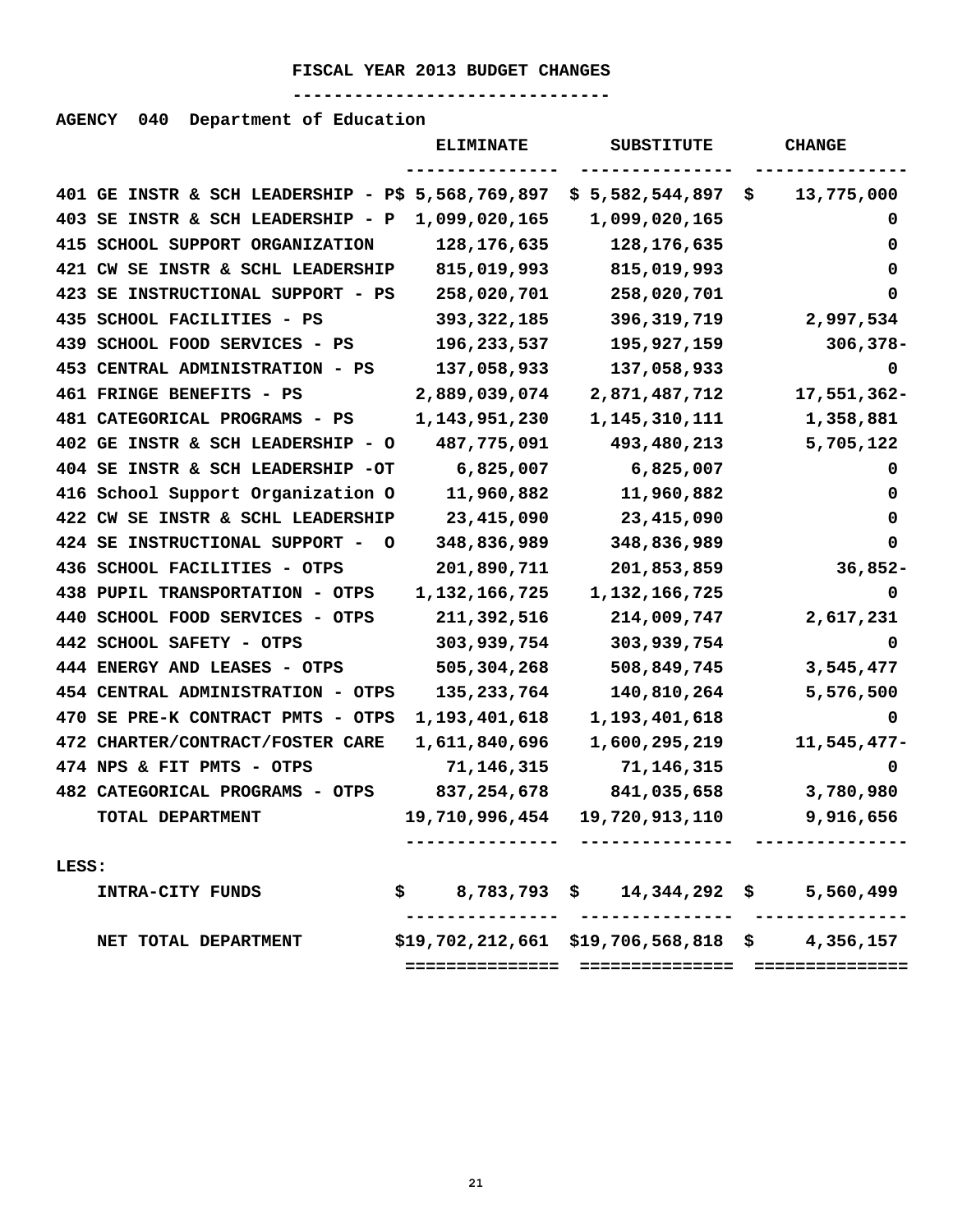#### **-------------------------------**

#### **AGENCY 040 Department of Education**

|                             | <b>ELIMINATE</b> | <b>SUBSTITUTE</b>                     | <b>CHANGE</b> |
|-----------------------------|------------------|---------------------------------------|---------------|
|                             |                  |                                       |               |
| <b>FUNDING SUMMARY:</b>     |                  |                                       |               |
| CITY FUNDS                  |                  | $$9,225,769,522 \t$9,230,125,679 \t$$ | 4,356,157     |
| OTHER CATEGORICAL FUNDS     | 96,618,180       | 96,618,180                            | 0             |
| CAPITAL IFA FUNDS           | 0                | 0                                     | 0             |
| <b>STATE FUNDS</b>          | 8,433,294,838    | 8,433,294,838                         | 0             |
| COMMUNITY DEVELOPMENT FUNDS | 4,500,000        | 4,500,000                             | 0             |
| OTHER FEDERAL FUNDS         | 1,942,030,121    | 1,942,030,121                         | 0             |
|                             |                  |                                       |               |
| <b>TOTAL FUNDS</b>          |                  | $$19,702,212,661$ \$19,706,568,818 \$ | 4,356,157     |
|                             |                  | -------------                         |               |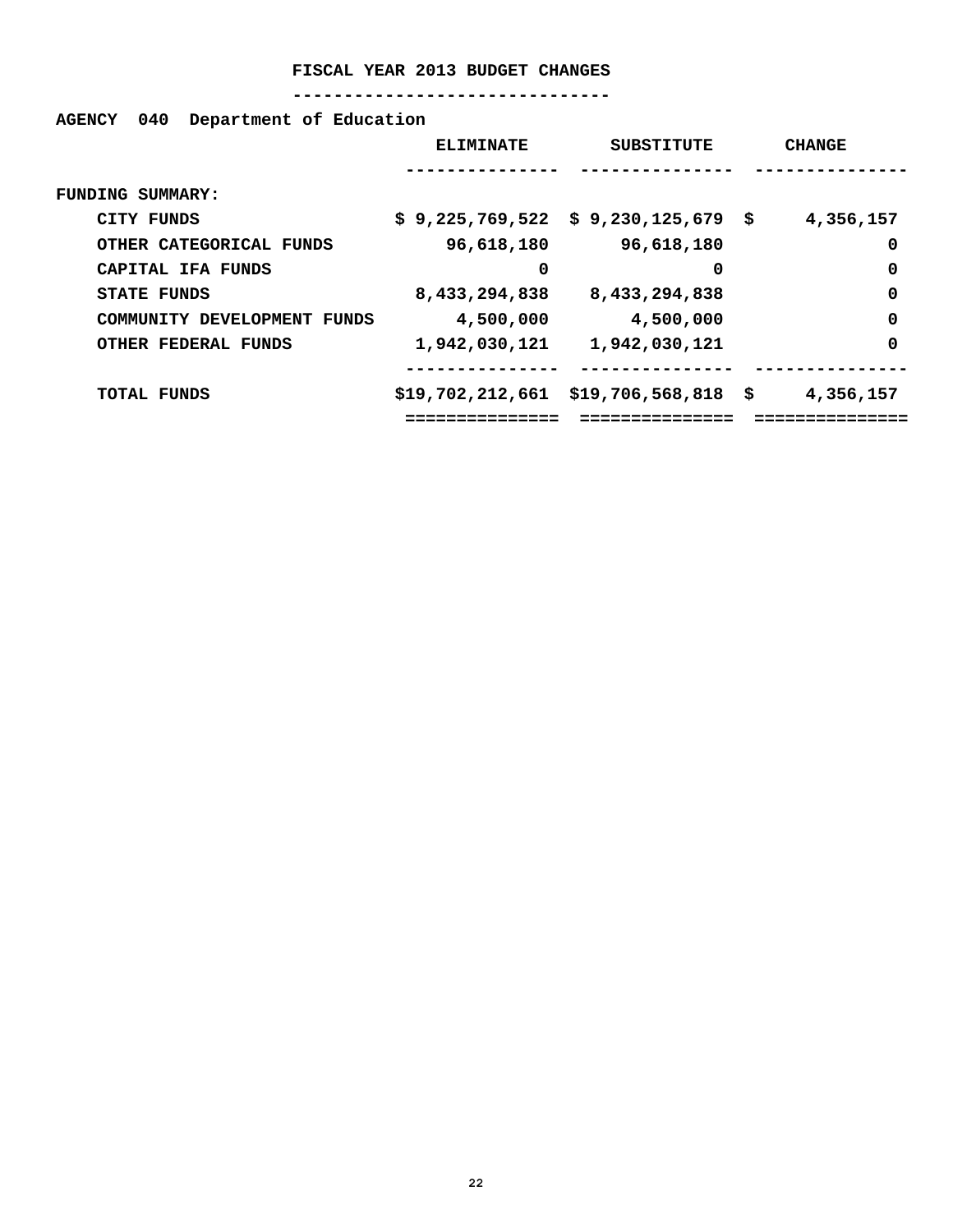#### **-------------------------------**

#### **AGENCY 042 City University**

|                             |    | <b>ELIMINATE</b>   | <b>SUBSTITUTE</b>                       | <b>CHANGE</b> |
|-----------------------------|----|--------------------|-----------------------------------------|---------------|
| 002 COMMUNITY COLLEGE PS    | \$ | $562, 185, 364$ \$ | 561,792,364 \$                          | $393,000 -$   |
| 004 HUNTER SCHOOLS-PS       |    | 14,807,238         | 14,807,238                              | 0             |
| 001 COMMUNITY COLLEGE-OTPS  |    | 224,595,666        | 232, 274, 141                           | 7,678,475     |
| 003 HUNTER SCHOOLS-OTPS     |    | 921,753            | 921,753                                 | 0             |
| 012 SENIOR COLLEGE OTPS     |    | 35,000,000         | 35,000,000                              | 0             |
| TOTAL DEPARTMENT            |    | 837,510,021        | 844,795,496                             | 7,285,475     |
| LESS:                       |    |                    |                                         |               |
| INTRA-CITY FUNDS            | \$ |                    | $12,733,616$ \$ $12,733,616$ \$         | 0             |
| NET TOTAL DEPARTMENT        | \$ | ------------       | 824,776,405 \$ 832,061,880 \$ 7,285,475 |               |
| <b>FUNDING SUMMARY:</b>     |    |                    |                                         |               |
| <b>CITY FUNDS</b>           | \$ | 576,315,074 \$     | 583,600,549 \$                          | 7,285,475     |
| OTHER CATEGORICAL FUNDS     |    | 12,999,789         | 12,999,789                              | 0             |
| CAPITAL IFA FUNDS           |    | 0                  | 0                                       | 0             |
| <b>STATE FUNDS</b>          |    | 235,461,542        | 235,461,542                             | 0             |
| COMMUNITY DEVELOPMENT FUNDS |    | 0                  | 0                                       | 0             |
| <b>OTHER FEDERAL FUNDS</b>  |    | O                  | 0                                       | 0             |
| <b>TOTAL FUNDS</b>          | s  | $824,776,405$ \$   | 832,061,880 \$                          | 7,285,475     |
|                             |    |                    |                                         |               |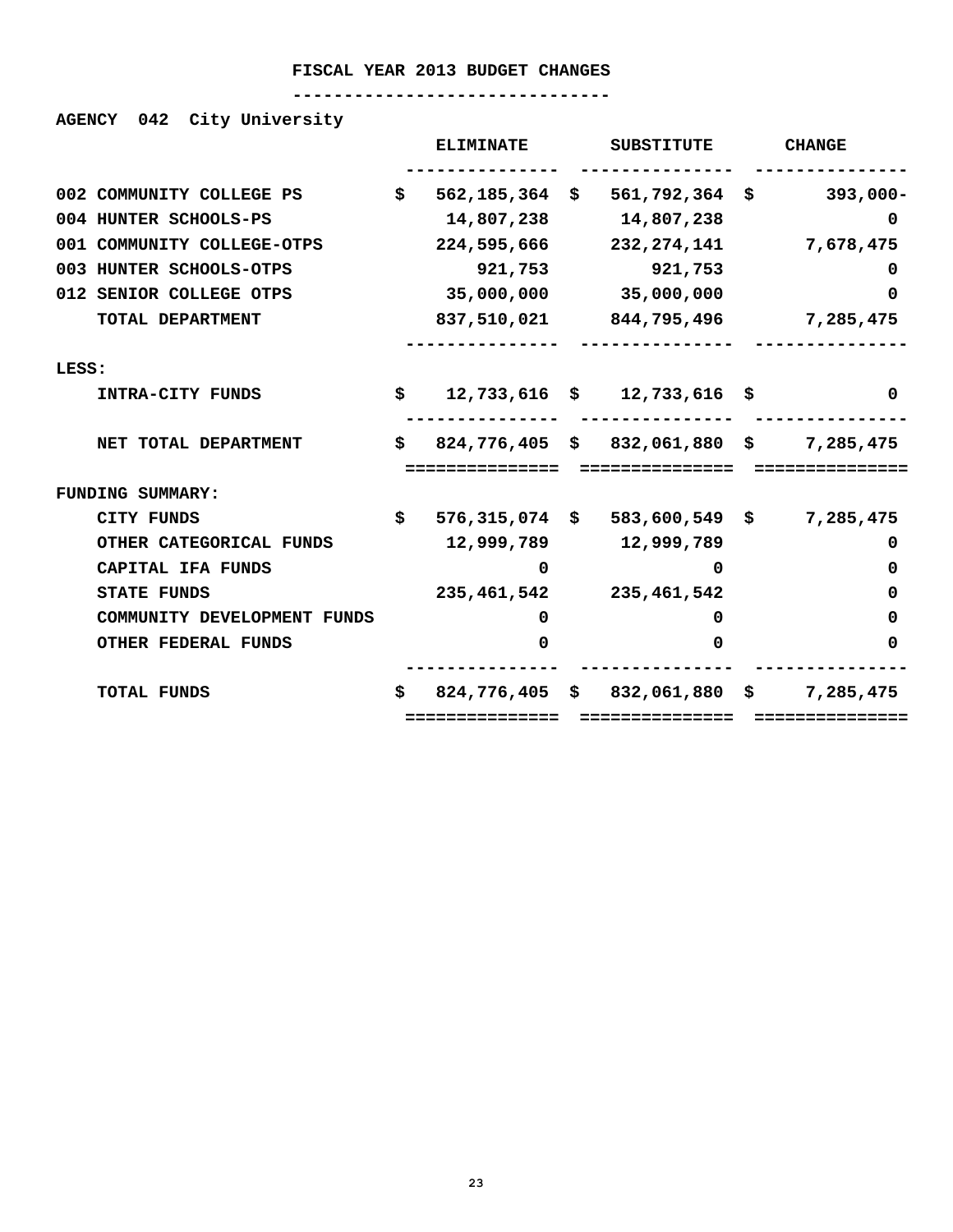| AGENCY 054 Civilian Complaint Review Bd. |     |                  |      |                                                 |               |
|------------------------------------------|-----|------------------|------|-------------------------------------------------|---------------|
|                                          |     | <b>ELIMINATE</b> |      | SUBSTITUTE                                      | <b>CHANGE</b> |
| 001 CCRB-PS                              | \$  |                  |      | 8,861,897 \$9,582,325 \$                        | 720,428       |
| 002 CCRB-OTPS                            |     |                  |      | 1,687,501 2,466,327                             | 778,826       |
| TOTAL DEPARTMENT                         |     |                  |      | 10,549,398 12,048,652 1,499,254                 |               |
| LESS:                                    |     |                  |      |                                                 |               |
| INTRA-CITY FUNDS                         | \$  |                  | 0 \$ | <b>O</b> \$                                     | $\Omega$      |
| NET TOTAL DEPARTMENT                     | \$. |                  |      | $10,549,398 \quad $12,048,652 \quad $1,499,254$ |               |
|                                          |     |                  |      |                                                 |               |
|                                          |     |                  |      | =============                                   |               |
| <b>FUNDING SUMMARY:</b>                  |     |                  |      |                                                 |               |
| <b>CITY FUNDS</b>                        | \$  |                  |      | $10,549,398 \quad $12,048,652 \quad $1,499,254$ |               |
| OTHER CATEGORICAL FUNDS                  |     | 0                |      | $\Omega$                                        | 0             |
| CAPITAL IFA FUNDS                        |     | $\Omega$         |      | 0                                               | 0             |
| <b>STATE FUNDS</b>                       |     | O                |      | 0                                               | 0             |
| COMMUNITY DEVELOPMENT FUNDS              |     | $\Omega$         |      | 0                                               | 0             |
| <b>OTHER FEDERAL FUNDS</b>               |     | $\Omega$         |      | O                                               | 0             |
| <b>TOTAL FUNDS</b>                       | S.  |                  |      | $10,549,398 \quad $12,048,652 \quad $$          | 1,499,254     |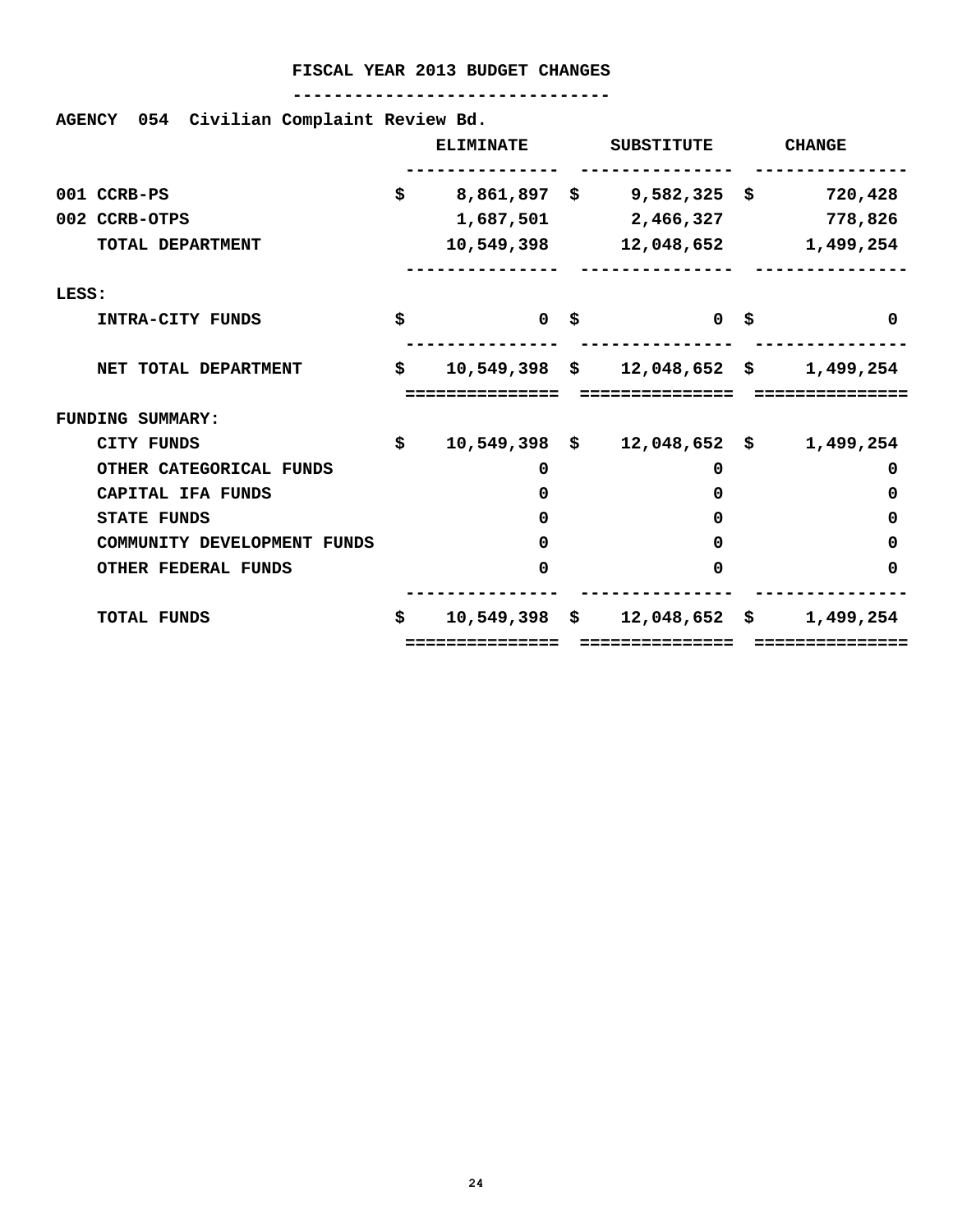#### **-------------------------------**

#### **AGENCY 056 Police Department**

|       |                               |    | <b>ELIMINATE</b> | <b>SUBSTITUTE</b>                               |     | <b>CHANGE</b>    |
|-------|-------------------------------|----|------------------|-------------------------------------------------|-----|------------------|
|       |                               |    |                  |                                                 |     |                  |
|       | 001 OPERATIONS                |    | \$2,892,288,706  | \$2,892,474,013                                 | \$. | 185,307          |
|       | 002 EXECUTIVE MANAGEMENT      |    | 394,340,338      | 394,340,338                                     |     | 0                |
|       | 003 SCHOOL SAFETY- P.S.       |    | 243,020,892      | 243,020,892                                     |     | 0                |
|       | 004 ADMINISTRATION-PERSONNEL  |    | 221,370,759      | 221,516,752                                     |     | 145,993          |
|       | 006 CRIMINAL JUSTICE          |    | 86,961,425       | 86,961,425                                      |     | 0                |
|       | 007 TRAFFIC ENFORCEMENT       |    | 113,980,203      | 113,980,203                                     |     | 0                |
|       | 008 TRANSIT POLICE-PS         |    | 213, 417, 689    | 213, 417, 689                                   |     | 0                |
|       | 009 HOUSING POLICE-PS         |    | 163,415,149      | 163,415,149                                     |     | 0                |
|       | 100 OPERATIONS-OTPS           |    | 53, 323, 447     | 100,929,371                                     |     | 47,605,924       |
|       | 200 EXECUTIVE MANAGEMENT-OTPS |    | 11,604,168       | 33, 333, 298                                    |     | 21,729,130       |
|       | 300 SCHOOL SAFETY- OTPS       |    | 4,903,848        | 4,903,848                                       |     | 0                |
|       | 400 ADMINSITRATION-OTPS       |    | 211, 139, 575    | 211, 139, 575                                   |     | 0                |
|       | 600 CRIMINAL JUSTICE-OTPS     |    | 404,817          | 404,817                                         |     | 0                |
|       | 700 TRAFFIC ENFORCEMENT-OTPS  |    | 7,986,339        | 7,986,339                                       |     | 0                |
|       | TOTAL DEPARTMENT              |    | 4,618,157,355    | 4,687,823,709                                   |     | 69,666,354       |
|       |                               |    |                  |                                                 |     |                  |
| LESS: |                               |    |                  |                                                 |     |                  |
|       | INTRA-CITY FUNDS              | S. | 229,584,225      | 229,584,225<br>S.                               | Ş   | 0                |
|       |                               |    |                  |                                                 |     |                  |
|       | NET TOTAL DEPARTMENT          |    |                  | $$4,388,573,130 \ $4,458,239,484 \ $69,666,354$ |     |                  |
|       |                               |    | ===============  | ----------------                                |     |                  |
|       | FUNDING SUMMARY:              |    |                  |                                                 |     |                  |
|       | <b>CITY FUNDS</b>             |    | \$4,283,881,729  | \$4,284,246,158                                 | s   | 364,429          |
|       | OTHER CATEGORICAL FUNDS       |    | 69,082,461       | 69,082,461                                      |     | 0                |
|       | CAPITAL IFA FUNDS             |    | 0                | 0                                               |     | 0                |
|       | <b>STATE FUNDS</b>            |    | 4,935,508        | 5,038,508                                       |     | 103,000          |
|       | COMMUNITY DEVELOPMENT FUNDS   |    | 0                | 0                                               |     | 0                |
|       | <b>OTHER FEDERAL FUNDS</b>    |    | 30,673,432       | 99,872,357                                      |     | 69,198,925       |
|       | <b>TOTAL FUNDS</b>            |    |                  | \$4,388,573,130 \$4,458,239,484                 |     | 69,666,354<br>\$ |
|       |                               |    | ;==============  |                                                 |     |                  |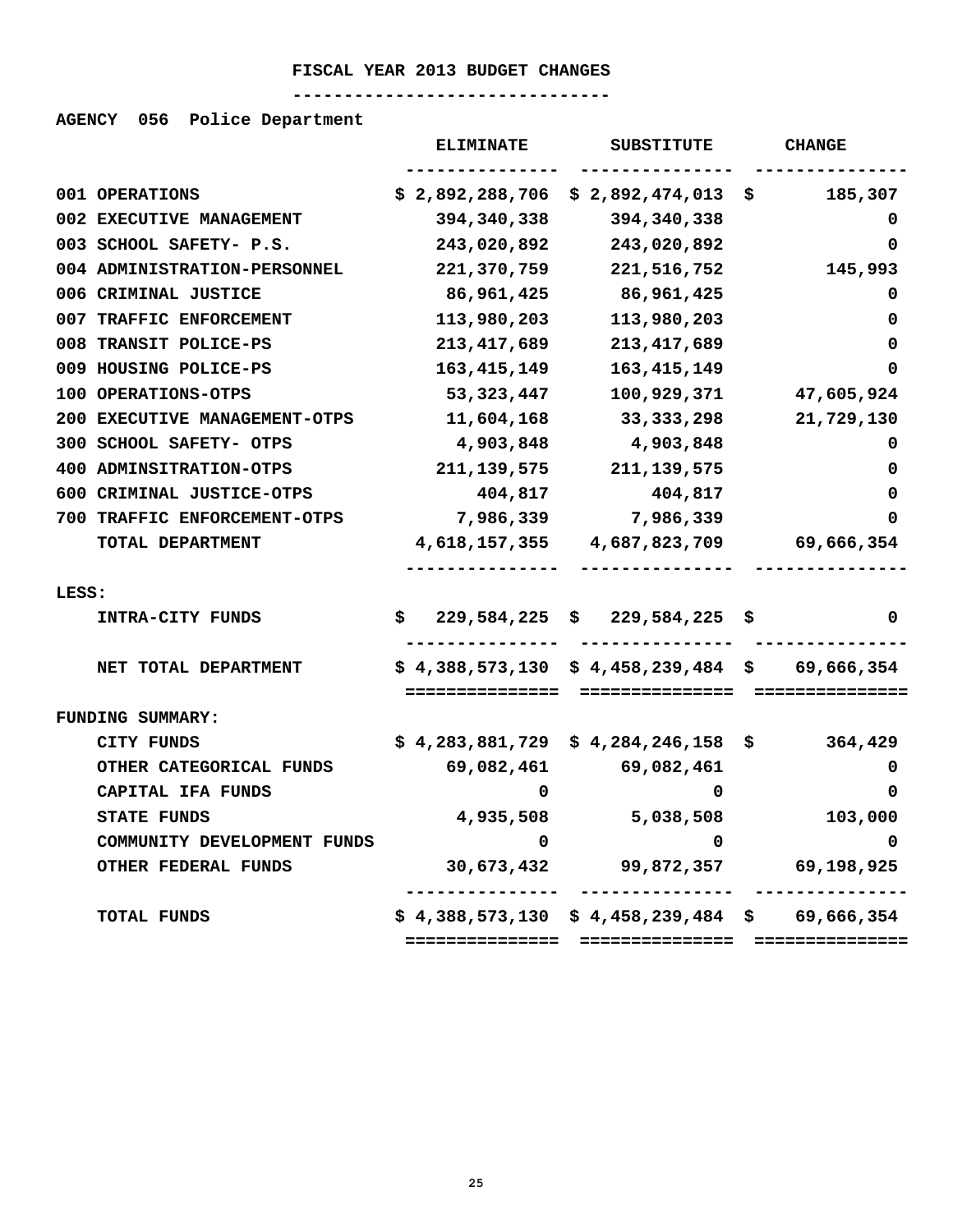#### **-------------------------------**

#### **AGENCY 057 Fire Department**

|       |                                   |    | <b>ELIMINATE</b> | <b>SUBSTITUTE</b>                               |    | <b>CHANGE</b>    |
|-------|-----------------------------------|----|------------------|-------------------------------------------------|----|------------------|
|       | 001 EXECUTIVE ADMINISTRATIVE      | S. | 83,054,787       | 83,252,919<br>S,                                | S. | 198,132          |
|       | 002 FIRE EXTING AND EMERG RESP    |    | 1,227,278,936    | 1,282,262,740                                   |    | 54,983,804       |
|       | 003 FIRE INVESTIGATION            |    | 14, 195, 464     | 14, 195, 464                                    |    | 0                |
|       | 004 FIRE PREVENTION               |    | 29,498,432       | 29,498,432                                      |    | 0                |
|       | 009 EMERGENCY MEDICAL SERVICES-PS |    | 208,731,908      | 209,006,345                                     |    | 274,437          |
|       | 005 EXECUTIVE ADMIN-OTPS          |    | 113,174,606      | 112,159,606                                     |    | 1,015,000-       |
|       | 006 FIRE EXTING & RESP-OTPS       |    | 30,766,892       | 31,966,892                                      |    | 1,200,000        |
|       | 007 FIRE INVESTIGATION-OTPS       |    | 76,060           | 76,060                                          |    | 0                |
|       | 008 FIRE PREVENTION-OTPS          |    | 675,478          | 675,478                                         |    | 0                |
|       | 010 EMERGENCY MEDICAL SERV-OTPS   |    | 22,509,372       | 22,234,935                                      |    | 274,437-         |
|       | TOTAL DEPARTMENT                  |    | 1,729,961,935    | 1,785,328,871                                   |    | 55,366,936       |
| LESS: |                                   |    |                  |                                                 |    |                  |
|       | INTRA-CITY FUNDS                  |    | \$               | $2,028,873$ \$ 2,028,873 \$                     |    | 0                |
|       | NET TOTAL DEPARTMENT              |    | ==============   | $$1,727,933,062$ $$1,783,299,998$ $$55,366,936$ |    |                  |
|       | FUNDING SUMMARY:                  |    |                  |                                                 |    |                  |
|       | CITY FUNDS                        |    |                  | $$1,469,572,416 \ $1,524,939,352$               |    | 55,366,936<br>\$ |
|       | OTHER CATEGORICAL FUNDS           |    | 202,534,632      | 202,534,632                                     |    | 0                |
|       | CAPITAL IFA FUNDS                 |    | 239,792          | 239,792                                         |    | 0                |
|       | STATE FUNDS                       |    | 1,800,634        | 1,800,634                                       |    | 0                |
|       | COMMUNITY DEVELOPMENT FUNDS       |    | 0                | 0                                               |    | 0                |
|       | OTHER FEDERAL FUNDS               |    | 53,785,588       | 53,785,588                                      |    | 0                |
|       |                                   |    |                  |                                                 |    |                  |
|       | TOTAL FUNDS                       |    |                  | \$1,727,933,062 \$1,783,299,998 \$              |    | 55,366,936       |
|       |                                   |    | :=============== | ===============                                 |    |                  |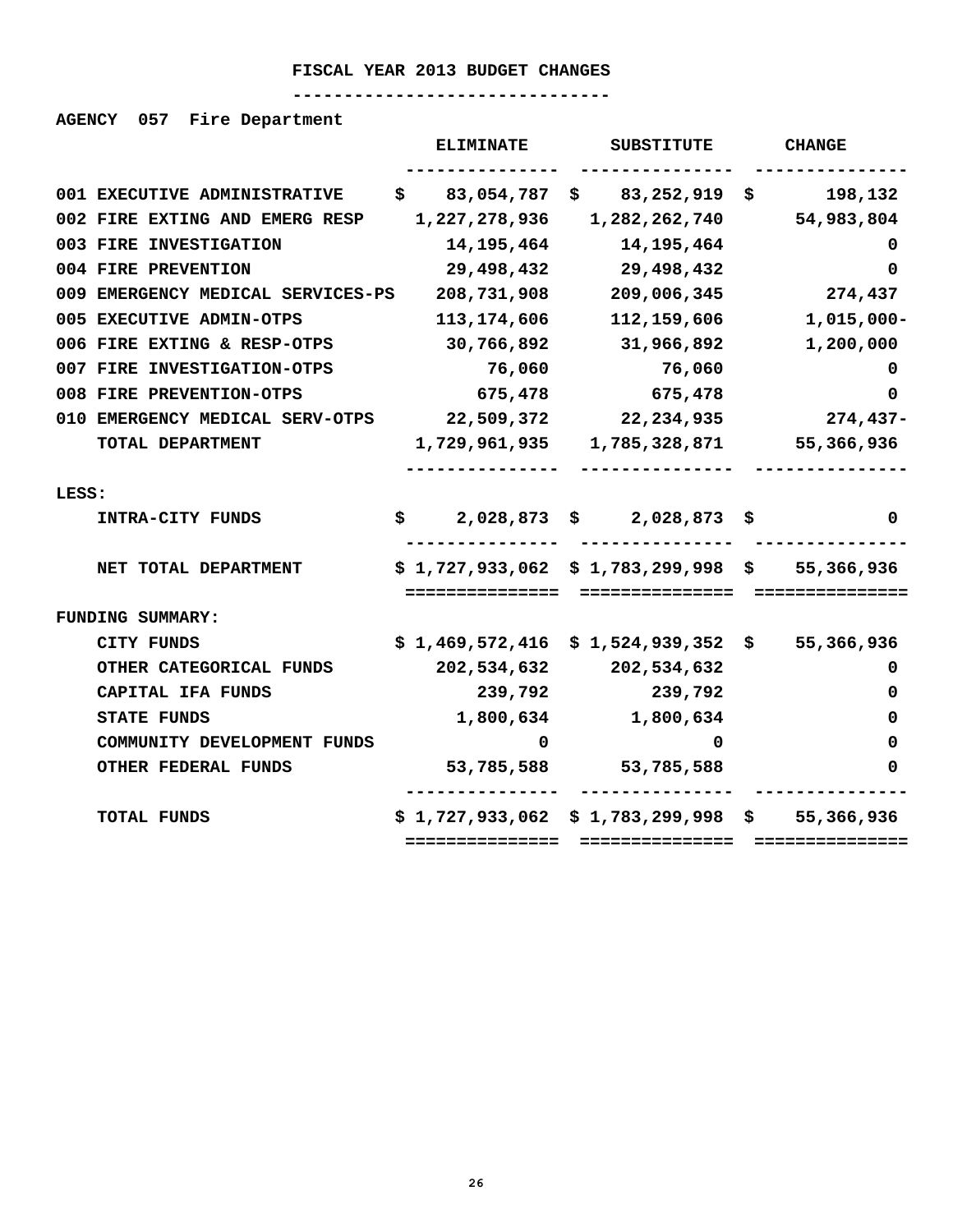#### **-------------------------------**

#### **AGENCY 068 Admin. for Children Services**

|       |                                  |     | <b>ELIMINATE</b> | <b>SUBSTITUTE</b>                     | <b>CHANGE</b>      |
|-------|----------------------------------|-----|------------------|---------------------------------------|--------------------|
|       | 001 PERSONAL SERVICES            | \$  | 278,961,163      | 282,225,555<br>S.                     | 3,264,392<br>s, se |
|       | 003 HEADSTART/DAYCARE-PS         |     | 18,895,592       | 18,895,592                            | 0                  |
|       | 005 ADMINISTRATIVE-PS            |     | 70,758,646       | 70,826,481                            | 67,835             |
|       | 007 JUVENILE JUSTICE - PS        |     | 34,859,992       | 34,859,992                            | 0                  |
|       | 002 OTHER THAN PERSONAL SERVICES |     | 71,733,188       | 71,733,188                            | 0                  |
|       | 004 HEADSTART/DAYCARE-OTPS       |     | 903,952,261      | 1,001,335,761                         | 97,383,500         |
|       | 006 CHILD WELFARE-OTPS           |     | 1,190,285,650    | 1,194,734,917                         | 4,449,267          |
|       | 008 JUVENILE JUSTICE - OTPS      |     | 150,463,620      | 150,463,620                           | 0                  |
|       | TOTAL DEPARTMENT                 |     | 2,719,910,112    | 2,825,075,106                         | 105,164,994        |
|       |                                  |     |                  |                                       |                    |
| LESS: |                                  |     |                  |                                       |                    |
|       | <b>INTRA-CITY FUNDS</b>          | \$. |                  | $1,105,311 \quad $1,105,311 \quad $$  | 0                  |
|       | NET TOTAL DEPARTMENT             |     |                  | \$2,718,804,801 \$2,823,969,795 \$    | 105,164,994        |
|       |                                  |     | ===============  | ===============                       | ---------------    |
|       | FUNDING SUMMARY:                 |     |                  |                                       |                    |
|       | CITY FUNDS                       | \$  | 781,967,027      | \$880, 208, 308                       | 98, 241, 281<br>\$ |
|       | OTHER CATEGORICAL FUNDS          |     | 0                | 0                                     | 0                  |
|       | CAPITAL IFA FUNDS                |     | 0                | 0                                     | 0                  |
|       | <b>STATE FUNDS</b>               |     | 652,695,765      | 657,514,233                           | 4,818,468          |
|       | COMMUNITY DEVELOPMENT FUNDS      |     | 2,963,000        | 2,963,000                             | 0                  |
|       | OTHER FEDERAL FUNDS              |     | 1,281,179,009    | 1,283,284,254                         | 2,105,245          |
|       | <b>TOTAL FUNDS</b>               |     |                  | $$2,718,804,801 \ $2,823,969,795 \ $$ | 105,164,994        |
|       |                                  |     | =============    |                                       |                    |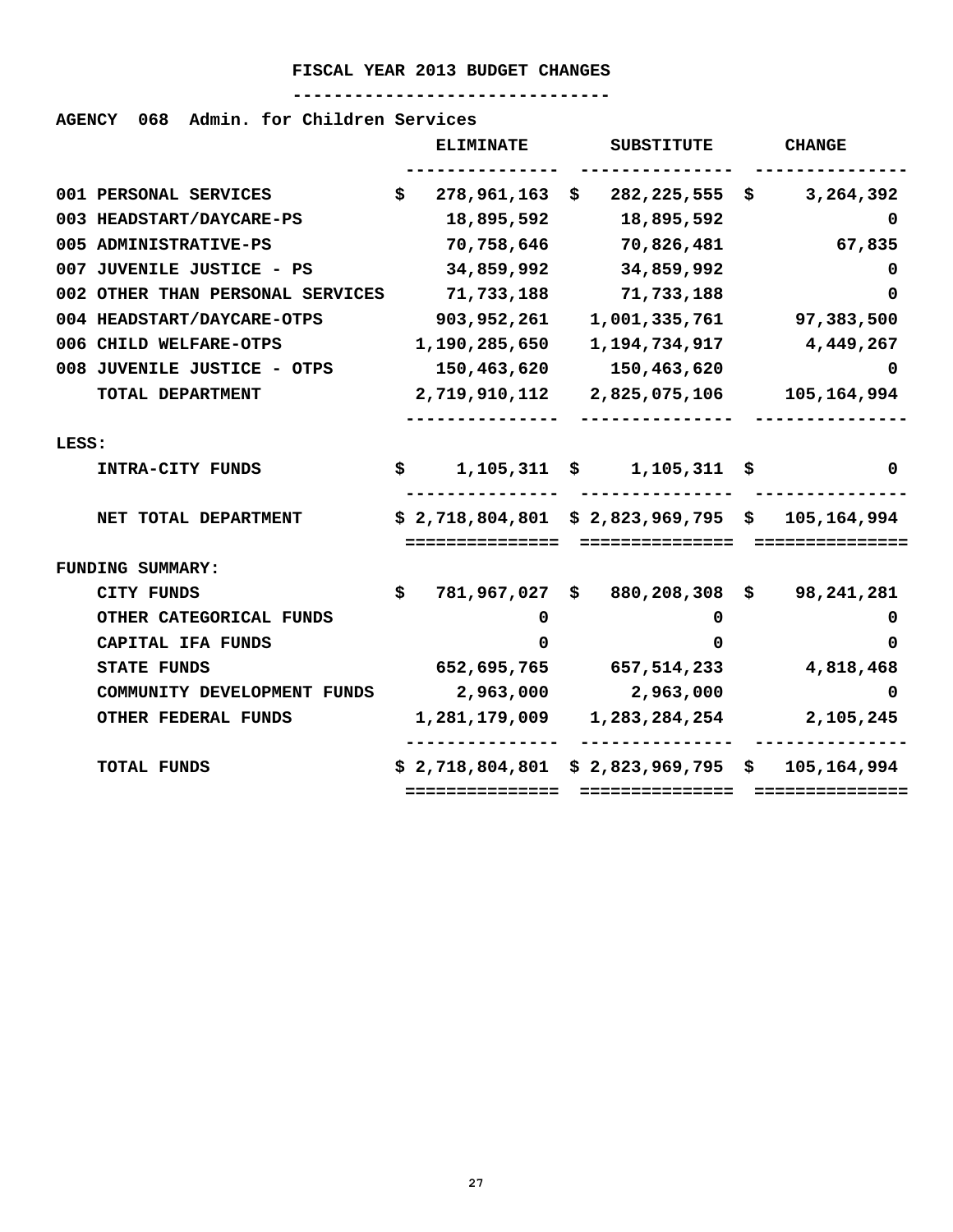#### **-------------------------------**

#### **AGENCY 069 Department of Social Services**

|                               |     | <b>ELIMINATE</b>            |    | <b>SUBSTITUTE</b>                               |    | <b>CHANGE</b>   |
|-------------------------------|-----|-----------------------------|----|-------------------------------------------------|----|-----------------|
| 201 ADMINISTRATION            | \$  | 270,406,053                 | S. | 270,406,053                                     | .Ş | 0               |
| 203 PUBLIC ASSISTANCE         |     | 259, 174, 823               |    | 259, 174, 823                                   |    | 0               |
| 204 MEDICAL ASSISTANCE        |     | 121, 118, 558               |    | 121, 118, 558                                   |    | 0               |
| 205 ADULT SERVICES            |     | 103,775,010                 |    | 103,775,010                                     |    | 0               |
| 101 ADMINISTRATION-OTPS       |     | 196,597,373                 |    | 197,838,175                                     |    | 1,240,802       |
| 103 PUBLIC ASSISTANCE - OTPS  |     | 1,671,696,333               |    | 1,684,257,798                                   |    | 12,561,465      |
| 104 MEDICAL ASSISTANCE - OTPS |     | 6,352,306,873               |    | 6,352,306,873                                   |    | 0               |
| 105 ADULT SERVICES - OTPS     |     | 280,870,364                 |    | 292,429,944                                     |    | 11,559,580      |
| TOTAL DEPARTMENT              |     | 9,255,945,387               |    | 9,281,307,234                                   |    | 25,361,847      |
|                               |     |                             |    |                                                 |    |                 |
| LESS:                         |     |                             |    |                                                 |    |                 |
| INTRA-CITY FUNDS              | \$. |                             |    | 4,954,470 \$4,954,470 \$                        |    | 0               |
| NET TOTAL DEPARTMENT          |     |                             |    | $$9,250,990,917 \& 9,276,352,764 \& 25,361,847$ |    |                 |
|                               |     | ===============             |    | ===============                                 |    | =============== |
| <b>FUNDING SUMMARY:</b>       |     |                             |    |                                                 |    |                 |
| <b>CITY FUNDS</b>             |     |                             |    | \$7,235,076,872\$7,258,342,733                  | S. | 23,265,861      |
| OTHER CATEGORICAL FUNDS       |     | 0                           |    | 0                                               |    | 0               |
| CAPITAL IFA FUNDS             |     | 0                           |    | 0                                               |    | 0               |
| <b>STATE FUNDS</b>            |     | 589,476,312                 |    | 591,561,608                                     |    | 2,085,296       |
| COMMUNITY DEVELOPMENT FUNDS   |     | 0                           |    | 0                                               |    | 0               |
| OTHER FEDERAL FUNDS           |     | 1,426,437,733 1,426,448,423 |    |                                                 |    | 10,690          |
| <b>TOTAL FUNDS</b>            |     |                             |    | \$9,250,990,917 \$9,276,352,764 \$              |    | 25,361,847      |
|                               |     | =============               |    |                                                 |    |                 |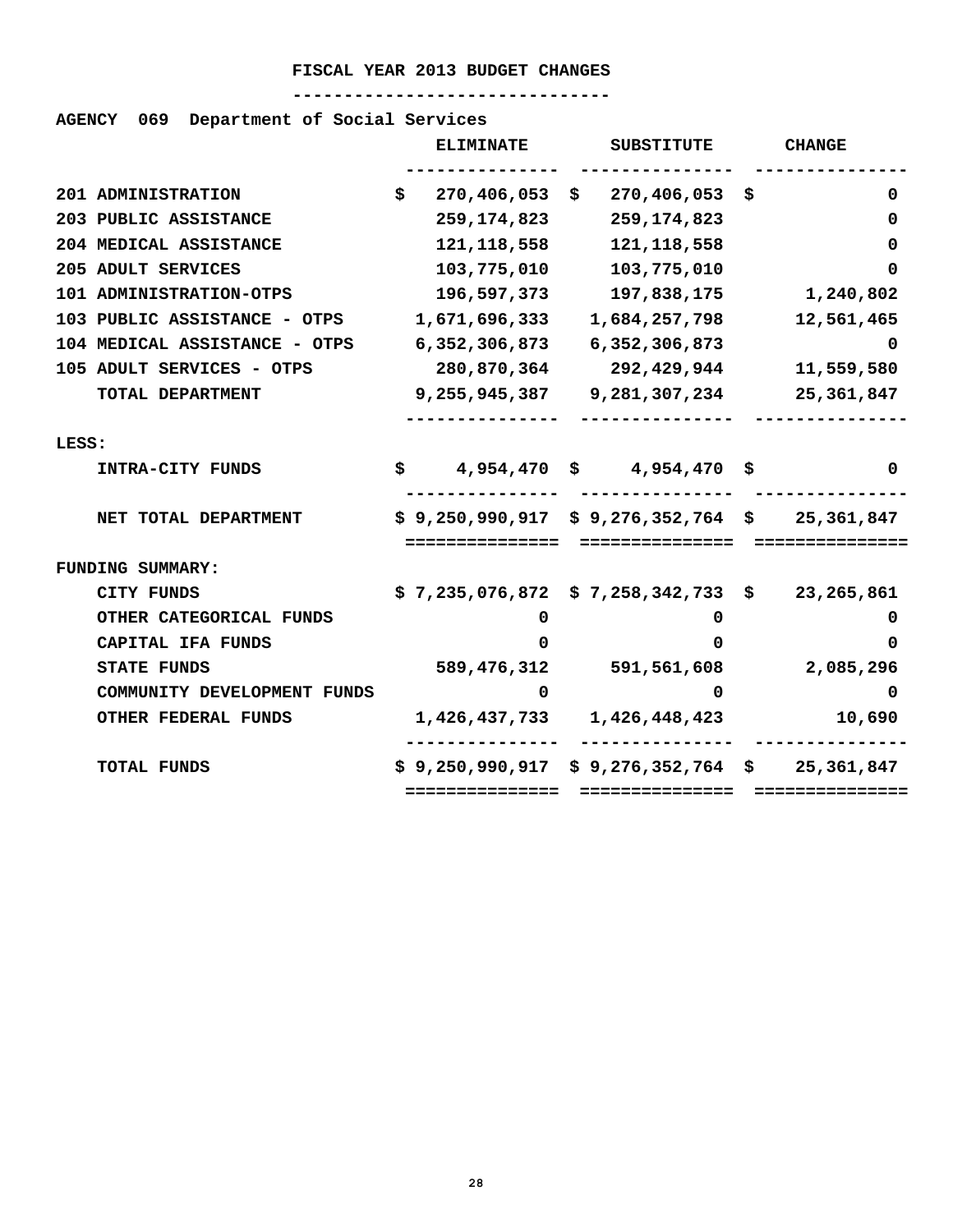| AGENCY 071 Dept. of Homeless Services |    |                             |                                                             |               |
|---------------------------------------|----|-----------------------------|-------------------------------------------------------------|---------------|
|                                       |    | <b>ELIMINATE</b>            | SUBSTITUTE                                                  | <b>CHANGE</b> |
| 100 DEPT OF HOMELESS SERVICES-PS \$   |    |                             | 120,080,470 \$ 120,080,470 \$                               | 0             |
| 200 DEPT OF HOMELESS SERVICES-OTP     |    | 680,882,469                 | 681,795,460 912,991                                         |               |
| TOTAL DEPARTMENT                      |    |                             |                                                             |               |
| LESS:                                 |    |                             |                                                             |               |
| INTRA-CITY FUNDS                      |    |                             | $$900,466$ \$ 900,466 \$                                    | 0             |
| NET TOTAL DEPARTMENT                  | S. |                             | $800,062,473 \text{ }$ \$ $800,975,464 \text{ }$ \$ 912,991 |               |
|                                       |    | ===========                 | =============                                               |               |
| <b>FUNDING SUMMARY:</b>               |    |                             |                                                             |               |
| CITY FUNDS                            | \$ |                             | $409,719,314 \text{ }$ \$ $410,632,305 \text{ }$ \$ 912,991 |               |
| OTHER CATEGORICAL FUNDS               |    | 0                           | $\Omega$                                                    | 0             |
| CAPITAL IFA FUNDS                     |    | $\Omega$                    | $\Omega$                                                    | 0             |
| <b>STATE FUNDS</b>                    |    | 106,829,889                 | 106,829,889                                                 | 0             |
| COMMUNITY DEVELOPMENT FUNDS           |    | 4,098,000                   | 4,098,000                                                   | 0             |
| OTHER FEDERAL FUNDS                   |    | 279, 415, 270 279, 415, 270 |                                                             | 0             |
| <b>TOTAL FUNDS</b>                    | S. |                             | $800,062,473 \div 800,975,464 \div 912,991$                 |               |
|                                       |    | ============                |                                                             |               |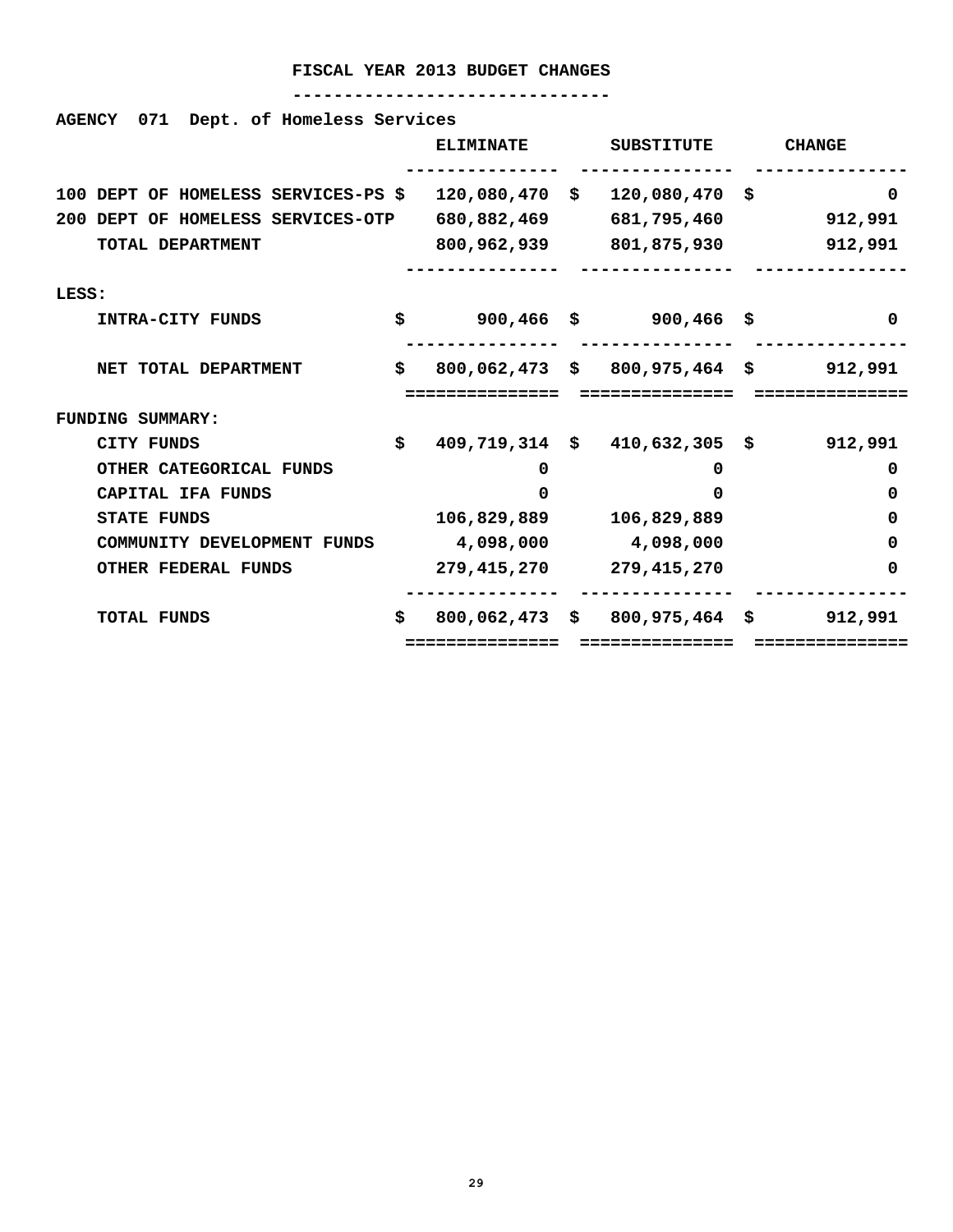#### **-------------------------------**

#### **AGENCY 072 Department of Correction**

|       |                             | <b>ELIMINATE</b>            | <b>SUBSTITUTE</b>                             | <b>CHANGE</b> |
|-------|-----------------------------|-----------------------------|-----------------------------------------------|---------------|
|       |                             |                             |                                               |               |
|       | 001 ADMINISTRATION          |                             | $$57,680,941$ \$ 57,680,941 \$                | 0             |
|       | 002 OPERATIONS              |                             | 871,555,858 871,555,858                       | 0             |
|       | 003 OPERATIONS - OTPS       | 104,295,141                 | 104,295,141                                   | 0             |
|       | 004 ADMINISTRATION - OTPS   | 16,519,439 16,519,439       |                                               | 0             |
|       | TOTAL DEPARTMENT            | 1,050,051,379 1,050,051,379 |                                               | 0             |
|       |                             |                             |                                               |               |
| LESS: |                             |                             |                                               |               |
|       | INTRA-CITY FUNDS            |                             | $$31,220$ \$ $131,220$ \$                     | 0             |
|       |                             |                             |                                               |               |
|       | NET TOTAL DEPARTMENT        |                             | $$1,049,920,159 \$1,049,920,159 \$$           | 0             |
|       |                             | --------------              | -------------                                 |               |
|       | FUNDING SUMMARY:            |                             |                                               |               |
|       | CITY FUNDS                  |                             | $$1,032,396,394 \$1,038,801,194 \$ 6,404,800$ |               |
|       | OTHER CATEGORICAL FUNDS     |                             | 1,000,000 1,000,000                           | 0             |
|       | CAPITAL IFA FUNDS           | 724,348                     | 724,348                                       | 0             |
|       | <b>STATE FUNDS</b>          |                             | 1,109,000 1,109,000                           | 0             |
|       | COMMUNITY DEVELOPMENT FUNDS | 0                           | 0                                             | 0             |
|       | <b>OTHER FEDERAL FUNDS</b>  |                             | 14,690,417 8,285,617 6,404,800-               |               |
|       |                             |                             |                                               |               |
|       | <b>TOTAL FUNDS</b>          |                             | $$1,049,920,159 \$1,049,920,159 \$$           | $\Omega$      |
|       |                             | ============                |                                               |               |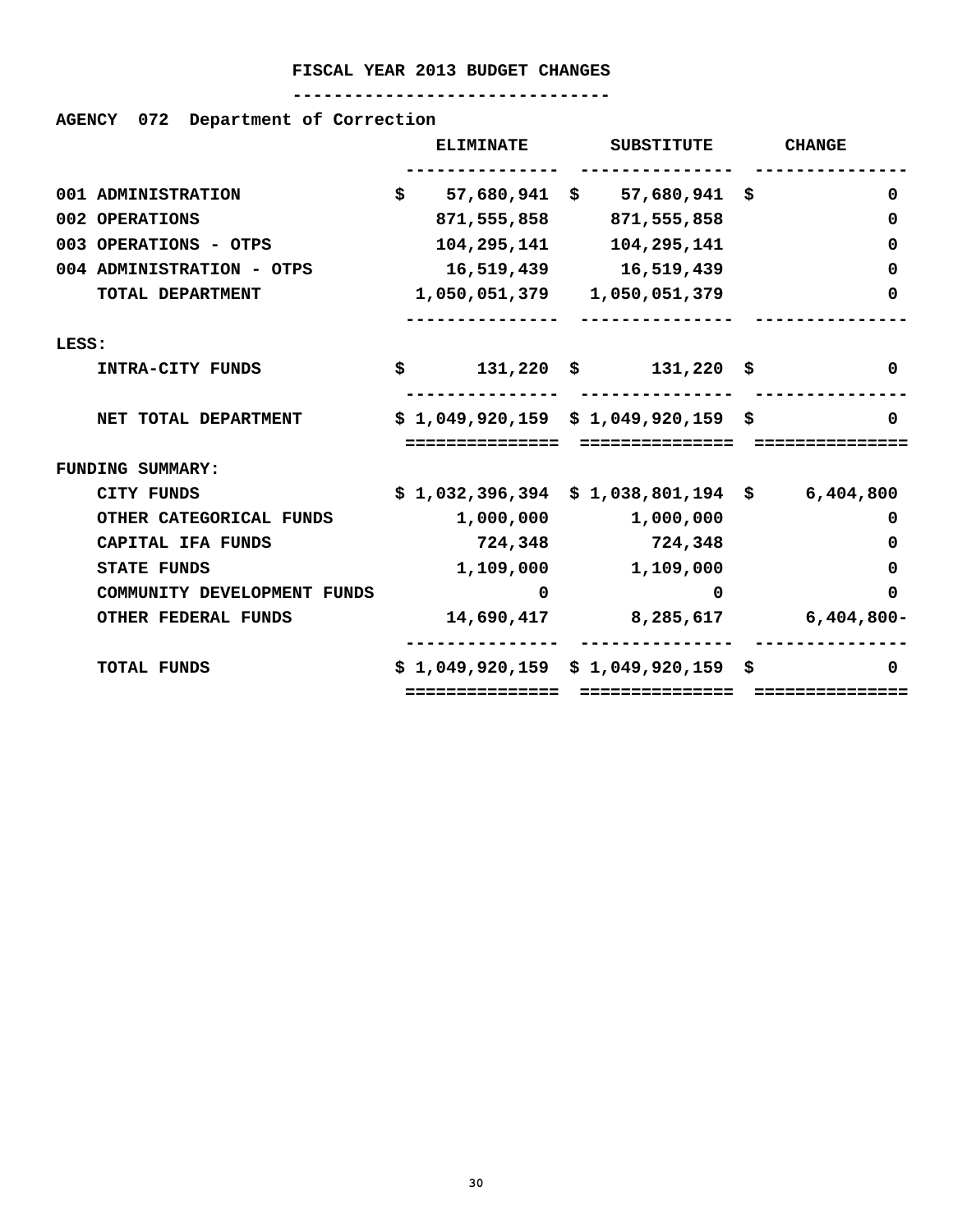| Citywide Pension Contributions<br><b>AGENCY</b><br>095 |                  |                                                    |               |
|--------------------------------------------------------|------------------|----------------------------------------------------|---------------|
|                                                        | <b>ELIMINATE</b> | <b>SUBSTITUTE</b>                                  | <b>CHANGE</b> |
| 001 CITY ACTUARIAL PENSIONS                            |                  | $$8,014,898,919$$ $$7,931,898,919$$ $$83,000,000-$ |               |
| 002 NON-CITY PENSIONS                                  | 77,104,307       | 77,104,307                                         | 0             |
| 003 NON - ACTUARIAL PENSIONS                           |                  | 52,667,273 52,667,273                              | <sup>0</sup>  |
| TOTAL DEPARTMENT                                       |                  | 8,144,670,499 8,061,670,499 83,000,000-            |               |
| LESS:                                                  |                  |                                                    |               |
| INTRA-CITY FUNDS                                       | Ŝ.               | 124,265,283 \$ 124,265,283 \$                      | 0             |
| NET TOTAL DEPARTMENT                                   | .============    | $$8,020,405,216 \$7,937,405,216 \$83,000,000-$     |               |
| <b>FUNDING SUMMARY:</b>                                |                  |                                                    |               |
| <b>CITY FUNDS</b>                                      |                  | $$7,988,380,216 \ $7,905,380,216 \ $83,000,000-$   |               |
| OTHER CATEGORICAL FUNDS                                | 0                | 0                                                  | 0             |
| CAPITAL IFA FUNDS                                      | ŋ                | <sup>0</sup>                                       | 0             |
| <b>STATE FUNDS</b>                                     |                  | 32,025,000 32,025,000                              | 0             |
| COMMUNITY DEVELOPMENT FUNDS                            | 0                | $\Omega$                                           | 0             |
| OTHER FEDERAL FUNDS                                    | 0                | 0                                                  | 0             |
| <b>TOTAL FUNDS</b>                                     |                  | $$8,020,405,216 \$7,937,405,216 \$83,000,000-$     |               |
|                                                        |                  |                                                    |               |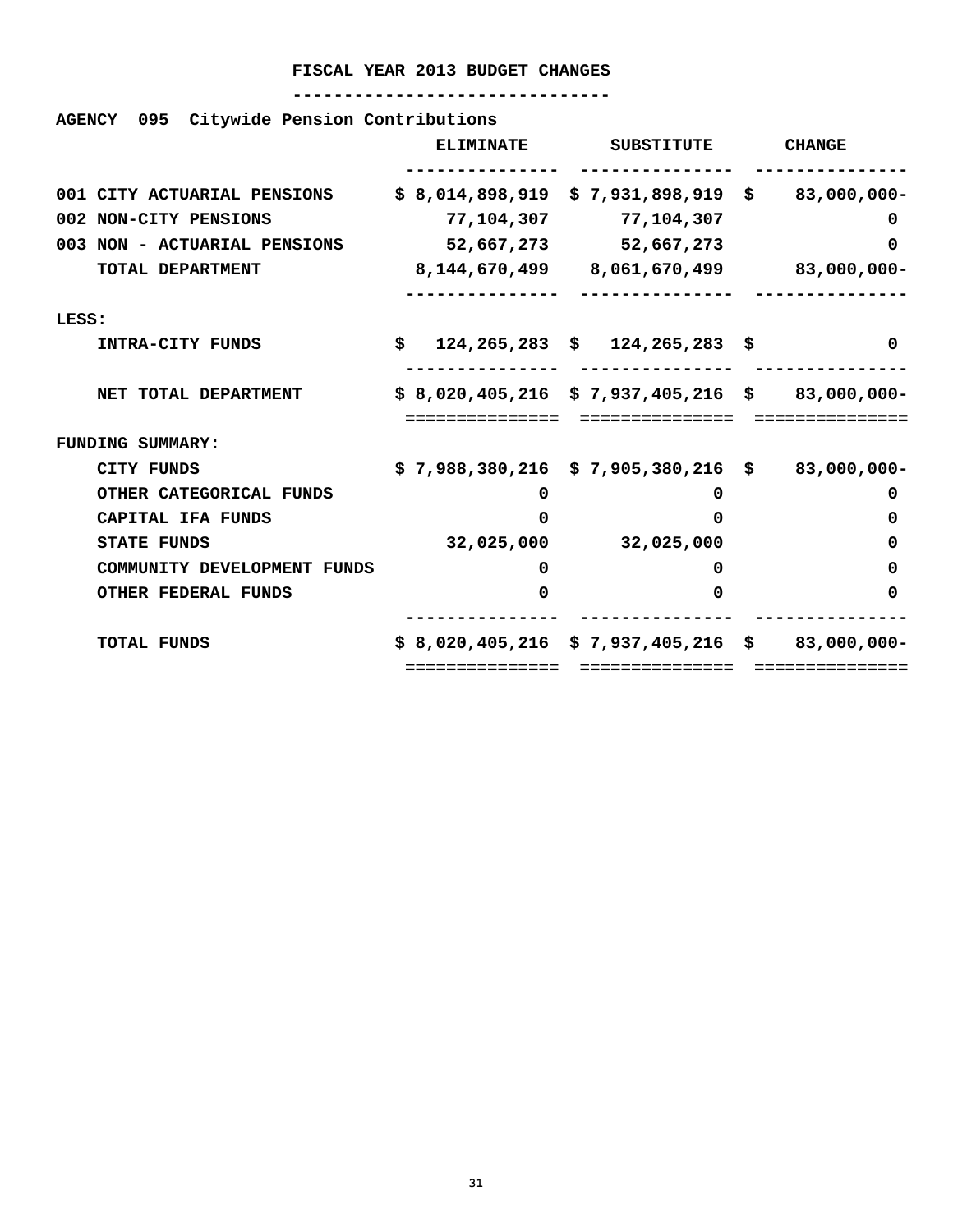#### **-------------------------------**

**AGENCY 098 Miscellaneous** 

|       |                                  |     | <b>ELIMINATE</b>                               | <b>SUBSTITUTE</b>           | <b>CHANGE</b> |
|-------|----------------------------------|-----|------------------------------------------------|-----------------------------|---------------|
|       |                                  |     |                                                |                             |               |
|       | 001 PERSONAL SERVICES            | \$. | $163,365,583$ \$                               | $106,687,167$ \$            | $56,678,416-$ |
| 003   | <b>FRINGE BENEFITS</b>           |     | 3,886,618,702                                  | 3,881,577,179               | 5,041,523-    |
|       | 002 OTHER THAN PERSONAL SERVICES |     | 2,596,699,412                                  | 2,563,116,905               | $33,582,507-$ |
|       | 005 INDIGENT DEFENSE SERVICES    |     | 252,595,164                                    | 252,595,164                 | $\mathbf{0}$  |
|       | TOTAL DEPARTMENT                 |     | 6,899,278,861                                  | 6,803,976,415               | 95,302,446-   |
|       |                                  |     |                                                |                             |               |
| LESS: |                                  |     |                                                |                             |               |
|       | INTRA-CITY FUNDS                 |     | \$                                             | 75,129,226 \$ 75,129,226 \$ | 0             |
|       |                                  |     |                                                |                             |               |
|       | NET TOTAL DEPARTMENT             |     | $$6,824,149,635 \$6,728,847,189 \$95,302,446-$ |                             |               |
|       |                                  |     | ============                                   |                             |               |
|       | <b>FUNDING SUMMARY:</b>          |     |                                                |                             |               |
|       | CITY FUNDS                       |     | \$5,684,231,070 \$5,635,043,969 \$             |                             | 49,187,101–   |
|       | OTHER CATEGORICAL FUNDS          |     | 344,494,787                                    | 344,494,787                 | 0             |
|       | CAPITAL IFA FUNDS                |     | 84,790,537                                     | 84,790,537                  | 0             |
|       | <b>STATE FUNDS</b>               |     | 544,752,996                                    | 498,435,138                 | 46,317,858-   |
|       | COMMUNITY DEVELOPMENT FUNDS      |     | 32,048,300                                     | 32,048,300                  | $\Omega$      |
|       | OTHER FEDERAL FUNDS              |     | 133,831,945                                    | 134,034,458                 | 202,513       |
|       |                                  |     |                                                |                             |               |
|       | TOTAL FUNDS                      |     | $$6,824,149,635 \ $6,728,847,189 \ $$          |                             | 95,302,446-   |
|       |                                  |     | ============                                   | =========                   |               |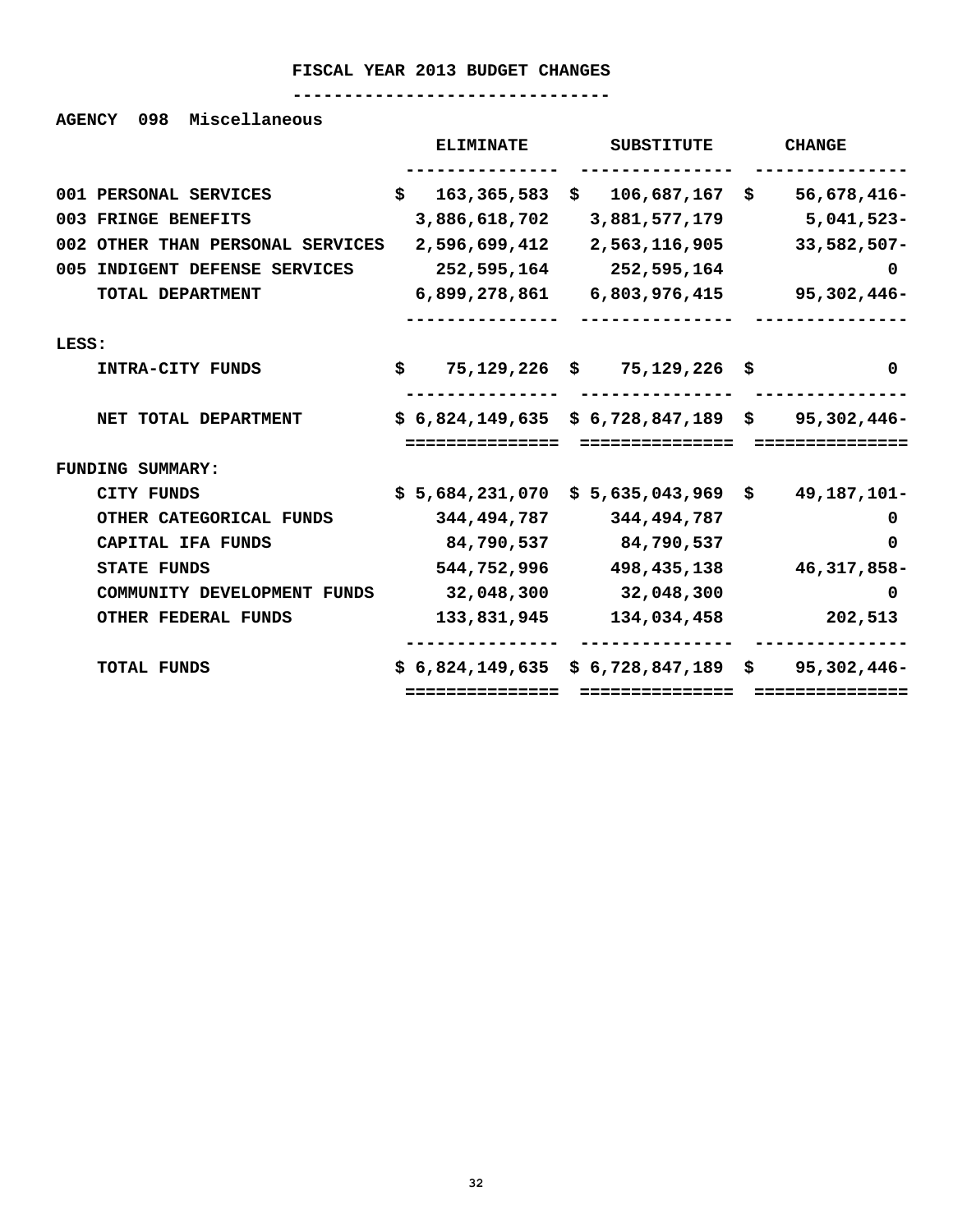#### **Miscellaneous Budget (098) Unit of Appropriation [002] - Preliminary Studies – OTPS**

In relation to the funding in unit of appropriation 002 within the Miscellaneous Budget for capital scoping, the Office of Management and Budget shall provide to the Council, no later than October 31, 2013, a report detailing: 1) what projects, as identified by capital project ID, underwent design and scoping; 2) the amount of funds expended for each project; 3) how much of the expenditure was reimbursed through an interfund agreement (IFA); 4) projects that were not included in the capital budget after completion of the design and scope work; and 5) the budget request and winning bid amount of capital projects included in the adopted capital budget.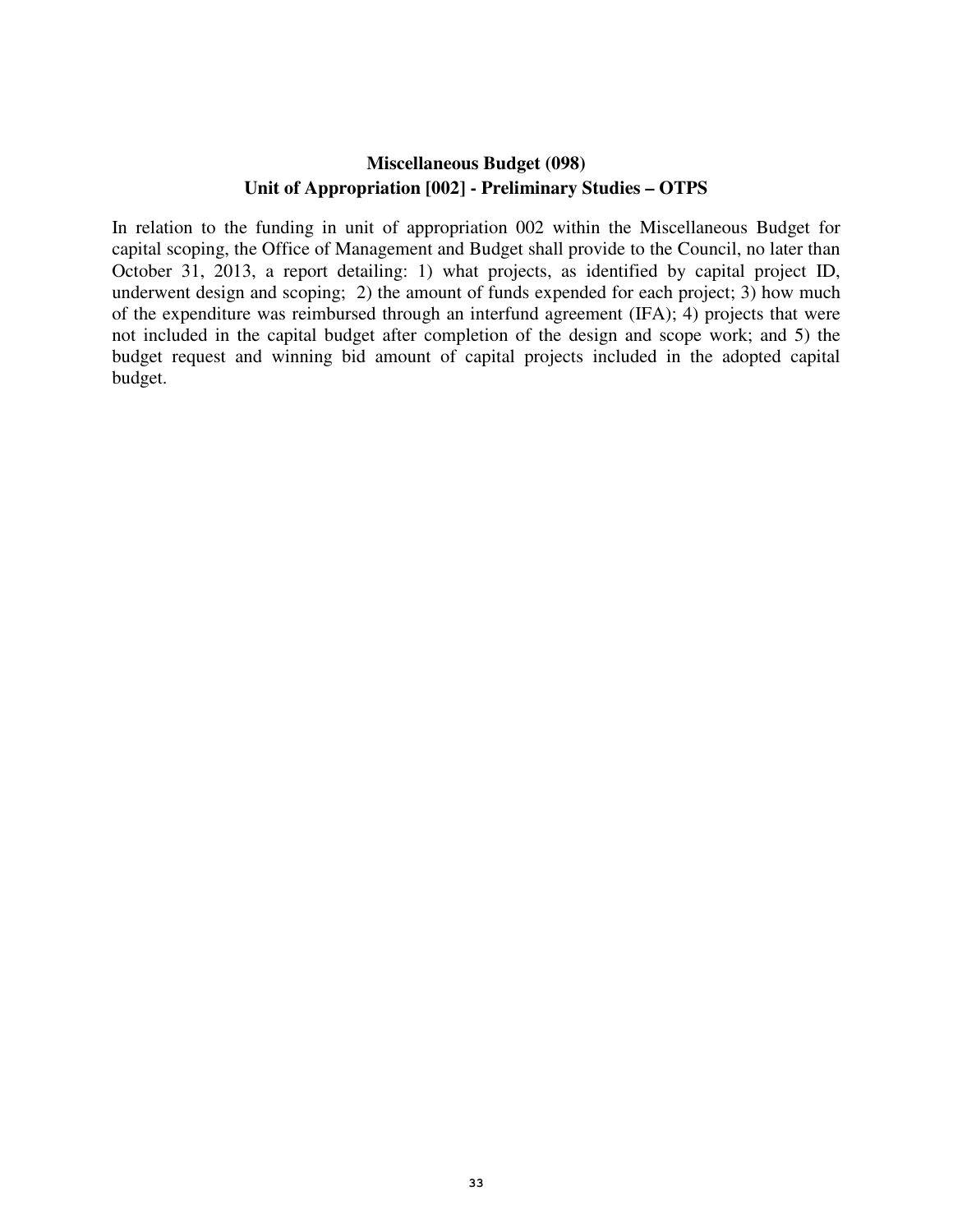| 099<br>Debt Service<br><b>AGENCY</b> |                   |                                                   |                   |
|--------------------------------------|-------------------|---------------------------------------------------|-------------------|
|                                      | <b>ELIMINATE</b>  | <b>SUBSTITUTE</b>                                 | <b>CHANGE</b>     |
| 001 FUNDED DEBT-W/O CONST LIMIT      | \$2,399,445,192   | \$2,646,979,485                                   | 247,534,293<br>S. |
| 002 TEMPORARY DEBT W/I CONST LIMI    | 17,472,222        | 17,472,222                                        | 0                 |
| 003 LEASE PURCH & CITY GUAR DEBT     | 315,859,382       | 184,709,706                                       | 131, 149, 676-    |
| 004 BUDGET STABILIZATION ACCOUNT     | 124,385,714       | 124,385,714                                       | 0                 |
| 006 NYC Transitional Finance Auth    | 1,732,415,486     | 924,819,036                                       | 807,596,450-      |
| TOTAL DEPARTMENT                     | 4,589,577,996     | 3,898,366,163                                     | 691,211,833-      |
|                                      |                   |                                                   |                   |
| LESS:                                |                   |                                                   |                   |
| INTRA-CITY FUNDS                     | \$<br>$\mathbf 0$ | \$<br>$\mathbf{0}$                                | - \$<br>0         |
|                                      |                   |                                                   |                   |
| NET TOTAL DEPARTMENT                 |                   | $$4,589,577,996 \& 3,898,366,163 \& 691,211,833-$ |                   |
|                                      | ============      |                                                   |                   |
| <b>FUNDING SUMMARY:</b>              |                   |                                                   |                   |
| CITY FUNDS                           |                   | $$4,218,216,446 \t$3,486,267,729 \t$$             | 731,948,717-      |
| OTHER CATEGORICAL FUNDS              | 67,047,401        | 67,047,401                                        | 0                 |
| CAPITAL IFA FUNDS                    | O                 | O                                                 | O                 |
| <b>STATE FUNDS</b>                   | 113,161,000       | 156,161,000                                       | 43,000,000        |
| COMMUNITY DEVELOPMENT FUNDS          | 0                 | 0                                                 | 0                 |
| OTHER FEDERAL FUNDS                  | 191, 153, 149     | 188,890,033                                       | $2,263,116-$      |
| <b>TOTAL FUNDS</b>                   |                   | $$4,589,577,996 \$3,898,366,163 \$691,211,833-$   |                   |
|                                      | ============      |                                                   |                   |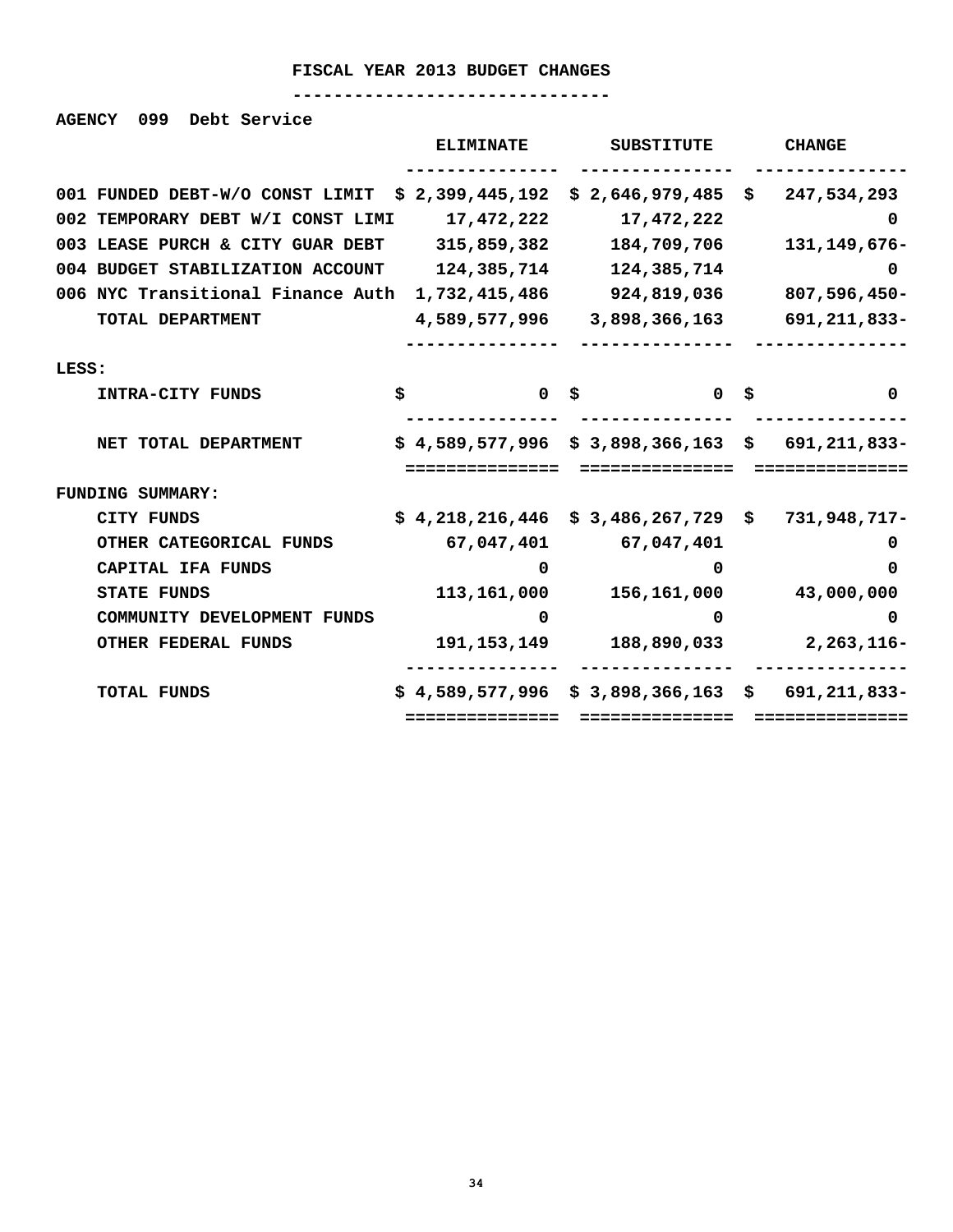**AGENCY 101 Public Advocate** 

|                                  |    | <b>ELIMINATE</b> | <b>SUBSTITUTE</b>                           | <b>CHANGE</b>          |
|----------------------------------|----|------------------|---------------------------------------------|------------------------|
| 001 PERSONAL SERVICES            | \$ | $1,226,515$ \$   |                                             | $1,875,669$ \$ 649,154 |
| 002 OTHER THAN PERSONAL SERVICES |    | 379,808          | 379,808                                     | 0                      |
| TOTAL DEPARTMENT                 |    |                  | 1,606,323 2,255,477                         | 649,154                |
| LESS:                            |    |                  |                                             |                        |
| INTRA-CITY FUNDS                 | \$ | 0 <sup>5</sup>   | 0 \$                                        | 0                      |
| NET TOTAL DEPARTMENT             | \$ |                  | $1,606,323 \quad $2,255,477 \quad $649,154$ |                        |
|                                  |    | :============    | ============                                |                        |
| <b>FUNDING SUMMARY:</b>          |    |                  |                                             |                        |
| CITY FUNDS                       | \$ |                  | $1,606,323 \quad $2,255,477 \quad $649,154$ |                        |
| OTHER CATEGORICAL FUNDS          |    | 0                | 0                                           | 0                      |
| CAPITAL IFA FUNDS                |    | <sup>0</sup>     | 0                                           | 0                      |
| <b>STATE FUNDS</b>               |    | O                | O                                           | 0                      |
| COMMUNITY DEVELOPMENT FUNDS      |    | 0                | U                                           | 0                      |
| <b>OTHER FEDERAL FUNDS</b>       |    | 0                | O                                           | 0                      |
| <b>TOTAL FUNDS</b>               | S. |                  | $1,606,323 \quad $2,255,477 \quad $$        | 649,154                |
|                                  |    | ===========      | =============                               |                        |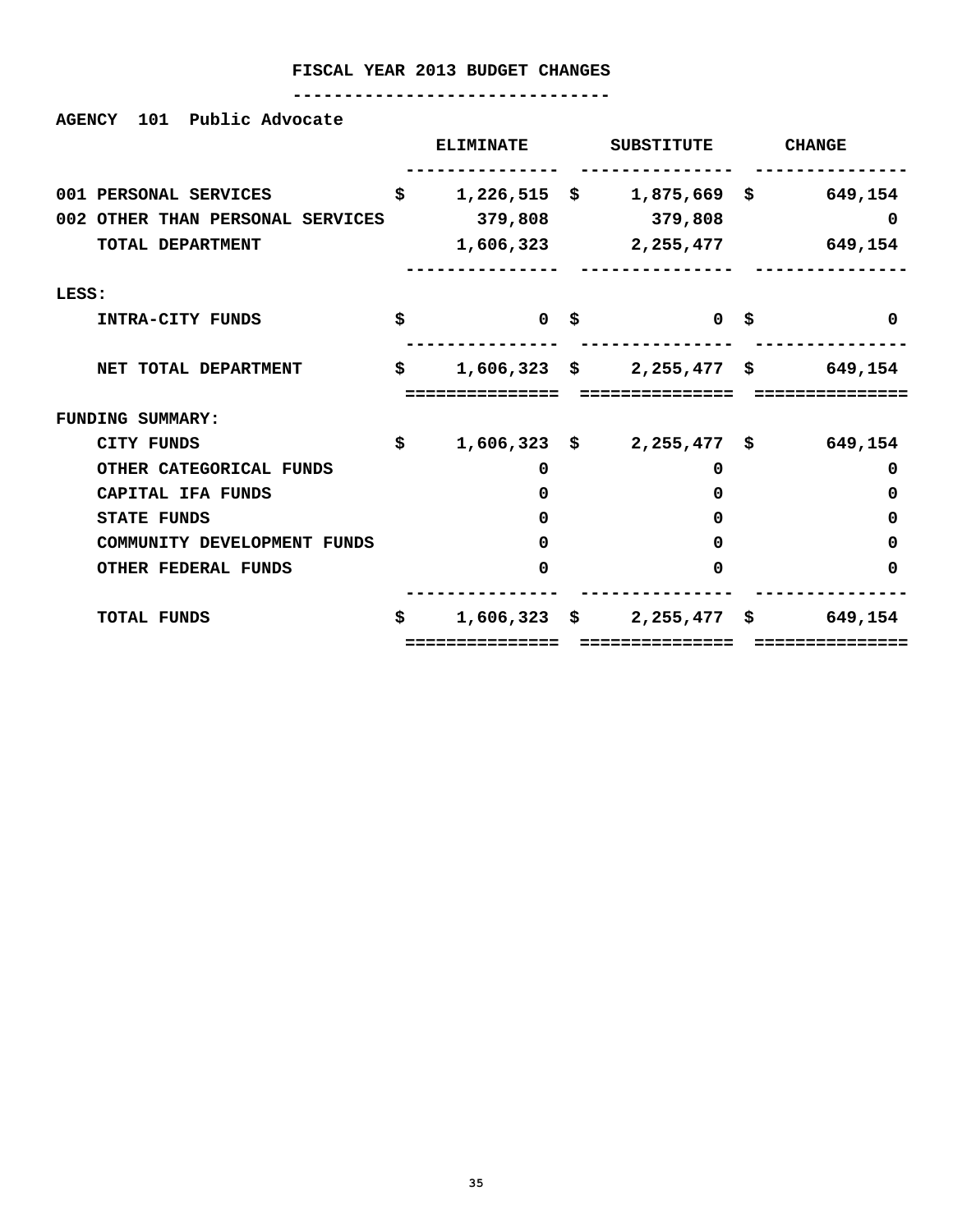## **-------------------------------**

**AGENCY 103 City Clerk** 

|                                  |    | <b>ELIMINATE</b> | <b>SUBSTITUTE</b>             | <b>CHANGE</b> |
|----------------------------------|----|------------------|-------------------------------|---------------|
| 001 PERSONAL SERVICES            | Ŝ. |                  | $3,489,105$ \$ $3,639,105$ \$ | 150,000       |
| 002 OTHER THAN PERSONAL SERVICES |    | 866,583          | 866,583                       | 0             |
| TOTAL DEPARTMENT                 |    |                  | 4,355,688 4,505,688           | 150,000       |
| LESS:                            |    |                  |                               |               |
| INTRA-CITY FUNDS                 | \$ | 0 <sup>5</sup>   | 0 \$                          | $\Omega$      |
| NET TOTAL DEPARTMENT             | \$ |                  | $4,355,688$ \$ $4,505,688$ \$ | 150,000       |
|                                  |    | :===========     |                               |               |
| <b>FUNDING SUMMARY:</b>          |    |                  |                               |               |
| CITY FUNDS                       | \$ |                  | 4,355,688 \$4,505,688 \$      | 150,000       |
| OTHER CATEGORICAL FUNDS          |    | 0                | 0                             | 0             |
| CAPITAL IFA FUNDS                |    | 0                | 0                             | 0             |
| <b>STATE FUNDS</b>               |    | 0                | 0                             | 0             |
| COMMUNITY DEVELOPMENT FUNDS      |    | 0                | <sup>0</sup>                  | 0             |
| <b>OTHER FEDERAL FUNDS</b>       |    | 0                | $\Omega$                      | 0             |
| <b>TOTAL FUNDS</b>               | \$ |                  | $4,355,688$ \$ $4,505,688$ \$ | 150,000       |
|                                  |    | ============     |                               |               |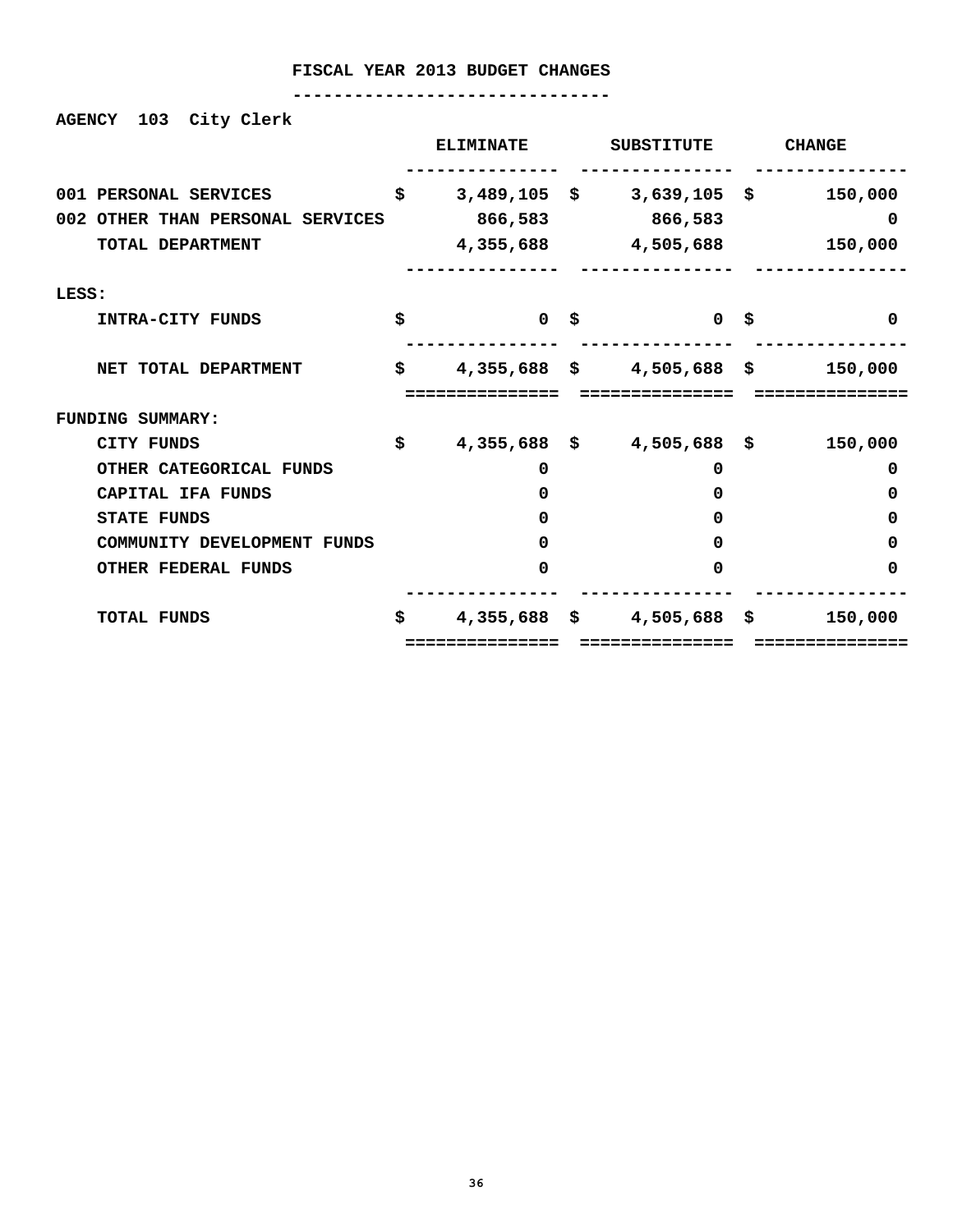| Department for the Aging<br><b>AGENCY</b><br>125                                              |    |                  |                                                                |               |
|-----------------------------------------------------------------------------------------------|----|------------------|----------------------------------------------------------------|---------------|
|                                                                                               |    | <b>ELIMINATE</b> | SUBSTITUTE                                                     | <b>CHANGE</b> |
| 001 EXECUTIVE & ADMIN MGMT - PS $\frac{1}{5}$ 8,520,922 $\frac{1}{5}$ 8,520,922 $\frac{1}{5}$ |    |                  |                                                                | 0             |
| 002 COMMUNITY PROGRAMS - PS                                                                   |    |                  | 16,680,783 16,680,783                                          | 0             |
| 003 COMMUNITY PROGRAMS - OTPS 208,449,612 236,415,063                                         |    |                  |                                                                | 27,965,451    |
| 004 EXECUTIVE & ADMIN MGMT-OTPS                                                               |    | 1,647,310        | 1,647,310                                                      | 0             |
| TOTAL DEPARTMENT                                                                              |    | 235,298,627      | 263,264,078                                                    | 27,965,451    |
|                                                                                               |    |                  |                                                                |               |
| LESS:                                                                                         |    |                  |                                                                |               |
| INTRA-CITY FUNDS                                                                              |    |                  | $\sharp$ 1,223,201 $\sharp$ 1,223,201 $\sharp$                 | 0             |
|                                                                                               |    |                  |                                                                |               |
| NET TOTAL DEPARTMENT                                                                          | S. |                  | 234,075,426 \$ 262,040,877 \$ 27,965,451                       |               |
|                                                                                               |    | :===========     |                                                                |               |
| <b>FUNDING SUMMARY:</b>                                                                       |    |                  |                                                                |               |
| CITY FUNDS                                                                                    | \$ |                  | $117,310,641 \text{ }$ \$ $145,276,092 \text{ }$ \$ 27,965,451 |               |
| OTHER CATEGORICAL FUNDS                                                                       |    | 0                | 0                                                              | 0             |
| CAPITAL IFA FUNDS                                                                             |    | O.               | 0                                                              | 0             |
| <b>STATE FUNDS</b>                                                                            |    |                  | 36,968,244 36,968,244                                          | 0             |
| COMMUNITY DEVELOPMENT FUNDS                                                                   |    |                  | 2,234,727 2,234,727                                            | 0             |
| <b>OTHER FEDERAL FUNDS</b>                                                                    |    |                  | 77,561,814 77,561,814                                          | 0             |
| <b>TOTAL FUNDS</b>                                                                            | S. |                  | $234,075,426$ \$ $262,040,877$ \$                              | 27,965,451    |
|                                                                                               |    | -------------    | =========                                                      |               |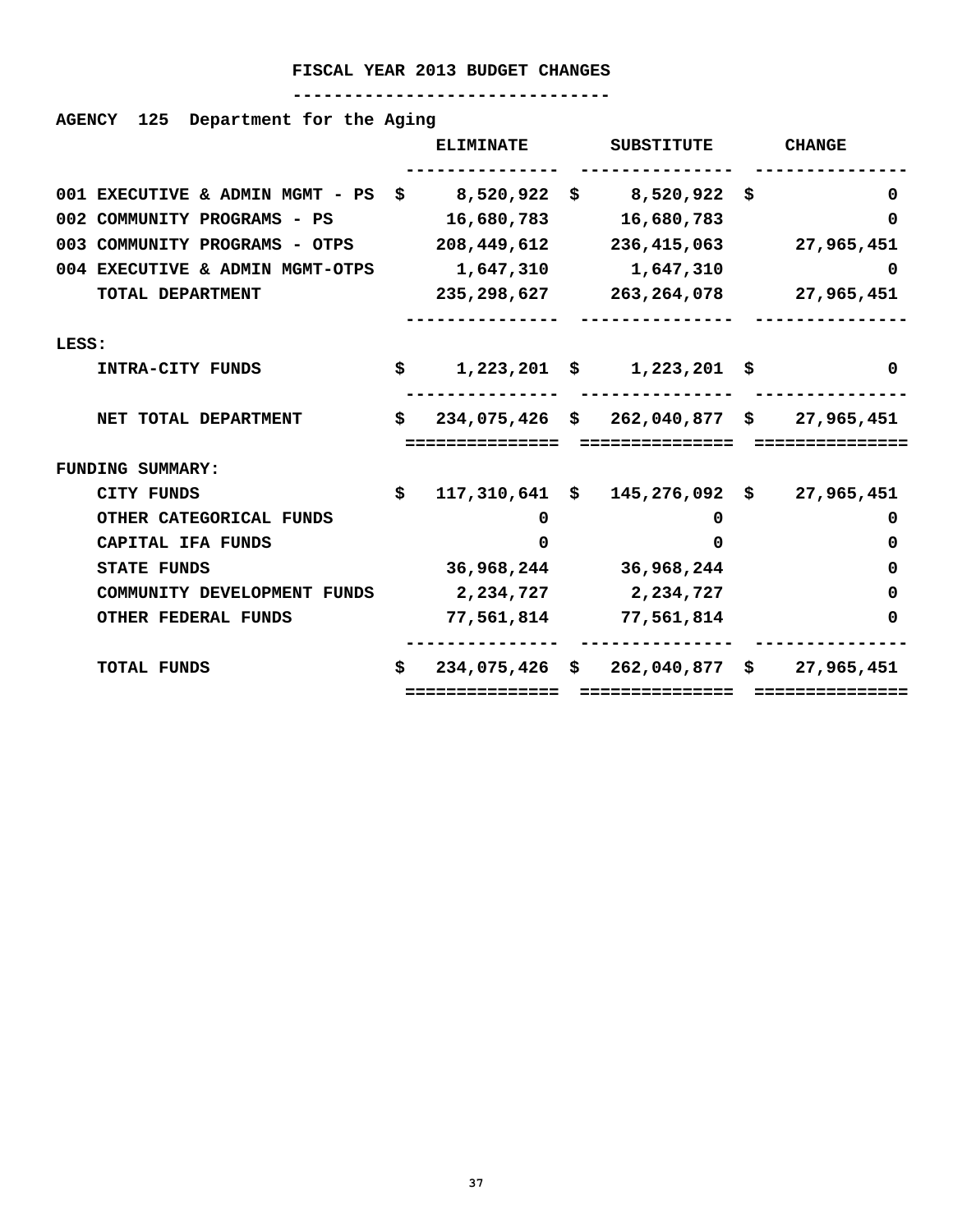| Department of Cultural Affairs<br><b>AGENCY</b><br>126 |                  |                                                    |               |  |  |
|--------------------------------------------------------|------------------|----------------------------------------------------|---------------|--|--|
|                                                        | <b>ELIMINATE</b> | <b>SUBSTITUTE</b>                                  | <b>CHANGE</b> |  |  |
|                                                        |                  |                                                    |               |  |  |
| 001 OFFICE OF COMMISSIONER-PS<br>Ş                     | 4,159,593        | $4,206,772$ \$<br>S,                               | 47,179        |  |  |
| 002 OFFICE OF COMMISSIONER - OTPS                      | 1,340,738        | 1,340,738                                          | 0             |  |  |
| 003 CULTURAL PROGRAMS                                  | 15,574,136       | 37, 247, 419                                       | 21,673,283    |  |  |
| 004 METROPOLITAN MUSEUM OF ART                         | 24,944,515       | 28,815,845                                         | 3,871,330     |  |  |
| 005 NY BOTANICAL GARDEN                                | 4,334,487        | 6,692,091                                          | 2,357,604     |  |  |
| 006 AMER MUSEUM NATURAL HISTORY                        | 12,751,803       | 16,743,621                                         | 3,991,818     |  |  |
| 007 THE WILDLIFE CONSERVATION SOC                      | 12,505,276       | 16,828,015                                         | 4,322,739     |  |  |
| 008 BROOKLYN MUSEUM                                    | 4,544,514        | 7,619,019                                          | 3,074,505     |  |  |
| 009 BKLYN CHILDRENS MUSEUM                             | 971,196          | 1,915,401                                          | 944,205       |  |  |
| 010 BROOKLYN BOTANIC GARDEN                            | 1,985,002        | 3,648,530                                          | 1,663,528     |  |  |
| 011 QUEENS BOTANICAL GARDEN                            | 488,652          | 1,017,499                                          | 528,847       |  |  |
| 012 NY HALL OF SCIENCE                                 | 1,195,453        | 1,908,989                                          | 713,536       |  |  |
| 013 SI INSTITUTE ARTS & SCIENCES                       | 348,234          | 775,413                                            | 427,179       |  |  |
| 014 S.I. ZOOLOGICAL SOCIETY                            | 772,579          | 1,498,726                                          | 726,147       |  |  |
| 015 S I HISTORICAL SOCIETY                             | 363,588          | 745,582                                            | 381,994       |  |  |
| 016 MUSEUM OF THE CITY OF NY                           | 808,892          | 1,409,656                                          | 600,764       |  |  |
| 017 WAVE HILL                                          | 465,703          | 1,050,222                                          | 584,519       |  |  |
| 019 BROOKLYN ACADEMY OF MUSIC                          | 1,628,308        | 2,702,770                                          | 1,074,462     |  |  |
| 020 SNUG HARBOR CULTURAL CENTER                        | 1,000,514        | 1,594,452                                          | 593,938       |  |  |
| 021 STUDIO MUSEUM IN HARLEM                            | 482,322          | 814,785                                            | 332,463       |  |  |
| 022 OTHER CULTURAL INSTITUTIONS                        | 11,882,154       | 16,854,086                                         | 4,971,932     |  |  |
| 024 N.Y. SHAKESPEARE FESTIVAL                          | 599,838          | 961,486                                            | 361,648       |  |  |
| TOTAL DEPARTMENT                                       | 103,147,497      | 156,391,117                                        | 53, 243, 620  |  |  |
|                                                        |                  |                                                    |               |  |  |
| LESS:                                                  |                  |                                                    |               |  |  |
| INTRA-CITY FUNDS                                       | \$               | 297,000 \$297,000 \$                               | 0             |  |  |
|                                                        |                  |                                                    |               |  |  |
| NET TOTAL DEPARTMENT                                   | \$               | $102,850,497$ \$ 156,094,117 \$ 53,243,620         |               |  |  |
|                                                        | .==========      | ===============                                    |               |  |  |
| <b>FUNDING SUMMARY:</b>                                |                  |                                                    |               |  |  |
| CITY FUNDS                                             | \$.              | $102,376,761 \quad $155,620,381 \quad $53,243,620$ |               |  |  |
| OTHER CATEGORICAL FUNDS                                | 0                | 0                                                  | 0             |  |  |
| CAPITAL IFA FUNDS                                      | 236,659          | 236,659                                            | 0             |  |  |
| <b>STATE FUNDS</b>                                     | 0                | 0                                                  | 0             |  |  |
| COMMUNITY DEVELOPMENT FUNDS                            | 237,077          | 237,077                                            | 0             |  |  |
| OTHER FEDERAL FUNDS                                    | $\Omega$         | 0                                                  | 0             |  |  |
|                                                        |                  |                                                    |               |  |  |

 **TOTAL FUNDS \$ 102,850,497 \$ 156,094,117 \$ 53,243,620** 

**38**

 **=============== =============== ===============**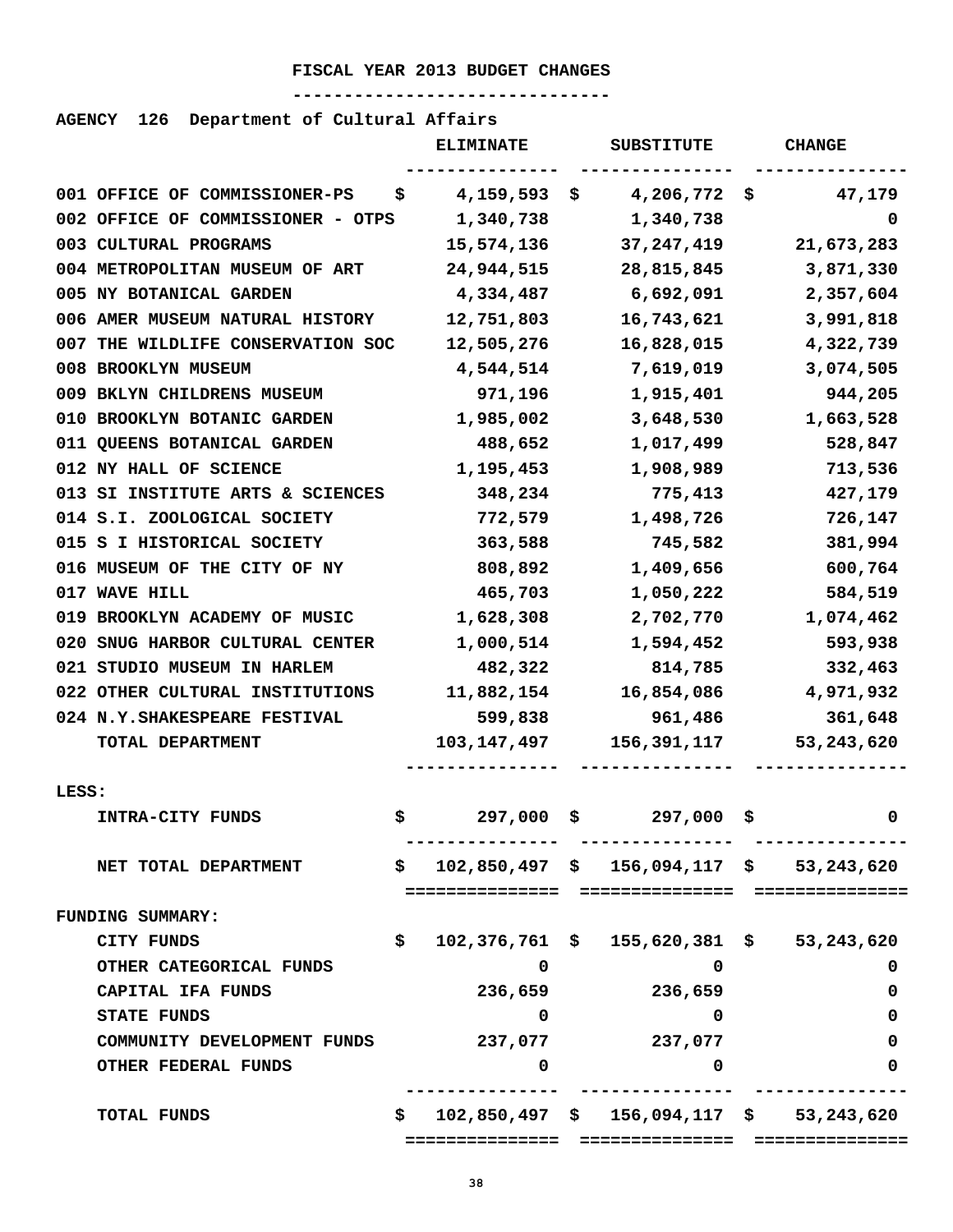## **-------------------------------**

**AGENCY 131 Office of Payroll Admin.** 

|                                    |    | <b>ELIMINATE</b> | <b>SUBSTITUTE</b>     |      | <b>CHANGE</b>  |
|------------------------------------|----|------------------|-----------------------|------|----------------|
| 100 PERSONAL SERVICE               | \$ | $17,823,790$ \$  | $17,823,790$ \$       |      | 0              |
| OTHER THAN PERSONAL SERVICE<br>200 |    | 26,525,296       | 3,525,296             |      | $23,000,000 -$ |
| TOTAL DEPARTMENT                   |    | 44,349,086       | 21,349,086            |      | $23,000,000 -$ |
| LESS:                              |    |                  |                       |      |                |
| INTRA-CITY FUNDS                   | \$ | $\mathbf{0}$     | \$<br>$\mathbf{0}$    | - \$ | 0              |
| NET TOTAL DEPARTMENT               | \$ | 44,349,086 \$    | $21,349,086$ \$       |      | $23,000,000 -$ |
| FUNDING SUMMARY:                   |    |                  |                       |      |                |
| <b>CITY FUNDS</b>                  | S. | 44,349,086       | \$<br>$21,349,086$ \$ |      | $23,000,000 -$ |
| OTHER CATEGORICAL FUNDS            |    | 0                | 0                     |      | 0              |
| CAPITAL IFA FUNDS                  |    | 0                | 0                     |      | 0              |
| <b>STATE FUNDS</b>                 |    | <sup>0</sup>     | 0                     |      | 0              |
| COMMUNITY DEVELOPMENT FUNDS        |    | 0                | 0                     |      | 0              |
| <b>OTHER FEDERAL FUNDS</b>         |    | 0                | 0                     |      | 0              |
| <b>TOTAL FUNDS</b>                 | \$ | 44,349,086       | \$<br>$21,349,086$ \$ |      | $23,000,000 -$ |
|                                    |    | ============     |                       |      |                |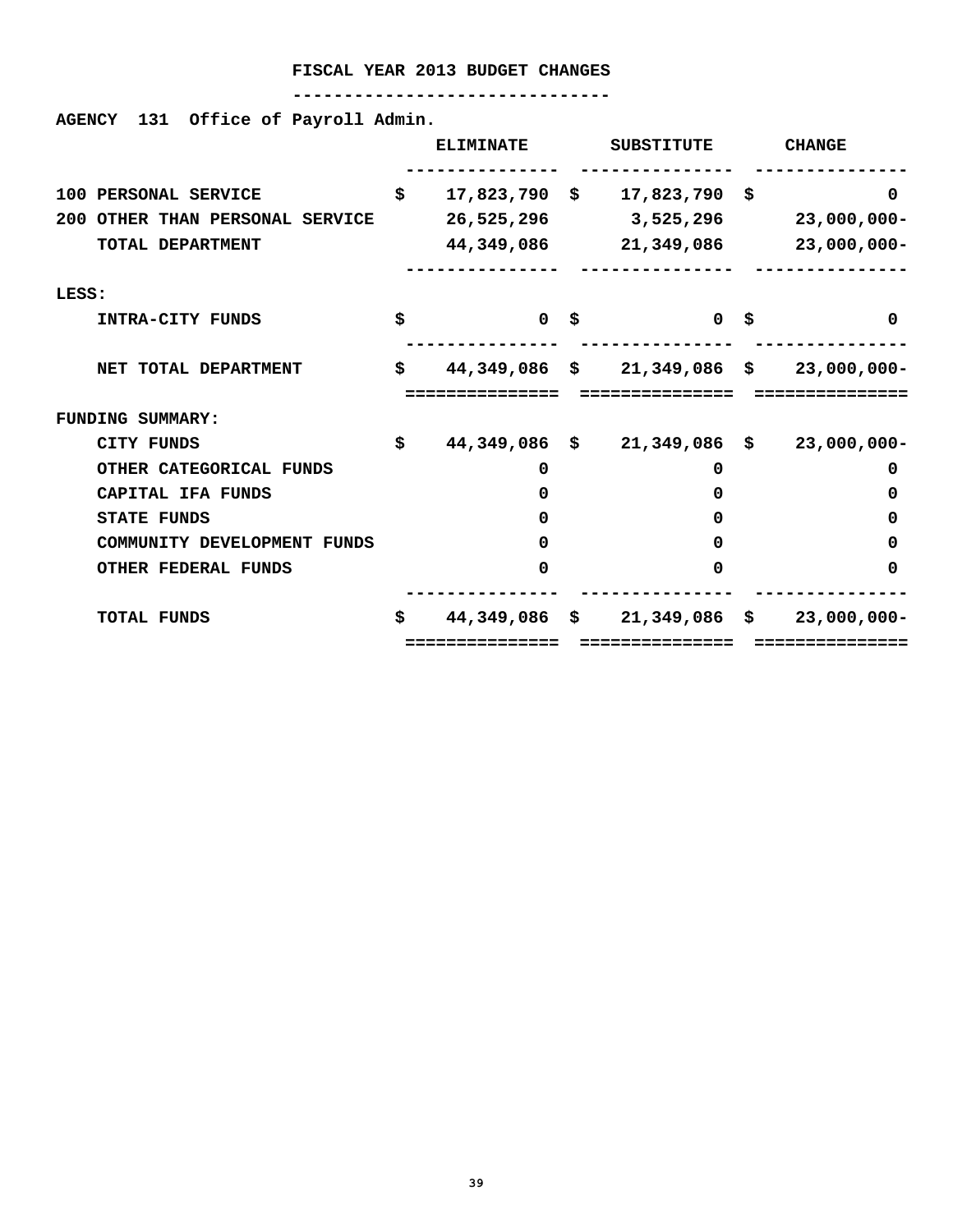## **-------------------------------**

# **AGENCY 134 Civil Service Commission**

|                                  | <b>ELIMINATE</b>          | <b>SUBSTITUTE</b>  |      | <b>CHANGE</b> |
|----------------------------------|---------------------------|--------------------|------|---------------|
|                                  |                           |                    |      |               |
| 001 PERSONAL SERVICES            | \$<br>$717,042$ \$        | $717,042$ \$       |      | $\Omega$      |
| 002 OTHER THAN PERSONAL SERVICES | 33,853                    | 83,853             |      | 50,000        |
| TOTAL DEPARTMENT                 | 750,895                   | 800,895            |      | 50,000        |
| LESS:                            |                           |                    |      |               |
| INTRA-CITY FUNDS                 | \$<br>$\mathbf{0}$        | \$<br>$\mathbf{0}$ | - \$ | $\Omega$      |
| NET TOTAL DEPARTMENT             | \$<br>750,895\$           | $800,895$ \$       |      | 50,000        |
| <b>FUNDING SUMMARY:</b>          |                           |                    |      |               |
| <b>CITY FUNDS</b>                | \$<br>750,895\$           | 800,895            | ి    | 50,000        |
| OTHER CATEGORICAL FUNDS          | 0                         | 0                  |      | 0             |
| CAPITAL IFA FUNDS                | 0                         | $\Omega$           |      | 0             |
| <b>STATE FUNDS</b>               | 0                         | $\Omega$           |      | <sup>0</sup>  |
| COMMUNITY DEVELOPMENT FUNDS      | 0                         | $\Omega$           |      | 0             |
| <b>OTHER FEDERAL FUNDS</b>       | 0                         | $\Omega$           |      | 0             |
| <b>TOTAL FUNDS</b>               | \$<br>$750,895$ \$        | $800,895$ \$       |      | 50,000        |
|                                  | . = = = = = = = = = = = = |                    |      |               |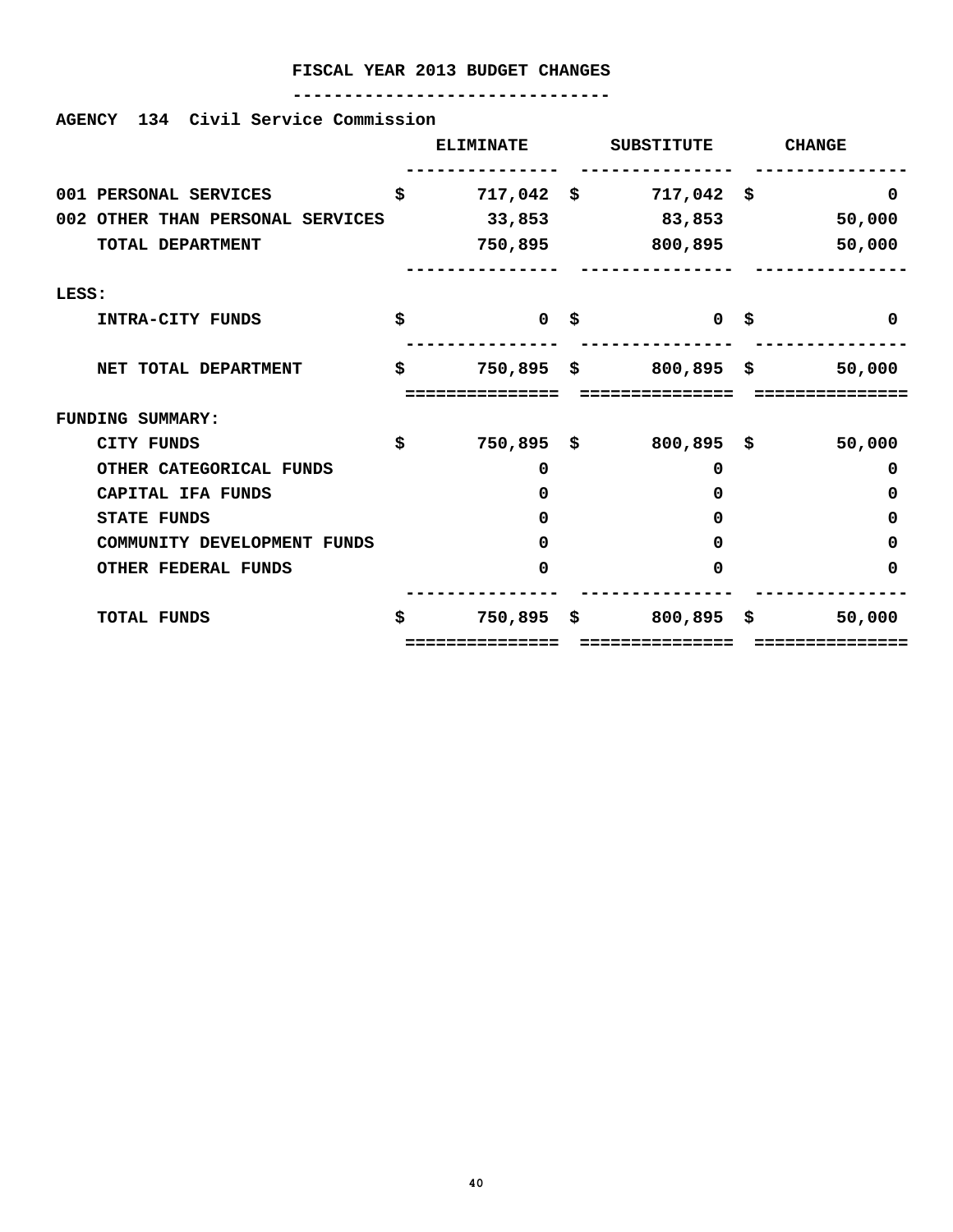| 156 Taxi & Limousine Commission<br><b>AGENCY</b> |    |                  |                                                 |               |
|--------------------------------------------------|----|------------------|-------------------------------------------------|---------------|
|                                                  |    | <b>ELIMINATE</b> | SUBSTITUTE                                      | <b>CHANGE</b> |
| 001 PERSONAL SERVICE                             | \$ | $30,952,335$ \$  | $30,952,335$ \$                                 | <sup>0</sup>  |
| 002 OTHER THAN PERSONAL SERVICE                  |    | 33,893,705       | 35,383,705 1,490,000                            |               |
| TOTAL DEPARTMENT                                 |    |                  | 64,846,040 66,336,040                           | 1,490,000     |
| LESS:                                            |    |                  |                                                 |               |
| INTRA-CITY FUNDS                                 | \$ | 0 <sup>5</sup>   | <b>O S</b>                                      | $\Omega$      |
| NET TOTAL DEPARTMENT                             | \$ |                  | $64,846,040 \quad $66,336,040 \quad $1,490,000$ |               |
|                                                  |    |                  |                                                 |               |
| FUNDING SUMMARY:                                 |    |                  |                                                 |               |
| CITY FUNDS                                       | \$ |                  | $64,846,040$ \$ 66,336,040 \$ 1,490,000         |               |
| OTHER CATEGORICAL FUNDS                          |    | 0                | 0                                               | 0             |
| CAPITAL IFA FUNDS                                |    | $\mathbf{0}$     | 0                                               | 0             |
| <b>STATE FUNDS</b>                               |    | 0                | 0                                               | 0             |
| COMMUNITY DEVELOPMENT FUNDS                      |    | 0                | 0                                               | 0             |
| <b>OTHER FEDERAL FUNDS</b>                       |    | 0                | 0                                               | 0             |
| <b>TOTAL FUNDS</b>                               | S. |                  | $64,846,040 \quad $66,336,040 \quad $66,668$    | 1,490,000     |
|                                                  |    | ============     | ===============                                 | =========     |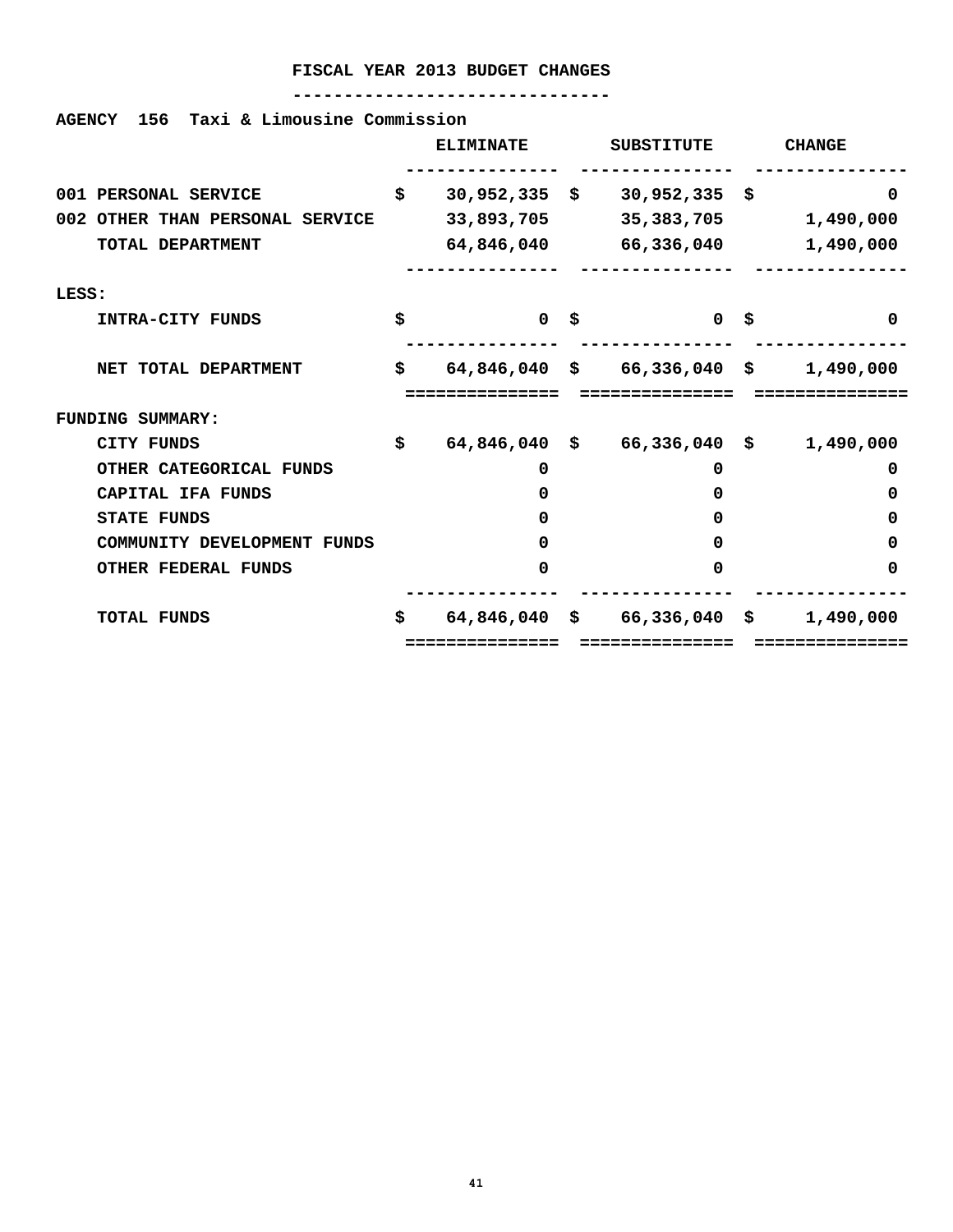| Youth & Community Development<br>260<br><b>AGENCY</b> |    |                  |    |                                              |    |               |
|-------------------------------------------------------|----|------------------|----|----------------------------------------------|----|---------------|
|                                                       |    | <b>ELIMINATE</b> |    | <b>SUBSTITUTE</b>                            |    | <b>CHANGE</b> |
| 002 EXECUTIVE AND ADMINISTRATIVE \$                   |    | $12,647,288$ \$  |    | 12,647,288                                   | -S | 0             |
| 311 PROGRAM SERVICES - PS                             |    | 14,023,248       |    | 14,023,248                                   |    | <sup>0</sup>  |
| 005 COMMUNITY DEVELOPMENT OTPS                        |    | 27,816,583       |    | 45,014,721                                   |    | 17, 198, 138  |
| 312 OTHER THAN PERSONAL SERVICES                      |    | 190,324,285      |    | 273,020,371                                  |    | 82,696,086    |
| TOTAL DEPARTMENT                                      |    | 244,811,404      |    | 344,705,628                                  |    | 99,894,224    |
|                                                       |    |                  |    |                                              |    |               |
| LESS:                                                 |    |                  |    |                                              |    |               |
| INTRA-CITY FUNDS                                      | \$ |                  |    | $25,514,645$ \$ $25,514,645$ \$              |    | 0             |
| NET TOTAL DEPARTMENT                                  | \$ |                  |    | $219, 296, 759$ \$ 319,190,983 \$ 99,894,224 |    |               |
|                                                       |    | :===========     |    |                                              |    |               |
| <b>FUNDING SUMMARY:</b>                               |    |                  |    |                                              |    |               |
| CITY FUNDS                                            | S. | 150,043,185      | S. | 249,562,409 \$                               |    | 99,519,224    |
| OTHER CATEGORICAL FUNDS                               |    | 0                |    | 0                                            |    | 0             |
| CAPITAL IFA FUNDS                                     |    | 0                |    | 0                                            |    | 0             |
| <b>STATE FUNDS</b>                                    |    | 4,675,124        |    | 4,675,124                                    |    | 0             |
| COMMUNITY DEVELOPMENT FUNDS                           |    | 7,138,073        |    | 7,513,073                                    |    | 375,000       |
| <b>OTHER FEDERAL FUNDS</b>                            |    | 57,440,377       |    | 57,440,377                                   |    | 0             |
| <b>TOTAL FUNDS</b>                                    | Ŝ. | $219,296,759$ \$ |    | 319,190,983 \$                               |    | 99,894,224    |
|                                                       |    | -------------    |    |                                              |    |               |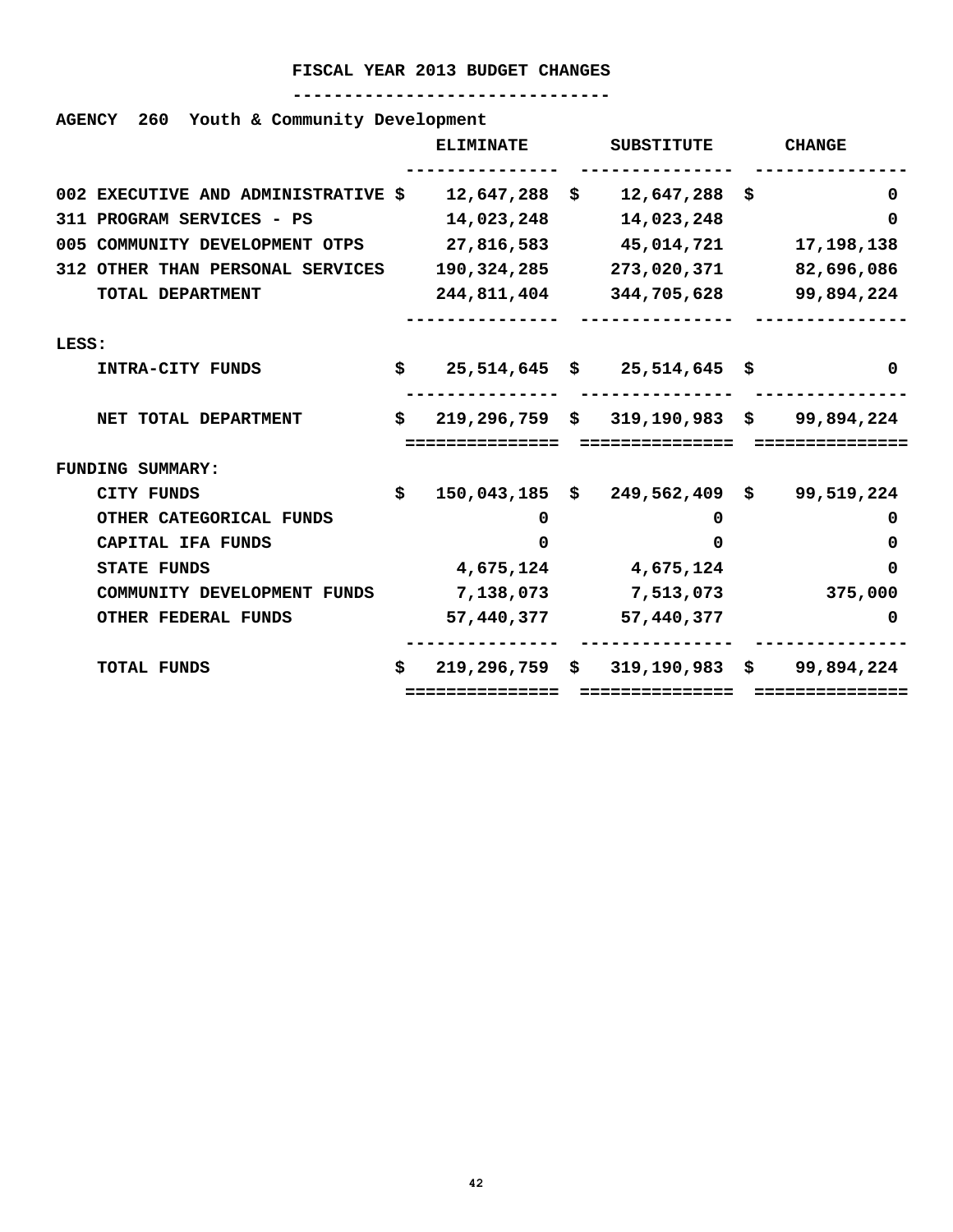# **Department of Youth and Community Development (260) Unit of Appropriation [312] – Youth Programs – OTPS**

In relation to the funding in unit of appropriation 312 for the Department's Summer Youth Employment Program, the Department shall provide, via mail or by electronic means, to all its contract recipients literature advertising the availability of free and reduced cost breakfast and lunch under the "Got Breakfast" Program and the Department of Education's Summer Breakfast and Lunch Programs, and shall request the contractors to provide to participants the addresses of the closest locations at which these youth may avail themselves of these meals.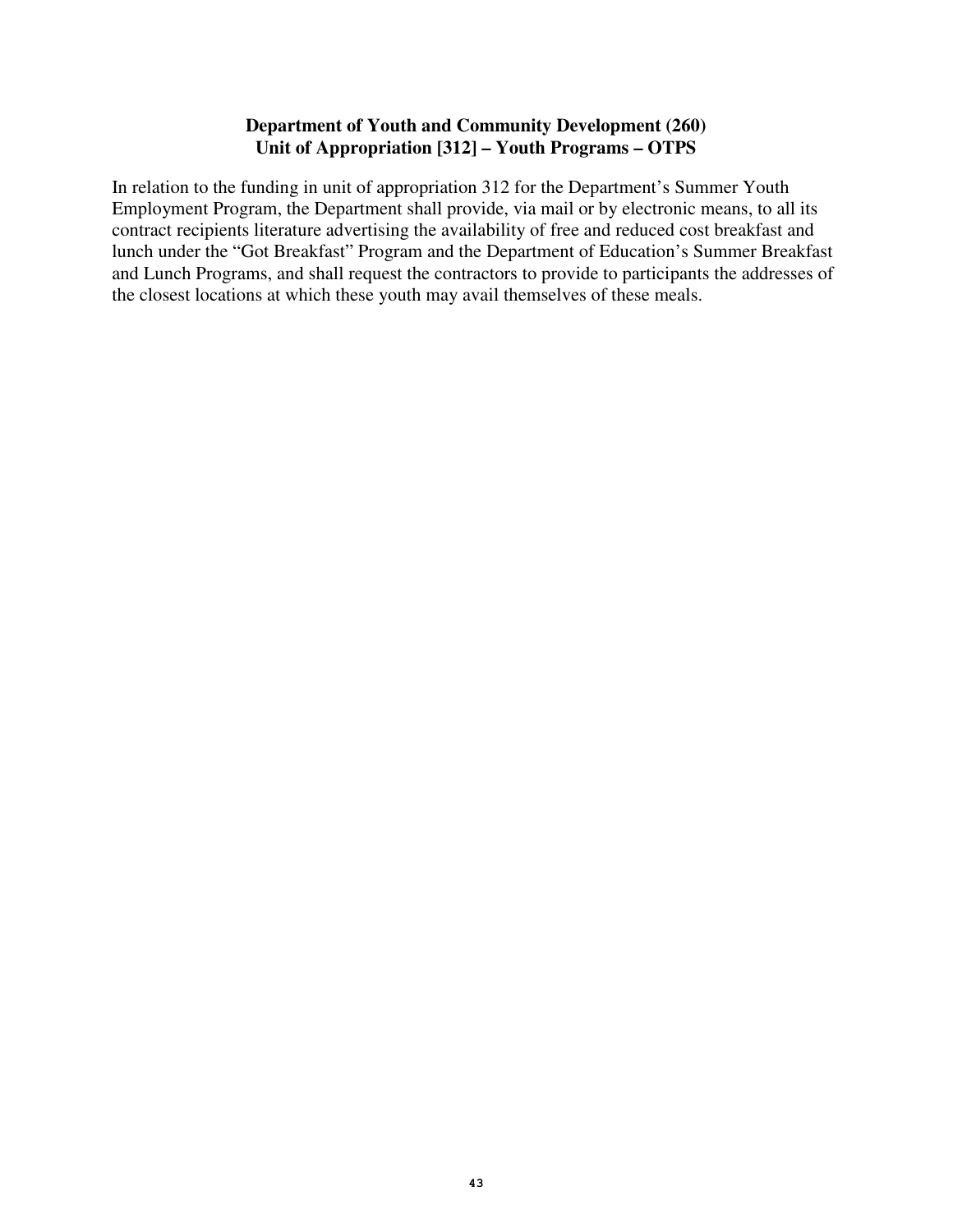|       | AGENCY 342 Manhattan Community Board # 2 | <b>ELIMINATE</b>        | SUBSTITUTE                        | <b>CHANGE</b> |          |
|-------|------------------------------------------|-------------------------|-----------------------------------|---------------|----------|
|       | 001 PERSONAL SERVICES                    | \$<br>$196,788$ \$      | $196,788$ \$                      |               | $\Omega$ |
|       | 002 OTHER THAN PERSONAL SERVICES         | 10,107                  | 11,857                            |               | 1,750    |
|       | 003 RENT AND ENERGY                      |                         | 87,287 87,287                     |               | 0        |
|       | TOTAL DEPARTMENT                         | 294,182                 | 295,932                           |               | 1,750    |
| LESS: |                                          |                         |                                   |               |          |
|       | INTRA-CITY FUNDS                         | \$<br>0 <sup>5</sup>    | 0 <sup>5</sup>                    |               | $\Omega$ |
|       | NET TOTAL DEPARTMENT                     | \$                      | $294, 182 \quad $3$ 295,932 \$    |               | 1,750    |
|       |                                          |                         |                                   |               |          |
|       | FUNDING SUMMARY:                         |                         |                                   |               |          |
|       | CITY FUNDS                               | \$<br>$294,182 \quad $$ | 295,932 \$                        |               | 1,750    |
|       | OTHER CATEGORICAL FUNDS                  | 0                       | 0                                 |               | $\Omega$ |
|       | CAPITAL IFA FUNDS                        | 0                       | $\Omega$                          |               | 0        |
|       | <b>STATE FUNDS</b>                       | 0                       | $\Omega$                          |               | 0        |
|       | COMMUNITY DEVELOPMENT FUNDS              | 0                       | $\mathbf{0}$                      |               | 0        |
|       | OTHER FEDERAL FUNDS                      | 0                       | $\Omega$                          |               | 0        |
|       |                                          |                         |                                   |               |          |
|       | <b>TOTAL FUNDS</b>                       | \$                      | $294, 182 \quad $32, 932 \quad $$ |               | 1,750    |
|       |                                          | -------------           |                                   |               |          |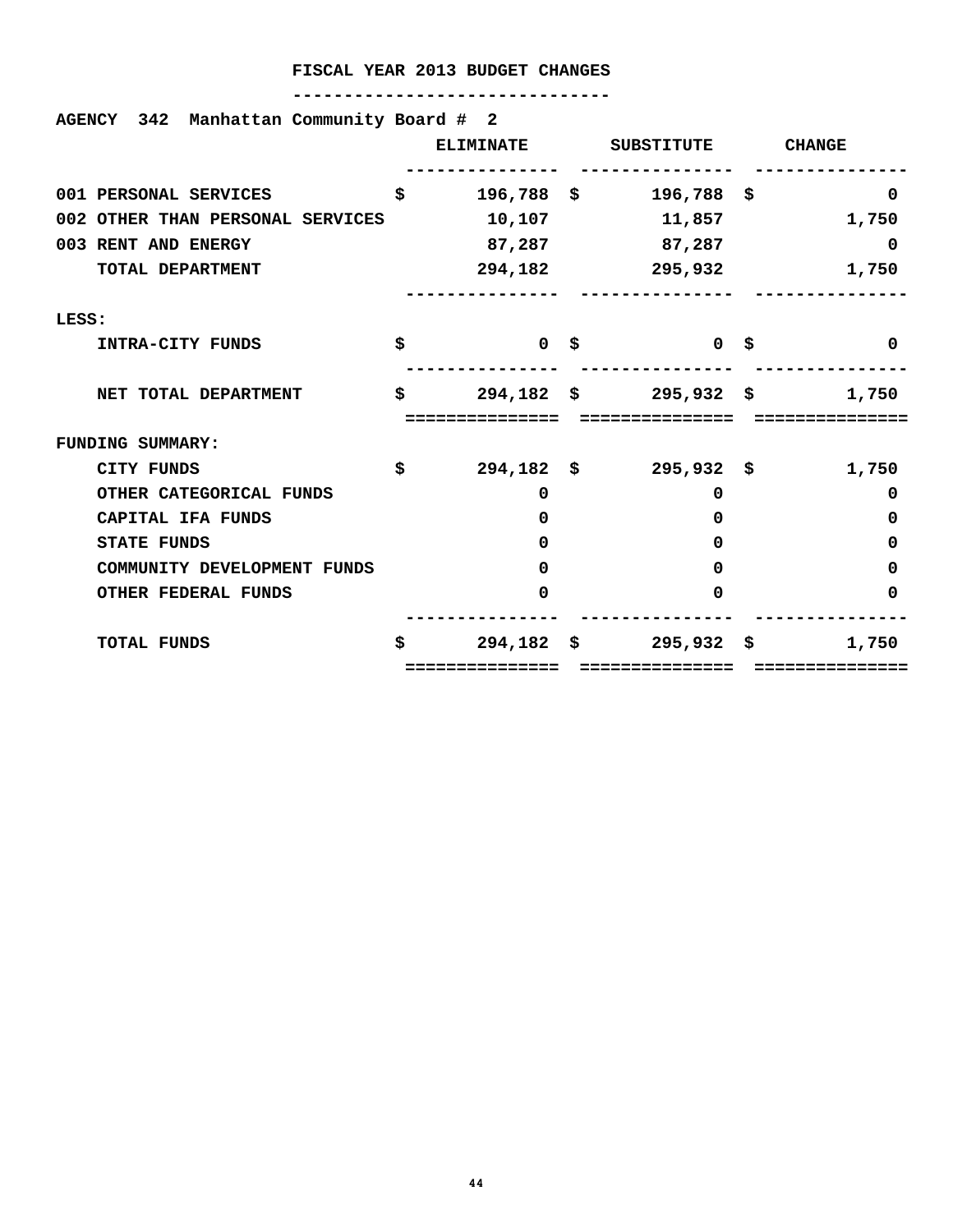|       |                       | AGENCY 343 Manhattan Community Board # 3 |    | <b>ELIMINATE</b> | SUBSTITUTE CHANGE                |          |
|-------|-----------------------|------------------------------------------|----|------------------|----------------------------------|----------|
|       | 001 PERSONAL SERVICES |                                          | \$ |                  | $202,421 \quad $302,421 \quad $$ | $\Omega$ |
|       |                       | 002 OTHER THAN PERSONAL SERVICES         |    | 4,474            | 6,224                            | 1,750    |
|       | 003 RENT AND ENERGY   |                                          |    | 126,533          | 126,533                          | 0        |
|       | TOTAL DEPARTMENT      |                                          |    | 333,428          | 335,178                          | 1,750    |
| LESS: |                       |                                          |    |                  |                                  |          |
|       | INTRA-CITY FUNDS      |                                          | \$ | 0 <sup>5</sup>   | 0 <sup>5</sup>                   | $\Omega$ |
|       |                       | NET TOTAL DEPARTMENT                     | \$ |                  | $333,428$ \$ $335,178$ \$        | 1,750    |
|       |                       |                                          |    |                  |                                  |          |
|       | FUNDING SUMMARY:      |                                          |    |                  |                                  |          |
|       | CITY FUNDS            |                                          | \$ |                  | $333,428$ \$ $335,178$ \$        | 1,750    |
|       |                       | OTHER CATEGORICAL FUNDS                  |    | 0                | 0                                | $\Omega$ |
|       | CAPITAL IFA FUNDS     |                                          |    | 0                | $\Omega$                         | 0        |
|       | <b>STATE FUNDS</b>    |                                          |    | 0                | $\Omega$                         | 0        |
|       |                       | COMMUNITY DEVELOPMENT FUNDS              |    | 0                | $\mathbf{0}$                     | 0        |
|       |                       | OTHER FEDERAL FUNDS                      |    | 0                | $\Omega$                         | 0        |
|       | <b>TOTAL FUNDS</b>    |                                          | \$ |                  | $333,428$ \$ $335,178$ \$        | 1,750    |
|       |                       |                                          |    | ------------     |                                  |          |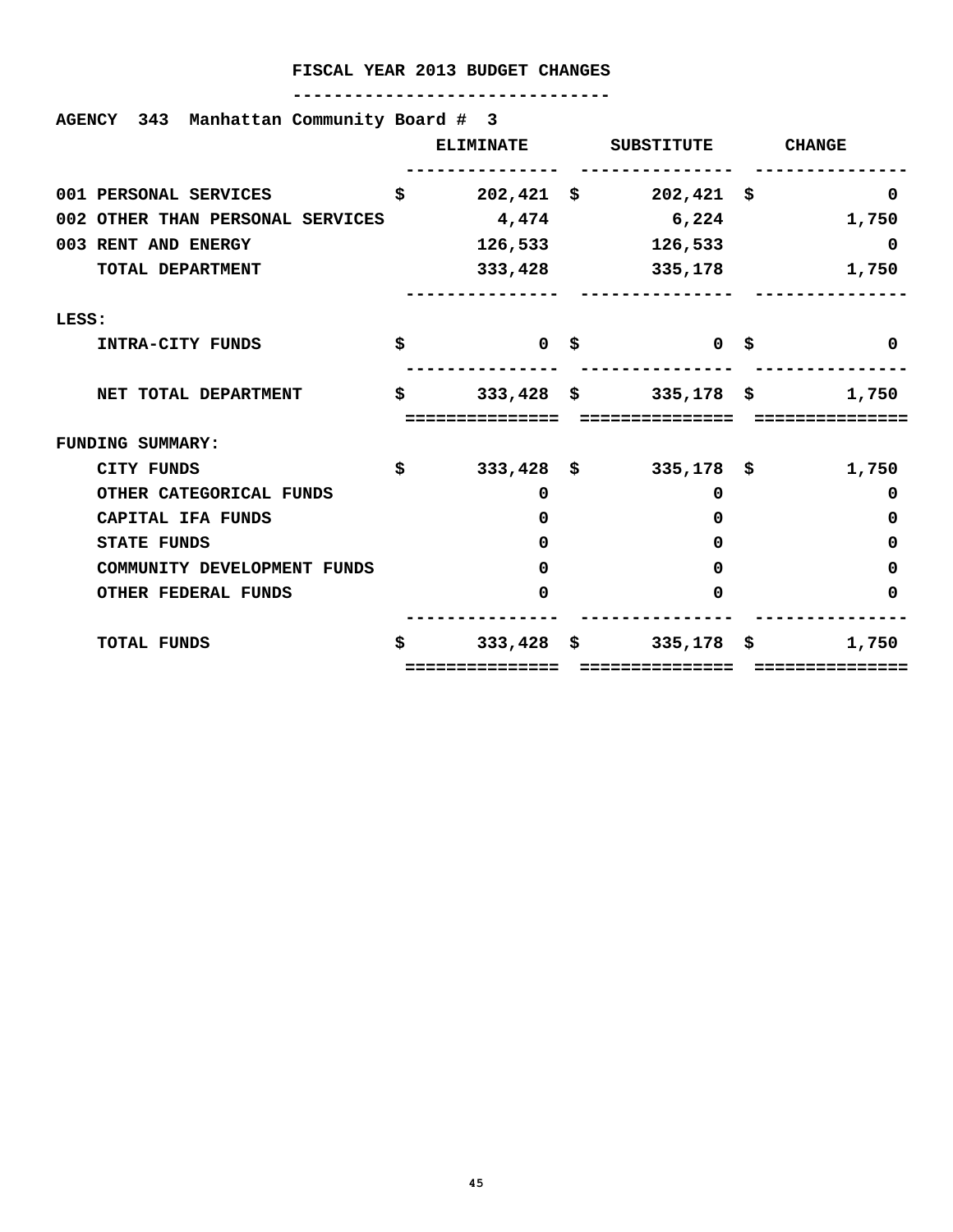| AGENCY 346 Manhattan Community Board # 6 |    |                  |                           |               |          |
|------------------------------------------|----|------------------|---------------------------|---------------|----------|
|                                          |    | <b>ELIMINATE</b> | SUBSTITUTE                | <b>CHANGE</b> |          |
| 001 PERSONAL SERVICES                    | \$ | $186,421$ \$     | $186,421$ \$              |               | $\Omega$ |
| 002 OTHER THAN PERSONAL SERVICES         |    | 20,474           | 23,974                    |               | 3,500    |
| 003 RENT                                 |    | 112,328          | 112,328                   |               | 0        |
| TOTAL DEPARTMENT                         |    |                  | 319,223 322,723           |               | 3,500    |
| LESS:                                    |    |                  |                           |               |          |
| INTRA-CITY FUNDS                         | Ś. | 0 \$             | <b>1000 S</b>             |               | $\Omega$ |
| NET TOTAL DEPARTMENT                     | \$ |                  | $319,223$ \$ $322,723$ \$ |               | 3,500    |
|                                          |    |                  |                           |               |          |
| <b>FUNDING SUMMARY:</b>                  |    |                  |                           |               |          |
| CITY FUNDS                               | \$ |                  | $319,223$ \$ $322,723$ \$ |               | 3,500    |
| OTHER CATEGORICAL FUNDS                  |    | 0                | 0                         |               | 0        |
| CAPITAL IFA FUNDS                        |    | $\Omega$         | 0                         |               | 0        |
| <b>STATE FUNDS</b>                       |    | O.               | $\Omega$                  |               | 0        |
| COMMUNITY DEVELOPMENT FUNDS              |    | 0                | 0                         |               | 0        |
| <b>OTHER FEDERAL FUNDS</b>               |    | 0                | $\Omega$                  |               | 0        |
| <b>TOTAL FUNDS</b>                       | Ŝ  |                  | $319,223$ \$ $322,723$ \$ |               | 3,500    |
|                                          |    | ===============  | ===============           | ============  |          |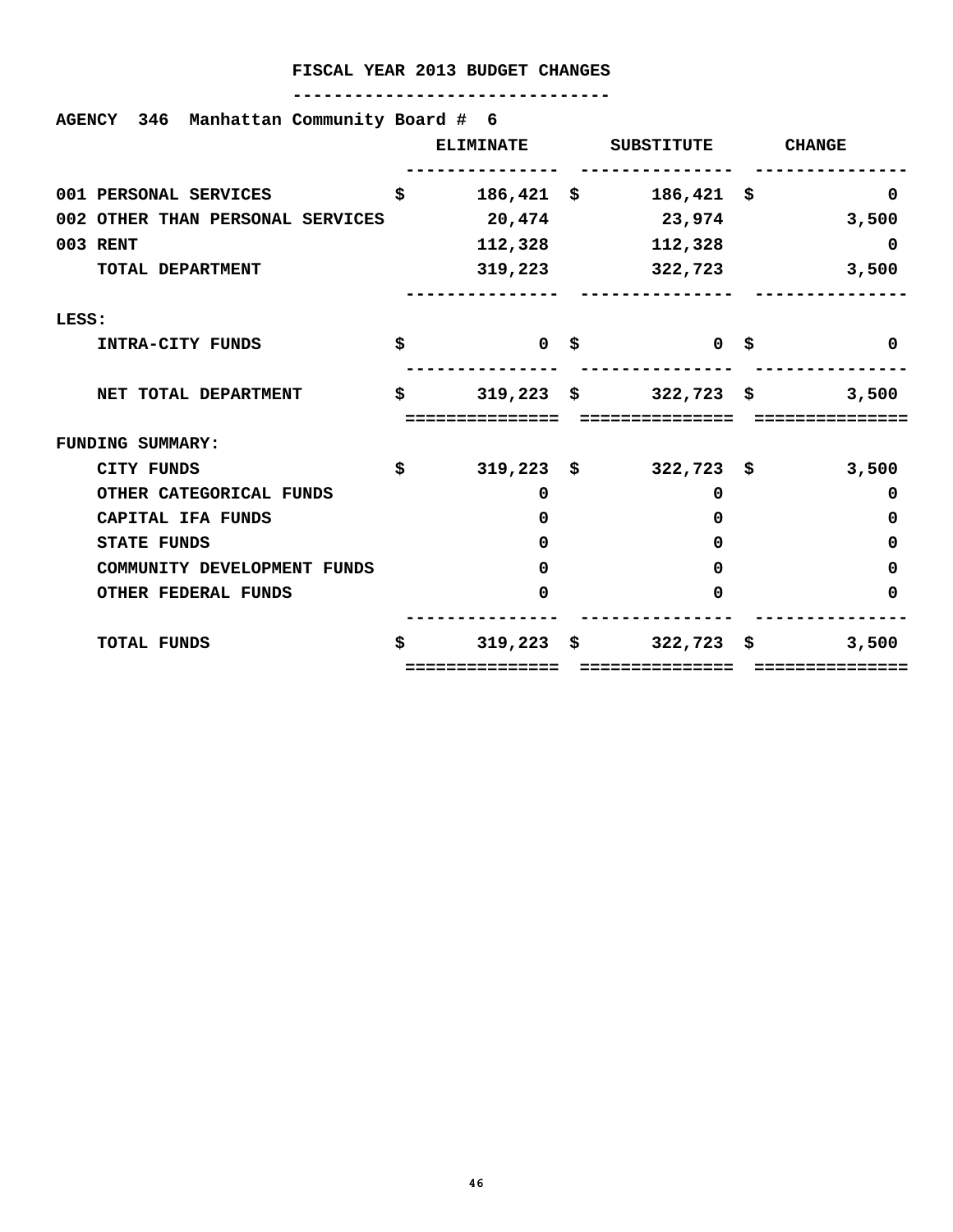| AGENCY 347 Manhattan Community Board # 7 |    | <b>ELIMINATE</b> | SUBSTITUTE CHANGE                |              |
|------------------------------------------|----|------------------|----------------------------------|--------------|
| 001 PERSONAL SERVICES                    | \$ | $195,977$ \$     | $195,977$ \$                     | 0            |
| 002 OTHER THAN PERSONAL SERVICES         |    | 10,918           | 35,668 24,750                    |              |
| 003 RENT                                 |    |                  | 84,610 84,610                    | 0            |
| TOTAL DEPARTMENT                         |    | 291,505          | 316, 255                         | 24,750       |
| LESS:                                    |    |                  |                                  |              |
| INTRA-CITY FUNDS                         | s  | 0 <sup>5</sup>   | 0 \$                             | 0            |
|                                          |    |                  |                                  |              |
| NET TOTAL DEPARTMENT                     | \$ |                  | 291,505 \$ 316,255 \$ 24,750     |              |
|                                          |    |                  |                                  |              |
| <b>FUNDING SUMMARY:</b>                  |    |                  |                                  |              |
| CITY FUNDS                               | \$ |                  | $291,505 \quad $316,255 \quad $$ | 24,750       |
| OTHER CATEGORICAL FUNDS                  |    | 0                | 0                                | 0            |
| CAPITAL IFA FUNDS                        |    | 0                | 0                                | 0            |
| <b>STATE FUNDS</b>                       |    | <sup>0</sup>     | 0                                | 0            |
| COMMUNITY DEVELOPMENT FUNDS              |    | 0                | $\Omega$                         | 0            |
| <b>OTHER FEDERAL FUNDS</b>               |    | 0                | 0                                | 0            |
| <b>TOTAL FUNDS</b>                       | Ŝ  |                  | $291,505 \quad $316,255 \quad $$ | 24,750       |
|                                          |    | =============    | ===============                  | ============ |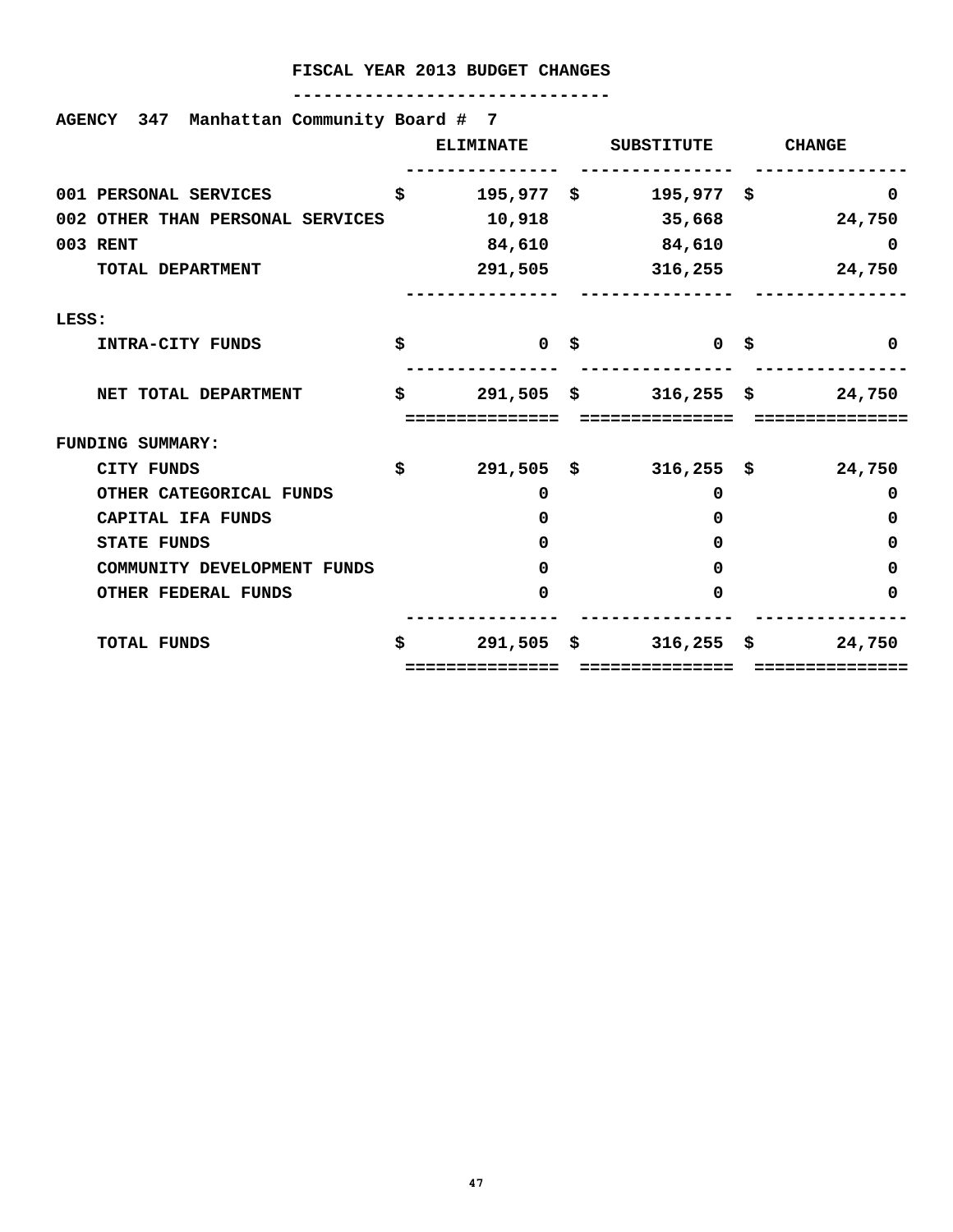| AGENCY 349 Manhattan Community Board # 9 |    | <b>ELIMINATE</b>                    | SUBSTITUTE CHANGE                     |                        |
|------------------------------------------|----|-------------------------------------|---------------------------------------|------------------------|
| 001 PERSONAL SERVICES                    | \$ | $175,568$ \$                        | $175,568$ \$                          | 0                      |
| 002 OTHER THAN PERSONAL SERVICES         |    | 31,327                              | 43,027                                | 11,700                 |
| 003 RENT                                 |    |                                     | 35,367 35,367                         | 0                      |
| TOTAL DEPARTMENT                         |    | 242,262                             | 253,962                               | 11,700                 |
| LESS:                                    |    |                                     |                                       |                        |
| INTRA-CITY FUNDS                         | s  | 0 <sup>5</sup>                      | 0 \$                                  | 0                      |
| NET TOTAL DEPARTMENT                     | \$ |                                     | $242,262 \quad $3253,962 \quad $3392$ | 11,700                 |
| <b>FUNDING SUMMARY:</b>                  |    |                                     |                                       |                        |
| CITY FUNDS                               | \$ |                                     | $242, 262 \quad $3253, 962 \quad $5$  | 11,700                 |
| OTHER CATEGORICAL FUNDS                  |    | 0                                   | 0                                     | 0                      |
| CAPITAL IFA FUNDS                        |    | 0                                   | 0                                     | 0                      |
| <b>STATE FUNDS</b>                       |    | <sup>0</sup>                        | 0                                     | 0                      |
| COMMUNITY DEVELOPMENT FUNDS              |    | 0                                   | $\Omega$                              | 0                      |
| <b>OTHER FEDERAL FUNDS</b>               |    | 0                                   | 0                                     | 0                      |
| <b>TOTAL FUNDS</b>                       | Ŝ  | $242, 262 \quad $$<br>============= | $253,962 \quad $$<br>===============  | 11,700<br>============ |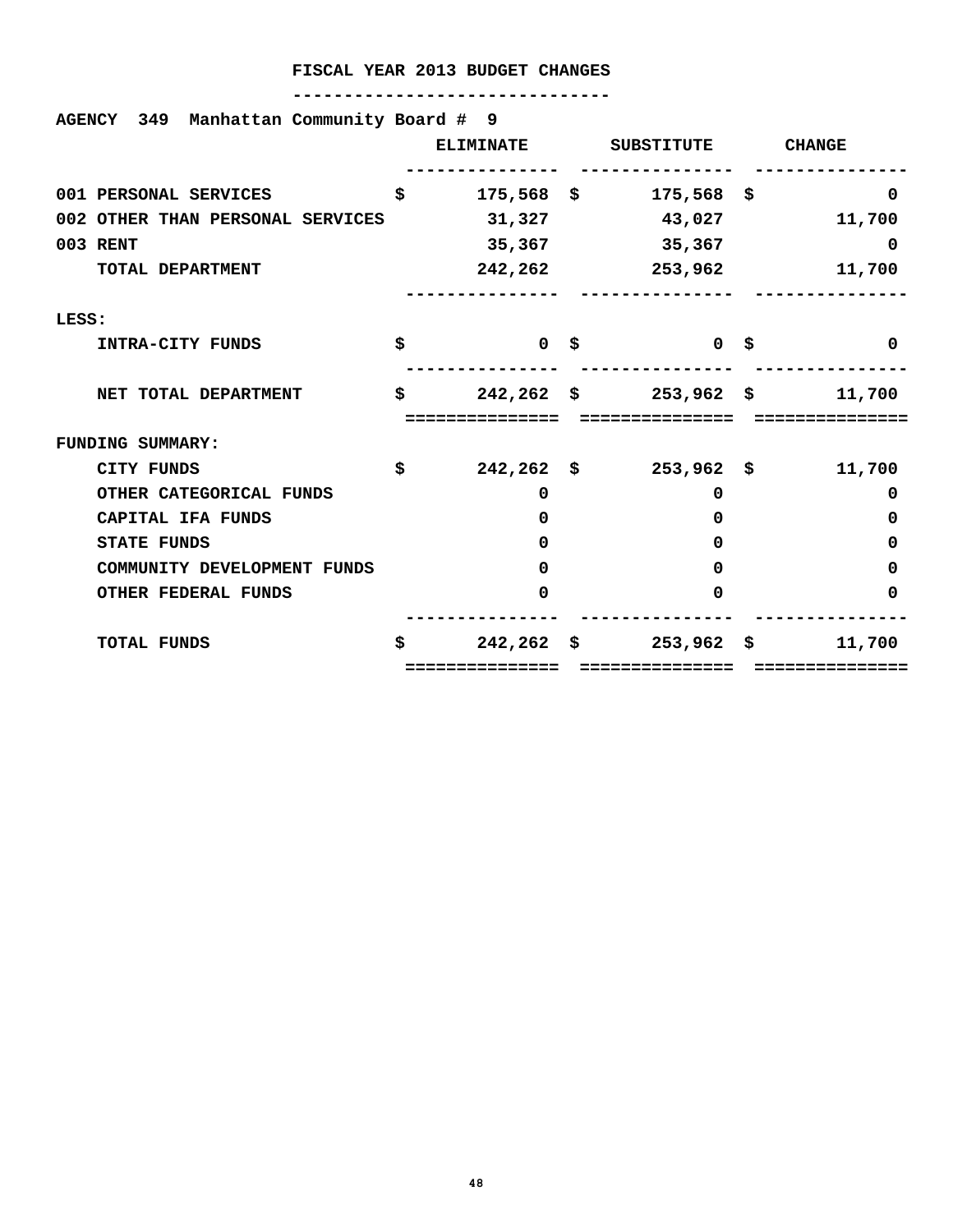| AGENCY 350 Manhattan Community Board # 10 |    | <b>ELIMINATE</b>              | SUBSTITUTE                    | <b>CHANGE</b>          |
|-------------------------------------------|----|-------------------------------|-------------------------------|------------------------|
| 001 PERSONAL SERVICES                     | \$ | $183,310 \;$ \$               | $183,310$ \$                  | 0                      |
| 002 OTHER THAN PERSONAL SERVICES          |    | 23,585                        | 34,285                        | 10,700                 |
| 003 RENT                                  |    | 78,871                        | 78,871                        | 0                      |
| TOTAL DEPARTMENT                          |    | 285,766                       | 296,466                       | 10,700                 |
| LESS:                                     |    |                               |                               |                        |
| INTRA-CITY FUNDS                          | s  | 0 <sup>5</sup>                | 0 \$                          | 0                      |
| NET TOTAL DEPARTMENT                      | \$ |                               | $285,766$ \$ $296,466$ \$     | 10,700                 |
| <b>FUNDING SUMMARY:</b>                   |    |                               |                               |                        |
| CITY FUNDS                                | \$ | $285,766$ \$                  | $296,466$ \$                  | 10,700                 |
| OTHER CATEGORICAL FUNDS                   |    | 0                             | 0                             | 0                      |
| CAPITAL IFA FUNDS                         |    | 0                             | 0                             | 0                      |
| <b>STATE FUNDS</b>                        |    | <sup>0</sup>                  | 0                             | 0                      |
| COMMUNITY DEVELOPMENT FUNDS               |    | 0                             | $\Omega$                      | 0                      |
| <b>OTHER FEDERAL FUNDS</b>                |    | 0                             | 0                             | 0                      |
| <b>TOTAL FUNDS</b>                        | Ŝ  | $285,766$ \$<br>============= | 296,466 \$<br>=============== | 10,700<br>============ |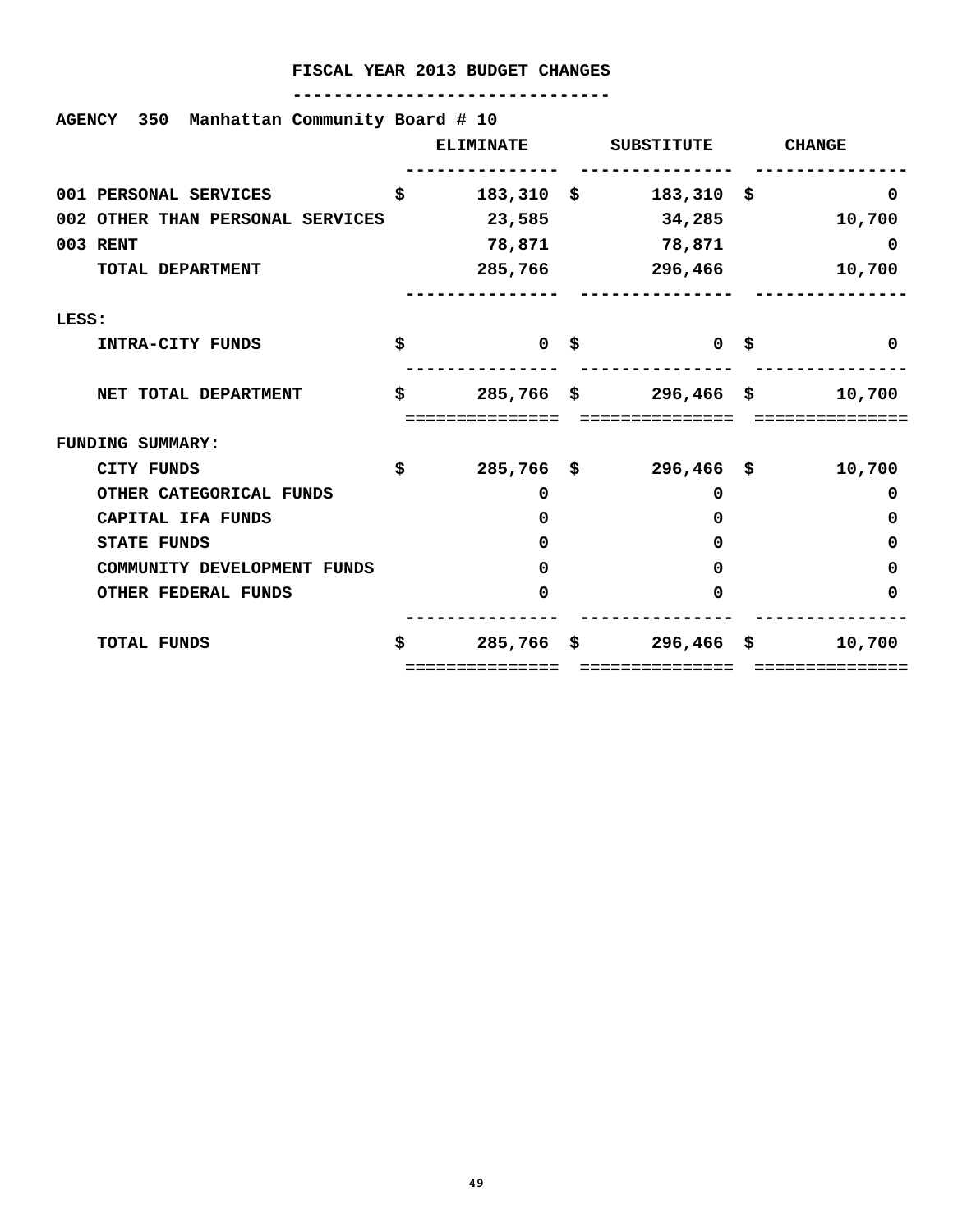| AGENCY 351 Manhattan Community Board # 11 | <b>ELIMINATE</b> |      |                                                     |          |
|-------------------------------------------|------------------|------|-----------------------------------------------------|----------|
|                                           |                  |      | SUBSTITUTE CHANGE                                   |          |
| 001 PERSONAL SERVICES                     | \$<br>189,442 \$ |      | $189,442$ \$                                        | 0        |
| 002 OTHER THAN PERSONAL SERVICES          | 17,453           |      | 32,453                                              | 15,000   |
| 003 RENT AND ENERGY                       | 71,078           |      | 71,078                                              | 0        |
| TOTAL DEPARTMENT                          |                  |      | 277,973 292,973                                     | 15,000   |
|                                           |                  |      |                                                     |          |
| LESS:                                     |                  |      |                                                     |          |
| INTRA-CITY FUNDS                          | \$               | 0 \$ | $\begin{array}{ccc} & & 0 & \mathsf{S} \end{array}$ | $\Omega$ |
|                                           |                  |      |                                                     |          |
| NET TOTAL DEPARTMENT                      | \$               |      | 277,973 \$292,973 \$                                | 15,000   |
|                                           |                  |      |                                                     |          |
| <b>FUNDING SUMMARY:</b>                   |                  |      |                                                     |          |
| CITY FUNDS                                | \$               |      | 277,973 \$292,973 \$                                | 15,000   |
| OTHER CATEGORICAL FUNDS                   | 0                |      | 0                                                   | 0        |
| CAPITAL IFA FUNDS                         | $\mathbf{0}$     |      | $\Omega$                                            | 0        |
| <b>STATE FUNDS</b>                        | <sup>0</sup>     |      | $\Omega$                                            | 0        |
| COMMUNITY DEVELOPMENT FUNDS               | <sup>0</sup>     |      | $\Omega$                                            | 0        |
| <b>OTHER FEDERAL FUNDS</b>                | 0                |      | $\Omega$                                            | 0        |
|                                           |                  |      |                                                     |          |
| <b>TOTAL FUNDS</b>                        | \$               |      | 277,973 \$292,973 \$                                | 15,000   |
|                                           | ------------     |      |                                                     |          |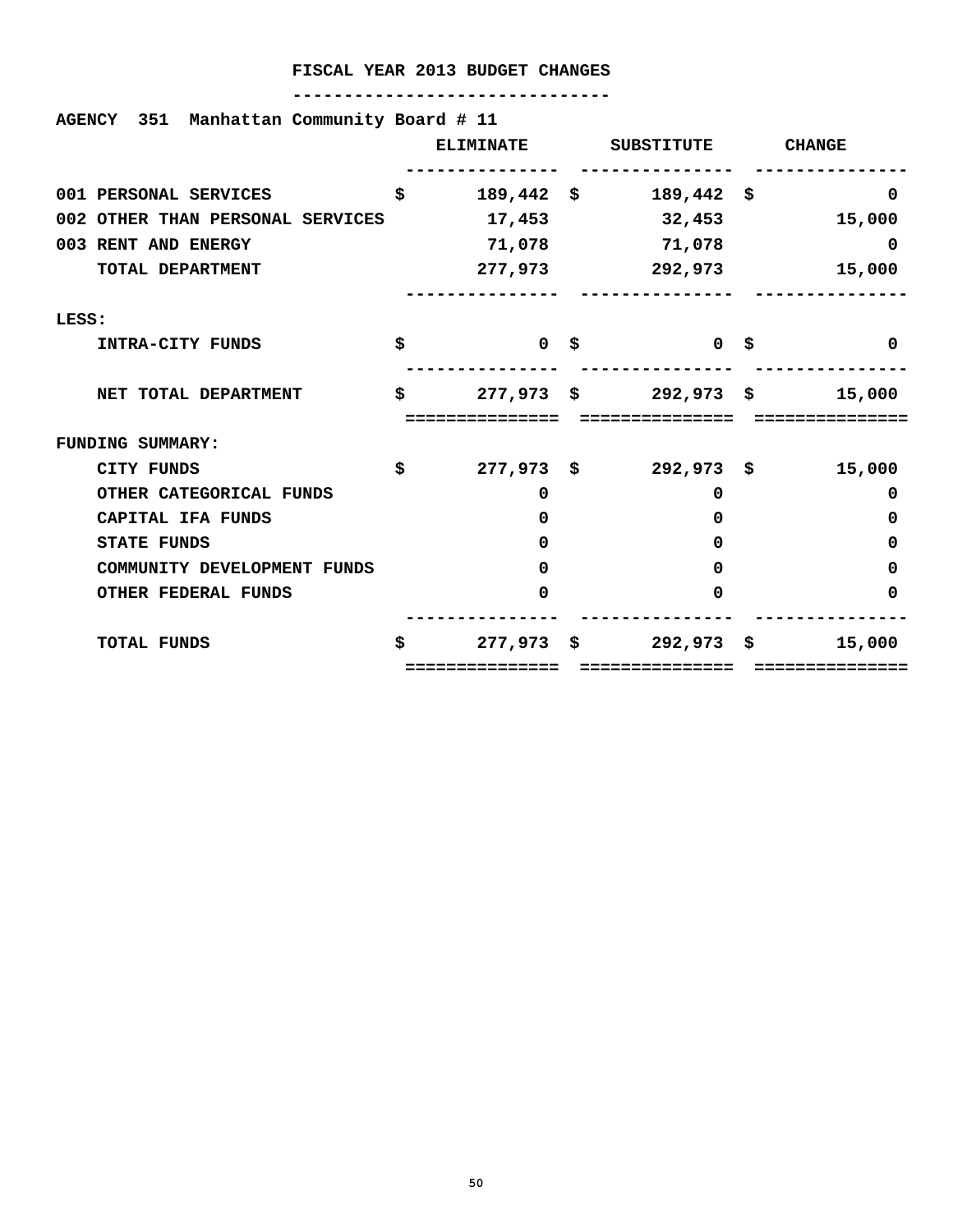| AGENCY 352 Manhattan Community Board # 12 |                             |     |                  |                                                     |              |
|-------------------------------------------|-----------------------------|-----|------------------|-----------------------------------------------------|--------------|
|                                           |                             |     | <b>ELIMINATE</b> | SUBSTITUTE CHANGE                                   |              |
| 001 PERSONAL SERVICES                     |                             |     | $$183,558$ \$    | $183,558$ \$                                        | 0            |
| 002 OTHER THAN PERSONAL SERVICES          |                             |     | 23,337           | 24,337                                              | 1,000        |
| 003 RENT                                  |                             |     |                  | 83,052 83,052                                       | 0            |
|                                           | TOTAL DEPARTMENT            |     |                  | 289,947 290,947                                     | 1,000        |
| LESS:                                     |                             |     |                  |                                                     |              |
|                                           | INTRA-CITY FUNDS            | \$  | 0 \$             | $\begin{array}{ccc} & & 0 & \mathsf{S} \end{array}$ | $\Omega$     |
|                                           | NET TOTAL DEPARTMENT        | \$. |                  | 289,947 \$    290,947 \$                            | 1,000        |
|                                           |                             |     |                  |                                                     |              |
| FUNDING SUMMARY:                          |                             |     |                  |                                                     |              |
| CITY FUNDS                                |                             | \$  | 289,947 \$       | 290,947 \$                                          | 1,000        |
|                                           | OTHER CATEGORICAL FUNDS     |     | 0                | 0                                                   | $\Omega$     |
|                                           | CAPITAL IFA FUNDS           |     | 0                | 0                                                   | 0            |
| <b>STATE FUNDS</b>                        |                             |     | O.               | $\mathbf{0}$                                        | 0            |
|                                           | COMMUNITY DEVELOPMENT FUNDS |     | 0                | 0                                                   | 0            |
|                                           | OTHER FEDERAL FUNDS         |     | 0                | 0                                                   | 0            |
| <b>TOTAL FUNDS</b>                        |                             | Ŝ   |                  | 289,947 \$290,947 \$                                | 1,000        |
|                                           |                             |     | ==============   | ===============                                     | ============ |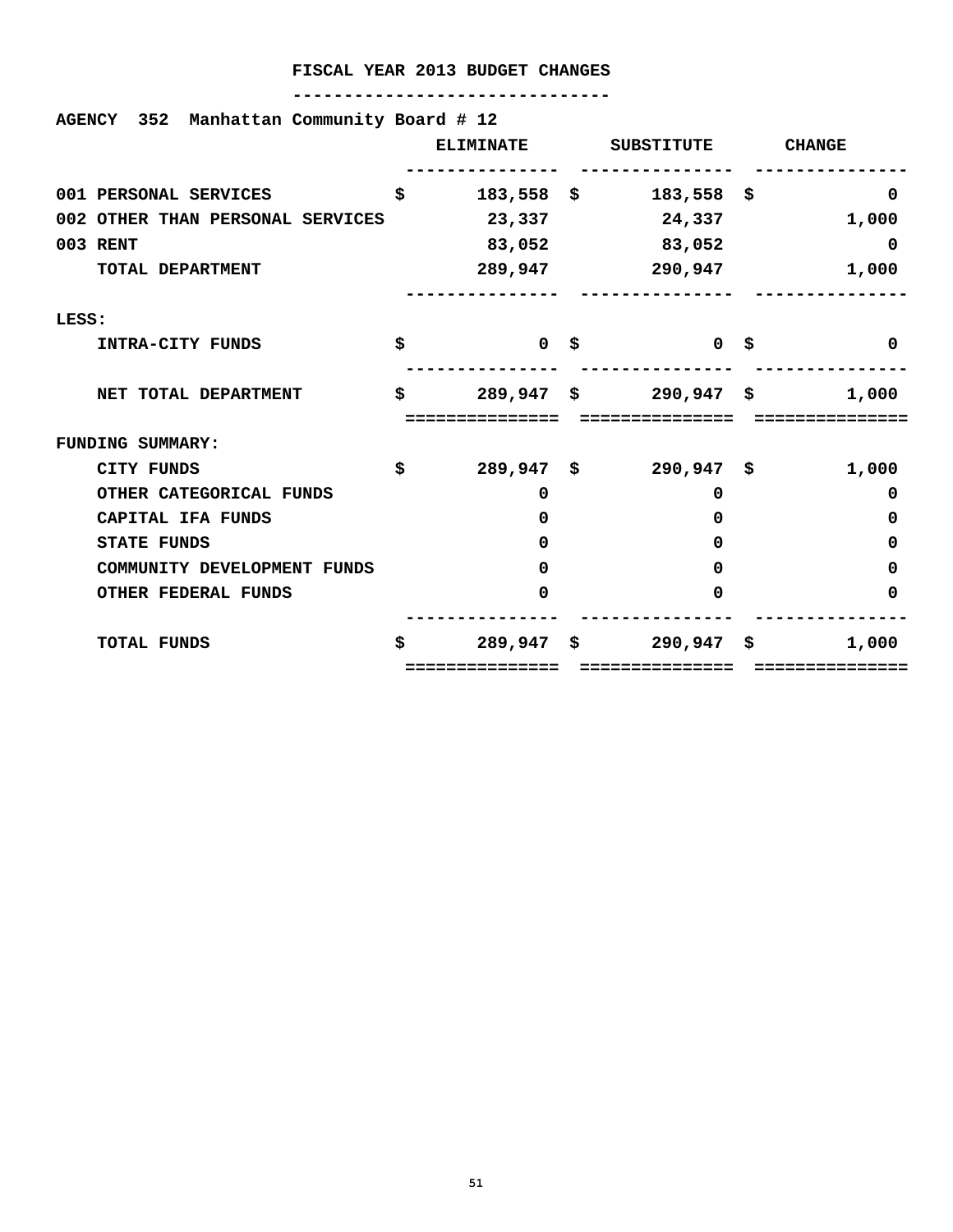| AGENCY 384 Bronx Community Board # 4 |                      |                               |               |
|--------------------------------------|----------------------|-------------------------------|---------------|
|                                      | <b>ELIMINATE</b>     | SUBSTITUTE                    | <b>CHANGE</b> |
| 001 PERSONAL SERVICES                | \$<br>$192, 101$ \$  | $192,101$ \$                  | 0             |
| 002 OTHER THAN PERSONAL SERVICES     | 14,794               | 47,794                        | 33,000        |
| 003 RENT                             | 7,308                | 7,308                         | 0             |
| TOTAL DEPARTMENT                     | 214,203              | 247,203                       | 33,000        |
|                                      |                      |                               |               |
| LESS:                                |                      |                               |               |
| INTRA-CITY FUNDS                     | \$<br>0 <sup>5</sup> | 0 <sup>5</sup>                | 0             |
| NET TOTAL DEPARTMENT                 | \$                   | $214,203$ \$ $247,203$ \$     | 33,000        |
|                                      |                      |                               |               |
| FUNDING SUMMARY:                     |                      |                               |               |
| <b>CITY FUNDS</b>                    | \$<br>$214,203$ \$   | $247,203$ \$                  | 33,000        |
| OTHER CATEGORICAL FUNDS              | 0                    | 0                             | 0             |
| CAPITAL IFA FUNDS                    | 0                    | 0                             | 0             |
| <b>STATE FUNDS</b>                   | O.                   | <sup>0</sup>                  | 0             |
| COMMUNITY DEVELOPMENT FUNDS          | <sup>0</sup>         | 0                             | 0             |
| <b>OTHER FEDERAL FUNDS</b>           | 0                    | 0                             | 0             |
| <b>TOTAL FUNDS</b>                   | \$                   | $214,203 \quad $3$ 247,203 \$ | 33,000        |
|                                      |                      |                               |               |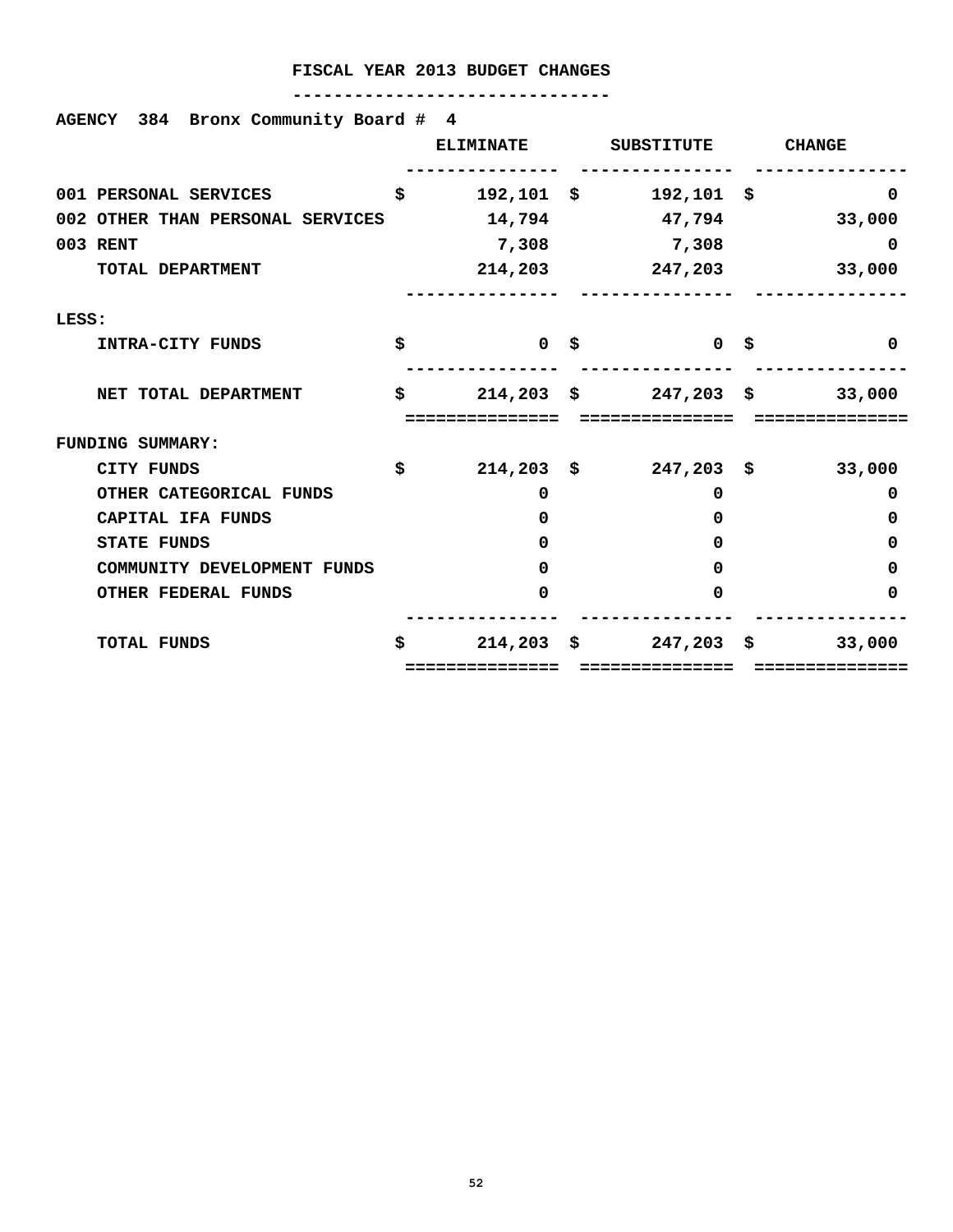| Bronx Community Board #<br>385<br><b>AGENCY</b> | 5                    |      |                   |               |
|-------------------------------------------------|----------------------|------|-------------------|---------------|
|                                                 | <b>ELIMINATE</b>     |      | <b>SUBSTITUTE</b> | <b>CHANGE</b> |
|                                                 |                      |      |                   |               |
| 001 PERSONAL SERVICES                           | \$<br>$204,062$ \$   |      | $204,062$ \$      | 0             |
| 002 OTHER THAN PERSONAL SERVICES                | 2,833                |      | 12,833            | 10,000        |
| TOTAL DEPARTMENT                                | 206,895              |      | 216,895           | 10,000        |
| LESS:                                           |                      |      |                   |               |
| INTRA-CITY FUNDS                                | \$<br>0 <sup>5</sup> |      | 0 <sup>5</sup>    | $\Omega$      |
| NET TOTAL DEPARTMENT                            | \$<br>$206,895$ \$   |      | $216,895$ \$      | 10,000        |
| <b>FUNDING SUMMARY:</b>                         |                      |      |                   |               |
| <b>CITY FUNDS</b>                               | \$<br>$206,895$ \$   |      | $216,895$ \$      | 10,000        |
| OTHER CATEGORICAL FUNDS                         | 0                    |      | $\Omega$          | 0             |
| CAPITAL IFA FUNDS                               | 0                    |      | $\Omega$          | 0             |
| <b>STATE FUNDS</b>                              | 0                    |      | $\Omega$          | 0             |
| COMMUNITY DEVELOPMENT FUNDS                     | 0                    |      | 0                 | 0             |
| <b>OTHER FEDERAL FUNDS</b>                      | 0                    |      | $\Omega$          | 0             |
| <b>TOTAL FUNDS</b>                              | \$<br>206,895        | - \$ | $216,895$ \$      | 10,000        |
|                                                 | =============        |      | ---------------   |               |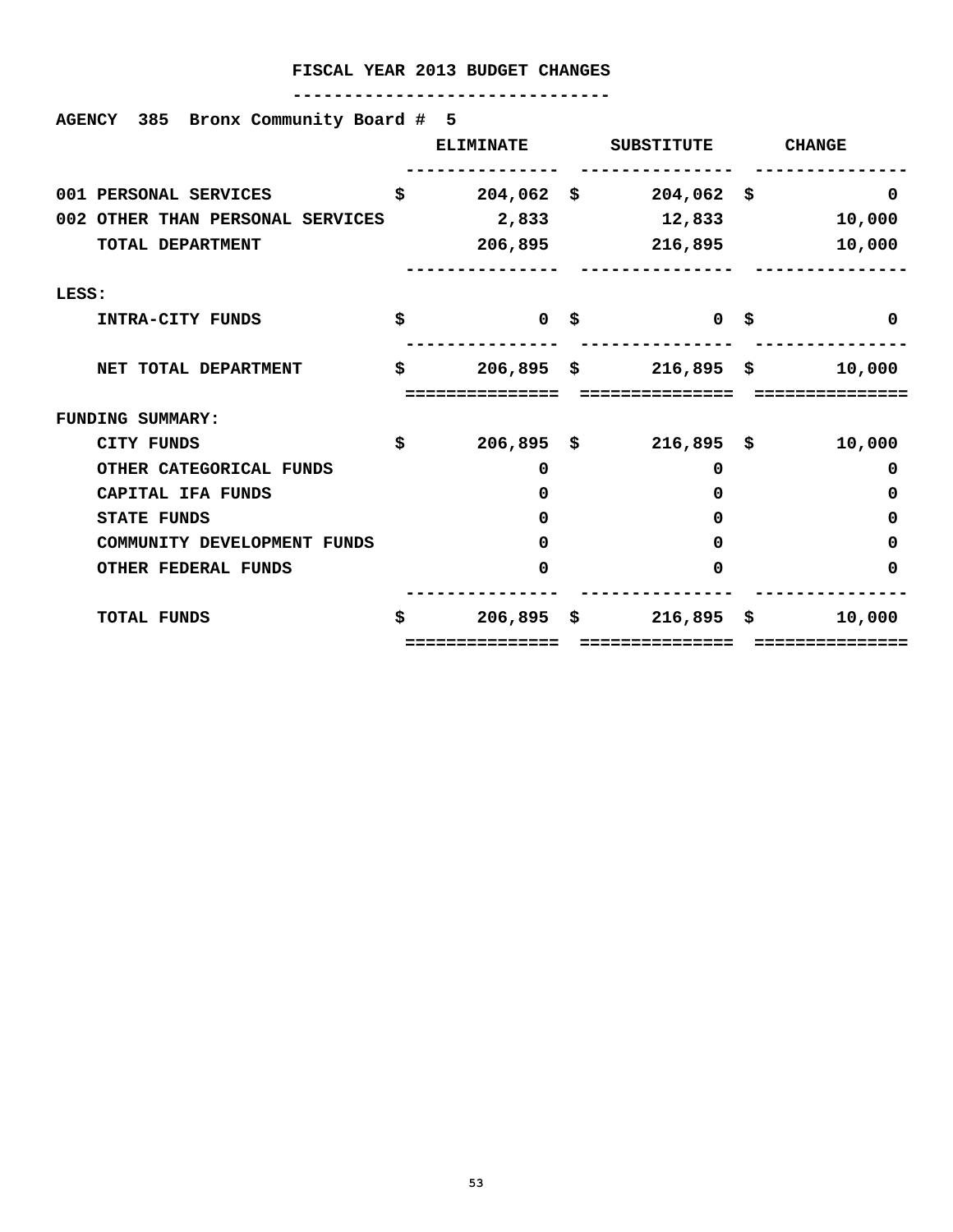| Bronx Community Board #<br>388<br><b>AGENCY</b> |    | -8               |      |                   |               |
|-------------------------------------------------|----|------------------|------|-------------------|---------------|
|                                                 |    | <b>ELIMINATE</b> |      | <b>SUBSTITUTE</b> | <b>CHANGE</b> |
| 001 PERSONAL SERVICES                           | \$ | $204,325$ \$     |      | $204,325$ \$      | 0             |
| 002 OTHER THAN PERSONAL SERVICES                |    | 2,571            |      | 9,071             | 6,500         |
| 003 RENT AND ENERGY                             |    | 46,086           |      | 46,086            | 0             |
| TOTAL DEPARTMENT                                |    | 252,982          |      | 259,482           | 6,500         |
| LESS:                                           |    |                  |      |                   |               |
| INTRA-CITY FUNDS                                | s  | 0 <sup>5</sup>   |      | 0 <sup>5</sup>    | 0             |
| NET TOTAL DEPARTMENT                            | S. | $252,982$ \$     |      | $259,482$ \$      | 6,500         |
| <b>FUNDING SUMMARY:</b>                         |    |                  |      |                   |               |
| CITY FUNDS                                      | \$ | $252,982$ \$     |      | $259,482$ \$      | 6,500         |
| OTHER CATEGORICAL FUNDS                         |    | 0                |      | $\mathbf{0}$      | 0             |
| CAPITAL IFA FUNDS                               |    | 0                |      | $\Omega$          | 0             |
| <b>STATE FUNDS</b>                              |    | 0                |      | $\Omega$          | 0             |
| COMMUNITY DEVELOPMENT FUNDS                     |    | 0                |      | $\Omega$          | 0             |
| <b>OTHER FEDERAL FUNDS</b>                      |    | 0                |      | 0                 | 0             |
| <b>TOTAL FUNDS</b>                              | \$ | 252,982          | - \$ | $259,482$ \$      | 6,500         |
|                                                 |    |                  |      |                   |               |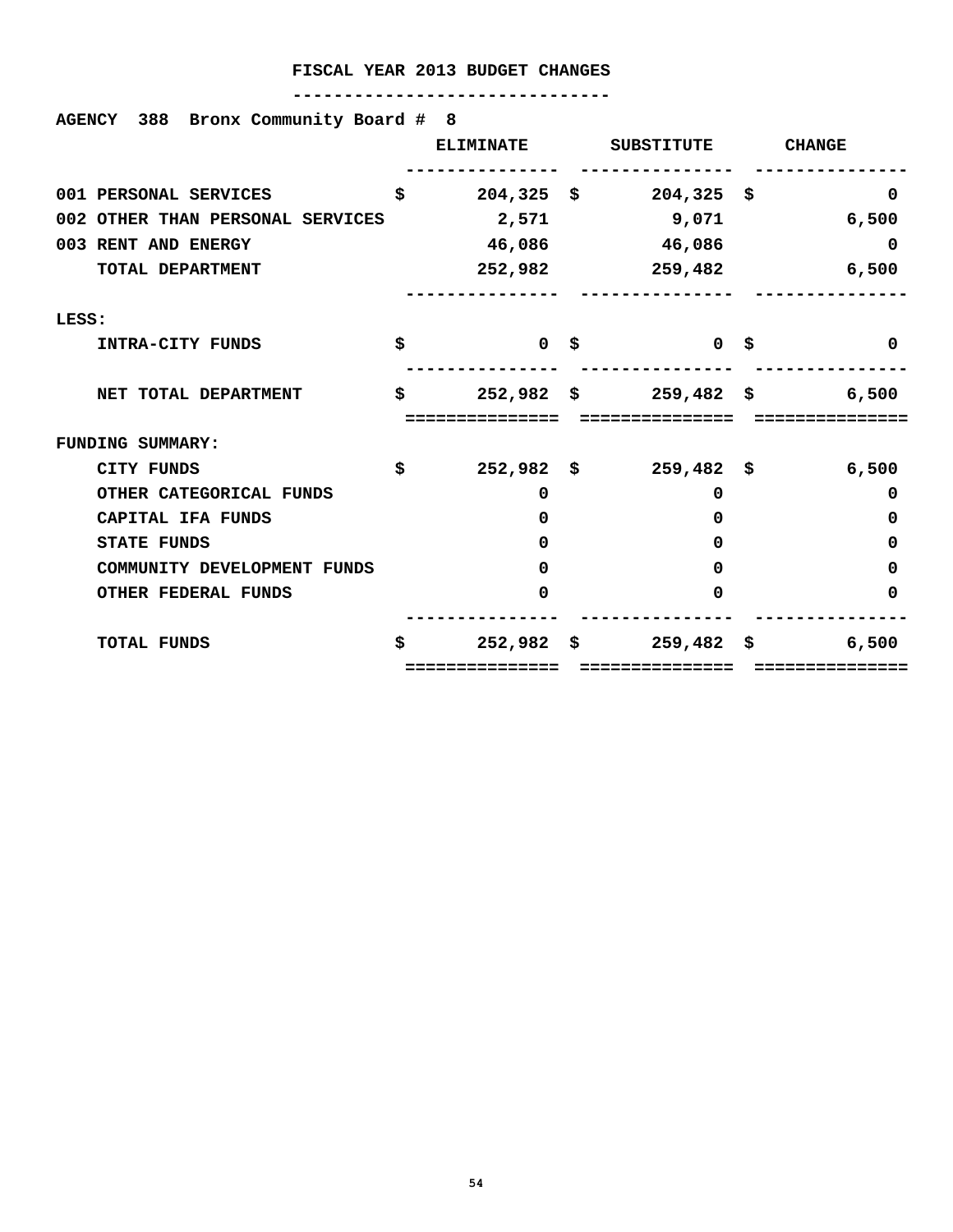| Queens Community Board # 6<br>AGENCY 436 |                      |                |               |
|------------------------------------------|----------------------|----------------|---------------|
|                                          | <b>ELIMINATE</b>     | SUBSTITUTE     | <b>CHANGE</b> |
| 001 PERSONAL SERVICES                    | \$<br>$188,649$ \$   | $188,649$ \$   | $\Omega$      |
| 002 OTHER THAN PERSONAL SERVICES         | 18,246               | 23,246         | 5,000         |
| 003 RENT AND ENERGY                      | 56,304               | 56,304         | 0             |
| TOTAL DEPARTMENT                         | 263,199              | 268,199        | 5,000         |
| LESS:                                    |                      |                |               |
| INTRA-CITY FUNDS                         | \$<br>0 <sup>5</sup> | 0 <sup>5</sup> | $\Omega$      |
| NET TOTAL DEPARTMENT                     | \$<br>$263,199$ \$   | $268,199$ \$   | 5,000         |
|                                          |                      |                |               |
| FUNDING SUMMARY:                         |                      |                |               |
| CITY FUNDS                               | \$<br>$263, 199$ \$  | $268,199$ \$   | 5,000         |
| OTHER CATEGORICAL FUNDS                  | 0                    | 0              | 0             |
| CAPITAL IFA FUNDS                        | 0                    | $\Omega$       | 0             |
| <b>STATE FUNDS</b>                       | 0                    | $\Omega$       | 0             |
| COMMUNITY DEVELOPMENT FUNDS              | 0                    | $\Omega$       | 0             |
| <b>OTHER FEDERAL FUNDS</b>               | 0                    | $\Omega$       | 0             |
| <b>TOTAL FUNDS</b>                       | \$<br>$263,199$ \$   | $268,199$ \$   | 5,000         |
|                                          |                      |                |               |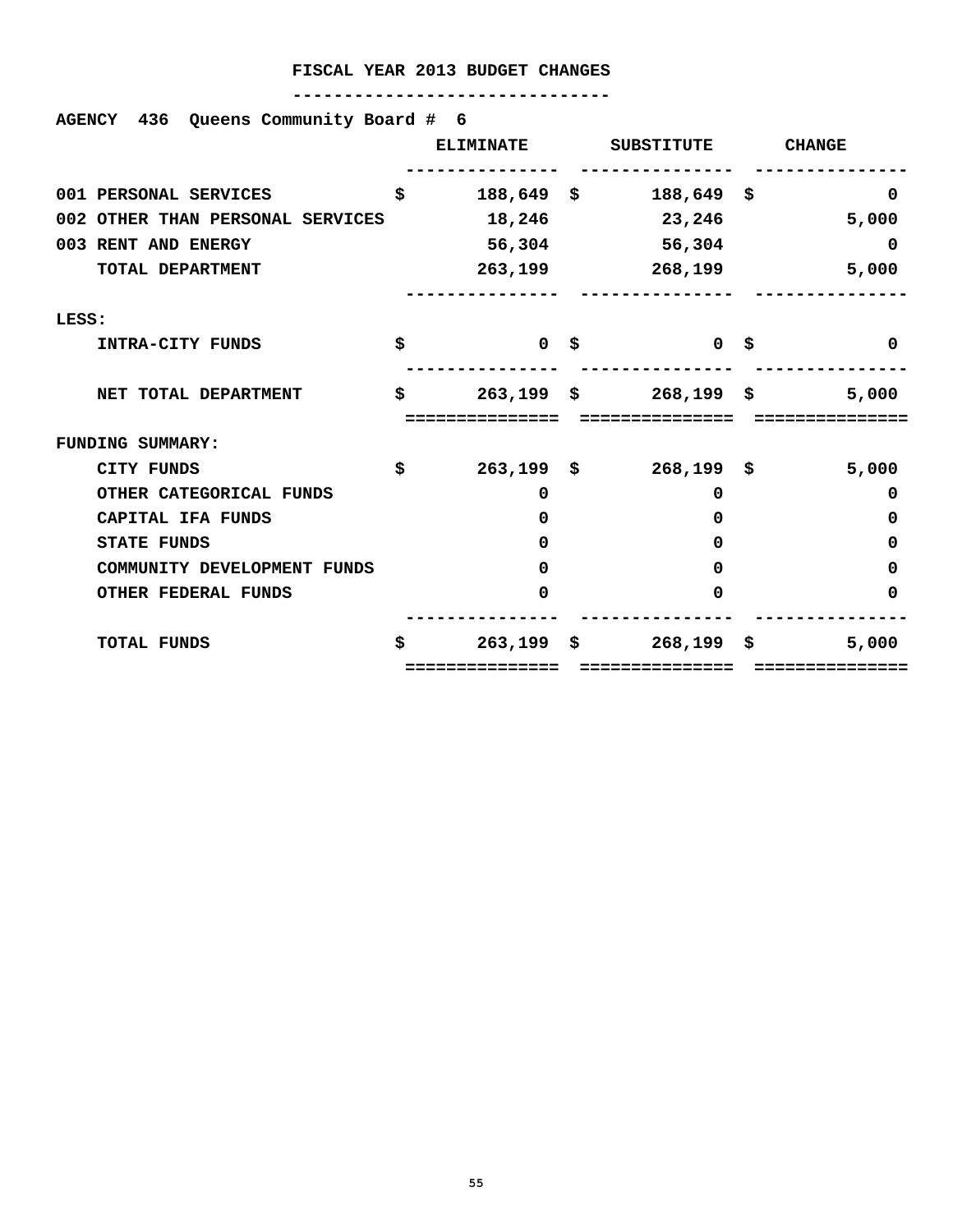| AGENCY 476 Brooklyn Community Board # 6 |    |                   |     |                |               |
|-----------------------------------------|----|-------------------|-----|----------------|---------------|
|                                         |    | <b>ELIMINATE</b>  |     | SUBSTITUTE     | <b>CHANGE</b> |
| 001 PERSONAL SERVICES                   | \$ | $195, 119$ \$     |     | $195, 119$ \$  | 0             |
| 002 OTHER THAN PERSONAL SERVICES        |    | 11,776            |     | 18,776         | 7,000         |
| 003 RENT                                |    | 7,256             |     | 7,256          | 0             |
| TOTAL DEPARTMENT                        |    | 214,151           |     | 221,151        | 7,000         |
|                                         |    |                   |     |                |               |
| LESS:                                   |    |                   |     |                |               |
| INTRA-CITY FUNDS                        | \$ | 0 <sup>5</sup>    |     | 0 <sup>5</sup> | 0             |
|                                         |    |                   |     |                |               |
| NET TOTAL DEPARTMENT                    | \$ | $214,151$ \$      |     | $221,151$ \$   | 7,000         |
|                                         |    |                   |     |                |               |
| <b>FUNDING SUMMARY:</b>                 |    |                   |     |                |               |
| <b>CITY FUNDS</b>                       | \$ | $214,151 \quad $$ |     | $221,151$ \$   | 7,000         |
| OTHER CATEGORICAL FUNDS                 |    | $\Omega$          |     | $\Omega$       | 0             |
| CAPITAL IFA FUNDS                       |    | 0                 |     | 0              | 0             |
| <b>STATE FUNDS</b>                      |    | 0                 |     | 0              | 0             |
| COMMUNITY DEVELOPMENT FUNDS             |    | 0                 |     | $\Omega$       | 0             |
| <b>OTHER FEDERAL FUNDS</b>              |    | 0                 |     | 0              | 0             |
|                                         |    |                   |     |                |               |
| <b>TOTAL FUNDS</b>                      | Ŝ  | 214,151           | - క | 221,151        | \$<br>7,000   |
|                                         |    | =============     |     |                |               |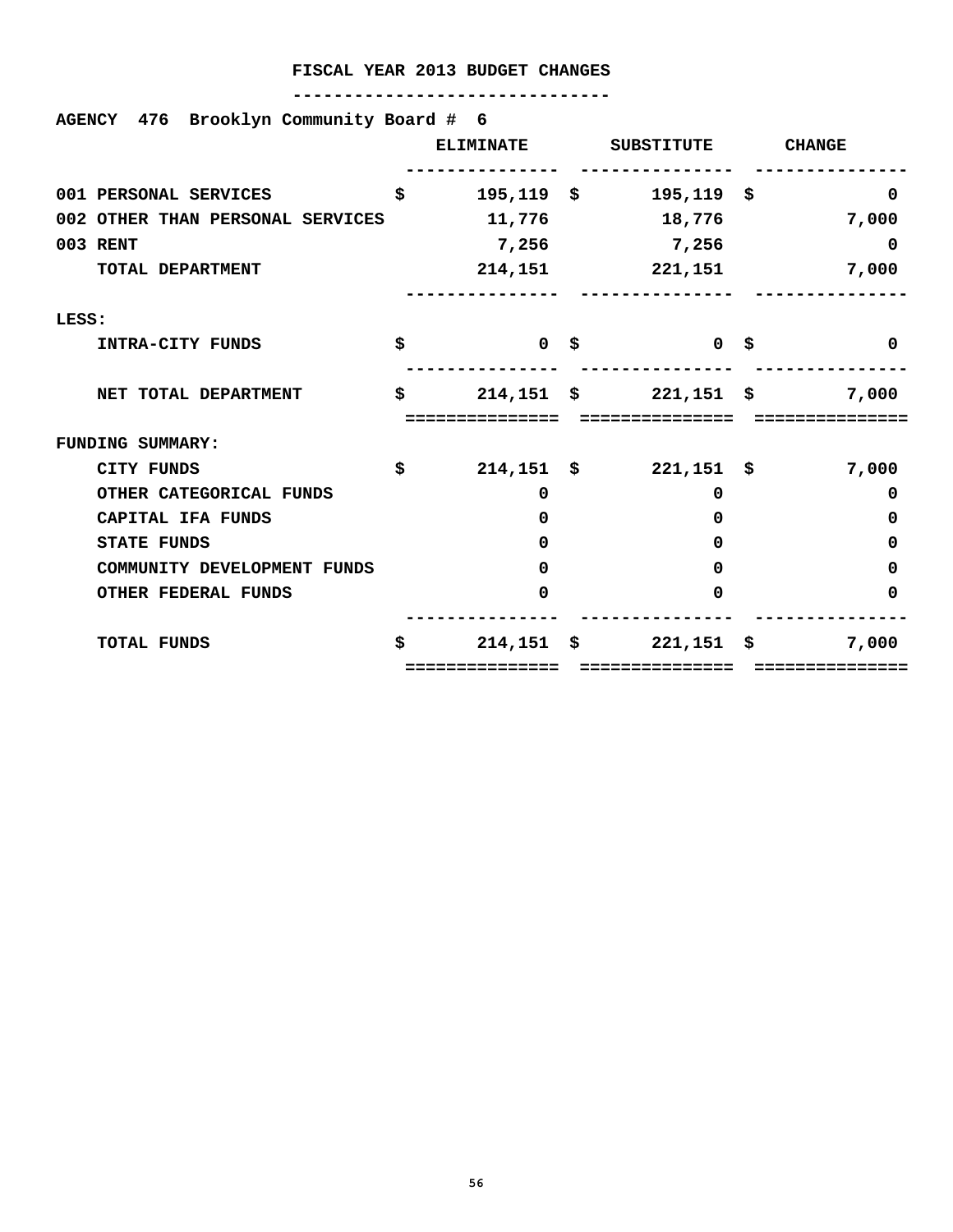| AGENCY 482 Brooklyn Community Board # 12 |                  |                                       |          |
|------------------------------------------|------------------|---------------------------------------|----------|
|                                          | <b>ELIMINATE</b> | SUBSTITUTE CHANGE                     |          |
| 001 PERSONAL SERVICES                    |                  | $$164,739$ \$ 164,739 \$              | 0        |
| 002 OTHER THAN PERSONAL SERVICES         |                  | 42,156 45,656 3,500                   |          |
| 003 RENT AND ENERGY                      |                  | 68,453 68,453                         | $\Omega$ |
| TOTAL DEPARTMENT                         |                  | 275,348 278,848                       | 3,500    |
| LESS:                                    |                  |                                       |          |
| INTRA-CITY FUNDS                         | \$<br>0 \$       | $0 \quad$ \$                          | $\Omega$ |
| NET TOTAL DEPARTMENT                     | \$               | $275,348$ \$ $278,848$ \$             | 3,500    |
|                                          |                  |                                       |          |
| <b>FUNDING SUMMARY:</b>                  |                  |                                       |          |
| CITY FUNDS                               | \$               | $275,348 \quad $278,848 \quad $3,500$ |          |
| OTHER CATEGORICAL FUNDS                  | 0                | 0                                     | 0        |
| CAPITAL IFA FUNDS                        | 0                | 0                                     | 0        |
| <b>STATE FUNDS</b>                       | <sup>0</sup>     | $\mathbf{0}$                          | 0        |
| COMMUNITY DEVELOPMENT FUNDS              | <sup>0</sup>     | $\Omega$                              | O        |
| <b>OTHER FEDERAL FUNDS</b>               | 0                | 0                                     | 0        |
| <b>TOTAL FUNDS</b>                       | \$               | $275,348 \quad $278,848 \quad $$      | 3,500    |
|                                          | .------------    |                                       |          |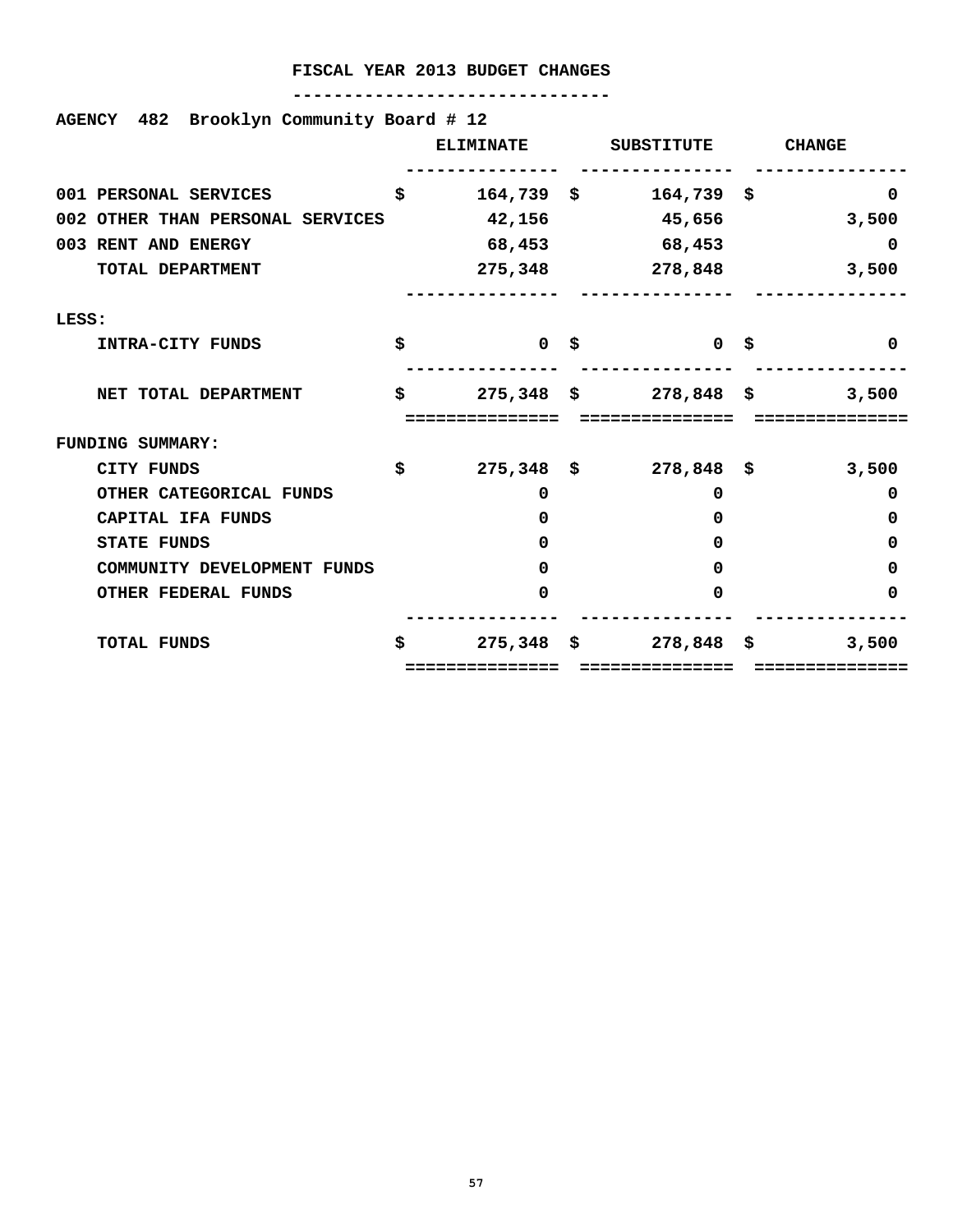| <b>AGENCY 781</b><br>Department of Probation |     |                  |                              |                                         |
|----------------------------------------------|-----|------------------|------------------------------|-----------------------------------------|
|                                              |     | <b>ELIMINATE</b> | SUBSTITUTE                   | <b>CHANGE</b>                           |
|                                              |     |                  |                              |                                         |
| 001 EXECUTIVE MANAGEMENT                     |     |                  | $$7,009,616$ \$ 7,009,616 \$ | 0                                       |
| 002 PROBATION SERVICES                       |     | 56, 313, 832     | 58,055,429                   | 1,741,597                               |
| 003 PROBATION SERVICES-OTPS                  |     |                  | 14,473,036 17,482,996        | 3,009,960                               |
| 004 EXECUTIVE MANAGEMENT - OTPS              |     | 125,553          | 125,553                      | 0                                       |
| TOTAL DEPARTMENT                             |     |                  |                              | 77,922,037 82,673,594 4,751,557         |
|                                              |     |                  |                              |                                         |
| LESS:                                        |     |                  |                              |                                         |
| INTRA-CITY FUNDS                             | \$. |                  |                              | 952,381 \$ 5,931,690 \$ 4,979,309       |
|                                              |     |                  |                              |                                         |
| NET TOTAL DEPARTMENT                         |     |                  |                              | $$76,969,656$ \$ 76,741,904 \$ 227,752- |
|                                              |     | ===========      |                              |                                         |
| <b>FUNDING SUMMARY:</b>                      |     |                  |                              |                                         |
| <b>CITY FUNDS</b>                            | \$  |                  |                              | 61,815,785 \$ 61,588,033 \$ 227,752-    |
| OTHER CATEGORICAL FUNDS                      |     | 0                | 0                            | 0                                       |
| CAPITAL IFA FUNDS                            |     | 0                | $\Omega$                     | 0                                       |
| <b>STATE FUNDS</b>                           |     | 14,896,149       | 14,896,149                   | 0                                       |
| COMMUNITY DEVELOPMENT FUNDS                  |     | <sup>0</sup>     | <sup>0</sup>                 | 0                                       |
| <b>OTHER FEDERAL FUNDS</b>                   |     | 257,722          | 257,722                      | 0                                       |
|                                              |     |                  |                              |                                         |
| <b>TOTAL FUNDS</b>                           | S.  |                  | 76,969,656 \$ 76,741,904 \$  | $227.752 -$                             |
|                                              |     | ------------     |                              |                                         |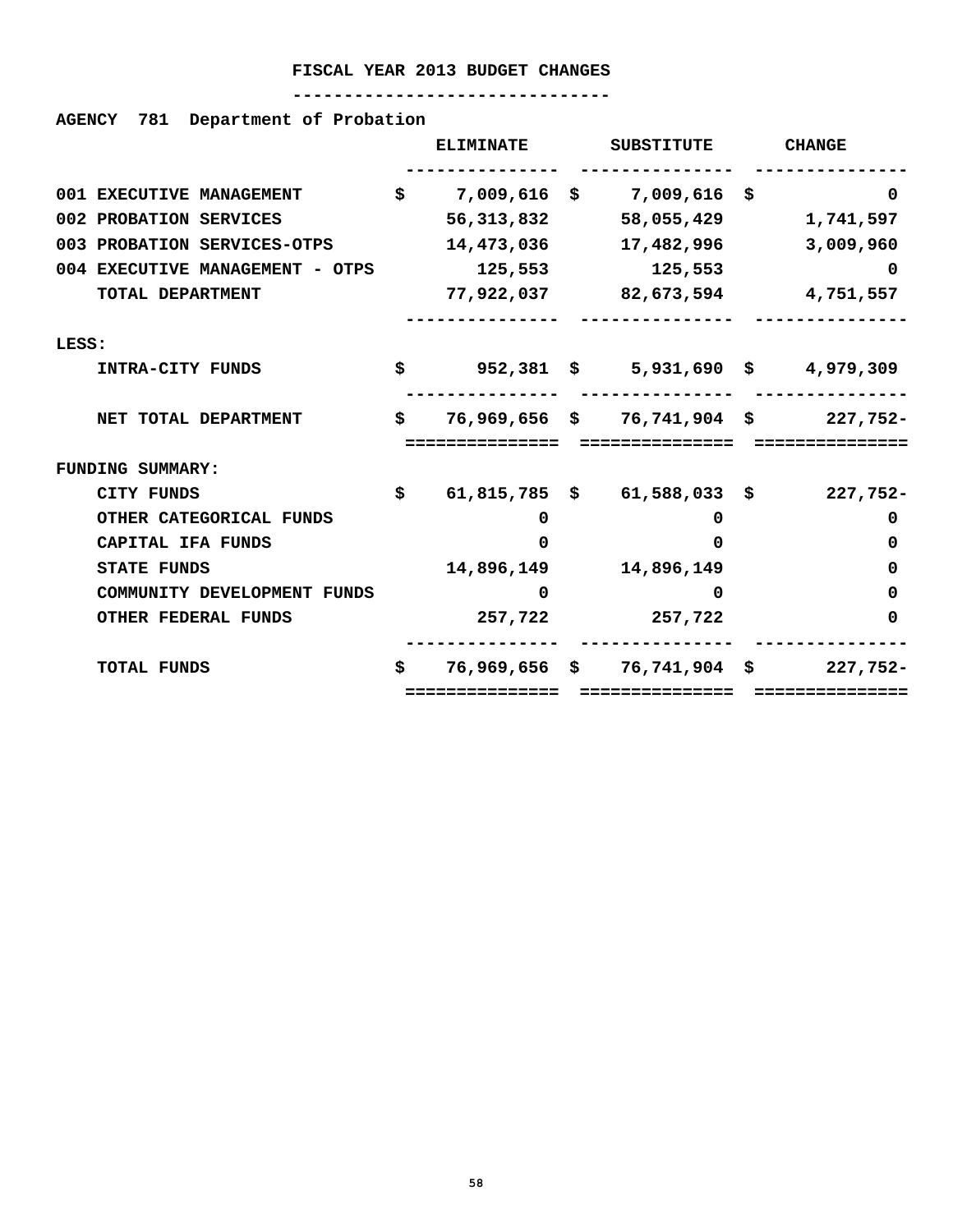|       | 801 Dept. Small Business Services<br><b>AGENCY</b>      |     |                  |                                                               |               |
|-------|---------------------------------------------------------|-----|------------------|---------------------------------------------------------------|---------------|
|       |                                                         |     | <b>ELIMINATE</b> | SUBSTITUTE                                                    | <b>CHANGE</b> |
|       | 001 DEPT. OF BUSINESS P.S. \$                           |     |                  | $10,520,137 \quad $10,520,137 \quad $$                        | 0             |
|       | 004 CONTRACT COMP & BUS. OPP - PS 1,643,386             |     |                  | 1,648,771                                                     | 5,385         |
|       | 010 WORKFORCE INVESTMENT ACT - PS 6,090,008 6,090,454   |     |                  |                                                               | 446           |
|       | 002 DEPT. OF BUSINESS O.T.P.S.                          |     | 38,300,083       | 44,979,297                                                    | 6,679,214     |
|       | 005 CONTRACT COMP & BUS OPP - OTP $1,006,056$           |     |                  | 1,795,056                                                     | 789,000       |
|       | 006 ECONOMIC DEVELOPMENT CORP.                          |     | 15,902,985       | 17,386,705                                                    | 1,483,720     |
|       | 011 WORKFORCE INVESTMENT ACT - OT 47,949,120 53,432,620 |     |                  |                                                               | 5,483,500     |
|       | TOTAL DEPARTMENT                                        |     |                  | 121, 411, 775 135, 853, 040 14, 441, 265                      |               |
| LESS: |                                                         |     |                  |                                                               |               |
|       | INTRA-CITY FUNDS                                        | \$  |                  | 509,855 \$509,855 \$                                          | 0             |
|       | NET TOTAL DEPARTMENT                                    |     |                  | $\sharp$ 120,901,920 $\sharp$ 135,343,185 $\sharp$ 14,441,265 |               |
|       |                                                         |     | =============    | ===============                                               | ------------  |
|       | <b>FUNDING SUMMARY:</b>                                 |     |                  |                                                               |               |
|       | CITY FUNDS                                              | \$. |                  | 70,384,961 \$ 84,826,226 \$ 14,441,265                        |               |
|       | OTHER CATEGORICAL FUNDS                                 |     | 55,819           | 55,819                                                        | 0             |
|       | CAPITAL IFA FUNDS                                       |     | 0                | 0                                                             | 0             |
|       | <b>STATE FUNDS</b>                                      |     | 0                | 0                                                             | 0             |
|       | COMMUNITY DEVELOPMENT FUNDS                             |     | 2,481,482        | 2,481,482                                                     | 0             |
|       | OTHER FEDERAL FUNDS                                     |     |                  | 47,979,658 47,979,658                                         | 0             |
|       | TOTAL FUNDS                                             | \$. |                  | $120,901,920 \quad $ 135,343,185 \quad $ 14,441,265$          |               |
|       |                                                         |     |                  | ;==============    ================                           |               |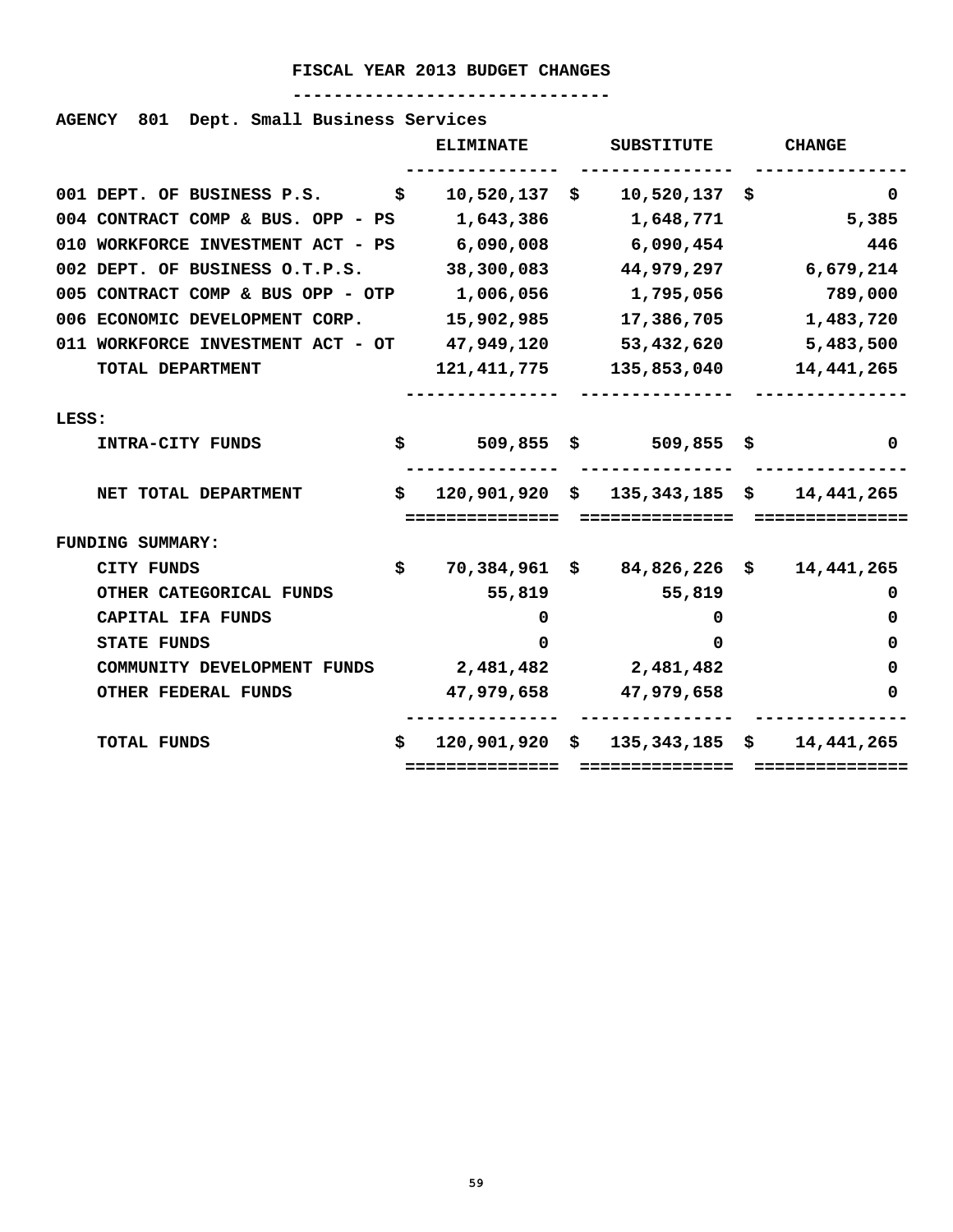# **Department of Small Business Services (801) Unit of Appropriation [010] - PS Unit of Appropriation [011] - OTPS**

In relation to the funding in the units of appropriation 010 and 011 for Workforce One programs, the Department of Small Business Services shall provide to the Council, no later than April 1, 2013, a summary detailing the zip codes and census tracts or council districts in which each Workforce One registrant resides.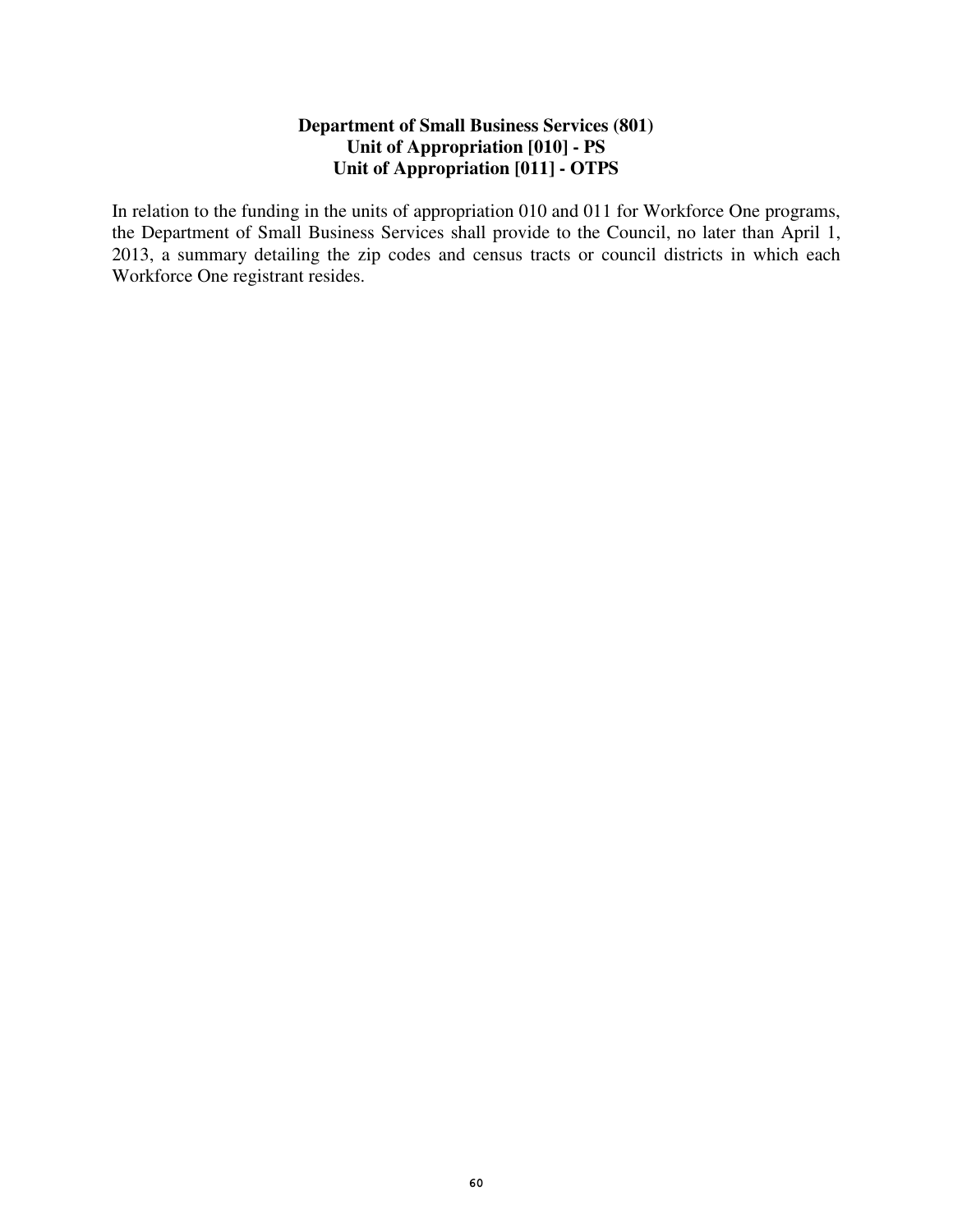# **Department of Small Business Services (801) Unit of Appropriation [010] - PS Unit of Appropriation [011] - OTPS**

In relation to the funding in the units of appropriation 010 and 011 for Workforce One programs, the Department of Small Business Services shall provide to the Council, no later than April 1, 2013, a summary detailing the: 1) number of registrants placed at jobs; 2) job category/job classification of job placements; and 3) average hourly wage at placement.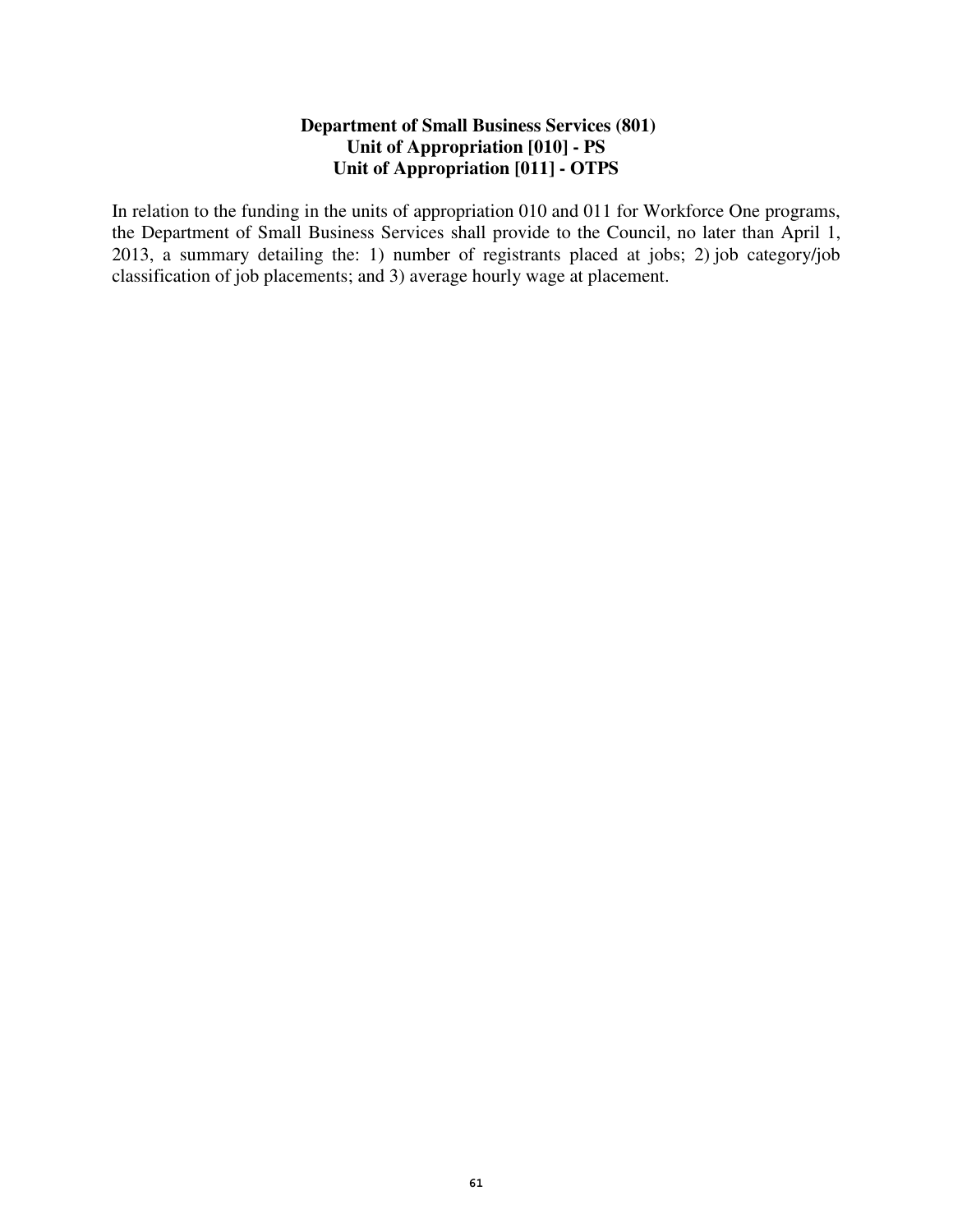#### **-------------------------------**

# **AGENCY 806 Housing Preservation & Dev.**

|                                    | <b>ELIMINATE</b> | <b>SUBSTITUTE</b>                           | <b>CHANGE</b>   |
|------------------------------------|------------------|---------------------------------------------|-----------------|
| 001 OFFICE OF ADMINISTRATION<br>\$ | 25,681,297       | 25,681,297<br>\$                            | -Ş<br>0         |
| 002 OFFICE OF DEVELOPMENT          | 21,280,962       | 21,280,962                                  | 0               |
| 004 OFFICE OF HOUSING PRESERVATIO  | 60,611,004       | 60,611,004                                  | 0               |
| 006 HOUSING MAINTENANCE AND SALES  | 28,043,982       | 28,043,982                                  | 0               |
| 008 OFFICE OF ADMINISTRATION OTPS  | 31, 112, 773     | 31,562,773                                  | 450,000         |
| 009 OFFICE OF DEVELOPMENT OTPS     | 317,956,825      | 322,403,594                                 | 4,446,769       |
| 010 HOUSING MANAGEMENT AND SALES   | 20,373,016       | 22,296,349                                  | 1,923,333       |
| 011 OFFICE OF HOUSING PRESERVATIO  | 56,951,873       | 59,451,873                                  | 2,500,000       |
| TOTAL DEPARTMENT                   | 562,011,732      | 571,331,834                                 | 9,320,102       |
|                                    |                  |                                             |                 |
| LESS:                              |                  |                                             |                 |
| INTRA-CITY FUNDS<br>S.             |                  | $903,882 \quad $903,882$                    | 0<br>S.         |
|                                    |                  |                                             |                 |
| NET TOTAL DEPARTMENT<br>S.         |                  | $561, 107, 850$ \$ 570,427,952 \$ 9,320,102 |                 |
|                                    | ===============  | ===============                             | =============== |
| FUNDING SUMMARY:                   |                  |                                             |                 |
| \$.<br>CITY FUNDS                  | 53,891,718       | \$62,767,648                                | \$,875,930      |
| OTHER CATEGORICAL FUNDS            | 1,776,520        | 2,220,692                                   | 444,172         |
| CAPITAL IFA FUNDS                  | 16,672,884       | 16,672,884                                  | 0               |
| <b>STATE FUNDS</b>                 | 1,967,852        | 1,967,852                                   | 0               |
| COMMUNITY DEVELOPMENT FUNDS        | 129,449,551      | 129,449,551                                 | 0               |
| OTHER FEDERAL FUNDS                | 357, 349, 325    | 357,349,325                                 | 0               |
|                                    |                  |                                             |                 |
| TOTAL FUNDS<br>s                   | 561,107,850      | $$570,427,952$ \$                           | 9,320,102       |
|                                    | =============    | ==============                              |                 |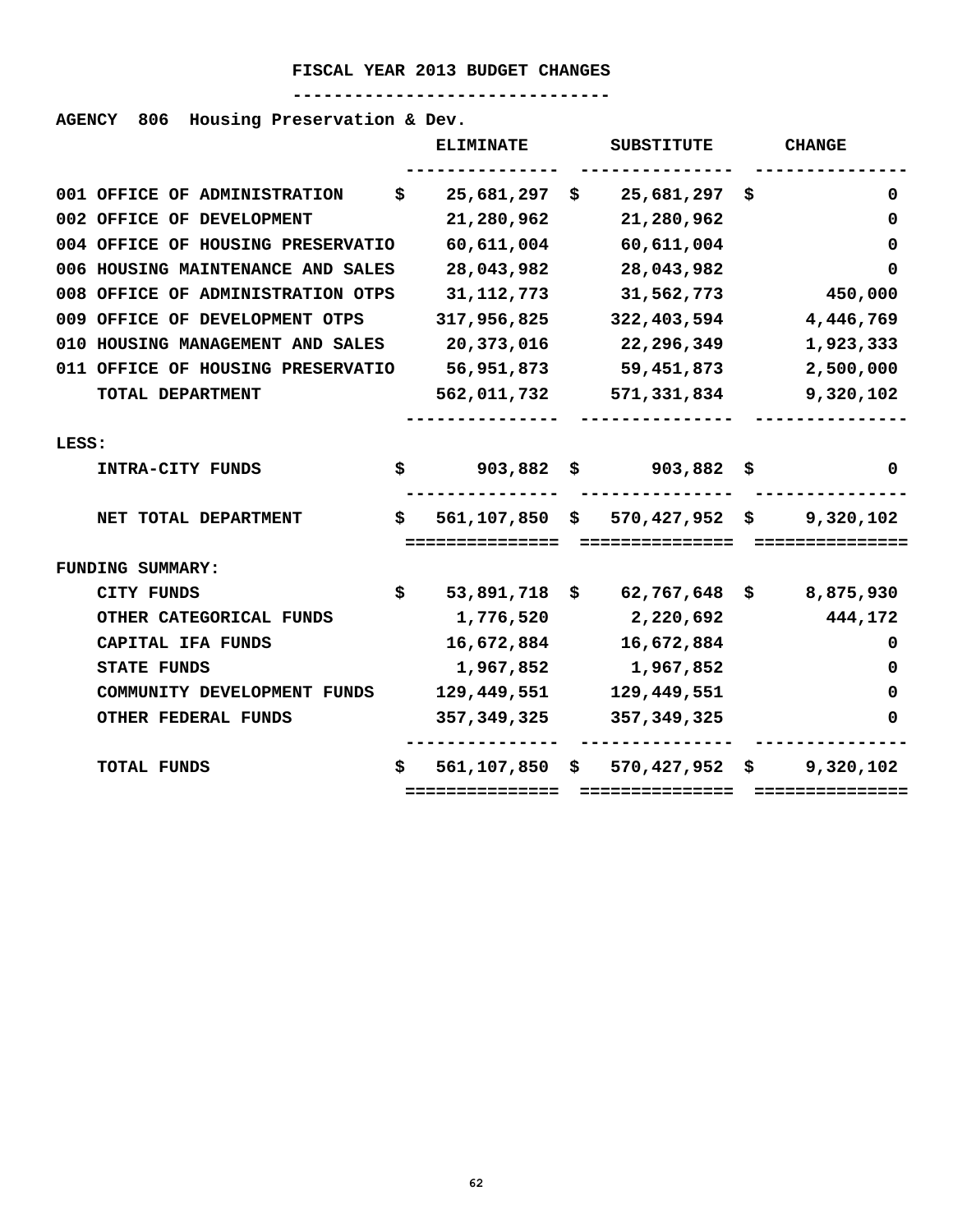| <b>AGENCY 810</b><br>Department of Buildings |     |                  |                                           |               |
|----------------------------------------------|-----|------------------|-------------------------------------------|---------------|
|                                              |     | <b>ELIMINATE</b> | SUBSTITUTE                                | <b>CHANGE</b> |
| 001 PERSONAL SERVICES                        | \$  |                  | 79,646,831 \$ 80,046,831 \$               | 400,000       |
| 002 OTHER THAN PERSONAL SERVICES             |     | 16,325,237       | 16,325,237                                | 0             |
| TOTAL DEPARTMENT                             |     |                  | 95,972,068 96,372,068                     | 400,000       |
| LESS:                                        |     |                  |                                           |               |
| INTRA-CITY FUNDS                             | \$  | 0 <sup>5</sup>   | - 10 - 10 - 15                            | $\Omega$      |
| NET TOTAL DEPARTMENT                         | \$. |                  | $95,972,068$ \$ $96,372,068$ \$ $400,000$ |               |
|                                              |     |                  |                                           |               |
|                                              |     |                  |                                           |               |
| FUNDING SUMMARY:                             |     |                  |                                           |               |
| CITY FUNDS                                   | \$  |                  | 95,972,068 \$96,372,068 \$                | 400,000       |
| OTHER CATEGORICAL FUNDS                      |     | 0                | 0                                         | 0             |
| CAPITAL IFA FUNDS                            |     | $\mathbf{0}$     | 0                                         | 0             |
| <b>STATE FUNDS</b>                           |     | 0                | 0                                         | 0             |
| COMMUNITY DEVELOPMENT FUNDS                  |     | 0                | 0                                         | 0             |
| <b>OTHER FEDERAL FUNDS</b>                   |     | 0                | 0                                         | 0             |
| <b>TOTAL FUNDS</b>                           | \$. |                  | 95,972,068 \$ 96,372,068 \$               | 400,000       |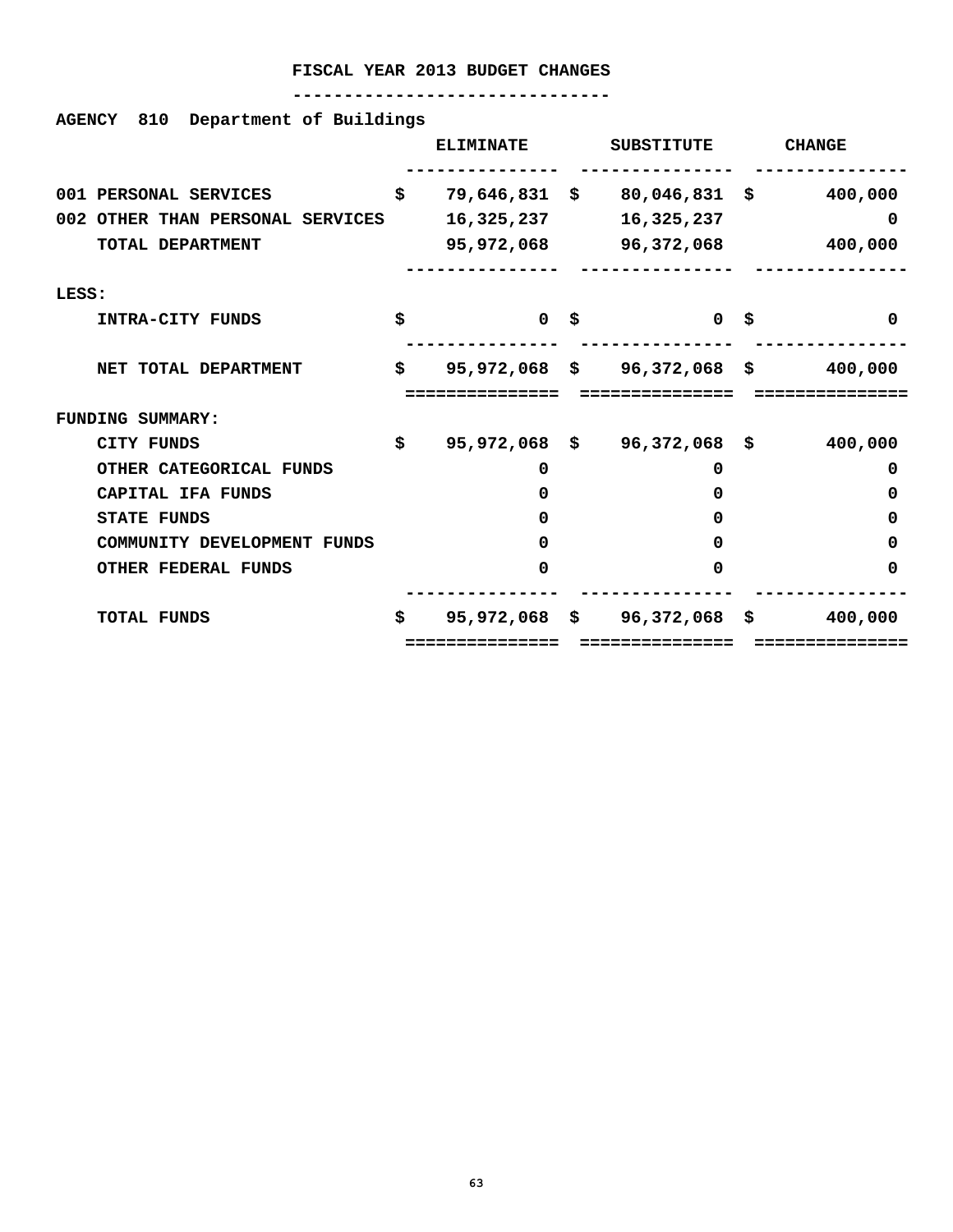#### **-------------------------------**

# **AGENCY 816 Dept Health & Mental Hygiene**

|       |                                          | <b>ELIMINATE</b> | <b>SUBSTITUTE</b>                  | <b>CHANGE</b> |
|-------|------------------------------------------|------------------|------------------------------------|---------------|
|       | 101 HEALTH ADMINSTRATION - PS            | 43,064,668<br>s  | 43,168,922<br>Ş.                   | 104,254<br>s  |
|       | 102 DISEASE CONTROL AND EPIDEMIOL        | 80,035,215       | 80, 411, 778                       | 376,563       |
|       | 103 HEALTH PROMOTION AND DISEASE         | 86,160,523       | 86,583,961                         | 423,438       |
|       | 104 ENVIRONMENTAL HEALTH - PS            | 53,637,258       | 53,897,364                         | 260,106       |
|       | 106 OFFICE OF CHIEF MEDICAL EXAMI        | 42,662,572       | 42,761,030                         | 98,458        |
|       | 107 HEALTH CARE ACCESS AND IMPROV        | 15,254,593       | 15,254,593                         | 0             |
|       | <b>108 MENTAL HYGIENE MANAGEMENT SER</b> | 41,339,994       | 41,339,994                         | 0             |
|       | 109 EPIDEMIOLOGY - PS                    | 9,786,203        | 9,786,203                          | 0             |
|       | 111 HEALTH ADMINSTRATION - OTPS          | 71,128,149       | 71,081,569                         | 46,580-       |
|       | 112 DISEASE CONTROL AND EPIDEMIOL        | 170,219,498      | 184,916,874                        | 14,697,376    |
|       | 113 HEALTH PROMOTION AND DISEASE         | 33, 133, 716     | 48,488,195                         | 15,354,479    |
|       | 114 ENVIRONMENTAL HEALTH - OTPS          | 24, 437, 916     | 26,777,496                         | 2,339,580     |
|       | 116 OFFICE OF CHIEF MEDICAL EXAMI        | 19,394,866       | 19,394,866                         | 0             |
|       | 117 HEALTH CARE ACCESS AND IMPROV        | 144,765,184      | 153,068,934                        | 8,303,750     |
|       | 118 MENTAL HYGIENE MANAGEMENT SER        | 9,341,780        | 9,341,780                          | 0             |
|       | 119 EPIDEMIOLOGY - OTPS                  | 3,481,685        | 3,481,685                          | 0             |
|       | 120 MENTAL HEALTH                        | 182, 128, 819    | 188,250,486                        | 6,121,667     |
|       | 121 MENTAL RETARDATION AND DEVELO        | 432,068,582      | 434,567,582                        | 2,499,000     |
|       | 122 CHEMICAL DEPENDENCY AND HEALT        | 66,223,923       | 66,797,423                         | 573,500       |
|       | TOTAL DEPARTMENT                         | 1,528,265,144    | 1,579,370,735                      | 51,105,591    |
|       |                                          |                  |                                    |               |
| LESS: |                                          |                  |                                    |               |
|       | INTRA-CITY FUNDS                         | 4,666,998<br>\$  | 4,666,998<br>S.                    | Ş<br>0        |
|       | NET TOTAL DEPARTMENT                     |                  | \$1,523,598,146 \$1,574,703,737 \$ | 51,105,591    |
|       |                                          | ===============  | ===============                    |               |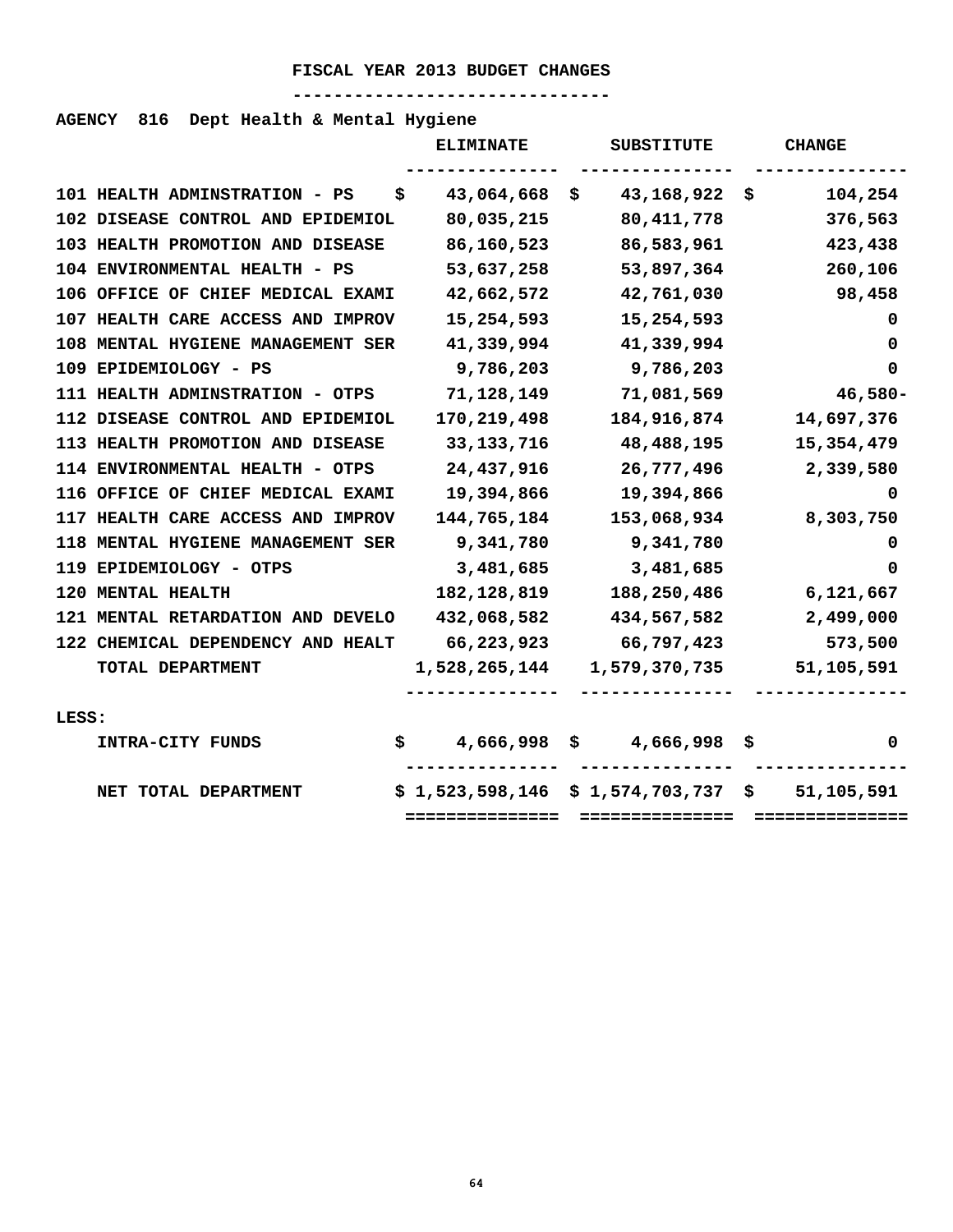**AGENCY 816 Dept Health & Mental Hygiene** 

|                                                                              | <b>ELIMINATE</b> | <b>SUBSTITUTE</b>                             | <b>CHANGE</b> |
|------------------------------------------------------------------------------|------------------|-----------------------------------------------|---------------|
| FUNDING SUMMARY:                                                             |                  |                                               |               |
| CITY FUNDS                                                                   | \$               | 584,491,561 \$ 622,108,249 \$ 37,616,688      |               |
| OTHER CATEGORICAL FUNDS                                                      |                  | 9,747,687 9,747,687                           | 0             |
| CAPITAL IFA FUNDS                                                            | 0                | 0                                             | 0             |
| <b>STATE FUNDS</b>                                                           |                  | 530,266,355 543,755,258                       | 13,488,903    |
| COMMUNITY DEVELOPMENT FUNDS                                                  | 0                | 0                                             | 0             |
| OTHER FEDERAL FUNDS                                                          |                  | 399,092,543 399,092,543                       | 0             |
|                                                                              |                  | ---------------                               |               |
| TOTAL FUNDS                                                                  |                  | $$1,523,598,146 \$1,574,703,737 \$51,105,591$ |               |
|                                                                              | ============     | ===============                               |               |
| ALLOCATION OF PS TO OTPS UNITS OF APPROPRIATION IN ACCORDANCE WITH SEC 100C. |                  |                                               |               |
|                                                                              |                  |                                               |               |
| 111 HEALTH ADMINSTRATION - OTPS $$$ 43,064,668 \$ 43,168,922 \$              |                  |                                               | 104,254       |
| 112 DISEASE CONTROL AND EPIDEMIOL                                            | 80,035,215       | 80,411,778                                    | 376,563       |
| 113 HEALTH PROMOTION AND DISEASE                                             | 86,160,523       | 86,583,961                                    | 423,438       |
| 114 ENVIRONMENTAL HEALTH - OTPS                                              | 53,637,258       | 53,897,364                                    | 260,106       |
| 116 OFFICE OF CHIEF MEDICAL EXAMI                                            | 42,662,572       | 42,761,030                                    | 98,458        |
| 117 HEALTH CARE ACCESS AND IMPROV                                            | 15,254,593       | 15,254,593                                    | 0             |
| 118 MENTAL HYGIENE MANAGEMENT SER                                            | 559,887          | 552,522                                       | 7,365–        |
| 119 EPIDEMIOLOGY - OTPS                                                      |                  | 9,786,203 9,786,203                           | $\mathbf 0$   |
| 120 MENTAL HEALTH                                                            | 10,915,638       | 11,134,120                                    | 218,482       |
| 121 MENTAL RETARDATION AND DEVELO                                            | 25,895,431       | 25,702,603                                    | 192,828-      |
| 122 CHEMICAL DEPENDENCY AND HEALT                                            | 3,969,038        | 3,950,749                                     | $18,289-$     |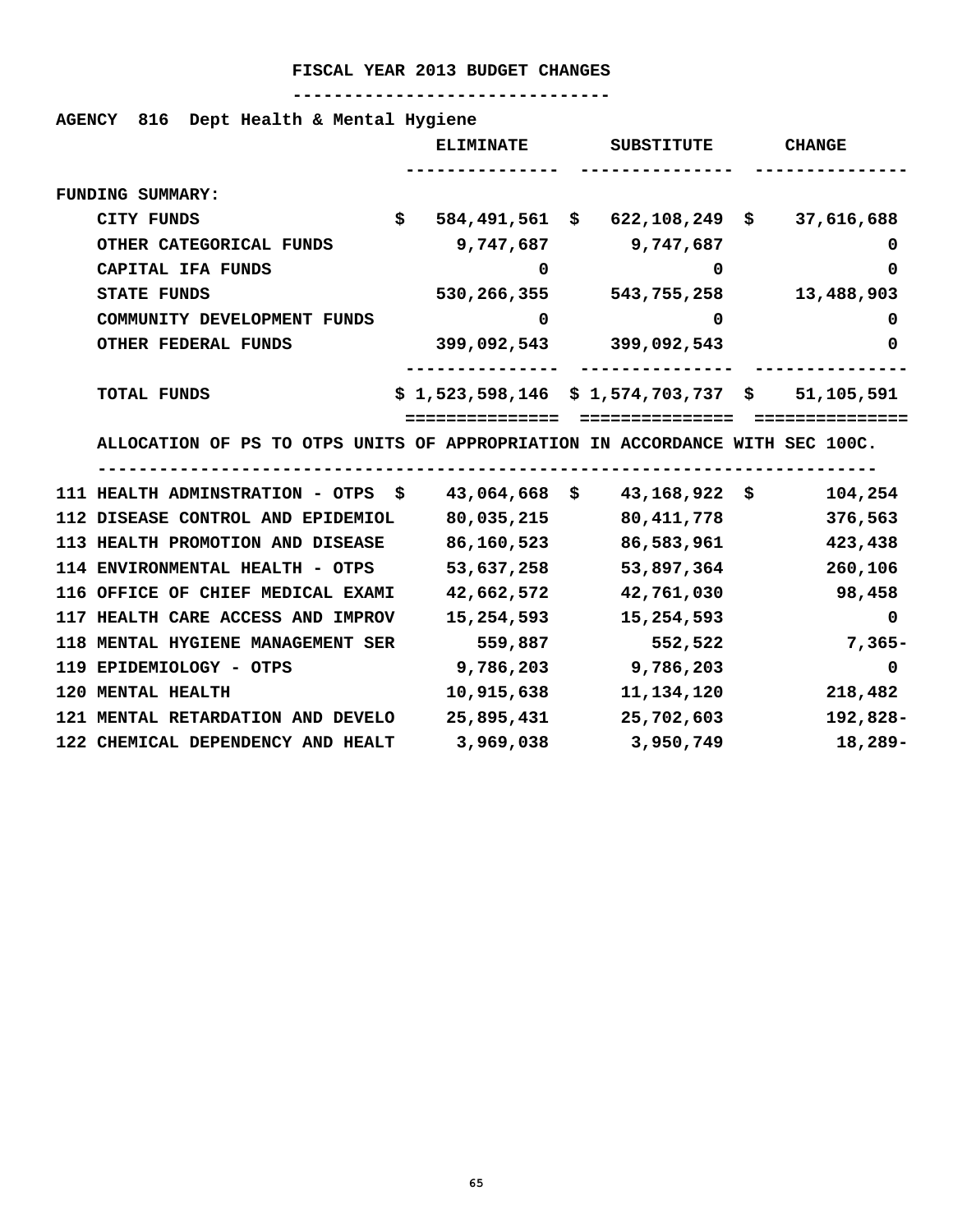# **Department of Health and Mental Hygiene (816) Unit of Appropriation [102] – Disease Control and Epidemiology - PS Unit of Appropriation [112] – Disease Control and Epidemiology - OTPS**

As a condition of the funds in unit of appropriation numbers 102 and 112, the Commissioner of the Department of Health and Mental Hygiene (DOHMH) shall develop guidelines for schools when communicable disease issues arise that are of potential public health concern in school settings. Such guidelines shall include education regarding such diseases, prevention methods and protocols for responding to incidents of such diseases in schools.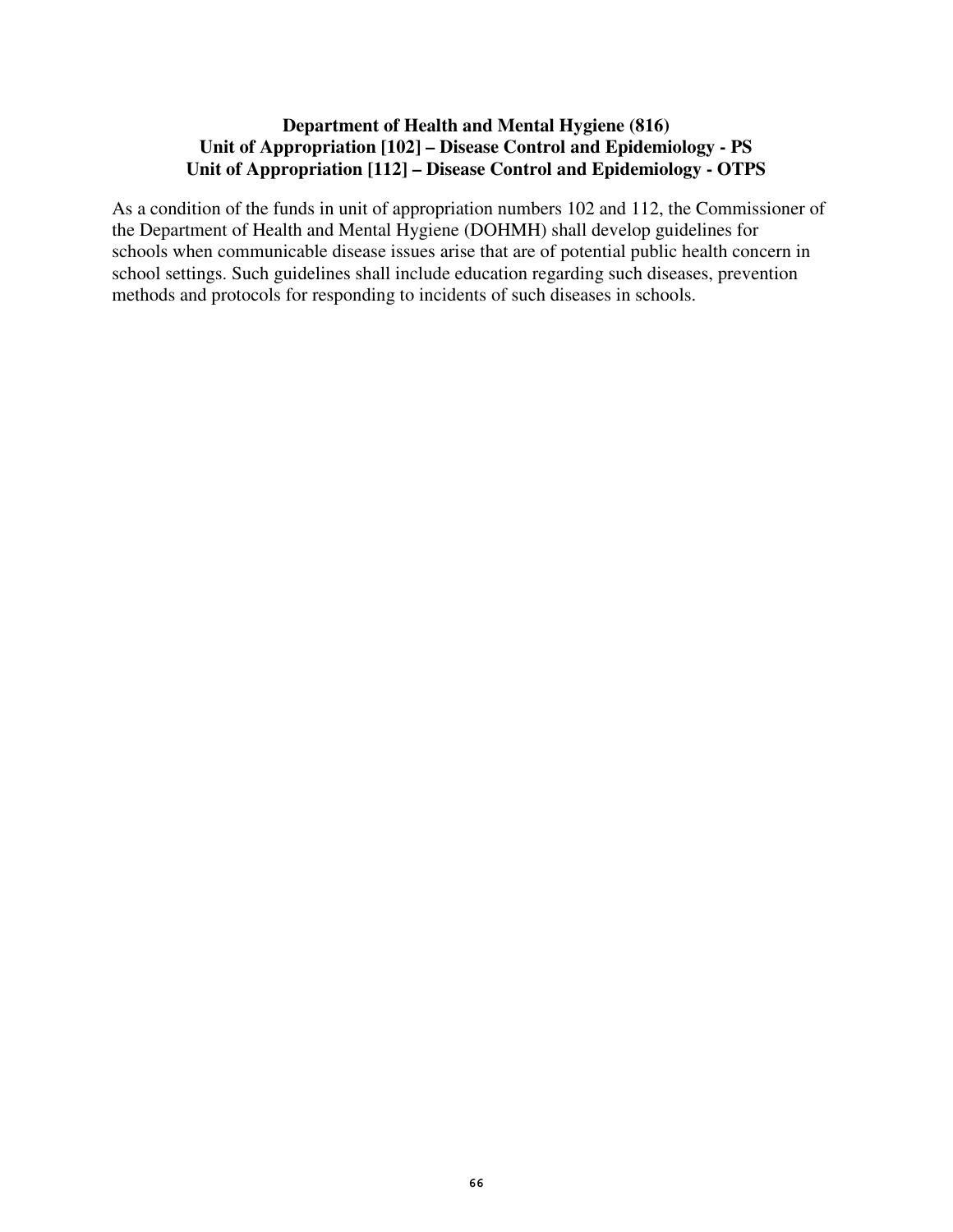**-------------------------------** 

**AGENCY 819 Health and Hospitals Corp.** 

|       |                             |    | <b>ELIMINATE</b> | <b>SUBSTITUTE</b>                              | <b>CHANGE</b> |
|-------|-----------------------------|----|------------------|------------------------------------------------|---------------|
|       | 001 LUMP SUM                | S. |                  | $168,595,472 \text{ }$ \$ 187,139,472 \$       | 18,544,000    |
|       | TOTAL DEPARTMENT            |    | 168,595,472      | 187,139,472                                    | 18,544,000    |
| LESS: |                             |    |                  |                                                |               |
|       | INTRA-CITY FUNDS            | \$ |                  | $101,938,504 \text{ }$ \$ 112,876,004 \$       | 10,937,500    |
|       | NET TOTAL DEPARTMENT        | \$ | ============     | $66,656,968$ \$ 74,263,468 \$<br>============= | 7,606,500     |
|       | FUNDING SUMMARY:            |    |                  |                                                |               |
|       | CITY FUNDS                  | \$ |                  | $66,656,968$ \$ 74,263,468 \$                  | 7,606,500     |
|       | OTHER CATEGORICAL FUNDS     |    | 0                | 0                                              | 0             |
|       | CAPITAL IFA FUNDS           |    | 0                | 0                                              | 0             |
|       | <b>STATE FUNDS</b>          |    | 0                | 0                                              | 0             |
|       | COMMUNITY DEVELOPMENT FUNDS |    | $\Omega$         | 0                                              | 0             |
|       | <b>OTHER FEDERAL FUNDS</b>  |    | 0                | $\Omega$                                       | 0             |
|       | <b>TOTAL FUNDS</b>          | \$ | 66,656,968 \$    | 74,263,468 \$                                  | 7,606,500     |
|       |                             |    | ============     |                                                |               |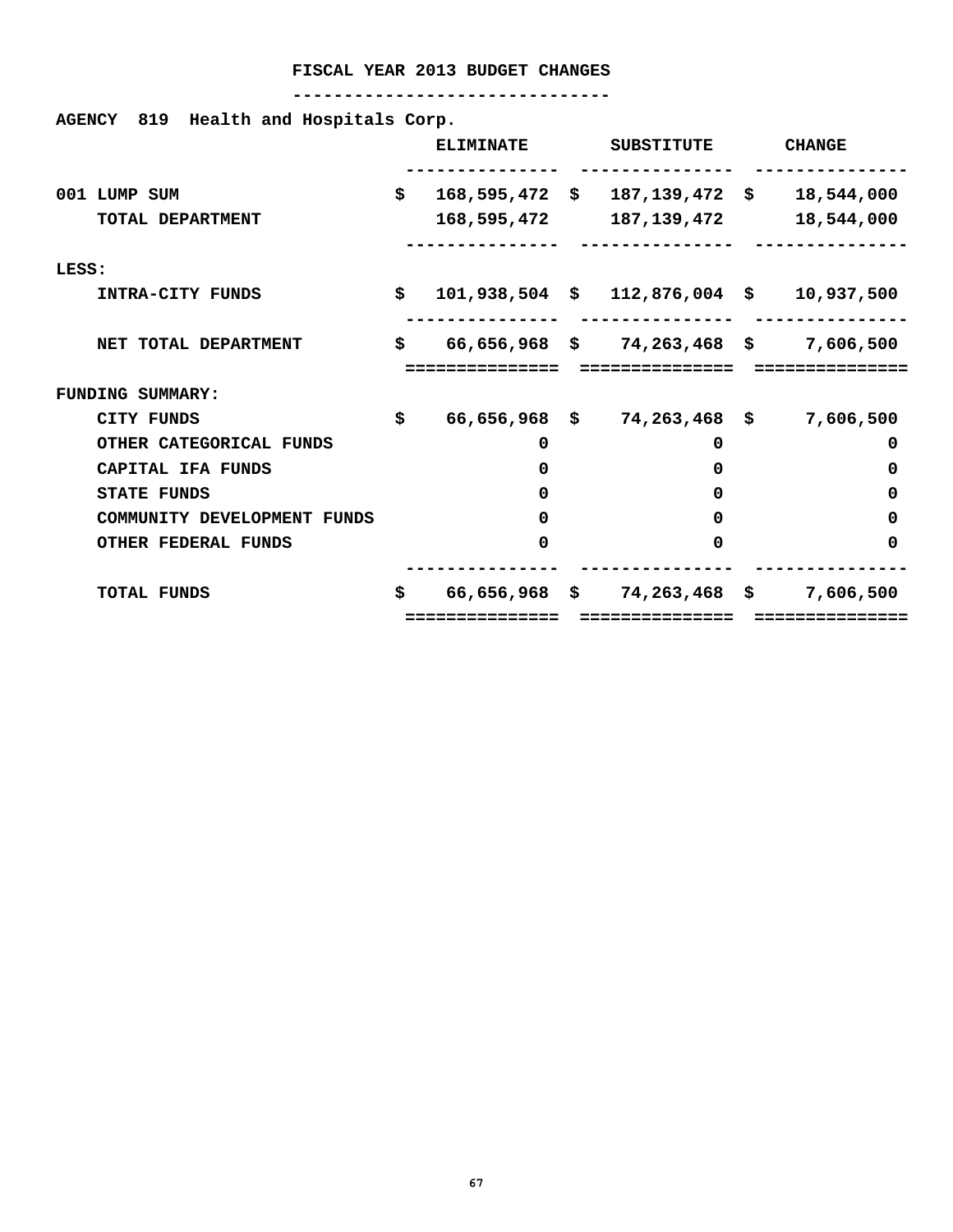| AGENCY 820 Office Admin Trials & Hearings                              |                  |      |                       |                                        |
|------------------------------------------------------------------------|------------------|------|-----------------------|----------------------------------------|
|                                                                        | <b>ELIMINATE</b> |      | SUBSTITUTE            | <b>CHANGE</b>                          |
| 001 OFF OF ADM. TRIALS & HEARINGS\$ 28,074,180 \$ 28,119,866 \$ 45,686 |                  |      |                       |                                        |
| 002 OFFICE OF ADMIN. TRIALS & HEA 7,365,766 7,366,266                  |                  |      |                       | 500                                    |
| TOTAL DEPARTMENT                                                       |                  |      | 35,439,946 35,486,132 | 46,186                                 |
| LESS:                                                                  |                  |      |                       |                                        |
| INTRA-CITY FUNDS                                                       | \$               | 0 \$ | <b>1000 乌</b>         | $\Omega$                               |
| NET TOTAL DEPARTMENT                                                   | \$               |      |                       | $35,439,946$ \$ $35,486,132$ \$ 46,186 |
|                                                                        |                  |      |                       |                                        |
|                                                                        | ============     |      | ===============       | ============                           |
| <b>FUNDING SUMMARY:</b>                                                |                  |      |                       |                                        |
| <b>CITY FUNDS</b>                                                      | \$               |      |                       | 35,439,946 \$ 35,486,132 \$ 46,186     |
| OTHER CATEGORICAL FUNDS                                                | 0                |      | $\Omega$              | 0                                      |
| CAPITAL IFA FUNDS                                                      | 0                |      | $\Omega$              | 0                                      |
| <b>STATE FUNDS</b>                                                     | 0                |      | 0                     | 0                                      |
| COMMUNITY DEVELOPMENT FUNDS                                            | 0                |      | 0                     | 0                                      |
| OTHER FEDERAL FUNDS                                                    | 0                |      | $\Omega$              | 0                                      |
|                                                                        |                  |      |                       |                                        |
| <b>TOTAL FUNDS</b>                                                     | \$               |      |                       | $35,439,946$ \$ $35,486,132$ \$ 46,186 |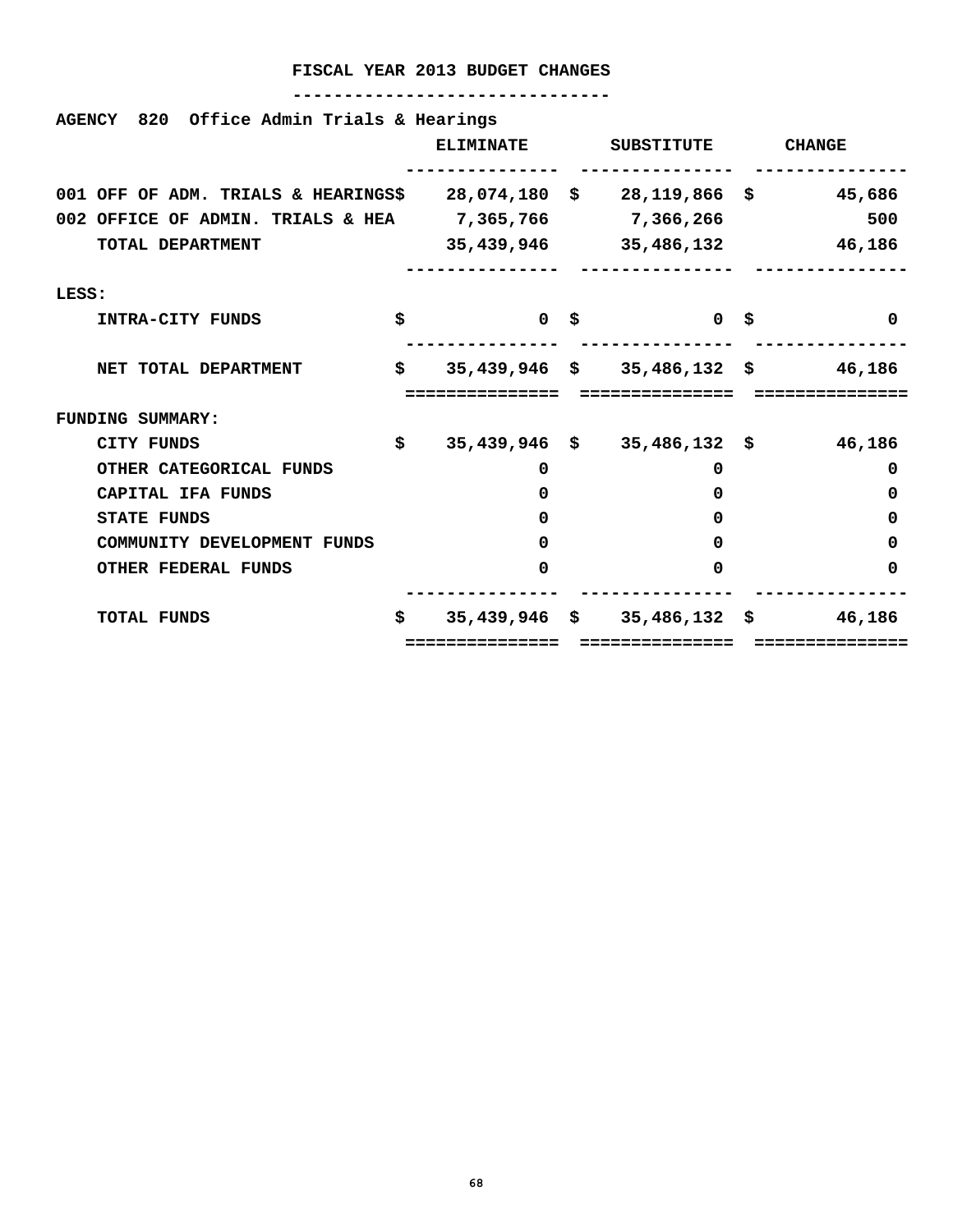#### **-------------------------------**

**AGENCY 826 Dept of Environmental Prot.** 

|       |                                                                              | <b>ELIMINATE</b>                               | <b>SUBSTITUTE</b>               | <b>CHANGE</b> |
|-------|------------------------------------------------------------------------------|------------------------------------------------|---------------------------------|---------------|
|       | 001 EXECUTIVE AND SUPPORT                                                    | \$                                             | $32,902,374$ \$ $33,191,589$ \$ | 289,215       |
|       | 002 ENVIRONMENTAL MANAGEMENT                                                 | $12,954,315$ $13,039,069$                      |                                 | 84,754        |
|       | 003 WATER SUP. & WASTEWATER COLL                                             | 167,865,066                                    | 168,043,127                     | 178,061       |
|       | 007 CENTRAL UTILITY                                                          | 73,120,916                                     | 73,120,916                      | 0             |
|       | 008 WASTEWATER TREATMENT                                                     | 171,547,801                                    | 171,547,801                     | 0             |
|       | 004 UTILITY - OTPS                                                           |                                                | 617,873,845 617,873,845         | 0             |
|       | 005 ENVIRONMENTAL MANAGEMENT -OTP                                            | 6,467,093                                      | 6,467,093                       | 0             |
|       | 006 EXECUTIVE & SUPPORT-OTPS                                                 | 51,153,917                                     | 51,293,018                      | 139,101       |
|       | TOTAL DEPARTMENT                                                             |                                                |                                 |               |
| LESS: |                                                                              |                                                |                                 |               |
|       | INTRA-CITY FUNDS                                                             | $$1,203,570 \text{ }$ \$ 1,203,570 \$          |                                 | 0             |
|       | NET TOTAL DEPARTMENT                                                         | $$1,132,681,757 \t$1,133,372,888 \t$ 691,131$  |                                 |               |
|       |                                                                              | =============                                  |                                 |               |
|       | <b>FUNDING SUMMARY:</b>                                                      |                                                |                                 |               |
|       | <b>CITY FUNDS</b>                                                            | $$1,065,724,999 \$1,066,416,130 \$ \t 691,131$ |                                 |               |
|       | OTHER CATEGORICAL FUNDS                                                      | 0                                              | 0                               | 0             |
|       | CAPITAL IFA FUNDS                                                            |                                                | 66,833,468 66,833,468           | 0             |
|       | <b>STATE FUNDS</b>                                                           | 0                                              | 0                               | 0             |
|       | COMMUNITY DEVELOPMENT FUNDS                                                  | 0                                              | 0                               | 0             |
|       | OTHER FEDERAL FUNDS                                                          | 123,290                                        | 123,290                         | 0             |
|       | TOTAL FUNDS                                                                  | $$1,132,681,757$ $$1,133,372,888$ $$691,131$   |                                 |               |
|       | ALLOCATION OF OTPS TO PS UNITS OF APPROPRIATION IN ACCORDANCE WITH SEC 100C. |                                                |                                 |               |
|       | 001 EXECUTIVE AND SUPPORT                                                    | \$<br>$51, 153, 917$ \$                        | $51,293,018$ \$                 | 139,101       |
|       | 002 ENVIRONMENTAL MANAGEMENT                                                 | 6,467,093                                      | 6,467,093                       | 0             |
|       | 003 WATER SUP. & WASTEWATER COLL                                             | 251,420,461                                    | 251,578,564                     | 158,103       |
|       | 007 CENTRAL UTILITY                                                          | 109,517,095                                    | 109,469,845                     | $47,250 -$    |
|       | 008 WASTEWATER TREATMENT                                                     | 256,936,289                                    | 256,825,436                     | $110,853-$    |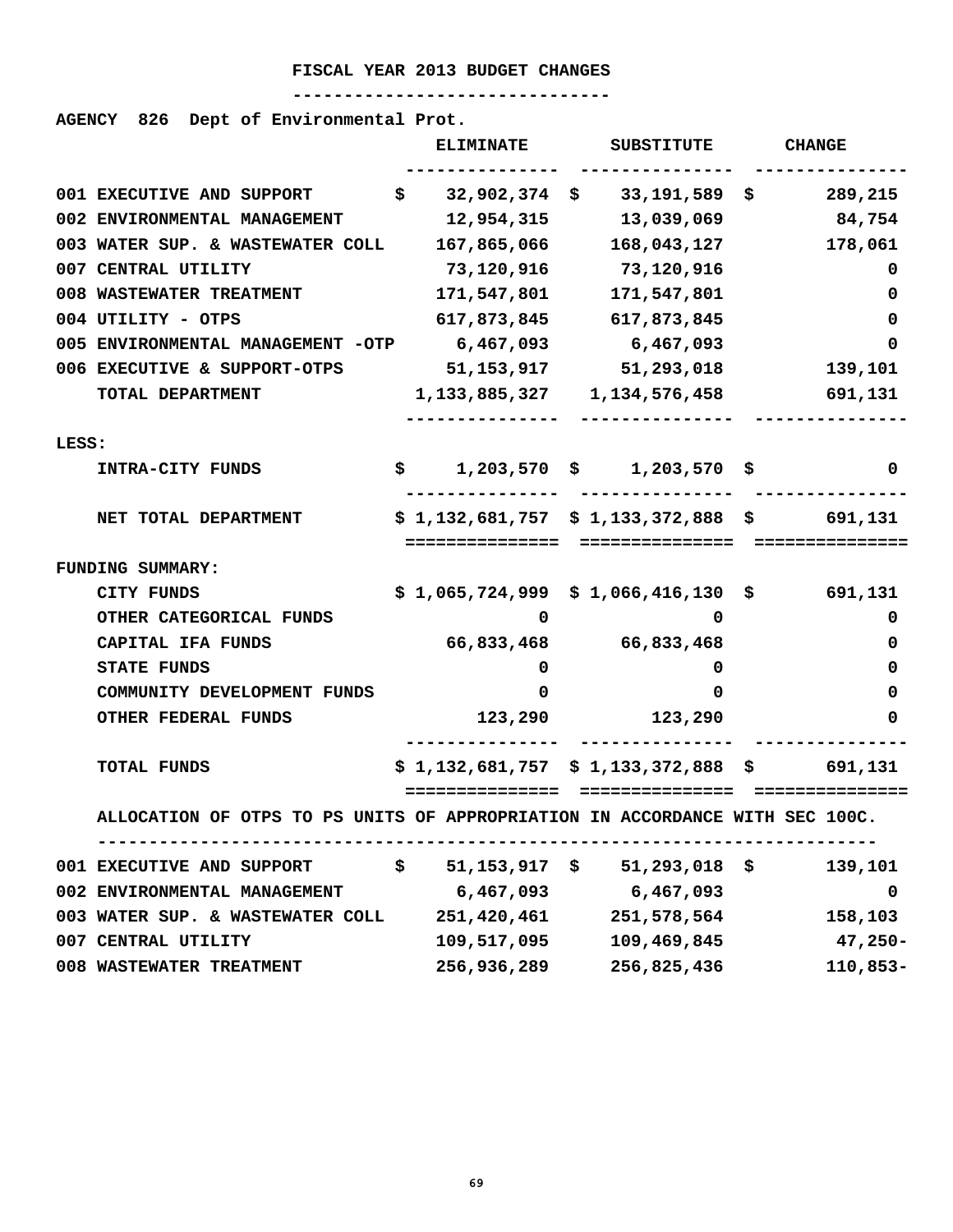# **-------------------------------**

# **AGENCY 827 Department of Sanitation**

|                                | <b>ELIMINATE</b> | <b>SUBSTITUTE</b>                     | <b>CHANGE</b>                                                                                                                           |
|--------------------------------|------------------|---------------------------------------|-----------------------------------------------------------------------------------------------------------------------------------------|
|                                |                  |                                       |                                                                                                                                         |
| 101 EXECUTIVE ADMINISTRATIVE   | \$.              | 64,832,956<br>S.                      | 2,917,152<br>\$                                                                                                                         |
| 102 CLEANING & COLLECTION      | 629,327,310      | 628,048,153                           | 1,279,157-                                                                                                                              |
| 103 WASTE DISPOSAL             | 18, 146, 332     | 18,066,877                            | $79,455-$                                                                                                                               |
| 104 BUILDING MANAGEMENT        | 16,536,503       | 16,719,245                            | 182,742                                                                                                                                 |
| 105 BUREAU OF MOTOR EQUIP      | 58,608,817       | 58,342,663                            | $266, 154 -$                                                                                                                            |
| 107 SNOW BUDGET-PS             | 35,573,883       | 35,573,883                            | 0                                                                                                                                       |
| 106 EXEC & ADMINISTRATIVE-OTPS | 94,609,385       | 94,609,385                            | 0                                                                                                                                       |
| 109 CLEANING & COLLECTION-OTPS | 42,441,648       | 42,525,748                            | 84,100                                                                                                                                  |
| 110 WASTE DISPOSAL-OTPS        | 345,499,474      | 345,499,474                           | 0                                                                                                                                       |
| 111 BUILDING MANAGEMENT-OTPS   | 2,643,012        | 2,643,012                             | 0                                                                                                                                       |
| 112 MOTOR EQUIPMENT-OTPS       | 22,397,363       | 22,712,343                            | 314,980                                                                                                                                 |
| 113 SNOW-OTPS                  | 24,330,878       | 24,330,878                            | 0                                                                                                                                       |
| TOTAL DEPARTMENT               |                  | 1,353,904,617                         | 1,874,208                                                                                                                               |
|                                |                  |                                       |                                                                                                                                         |
|                                |                  |                                       |                                                                                                                                         |
|                                |                  |                                       | s<br>0                                                                                                                                  |
| NET TOTAL DEPARTMENT           |                  |                                       | 1,874,208                                                                                                                               |
|                                |                  | ===============                       | ===============                                                                                                                         |
| <b>FUNDING SUMMARY:</b>        |                  |                                       |                                                                                                                                         |
| CITY FUNDS                     |                  | \$1,330,263,595                       | 1,874,208<br>S.                                                                                                                         |
| OTHER CATEGORICAL FUNDS        | 750,000          | 750,000                               | 0                                                                                                                                       |
| CAPITAL IFA FUNDS              | 5,412,314        |                                       |                                                                                                                                         |
|                                |                  | 5, 412, 314                           | 0                                                                                                                                       |
| STATE FUNDS                    | 25,000           | 25,000                                | 0                                                                                                                                       |
| COMMUNITY DEVELOPMENT FUNDS    | 14,843,446       | 14,843,446                            | 0                                                                                                                                       |
| OTHER FEDERAL FUNDS            | 0                | 0                                     | 0                                                                                                                                       |
| TOTAL FUNDS                    |                  | $$1,349,420,147 \ $1,351,294,355 \ $$ | 1,874,208                                                                                                                               |
|                                | INTRA-CITY FUNDS | S.                                    | 61,915,804<br>1,352,030,409<br>2,610,262<br>2,610,262<br>S.<br>\$1,349,420,147 \$1,351,294,355 \$<br>===============<br>\$1,328,389,387 |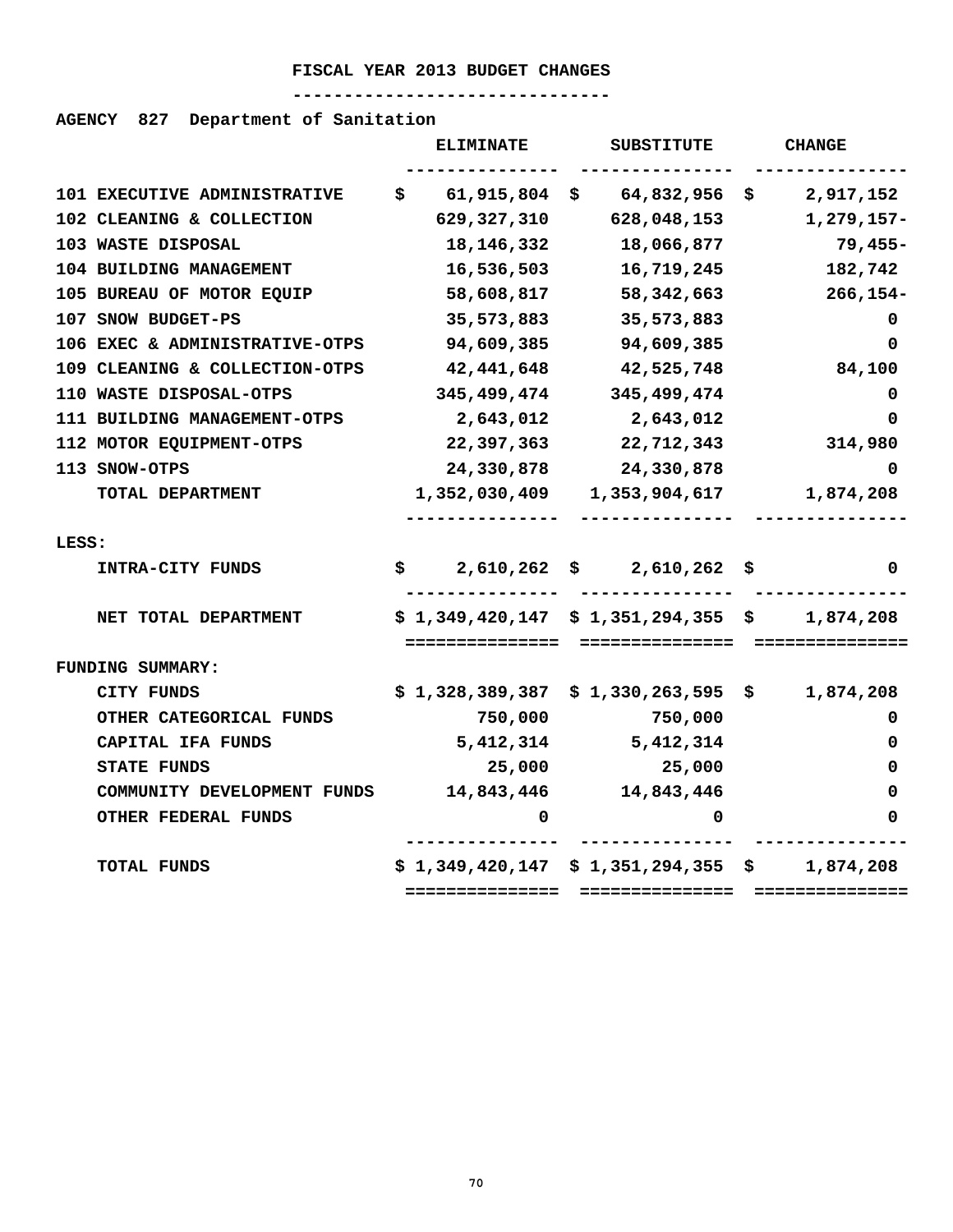# **-------------------------------**

# **AGENCY 836 Department of Finance**

|       |                                   |     | <b>ELIMINATE</b> | <b>SUBSTITUTE</b>                 |    | <b>CHANGE</b>   |
|-------|-----------------------------------|-----|------------------|-----------------------------------|----|-----------------|
|       |                                   |     |                  |                                   |    |                 |
|       | 001 ADMINISTRATION & PLANNING     | \$. | $42,029,619$ \$  | 42,268,090                        | \$ | 238,471         |
|       | 002 OPERATIONS                    |     | 24,992,662       | 25,029,636                        |    | 36,974          |
|       | 003 PROPERTY                      |     | 17,882,670       | 17,885,670                        |    | 3,000           |
|       | 004 AUDIT                         |     | 24, 115, 704     | 24,126,904                        |    | 11,200          |
|       | 005 LEGAL                         |     | 5,137,271        | 5,138,271                         |    | 1,000           |
|       | 007 PARKING VIOLATIONS BUREAU     |     | 8,942,932        | 8,947,182                         |    | 4,250           |
|       | 009 CITY SHERIFF                  |     | 17,598,325       | 17,598,525                        |    | 200             |
|       | 011 ADMINISTRATION-OTPS           |     | 72,770,815       | 73,309,549                        |    | 538,734         |
|       | 022 OPERATIONS-OTPS               |     | 5,192,730        | 6,452,730                         |    | 1,260,000       |
|       | 033 PROPERTY-OTPS                 |     | 2,114,470        | 2,589,470                         |    | 475,000         |
|       | 044 AUDIT-OTPS                    |     | 752,080          | 827,080                           |    | 75,000          |
|       | 055 LEGAL-OTPS                    |     | 127,790          | 82,790                            |    | $45,000 -$      |
|       | 077 PARKING VIOLATIONS BUREAU OTP |     | 2,005,397        | 2,005,397                         |    | 0               |
|       | 099 CITY SHERIFF-OTPS             |     | 2,109,124        | 2,109,124                         |    | 0               |
|       | TOTAL DEPARTMENT                  |     | 225,771,589      | 228,370,418                       |    | 2,598,829       |
|       |                                   |     |                  |                                   |    |                 |
| LESS: |                                   |     |                  |                                   |    |                 |
|       | INTRA-CITY FUNDS                  | \$. |                  | $4,319,112 \quad $4,319,112$      | s  | 0               |
|       |                                   |     |                  |                                   |    |                 |
|       | NET TOTAL DEPARTMENT              | S.  |                  | $221,452,477$ \$ $224,051,306$ \$ |    | 2,598,829       |
|       |                                   |     | -------------    |                                   |    |                 |
|       | FUNDING SUMMARY:                  |     |                  |                                   |    |                 |
|       | <b>CITY FUNDS</b>                 | \$. | 221,014,977      | \$<br>223,613,806                 | S. | 2,598,829       |
|       | OTHER CATEGORICAL FUNDS           |     | 0                | 0                                 |    | 0               |
|       | CAPITAL IFA FUNDS                 |     | 0                | 0                                 |    | 0               |
|       | <b>STATE FUNDS</b>                |     | 437,500          | 437,500                           |    | 0               |
|       | COMMUNITY DEVELOPMENT FUNDS       |     | 0                | 0                                 |    | 0               |
|       | <b>OTHER FEDERAL FUNDS</b>        |     | 0                | 0                                 |    | 0               |
|       | TOTAL FUNDS                       | s   | $221,452,477$ \$ | 224,051,306                       |    | 2,598,829<br>\$ |
|       |                                   |     | ==============   |                                   |    |                 |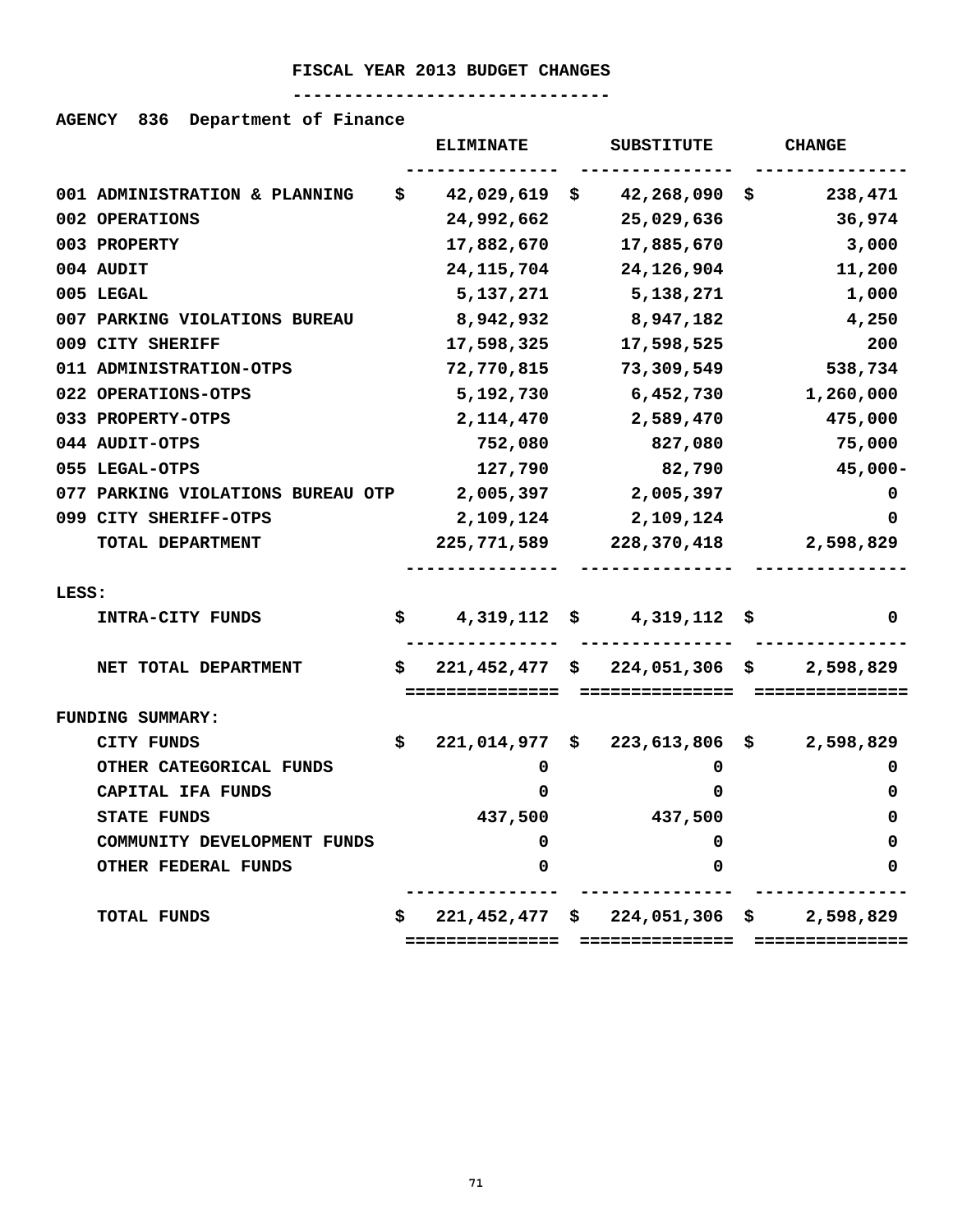# **-------------------------------**

# **AGENCY 841 Department of Transportation**

|                        |                                  |    | <b>ELIMINATE</b> | <b>SUBSTITUTE</b>                 |    | <b>CHANGE</b>   |
|------------------------|----------------------------------|----|------------------|-----------------------------------|----|-----------------|
|                        |                                  |    |                  |                                   |    |                 |
|                        | 001 EXEC ADM & PLANN MGT.        | \$ | 37,717,562       | \$<br>37,950,349                  | \$ | 232,787         |
| 002 HIGHWAY OPERATIONS |                                  |    | 108,875,842      | 108,875,842                       |    | 0               |
| 003 TRANSIT OPERATIONS |                                  |    | 53, 352, 998     | 53,498,490                        |    | 145,492         |
| 004 TRAFFIC OPERATIONS |                                  |    | 62,367,202       | 62,425,398                        |    | 58,196          |
| 006 BUREAU OF BRIDGES  |                                  |    | 62,860,868       | 62,860,868                        |    | 0               |
|                        | 007 BUREAU OF BRIDGES - OTPS     |    | 10,656,128       | 10,694,628                        |    | 38,500          |
|                        | 011 OTPS-EXEC AND ADMINISTRATION |    | 40,924,483       | 40,924,483                        |    | 0               |
|                        | 012 OTPS-HIGHWAY OPERATIONS      |    | 81,061,137       | 81,061,137                        |    | 0               |
|                        | 013 OTPS-TRANSIT OPERATIONS      |    | 44,666,246       | 44,666,246                        |    | 0               |
|                        | 014 OTPS-TRAFFIC OPERATIONS      |    | 208,414,652      | 208, 414, 652                     |    | 0               |
|                        | TOTAL DEPARTMENT                 |    | 710,897,118      | 711,372,093                       |    | 474,975         |
|                        |                                  |    |                  |                                   |    |                 |
| LESS:                  |                                  |    |                  |                                   |    |                 |
|                        | INTRA-CITY FUNDS                 | \$ | $1,383,073$ \$   | 1,383,073                         | Ş. | 0               |
|                        |                                  |    |                  |                                   |    |                 |
|                        | NET TOTAL DEPARTMENT             | S. |                  | $709,514,045$ \$ $709,989,020$ \$ |    | 474,975         |
|                        |                                  |    | ===============  | ===============                   |    | =============== |
| FUNDING SUMMARY:       |                                  |    |                  |                                   |    |                 |
| CITY FUNDS             |                                  | \$ | 436,721,990      | \$437,196,965                     | Ş. | 474,975         |
|                        | OTHER CATEGORICAL FUNDS          |    | 158,500          | 158,500                           |    | 0               |
|                        | CAPITAL IFA FUNDS                |    | 173,109,987      | 173,109,987                       |    | 0               |
| STATE FUNDS            |                                  |    | 50, 215, 137     | 50,215,137                        |    | 0               |
|                        | COMMUNITY DEVELOPMENT FUNDS      |    | 0                | 0                                 |    | 0               |
|                        | OTHER FEDERAL FUNDS              |    | 49,308,431       | 49,308,431                        |    | 0               |
|                        |                                  |    |                  |                                   |    |                 |
| TOTAL FUNDS            |                                  | \$ | 709,514,045 \$   | $709,989,020$ \$                  |    | 474,975         |
|                        |                                  |    | ===============  | ===============                   |    |                 |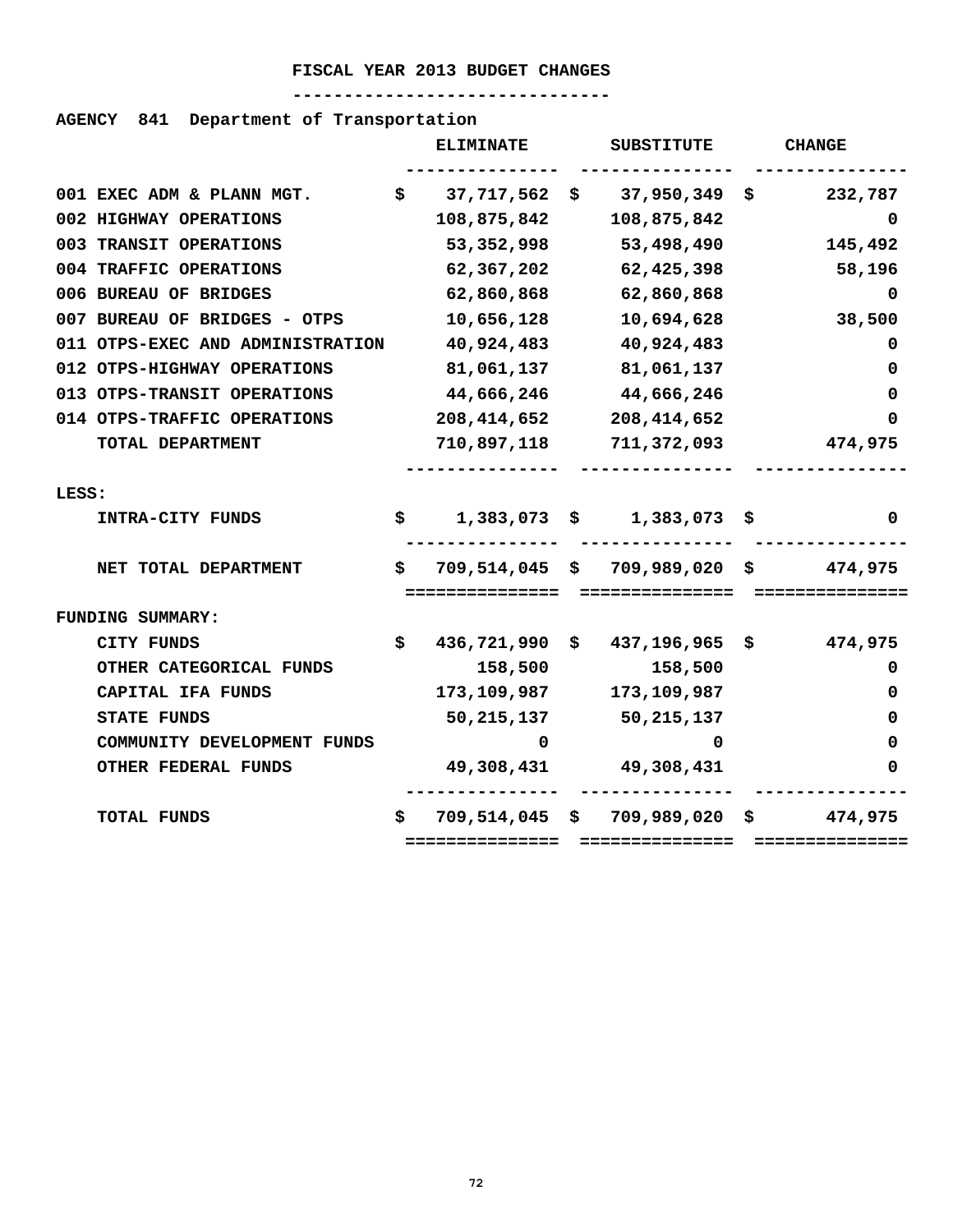# **-------------------------------**

# **AGENCY 846 Dept of Parks and Recreation**

|                         |                               |     | <b>ELIMINATE</b> | <b>SUBSTITUTE</b>                                                 |     | <b>CHANGE</b>    |
|-------------------------|-------------------------------|-----|------------------|-------------------------------------------------------------------|-----|------------------|
|                         | 001 EXEC MGMT & ADMIN         | \$  | 7,336,186        | \$<br>7,336,186                                                   | \$. | 0                |
|                         | 002 MAINTENANCE & OPERATIONS  |     | 166,089,969      | 194,085,568                                                       |     | 27,995,599       |
|                         | 003 DESIGN & ENGINEERING      |     | 34,927,706       | 34,927,706                                                        |     | 0                |
|                         | 004 RECREATION SERVICES       |     | 21,204,800       | 22,605,213                                                        |     | 1,400,413        |
|                         | 006 MAINT & OPERATIONS - OTPS |     | 46,683,752       | 50,628,082                                                        |     | 3,944,330        |
|                         | 007 EXEC MGT/ADMIN SVCS-OTPS  |     | 24,991,090       | 24,191,090                                                        |     | $800,000 -$      |
|                         | 009 RECREATION SERVICES-OTPS  |     |                  | 1,275,344 1,409,906                                               |     | 134,562          |
|                         | 010 DESIGN & ENGINEERING-OTPS |     | 2,411,478        | 2,411,478                                                         |     | 0                |
|                         | TOTAL DEPARTMENT              |     | 304,920,325      | 337,595,229                                                       |     | 32,674,904       |
|                         |                               |     |                  |                                                                   |     |                  |
| LESS:                   |                               |     |                  |                                                                   |     |                  |
|                         | INTRA-CITY FUNDS              | \$. |                  | $26,021,807$ \$ $42,294,897$ \$ 16,273,090                        |     |                  |
|                         | NET TOTAL DEPARTMENT          | S.  | ===============  | $278,898,518 \div 295,300,332 \div 16,401,814$<br>=============== |     | ===============  |
| <b>FUNDING SUMMARY:</b> |                               |     |                  |                                                                   |     |                  |
| <b>CITY FUNDS</b>       |                               | \$  | 238,731,215      | \$255,133,029                                                     |     | 16,401,814<br>\$ |
|                         | OTHER CATEGORICAL FUNDS       |     | 450,000          | 450,000                                                           |     | 0                |
|                         | CAPITAL IFA FUNDS             |     | 37,339,184       | 37, 339, 184                                                      |     | 0                |
| <b>STATE FUNDS</b>      |                               |     | 0                | 0                                                                 |     | 0                |
|                         | COMMUNITY DEVELOPMENT FUNDS   |     | 2,378,119        | 2,378,119                                                         |     | 0                |
|                         | OTHER FEDERAL FUNDS           |     | 0                | 0                                                                 |     | 0                |
|                         |                               |     |                  |                                                                   |     |                  |
| <b>TOTAL FUNDS</b>      |                               | s   | 278,898,518      | $$295,300,332$ \$                                                 |     | 16,401,814       |
|                         |                               |     | :=============== |                                                                   |     |                  |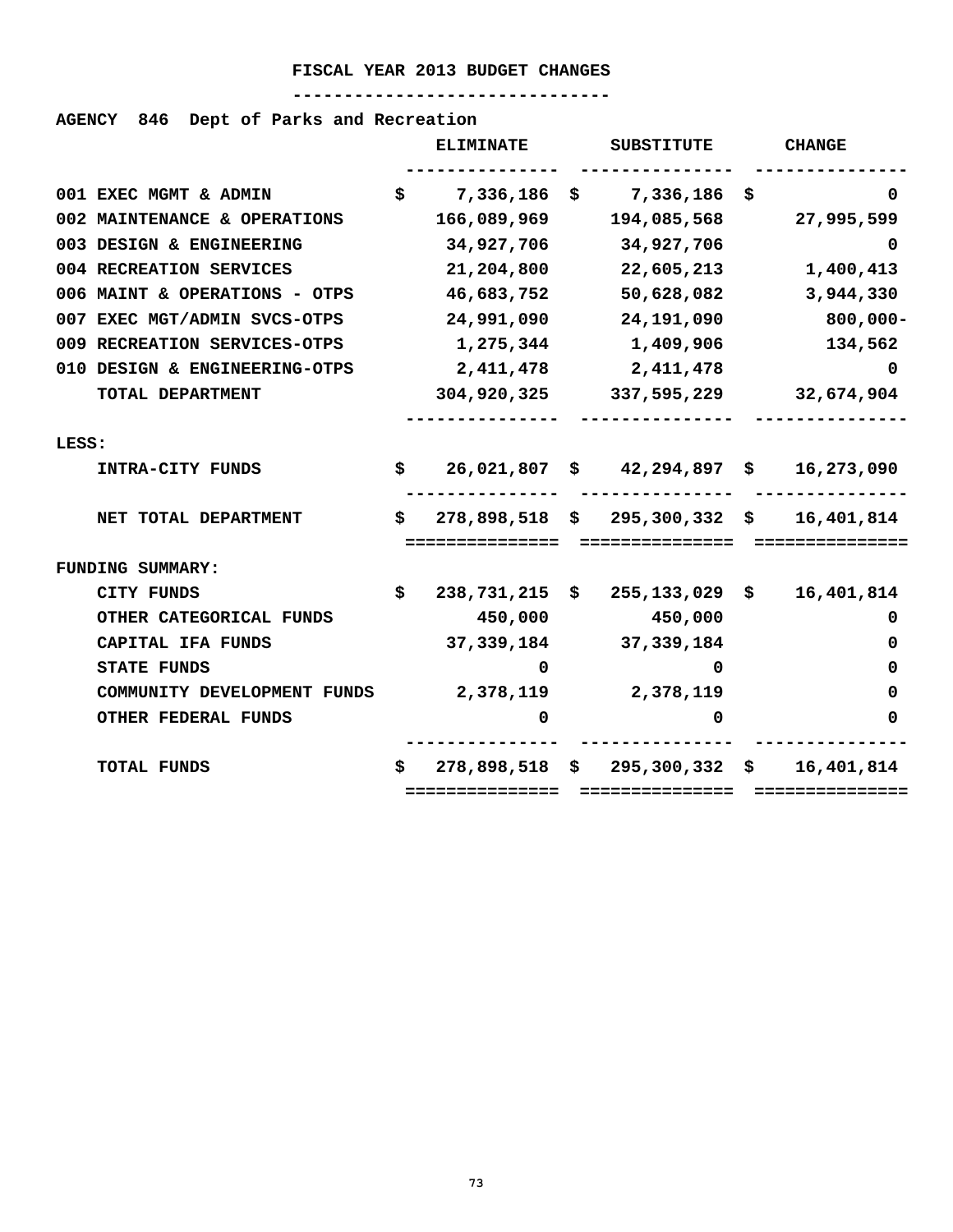| AGENCY 850 Dept. of Design & Construction |    |                  |  |                                                                     |  |          |
|-------------------------------------------|----|------------------|--|---------------------------------------------------------------------|--|----------|
|                                           |    | <b>ELIMINATE</b> |  | SUBSTITUTE CHANGE                                                   |  |          |
| 001 PERSONAL SERVICES                     |    |                  |  | $$87,469,166$ \$ 87,469,166 \$                                      |  | 0        |
| 002 OTHER THAN PERSONAL SERVICES          |    |                  |  | 19,586,569     19,871,569     285,000                               |  |          |
| TOTAL DEPARTMENT                          |    |                  |  | 107,055,735 107,340,735 285,000                                     |  |          |
| LESS:                                     |    |                  |  |                                                                     |  |          |
| INTRA-CITY FUNDS                          | \$ | 0 \$             |  | <b>10 S</b>                                                         |  | $\Omega$ |
| NET TOTAL DEPARTMENT                      | \$ |                  |  | $107,055,735 \quad $107,340,735 \quad $285,000$                     |  |          |
|                                           |    |                  |  |                                                                     |  |          |
| <b>FUNDING SUMMARY:</b>                   |    |                  |  |                                                                     |  |          |
| CITY FUNDS                                | \$ |                  |  | 6,537,512 \$ 6,822,512 \$ 285,000                                   |  |          |
| OTHER CATEGORICAL FUNDS                   |    | $\Omega$         |  | $\Omega$                                                            |  | 0        |
| CAPITAL IFA FUNDS                         |    | 100,518,223      |  | 100,518,223                                                         |  | 0        |
| <b>STATE FUNDS</b>                        |    | 0                |  | 0                                                                   |  | 0        |
| COMMUNITY DEVELOPMENT FUNDS               |    | 0                |  | $\Omega$                                                            |  | 0        |
| <b>OTHER FEDERAL FUNDS</b>                |    | 0                |  | $\Omega$                                                            |  | 0        |
| <b>TOTAL FUNDS</b>                        | \$ |                  |  | $107,055,735 \thinspace \text{S}$ $107,340,735 \thinspace \text{S}$ |  | 285,000  |
|                                           |    |                  |  |                                                                     |  |          |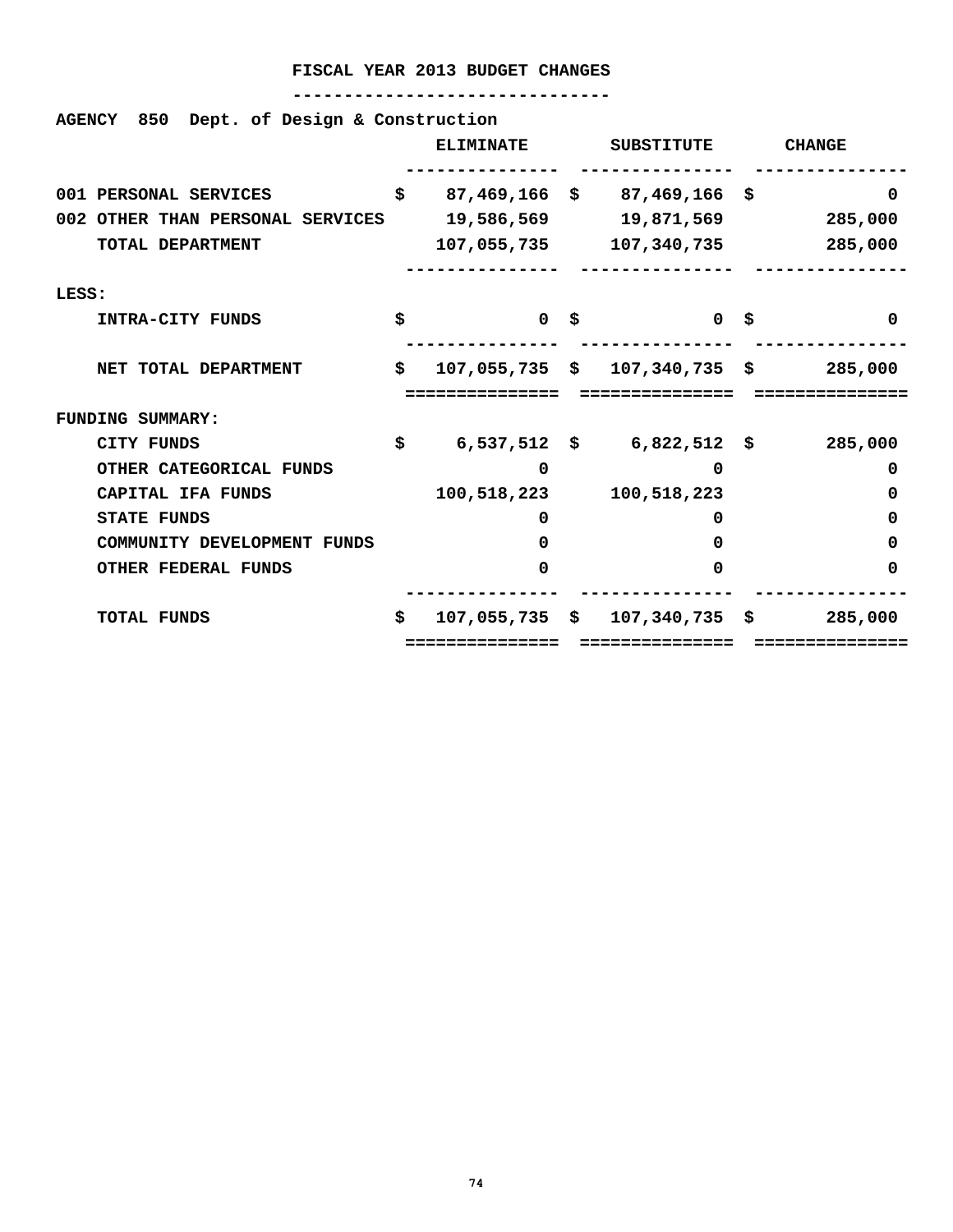# **-------------------------------**

# **AGENCY 856 Dept of Citywide Admin Srvces**

|                                     | <b>ELIMINATE</b> | <b>SUBSTITUTE</b>                             | <b>CHANGE</b>      |
|-------------------------------------|------------------|-----------------------------------------------|--------------------|
| 001 DIV OF CTYWDE PERSONNEL SERV \$ | 19,094,938       | 23,945,942<br>Ş.                              | 4,851,004<br>\$    |
| 005 BD OF STANDARD & APPEALS PS     | 1,732,465        | 1,732,465                                     | 0                  |
| 100 EXECUTIVE AND SUPPORT SERVICE   | 15,169,720       | 19,408,327                                    | 4,238,607          |
| 200 DIV OF ADMINISTRATION AND SEC   | 5,945,952        | 2,815,707                                     | $3,130,245-$       |
| 300 DIV OF FACILITIES MGMT AND CO   | 82, 118, 426     | 77,969,011                                    | $4,149,415-$       |
| 400 DIV OF MUNICIPAL SUPPLY SERVS   | 9,611,563        | 10,006,754                                    | 395,191            |
| 500 DIV OF REAL ESTATE SERVICES     | 8,877,325        | 5,788,440                                     | 3,088,885-         |
| 600 COMMUNICATIONS                  | 1,477,629        | 1,133,280                                     | 344,349-           |
| 700 DIVISION OF ENERGY CONSERVATI   | 1,758,097        | 2,382,263                                     | 624,166            |
| 002 DIV OF CTYWDE PERSONNEL SERV    | 6,724,513        | 6,724,513                                     | 0                  |
| 006 BD. OF STANDARD & APPEAL<br>OTP | 532,136          | 532,136                                       | 0                  |
| 190 EXECUTIVE AND SUPPORT SERVICE   | 10,389,173       | 10,389,173                                    | 0                  |
| 290 DIV OF ADMINISTRATION AND SEC   | 11,296,434       | 11,296,434                                    | 0                  |
| 390 DIV OF FACILITIES MGMT AND CO   | 963,297,288      | 960,770,735                                   | 2,526,553-         |
| 490 DIV. OF MUNI SUPPLIES-OTPS      | 30,569,255       | 30,769,255                                    | 200,000            |
| 590 DIV OF REAL ESTATE SERVICES     | 5,866,859        | 5,866,859                                     | 0                  |
| 690 COMMUNICATIONS                  | 1,327,809        | 2,427,809                                     | 1,100,000          |
| 790 DIVISION OF ENERGY CONSERVATI   | 20,269,977       | 20, 269, 977                                  | 0                  |
| TOTAL DEPARTMENT                    | 1,196,059,559    | 1,194,229,080                                 | 1,830,479-         |
| LESS:                               |                  |                                               |                    |
| <b>INTRA-CITY FUNDS</b><br>Ş.       | 827,909,573      | 825,423,822<br>Ş.                             | $2,485,751-$<br>Ş. |
| NET TOTAL DEPARTMENT<br>Ş.          | 368,149,986      | 368,805,258<br>Ş.                             | 655,272<br>Ş.      |
|                                     | ============     | ===========                                   |                    |
| FUNDING SUMMARY:                    |                  |                                               |                    |
| CITY FUNDS<br>Ş                     | 210,829,379 \$   | $211,361,111$ \$                              | 531,732            |
| OTHER CATEGORICAL FUNDS             | 101,587,812      | 101,587,812                                   | 0                  |
| CAPITAL IFA FUNDS                   | 8,928,183        | 8,928,183                                     | 0                  |
| <b>STATE FUNDS</b>                  |                  | 44,804,612 44,928,152                         | 123,540            |
| COMMUNITY DEVELOPMENT FUNDS         | 0                | 0                                             | 0                  |
| OTHER FEDERAL FUNDS                 | 2,000,000        | 2,000,000                                     | 0                  |
| \$<br>TOTAL FUNDS                   |                  | $368, 149, 986$ \$ $368, 805, 258$ \$ 655,272 |                    |
|                                     |                  |                                               |                    |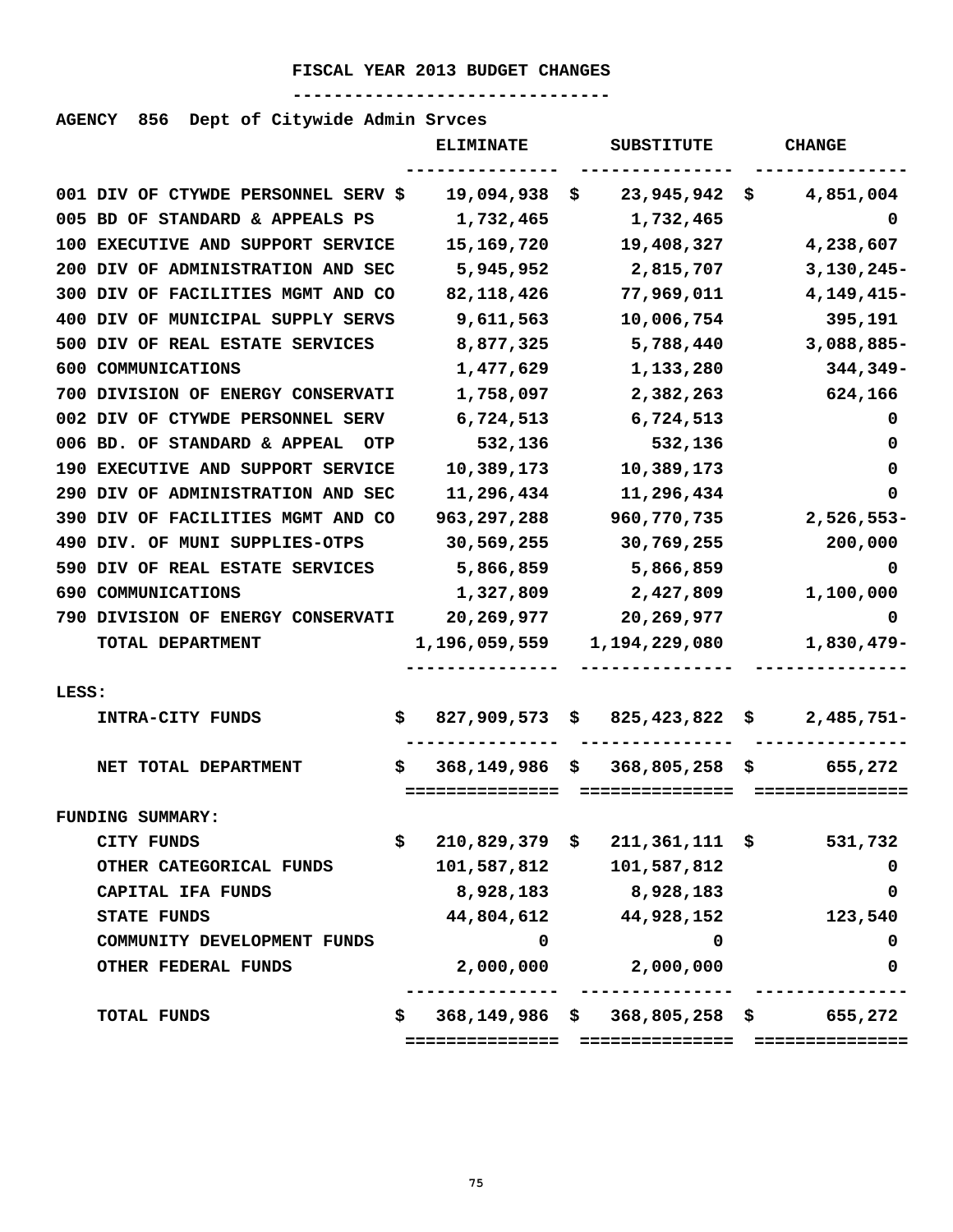**-------------------------------** 

**AGENCY 858 D.O.I.T.T.** 

|                                  |    | <b>ELIMINATE</b> | <b>SUBSTITUTE</b>                               | <b>CHANGE</b>         |
|----------------------------------|----|------------------|-------------------------------------------------|-----------------------|
| 001 PERSONAL SERVICES            | \$ |                  | $91,017,663 \quad $91,630,663 \quad $613,000$   |                       |
| 002 OTHER THAN PERSONAL SERVICES |    | 351,488,956      |                                                 | 355,154,121 3,665,165 |
| TOTAL DEPARTMENT                 |    |                  | 442,506,619 446,784,784 4,278,165               |                       |
| LESS:                            |    |                  |                                                 |                       |
| INTRA-CITY FUNDS                 | \$ |                  | $122, 245, 021$ \$ $122, 245, 021$ \$           | 0                     |
| NET TOTAL DEPARTMENT             | Ŝ. |                  | $320, 261, 598$ \$ $324, 539, 763$ \$ 4,278,165 |                       |
|                                  |    | ============     | ===============                                 | ============          |
| <b>FUNDING SUMMARY:</b>          |    |                  |                                                 |                       |
| CITY FUNDS                       | \$ |                  | 298,570,441 \$ 298,690,941 \$                   | 120,500               |
| OTHER CATEGORICAL FUNDS          |    | 2,604,193        | 2,604,193                                       | 0                     |
| CAPITAL IFA FUNDS                |    |                  | 12,916,807 13,529,807                           | 613,000               |
| <b>STATE FUNDS</b>               |    | 0                | 0                                               | 0                     |
| COMMUNITY DEVELOPMENT FUNDS      |    | 1,432,984        | 1,432,984                                       | $\Omega$              |
| OTHER FEDERAL FUNDS              |    | 4,737,173        | 8,281,838                                       | 3,544,665             |
| <b>TOTAL FUNDS</b>               | \$ |                  | $320, 261, 598$ \$ $324, 539, 763$ \$ 4,278,165 |                       |
|                                  |    | ============     |                                                 |                       |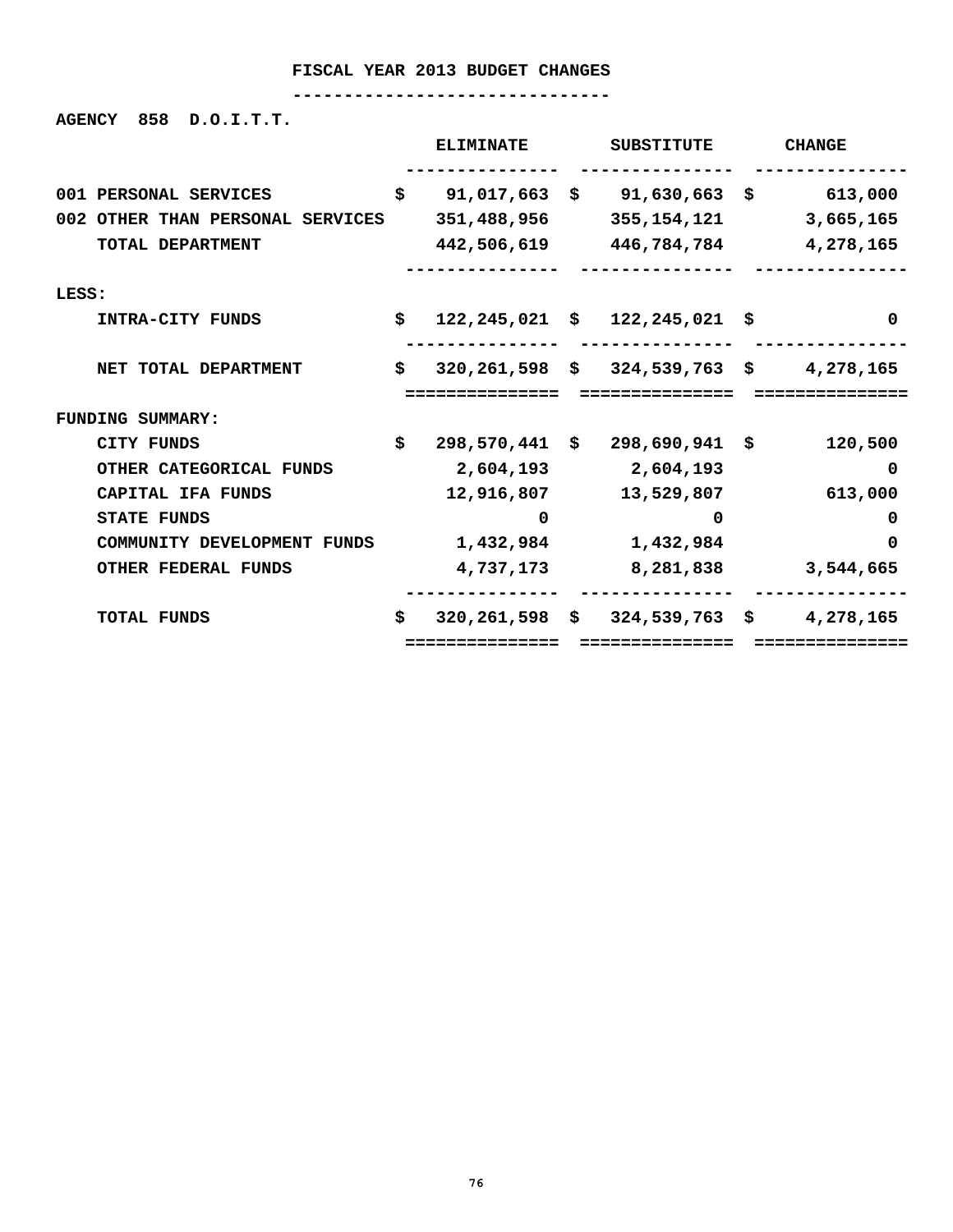|       | AGENCY 866 Department of Consumer Affairs                                    |                     |                                                           |                                |
|-------|------------------------------------------------------------------------------|---------------------|-----------------------------------------------------------|--------------------------------|
|       |                                                                              |                     | ELIMINATE SUBSTITUTE CHANGE                               |                                |
|       | 001 ADMINISTRATION                                                           |                     | $\sharp$ 2,546,654 $\sharp$ 4,833,886 $\sharp$ 2,287,232  |                                |
|       | 002 LICENSING/ENFORCEMENT                                                    |                     | $12,094,956$ $9,807,724$ $2,287,232$                      |                                |
|       | 004 ADJUDICATION                                                             |                     | 2,905,346 2,905,346                                       | 0                              |
|       | 003 OTHER THAN PERSONAL SERVICE                                              | 8,021,538 8,021,538 |                                                           | 0                              |
|       | TOTAL DEPARTMENT                                                             |                     | 25,568,494 25,568,494                                     | 0                              |
| LESS: |                                                                              |                     | ----------------                                          |                                |
|       | <b>INTRA-CITY FUNDS</b>                                                      |                     | $\sharp$ 1,921,391 $\sharp$ 1,921,391 $\sharp$            | 0                              |
|       | NET TOTAL DEPARTMENT                                                         |                     | $$23,647,103$$ \$ 23,647,103 \$                           | 0                              |
|       |                                                                              |                     |                                                           |                                |
|       | <b>FUNDING SUMMARY:</b>                                                      |                     |                                                           |                                |
|       | CITY FUNDS                                                                   |                     | $\frac{1}{2}$ 23,538,023 \$ 23,538,023 \$                 | 0                              |
|       | OTHER CATEGORICAL FUNDS                                                      | 0                   | $\Omega$                                                  | 0                              |
|       | CAPITAL IFA FUNDS                                                            | 0                   | $\Omega$                                                  | 0                              |
|       | STATE FUNDS                                                                  | 109,080             | 109,080                                                   | 0                              |
|       | COMMUNITY DEVELOPMENT FUNDS                                                  | 0                   | 0                                                         | 0                              |
|       | OTHER FEDERAL FUNDS                                                          | 0                   | 0                                                         | 0                              |
|       | <b>TOTAL FUNDS</b>                                                           |                     | $\sharp$ 23,647,103 $\sharp$ 23,647,103 $\sharp$          | <sup>0</sup>                   |
|       | ALLOCATION OF OTPS TO PS UNITS OF APPROPRIATION IN ACCORDANCE WITH SEC 100C. |                     |                                                           |                                |
|       | 001 ADMINISTRATION                                                           |                     | $\frac{1}{2}$ , 1, 164, 195 \$ 2, 209, 796 \$ 1, 045, 601 |                                |
|       | 002 LICENSING/ENFORCEMENT                                                    |                     |                                                           | 5,529,173 4,483,571 1,045,602- |
|       | 004 ADJUDICATION                                                             |                     | 1,328,170 1,328,171                                       | 1                              |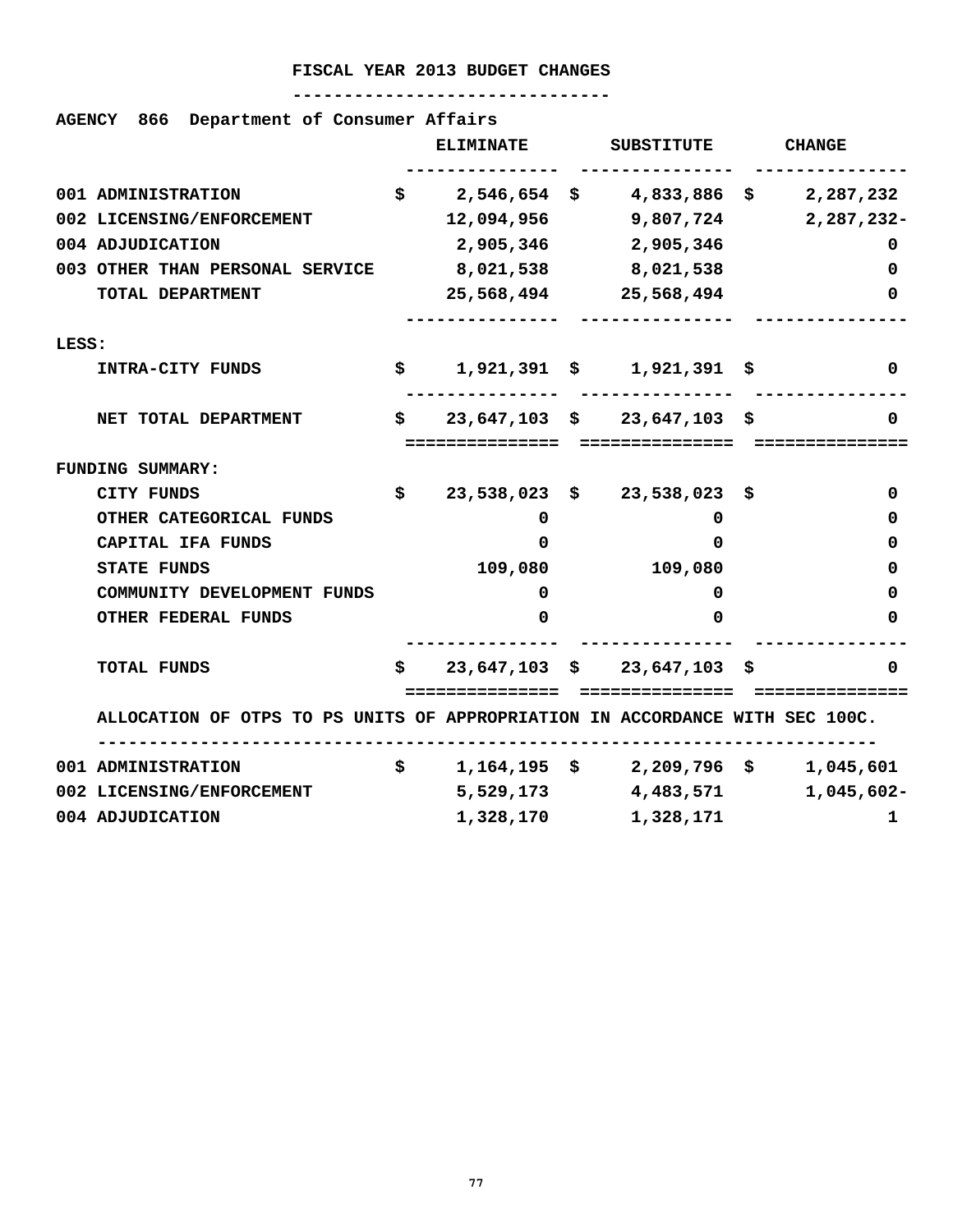#### **-------------------------------**

**AGENCY 901 District Attorney - N.Y.** 

|                                  | <b>ELIMINATE</b> | <b>SUBSTITUTE</b>                        | <b>CHANGE</b> |
|----------------------------------|------------------|------------------------------------------|---------------|
| 001 PERSONAL SERVICES            | \$               | $69,337,830 \quad $69,471,421 \quad $69$ | 133,591       |
| 002 OTHER THAN PERSONAL SERVICES |                  | 7,360,789 7,360,409                      | $380 -$       |
| TOTAL DEPARTMENT                 |                  | 76,698,619 76,831,830 133,211            |               |
| LESS:                            |                  |                                          |               |
| INTRA-CITY FUNDS                 | \$               | 655,000 \$655,000 \$                     | $\Omega$      |
| NET TOTAL DEPARTMENT             | \$               | 76,043,619 \$ 76,176,830 \$ 133,211      |               |
|                                  | ============     |                                          |               |
| FUNDING SUMMARY:                 |                  |                                          |               |
| CITY FUNDS                       | \$               | $72,643,228$ \$ $72,776,439$ \$          | 133,211       |
| OTHER CATEGORICAL FUNDS          | 0                | 0                                        | 0             |
| CAPITAL IFA FUNDS                | 0                | 0                                        | 0             |
| <b>STATE FUNDS</b>               | 3,400,391        | 3,342,511                                | $57,880 -$    |
| COMMUNITY DEVELOPMENT FUNDS      | <sup>0</sup>     | $\Omega$                                 | $\Omega$      |
| OTHER FEDERAL FUNDS              | 0                | 57,880                                   | 57,880        |
| <b>TOTAL FUNDS</b>               | \$               | 76,043,619 \$ 76,176,830 \$              | 133,211       |
|                                  | ============     |                                          |               |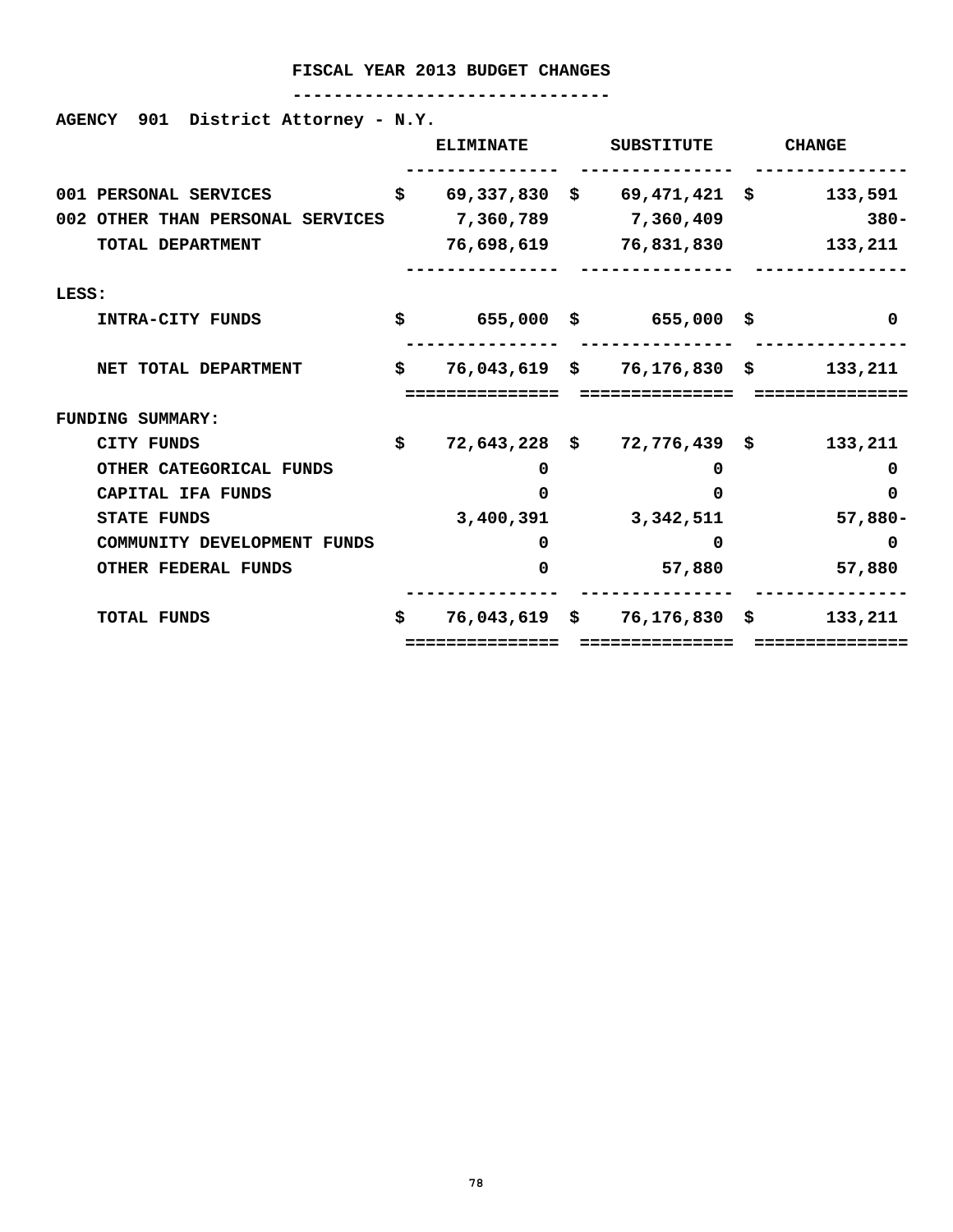| AGENCY 902 District Attorney - Bronx |    |                  |                                |                                          |
|--------------------------------------|----|------------------|--------------------------------|------------------------------------------|
|                                      |    | <b>ELIMINATE</b> | SUBSTITUTE CHANGE              |                                          |
| 001 PERSONAL SERVICES                |    |                  | $$46,937,179$$ \$46,937,179 \$ | $\Omega$                                 |
| 002 OTHER THAN PERSONAL SERVICES     |    |                  | 2,296,423 2,351,209            | 54,786                                   |
| TOTAL DEPARTMENT                     |    |                  | 49,233,602 49,288,388          | 54,786                                   |
| LESS:                                |    |                  |                                |                                          |
| INTRA-CITY FUNDS                     |    |                  | $$582,000$$ \$ 582,000 \$      | $\Omega$                                 |
| NET TOTAL DEPARTMENT                 |    |                  |                                | \$3651,602\$3838\$51,786                 |
|                                      |    |                  |                                |                                          |
| <b>FUNDING SUMMARY:</b>              |    |                  |                                |                                          |
| CITY FUNDS                           | Ŝ. |                  | 45,887,240 \$ 45,942,026 \$    | 54,786                                   |
| OTHER CATEGORICAL FUNDS              |    | 0                | 0                              | 0                                        |
| CAPITAL IFA FUNDS                    |    | $\Omega$         | $\Omega$                       | 0                                        |
| <b>STATE FUNDS</b>                   |    |                  | 2,652,866 2,652,866            | 0                                        |
| COMMUNITY DEVELOPMENT FUNDS          |    | 0                | 0                              | 0                                        |
| <b>OTHER FEDERAL FUNDS</b>           |    |                  | 111,496 111,496                | 0                                        |
|                                      |    |                  |                                |                                          |
| <b>TOTAL FUNDS</b>                   |    |                  |                                | $$30.48,651,602$ \$ 48,706,388 \$ 54,786 |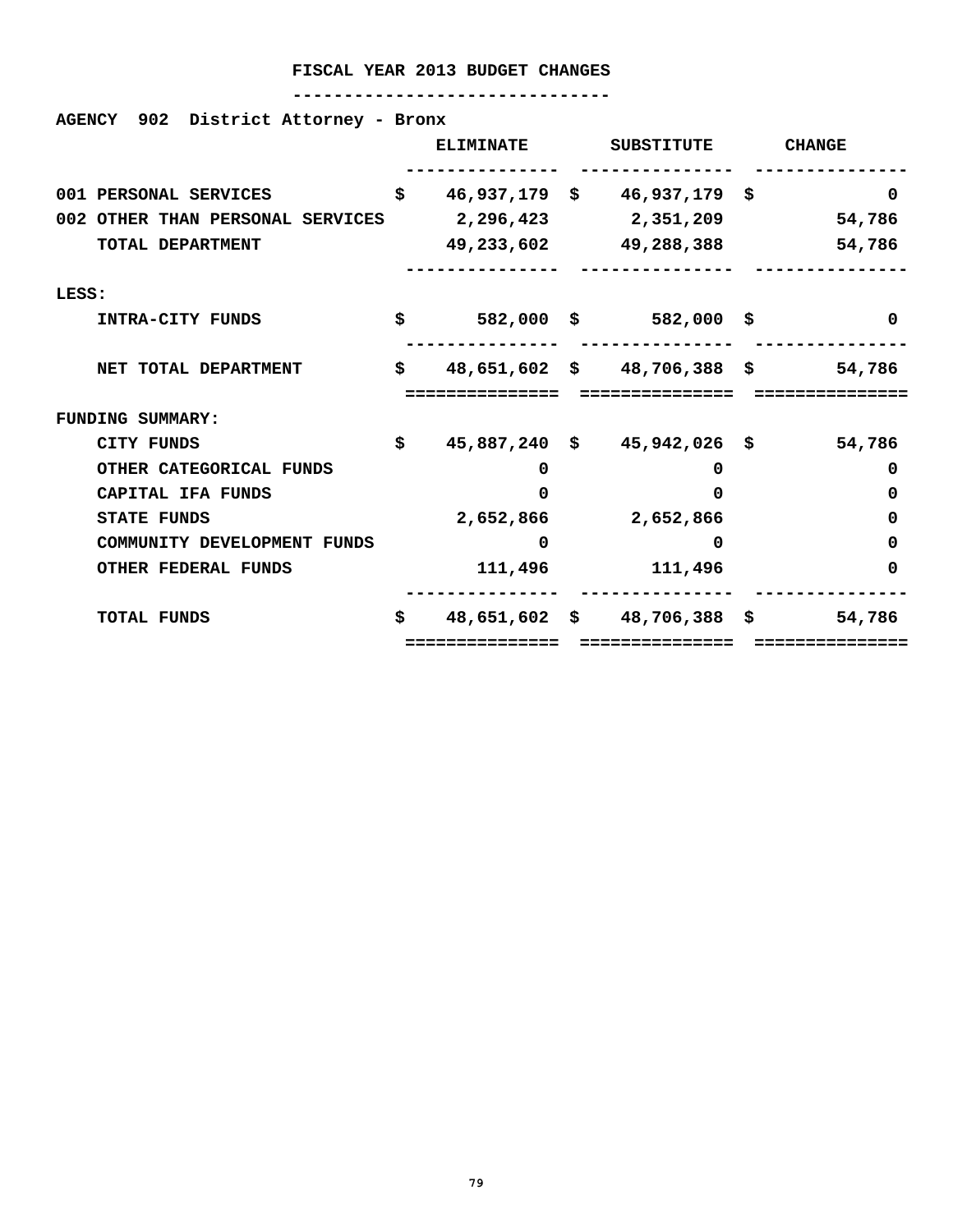| AGENCY 905 District Attorney - Richmond |                      |                                      |               |
|-----------------------------------------|----------------------|--------------------------------------|---------------|
|                                         | <b>ELIMINATE</b>     | SUBSTITUTE                           | <b>CHANGE</b> |
| 001 PERSONAL SERVICES                   | \$                   | $6,934,966$ \$ 6,934,966 \$          | 0             |
| 002 OTHER THAN PERSONAL SERVICES        | 874,229              | 1,129,229                            | 255,000       |
| TOTAL DEPARTMENT                        |                      | 7,809,195 8,064,195                  | 255,000       |
| LESS:                                   |                      |                                      |               |
| INTRA-CITY FUNDS                        | \$<br>0 <sup>5</sup> | 0 <sup>5</sup>                       | 0             |
| NET TOTAL DEPARTMENT                    | \$                   | $7,809,195 \quad $8,064,195 \quad $$ | 255,000       |
|                                         | ===========          |                                      |               |
| FUNDING SUMMARY:                        |                      |                                      |               |
| <b>CITY FUNDS</b>                       | \$                   | 7,670,521 \$ 7,925,521 \$ 255,000    |               |
| OTHER CATEGORICAL FUNDS                 | 0                    | 0                                    | 0             |
| CAPITAL IFA FUNDS                       | 0                    | 0                                    | 0             |
| <b>STATE FUNDS</b>                      | 138,674              | 138,674                              | 0             |
| COMMUNITY DEVELOPMENT FUNDS             | 0                    | 0                                    | 0             |
| <b>OTHER FEDERAL FUNDS</b>              | 0                    | $\Omega$                             | 0             |
| <b>TOTAL FUNDS</b>                      | \$<br>$7,809,195$ \$ | $8,064,195$ \$                       | 255,000       |
|                                         |                      |                                      |               |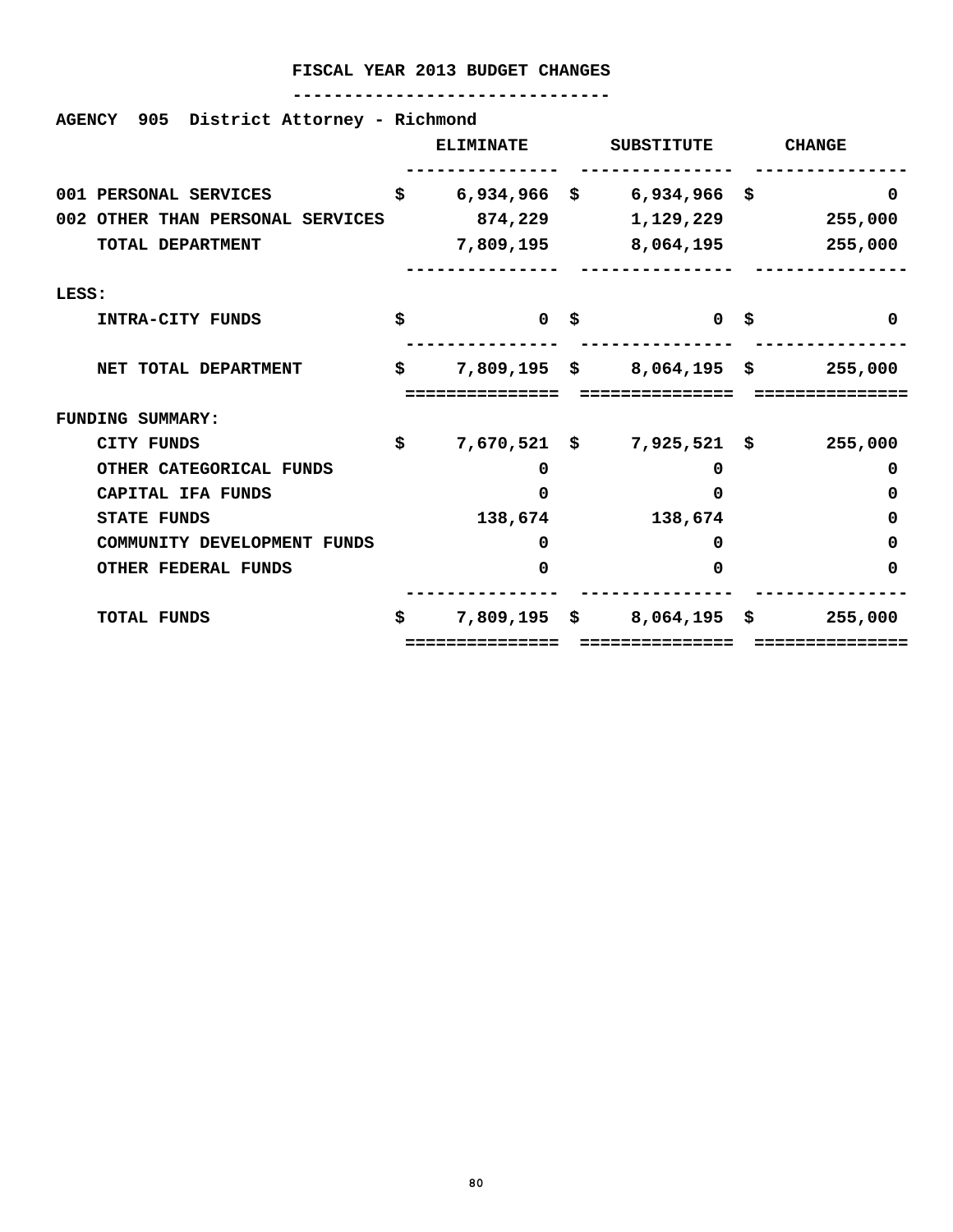| AGENCY 941 Public Administrator - N.Y. |     |                         |                                      |                   |
|----------------------------------------|-----|-------------------------|--------------------------------------|-------------------|
|                                        |     | <b>ELIMINATE</b>        | SUBSTITUTE                           | <b>CHANGE</b>     |
| 001 PERSONAL SERVICES                  | \$  | 595,308 \$              |                                      | 682,729 \$ 87,421 |
| 002 OTHER THAN PERSONAL SERVICES       |     | 664,753                 | 684,756                              | 20,003            |
| TOTAL DEPARTMENT                       |     |                         | 1,260,061 1,367,485                  | 107,424           |
| LESS:                                  |     |                         |                                      |                   |
| INTRA-CITY FUNDS                       | \$  | 0 <sup>5</sup>          | 0 <sup>5</sup>                       | $\Omega$          |
| NET TOTAL DEPARTMENT                   | \$  |                         | $1,260,061 \quad $1,367,485 \quad $$ | 107,424           |
|                                        |     | ===========             | ===============                      |                   |
| FUNDING SUMMARY:                       |     |                         |                                      |                   |
| <b>CITY FUNDS</b>                      | \$  |                         | $1,260,061 \quad $1,367,485 \quad $$ | 107,424           |
| OTHER CATEGORICAL FUNDS                |     | 0                       | 0                                    | 0                 |
| CAPITAL IFA FUNDS                      |     | $\Omega$                | 0                                    | 0                 |
| <b>STATE FUNDS</b>                     |     | 0                       | 0                                    | 0                 |
| COMMUNITY DEVELOPMENT FUNDS            |     | 0                       | 0                                    | 0                 |
| OTHER FEDERAL FUNDS                    |     | 0                       | $\Omega$                             | 0                 |
| <b>TOTAL FUNDS</b>                     | \$. | $1,260,061 \text{ }$ \$ | 1,367,485 \$                         | 107,424           |
|                                        |     | ============            |                                      |                   |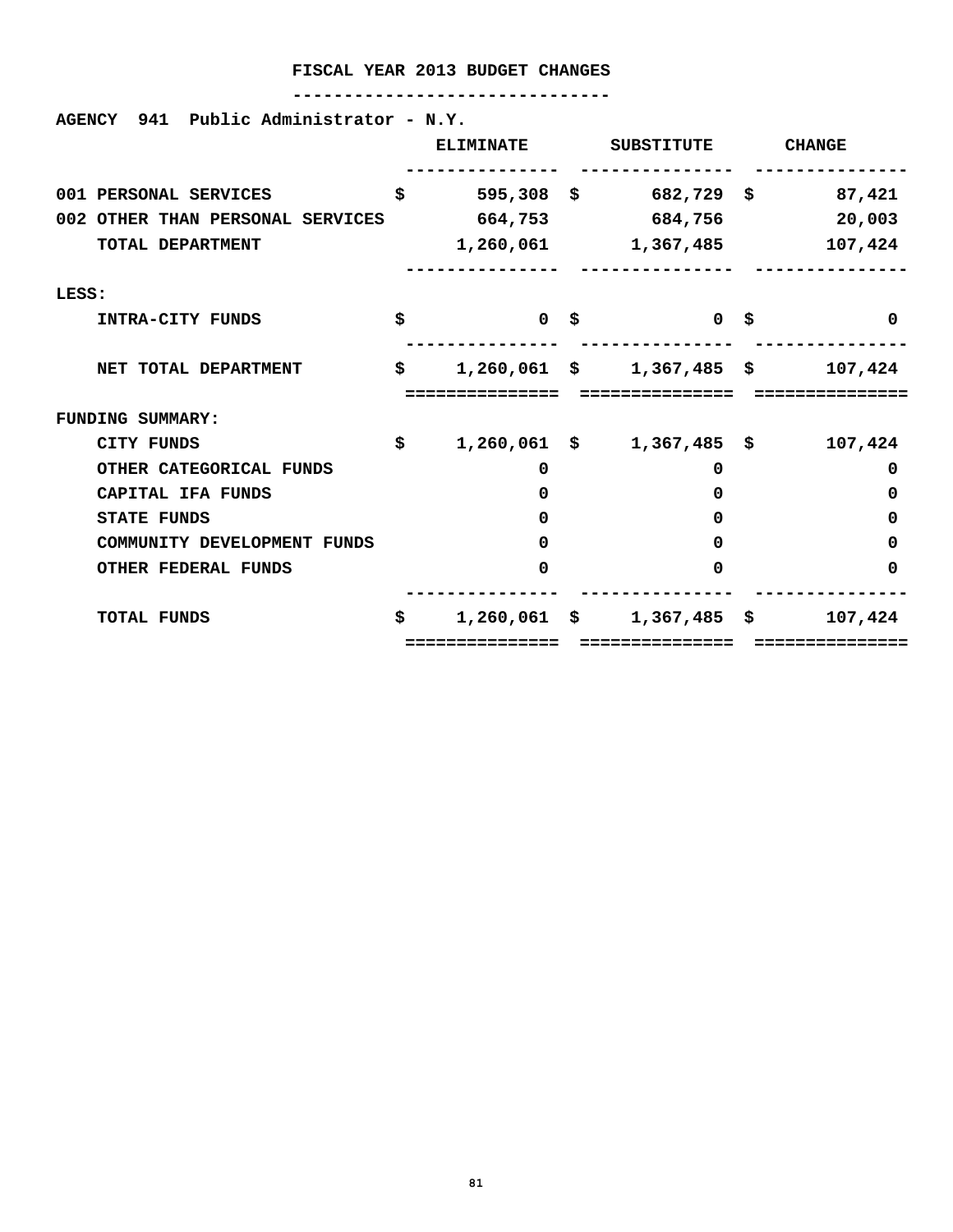| Public Administrator - Bronx<br>AGENCY 942 |                      |                                  |                   |
|--------------------------------------------|----------------------|----------------------------------|-------------------|
|                                            | <b>ELIMINATE</b>     | SUBSTITUTE                       | <b>CHANGE</b>     |
| 001 PERSONAL SERVICES                      | \$                   | $418,304 \quad $492,818 \quad $$ | 74,514            |
| 002 OTHER THAN PERSONAL SERVICES           | 56,340               | 71,340                           | 15,000            |
| TOTAL DEPARTMENT                           |                      | 474,644 564,158                  | 89,514            |
| LESS:                                      |                      |                                  |                   |
| INTRA-CITY FUNDS                           | \$<br>0 <sup>5</sup> | 0 S                              | $\mathbf 0$       |
| NET TOTAL DEPARTMENT                       | \$                   | $474,644$ \$ 564,158 \$ 89,514   |                   |
|                                            | ============         | ------------                     | ------------      |
| FUNDING SUMMARY:                           |                      |                                  |                   |
| <b>CITY FUNDS</b>                          | \$<br>$474,644$ \$   |                                  | 564,158 \$ 89,514 |
| OTHER CATEGORICAL FUNDS                    | 0                    | 0                                | 0                 |
| CAPITAL IFA FUNDS                          | 0                    | 0                                | 0                 |
| <b>STATE FUNDS</b>                         | 0                    | 0                                | 0                 |
| COMMUNITY DEVELOPMENT FUNDS                | 0                    | 0                                | 0                 |
| <b>OTHER FEDERAL FUNDS</b>                 | $\Omega$             | $\Omega$                         | 0                 |
| <b>TOTAL FUNDS</b>                         | \$<br>$474,644$ \$   | $564,158$ \$                     | 89,514            |
|                                            | :============        |                                  |                   |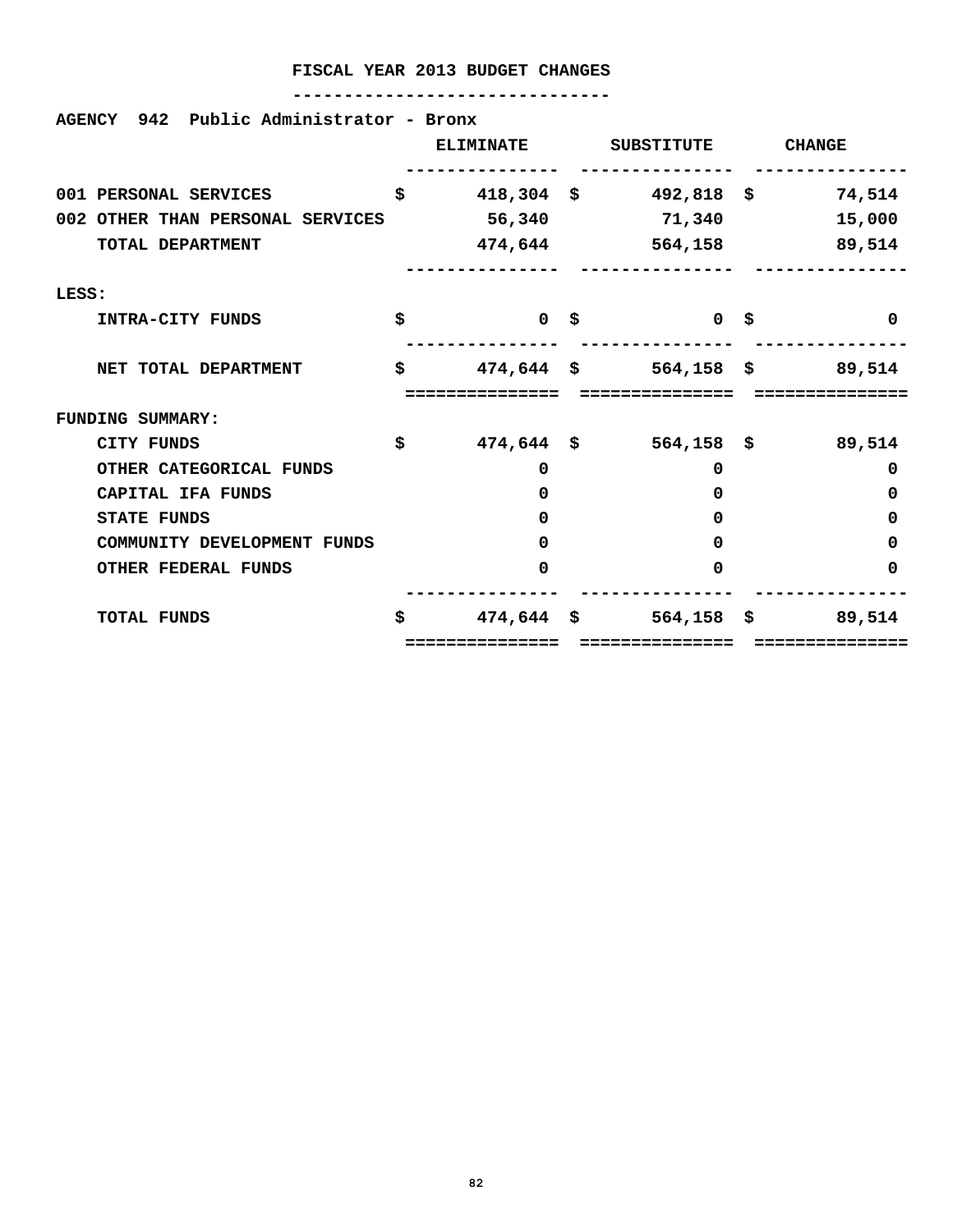| AGENCY 943 Public Administrator- Brooklyn | <b>ELIMINATE</b>   | SUBSTITUTE                       | <b>CHANGE</b> |
|-------------------------------------------|--------------------|----------------------------------|---------------|
| 001 PERSONAL SERVICES                     | \$                 | $520, 253$ \$ 599,862 \$         | 79,609        |
| 002 OTHER THAN PERSONAL SERVICES          | 43,174             | 55,899                           | 12,725        |
| TOTAL DEPARTMENT                          | 563,427            | 655,761                          | 92,334        |
| LESS:                                     |                    |                                  |               |
| INTRA-CITY FUNDS                          | \$<br>0 \$         | 0 S                              | 0             |
| NET TOTAL DEPARTMENT                      | \$                 | $563,427$ \$ $655,761$ \$ 92,334 |               |
| FUNDING SUMMARY:                          | ============       | ---------------                  | ===========   |
| <b>CITY FUNDS</b>                         | \$                 | $563,427$ \$ 655,761 \$          | 92,334        |
| OTHER CATEGORICAL FUNDS                   | 0                  | 0                                | 0             |
| CAPITAL IFA FUNDS                         | 0                  | 0                                | 0             |
| <b>STATE FUNDS</b>                        | 0                  | 0                                | 0             |
| COMMUNITY DEVELOPMENT FUNDS               | 0                  | 0                                | 0             |
| <b>OTHER FEDERAL FUNDS</b>                | 0                  | $\Omega$                         | 0             |
| <b>TOTAL FUNDS</b>                        | \$<br>$563,427$ \$ | $655,761$ \$                     | 92,334        |
|                                           |                    |                                  |               |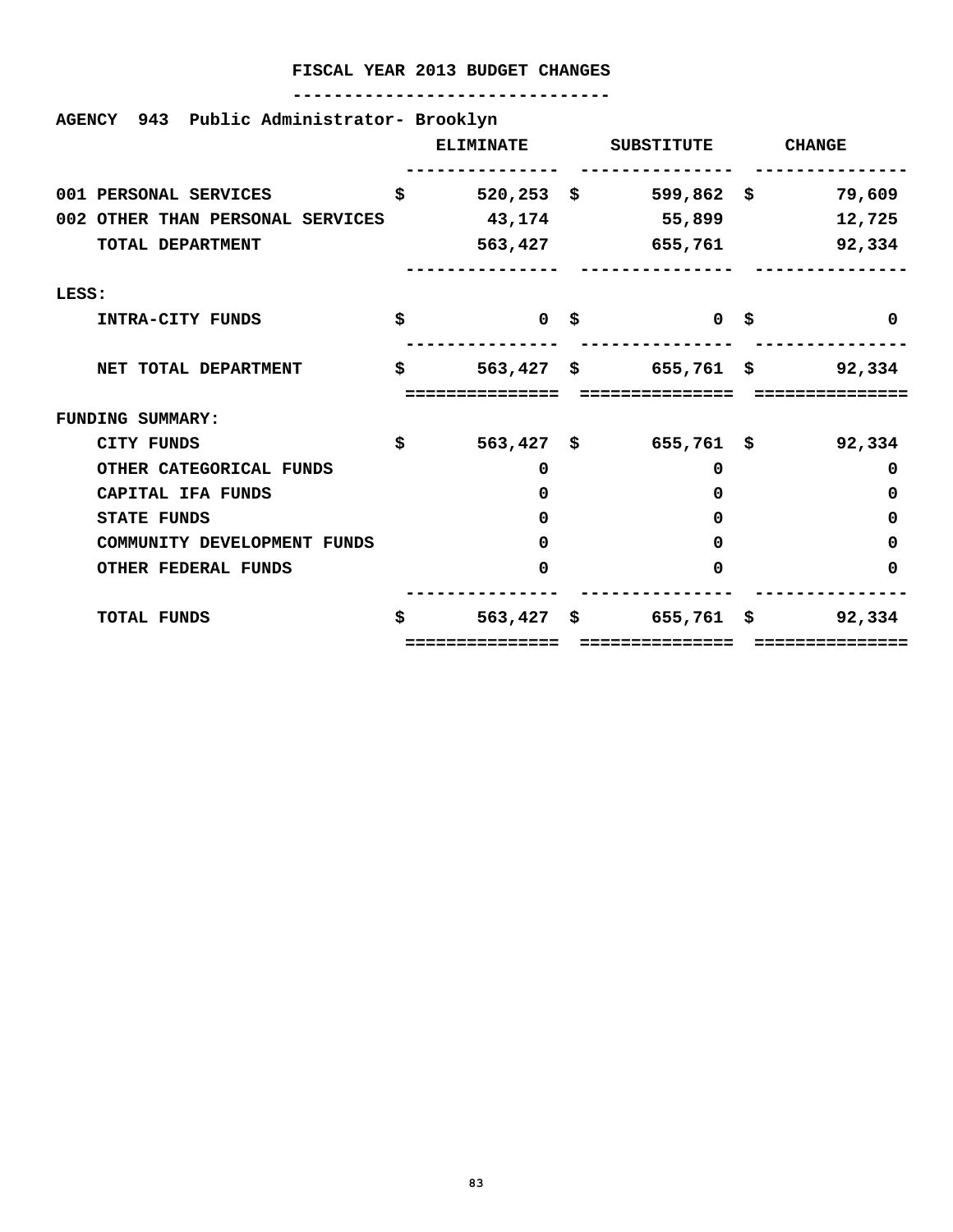| AGENCY 944 Public Administrator - Queens |    | <b>ELIMINATE</b>           | SUBSTITUTE                             | <b>CHANGE</b> |
|------------------------------------------|----|----------------------------|----------------------------------------|---------------|
| 001 PERSONAL SERVICES                    | \$ |                            | $422,182 \quad $495,444 \quad $73,262$ |               |
| 002 OTHER THAN PERSONAL SERVICES         |    | 14,927                     | 14,927                                 | 0             |
| TOTAL DEPARTMENT                         |    | 437,109                    | 510,371                                | 73,262        |
| LESS:                                    |    |                            |                                        |               |
| INTRA-CITY FUNDS                         | \$ | 0 \$                       | 0 \$                                   | 0             |
| NET TOTAL DEPARTMENT                     | S. | $437,109$ \$<br>========== | $510,371$ \$                           | 73,262        |
| <b>FUNDING SUMMARY:</b>                  |    |                            |                                        |               |
| <b>CITY FUNDS</b>                        | \$ |                            | 437,109 \$ 510,371 \$                  | 73,262        |
| OTHER CATEGORICAL FUNDS                  |    | 0                          | 0                                      | 0             |
| CAPITAL IFA FUNDS                        |    | 0                          | $\Omega$                               | 0             |
| <b>STATE FUNDS</b>                       |    | 0                          | $\Omega$                               | 0             |
| COMMUNITY DEVELOPMENT FUNDS              |    | 0                          | $\Omega$                               | 0             |
| <b>OTHER FEDERAL FUNDS</b>               |    | 0                          | $\Omega$                               | 0             |
| <b>TOTAL FUNDS</b>                       | S. | 437,109 \$                 | $510,371$ \$                           | 73,262        |
|                                          |    |                            |                                        |               |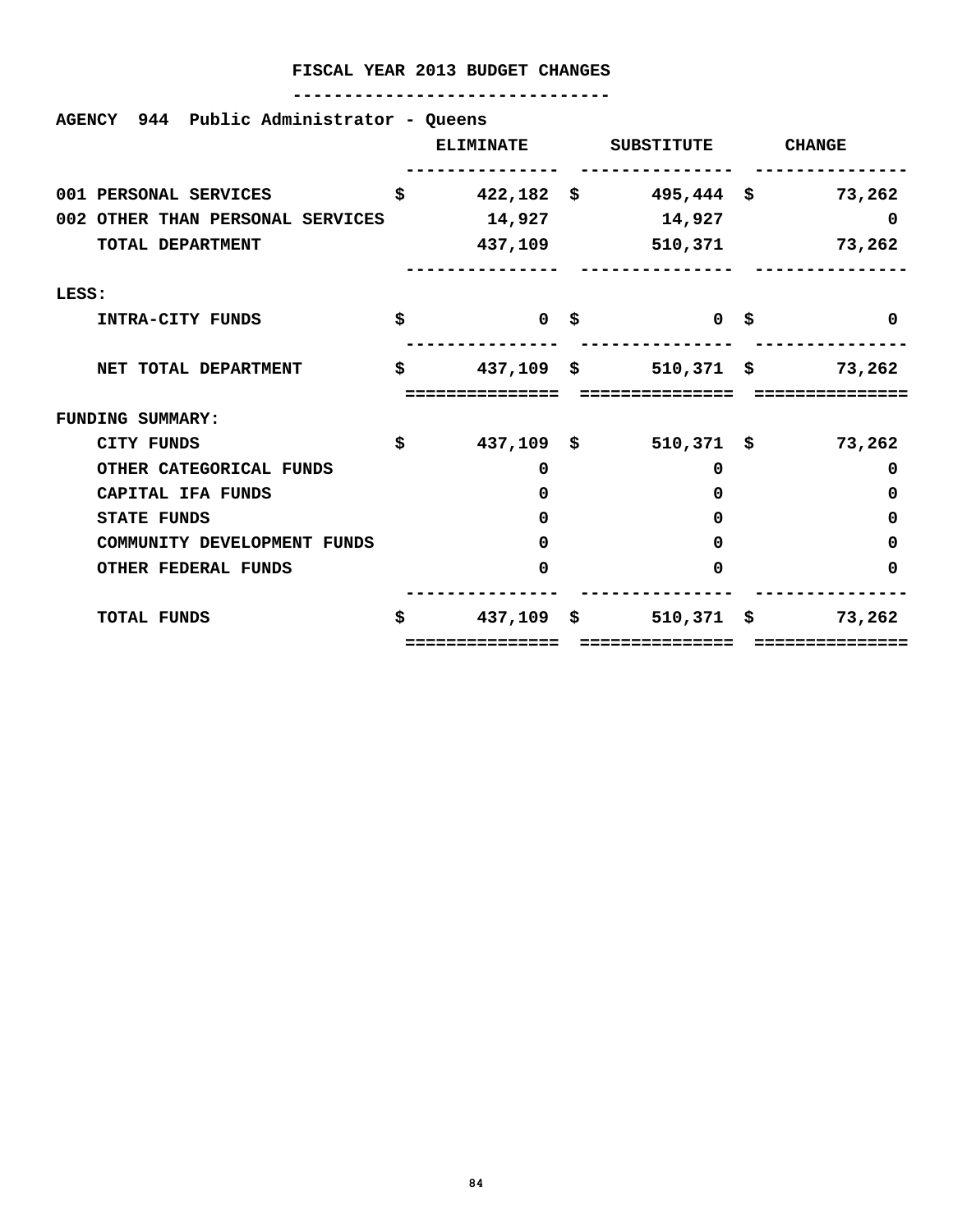| Public Administrator -Richmond<br>945<br><b>AGENCY</b> | <b>ELIMINATE</b>     |      | <b>SUBSTITUTE</b> | <b>CHANGE</b> |
|--------------------------------------------------------|----------------------|------|-------------------|---------------|
| 001 PERSONAL SERVICES                                  | \$<br>$320,000$ \$   |      | $390,800$ \$      | 70,800        |
| 002 OTHER THAN PERSONAL SERVICES                       | 28,967               |      | 37,655            | 8,688         |
| TOTAL DEPARTMENT                                       | 348,967              |      | 428,455           | 79,488        |
| LESS:                                                  |                      |      |                   |               |
| INTRA-CITY FUNDS                                       | \$<br>0 <sup>5</sup> |      | 0 <sup>5</sup>    | 0             |
| NET TOTAL DEPARTMENT                                   | \$<br>348,967        | - \$ | $428,455$ \$      | 79,488        |
| <b>FUNDING SUMMARY:</b>                                |                      |      |                   |               |
| CITY FUNDS                                             | \$<br>$348,967$ \$   |      | $428,455$ \$      | 79,488        |
| OTHER CATEGORICAL FUNDS                                | 0                    |      | 0                 | 0             |
| CAPITAL IFA FUNDS                                      | 0                    |      | $\Omega$          | 0             |
| <b>STATE FUNDS</b>                                     | 0                    |      | $\Omega$          | 0             |
| COMMUNITY DEVELOPMENT FUNDS                            | 0                    |      | 0                 | 0             |
| <b>OTHER FEDERAL FUNDS</b>                             | 0                    |      | $\Omega$          | 0             |
| <b>TOTAL FUNDS</b>                                     | \$<br>348,967        | \$   | $428,455$ \$      | 79,488        |
|                                                        |                      |      |                   |               |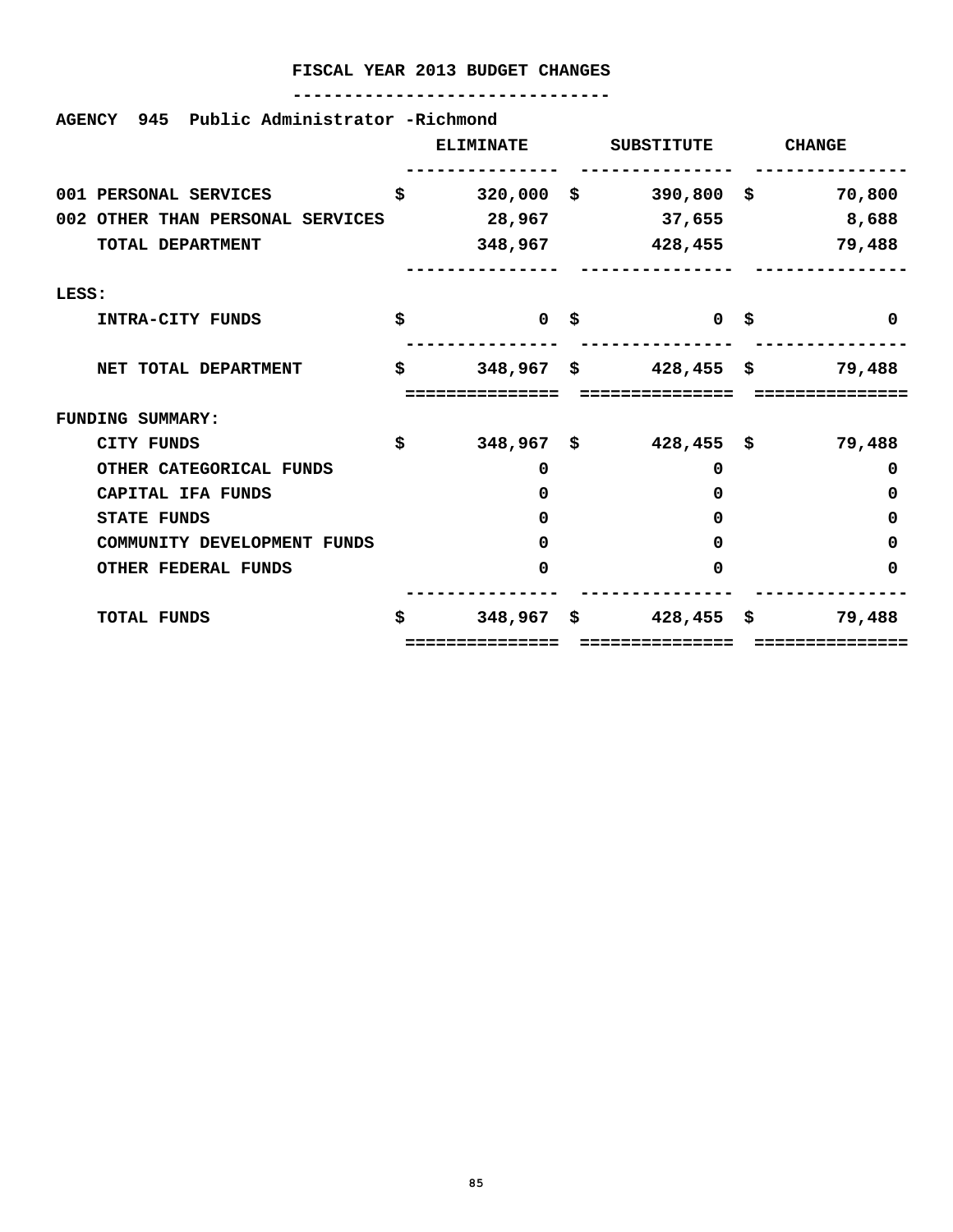#### **SUMMARY OF CITY FUND CHANGES BY AGENCY**

|                                    |             | Other          | BSA /          |                |
|------------------------------------|-------------|----------------|----------------|----------------|
| <b>AGENCY NAME</b>                 | Initiatives | Adjustments    | Prepayments    | <b>TOTAL</b>   |
| Mayoralty                          | 50,000      | 0              | 0              | 50,000         |
| Board of Elections                 | 0           | 12,150,000     | 0              | 12,150,000     |
| Office of the Actuary              | 0           | 100,000        | 0              | 100,000        |
| President, Borough of Manhattan    | 100,000     | 1,512,669      | 0              | 1,612,669      |
| President, Borough of the Bronx    | 0           | 1,591,253      | 0              | 1,591,253      |
| President, Borough of Brooklyn     | 0           | 1,744,367      | 0              | 1,744,367      |
| President, Borough of Queens       | 0           | 1,374,638      | 0              | 1,374,638      |
| President, Borough of S.I.         | 75,000      | 1,374,460      | 0              | 1,449,460      |
| Dept. of Emergency Management      | 3,500       | 564,000        | 0              | 567,500        |
| Office of Admin. Tax Appeals       | 0           | 150,000        | 0              | 150,000        |
| Law Department                     | 0           | 1,572,000      | 0              | 1,572,000      |
| Department of City Planning        | 0           | 0              | 0              | 0              |
| Department of Investigation        | 0           | 512,000        | 0              | 512,000        |
| NY Public Library - Research       | 1,570,000   | 4,726,000      | 0              | 6,296,000      |
| New York Public Library            | 8,184,000   | 25,115,000     | 0              | 33,299,000     |
| Brooklyn Public Library            | 6,141,500   | 18,836,000     | 0              | 24,977,500     |
| Queens Borough Public Library      | 6,138,000   | 18,836,000     | 0              | 24,974,000     |
| Department of Education            | 20,056,622  | 15,700,465-    | 0              | 4,356,157      |
| City University                    | 4,034,137   | 3,251,338      | 0              | 7,285,475      |
| Civilian Complaint Review Bd.      | 1,499,254   | 0              | 0              | 1,499,254      |
| Police Department                  | 33,129      | 331,300        | 0              | 364,429        |
| Fire Department                    | 43,767,294  | 11,599,642     | 0              | 55,366,936     |
| Admin. for Children Services       | 60,787,500  | 37,453,781     | 0              | 98,241,281     |
| Department of Social Services      | 10,682,200  | 12,583,661     | 0              | 23,265,861     |
| Dept. of Homeless Services         | 912,991     | 0              | 0              | 912,991        |
| Department of Correction           | 0           | 6,404,800      | 0              | 6,404,800      |
| Citywide Pension Contributions     | 0           | 83,000,000-    | 0              | 83,000,000-    |
| Miscellaneous                      | 13,107,419  | 62, 294, 520-  | 0              | 49, 187, 101-  |
| Debt Service                       | 0           | 51,598,971-    | 680, 349, 746- | 731,948,717-   |
| Public Advocate                    | 0           | 649,154        | 0              | 649,154        |
| City Clerk                         | 0           | 150,000        | 0              | 150,000        |
| Department for the Aging           | 27,965,451  | 0              | 0              | 27,965,451     |
| Department of Cultural Affairs     | 15,007,062  | 38,236,558     | 0              | 53,243,620     |
| Office of Payroll Admin.           | 0           | $23,000,000 -$ | 0              | $23,000,000 -$ |
| Civil Service Commission           | 0           | 50,000         | 0              | 50,000         |
| Taxi & Limousine Commission        | 0           | 1,490,000      | 0              | 1,490,000      |
| Youth & Community Development      | 99,519,224  | 0              | 0              | 99,519,224     |
| Manhattan Community Board # 2      | 1,750       | 0              | 0              | 1,750          |
| Manhattan Community Board #<br>- 3 | 1,750       | 0              | 0              | 1,750          |
| Manhattan Community Board #<br>- 6 | 3,500       | 0              | 0              | 3,500          |
| Manhattan Community Board #        | 24,750      | 0              | 0              | 24,750         |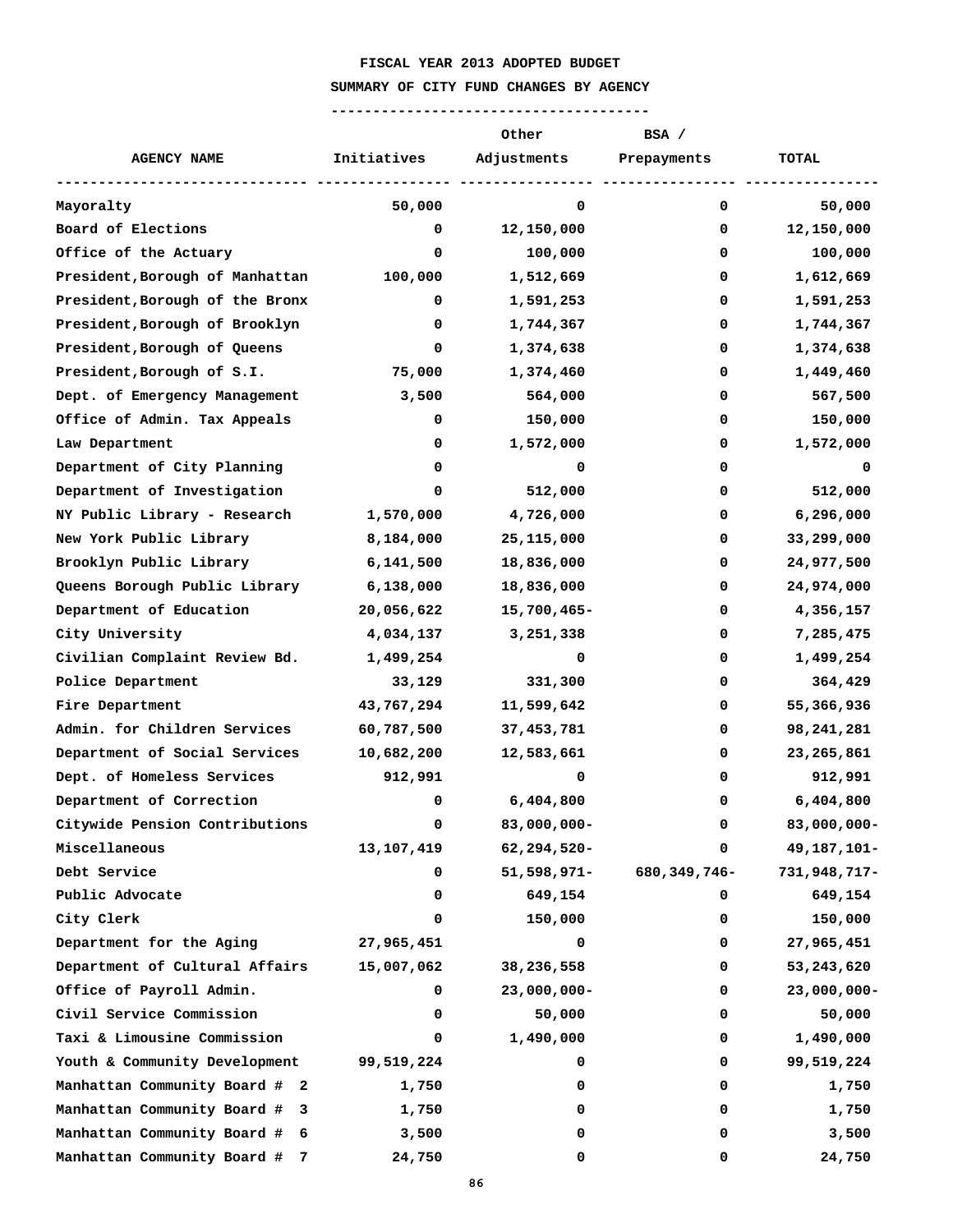#### **SUMMARY OF CITY FUND CHANGES BY AGENCY**

| Initiatives<br>Adjustments<br><b>AGENCY NAME</b><br>Prepayments<br><b>TOTAL</b><br>Manhattan Community Board # 9<br>11,700<br>0<br>0<br>11,700<br>Manhattan Community Board # 10<br>10,700<br>0<br>0<br>10,700<br>Manhattan Community Board # 11<br>15,000<br>0<br>15,000<br>0<br>Manhattan Community Board # 12<br>1,000<br>0<br>1,000<br>0<br>Bronx Community Board # 4<br>33,000<br>0<br>33,000<br>0<br>Bronx Community Board #<br>0<br>10,000<br>0<br>10,000<br>- 5<br>Bronx Community Board # 8<br>0<br>6,500<br>6,500<br>0<br>Queens Community Board # 6<br>5,000<br>0<br>5,000<br>0<br>Brooklyn Community Board # 6<br>7,000<br>7,000<br>0<br>0<br>Brooklyn Community Board # 12<br>3,500<br>0<br>3,500<br>0<br>Department of Probation<br>250,000<br>477,752-<br>0<br>Dept. Small Business Services<br>9,591,714<br>4,849,551<br>14,441,265<br>0<br>Housing Preservation & Dev.<br>6,502,597<br>2,373,333<br>8,875,930<br>0<br>Department of Buildings<br>400,000<br>400,000<br>0<br>0<br>Dept Health & Mental Hygiene<br>33,871,792<br>3,744,896<br>37,616,688<br>0<br>Health and Hospitals Corp.<br>0<br>7,606,500<br>0<br>7,606,500<br>Office Admin Trials & Hearings<br>46,186<br>46,186<br>0<br>0<br>Dept of Environmental Prot.<br>691,131<br>691,131<br>0<br>0<br>Department of Sanitation<br>84,100<br>1,790,108<br>1,874,208<br>0<br>Department of Finance<br>0<br>2,598,829<br>2,598,829<br>0<br>Department of Transportation<br>38,500<br>436,475<br>474,975<br>0<br>Dept of Parks and Recreation<br>$4,054,311-$<br>16,401,814<br>20,456,125<br>0<br>Dept. of Design & Construction<br>0<br>285,000<br>285,000<br>0<br>Dept of Citywide Admin Srvces<br>0<br>531,732<br>531,732<br>0<br>16,000<br>104,500<br>D.O.I.T.T.<br>120,500<br>0<br>Department of Consumer Affairs<br>0<br>0<br>0<br>0<br>133,211<br>133,211<br>District Attorney - N.Y.<br>0<br>0<br>District Attorney - Bronx<br>54,786<br>0<br>0<br>54,786<br>District Attorney - Richmond<br>0<br>255,000<br>255,000<br>0<br>Public Administrator - N.Y.<br>87,421<br>20,003<br>107,424<br>0<br>Public Administrator - Bronx<br>89,514<br>74,514<br>15,000<br>0<br>Public Administrator- Brooklyn<br>79,609<br>92,334<br>12,725<br>0<br>Public Administrator - Queens<br>73,262<br>0<br>73,262<br>0<br>Public Administrator -Richmond<br>8,688<br>70,800<br>79,488<br>0<br>19,726,030- 680,349,746-<br>TOTAL<br>398,882,153 |  | Other | BSA / |                   |
|------------------------------------------------------------------------------------------------------------------------------------------------------------------------------------------------------------------------------------------------------------------------------------------------------------------------------------------------------------------------------------------------------------------------------------------------------------------------------------------------------------------------------------------------------------------------------------------------------------------------------------------------------------------------------------------------------------------------------------------------------------------------------------------------------------------------------------------------------------------------------------------------------------------------------------------------------------------------------------------------------------------------------------------------------------------------------------------------------------------------------------------------------------------------------------------------------------------------------------------------------------------------------------------------------------------------------------------------------------------------------------------------------------------------------------------------------------------------------------------------------------------------------------------------------------------------------------------------------------------------------------------------------------------------------------------------------------------------------------------------------------------------------------------------------------------------------------------------------------------------------------------------------------------------------------------------------------------------------------------------------------------------------------------------------------------------------------------------------------------------------------------------------------------------------------------------------------------------------------------------------------------------------------------------------------------------------------------------------------------------------------------------------------|--|-------|-------|-------------------|
|                                                                                                                                                                                                                                                                                                                                                                                                                                                                                                                                                                                                                                                                                                                                                                                                                                                                                                                                                                                                                                                                                                                                                                                                                                                                                                                                                                                                                                                                                                                                                                                                                                                                                                                                                                                                                                                                                                                                                                                                                                                                                                                                                                                                                                                                                                                                                                                                            |  |       |       |                   |
|                                                                                                                                                                                                                                                                                                                                                                                                                                                                                                                                                                                                                                                                                                                                                                                                                                                                                                                                                                                                                                                                                                                                                                                                                                                                                                                                                                                                                                                                                                                                                                                                                                                                                                                                                                                                                                                                                                                                                                                                                                                                                                                                                                                                                                                                                                                                                                                                            |  |       |       |                   |
|                                                                                                                                                                                                                                                                                                                                                                                                                                                                                                                                                                                                                                                                                                                                                                                                                                                                                                                                                                                                                                                                                                                                                                                                                                                                                                                                                                                                                                                                                                                                                                                                                                                                                                                                                                                                                                                                                                                                                                                                                                                                                                                                                                                                                                                                                                                                                                                                            |  |       |       |                   |
|                                                                                                                                                                                                                                                                                                                                                                                                                                                                                                                                                                                                                                                                                                                                                                                                                                                                                                                                                                                                                                                                                                                                                                                                                                                                                                                                                                                                                                                                                                                                                                                                                                                                                                                                                                                                                                                                                                                                                                                                                                                                                                                                                                                                                                                                                                                                                                                                            |  |       |       |                   |
|                                                                                                                                                                                                                                                                                                                                                                                                                                                                                                                                                                                                                                                                                                                                                                                                                                                                                                                                                                                                                                                                                                                                                                                                                                                                                                                                                                                                                                                                                                                                                                                                                                                                                                                                                                                                                                                                                                                                                                                                                                                                                                                                                                                                                                                                                                                                                                                                            |  |       |       |                   |
|                                                                                                                                                                                                                                                                                                                                                                                                                                                                                                                                                                                                                                                                                                                                                                                                                                                                                                                                                                                                                                                                                                                                                                                                                                                                                                                                                                                                                                                                                                                                                                                                                                                                                                                                                                                                                                                                                                                                                                                                                                                                                                                                                                                                                                                                                                                                                                                                            |  |       |       |                   |
|                                                                                                                                                                                                                                                                                                                                                                                                                                                                                                                                                                                                                                                                                                                                                                                                                                                                                                                                                                                                                                                                                                                                                                                                                                                                                                                                                                                                                                                                                                                                                                                                                                                                                                                                                                                                                                                                                                                                                                                                                                                                                                                                                                                                                                                                                                                                                                                                            |  |       |       |                   |
|                                                                                                                                                                                                                                                                                                                                                                                                                                                                                                                                                                                                                                                                                                                                                                                                                                                                                                                                                                                                                                                                                                                                                                                                                                                                                                                                                                                                                                                                                                                                                                                                                                                                                                                                                                                                                                                                                                                                                                                                                                                                                                                                                                                                                                                                                                                                                                                                            |  |       |       |                   |
|                                                                                                                                                                                                                                                                                                                                                                                                                                                                                                                                                                                                                                                                                                                                                                                                                                                                                                                                                                                                                                                                                                                                                                                                                                                                                                                                                                                                                                                                                                                                                                                                                                                                                                                                                                                                                                                                                                                                                                                                                                                                                                                                                                                                                                                                                                                                                                                                            |  |       |       |                   |
|                                                                                                                                                                                                                                                                                                                                                                                                                                                                                                                                                                                                                                                                                                                                                                                                                                                                                                                                                                                                                                                                                                                                                                                                                                                                                                                                                                                                                                                                                                                                                                                                                                                                                                                                                                                                                                                                                                                                                                                                                                                                                                                                                                                                                                                                                                                                                                                                            |  |       |       |                   |
|                                                                                                                                                                                                                                                                                                                                                                                                                                                                                                                                                                                                                                                                                                                                                                                                                                                                                                                                                                                                                                                                                                                                                                                                                                                                                                                                                                                                                                                                                                                                                                                                                                                                                                                                                                                                                                                                                                                                                                                                                                                                                                                                                                                                                                                                                                                                                                                                            |  |       |       |                   |
|                                                                                                                                                                                                                                                                                                                                                                                                                                                                                                                                                                                                                                                                                                                                                                                                                                                                                                                                                                                                                                                                                                                                                                                                                                                                                                                                                                                                                                                                                                                                                                                                                                                                                                                                                                                                                                                                                                                                                                                                                                                                                                                                                                                                                                                                                                                                                                                                            |  |       |       | 227,752-          |
|                                                                                                                                                                                                                                                                                                                                                                                                                                                                                                                                                                                                                                                                                                                                                                                                                                                                                                                                                                                                                                                                                                                                                                                                                                                                                                                                                                                                                                                                                                                                                                                                                                                                                                                                                                                                                                                                                                                                                                                                                                                                                                                                                                                                                                                                                                                                                                                                            |  |       |       |                   |
|                                                                                                                                                                                                                                                                                                                                                                                                                                                                                                                                                                                                                                                                                                                                                                                                                                                                                                                                                                                                                                                                                                                                                                                                                                                                                                                                                                                                                                                                                                                                                                                                                                                                                                                                                                                                                                                                                                                                                                                                                                                                                                                                                                                                                                                                                                                                                                                                            |  |       |       |                   |
|                                                                                                                                                                                                                                                                                                                                                                                                                                                                                                                                                                                                                                                                                                                                                                                                                                                                                                                                                                                                                                                                                                                                                                                                                                                                                                                                                                                                                                                                                                                                                                                                                                                                                                                                                                                                                                                                                                                                                                                                                                                                                                                                                                                                                                                                                                                                                                                                            |  |       |       |                   |
|                                                                                                                                                                                                                                                                                                                                                                                                                                                                                                                                                                                                                                                                                                                                                                                                                                                                                                                                                                                                                                                                                                                                                                                                                                                                                                                                                                                                                                                                                                                                                                                                                                                                                                                                                                                                                                                                                                                                                                                                                                                                                                                                                                                                                                                                                                                                                                                                            |  |       |       |                   |
|                                                                                                                                                                                                                                                                                                                                                                                                                                                                                                                                                                                                                                                                                                                                                                                                                                                                                                                                                                                                                                                                                                                                                                                                                                                                                                                                                                                                                                                                                                                                                                                                                                                                                                                                                                                                                                                                                                                                                                                                                                                                                                                                                                                                                                                                                                                                                                                                            |  |       |       |                   |
|                                                                                                                                                                                                                                                                                                                                                                                                                                                                                                                                                                                                                                                                                                                                                                                                                                                                                                                                                                                                                                                                                                                                                                                                                                                                                                                                                                                                                                                                                                                                                                                                                                                                                                                                                                                                                                                                                                                                                                                                                                                                                                                                                                                                                                                                                                                                                                                                            |  |       |       |                   |
|                                                                                                                                                                                                                                                                                                                                                                                                                                                                                                                                                                                                                                                                                                                                                                                                                                                                                                                                                                                                                                                                                                                                                                                                                                                                                                                                                                                                                                                                                                                                                                                                                                                                                                                                                                                                                                                                                                                                                                                                                                                                                                                                                                                                                                                                                                                                                                                                            |  |       |       |                   |
|                                                                                                                                                                                                                                                                                                                                                                                                                                                                                                                                                                                                                                                                                                                                                                                                                                                                                                                                                                                                                                                                                                                                                                                                                                                                                                                                                                                                                                                                                                                                                                                                                                                                                                                                                                                                                                                                                                                                                                                                                                                                                                                                                                                                                                                                                                                                                                                                            |  |       |       |                   |
|                                                                                                                                                                                                                                                                                                                                                                                                                                                                                                                                                                                                                                                                                                                                                                                                                                                                                                                                                                                                                                                                                                                                                                                                                                                                                                                                                                                                                                                                                                                                                                                                                                                                                                                                                                                                                                                                                                                                                                                                                                                                                                                                                                                                                                                                                                                                                                                                            |  |       |       |                   |
|                                                                                                                                                                                                                                                                                                                                                                                                                                                                                                                                                                                                                                                                                                                                                                                                                                                                                                                                                                                                                                                                                                                                                                                                                                                                                                                                                                                                                                                                                                                                                                                                                                                                                                                                                                                                                                                                                                                                                                                                                                                                                                                                                                                                                                                                                                                                                                                                            |  |       |       |                   |
|                                                                                                                                                                                                                                                                                                                                                                                                                                                                                                                                                                                                                                                                                                                                                                                                                                                                                                                                                                                                                                                                                                                                                                                                                                                                                                                                                                                                                                                                                                                                                                                                                                                                                                                                                                                                                                                                                                                                                                                                                                                                                                                                                                                                                                                                                                                                                                                                            |  |       |       |                   |
|                                                                                                                                                                                                                                                                                                                                                                                                                                                                                                                                                                                                                                                                                                                                                                                                                                                                                                                                                                                                                                                                                                                                                                                                                                                                                                                                                                                                                                                                                                                                                                                                                                                                                                                                                                                                                                                                                                                                                                                                                                                                                                                                                                                                                                                                                                                                                                                                            |  |       |       |                   |
|                                                                                                                                                                                                                                                                                                                                                                                                                                                                                                                                                                                                                                                                                                                                                                                                                                                                                                                                                                                                                                                                                                                                                                                                                                                                                                                                                                                                                                                                                                                                                                                                                                                                                                                                                                                                                                                                                                                                                                                                                                                                                                                                                                                                                                                                                                                                                                                                            |  |       |       |                   |
|                                                                                                                                                                                                                                                                                                                                                                                                                                                                                                                                                                                                                                                                                                                                                                                                                                                                                                                                                                                                                                                                                                                                                                                                                                                                                                                                                                                                                                                                                                                                                                                                                                                                                                                                                                                                                                                                                                                                                                                                                                                                                                                                                                                                                                                                                                                                                                                                            |  |       |       |                   |
|                                                                                                                                                                                                                                                                                                                                                                                                                                                                                                                                                                                                                                                                                                                                                                                                                                                                                                                                                                                                                                                                                                                                                                                                                                                                                                                                                                                                                                                                                                                                                                                                                                                                                                                                                                                                                                                                                                                                                                                                                                                                                                                                                                                                                                                                                                                                                                                                            |  |       |       |                   |
|                                                                                                                                                                                                                                                                                                                                                                                                                                                                                                                                                                                                                                                                                                                                                                                                                                                                                                                                                                                                                                                                                                                                                                                                                                                                                                                                                                                                                                                                                                                                                                                                                                                                                                                                                                                                                                                                                                                                                                                                                                                                                                                                                                                                                                                                                                                                                                                                            |  |       |       |                   |
|                                                                                                                                                                                                                                                                                                                                                                                                                                                                                                                                                                                                                                                                                                                                                                                                                                                                                                                                                                                                                                                                                                                                                                                                                                                                                                                                                                                                                                                                                                                                                                                                                                                                                                                                                                                                                                                                                                                                                                                                                                                                                                                                                                                                                                                                                                                                                                                                            |  |       |       |                   |
|                                                                                                                                                                                                                                                                                                                                                                                                                                                                                                                                                                                                                                                                                                                                                                                                                                                                                                                                                                                                                                                                                                                                                                                                                                                                                                                                                                                                                                                                                                                                                                                                                                                                                                                                                                                                                                                                                                                                                                                                                                                                                                                                                                                                                                                                                                                                                                                                            |  |       |       |                   |
|                                                                                                                                                                                                                                                                                                                                                                                                                                                                                                                                                                                                                                                                                                                                                                                                                                                                                                                                                                                                                                                                                                                                                                                                                                                                                                                                                                                                                                                                                                                                                                                                                                                                                                                                                                                                                                                                                                                                                                                                                                                                                                                                                                                                                                                                                                                                                                                                            |  |       |       |                   |
|                                                                                                                                                                                                                                                                                                                                                                                                                                                                                                                                                                                                                                                                                                                                                                                                                                                                                                                                                                                                                                                                                                                                                                                                                                                                                                                                                                                                                                                                                                                                                                                                                                                                                                                                                                                                                                                                                                                                                                                                                                                                                                                                                                                                                                                                                                                                                                                                            |  |       |       |                   |
|                                                                                                                                                                                                                                                                                                                                                                                                                                                                                                                                                                                                                                                                                                                                                                                                                                                                                                                                                                                                                                                                                                                                                                                                                                                                                                                                                                                                                                                                                                                                                                                                                                                                                                                                                                                                                                                                                                                                                                                                                                                                                                                                                                                                                                                                                                                                                                                                            |  |       |       |                   |
|                                                                                                                                                                                                                                                                                                                                                                                                                                                                                                                                                                                                                                                                                                                                                                                                                                                                                                                                                                                                                                                                                                                                                                                                                                                                                                                                                                                                                                                                                                                                                                                                                                                                                                                                                                                                                                                                                                                                                                                                                                                                                                                                                                                                                                                                                                                                                                                                            |  |       |       |                   |
|                                                                                                                                                                                                                                                                                                                                                                                                                                                                                                                                                                                                                                                                                                                                                                                                                                                                                                                                                                                                                                                                                                                                                                                                                                                                                                                                                                                                                                                                                                                                                                                                                                                                                                                                                                                                                                                                                                                                                                                                                                                                                                                                                                                                                                                                                                                                                                                                            |  |       |       |                   |
|                                                                                                                                                                                                                                                                                                                                                                                                                                                                                                                                                                                                                                                                                                                                                                                                                                                                                                                                                                                                                                                                                                                                                                                                                                                                                                                                                                                                                                                                                                                                                                                                                                                                                                                                                                                                                                                                                                                                                                                                                                                                                                                                                                                                                                                                                                                                                                                                            |  |       |       | $301, 193, 623 -$ |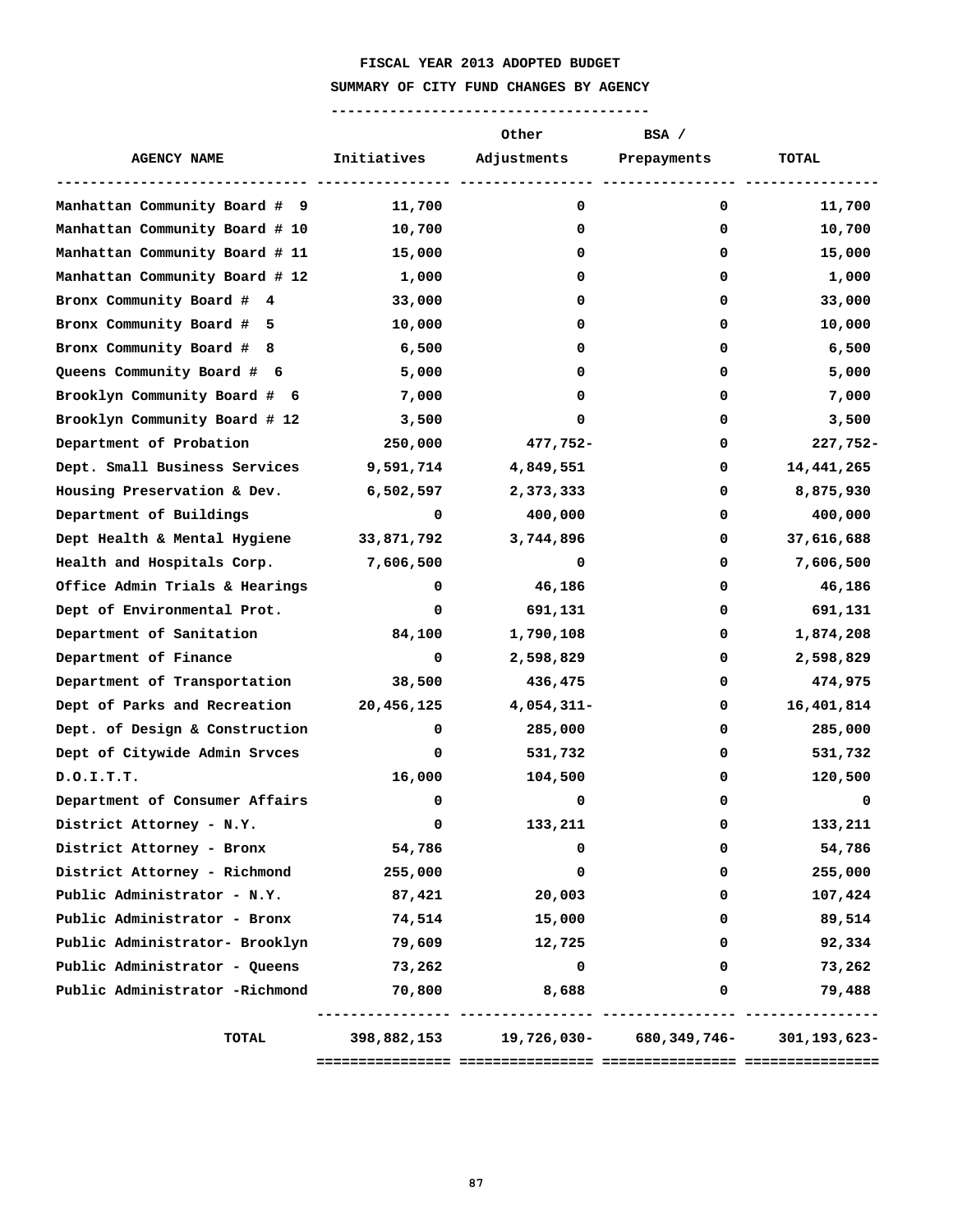#### **SUMMARY OF CITY FUND CHANGES BY AGENCY**

|                                 |             | Other       | BSA /       |              |
|---------------------------------|-------------|-------------|-------------|--------------|
| <b>AGENCY NAME</b>              | Initiatives | Adjustments | Prepayments | <b>TOTAL</b> |
| Mayoralty                       | 50,000      | 0           | 0           | 50,000       |
| OFFICE OF THE MAYOR-OTPS        | 50,000      | 0           | 0           | 50,000       |
| Board of Elections              | 0           | 12,150,000  | 0           | 12,150,000   |
| OTHER THAN PERSONAL SERVICES    | 0           | 12,150,000  | 0           | 12,150,000   |
| Office of the Actuary           | 0           | 100,000     | 0           | 100,000      |
| OTHER THAN PERSONAL SERVICE     | 0           | 100,000     | 0           | 100,000      |
| President, Borough of Manhattan | 100,000     | 1,512,669   | 0           | 1,612,669    |
| PERSONAL SERVICES               | 0           | 1,312,669   | 0           | 1,312,669    |
| OTHER THAN PERSONAL SERVICES    | 100,000     | 200,000     | 0           | 300,000      |
| President, Borough of the Bronx | 0           | 1,591,253   | 0           | 1,591,253    |
| PERSONAL SERVICES               | 0           | 1,591,253   | 0           | 1,591,253    |
| President, Borough of Brooklyn  | 0           | 1,744,367   | 0           | 1,744,367    |
| PERSONAL SERVICES               | 0           | 1,584,367   | 0           | 1,584,367    |
| OTHER THAN PERSONAL SERVICES    | 0           | 160,000     | 0           | 160,000      |
| President, Borough of Queens    | 0           | 1,374,638   | 0           | 1,374,638    |
| PERSONAL SERVICES               | 0           | 1,174,638   | 0           | 1,174,638    |
| OTHER THAN PERSONAL SERVICES    | 0           | 200,000     | 0           | 200,000      |
| President, Borough of S.I.      | 75,000      | 1,374,460   | 0           | 1,449,460    |
| PERSONAL SERVICES               | 0           | 1,174,460   | 0           | 1,174,460    |
| OTHER THAN PERSONAL SERVICES    | 75,000      | 200,000     | 0           | 275,000      |
| Dept. of Emergency Management   | 3,500       | 564,000     | 0           | 567,500      |
| OTHER THAN PERSONAL SERVICES    | 3,500       | 564,000     | 0           | 567,500      |
| Office of Admin. Tax Appeals    | 0           | 150,000     | 0           | 150,000      |
| OTHER THAN PERSONAL SERVICE     | 0           | 150,000     | 0           | 150,000      |
| Law Department                  | 0           | 1,572,000   | 0           | 1,572,000    |
| PERSONAL SERVICES               | 0           | 600,000     | 0           | 600,000      |
| OTHER THAN PERSONAL SERVICES    | 0           | 972,000     | 0           | 972,000      |
| Department of Investigation     | 0           | 512,000     | 0           | 512,000      |
| PERSONAL SERVICES               | 0           | 512,000     | 0           | 512,000      |
| NY Public Library - Research    | 1,570,000   | 4,726,000   | 0           | 6,296,000    |
| LUMP SUM APPROPRIATION          | 1,570,000   | 4,726,000   | 0           | 6,296,000    |
| New York Public Library         | 8,184,000   | 25,115,000  | 0           | 33,299,000   |
| SYSTEMWIDE SERVICES             | 8,184,000   | 25,115,000  | 0           | 33,299,000   |
| Brooklyn Public Library         | 6,141,500   | 18,836,000  | 0           | 24,977,500   |
| LUMP SUM                        | 6,141,500   | 18,836,000  | 0           | 24,977,500   |
| Queens Borough Public Library   | 6,138,000   | 18,836,000  | 0           | 24,974,000   |
| LUMP SUM                        | 6,138,000   | 18,836,000  | 0           | 24,974,000   |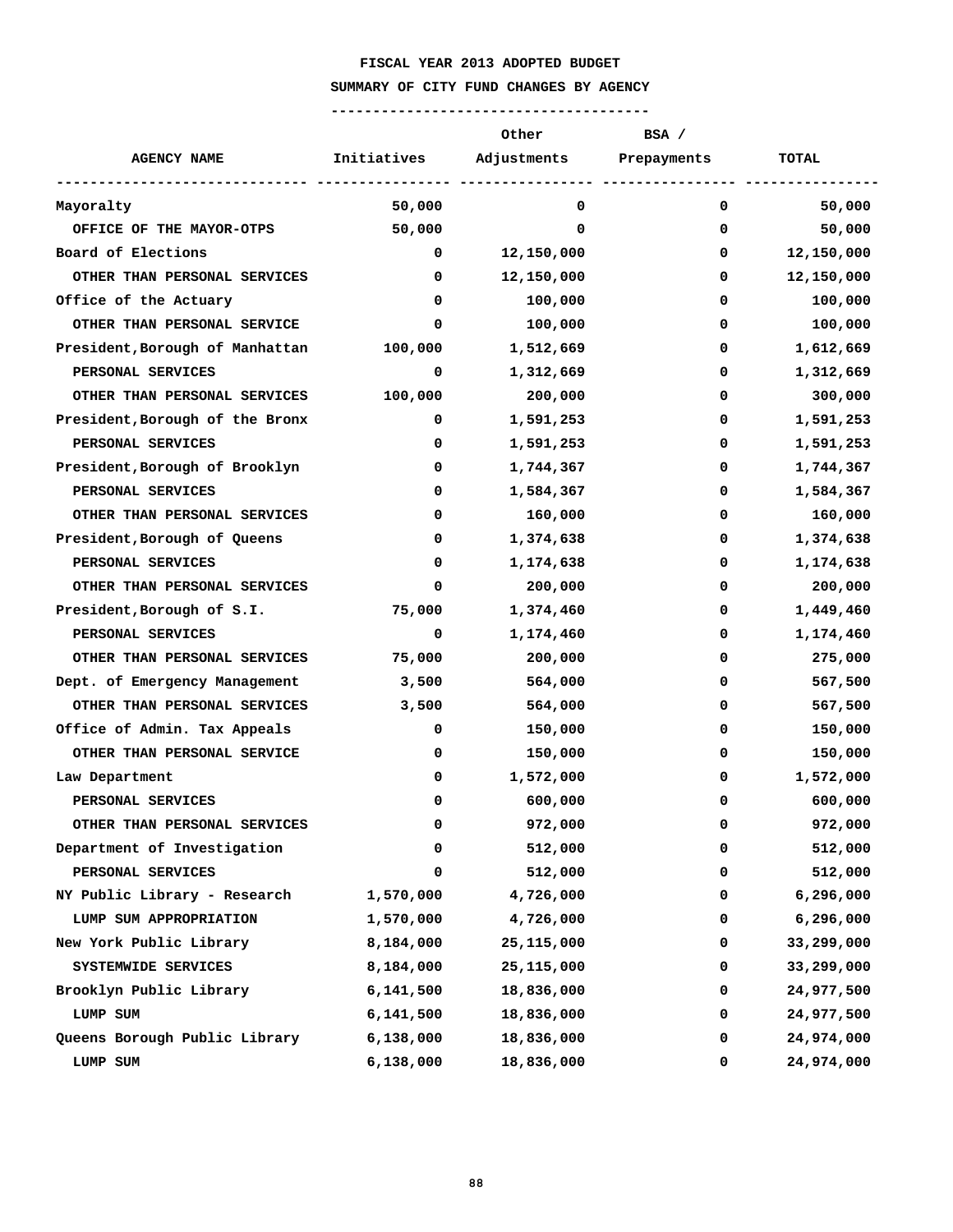#### **SUMMARY OF CITY FUND CHANGES BY AGENCY**

|                                 |              | Other                  | BSA /                   |               |
|---------------------------------|--------------|------------------------|-------------------------|---------------|
| <b>AGENCY NAME</b>              | Initiatives  |                        | Adjustments Prepayments | <b>TOTAL</b>  |
| Department of Education         |              | 20,056,622 15,700,465- |                         | 0 $4,356,157$ |
| GE INSTR & SCH LEADERSHIP -     | 4,375,000    | 9,400,000              | 0                       | 13,775,000    |
| SCHOOL FACILITIES - PS          | 3,000,000    | $2,466-$               | 0                       | 2,997,534     |
| SCHOOL FOOD SERVICES - PS       | 0            | $306,378 -$            | 0                       | $306,378-$    |
| FRINGE BENEFITS - PS            | 0            | 17,972,000-            | 0                       | 17,972,000-   |
| GE INSTR & SCH LEADERSHIP -     | 7,105,122    | 1,400,000-             | 0                       | 5,705,122     |
| SCHOOL FACILITIES - OTPS        | 0            | 36,852-                | 0                       | $36,852-$     |
| SCHOOL FOOD SERVICES - OTPS     | $\mathbf 0$  | 2,617,231              | 0                       | 2,617,231     |
| ENERGY AND LEASES - OTPS        | 0            | 3,545,477              | 0                       | 3,545,477     |
| CENTRAL ADMINISTRATION - OTP    | 5,576,500    | 0                      | 0                       | 5,576,500     |
| CHARTER/CONTRACT/FOSTER CARE    | 0            | 11,545,477-            | 0                       | 11,545,477-   |
| City University                 |              | 4,034,137 3,251,338    | 0                       | 7,285,475     |
| COMMUNITY COLLEGE PS            | 0            | 393,000-               | 0                       | $393,000 -$   |
| COMMUNITY COLLEGE-OTPS          |              | 4,034,137 3,644,338    | 0                       | 7,678,475     |
| Civilian Complaint Review Bd.   | 1,499,254    | 0                      | 0                       | 1,499,254     |
| CCRB-PS                         | 720,428      | 0                      | 0                       | 720,428       |
| <b>CCRB-OTPS</b>                | 778,826      | 0                      | 0                       | 778,826       |
| Police Department               | 33,129       | 331,300                | 0                       | 364,429       |
| <b>OPERATIONS</b>               | 0            | 185,307                | 0                       | 185,307       |
| <b>ADMINISTRATION-PERSONNEL</b> | 0            | 145,993                | 0                       | 145,993       |
| <b>OPERATIONS-OTPS</b>          | 33,129       | 0                      | 0                       | 33,129        |
| Fire Department                 | 43,767,294   | 11,599,642             | 0                       | 55,366,936    |
| <b>EXECUTIVE ADMINISTRATIVE</b> | 0            | 198,132                | 0                       | 198,132       |
| FIRE EXTING AND EMERG RESP      | 43,582,294   | 11,401,510             | 0                       | 54,983,804    |
| EMERGENCY MEDICAL SERVICES-P    | 0            | 274,437                | 0                       | 274,437       |
| <b>EXECUTIVE ADMIN-OTPS</b>     | 185,000      | 1,200,000-             | 0                       | 1,015,000-    |
| FIRE EXTING & RESP-OTPS         | $\mathbf{0}$ | 1,200,000              | 0                       | 1,200,000     |
| EMERGENCY MEDICAL SERV-OTPS     | 0            | $274,437-$             | 0                       | $274,437-$    |
| Admin. for Children Services    | 60,787,500   | 37,453,781             | 0                       | 98, 241, 281  |
| PERSONAL SERVICES               | 1,864,000    | 546,296-               | 0                       | 1,317,704     |
| <b>ADMINISTRATIVE-PS</b>        | 0            | 27,325                 | 0                       | 27,325        |
| <b>HEADSTART/DAYCARE-OTPS</b>   | 58,583,500   | 37,300,000             | 0                       | 95,883,500    |
| CHILD WELFARE-OTPS              | 340,000      | 672,752                | 0                       | 1,012,752     |
| Department of Social Services   | 10,682,200   | 12,583,661             | 0                       | 23,265,861    |
| <b>ADMINISTRATION-OTPS</b>      | 1,200,000    | 22,196                 | 0                       | 1,222,196     |
| PUBLIC ASSISTANCE - OTPS        | 0            | 12,561,465             | 0                       | 12,561,465    |
| ADULT SERVICES - OTPS           | 9,482,200    | 0                      | 0                       | 9,482,200     |
| Dept. of Homeless Services      | 912,991      | 0                      | 0                       | 912,991       |
| DEPT OF HOMELESS SERVICES-OT    | 912,991      | 0                      | 0                       | 912,991       |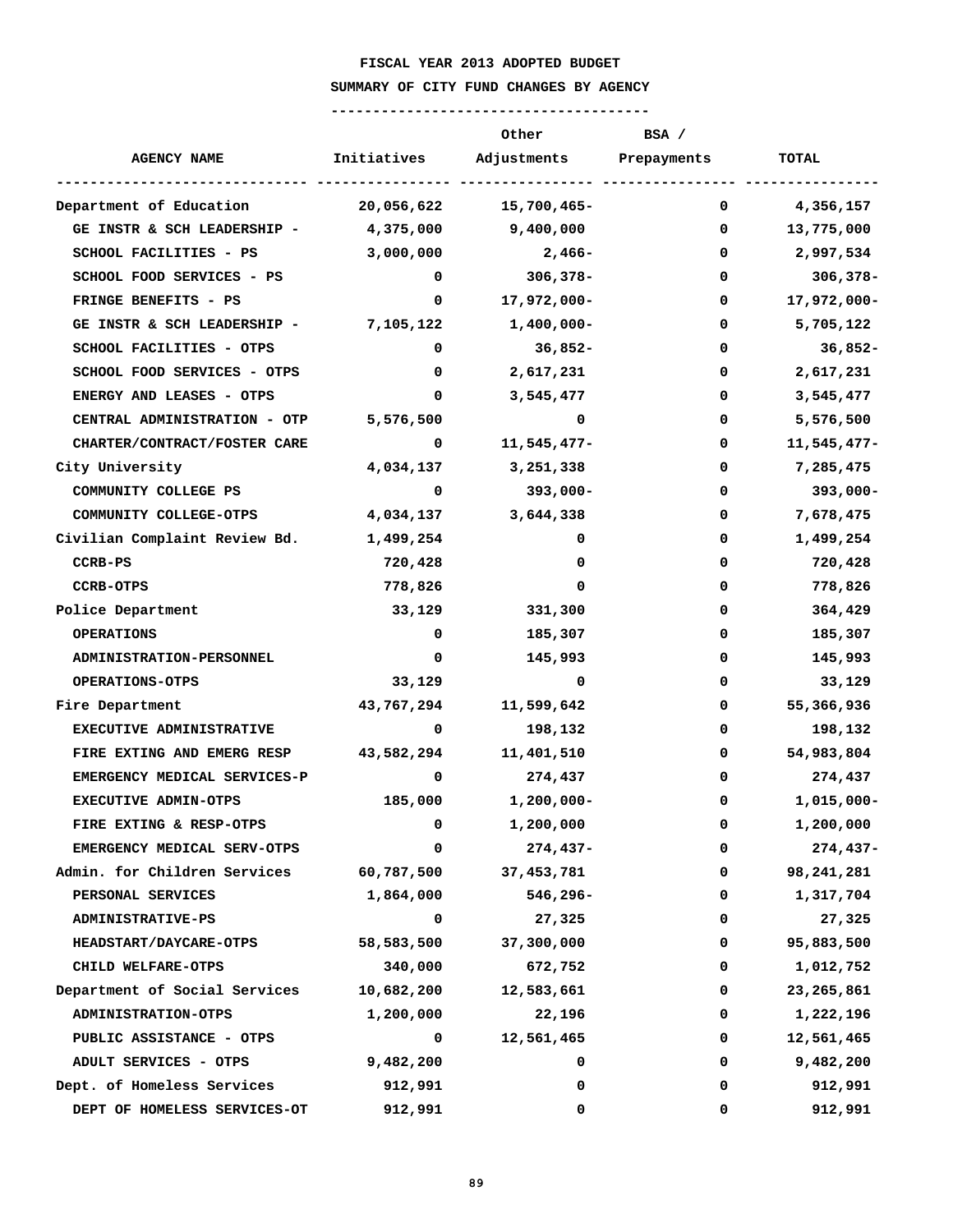#### **SUMMARY OF CITY FUND CHANGES BY AGENCY**

|                                |             | Other            | BSA /          |                |
|--------------------------------|-------------|------------------|----------------|----------------|
| <b>AGENCY NAME</b>             | Initiatives | Adjustments      | Prepayments    | <b>TOTAL</b>   |
| Department of Correction       | 0           | 6,404,800        | 0              | 6,404,800      |
| <b>OPERATIONS</b>              | 0           | 6,404,800        | 0              | 6,404,800      |
| Citywide Pension Contributions | 0           | $83,000,000 -$   | 0              | $83,000,000 -$ |
| CITY ACTUARIAL PENSIONS        | 0           | $83,000,000 -$   | 0              | $83,000,000 -$ |
| Miscellaneous                  | 13,107,419  | $62, 294, 520 -$ | 0              | 49, 187, 101-  |
| PERSONAL SERVICES              | 0           | 56,678,416-      | 0              | 56,678,416-    |
| FRINGE BENEFITS                | 0           | 5,848,585-       | 0              | 5,848,585-     |
| OTHER THAN PERSONAL SERVICES   | 13,107,419  | 232,481          | 0              | 13,339,900     |
| Debt Service                   | 0           | 51,598,971-      | 680, 349, 746- | 731,948,717-   |
| FUNDED DEBT-W/O CONST LIMIT    | 0           | 118,985,154-     | 323,519,447    | 204,534,293    |
| LEASE PURCH & CITY GUAR DEBT   | 0           | 6,164,951–       | 124,984,725-   | 131,149,676-   |
| NYC Transitional Finance Aut   | 0           | 73,551,134       | 878,884,468-   | 805,333,334-   |
| Public Advocate                | 0           | 649,154          | 0              | 649,154        |
| PERSONAL SERVICES              | 0           | 649,154          | 0              | 649,154        |
| City Clerk                     | 0           | 150,000          | 0              | 150,000        |
| PERSONAL SERVICES              | 0           | 150,000          | 0              | 150,000        |
| Department for the Aging       | 27,965,451  | 0                | 0              | 27,965,451     |
| COMMUNITY PROGRAMS - OTPS      | 27,965,451  | 0                | 0              | 27,965,451     |
| Department of Cultural Affairs | 15,007,062  | 38,236,558       | 0              | 53, 243, 620   |
| OFFICE OF COMMISSIONER-PS      | 0           | 47,179           | 0              | 47,179         |
| CULTURAL PROGRAMS              | 8,673,283   | 13,000,000       | 0              | 21,673,283     |
| METROPOLITAN MUSEUM OF ART     | 1,027,534   | 2,843,796        | 0              | 3,871,330      |
| NY BOTANICAL GARDEN            | 439,105     | 1,918,499        | 0              | 2,357,604      |
| AMER MUSEUM NATURAL HISTORY    | 847,493     | 3, 144, 325      | 0              | 3,991,818      |
| THE WILDLIFE CONSERVATION SO   | 811,152     | 3,511,587        | 0              | 4,322,739      |
| <b>BROOKLYN MUSEUM</b>         | 558,863     | 2,515,642        | 0              | 3,074,505      |
| BKLYN CHILDRENS MUSEUM         | 160,415     | 783,790          | 0              | 944,205        |
| BROOKLYN BOTANIC GARDEN        | 302,766     | 1,360,762        | 0              | 1,663,528      |
| QUEENS BOTANICAL GARDEN        | 107,993     | 420,854          | 0              | 528,847        |
| NY HALL OF SCIENCE             | 127,681     | 585,855          | 0              | 713,536        |
| SI INSTITUTE ARTS & SCIENCES   | 78,222      | 348,957          | 0              | 427,179        |
| S.I. ZOOLOGICAL SOCIETY        | 150,794     | 575,353          | 0              | 726,147        |
| S I HISTORICAL SOCIETY         | 66,662      | 315,332          | 0              | 381,994        |
| MUSEUM OF THE CITY OF NY       | 117,142     | 483,622          | 0              | 600,764        |
| <b>WAVE HILL</b>               | 82,019      | 502,500          | 0              | 584,519        |
| BROOKLYN ACADEMY OF MUSIC      | 200,599     | 873,863          | 0              | 1,074,462      |
| SNUG HARBOR CULTURAL CENTER    | 94,853      | 499,085          | 0              | 593,938        |
| STUDIO MUSEUM IN HARLEM        | 61,726      | 270,737          | 0              | 332,463        |
| OTHER CULTURAL INSTITUTIONS    | 1,032,656   | 3,939,276        | 0              | 4,971,932      |
| N.Y. SHAKESPEARE FESTIVAL      | 66,104      | 295,544          | 0              | 361,648        |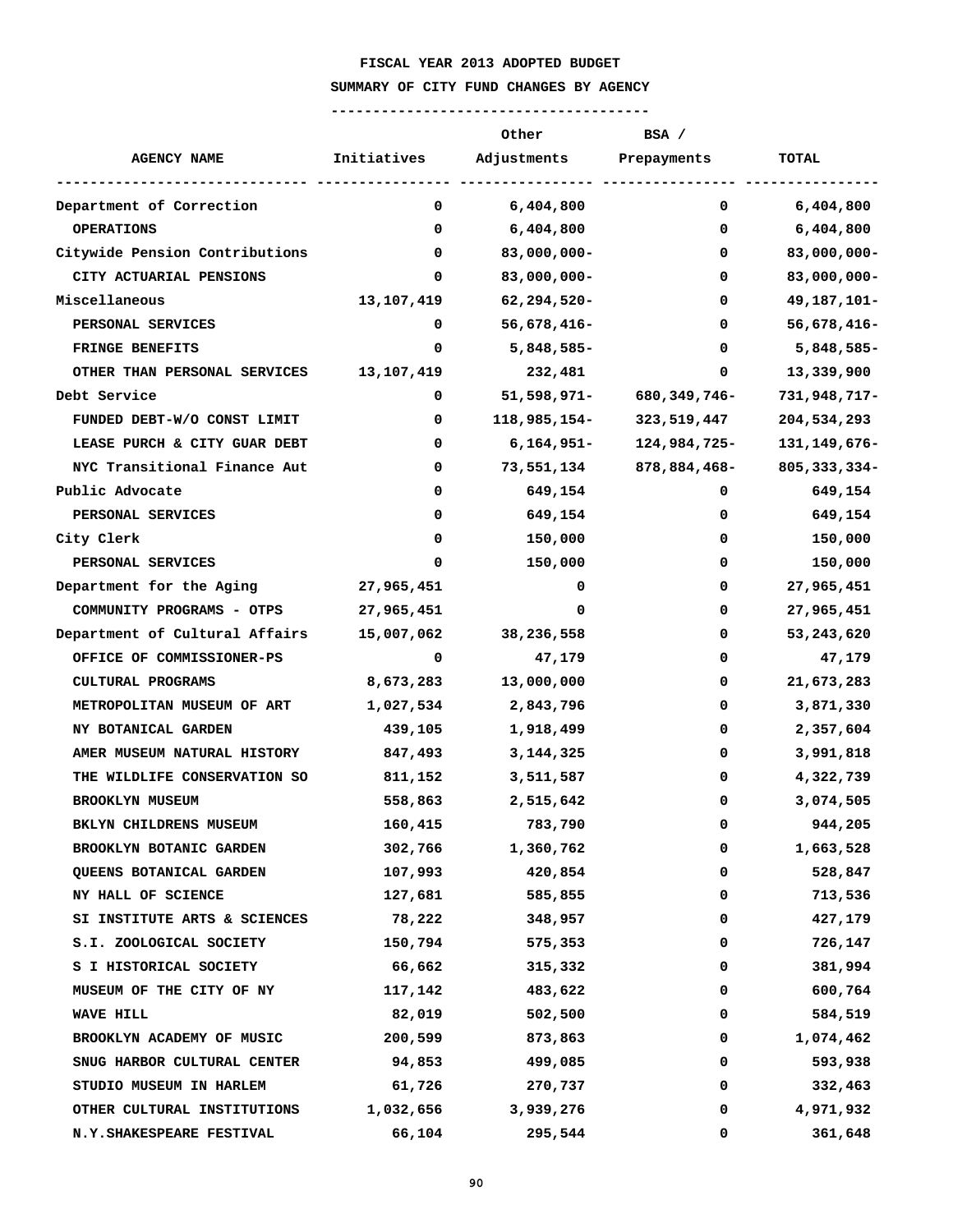#### **SUMMARY OF CITY FUND CHANGES BY AGENCY**

|                                                        |                              | Other                       | BSA /                                                                                                                                                                                                                                                                                                                              |                |
|--------------------------------------------------------|------------------------------|-----------------------------|------------------------------------------------------------------------------------------------------------------------------------------------------------------------------------------------------------------------------------------------------------------------------------------------------------------------------------|----------------|
| AGENCY NAME <b>Initiatives</b> Adjustments Prepayments |                              |                             |                                                                                                                                                                                                                                                                                                                                    | <b>TOTAL</b>   |
| Office of Payroll Admin.                               | ---------- ----------------- | 23,000,000-<br>$\mathbf{0}$ | $\overline{0}$ and $\overline{0}$ and $\overline{0}$ and $\overline{0}$ and $\overline{0}$ and $\overline{0}$ and $\overline{0}$ and $\overline{0}$ and $\overline{0}$ and $\overline{0}$ and $\overline{0}$ and $\overline{0}$ and $\overline{0}$ and $\overline{0}$ and $\overline{0}$ and $\overline{0}$ and $\overline{0}$ and | $23,000,000 -$ |
| OTHER THAN PERSONAL SERVICE                            | 0                            | $23,000,000 -$              | 0                                                                                                                                                                                                                                                                                                                                  | $23,000,000 -$ |
| Civil Service Commission                               | 0                            | 50,000                      | 0                                                                                                                                                                                                                                                                                                                                  | 50,000         |
| OTHER THAN PERSONAL SERVICES                           | 0                            | 50,000                      | 0                                                                                                                                                                                                                                                                                                                                  | 50,000         |
| Taxi & Limousine Commission                            | 0                            | 1,490,000                   | 0                                                                                                                                                                                                                                                                                                                                  | 1,490,000      |
| OTHER THAN PERSONAL SERVICE                            | 0                            | 1,490,000                   | 0                                                                                                                                                                                                                                                                                                                                  | 1,490,000      |
| Youth & Community Development 99,519,224               |                              | 0                           | 0                                                                                                                                                                                                                                                                                                                                  | 99,519,224     |
| COMMUNITY DEVELOPMENT OTPS                             | 16,823,138                   | 0                           | 0                                                                                                                                                                                                                                                                                                                                  | 16,823,138     |
| OTHER THAN PERSONAL SERVICES 82,696,086                |                              | 0                           | 0                                                                                                                                                                                                                                                                                                                                  | 82,696,086     |
| Manhattan Community Board # 2                          | 1,750                        | 0                           | 0                                                                                                                                                                                                                                                                                                                                  | 1,750          |
| OTHER THAN PERSONAL SERVICES                           | 1,750                        | 0                           | 0                                                                                                                                                                                                                                                                                                                                  | 1,750          |
| Manhattan Community Board # 3                          | 1,750                        | 0                           | 0                                                                                                                                                                                                                                                                                                                                  | 1,750          |
| OTHER THAN PERSONAL SERVICES                           | 1,750                        | 0                           | 0                                                                                                                                                                                                                                                                                                                                  | 1,750          |
| Manhattan Community Board # 6                          | 3,500                        | 0                           | 0                                                                                                                                                                                                                                                                                                                                  | 3,500          |
| OTHER THAN PERSONAL SERVICES                           | 3,500                        | 0                           | 0                                                                                                                                                                                                                                                                                                                                  | 3,500          |
| Manhattan Community Board # 7                          | 24,750                       | 0                           | 0                                                                                                                                                                                                                                                                                                                                  | 24,750         |
| OTHER THAN PERSONAL SERVICES                           | 24,750                       | 0                           | 0                                                                                                                                                                                                                                                                                                                                  | 24,750         |
| Manhattan Community Board # 9                          | 11,700                       | 0                           | 0                                                                                                                                                                                                                                                                                                                                  | 11,700         |
| OTHER THAN PERSONAL SERVICES                           | 11,700                       | 0                           | 0                                                                                                                                                                                                                                                                                                                                  | 11,700         |
| Manhattan Community Board # 10                         | 10,700                       | 0                           | 0                                                                                                                                                                                                                                                                                                                                  | 10,700         |
| OTHER THAN PERSONAL SERVICES                           | 10,700                       | 0                           | 0                                                                                                                                                                                                                                                                                                                                  | 10,700         |
| Manhattan Community Board # 11                         | 15,000                       | 0                           | 0                                                                                                                                                                                                                                                                                                                                  | 15,000         |
| OTHER THAN PERSONAL SERVICES                           | 15,000                       | 0                           | 0                                                                                                                                                                                                                                                                                                                                  | 15,000         |
| Manhattan Community Board # 12                         | 1,000                        | 0                           | 0                                                                                                                                                                                                                                                                                                                                  | 1,000          |
| OTHER THAN PERSONAL SERVICES                           | 1,000                        | 0                           | 0                                                                                                                                                                                                                                                                                                                                  | 1,000          |
| Bronx Community Board # 4                              | 33,000                       | 0                           | 0                                                                                                                                                                                                                                                                                                                                  | 33,000         |
| OTHER THAN PERSONAL SERVICES                           | 33,000                       | 0                           | 0                                                                                                                                                                                                                                                                                                                                  | 33,000         |
| Bronx Community Board # 5                              | 10,000                       | 0                           | 0                                                                                                                                                                                                                                                                                                                                  | 10,000         |
| OTHER THAN PERSONAL SERVICES                           | 10,000                       | 0                           | 0                                                                                                                                                                                                                                                                                                                                  | 10,000         |
| Bronx Community Board # 8                              | 6,500                        | 0                           | 0                                                                                                                                                                                                                                                                                                                                  | 6,500          |
| OTHER THAN PERSONAL SERVICES                           | 6,500                        | 0                           | 0                                                                                                                                                                                                                                                                                                                                  | 6,500          |
| Queens Community Board # 6                             | 5,000                        | 0                           | 0                                                                                                                                                                                                                                                                                                                                  | 5,000          |
| OTHER THAN PERSONAL SERVICES                           | 5,000                        | 0                           | 0                                                                                                                                                                                                                                                                                                                                  | 5,000          |
| Brooklyn Community Board # 6                           | 7,000                        | 0                           | 0                                                                                                                                                                                                                                                                                                                                  | 7,000          |
| OTHER THAN PERSONAL SERVICES                           | 7,000                        | 0                           | 0                                                                                                                                                                                                                                                                                                                                  | 7,000          |
| Brooklyn Community Board # 12                          | 3,500                        | 0                           | 0                                                                                                                                                                                                                                                                                                                                  | 3,500          |
| OTHER THAN PERSONAL SERVICES                           | 3,500                        | 0                           | 0                                                                                                                                                                                                                                                                                                                                  | 3,500          |
| Department of Probation                                | 250,000                      | 477,752-                    | 0                                                                                                                                                                                                                                                                                                                                  | 227,752-       |
| PROBATION SERVICES                                     | 0                            | 169,130                     | 0                                                                                                                                                                                                                                                                                                                                  | 169,130        |
| PROBATION SERVICES-OTPS                                | 250,000                      | 646,882-                    | 0                                                                                                                                                                                                                                                                                                                                  | 396,882-       |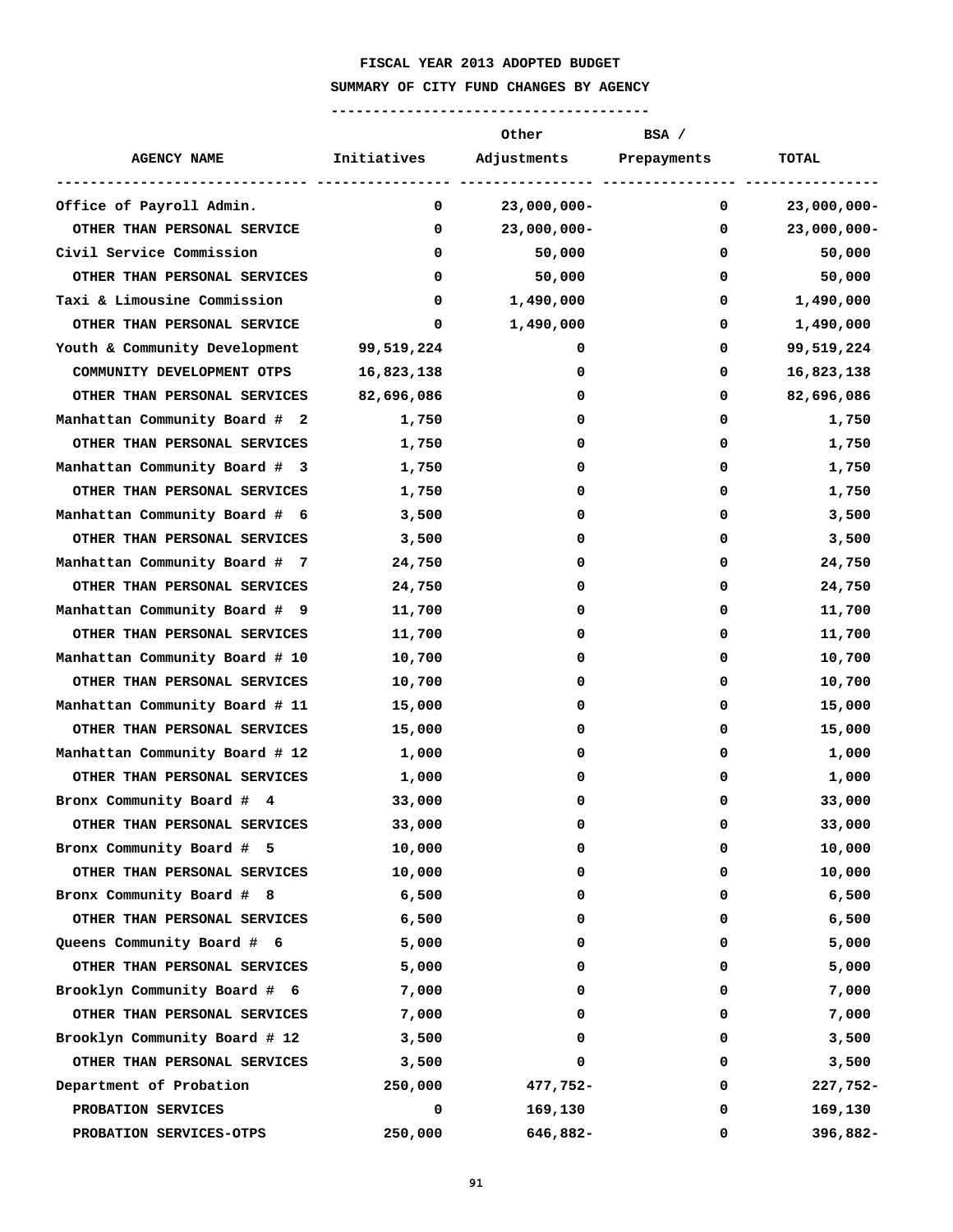#### **SUMMARY OF CITY FUND CHANGES BY AGENCY**

|                                                   |                                                                                                                                                                                                                                                                                                                                                                                                       | Other      | BSA /                   |            |  |
|---------------------------------------------------|-------------------------------------------------------------------------------------------------------------------------------------------------------------------------------------------------------------------------------------------------------------------------------------------------------------------------------------------------------------------------------------------------------|------------|-------------------------|------------|--|
| <b>AGENCY NAME</b>                                | Initiatives                                                                                                                                                                                                                                                                                                                                                                                           |            | Adjustments Prepayments | TOTAL      |  |
| Dept. Small Business Services 9,591,714 4,849,551 |                                                                                                                                                                                                                                                                                                                                                                                                       |            | $\mathbf 0$             | 14,441,265 |  |
| CONTRACT COMP & BUS. OPP - P                      | $\overline{\mathbf{0}}$ and $\overline{\mathbf{0}}$ and $\overline{\mathbf{0}}$ and $\overline{\mathbf{0}}$ and $\overline{\mathbf{0}}$ and $\overline{\mathbf{0}}$ and $\overline{\mathbf{0}}$ and $\overline{\mathbf{0}}$ and $\overline{\mathbf{0}}$ and $\overline{\mathbf{0}}$ and $\overline{\mathbf{0}}$ and $\overline{\mathbf{0}}$ and $\overline{\mathbf{0}}$ and $\overline{\mathbf{0}}$ a | 5,385      | 0                       | 5,385      |  |
| WORKFORCE INVESTMENT ACT - P                      | $\mathbf{0}$                                                                                                                                                                                                                                                                                                                                                                                          | 446        | 0                       | 446        |  |
| DEPT. OF BUSINESS O.T.P.S.                        | 3,179,214                                                                                                                                                                                                                                                                                                                                                                                             | 3,500,000  | 0                       | 6,679,214  |  |
| CONTRACT COMP & BUS OPP - OT 654,000              |                                                                                                                                                                                                                                                                                                                                                                                                       | 135,000    | 0                       | 789,000    |  |
| ECONOMIC DEVELOPMENT CORP.                        | 275,000                                                                                                                                                                                                                                                                                                                                                                                               | 1,208,720  | 0                       | 1,483,720  |  |
| WORKFORCE INVESTMENT ACT - 0 5,483,500            |                                                                                                                                                                                                                                                                                                                                                                                                       | 0          | 0                       | 5,483,500  |  |
| Housing Preservation & Dev.                       | 6,502,597                                                                                                                                                                                                                                                                                                                                                                                             | 2,373,333  | 0                       | 8,875,930  |  |
| OFFICE OF ADMINISTRATION OTP                      | 0                                                                                                                                                                                                                                                                                                                                                                                                     | 450,000    | 0                       | 450,000    |  |
| OFFICE OF DEVELOPMENT OTPS                        | 4,002,597                                                                                                                                                                                                                                                                                                                                                                                             | 0          | 0                       | 4,002,597  |  |
| HOUSING MANAGEMENT AND SALES                      | 0                                                                                                                                                                                                                                                                                                                                                                                                     | 1,923,333  | 0                       | 1,923,333  |  |
| OFFICE OF HOUSING PRESERVATI                      | 2,500,000                                                                                                                                                                                                                                                                                                                                                                                             | 0          | 0                       | 2,500,000  |  |
| Department of Buildings                           | 0                                                                                                                                                                                                                                                                                                                                                                                                     | 400,000    | 0                       | 400,000    |  |
| PERSONAL SERVICES                                 | 0                                                                                                                                                                                                                                                                                                                                                                                                     | 400,000    | 0                       | 400,000    |  |
| Dept Health & Mental Hygiene 33,871,792 3,744,896 |                                                                                                                                                                                                                                                                                                                                                                                                       |            | 0                       | 37,616,688 |  |
| <b>HEALTH ADMINSTRATION - PS</b>                  | 0                                                                                                                                                                                                                                                                                                                                                                                                     | 46,429-    | 0                       | 46,429-    |  |
| DISEASE CONTROL AND EPIDEMIO                      | 297,000                                                                                                                                                                                                                                                                                                                                                                                               | $56,000 -$ | 0                       | 241,000    |  |
| HEALTH PROMOTION AND DISEASE                      | 318,000                                                                                                                                                                                                                                                                                                                                                                                               | 47,000-    | 0                       | 271,000    |  |
| ENVIRONMENTAL HEALTH - PS                         | 0                                                                                                                                                                                                                                                                                                                                                                                                     | 233,887    | 0                       | 233,887    |  |
| OFFICE OF CHIEF MEDICAL EXAM                      | 0                                                                                                                                                                                                                                                                                                                                                                                                     | 98,458     | 0                       | 98,458     |  |
| <b>HEALTH ADMINSTRATION - OTPS</b>                | 0                                                                                                                                                                                                                                                                                                                                                                                                     | 46,580-    | 0                       | 46,580-    |  |
| DISEASE CONTROL AND EPIDEMIO                      | 9,787,875                                                                                                                                                                                                                                                                                                                                                                                             | 0          | 0                       | 9,787,875  |  |
| HEALTH PROMOTION AND DISEASE                      | 7,194,750                                                                                                                                                                                                                                                                                                                                                                                             | 3,068,968  | 0                       | 10,263,718 |  |
| ENVIRONMENTAL HEALTH - OTPS                       | 1,739,500                                                                                                                                                                                                                                                                                                                                                                                             | 539,592    | 0                       | 2,279,092  |  |
| HEALTH CARE ACCESS AND IMPRO                      | 5,340,500                                                                                                                                                                                                                                                                                                                                                                                             | 0          | 0                       | 5,340,500  |  |
| MENTAL HEALTH                                     | 6,121,667                                                                                                                                                                                                                                                                                                                                                                                             | 0          | 0                       | 6,121,667  |  |
| MENTAL RETARDATION AND DEVEL                      | 2,499,000                                                                                                                                                                                                                                                                                                                                                                                             | 0          | 0                       | 2,499,000  |  |
| CHEMICAL DEPENDENCY AND HEAL                      | 573,500                                                                                                                                                                                                                                                                                                                                                                                               | 0          | 0                       | 573,500    |  |
| Health and Hospitals Corp.                        | 7,606,500                                                                                                                                                                                                                                                                                                                                                                                             | 0          | 0                       | 7,606,500  |  |
| LUMP SUM                                          | 7,606,500                                                                                                                                                                                                                                                                                                                                                                                             | 0          | 0                       | 7,606,500  |  |
| Office Admin Trials & Hearings                    | 0                                                                                                                                                                                                                                                                                                                                                                                                     | 46,186     | 0                       | 46,186     |  |
| OFF OF ADM. TRIALS & HEARING                      | 0                                                                                                                                                                                                                                                                                                                                                                                                     | 45,686     | 0                       | 45,686     |  |
| OFFICE OF ADMIN. TRIALS & HE                      | 0                                                                                                                                                                                                                                                                                                                                                                                                     | 500        | 0                       | 500        |  |
| Dept of Environmental Prot.                       | 0                                                                                                                                                                                                                                                                                                                                                                                                     | 691,131    | 0                       | 691,131    |  |
| EXECUTIVE AND SUPPORT                             | 0                                                                                                                                                                                                                                                                                                                                                                                                     | 289,215    | 0                       | 289,215    |  |
| ENVIRONMENTAL MANAGEMENT                          | 0                                                                                                                                                                                                                                                                                                                                                                                                     | 84,754     | 0                       | 84,754     |  |
| WATER SUP. & WASTEWATER COLL                      | 0                                                                                                                                                                                                                                                                                                                                                                                                     | 178,061    | 0                       | 178,061    |  |
| EXECUTIVE & SUPPORT-OTPS                          | 0                                                                                                                                                                                                                                                                                                                                                                                                     | 139,101    | 0                       | 139,101    |  |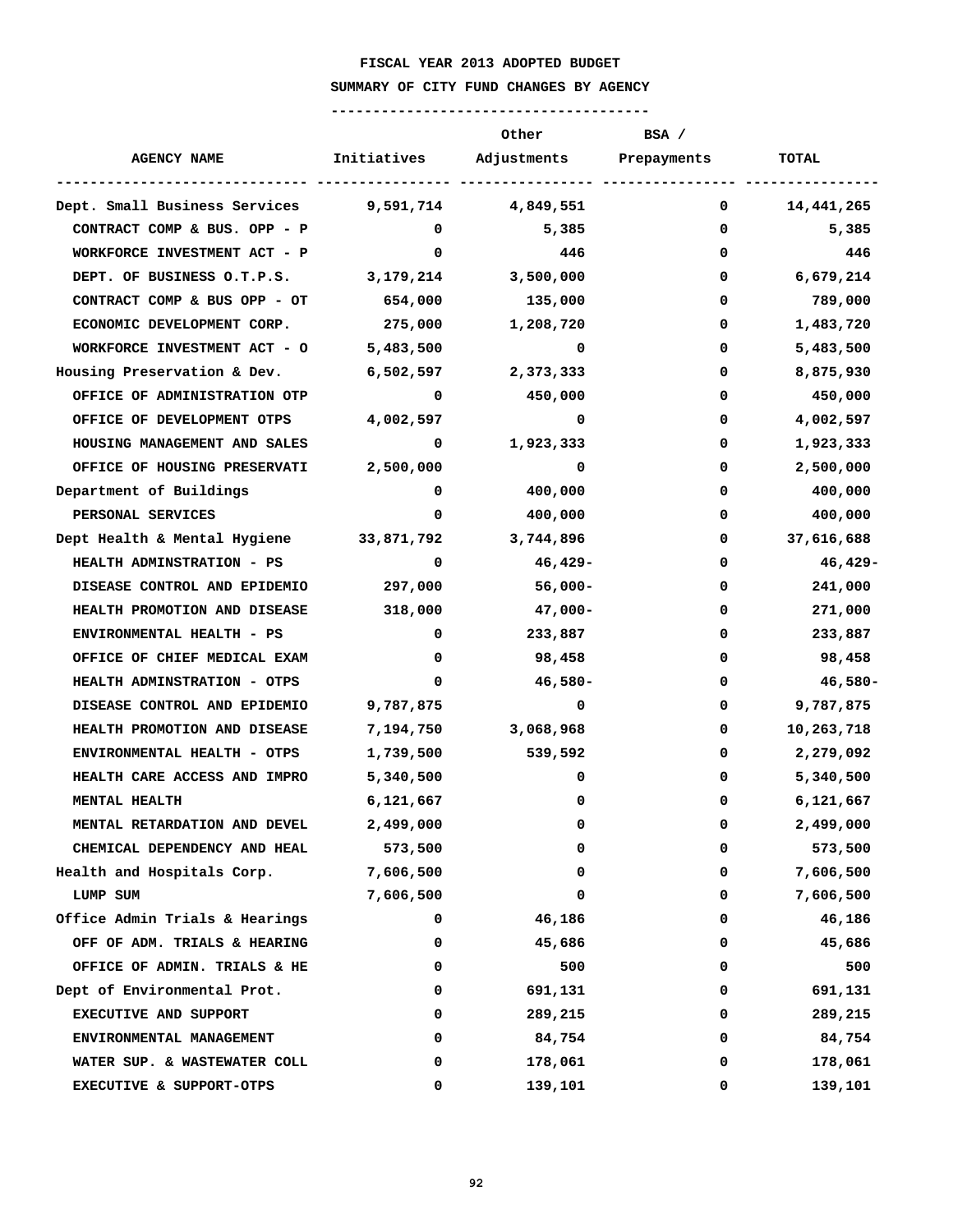#### **SUMMARY OF CITY FUND CHANGES BY AGENCY**

|                                         |              | Other                               | BSA /        |                 |
|-----------------------------------------|--------------|-------------------------------------|--------------|-----------------|
| <b>AGENCY NAME</b>                      |              | Initiatives Adjustments Prepayments |              | <b>TOTAL</b>    |
|                                         |              |                                     |              |                 |
| Department of Sanitation                |              | 84,100 1,790,108                    |              | $0 \t1,874,208$ |
| <b>EXECUTIVE ADMINISTRATIVE</b>         | $\mathbf 0$  | 2,709,685                           | 0            | 2,709,685       |
| CLEANING & COLLECTION                   | $\mathbf{0}$ | 1,279,157-                          | 0            | 1,279,157-      |
| <b>BUILDING MANAGEMENT</b>              | 0            | 182,742                             | 0            | 182,742         |
| BUREAU OF MOTOR EQUIP                   | 0            | 138,142-                            | 0            | 138,142-        |
| CLEANING & COLLECTION-OTPS              | 84,100       | $\mathbf 0$                         | 0            | 84,100          |
| MOTOR EQUIPMENT-OTPS                    | 0            | 314,980                             | 0            | 314,980         |
| Department of Finance                   | 0            | 2,598,829                           | 0            | 2,598,829       |
| ADMINISTRATION & PLANNING               | 0            | 238,471                             | 0            | 238,471         |
| <b>OPERATIONS</b>                       | 0            | 36,974                              | 0            | 36,974          |
| <b>PROPERTY</b>                         | 0            | 3,000                               | 0            | 3,000           |
| <b>AUDIT</b>                            | 0            | 11,200                              | 0            | 11,200          |
| LEGAL                                   | 0            | 1,000                               | 0            | 1,000           |
| PARKING VIOLATIONS BUREAU               | 0            | 4,250                               | 0            | 4,250           |
| CITY SHERIFF                            | 0            | 200                                 | 0            | 200             |
| <b>ADMINISTRATION-OTPS</b>              | 0            | 538,734                             | 0            | 538,734         |
| <b>OPERATIONS-OTPS</b>                  | 0            | 1,260,000                           | 0            | 1,260,000       |
| <b>PROPERTY-OTPS</b>                    | 0            | 475,000                             | 0            | 475,000         |
| <b>AUDIT-OTPS</b>                       | 0            | 75,000                              | 0            | 75,000          |
| LEGAL-OTPS                              | 0            | $45,000 -$                          | 0            | $45,000 -$      |
| Department of Transportation            | 38,500       | 436,475                             | 0            | 474,975         |
| EXEC ADM & PLANN MGT.                   | 0            | 232,787                             | 0            | 232,787         |
| TRANSIT OPERATIONS                      | 0            | 145,492                             | 0            | 145,492         |
| TRAFFIC OPERATIONS                      | 0            | 58,196                              | 0            | 58,196          |
| BUREAU OF BRIDGES - OTPS                | 38,500       | 0                                   | 0            | 38,500          |
| Dept of Parks and Recreation 20,456,125 |              | 4,054,311-                          | 0            | 16,401,814      |
| MAINTENANCE & OPERATIONS                |              | 18,220,000 6,497,491-               | $\mathbf{O}$ | 11,722,509      |
| RECREATION SERVICES                     | 1,000,000    | 400,413                             | 0            | 1,400,413       |
| MAINT & OPERATIONS - OTPS               | 1,236,125    | 2,708,205                           | 0            | 3,944,330       |
| EXEC MGT/ADMIN SVCS-OTPS                | 0            | $800,000 -$                         | 0            | $800,000 -$     |
| RECREATION SERVICES-OTPS                | 0            | 134,562                             | 0            | 134,562         |
| Dept. of Design & Construction          | 0            | 285,000                             | 0            | 285,000         |
| OTHER THAN PERSONAL SERVICES            | 0            | 285,000                             | 0            | 285,000         |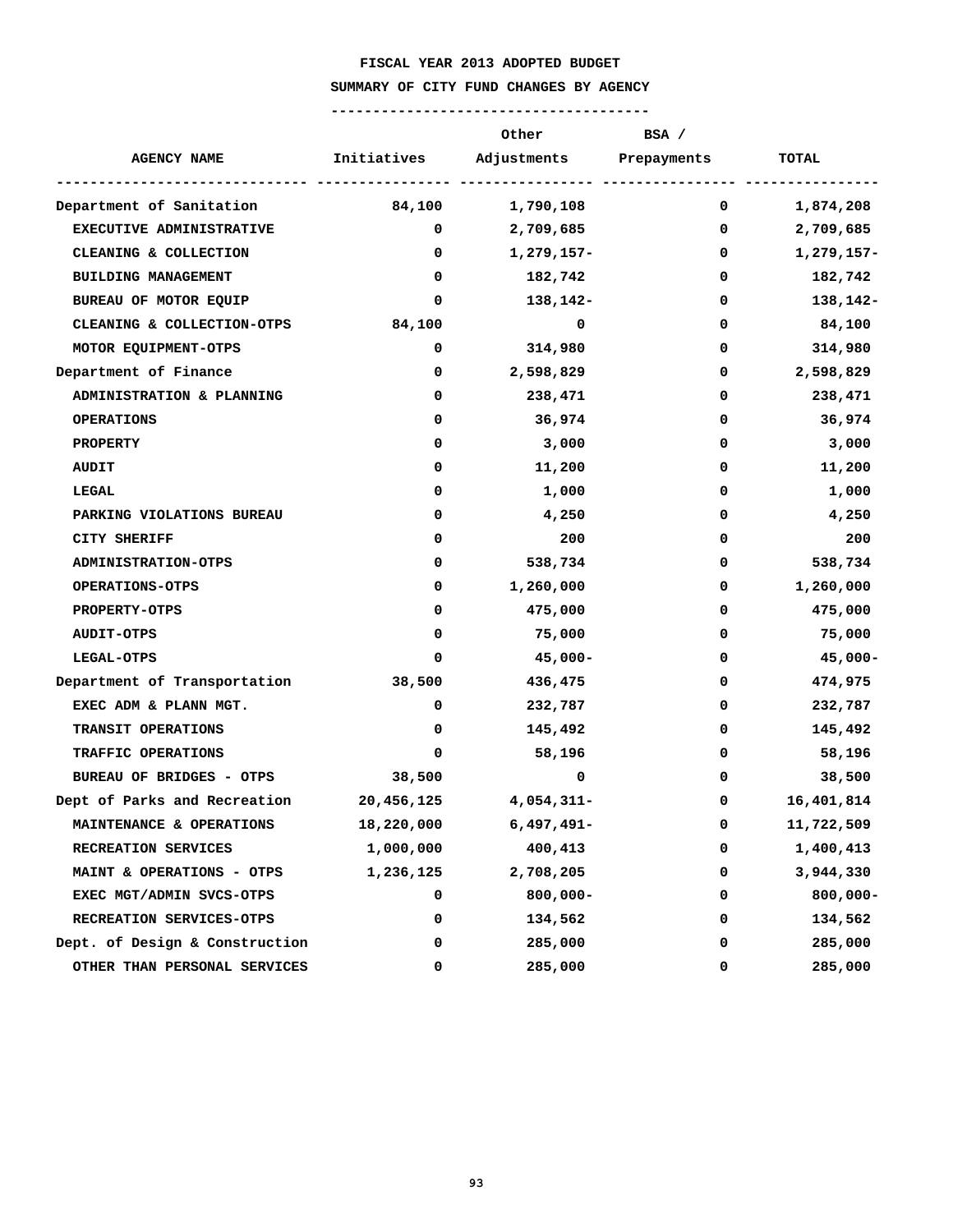#### **SUMMARY OF CITY FUND CHANGES BY AGENCY**

|                                |              | Other            | BSA /                   |              |
|--------------------------------|--------------|------------------|-------------------------|--------------|
| <b>AGENCY NAME</b>             | Initiatives  |                  | Adjustments Prepayments | <b>TOTAL</b> |
| Dept of Citywide Admin Srvces  | $\mathbf{0}$ | 531,732          | 0                       | 531,732      |
| DIV OF CTYWDE PERSONNEL SERV   | 0            | 4,851,004        | 0                       | 4,851,004    |
| EXECUTIVE AND SUPPORT SERVIC   | 0            | 4,238,607        | 0                       | 4,238,607    |
| DIV OF ADMINISTRATION AND SE   | 0            | $3,130,245-$     | 0                       | $3,130,245-$ |
| DIV OF FACILITIES MGMT AND C   | 0            | 4,272,955-       | 0                       | 4,272,955-   |
| DIV OF MUNICIPAL SUPPLY SERV   | 0            | 354,389          | 0                       | 354,389      |
| DIV OF REAL ESTATE SERVICES    | 0            | 3,088,885-       | 0                       | 3,088,885-   |
| COMMUNICATIONS                 | 0            | 344,349-         | 0                       | 344,349-     |
| DIVISION OF ENERGY CONSERVAT   | 0            | 624,166          | 0                       | 624,166      |
| DIV. OF MUNI SUPPLIES-OTPS     | 0            | 200,000          | 0                       | 200,000      |
| COMMUNICATIONS                 | 0            | 1,100,000        | 0                       | 1,100,000    |
| D.O.I.T.T.                     | 16,000       | 104,500          | 0                       | 120,500      |
| OTHER THAN PERSONAL SERVICES   | 16,000       | 104,500          | 0                       | 120,500      |
| <b>ADMINISTRATION</b>          | 0            | 2,287,232        | 0                       | 2,287,232    |
| LICENSING/ENFORCEMENT          | 0            | 2,287,232-       | 0                       | 2,287,232-   |
| District Attorney - N.Y.       | 0            | 133,211          | 0                       | 133,211      |
| PERSONAL SERVICES              | 0            | 133,211          | 0                       | 133,211      |
| District Attorney - Bronx      | 54,786       | 0                | 0                       | 54,786       |
| OTHER THAN PERSONAL SERVICES   | 54,786       | 0                | 0                       | 54,786       |
| District Attorney - Richmond   | 255,000      | 0                | 0                       | 255,000      |
| OTHER THAN PERSONAL SERVICES   | 255,000      | 0                | 0                       | 255,000      |
| Public Administrator - N.Y.    | 87,421       | 20,003           | 0                       | 107,424      |
| PERSONAL SERVICES              | 87,421       | 0                | 0                       | 87,421       |
| OTHER THAN PERSONAL SERVICES   | 0            | 20,003           | 0                       | 20,003       |
| Public Administrator - Bronx   |              | 74,514<br>15,000 | 0                       | 89,514       |
| PERSONAL SERVICES              | 74,514       | 0                | 0                       | 74,514       |
| OTHER THAN PERSONAL SERVICES   | 0            | 15,000           | 0                       | 15,000       |
| Public Administrator- Brooklyn | 79,609       | 12,725           | 0                       | 92,334       |
| PERSONAL SERVICES              | 79,609       | 0                | 0                       | 79,609       |
| OTHER THAN PERSONAL SERVICES   | $\mathbf 0$  | 12,725           | 0                       | 12,725       |
| Public Administrator - Queens  | 73,262       | 0                | 0                       | 73,262       |
| PERSONAL SERVICES              | 73,262       | 0                | 0                       | 73,262       |
| Public Administrator -Richmond | 70,800       | 8,688            | 0                       | 79,488       |
| PERSONAL SERVICES              | 70,800       | 0                | 0                       | 70,800       |
| OTHER THAN PERSONAL SERVICES   | 0            | 8,688            | 0                       | 8,688        |
| TOTAL                          |              |                  |                         |              |
|                                |              |                  |                         |              |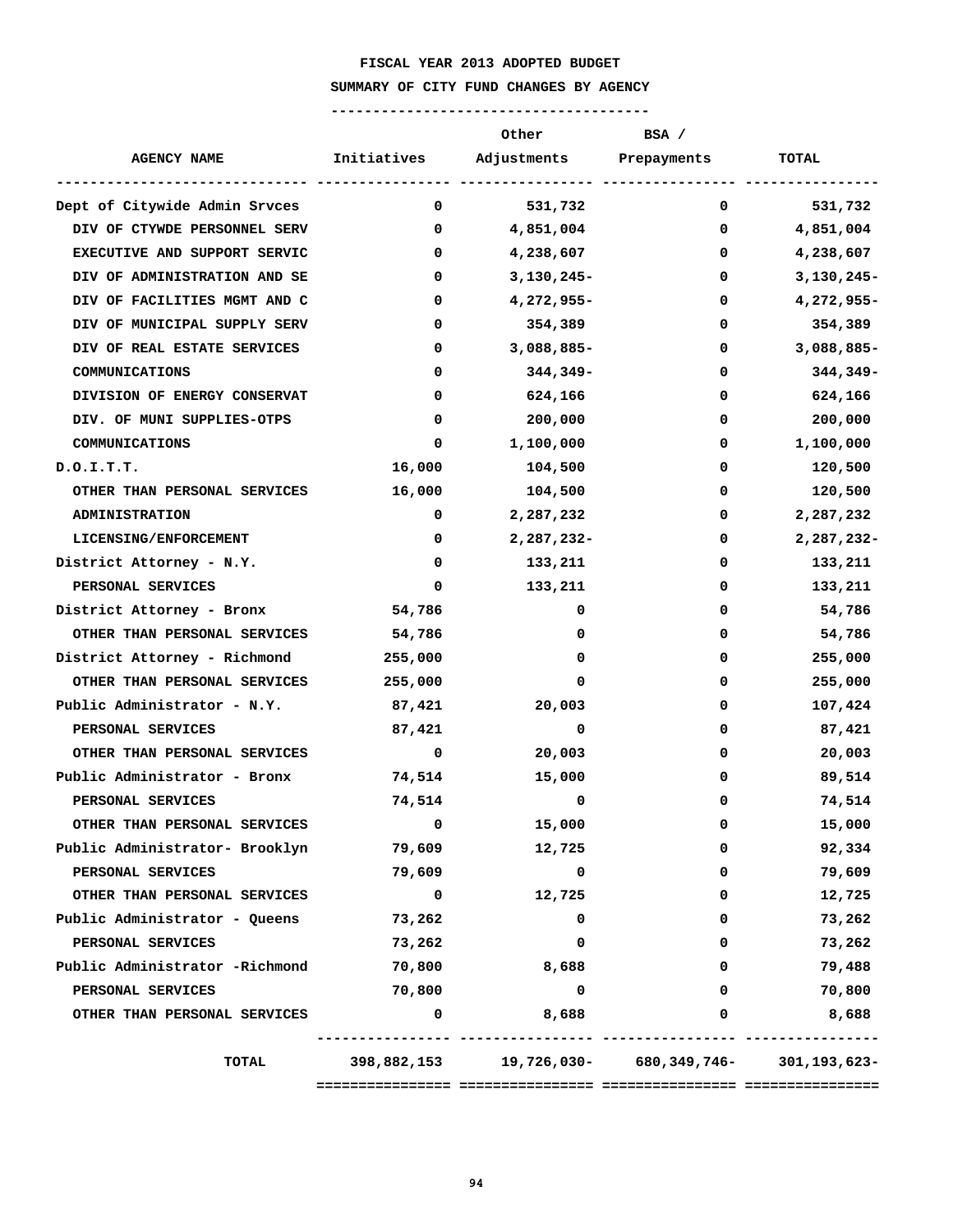# *City Council Changes As Adopted*

*Schedule B Fiscal Year 2013 Contract Budget Resolution*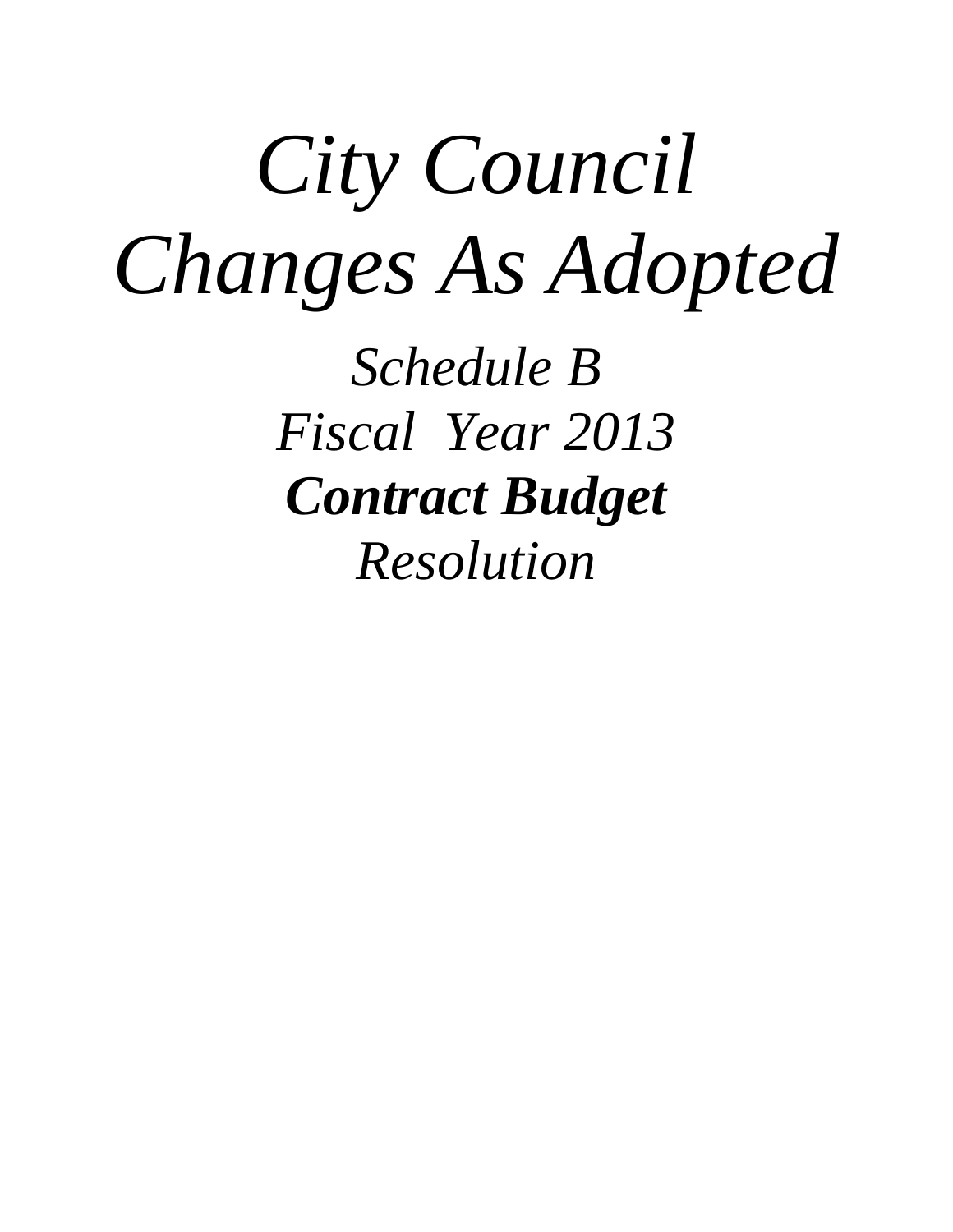**RESOLUTION TO ADOPT A CONTRACT BUDGET SETTING FORTH, BY AGENCY, CATEGORIES OF CONTRACTUAL SERVICES FOR WHICH APPROPRIATIONS HAD BEEN PROPOSED FOR THE FISCAL YEAR BEGINNING ON JULY 1, 2012 AND ENDING ON JUNE 30, 2013, IN ACCORDANCE WITH THE PROVISIONS OF THE CHARTER OF THE CITY OF NEW YORK**

**Whereas**, on May 3, 2012, pursuant to the Section 104 (a) of the Charter of the City of New York (the "Charter"), the Mayor of the City of New York (the "Mayor") submitted, to the Council of the City of New York (the "Council"), the contract budget setting forth, by agency, categories of contractual services for which appropriations had been proposed for the fiscal year beginning on July 1, 2012 and ending on June 30, 2013 ("Proposed Fiscal 2013 Contract Budget"); and

**Whereas**, pursuant to Section 104 (g) of the Charter, the Council may increase, decrease, add or omit any amount in the Proposed Fiscal 2013 Contract Budget, or change any terms and conditions of the amount in that category subject to further provisions therein;

**NOW, THEREFORE,** be it resolved by The Council of The City of New York as follows:

**Section 1. Adoption of the Contract Budget for Fiscal 2013.** The Council hereby adopts the Proposed Fiscal 2013 Contract Budget, as modified to reflect increases, decreases, additions or omissions of such amounts as set forth in the schedules hereto.

**§ 2. Effective Date.** This resolution shall take effect as of the date hereof.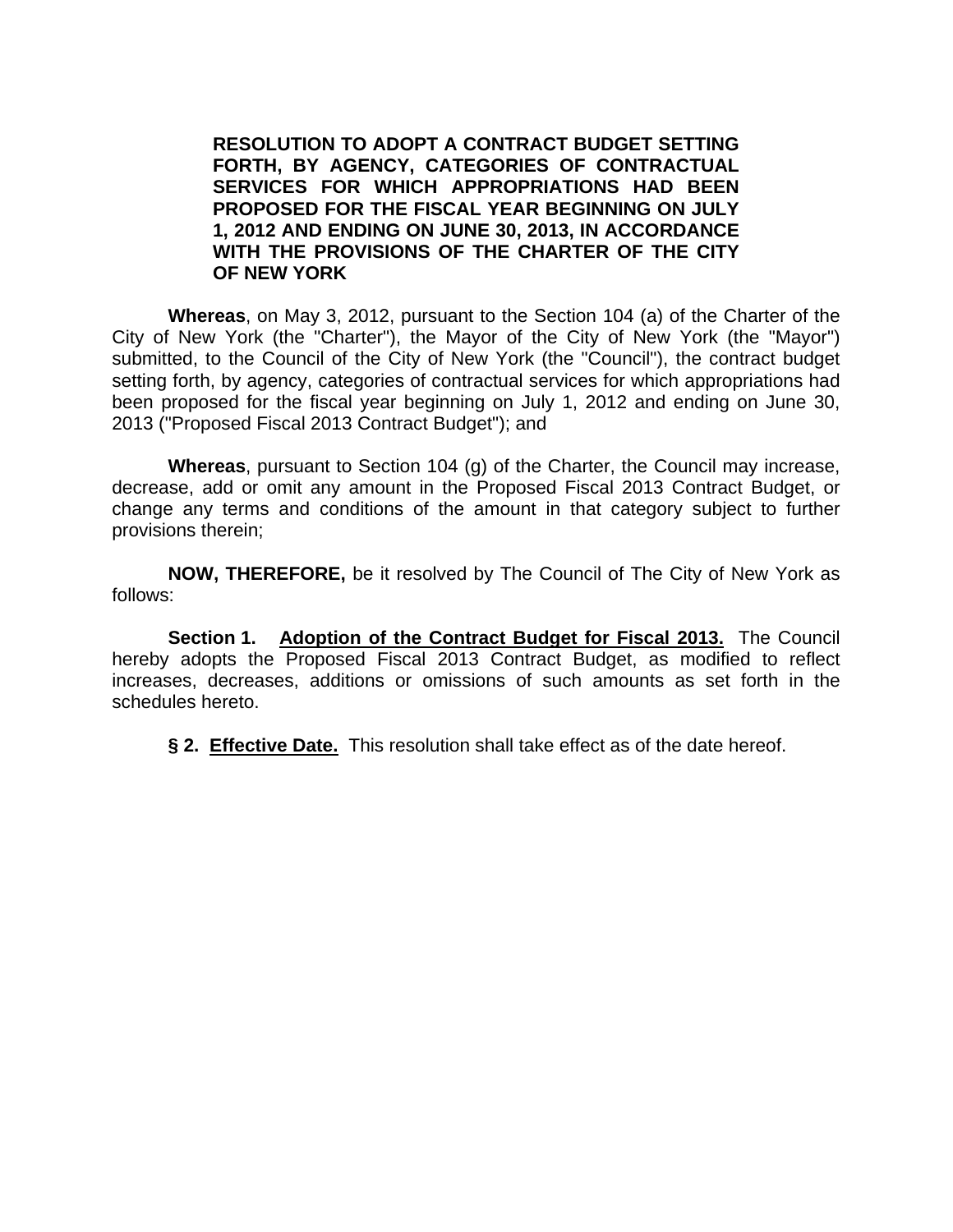# SUMMARY BY OBJECT FISCAL YEAR 2013 CONTRACT BUDGET CHANGES ALL FUNDS

| <b>CONTRACTS</b> | <b>UOFA</b> | <b>AGENCY</b> | <b>OBJECT</b> |
|------------------|-------------|---------------|---------------|
| $\boldsymbol{0}$ | $002\,$     | 013           | 600           |
| $\boldsymbol{0}$ | 100         | 056           | 600           |
| $\boldsymbol{0}$ | 200         | 056           | 600           |
| $\boldsymbol{0}$ | 005         | 057           | 600           |
| $\boldsymbol{0}$ | 006         | 057           | 600           |
| $\boldsymbol{0}$ | 004         | 068           | 600           |
| $\boldsymbol{0}$ | 101         | 069           | 600           |
| $\boldsymbol{0}$ | 105         | 069           | 600           |
| $\boldsymbol{0}$ | 002         | 156           | 600           |
| $\boldsymbol{0}$ | 003         | 781           | 600           |
| $\overline{4}$   | 002         | 801           | 600           |
| $\boldsymbol{0}$ | 005         | 801           | 600           |
| $\mathbf{1}$     | 006         | 801           | 600           |
| 5                | 011         | 801           | 600           |
| 37               | 009         | 806           | 600           |
| $\mathbf{1}$     | 011         | 806           | 600           |
| $\boldsymbol{0}$ | 112         | 816           | 600           |
| $\boldsymbol{0}$ | 113         | 816           | 600           |
| $\boldsymbol{0}$ | 114         | 816           | 600           |
| $\boldsymbol{0}$ | 117         | 816           | 600           |
| $\boldsymbol{0}$ | 109         | 827           | 600           |
| $\boldsymbol{0}$ | $022\,$     | 836           | 600           |
| $\boldsymbol{0}$ | 033         | 836           | 600           |
| $\boldsymbol{0}$ | 002         | 850           | 600           |
| $\boldsymbol{0}$ | $200\,$     | 056           | 608           |
| $\boldsymbol{0}$ | $010\,$     | 806           | 608           |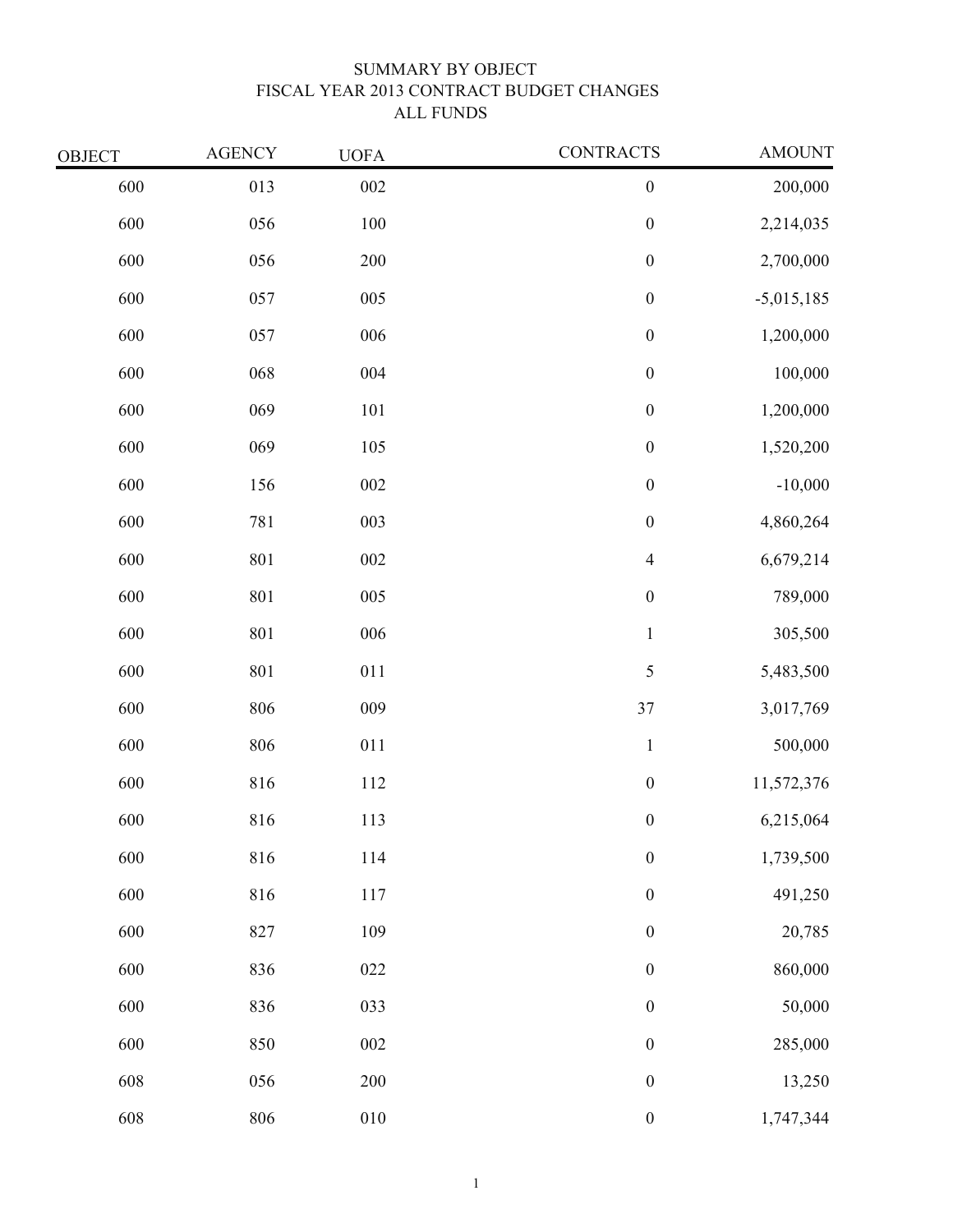# SUMMARY BY OBJECT FISCAL YEAR 2013 CONTRACT BUDGET CHANGES ALL FUNDS

| OBJECT | <b>AGENCY</b> | <b>UOFA</b> | <b>CONTRACTS</b> | <b>AMOUNT</b> |
|--------|---------------|-------------|------------------|---------------|
| 613    | 057           | 005         | $\boldsymbol{0}$ | 3,815,185     |
| 613    | 131           | 200         | $\boldsymbol{0}$ | 60,367        |
| 613    | 858           | 002         | $\boldsymbol{0}$ | 9,500         |
| 615    | 836           | 022         | $\boldsymbol{0}$ | 100,000       |
| 616    | 806           | 009         | $22\,$           | 1,429,000     |
| 616    | 806           | 011         | $15\,$           | 2,000,000     |
| 629    | 806           | $010\,$     | $\boldsymbol{0}$ | 56,975        |
| 643    | 068           | 006         | $\boldsymbol{0}$ | $-530,042$    |
| 650    | 069           | 105         | $\boldsymbol{0}$ | 2,026,500     |
| 650    | 071           | 200         | $\boldsymbol{0}$ | 250,000       |
| 651    | 069           | 105         | $\boldsymbol{0}$ | 7,798,380     |
| 652    | 068           | 004         | $\boldsymbol{0}$ | 97,283,500    |
| 655    | 816           | 120         | $\boldsymbol{0}$ | 6,121,667     |
| 655    | 816           | $121\,$     | $\boldsymbol{0}$ | 2,499,000     |
| 655    | 816           | 122         | $\boldsymbol{0}$ | 573,500       |
| 659    | 071           | 200         | $\boldsymbol{0}$ | 662,991       |
| 660    | 801           | 006         | $\boldsymbol{0}$ | 1,000,000     |
| 667    | 126           | 003         | $\boldsymbol{0}$ | 21,673,283    |
| 670    | $040\,$       | 402         | $\boldsymbol{0}$ | 2,250,000     |
| 671    | 056           | $100\,$     | $\boldsymbol{0}$ | 370,838       |
| 678    | 098           | ${\bf 002}$ | 57               | 13,349,896    |
| 678    | $125\,$       | 003         | $207\,$          | 27,965,451    |
| 678    | 260           | 005         | $\boldsymbol{0}$ | 17,198,138    |
| 681    | $008\,$       | $200\,$     | $\boldsymbol{0}$ | 100,000       |
| 682    | 025           | ${\bf 002}$ | $\boldsymbol{0}$ | 135,000       |
| 684    | 056           | $100\,$     | $\boldsymbol{0}$ | 2,339,569     |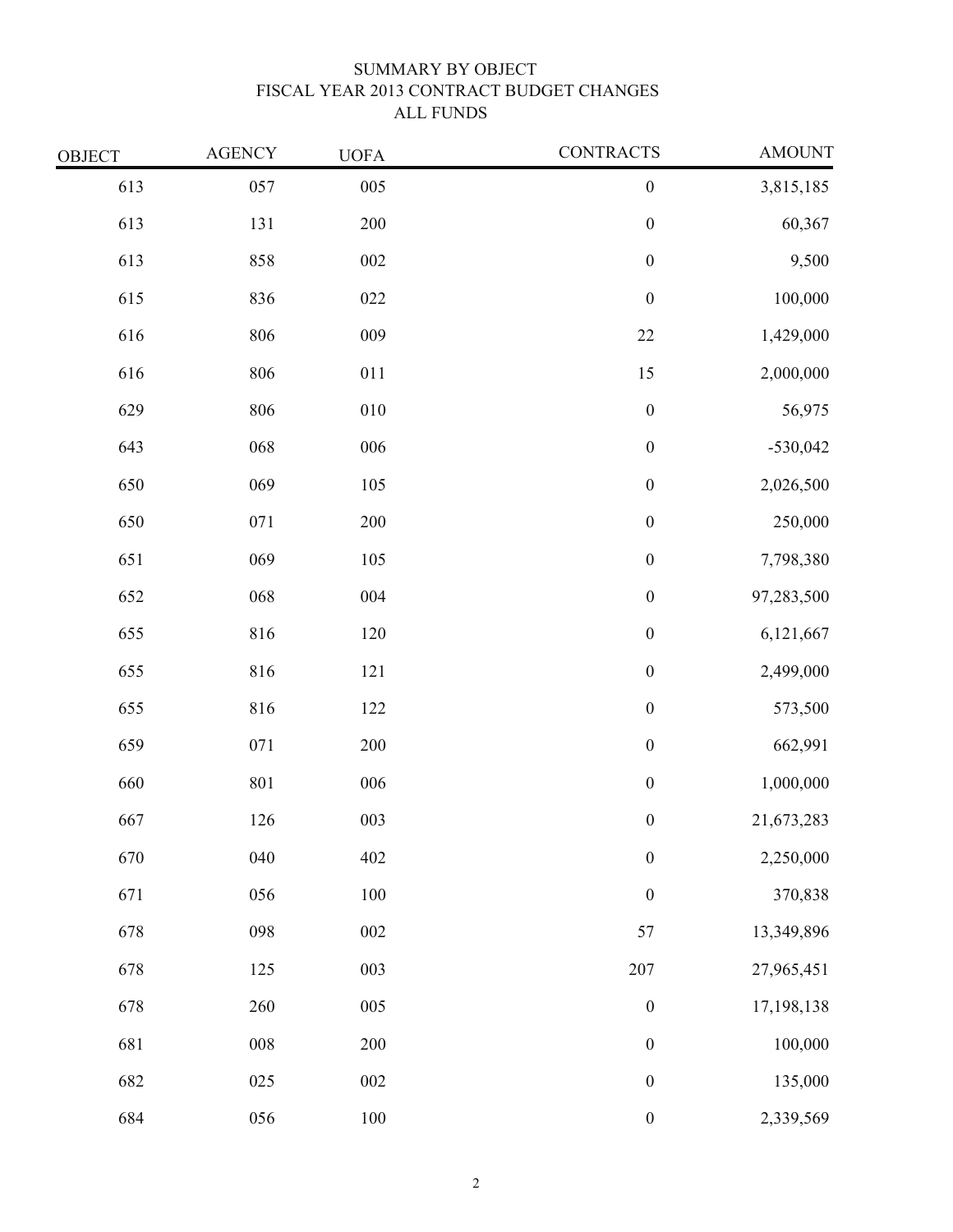# SUMMARY BY OBJECT FISCAL YEAR 2013 CONTRACT BUDGET CHANGES ALL FUNDS

| OBJECT | <b>AGENCY</b> | <b>UOFA</b>  | <b>CONTRACTS</b> | <b>AMOUNT</b> |
|--------|---------------|--------------|------------------|---------------|
| 684    | 056           | 200          | $\boldsymbol{0}$ | 122,593       |
| 684    | 131           | 200          | $\boldsymbol{0}$ | $-8,048,293$  |
| 684    | 836           | 011          | $\boldsymbol{0}$ | 538,734       |
| 684    | 836           | 022          | $\boldsymbol{0}$ | 300,000       |
| 685    | 040           | 482          | $\boldsymbol{0}$ | 753,937       |
| 686    | 017           | $002\,$      | $\boldsymbol{0}$ | 564,000       |
| 686    | 025           | 002          | $\boldsymbol{0}$ | 837,000       |
| 686    | 040           | 482          | $\boldsymbol{0}$ | 3,012,884     |
| 686    | 781           | 003          | $\mathbf{1}$     | 250,000       |
| 686    | 816           | 113          | $\boldsymbol{0}$ | 4,453,126     |
| 686    | 820           | 002          | $\boldsymbol{0}$ | 10,000        |
| 695    | 260           | 312          | $\overline{7}$   | 82,696,086    |
|        |               | <b>TOTAL</b> | 357              | 344,767,631   |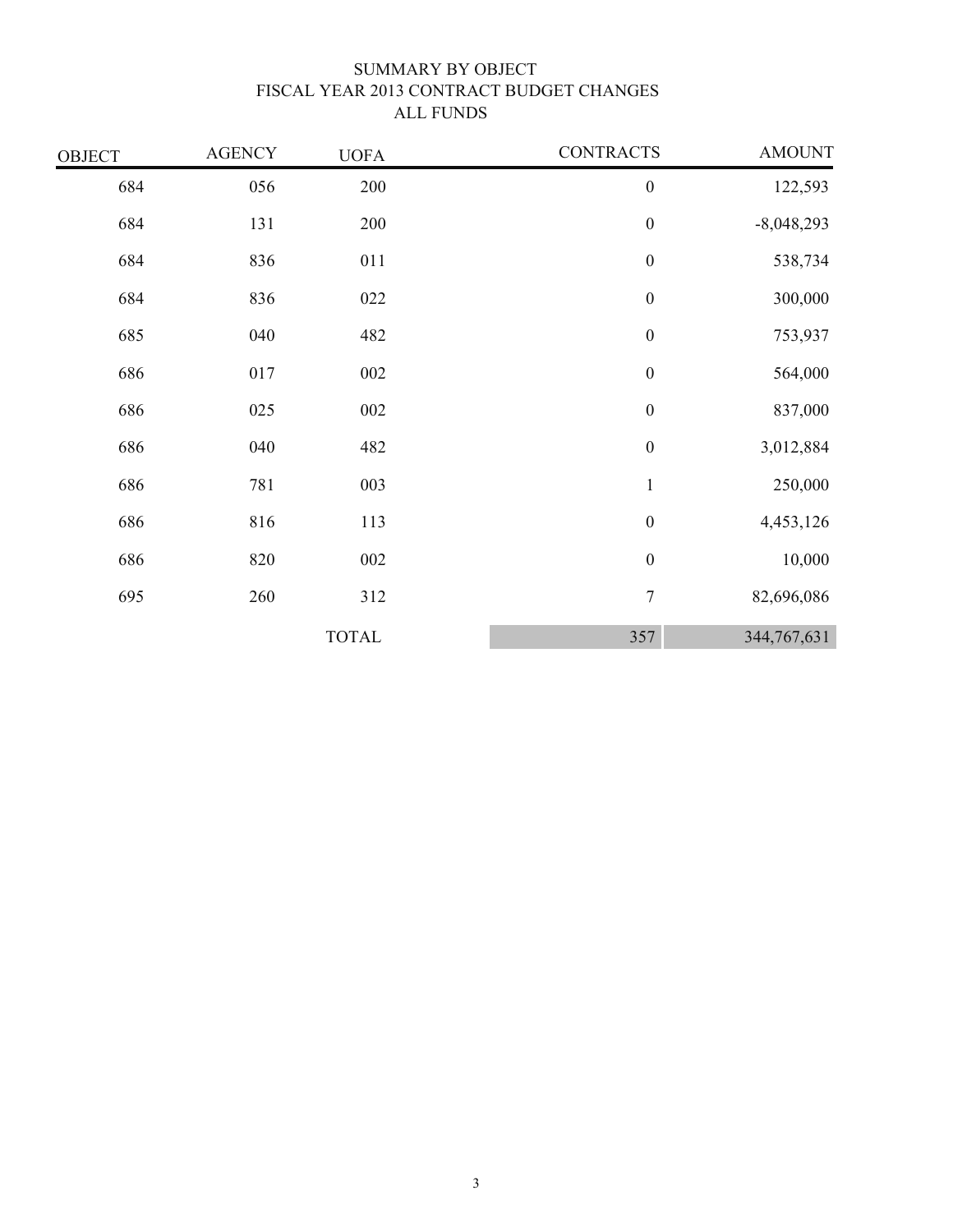Office of the Actuary

| <b>UOFA</b> |                 | <b>ELIMINATE</b><br><b>OBJECT CONTRACTS</b> | <b>AMOUNT</b> | <b>SUBSTITUTE</b><br><b>CONTRACTS</b> | <b>AMOUNT</b> | <b>CHANGE</b><br><b>CONTRACTS</b> | <b>AMOUNT</b>    |
|-------------|-----------------|---------------------------------------------|---------------|---------------------------------------|---------------|-----------------------------------|------------------|
| 200         | 602             | 1                                           | 1,000         | 1                                     | 1,000         | $\boldsymbol{0}$                  | $\boldsymbol{0}$ |
| 200         | 608             | 1                                           | 4,500         | 1                                     | 4,500         | $\boldsymbol{0}$                  | $\boldsymbol{0}$ |
| 200         | 612             | 1                                           | 2,309         | $\mathbf{1}$                          | 2,309         | $\boldsymbol{0}$                  | $\boldsymbol{0}$ |
| 200         | 613             | 1                                           | 17,500        | 1                                     | 17,500        | $\boldsymbol{0}$                  | $\boldsymbol{0}$ |
| 200         | 622             | $\overline{2}$                              | 1,400         | $\overline{2}$                        | 1,400         | $\boldsymbol{0}$                  | $\boldsymbol{0}$ |
| 200         | 624             | $\mathbf{1}$                                | 24,000        | $\mathbf{1}$                          | 24,000        | $\boldsymbol{0}$                  | $\boldsymbol{0}$ |
| 200         | 655             | $\mathbf{1}$                                | 2,000         | $\mathbf{1}$                          | 2,000         | $\boldsymbol{0}$                  | $\boldsymbol{0}$ |
| 200         | 681             | $\mathbf{2}$                                | 1,235,661     | $\overline{2}$                        | 1,335,661     | $\boldsymbol{0}$                  | 100,000          |
|             | <b>SUBTOTAL</b> | 10                                          | 1,288,370     | 10                                    | 1,388,370     | $\theta$                          | 100,000          |
|             | <b>TOTAL</b>    | 10                                          | 1,288,370     | 10                                    | 1,388,370     | $\theta$                          | 100,000          |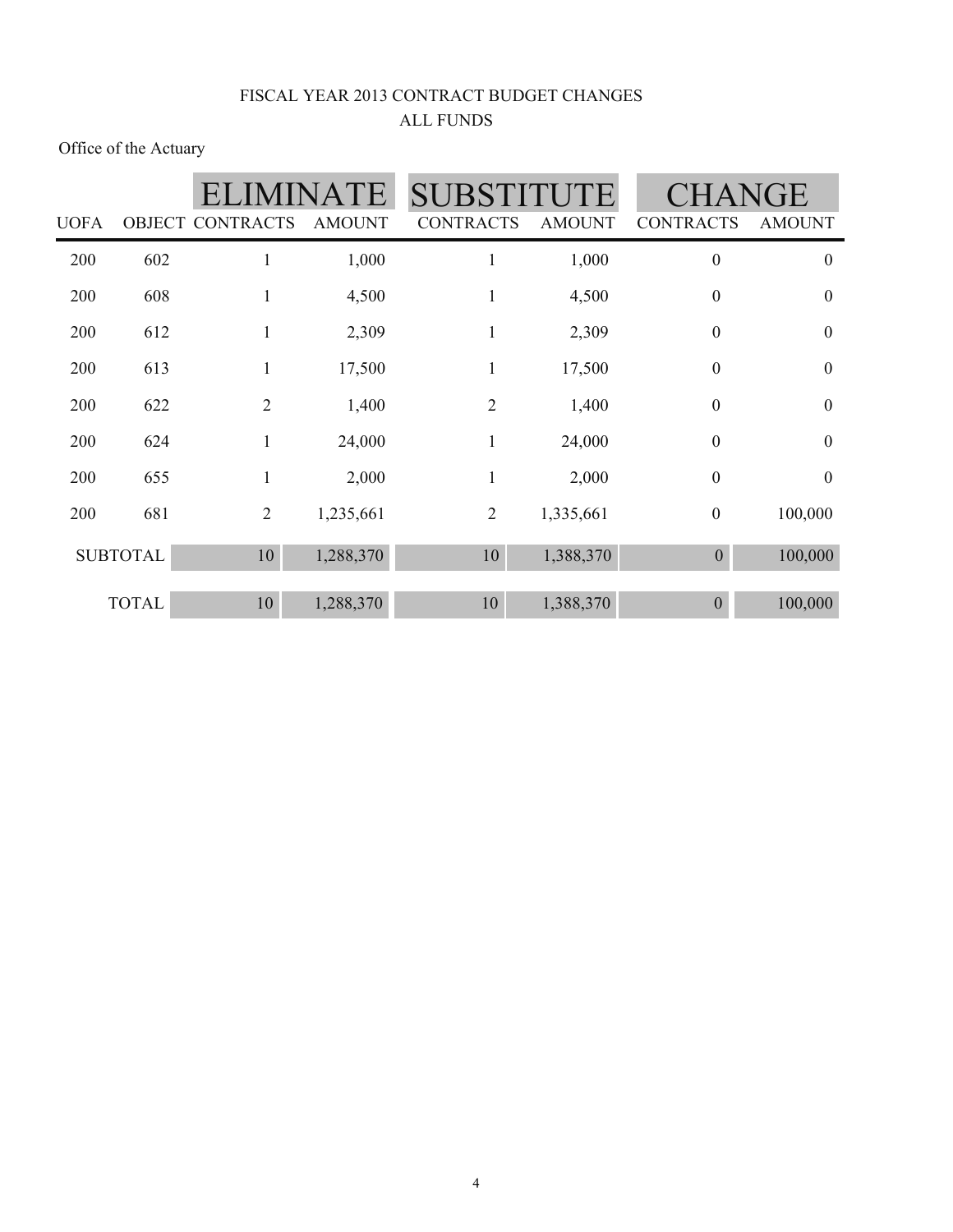President,Borough of Queens

|             |                 |                         | ATE.             | <b>SUBSTITU</b>  |               | <b>CHANGE</b>    |                  |
|-------------|-----------------|-------------------------|------------------|------------------|---------------|------------------|------------------|
| <b>UOFA</b> |                 | <b>OBJECT CONTRACTS</b> | <b>AMOUNT</b>    | <b>CONTRACTS</b> | <b>AMOUNT</b> | <b>CONTRACTS</b> | <b>AMOUNT</b>    |
| 002         | 600             | $\boldsymbol{0}$        | $\boldsymbol{0}$ | $\boldsymbol{0}$ | 200,000       | $\boldsymbol{0}$ | 200,000          |
| 002         | 612             | $\boldsymbol{0}$        | 5,000            | $\boldsymbol{0}$ | 5,000         | $\boldsymbol{0}$ | $\boldsymbol{0}$ |
| 002         | 613             | $\boldsymbol{0}$        | 5,000            | $\boldsymbol{0}$ | 5,000         | $\boldsymbol{0}$ | $\boldsymbol{0}$ |
| 002         | 618             | $\boldsymbol{0}$        | 5,000            | $\boldsymbol{0}$ | 5,000         | $\boldsymbol{0}$ | $\boldsymbol{0}$ |
| 002         | 624             |                         | 5,176            | $\mathbf{1}$     | 5,176         | $\boldsymbol{0}$ | $\overline{0}$   |
| 002         | 684             | $\overline{4}$          | 75,500           | $\overline{4}$   | 75,500        | $\boldsymbol{0}$ | $\mathbf{0}$     |
| 002         | 686             | $\overline{2}$          | 30,079           | $\overline{2}$   | 30,079        | $\boldsymbol{0}$ | $\boldsymbol{0}$ |
|             | <b>SUBTOTAL</b> | $\overline{7}$          | 125,755          | $\overline{7}$   | 325,755       | $\mathbf{0}$     | 200,000          |
|             | <b>TOTAL</b>    | $\overline{7}$          | 125,755          | $\overline{7}$   | 325,755       | $\theta$         | 200,000          |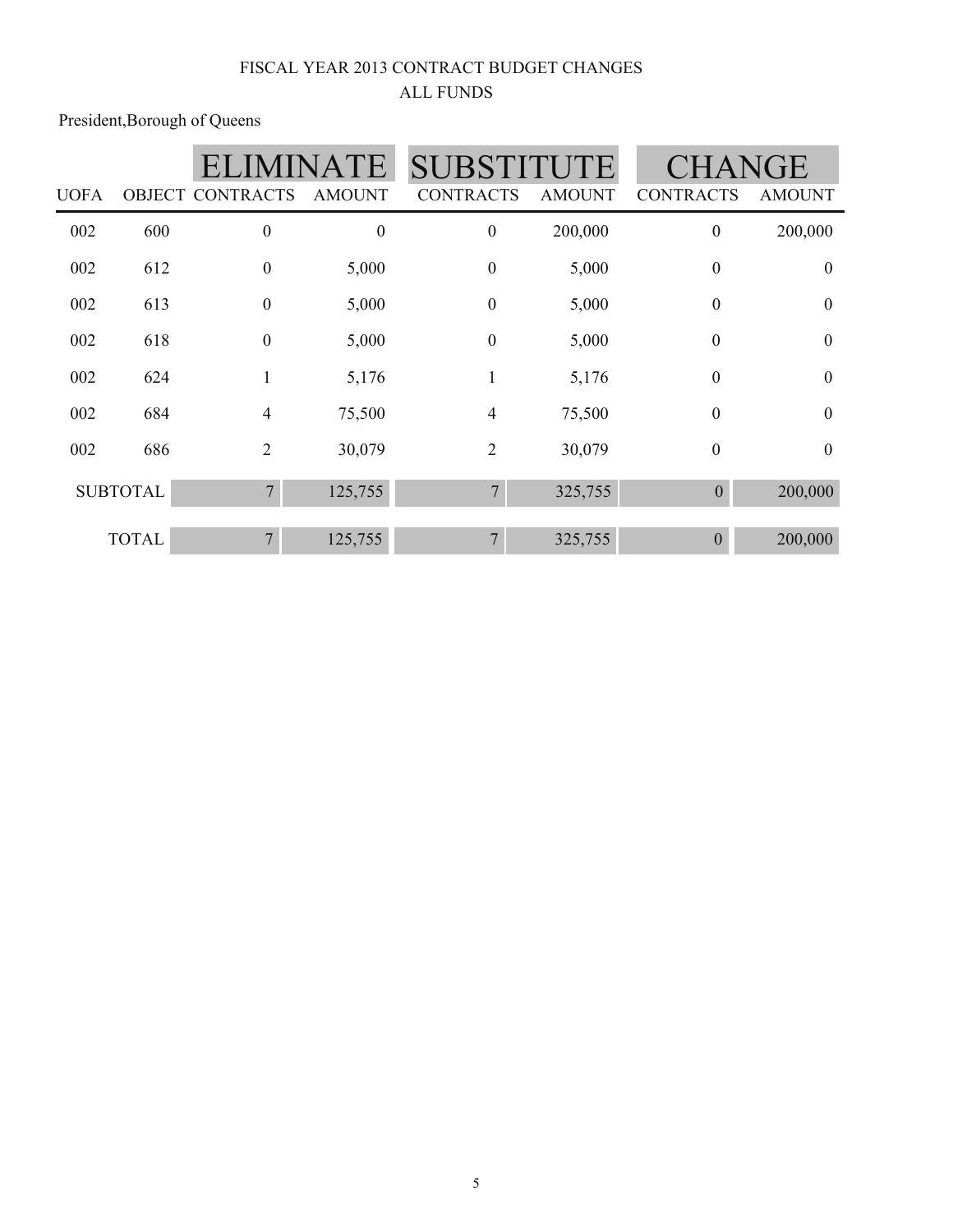Dept. of Emergency Management

|             |                 |                  | $\mathbf{H}$  | <b>SUBSTIT</b>   |               |                  | HANGE            |
|-------------|-----------------|------------------|---------------|------------------|---------------|------------------|------------------|
| <b>UOFA</b> | <b>OBJECT</b>   | <b>CONTRACTS</b> | <b>AMOUNT</b> | <b>CONTRACTS</b> | <b>AMOUNT</b> | <b>CONTRACTS</b> | <b>AMOUNT</b>    |
| 002         | 600             |                  | 223,425       | 1                | 223,425       | $\boldsymbol{0}$ | $\boldsymbol{0}$ |
| 002         | 607             |                  | 20,000        | $\mathbf{1}$     | 20,000        | $\boldsymbol{0}$ | $\boldsymbol{0}$ |
| 002         | 612             |                  | 36,800        | $\mathbf{1}$     | 36,800        | $\mathbf{0}$     | $\mathbf{0}$     |
| 002         | 613             | 1                | 151,500       | $\mathbf{1}$     | 151,500       | $\boldsymbol{0}$ | $\boldsymbol{0}$ |
| 002         | 615             | $\mathbf{1}$     | 20,000        | $\mathbf{1}$     | 20,000        | $\boldsymbol{0}$ | $\boldsymbol{0}$ |
| 002         | 624             | 1                | 19,525        | 1                | 19,525        | $\boldsymbol{0}$ | $\boldsymbol{0}$ |
| 002         | 633             |                  | 969           | $\mathbf{1}$     | 969           | $\boldsymbol{0}$ | $\boldsymbol{0}$ |
| 002         | 684             |                  | 9,600         | $\mathbf{1}$     | 9,600         | $\boldsymbol{0}$ | $\boldsymbol{0}$ |
| 002         | 686             | 1                | 4,216,966     | $\mathbf{1}$     | 4,780,966     | $\boldsymbol{0}$ | 564,000          |
|             | <b>SUBTOTAL</b> | 9                | 4,698,785     | 9                | 5,262,785     | $\theta$         | 564,000          |
|             | <b>TOTAL</b>    | 9                | 4,698,785     | 9                | 5,262,785     | $\theta$         | 564,000          |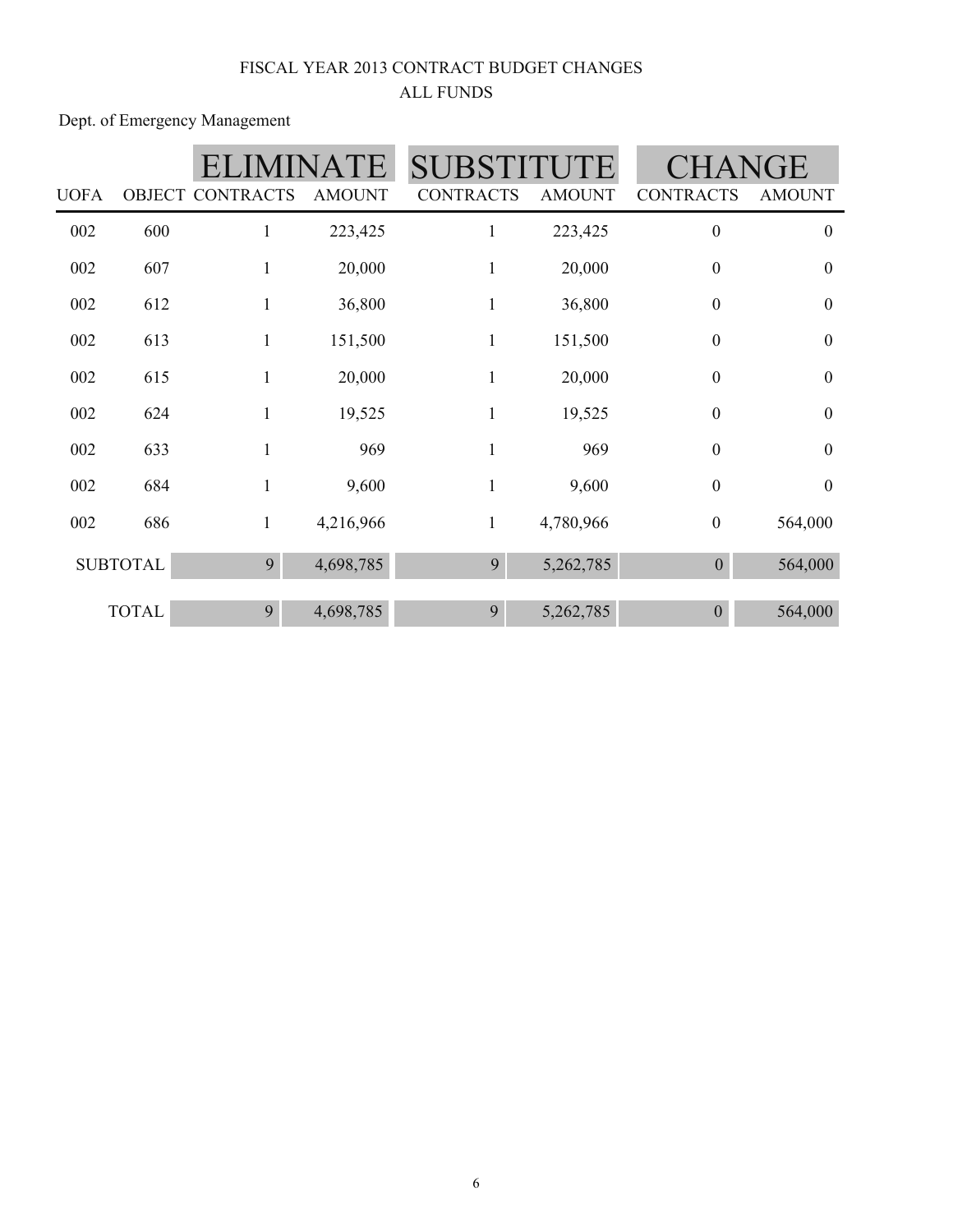Law Department

|             |                 |                         | <b>SUBST</b>  |                  |               |                  |                  |
|-------------|-----------------|-------------------------|---------------|------------------|---------------|------------------|------------------|
| <b>UOFA</b> |                 | <b>OBJECT CONTRACTS</b> | <b>AMOUNT</b> | <b>CONTRACTS</b> | <b>AMOUNT</b> | <b>CONTRACTS</b> | <b>AMOUNT</b>    |
| 002         | 600             | 12                      | 410,300       | 12               | 410,300       | $\boldsymbol{0}$ | $\boldsymbol{0}$ |
| 002         | 608             | 40                      | 1,770,632     | 40               | 1,770,632     | $\boldsymbol{0}$ | $\boldsymbol{0}$ |
| 002         | 612             | 53                      | 200,000       | 53               | 200,000       | $\boldsymbol{0}$ | $\boldsymbol{0}$ |
| 002         | 613             | 9                       | 701,200       | 9                | 701,200       | $\boldsymbol{0}$ | $\boldsymbol{0}$ |
| 002         | 622             | 20                      | 3,734,973     | $20\,$           | 3,734,973     | $\boldsymbol{0}$ | $\boldsymbol{0}$ |
| 002         | 624             | $\overline{7}$          | 15,000        | $\boldsymbol{7}$ | 15,000        | $\boldsymbol{0}$ | $\boldsymbol{0}$ |
| 002         | 633             | $\mathbf{2}$            | 50,000        | $\overline{2}$   | 50,000        | $\boldsymbol{0}$ | $\boldsymbol{0}$ |
| 002         | 671             | $\overline{2}$          | 85,450        | $\overline{2}$   | 85,450        | $\boldsymbol{0}$ | $\boldsymbol{0}$ |
| 002         | 681             | 5                       | 100,000       | 5                | 100,000       | $\boldsymbol{0}$ | $\boldsymbol{0}$ |
| 002         | 682             | 17                      | 3,059,000     | 17               | 3,194,000     | $\boldsymbol{0}$ | 135,000          |
| 002         | 683             | 11                      | 130,000       | 11               | 130,000       | $\boldsymbol{0}$ | $\boldsymbol{0}$ |
| 002         | 686             | 39                      | 6,356,773     | 39               | 7,193,773     | $\boldsymbol{0}$ | 837,000          |
|             | <b>SUBTOTAL</b> | 217                     | 16,613,328    | 217              | 17,585,328    | $\boldsymbol{0}$ | 972,000          |
|             | <b>TOTAL</b>    | 217                     | 16,613,328    | 217              | 17,585,328    | $\overline{0}$   | 972,000          |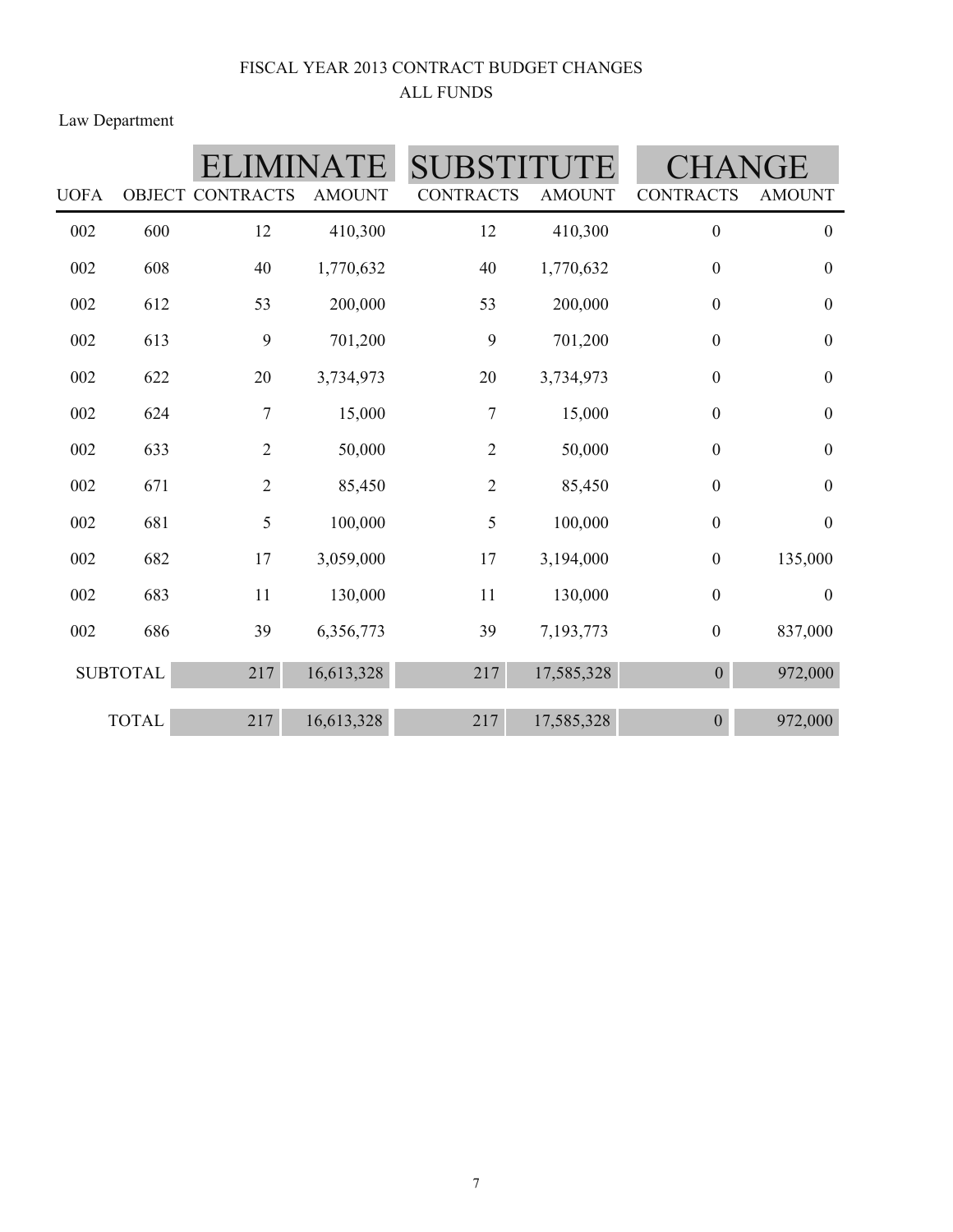Department of Education

|             |                 |                  |               |                  |               | ìE               |                  |
|-------------|-----------------|------------------|---------------|------------------|---------------|------------------|------------------|
| <b>UOFA</b> |                 | OBJECT CONTRACTS | <b>AMOUNT</b> | <b>CONTRACTS</b> | <b>AMOUNT</b> | <b>CONTRACTS</b> | <b>AMOUNT</b>    |
| 402         | 600             | 15               | 13,733        | 15               | 13,733        | $\boldsymbol{0}$ | $\boldsymbol{0}$ |
| 402         | 602             | 17               | 2,207,701     | 17               | 2,207,701     | $\boldsymbol{0}$ | $\boldsymbol{0}$ |
| 402         | 608             | $\mathbf{1}$     | 2,110         | $\mathbf{1}$     | 2,110         | $\boldsymbol{0}$ | $\boldsymbol{0}$ |
| 402         | 612             | 78               | 3,145,042     | 78               | 3,145,042     | $\boldsymbol{0}$ | $\boldsymbol{0}$ |
| 402         | 613             | $\sqrt{2}$       | 42,139        | $\overline{2}$   | 42,139        | $\boldsymbol{0}$ | $\boldsymbol{0}$ |
| 402         | 615             | $\overline{4}$   | 94,297        | $\overline{4}$   | 94,297        | $\boldsymbol{0}$ | $\boldsymbol{0}$ |
| 402         | 622             | 13               | 2,653,144     | 13               | 2,653,144     | $\boldsymbol{0}$ | $\boldsymbol{0}$ |
| 402         | 633             | 15               | 384,989       | 15               | 384,989       | $\boldsymbol{0}$ | $\boldsymbol{0}$ |
| 402         | 668             | 8                | 53,111        | $\,8\,$          | 53,111        | $\boldsymbol{0}$ | $\boldsymbol{0}$ |
| 402         | 669             | 6                | 1,431,752     | 6                | 1,431,752     | $\boldsymbol{0}$ | $\boldsymbol{0}$ |
| 402         | 670             | $\mathbf{1}$     | 2,000         | $\mathbf{1}$     | 2,252,000     | $\boldsymbol{0}$ | 2,250,000        |
| 402         | 676             | $\mathbf{1}$     | 3,000         | $\mathbf{1}$     | 3,000         | $\boldsymbol{0}$ | $\boldsymbol{0}$ |
| 402         | 684             | $\sqrt{2}$       | 40,000        | $\overline{2}$   | 40,000        | $\boldsymbol{0}$ | $\boldsymbol{0}$ |
| 402         | 685             | 1,293            | 13,574,733    | 1,293            | 13,574,733    | $\boldsymbol{0}$ | $\boldsymbol{0}$ |
| 402         | 686             | $\,8\,$          | 5,482,639     | $\,8\,$          | 5,482,639     | $\boldsymbol{0}$ | $\boldsymbol{0}$ |
| 402         | 689             | 31               | 1,980,107     | 31               | 1,980,107     | $\boldsymbol{0}$ | $\boldsymbol{0}$ |
| 402         | 695             | $\sqrt{2}$       | 327,880       | $\sqrt{2}$       | 327,880       | $\boldsymbol{0}$ | $\boldsymbol{0}$ |
|             | <b>SUBTOTAL</b> | 1,497            | 31,438,377    | 1,497            | 33,688,377    | $\boldsymbol{0}$ | 2,250,000        |
| 404         | 600             | $\overline{2}$   | 30,995        | $\sqrt{2}$       | 30,995        | $\boldsymbol{0}$ | $\boldsymbol{0}$ |
| 404         | 602             | $\mathbf{1}$     | 1,845         | $\mathbf{1}$     | 1,845         | $\boldsymbol{0}$ | $\boldsymbol{0}$ |
| 404         | 608             | $\mathbf{1}$     | 1,000         | $\mathbf{1}$     | 1,000         | $\boldsymbol{0}$ | $\boldsymbol{0}$ |
| 404         | 612             | 8                | 58,133        | $\,$ $\,$        | 58,133        | $\boldsymbol{0}$ | $\boldsymbol{0}$ |
| 404         | 613             | $\mathbf{1}$     | 2,971         | $\mathbf{1}$     | 2,971         | $\boldsymbol{0}$ | $\boldsymbol{0}$ |
| 404         | 615             | $\mathbf{1}$     | 6,000         | $\mathbf{1}$     | 6,000         | $\boldsymbol{0}$ | $\boldsymbol{0}$ |
| 404         | 622             | $\mathbf{1}$     | 1,000         | $\mathbf{1}$     | 1,000         | $\boldsymbol{0}$ | $\boldsymbol{0}$ |
| 404         | 633             | $\overline{2}$   | 11,450        | $\overline{2}$   | 11,450        | $\boldsymbol{0}$ | $\boldsymbol{0}$ |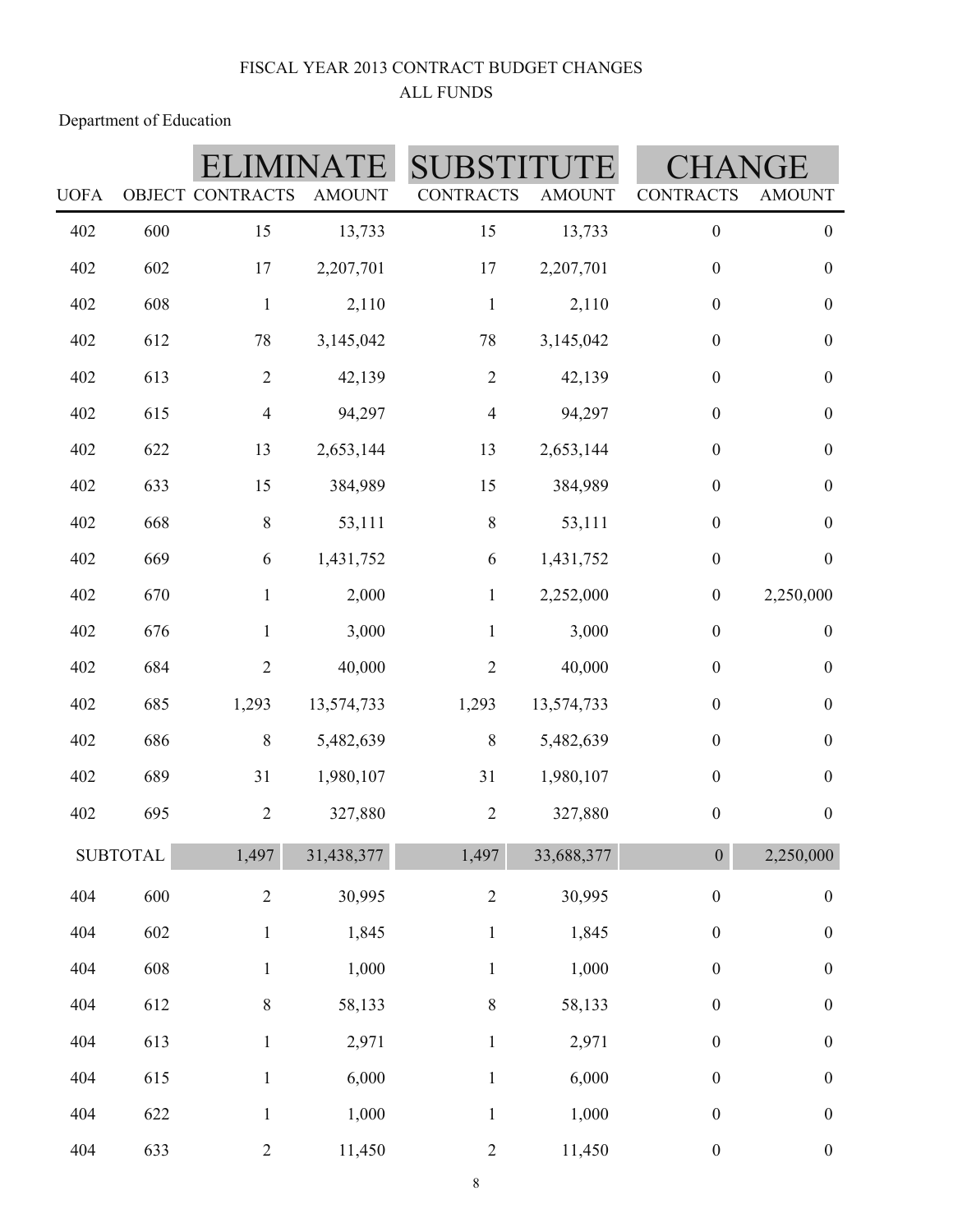Department of Education

| <b>UOFA</b> |                 | <b>OBJECT CONTRACTS</b> | <b>AMOUNT</b> | <b>CONTRACTS</b> | <b>AMOUNT</b> | <b>CONTRACTS</b> | ŦЕ<br><b>AMOUNT</b> |
|-------------|-----------------|-------------------------|---------------|------------------|---------------|------------------|---------------------|
| 404         | 668             | $\mathbf{1}$            | 5,933         | $\mathbf{1}$     | 5,933         | $\boldsymbol{0}$ | $\boldsymbol{0}$    |
| 404         | 669             | $\mathbf{1}$            | 20,000        | $\mathbf{1}$     | 20,000        | $\boldsymbol{0}$ | $\boldsymbol{0}$    |
| 404         | 676             | $\mathbf{1}$            | 6,000         | $\mathbf{1}$     | 6,000         | $\boldsymbol{0}$ | $\boldsymbol{0}$    |
| 404         | 684             | $\mathbf{1}$            | 1,000         | $\mathbf{1}$     | 1,000         | $\boldsymbol{0}$ | $\boldsymbol{0}$    |
| 404         |                 |                         |               |                  |               | $\boldsymbol{0}$ |                     |
|             | 685             | 3                       | 2,021,600     | $\mathfrak{Z}$   | 2,021,600     |                  | $\boldsymbol{0}$    |
| 404         | 689             | $\mathbf{1}$            | 46,932        | $\mathbf{1}$     | 46,932        | $\boldsymbol{0}$ | $\boldsymbol{0}$    |
|             | <b>SUBTOTAL</b> | 25                      | 2,214,859     | 25               | 2,214,859     | $\boldsymbol{0}$ | $\boldsymbol{0}$    |
| 416         | 600             | 5                       | 291,383       | 5                | 291,383       | $\boldsymbol{0}$ | $\boldsymbol{0}$    |
| 416         | 602             | $\mathbf{9}$            | 17,751        | 9                | 17,751        | $\boldsymbol{0}$ | $\boldsymbol{0}$    |
| 416         | 607             | 6                       | 2,824         | 6                | 2,824         | $\boldsymbol{0}$ | $\boldsymbol{0}$    |
| 416         | 612             | $\boldsymbol{0}$        | 84,603        | $\boldsymbol{0}$ | 84,603        | $\boldsymbol{0}$ | $\boldsymbol{0}$    |
| 416         | 613             | $\boldsymbol{0}$        | 380           | $\boldsymbol{0}$ | 380           | $\boldsymbol{0}$ | $\boldsymbol{0}$    |
| 416         | 615             | $\mathbf{1}$            | 801,523       | $\mathbf{1}$     | 801,523       | $\boldsymbol{0}$ | $\boldsymbol{0}$    |
| 416         | 619             | $\boldsymbol{0}$        | 1,594         | $\boldsymbol{0}$ | 1,594         | $\boldsymbol{0}$ | $\boldsymbol{0}$    |
| 416         | 622             | $\boldsymbol{0}$        | 796,023       | $\boldsymbol{0}$ | 796,023       | $\boldsymbol{0}$ | $\boldsymbol{0}$    |
| 416         | 624             | $\boldsymbol{0}$        | 83,441        | $\boldsymbol{0}$ | 83,441        | $\boldsymbol{0}$ | $\boldsymbol{0}$    |
| 416         | 633             | $\boldsymbol{0}$        | 2,344         | $\boldsymbol{0}$ | 2,344         | $\boldsymbol{0}$ | $\boldsymbol{0}$    |
| 416         | 676             | $\boldsymbol{0}$        | 558,514       | $\boldsymbol{0}$ | 558,514       | $\boldsymbol{0}$ | $\boldsymbol{0}$    |
| 416         | 682             | $\boldsymbol{0}$        | 53,339        | $\boldsymbol{0}$ | 53,339        | $\boldsymbol{0}$ | $\boldsymbol{0}$    |
| 416         | 684             | $\boldsymbol{0}$        | 37,079        | $\boldsymbol{0}$ | 37,079        | $\boldsymbol{0}$ | $\boldsymbol{0}$    |
| 416         | 685             | $\mathbf{1}$            | 367,909       | $\mathbf{1}$     | 367,909       | $\boldsymbol{0}$ | $\boldsymbol{0}$    |
| 416         | 686             | $14$                    | 958,532       | 14               | 958,532       | $\boldsymbol{0}$ | $\boldsymbol{0}$    |
| 416         | 689             | $\overline{\mathbf{3}}$ | 224,171       | $\mathfrak{Z}$   | 224,171       | $\boldsymbol{0}$ | $\boldsymbol{0}$    |
|             | <b>SUBTOTAL</b> | 39                      | 4,281,410     | 39               | 4,281,410     | $\boldsymbol{0}$ | $\overline{0}$      |
| 422         | 602             | $\mathfrak{Z}$          | 17,485        | $\mathfrak{Z}$   | 17,485        | $\boldsymbol{0}$ | $\boldsymbol{0}$    |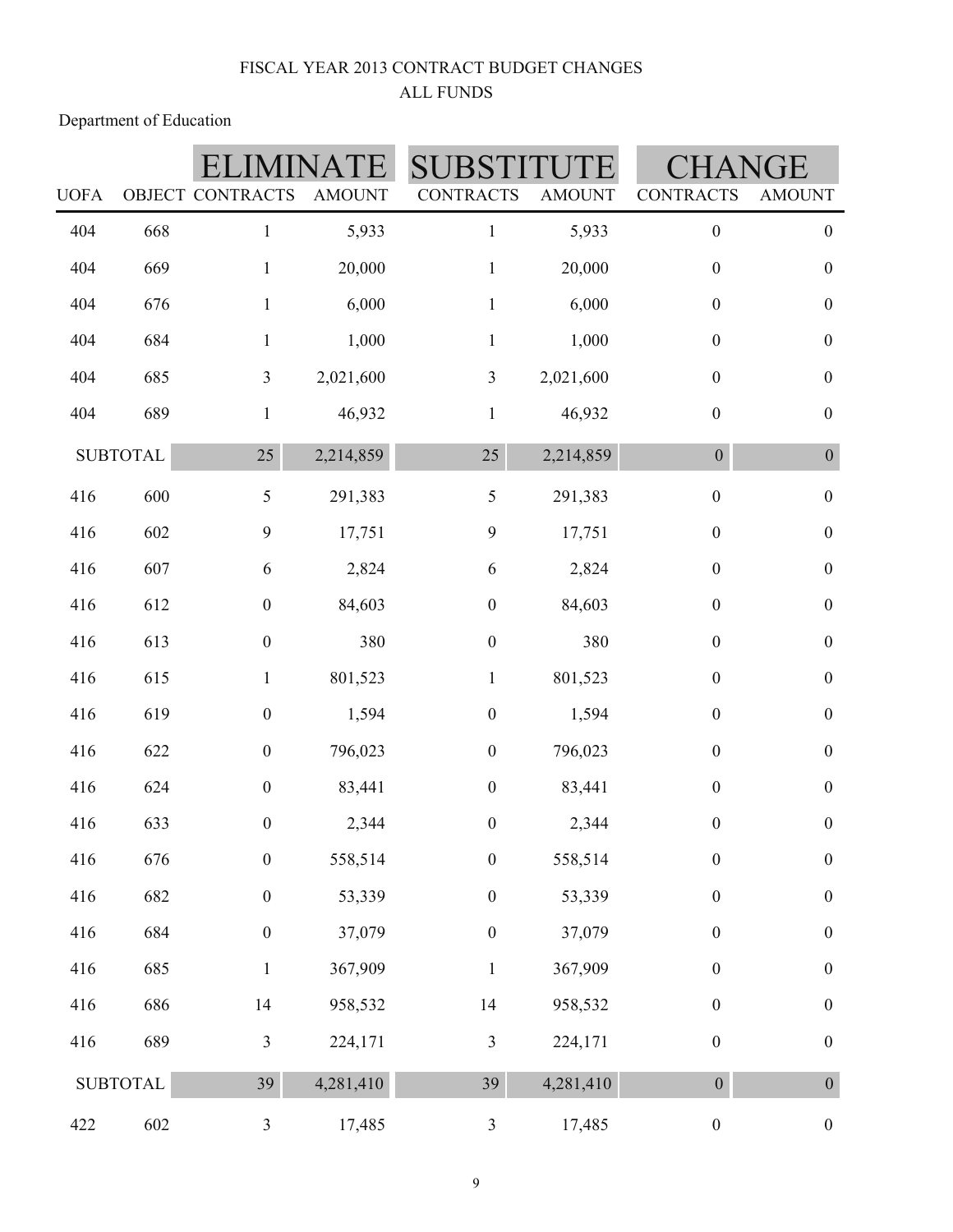| <b>UOFA</b> |                 | <b>OBJECT CONTRACTS</b> |               | <b>CONTRACTS</b> |               |                  | ìE               |
|-------------|-----------------|-------------------------|---------------|------------------|---------------|------------------|------------------|
|             |                 |                         | <b>AMOUNT</b> |                  | <b>AMOUNT</b> | <b>CONTRACTS</b> | <b>AMOUNT</b>    |
| 422         | 612             | 13                      | 451,589       | 13               | 451,589       | $\boldsymbol{0}$ | $\boldsymbol{0}$ |
| 422         | 613             | $\, 8$                  | 100,000       | $\,8\,$          | 100,000       | $\boldsymbol{0}$ | $\boldsymbol{0}$ |
| 422         | 676             | $\mathbf{1}$            | 19,000        | $\mathbf{1}$     | 19,000        | $\boldsymbol{0}$ | $\boldsymbol{0}$ |
| 422         | 685             | 15                      | 1,567,467     | 15               | 1,567,467     | $\boldsymbol{0}$ | $\boldsymbol{0}$ |
| 422         | 689             | $\mathfrak{Z}$          | 989,775       | $\mathfrak{Z}$   | 989,775       | $\boldsymbol{0}$ | $\boldsymbol{0}$ |
|             | <b>SUBTOTAL</b> | 43                      | 3,145,316     | 43               | 3,145,316     | $\boldsymbol{0}$ | $\boldsymbol{0}$ |
| 424         | 612             | 6                       | 41,673        | $\sqrt{6}$       | 41,673        | $\boldsymbol{0}$ | $\boldsymbol{0}$ |
| 424         | 622             | $\mathfrak s$           | 322,319       | 5                | 322,319       | $\boldsymbol{0}$ | $\boldsymbol{0}$ |
| 424         | 633             | $12\,$                  | 4,100,152     | 12               | 4,100,152     | $\boldsymbol{0}$ | $\boldsymbol{0}$ |
| 424         | 669             | $\mathbf{1}$            | 22,082        | $\,1$            | 22,082        | $\boldsymbol{0}$ | $\boldsymbol{0}$ |
| 424         | 685             | 730                     | 336,697,315   | 730              | 336,697,315   | $\boldsymbol{0}$ | $\boldsymbol{0}$ |
| 424         | 686             | $\mathbf{1}$            | 18,000        | $\mathbf{1}$     | 18,000        | $\boldsymbol{0}$ | $\boldsymbol{0}$ |
| 424         | 689             | $\mathbf{1}$            | 110,000       | $\mathbf{1}$     | 110,000       | $\boldsymbol{0}$ | $\boldsymbol{0}$ |
|             | <b>SUBTOTAL</b> | 756                     | 341, 311, 541 | 756              | 341, 311, 541 | $\boldsymbol{0}$ | $\boldsymbol{0}$ |
| 436         | 600             | $\mathfrak{Z}$          | 15,596,274    | $\mathfrak{Z}$   | 15,596,274    | $\boldsymbol{0}$ | $\boldsymbol{0}$ |
| 436         | 608             | $\boldsymbol{0}$        | 51,152,489    | $\boldsymbol{0}$ | 51,152,489    | $\boldsymbol{0}$ | $\boldsymbol{0}$ |
| 436         | 676             | 150                     | 56,654,567    | 150              | 56,654,567    | $\boldsymbol{0}$ | $\boldsymbol{0}$ |
| 436         | 682             | $\mathbf{1}$            | 20,000        | $\mathbf{1}$     | 20,000        | $\boldsymbol{0}$ | $\boldsymbol{0}$ |
| 436         | 685             | $\mathbf{1}$            | 6,915,529     | $\mathbf{1}$     | 6,915,529     | $\boldsymbol{0}$ | $\boldsymbol{0}$ |
|             | <b>SUBTOTAL</b> | 155                     | 130,338,859   | 155              | 130,338,859   | $\boldsymbol{0}$ | $\boldsymbol{0}$ |
| 438         | 612             | $\mathbf{1}$            | 10,000        | $\,1$            | 10,000        | $\boldsymbol{0}$ | $\boldsymbol{0}$ |
| 438         | 622             | $\mathbf{1}$            | 3,035,360     | $\mathbf{1}$     | 3,035,360     | $\boldsymbol{0}$ | $\boldsymbol{0}$ |
| 438         | 669             | 107                     | 1,024,870,516 | 107              | 1,024,870,516 | $\boldsymbol{0}$ | $\boldsymbol{0}$ |
| 438         | 684             | $\mathbf{1}$            | 4,346,002     | $\mathbf{1}$     | 4,346,002     | $\boldsymbol{0}$ | $\boldsymbol{0}$ |
| 438         | 685             | $\mathbf{1}$            | 400,000       | $\mathbf{1}$     | 400,000       | $\boldsymbol{0}$ | $\boldsymbol{0}$ |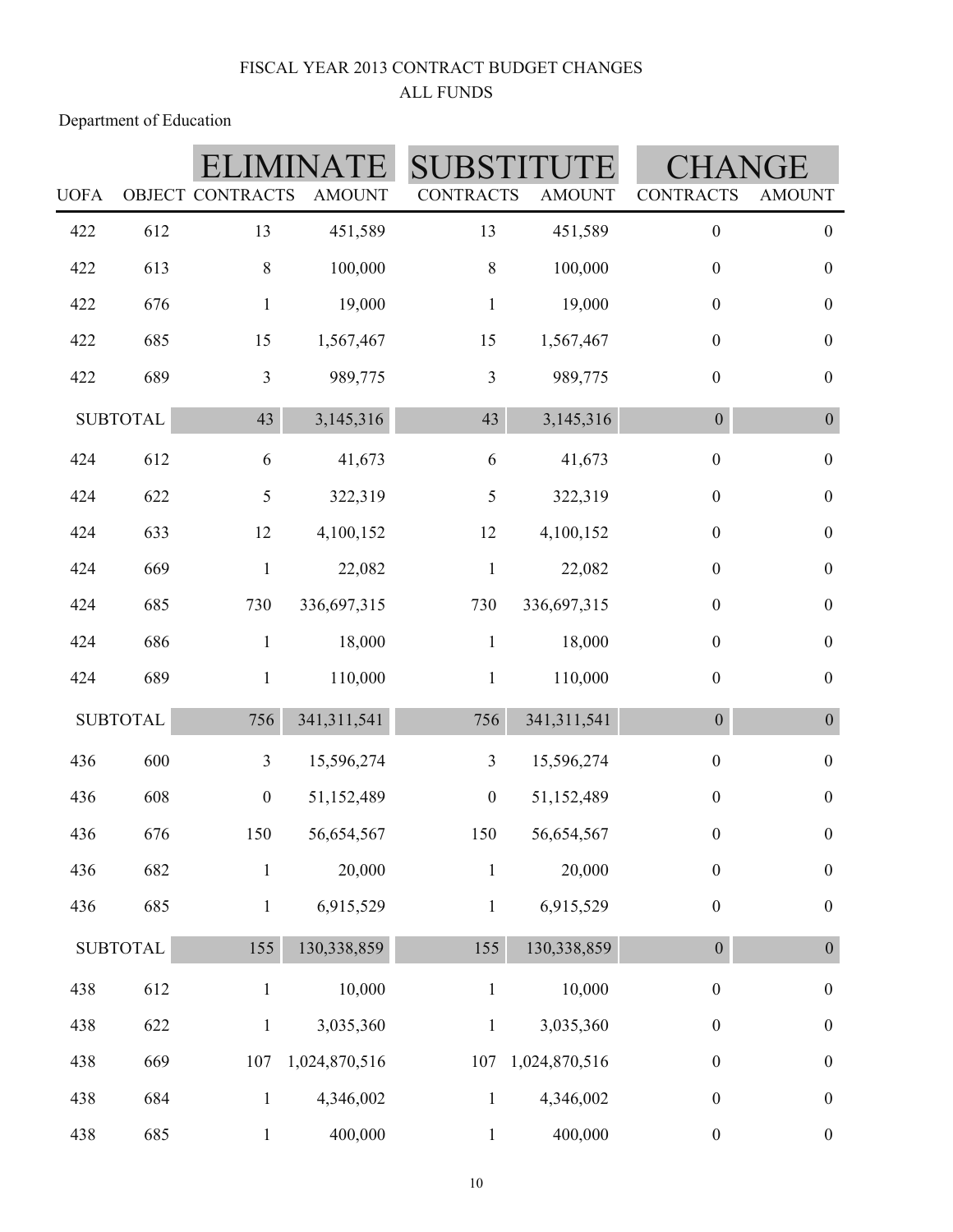| <b>UOFA</b> |                 | <b>OBJECT CONTRACTS</b> | <b>AMOUNT</b> | SI<br><b>CONTRACTS</b> | <b>AMOUNT</b> | <b>CONTRACTS</b> | GE<br><b>AMOUNT</b> |
|-------------|-----------------|-------------------------|---------------|------------------------|---------------|------------------|---------------------|
| 438         | 686             | $\mathbf{1}$            | 254,500       | 1                      | 254,500       | $\boldsymbol{0}$ | $\boldsymbol{0}$    |
|             | <b>SUBTOTAL</b> | 112                     | 1,032,916,378 | 112                    | 1,032,916,378 | $\boldsymbol{0}$ | $\boldsymbol{0}$    |
| 440         | 607             | $\sqrt{2}$              | 70,000        | $\sqrt{2}$             | 70,000        | $\boldsymbol{0}$ | $\boldsymbol{0}$    |
| 440         | 612             | 7                       | 101,000       | $\overline{7}$         | 101,000       | $\boldsymbol{0}$ | $\boldsymbol{0}$    |
| 440         | 613             | 5                       | 80,000        | 5                      | 80,000        | $\boldsymbol{0}$ | $\boldsymbol{0}$    |
| 440         | 615             | $8\,$                   | 290,000       | $\,$ $\,$              | 290,000       | $\boldsymbol{0}$ | $\boldsymbol{0}$    |
| 440         | 619             | $\,1$                   | 250,000       | $\,1$                  | 250,000       | $\boldsymbol{0}$ | $\boldsymbol{0}$    |
| 440         | 622             | $18\,$                  | 2,500,000     | 18                     | 2,500,000     | $\boldsymbol{0}$ | $\boldsymbol{0}$    |
| 440         | 676             | $\,1\,$                 | 1,400,000     | $\mathbf{1}$           | 1,400,000     | $\boldsymbol{0}$ | $\boldsymbol{0}$    |
| 440         | 684             | 30                      | 3,813,000     | 30                     | 3,813,000     | $\boldsymbol{0}$ | $\boldsymbol{0}$    |
| 440         | 685             | $\mathbf{1}$            | 300,000       | $\mathbf{1}$           | 300,000       | $\boldsymbol{0}$ | $\boldsymbol{0}$    |
|             | <b>SUBTOTAL</b> | 73                      | 8,804,000     | 73                     | 8,804,000     | $\boldsymbol{0}$ | $\boldsymbol{0}$    |
| 454         | 600             | $\overline{4}$          | 5,287         | $\overline{4}$         | 5,287         | $\boldsymbol{0}$ | $\boldsymbol{0}$    |
| 454         | 602             | 22                      | 14,363,944    | 22                     | 14,363,944    | $\boldsymbol{0}$ | $\boldsymbol{0}$    |
| 454         | 612             | 36                      | 583,330       | 36                     | 583,330       | $\boldsymbol{0}$ | $\boldsymbol{0}$    |
| 454         | 613             | 13                      | 728,097       | 13                     | 728,097       | $\boldsymbol{0}$ | $\boldsymbol{0}$    |
| 454         | 615             | 6                       | 1,750,958     | 6                      | 1,750,958     | $\boldsymbol{0}$ | $\boldsymbol{0}$    |
| 454         | 619             | $\mathbf{1}$            | 70,822        | $\mathbf{1}$           | 70,822        | $\boldsymbol{0}$ | $\boldsymbol{0}$    |
| 454         | 622             | 50                      | 3,818,361     | 50                     | 3,818,361     | $\boldsymbol{0}$ | $\boldsymbol{0}$    |
| 454         | 624             | $\overline{\mathbf{3}}$ | 96,511        | $\mathfrak{Z}$         | 96,511        | $\boldsymbol{0}$ | $\boldsymbol{0}$    |
| 454         | 676             | $\boldsymbol{0}$        | 28,528        | $\boldsymbol{0}$       | 28,528        | $\boldsymbol{0}$ | $\boldsymbol{0}$    |
| 454         | 681             | $\mathbf{1}$            | 1,681,585     | $\mathbf{1}$           | 1,681,585     | $\boldsymbol{0}$ | $\boldsymbol{0}$    |
| 454         | 682             | 20                      | 1,024,038     | 20                     | 1,024,038     | $\boldsymbol{0}$ | $\boldsymbol{0}$    |
| 454         | 683             | $\,1\,$                 | 3,500         | $\mathbf{1}$           | 3,500         | $\boldsymbol{0}$ | $\boldsymbol{0}$    |
| 454         | 684             | 32                      | 20,135,722    | 32                     | 20, 135, 722  | $\boldsymbol{0}$ | $\boldsymbol{0}$    |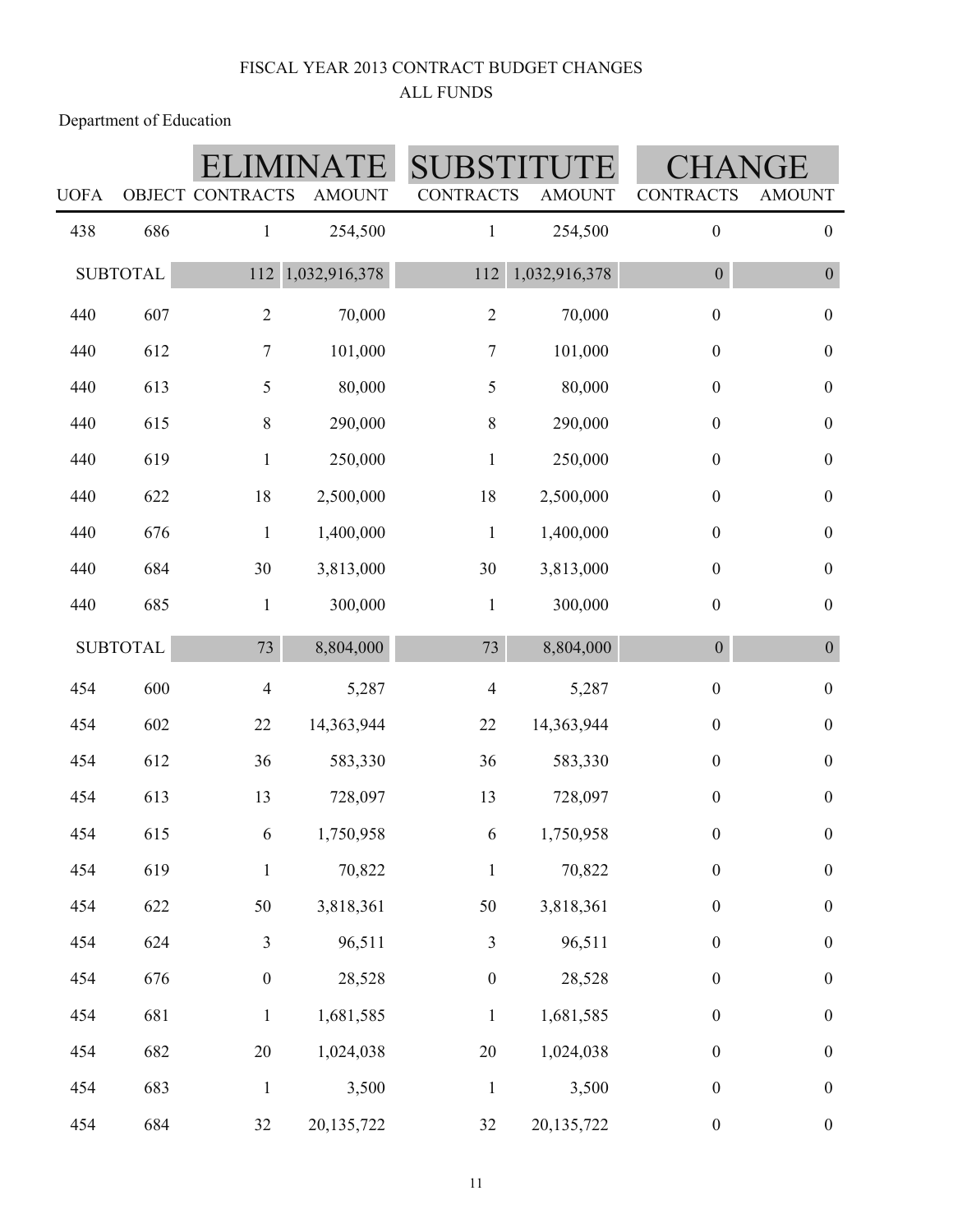| <b>UOFA</b> |                 | OBJECT CONTRACTS | <b>AMOUNT</b> | <b>CONTRACTS</b> | <b>AMOUNT</b> | <b>CONTRACTS</b> | ìE<br><b>AMOUNT</b> |
|-------------|-----------------|------------------|---------------|------------------|---------------|------------------|---------------------|
| 454         | 685             | 161              | 8,382,858     | 161              | 8,382,858     | $\boldsymbol{0}$ | $\boldsymbol{0}$    |
| 454         | 686             | 15               | 27,322,198    | 15               | 27,322,198    | $\boldsymbol{0}$ | $\boldsymbol{0}$    |
| 454         | 689             | 7                | 3,509,361     | 7                | 3,509,361     | $\boldsymbol{0}$ | $\boldsymbol{0}$    |
|             | <b>SUBTOTAL</b> | 372              | 83,505,100    | 372              | 83,505,100    | $\boldsymbol{0}$ | $\boldsymbol{0}$    |
| 470         | 669             | 257              | 147,600,635   | 257              | 147,600,635   | $\boldsymbol{0}$ | $\boldsymbol{0}$    |
| 470         | 670             | 119              | 741,598,324   | 119              | 741,598,324   | $\boldsymbol{0}$ | $\boldsymbol{0}$    |
| 470         | 685             | 426              | 304,202,659   | 426              | 304,202,659   | $\boldsymbol{0}$ | $\boldsymbol{0}$    |
|             | <b>SUBTOTAL</b> | 802              | 1,193,401,618 | 802              | 1,193,401,618 | $\boldsymbol{0}$ | $\boldsymbol{0}$    |
| 472         | 669             | 31               | 2,009,684     | 31               | 2,009,684     | $\boldsymbol{0}$ | $\boldsymbol{0}$    |
| 472         | 670             | 94               | 1,539,234,280 | 94               | 1,539,234,280 | $\boldsymbol{0}$ | $\boldsymbol{0}$    |
| 472         | 682             | $\mathbf{1}$     | 10,000,000    | $\mathbf{1}$     | 10,000,000    | $\boldsymbol{0}$ | $\boldsymbol{0}$    |
| 472         | 685             | $\mathbf{1}$     | 500,000       | $\mathbf{1}$     | 500,000       | $\boldsymbol{0}$ | $\boldsymbol{0}$    |
|             | <b>SUBTOTAL</b> | 127              | 1,551,743,964 | 127              | 1,551,743,964 | $\boldsymbol{0}$ | $\boldsymbol{0}$    |
| 482         | 600             | $\mathbf{1}$     | 350,000       | $\mathbf{1}$     | 350,000       | $\boldsymbol{0}$ | $\boldsymbol{0}$    |
| 482         | 602             | 135              | 8,633,943     | 135              | 8,633,943     | $\boldsymbol{0}$ | $\boldsymbol{0}$    |
| 482         | 607             | $\sqrt{2}$       | 6,500         | $\overline{2}$   | 6,500         | $\boldsymbol{0}$ | $\boldsymbol{0}$    |
| 482         | 612             | $75\,$           | 1,063,445     | 75               | 1,063,445     | $\boldsymbol{0}$ | $\boldsymbol{0}$    |
| 482         | 613             | $11\,$           | 589,348       | $11\,$           | 589,348       | $\boldsymbol{0}$ | $\boldsymbol{0}$    |
| 482         | 615             | 13               | 1,105,111     | 13               | 1,105,111     | $\boldsymbol{0}$ | $\boldsymbol{0}$    |
| 482         | 622             | 34               | 5,726,237     | 34               | 5,726,237     | $\boldsymbol{0}$ | $\boldsymbol{0}$    |
| 482         | 624             | $\mathbf{1}$     | 601           | $\mathbf{1}$     | 601           | $\boldsymbol{0}$ | $\boldsymbol{0}$    |
| 482         | 633             | $18\,$           | 524,622       | $18\,$           | 524,622       | $\boldsymbol{0}$ | $\boldsymbol{0}$    |
| 482         | 669             | $40\,$           | 2,463,970     | $40\,$           | 2,463,970     | $\boldsymbol{0}$ | $\boldsymbol{0}$    |
| 482         | 670             | 75               | 83,084,289    | 75               | 83,084,289    | $\boldsymbol{0}$ | $\boldsymbol{0}$    |
| 482         | 671             | $\sqrt{6}$       | 4,008,983     | $\sqrt{6}$       | 4,008,983     | $\boldsymbol{0}$ | $\boldsymbol{0}$    |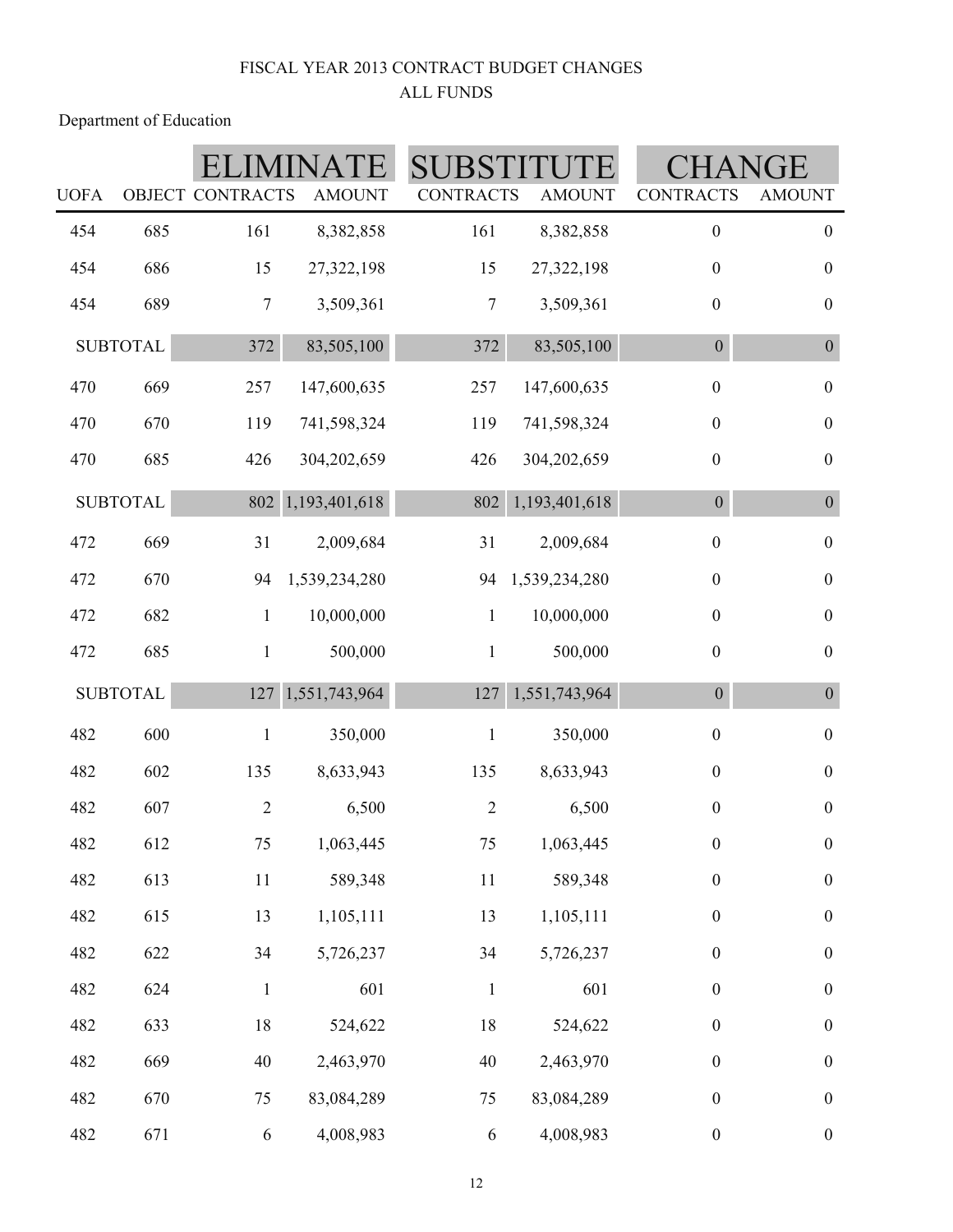|             |                 |                  |                     | <b>SUBS</b>      |               |                  | JGE              |
|-------------|-----------------|------------------|---------------------|------------------|---------------|------------------|------------------|
| <b>UOFA</b> |                 | OBJECT CONTRACTS | <b>AMOUNT</b>       | <b>CONTRACTS</b> | <b>AMOUNT</b> | <b>CONTRACTS</b> | <b>AMOUNT</b>    |
| 482         | 676             | $\mathbf{1}$     | 99,565              | 1                | 99,565        | $\boldsymbol{0}$ | $\boldsymbol{0}$ |
| 482         | 678             | $\mathbf{1}$     | 59,225              | $\mathbf{1}$     | 59,225        | $\boldsymbol{0}$ | $\boldsymbol{0}$ |
| 482         | 681             | 3                | 103,360             | 3                | 103,360       | $\boldsymbol{0}$ | $\boldsymbol{0}$ |
| 482         | 682             | $\sqrt{2}$       | 133,379             | $\overline{2}$   | 133,379       | $\boldsymbol{0}$ | $\boldsymbol{0}$ |
| 482         | 683             | $\mathbf{1}$     | 83,947              | $\mathbf{1}$     | 83,947        | $\boldsymbol{0}$ | $\boldsymbol{0}$ |
| 482         | 684             | 18               | 9,580,369           | 18               | 9,580,369     | $\boldsymbol{0}$ | $\boldsymbol{0}$ |
| 482         | 685             | 708              | 264,821,522         | 708              | 265,575,459   | $\boldsymbol{0}$ | 753,937          |
| 482         | 686             | 39               | 23,654,994          | 39               | 26,667,878    | $\boldsymbol{0}$ | 3,012,884        |
| 482         | 688             | 7                | 153,864             | $\overline{7}$   | 153,864       | $\boldsymbol{0}$ | $\boldsymbol{0}$ |
| 482         | 689             | 158              | 24,292,870          | 158              | 24,292,870    | $\boldsymbol{0}$ | $\boldsymbol{0}$ |
| 482         | 695             | 3                | 51,550              | $\mathfrak{Z}$   | 51,550        | $\boldsymbol{0}$ | $\boldsymbol{0}$ |
|             | <b>SUBTOTAL</b> | 1,352            | 430,591,694         | 1,352            | 434,358,515   | $\theta$         | 3,766,821        |
|             | <b>TOTAL</b>    |                  | 5,353 4,813,693,116 | 5,353            | 4,819,709,937 | $\overline{0}$   | 6,016,821        |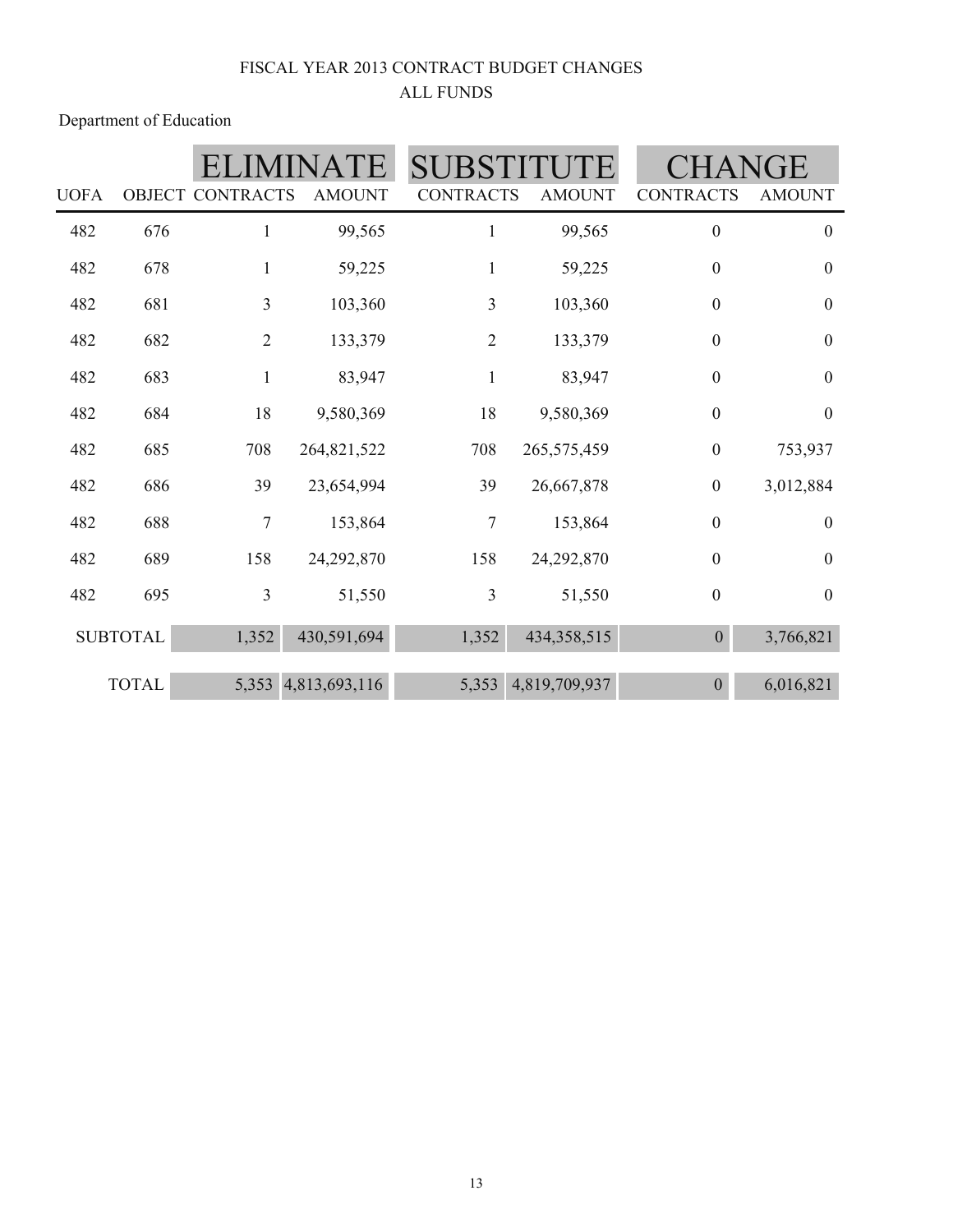Police Department

| <b>UOFA</b> |                 | OBJECT CONTRACTS | <b>AMOUNT</b>    | <b>CONTRACTS</b> | <b>AMOUNT</b> | <b>CONTRACTS</b> | ìE<br><b>AMOUNT</b> |
|-------------|-----------------|------------------|------------------|------------------|---------------|------------------|---------------------|
|             |                 |                  |                  |                  |               |                  |                     |
| 100         | 600             | $\mathfrak{Z}$   | 101,940          | $\mathfrak{Z}$   | 2,315,975     | $\boldsymbol{0}$ | 2,214,035           |
| 100         | 602             | $\boldsymbol{9}$ | 1,570,368        | 9                | 1,570,368     | $\boldsymbol{0}$ | $\boldsymbol{0}$    |
| 100         | 607             | 169              | 320,575          | 169              | 320,575       | $\boldsymbol{0}$ | $\boldsymbol{0}$    |
| 100         | 608             | $\, 8$           | 1,170,098        | $\,8\,$          | 1,170,098     | $\boldsymbol{0}$ | $\boldsymbol{0}$    |
| 100         | 612             | $8\,$            | 251,754          | $\,$ $\,$        | 251,754       | $\boldsymbol{0}$ | $\boldsymbol{0}$    |
| 100         | 613             | $\mathbf{1}$     | 18,075           | $\mathbf{1}$     | 18,075        | $\boldsymbol{0}$ | $\boldsymbol{0}$    |
| 100         | 615             | $\boldsymbol{0}$ | 50,000           | $\boldsymbol{0}$ | 50,000        | $\boldsymbol{0}$ | $\boldsymbol{0}$    |
| 100         | 671             | $\mathfrak{Z}$   | 1,007,954        | $\mathfrak{Z}$   | 1,378,792     | $\boldsymbol{0}$ | 370,838             |
| 100         | 684             | $\boldsymbol{0}$ | $\boldsymbol{0}$ | $\boldsymbol{0}$ | 2,339,569     | $\boldsymbol{0}$ | 2,339,569           |
| 100         | 686             | $\sqrt{2}$       | 209,878          | $\sqrt{2}$       | 209,878       | $\boldsymbol{0}$ | $\boldsymbol{0}$    |
|             | <b>SUBTOTAL</b> | 203              | 4,700,642        | 203              | 9,625,084     | $\boldsymbol{0}$ | 4,924,442           |
| 200         | 600             | $\overline{2}$   | 31,500           | $\sqrt{2}$       | 2,731,500     | $\boldsymbol{0}$ | 2,700,000           |
| 200         | 607             | $\mathbf{1}$     | 22,392           | $\mathbf{1}$     | 22,392        | $\boldsymbol{0}$ | $\boldsymbol{0}$    |
| 200         | 608             | 3                | 39,000           | $\mathfrak{Z}$   | 52,250        | $\boldsymbol{0}$ | 13,250              |
| 200         | 612             | 1                | 6,600            | $\mathbf{1}$     | 6,600         | $\boldsymbol{0}$ | $\boldsymbol{0}$    |
| 200         | 613             | $\mathbf{1}$     | 356,871          | $\mathbf{1}$     | 356,871       | $\boldsymbol{0}$ | $\boldsymbol{0}$    |
| 200         | 622             | $\mathbf{1}$     | 7,000            | $\mathbf{1}$     | 7,000         | $\boldsymbol{0}$ | $\boldsymbol{0}$    |
| 200         | 624             | $\mathbf{1}$     | 5,304            | $\,1$            | 5,304         | $\boldsymbol{0}$ | $\boldsymbol{0}$    |
| 200         | 633             | $\mathbf{1}$     | 60,000           | $\,1$            | 60,000        | $\boldsymbol{0}$ | $\boldsymbol{0}$    |
| 200         | 671             | $\mathbf{1}$     | 42,000           | $\mathbf{1}$     | 42,000        | $\boldsymbol{0}$ | $\boldsymbol{0}$    |
| 200         | 684             | $\boldsymbol{0}$ | $\boldsymbol{0}$ | $\boldsymbol{0}$ | 122,593       | $\boldsymbol{0}$ | 122,593             |
| 200         | 686             | 13               | 5,244            | 13               | 5,244         | $\boldsymbol{0}$ | $\boldsymbol{0}$    |
| 200         | 695             | $\,1$            | 35,000           | $\,1$            | 35,000        | $\boldsymbol{0}$ | $\boldsymbol{0}$    |
|             | <b>SUBTOTAL</b> | 26               | 610,911          | 26               | 3,446,754     | $\overline{0}$   | 2,835,843           |
| 300         | 602             | $\mathbf{1}$     | 70,000           | $\,1$            | 70,000        | $\boldsymbol{0}$ | $\boldsymbol{0}$    |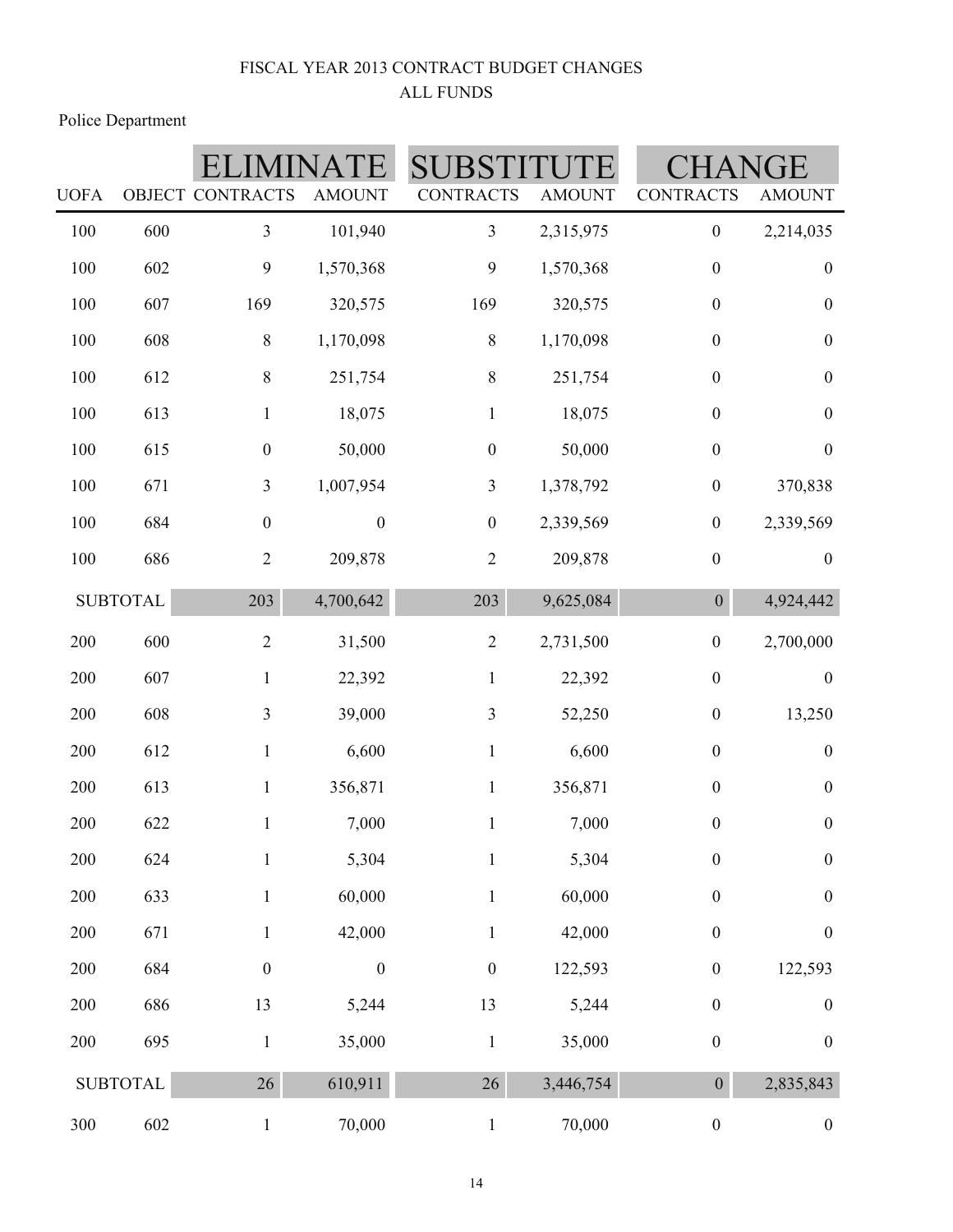Police Department

| <b>UOFA</b> |                 | <b>OBJECT CONTRACTS</b> | <b>AMOUNT</b> | <b>CONTRACTS</b> | <b>AMOUNT</b> | <b>CONTRACTS</b> | <b>AMOUNT</b>    |
|-------------|-----------------|-------------------------|---------------|------------------|---------------|------------------|------------------|
| 300         | 607             | $\mathbf{1}$            | 20,000        | $\mathbf{1}$     | 20,000        | $\boldsymbol{0}$ | $\boldsymbol{0}$ |
| 300         | 608             | $\mathbf{1}$            | 280,000       | $\mathbf{1}$     | 280,000       | $\boldsymbol{0}$ | $\boldsymbol{0}$ |
| 300         | 612             | $\mathbf{1}$            | 10,000        | $\mathbf{1}$     | 10,000        | $\boldsymbol{0}$ | $\boldsymbol{0}$ |
| 300         | 613             | $\mathbf{1}$            | 20,000        | $\mathbf{1}$     | 20,000        | $\boldsymbol{0}$ | $\boldsymbol{0}$ |
| 300         | 615             | $\mathbf{1}$            | 2,000         | $\mathbf{1}$     | 2,000         | $\boldsymbol{0}$ | $\boldsymbol{0}$ |
| 300         | 671             | $\mathbf{1}$            | 10,000        | $\mathbf{1}$     | 10,000        | $\boldsymbol{0}$ | $\boldsymbol{0}$ |
| 300         | 684             | $\mathbf{1}$            | 55,000        | $\mathbf{1}$     | 55,000        | $\boldsymbol{0}$ | $\boldsymbol{0}$ |
|             | <b>SUBTOTAL</b> | 8                       | 467,000       | $8\,$            | 467,000       | $\boldsymbol{0}$ | $\boldsymbol{0}$ |
| 400         | 600             | $17\,$                  | 1,786,230     | 17               | 1,786,230     | $\boldsymbol{0}$ | $\boldsymbol{0}$ |
| 400         | 602             | $\,1$                   | 1,414,668     | $\mathbf{1}$     | 1,414,668     | $\boldsymbol{0}$ | $\boldsymbol{0}$ |
| 400         | 607             | $\mathbf{1}$            | 1,242,956     | $\,1$            | 1,242,956     | $\boldsymbol{0}$ | $\boldsymbol{0}$ |
| 400         | 608             | $\,$ $\,$               | 1,594,557     | $\,$ $\,$        | 1,594,557     | $\boldsymbol{0}$ | $\boldsymbol{0}$ |
| 400         | 612             | 19                      | 338,726       | 19               | 338,726       | $\boldsymbol{0}$ | $\boldsymbol{0}$ |
| 400         | 613             | 14                      | 18,936,357    | 14               | 18,936,357    | $\boldsymbol{0}$ | $\boldsymbol{0}$ |
| 400         | 615             | $\mathfrak{Z}$          | 264,069       | 3                | 264,069       | $\boldsymbol{0}$ | $\boldsymbol{0}$ |
| 400         | 619             | $\mathbf{1}$            | 600,000       | $\mathbf{1}$     | 600,000       | $\boldsymbol{0}$ | $\boldsymbol{0}$ |
| 400         | 622             | $\mathbf{1}$            | 301,900       | $\mathbf{1}$     | 301,900       | $\boldsymbol{0}$ | $\boldsymbol{0}$ |
| 400         | 624             | $\overline{3}$          | 759,187       | $\overline{3}$   | 759,187       | $\boldsymbol{0}$ | $\boldsymbol{0}$ |
| 400         | 671             | 5                       | 459,784       | 5                | 459,784       | $\boldsymbol{0}$ | $\boldsymbol{0}$ |
| 400         | 676             | 57                      | 1,572,500     | 57               | 1,572,500     | $\boldsymbol{0}$ | $\boldsymbol{0}$ |
| 400         | 684             | $\,1\,$                 | 5,955,609     | $\mathbf{1}$     | 5,955,609     | $\boldsymbol{0}$ | $\boldsymbol{0}$ |
| 400         | 686             | $42\,$                  | 932,900       | 42               | 932,900       | $\boldsymbol{0}$ | $\boldsymbol{0}$ |
|             | <b>SUBTOTAL</b> | 173                     | 36,159,443    | 173              | 36,159,443    | $\boldsymbol{0}$ | $\overline{0}$   |
| 600         | 607             | $\,1$                   | 750           | $\,1$            | 750           | $\boldsymbol{0}$ | $\boldsymbol{0}$ |
| 600         | 608             | $\mathbf{1}$            | 1,000         | $\mathbf{1}$     | 1,000         | $\boldsymbol{0}$ | $\boldsymbol{0}$ |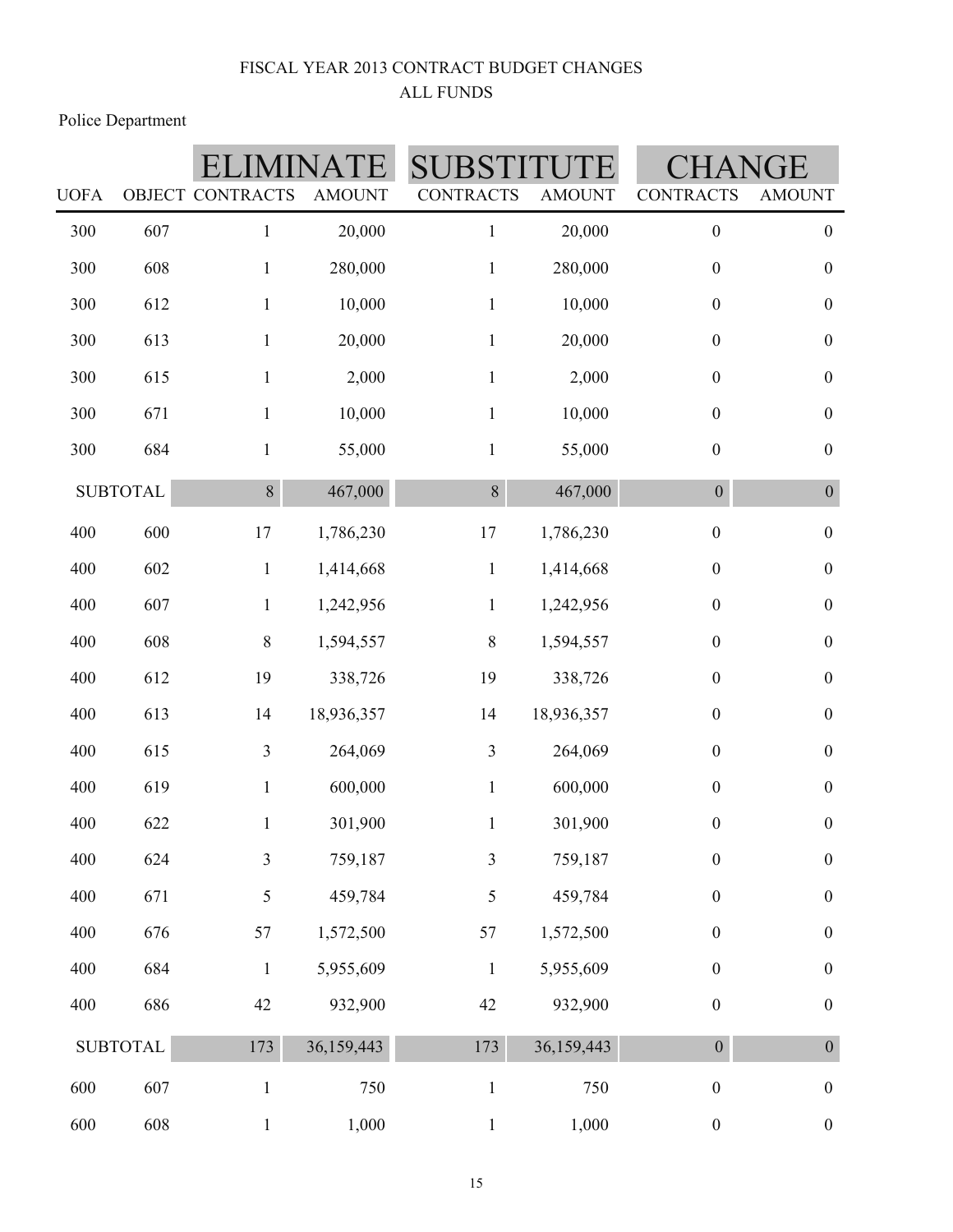Police Department

|             |                 |                         |               | <b>SUBS</b>      |               |                  | IGE              |
|-------------|-----------------|-------------------------|---------------|------------------|---------------|------------------|------------------|
| <b>UOFA</b> |                 | <b>OBJECT CONTRACTS</b> | <b>AMOUNT</b> | <b>CONTRACTS</b> | <b>AMOUNT</b> | <b>CONTRACTS</b> | <b>AMOUNT</b>    |
| 600         | 612             | $\mathbf{2}$            | 1,200         | $\mathbf{2}$     | 1,200         | $\boldsymbol{0}$ | $\boldsymbol{0}$ |
| 600         | 622             | 1                       | 100           | $\mathbf{1}$     | 100           | $\boldsymbol{0}$ | $\boldsymbol{0}$ |
|             | <b>SUBTOTAL</b> | 5                       | 3,050         | 5                | 3,050         | $\boldsymbol{0}$ | $\boldsymbol{0}$ |
| 700         | 600             | 1                       | 464,953       | $\mathbf{1}$     | 464,953       | $\boldsymbol{0}$ | $\boldsymbol{0}$ |
| 700         | 607             | 5                       | 111,847       | $\mathfrak s$    | 111,847       | $\boldsymbol{0}$ | $\boldsymbol{0}$ |
| 700         | 608             | 3                       | 57,342        | 3                | 57,342        | $\boldsymbol{0}$ | $\boldsymbol{0}$ |
| 700         | 612             | $\mathbf{1}$            | 800           | $\mathbf{1}$     | 800           | $\boldsymbol{0}$ | $\boldsymbol{0}$ |
| 700         | 615             | 1                       | 40,000        | $\mathbf{1}$     | 40,000        | $\boldsymbol{0}$ | $\boldsymbol{0}$ |
| 700         | 619             | $\overline{2}$          | 1,336,502     | $\mathbf{2}$     | 1,336,502     | $\boldsymbol{0}$ | $\boldsymbol{0}$ |
| 700         | 671             | $\mathbf{1}$            | 250           | $\mathbf{1}$     | 250           | $\boldsymbol{0}$ | $\boldsymbol{0}$ |
| 700         | 686             | $\overline{2}$          | 1,623,556     | $\overline{2}$   | 1,623,556     | $\boldsymbol{0}$ | $\boldsymbol{0}$ |
|             | <b>SUBTOTAL</b> | 16                      | 3,635,250     | 16               | 3,635,250     | $\boldsymbol{0}$ | $\boldsymbol{0}$ |
|             | <b>TOTAL</b>    | 431                     | 45,576,296    | 431              | 53,336,581    | $\boldsymbol{0}$ | 7,760,285        |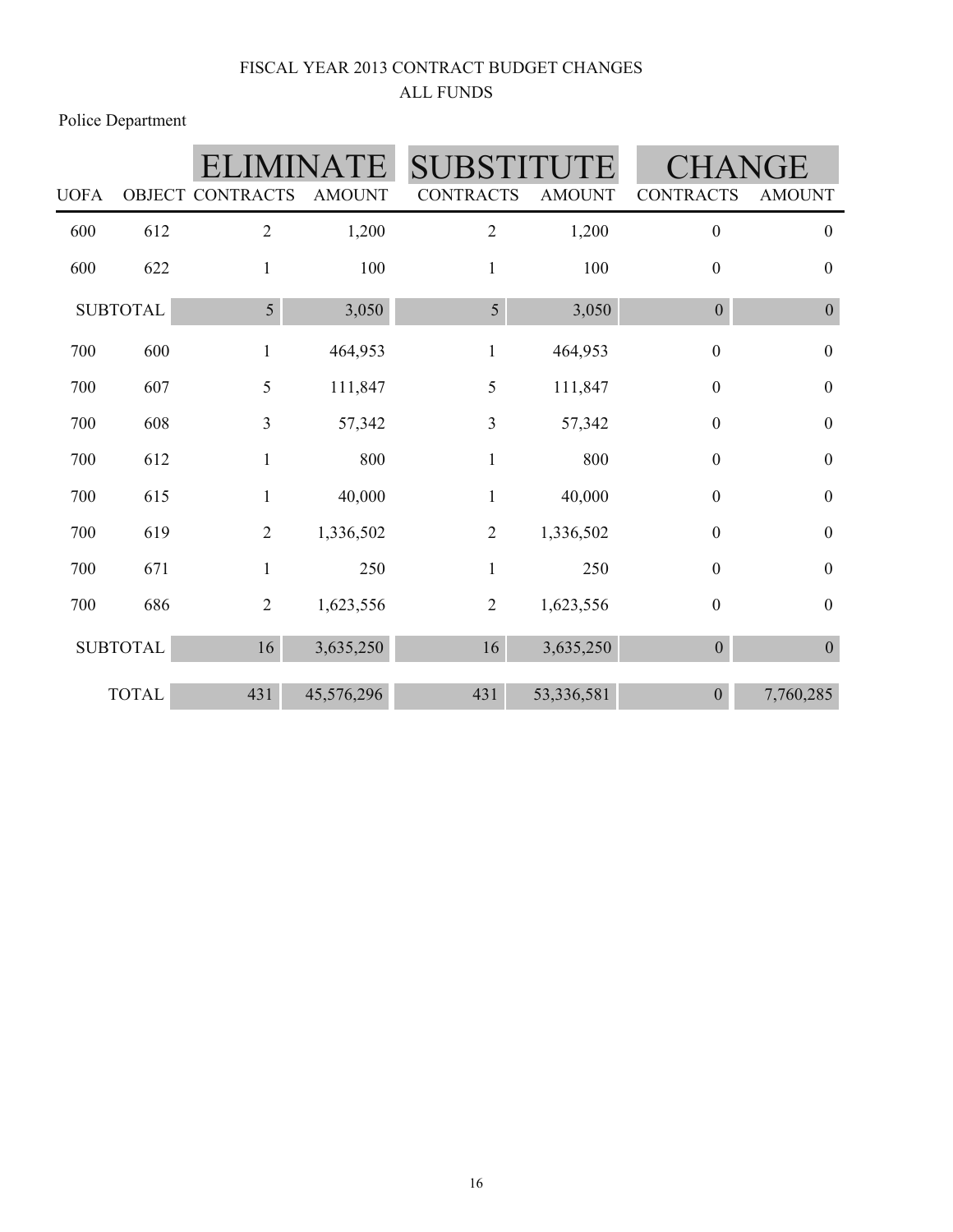Fire Department

| <b>UOFA</b> |                 | OBJECT CONTRACTS | <b>AMOUNT</b> | <b>CONTRACTS</b> | <b>AMOUNT</b> | <b>CONTRACTS</b> | <b>AMOUNT</b>    |
|-------------|-----------------|------------------|---------------|------------------|---------------|------------------|------------------|
| 005         | 600             | 22               | 16,059,555    | 22               | 11,044,370    | $\boldsymbol{0}$ | $-5,015,185$     |
| 005         | 602             | $\boldsymbol{0}$ | 25,000        | $\boldsymbol{0}$ | 25,000        | $\boldsymbol{0}$ | $\boldsymbol{0}$ |
| 005         | 607             | 35               | 2,264,000     | 35               | 2,264,000     | $\boldsymbol{0}$ | $\boldsymbol{0}$ |
| 005         | 608             | 57               | 5,537,000     | 57               | 5,537,000     | $\boldsymbol{0}$ | $\boldsymbol{0}$ |
| 005         | 613             | $\boldsymbol{7}$ | 1,665,000     | $\boldsymbol{7}$ | 5,480,185     | $\boldsymbol{0}$ | 3,815,185        |
| 005         | 619             | $\mathbf{1}$     | 185,516       | $\mathbf{1}$     | 185,516       | $\boldsymbol{0}$ | $\boldsymbol{0}$ |
| 005         | 622             | $\mathbf{1}$     | 1,592,500     | $\mathbf{1}$     | 1,592,500     | $\boldsymbol{0}$ | $\boldsymbol{0}$ |
| 005         | 624             | $\mathbf{1}$     | 2,673,000     | $\mathbf{1}$     | 2,673,000     | $\boldsymbol{0}$ | $\boldsymbol{0}$ |
| 005         | 671             | $\mathbf{1}$     | 89,700        | $\mathbf{1}$     | 89,700        | $\boldsymbol{0}$ | $\boldsymbol{0}$ |
| 005         | 676             | 23               | 1,781,209     | 23               | 1,781,209     | $\boldsymbol{0}$ | $\boldsymbol{0}$ |
| 005         | 684             | $\mathbf{1}$     | 1,336,000     | $\mathbf{1}$     | 1,336,000     | $\boldsymbol{0}$ | $\boldsymbol{0}$ |
| 005         | 686             | $\mathbf{1}$     | 50,000        | $\mathbf{1}$     | 50,000        | $\boldsymbol{0}$ | $\boldsymbol{0}$ |
|             | <b>SUBTOTAL</b> | 150              | 33,258,480    | 150              | 32,058,480    | $\boldsymbol{0}$ | $-1,200,000$     |
| 006         | 600             | $\mathbf{1}$     | 2,987,815     | $\mathbf{1}$     | 4,187,815     | $\boldsymbol{0}$ | 1,200,000        |
| 006         | 602             | $\mathbf{1}$     | 90,000        | $\mathbf{1}$     | 90,000        | $\boldsymbol{0}$ | $\boldsymbol{0}$ |
| 006         | 608             | 28               | 3,796,488     | 28               | 3,796,488     | $\boldsymbol{0}$ | $\boldsymbol{0}$ |
| 006         | 613             | $\boldsymbol{0}$ | 3,987,969     | $\boldsymbol{0}$ | 3,987,969     | $\boldsymbol{0}$ | $\boldsymbol{0}$ |
| 006         | 624             | $\mathbf{1}$     | 136,739       | $\mathbf{1}$     | 136,739       | $\boldsymbol{0}$ | $\boldsymbol{0}$ |
| 006         | 685             | $\mathbf{1}$     | 15,000        | $\mathbf{1}$     | 15,000        | $\boldsymbol{0}$ | $\boldsymbol{0}$ |
| 006         | 686             | $\overline{4}$   | 11,125        | $\overline{4}$   | 11,125        | $\boldsymbol{0}$ | $\boldsymbol{0}$ |
|             | <b>SUBTOTAL</b> | 36               | 11,025,136    | 36               | 12,225,136    | $\boldsymbol{0}$ | 1,200,000        |
| 008         | 600             | $\mathbf{1}$     | 155,400       | $\mathbf{1}$     | 155,400       | $\boldsymbol{0}$ | $\boldsymbol{0}$ |
| 008         | 608             | $\mathfrak{Z}$   | 11,000        | $\mathfrak{Z}$   | 11,000        | $\boldsymbol{0}$ | $\boldsymbol{0}$ |
| $008\,$     | 671             | $\mathbf{1}$     | 4,000         | $\mathbf{1}$     | 4,000         | $\boldsymbol{0}$ | $\boldsymbol{0}$ |
|             | <b>SUBTOTAL</b> | 5 <sup>1</sup>   | 170,400       | 5                | 170,400       | $\mathbf{0}$     | $\overline{0}$   |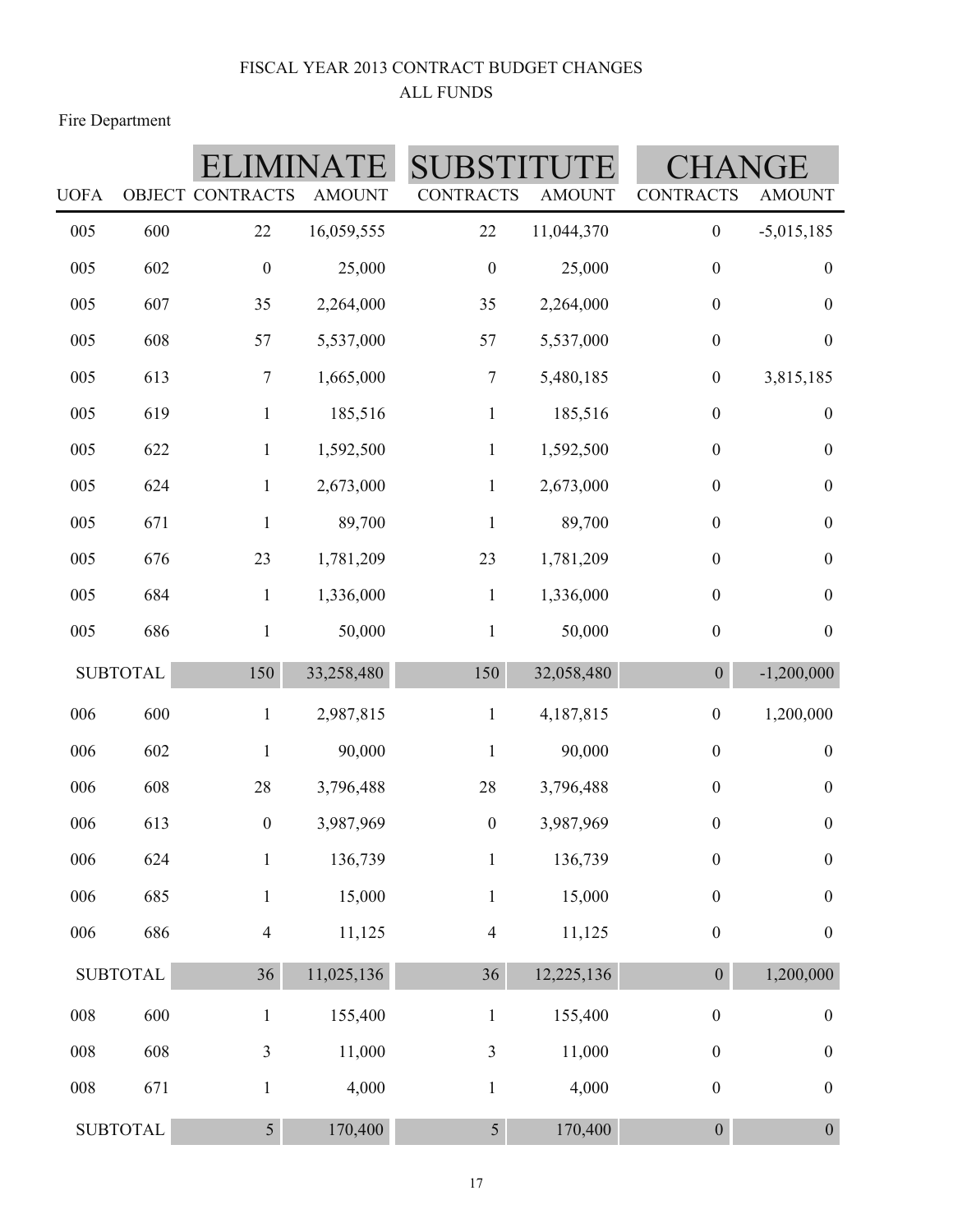Fire Department

|             |                 | <b>ELIMINATE</b>        |               | <b>SUBSTITUTE</b> |               | <b>CHANGE</b>    |               |
|-------------|-----------------|-------------------------|---------------|-------------------|---------------|------------------|---------------|
| <b>UOFA</b> |                 | <b>OBJECT CONTRACTS</b> | <b>AMOUNT</b> | <b>CONTRACTS</b>  | <b>AMOUNT</b> | <b>CONTRACTS</b> | <b>AMOUNT</b> |
| 010         | 600             | 17                      | 10,678,975    | 17                | 10,678,975    | $\boldsymbol{0}$ | $\theta$      |
| 010         | 608             | 9                       | 458,000       | 9                 | 458,000       | $\boldsymbol{0}$ | $\theta$      |
| 010         | 624             | $\boldsymbol{0}$        | 100,000       | $\overline{0}$    | 100,000       | $\boldsymbol{0}$ | $\theta$      |
| 010         | 671             |                         | 1,000         |                   | 1,000         | $\boldsymbol{0}$ | $\theta$      |
|             | <b>SUBTOTAL</b> | 27                      | 11,237,975    | 27                | 11,237,975    | $\overline{0}$   | $\mathbf{0}$  |
|             | <b>TOTAL</b>    | 218                     | 55,691,991    | 218               | 55,691,991    | $\theta$         | $\theta$      |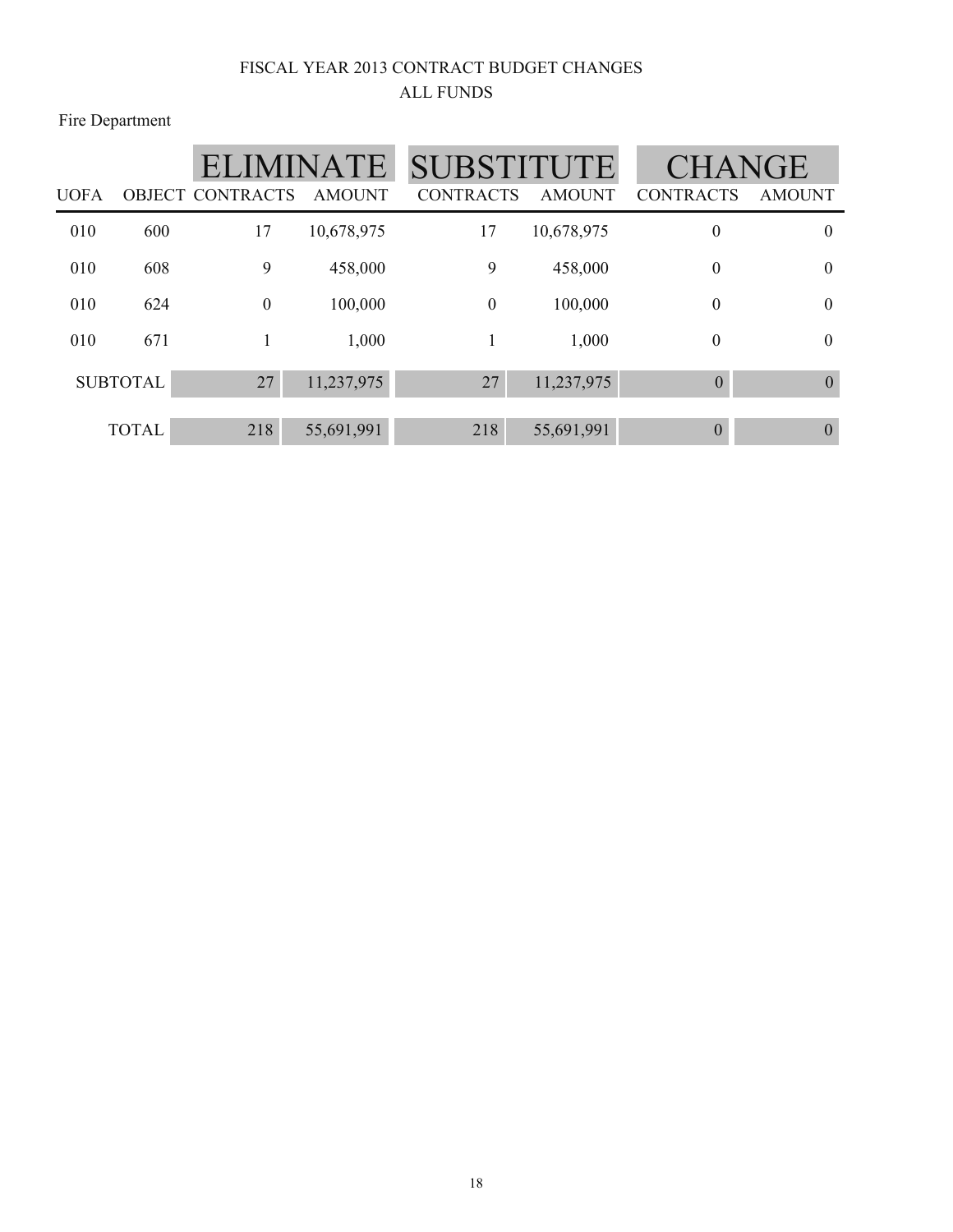Admin. for Children Services

|                 |                 |                  |               |                  |               | GE               |                  |
|-----------------|-----------------|------------------|---------------|------------------|---------------|------------------|------------------|
| <b>UOFA</b>     |                 | OBJECT CONTRACTS | <b>AMOUNT</b> | <b>CONTRACTS</b> | <b>AMOUNT</b> | <b>CONTRACTS</b> | <b>AMOUNT</b>    |
| 002             | 600             | $22\,$           | 40,000        | 22               | 40,000        | $\boldsymbol{0}$ | $\boldsymbol{0}$ |
| 002             | 602             | $\mathbf 1$      | 634,688       | $\mathbf{1}$     | 634,688       | $\boldsymbol{0}$ | $\boldsymbol{0}$ |
| 002             | 607             | $\mathbf{1}$     | 60,000        | $\mathbf{1}$     | 60,000        | $\boldsymbol{0}$ | $\boldsymbol{0}$ |
| 002             | 608             | 16               | 1,338,326     | 16               | 1,338,326     | $\boldsymbol{0}$ | $\boldsymbol{0}$ |
| 002             | 612             | $\,1$            | 232,000       | $\mathbf 1$      | 232,000       | $\boldsymbol{0}$ | $\boldsymbol{0}$ |
| 002             | 613             | 3                | 2,095,134     | $\mathfrak{Z}$   | 2,095,134     | $\boldsymbol{0}$ | $\boldsymbol{0}$ |
| 002             | 615             | 3                | 136,000       | $\overline{3}$   | 136,000       | $\boldsymbol{0}$ | $\boldsymbol{0}$ |
| 002             | 619             | 6                | 692,620       | 6                | 692,620       | $\boldsymbol{0}$ | $\boldsymbol{0}$ |
| 002             | 622             | $\,1$            | 15,000        | $\mathbf{1}$     | 15,000        | $\boldsymbol{0}$ | $\boldsymbol{0}$ |
| 002             | 624             | 11               | 100,925       | 11               | 100,925       | $\boldsymbol{0}$ | $\boldsymbol{0}$ |
| 002             | 633             | 3                | 684,000       | $\mathfrak{Z}$   | 684,000       | $\boldsymbol{0}$ | $\boldsymbol{0}$ |
| 002             | 671             | $\mathbf{1}$     | 466,000       | $\mathbf{1}$     | 466,000       | $\boldsymbol{0}$ | $\boldsymbol{0}$ |
| 002             | 676             | $\mathbf{1}$     | 100,000       | $\,1$            | 100,000       | $\boldsymbol{0}$ | $\boldsymbol{0}$ |
| 002             | 678             | $\mathbf{1}$     | 10,000        | $\,1$            | 10,000        | $\boldsymbol{0}$ | $\boldsymbol{0}$ |
| 002             | 681             | $\,1$            | 155,000       | $\,1$            | 155,000       | $\boldsymbol{0}$ | $\boldsymbol{0}$ |
| 002             | 682             | $\overline{4}$   | 367,840       | $\overline{4}$   | 367,840       | $\boldsymbol{0}$ | $\boldsymbol{0}$ |
| 002             | 684             | $20\,$           | 3,035,158     | 20               | 3,035,158     | $\boldsymbol{0}$ | $\boldsymbol{0}$ |
| 002             | 685             |                  | 10,000        |                  | 10,000        | $\boldsymbol{0}$ | $\boldsymbol{0}$ |
| 002             | 686             | $\mathbf{1}$     | 93,433        | $\mathbf{1}$     | 93,433        | $\boldsymbol{0}$ | $\boldsymbol{0}$ |
| 002             | 688             | $\mathbf{1}$     | 117,080       | $\mathbf{1}$     | 117,080       | $\boldsymbol{0}$ | $\boldsymbol{0}$ |
| <b>SUBTOTAL</b> |                 | 99               | 10,383,204    | 99               | 10,383,204    | $\boldsymbol{0}$ | $\boldsymbol{0}$ |
| 004             | 600             | $\mathbf{1}$     | 84,746        | $\mathbf{1}$     | 184,746       | $\boldsymbol{0}$ | 100,000          |
| 004             | 652             | 681              | 614,695,231   | 681              | 711,978,731   | $\boldsymbol{0}$ | 97,283,500       |
| 004             | 653             | 89               | 132,556,914   | 89               | 132,556,914   | $\boldsymbol{0}$ | $\boldsymbol{0}$ |
|                 | <b>SUBTOTAL</b> | 771              | 747,336,891   | 771              | 844,720,391   | $\overline{0}$   | 97,383,500       |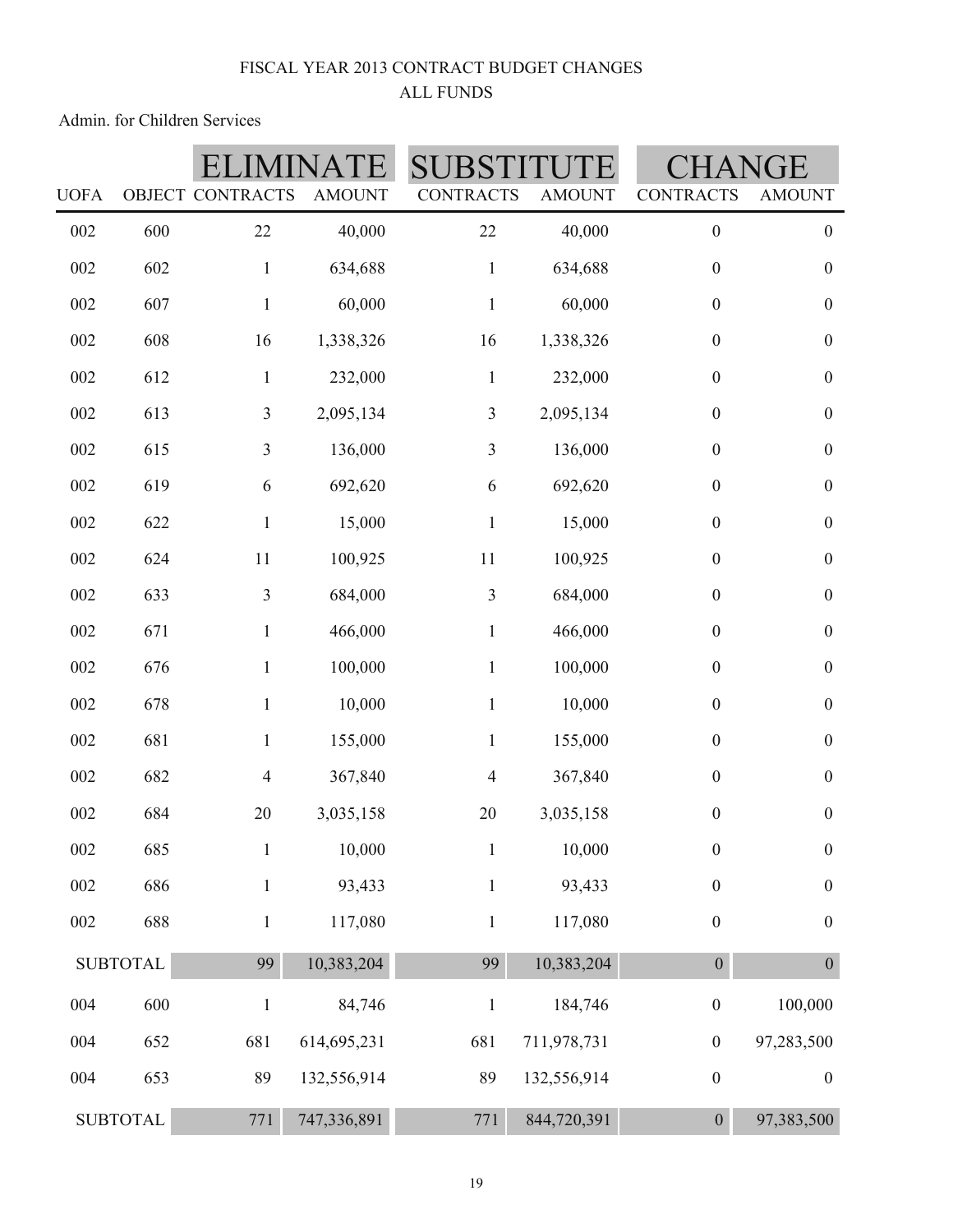Admin. for Children Services

| <b>UOFA</b> |                 | <b>OBJECT CONTRACTS</b> | <b>AMOUNT</b> | <b>CONTRACTS</b> | <b>AMOUNT</b> | <b>CONTRACTS</b> | <b>AMOUNT</b>    |
|-------------|-----------------|-------------------------|---------------|------------------|---------------|------------------|------------------|
| 006         | 642             | $70\,$                  | 459,929,491   | 70               | 459,929,491   | $\boldsymbol{0}$ | $\mathbf{0}$     |
| 006         | 643             | 341                     | 212,199,112   | 341              | 211,669,070   | $\boldsymbol{0}$ | $-530,042$       |
| 006         | 648             | 9                       | 18,485,761    | 9                | 18,485,761    | $\boldsymbol{0}$ | $\boldsymbol{0}$ |
|             | <b>SUBTOTAL</b> | 420                     | 690,614,364   | 420              | 690,084,322   | $\boldsymbol{0}$ | $-530,042$       |
| 008         | 600             | 39                      | 68,992,959    | 39               | 68,992,959    | $\boldsymbol{0}$ | $\boldsymbol{0}$ |
| 008         | 602             | $\boldsymbol{0}$        | 5,935         | $\boldsymbol{0}$ | 5,935         | $\boldsymbol{0}$ | $\boldsymbol{0}$ |
| 008         | 608             | $\boldsymbol{0}$        | 961,101       | $\boldsymbol{0}$ | 961,101       | $\boldsymbol{0}$ | $\boldsymbol{0}$ |
| 008         | 619             | $\boldsymbol{0}$        | 41,714        | $\boldsymbol{0}$ | 41,714        | $\boldsymbol{0}$ | $\boldsymbol{0}$ |
| 008         | 622             | $\boldsymbol{0}$        | 745,753       | $\boldsymbol{0}$ | 745,753       | $\boldsymbol{0}$ | $\boldsymbol{0}$ |
| 008         | 624             | $\boldsymbol{0}$        | 120,305       | $\boldsymbol{0}$ | 120,305       | $\boldsymbol{0}$ | $\overline{0}$   |
| 008         | 671             | $\boldsymbol{0}$        | 36,969        | $\boldsymbol{0}$ | 36,969        | $\boldsymbol{0}$ | $\overline{0}$   |
| 008         | 686             | $\boldsymbol{0}$        | 271,380       | $\boldsymbol{0}$ | 271,380       | $\boldsymbol{0}$ | $\boldsymbol{0}$ |
|             | <b>SUBTOTAL</b> | 39                      | 71,176,116    | 39               | 71,176,116    | $\boldsymbol{0}$ | $\boldsymbol{0}$ |
|             | <b>TOTAL</b>    | 1,329                   | 1,519,510,575 | 1,329            | 1,616,364,033 | $\boldsymbol{0}$ | 96,853,458       |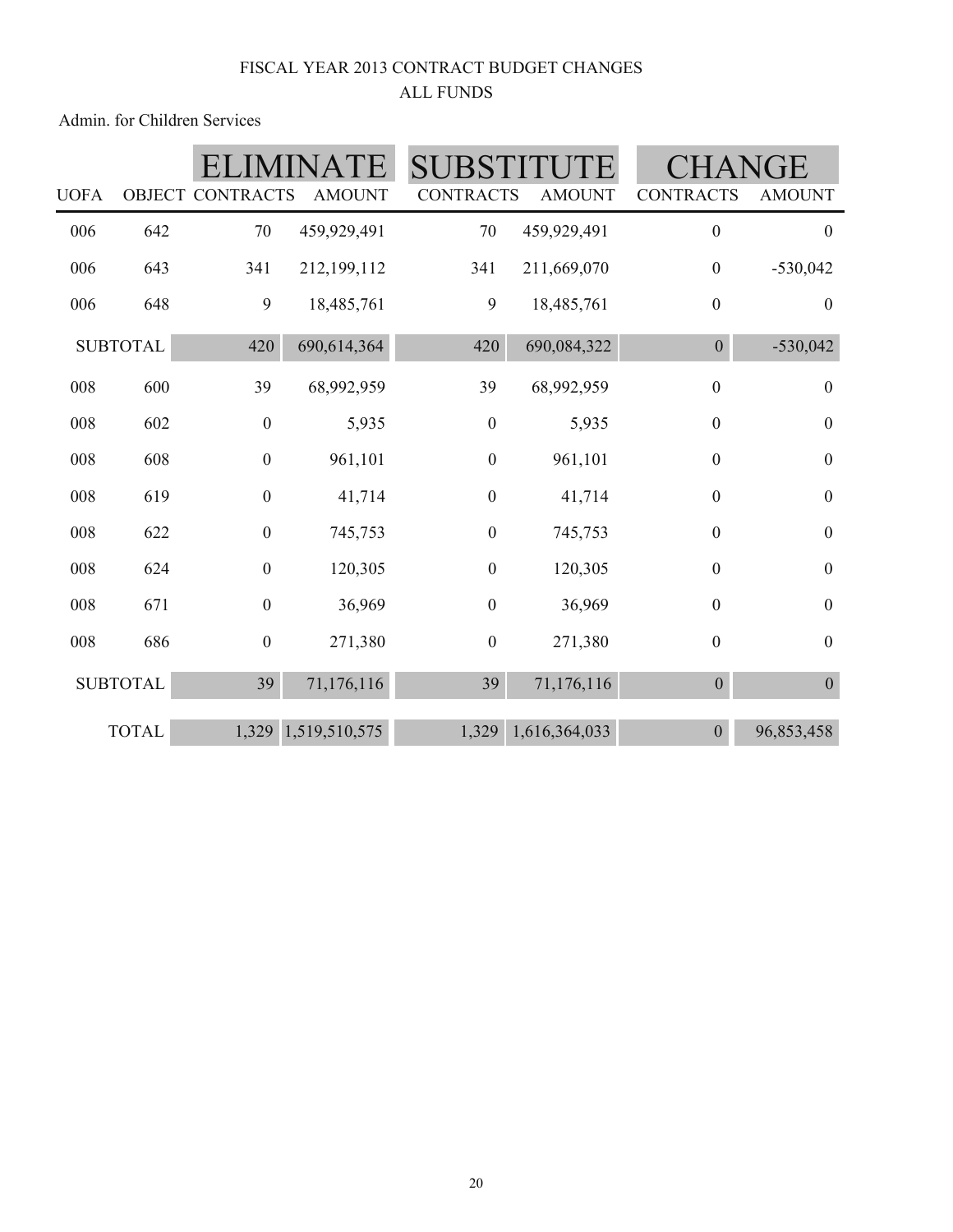Department of Social Services

|             |                 |                         |               |                  |               |                  | GE               |  |
|-------------|-----------------|-------------------------|---------------|------------------|---------------|------------------|------------------|--|
| <b>UOFA</b> |                 | <b>OBJECT CONTRACTS</b> | <b>AMOUNT</b> | <b>CONTRACTS</b> | <b>AMOUNT</b> | <b>CONTRACTS</b> | <b>AMOUNT</b>    |  |
| 101         | 600             | 31                      | 10,906,888    | 31               | 12,106,888    | $\boldsymbol{0}$ | 1,200,000        |  |
| 101         | 602             | 50                      | 3,900,000     | 50               | 3,900,000     | $\boldsymbol{0}$ | $\boldsymbol{0}$ |  |
| 101         | 607             | $\mathbf{1}$            | 2,000         | $\mathbbm{1}$    | 2,000         | $\boldsymbol{0}$ | $\boldsymbol{0}$ |  |
| 101         | 608             | 100                     | 1,400,908     | 100              | 1,400,908     | $\boldsymbol{0}$ | $\boldsymbol{0}$ |  |
| 101         | 612             | 157                     | 2,881,939     | 157              | 2,881,939     | $\boldsymbol{0}$ | $\boldsymbol{0}$ |  |
| 101         | 613             | 50                      | 20,628,515    | 50               | 20,628,515    | $\boldsymbol{0}$ | $\boldsymbol{0}$ |  |
| 101         | 615             | 25                      | 66,493        | 25               | 66,493        | $\boldsymbol{0}$ | $\boldsymbol{0}$ |  |
| 101         | 619             | 102                     | 19,450,301    | 102              | 19,450,301    | $\boldsymbol{0}$ | $\boldsymbol{0}$ |  |
| 101         | 622             | $\,1\,$                 | 128,363       | $\,1\,$          | 128,363       | $\boldsymbol{0}$ | $\boldsymbol{0}$ |  |
| 101         | 624             | 100                     | 7,728,255     | 100              | 7,728,255     | $\boldsymbol{0}$ | $\boldsymbol{0}$ |  |
| 101         | 633             | 20                      | 2,491,717     | $20\,$           | 2,491,717     | $\boldsymbol{0}$ | $\boldsymbol{0}$ |  |
| 101         | 671             | $20\,$                  | 506,522       | $20\,$           | 506,522       | $\boldsymbol{0}$ | $\boldsymbol{0}$ |  |
| 101         | 681             | $\,8\,$                 | 35,301        | $8\,$            | 35,301        | $\boldsymbol{0}$ | $\boldsymbol{0}$ |  |
| 101         | 682             | 6                       | 286,701       | $\sqrt{6}$       | 286,701       | $\boldsymbol{0}$ | $\boldsymbol{0}$ |  |
| 101         | 683             | $\boldsymbol{7}$        | 702,000       | $\overline{7}$   | 702,000       | $\boldsymbol{0}$ | $\boldsymbol{0}$ |  |
| 101         | 684             | $\,1$                   | 13,456,506    | $\mathbf{1}$     | 13,456,506    | $\boldsymbol{0}$ | $\boldsymbol{0}$ |  |
| 101         | 686             | $10\,$                  | 252,533       | 10               | 252,533       | $\boldsymbol{0}$ | $\boldsymbol{0}$ |  |
|             | <b>SUBTOTAL</b> | 689                     | 84,824,942    | 689              | 86,024,942    | $\boldsymbol{0}$ | 1,200,000        |  |
| 103         | 600             | 15                      | 3,793,791     | 15               | 3,793,791     | $\boldsymbol{0}$ | $\boldsymbol{0}$ |  |
| 103         | 602             | $\mathbf{1}$            | 132,600       | $\mathbf{1}$     | 132,600       | $\boldsymbol{0}$ | $\boldsymbol{0}$ |  |
| 103         | 612             | $\boldsymbol{7}$        | 106,771       | $\tau$           | 106,771       | $\boldsymbol{0}$ | $\boldsymbol{0}$ |  |
| 103         | 615             | $20\,$                  | 312,301       | 20               | 312,301       | $\boldsymbol{0}$ | $\boldsymbol{0}$ |  |
| 103         | 619             | $\,1$                   | 2,699,439     | $\mathbf{1}$     | 2,699,439     | $\boldsymbol{0}$ | $\boldsymbol{0}$ |  |
| 103         | 622             | 6                       | 731,594       | $\sqrt{6}$       | 731,594       | $\boldsymbol{0}$ | $\boldsymbol{0}$ |  |
| 103         | 633             | $\mathbf{1}$            | 50,840        | $\mathbf{1}$     | 50,840        | $\boldsymbol{0}$ | $\boldsymbol{0}$ |  |
| 103         | 649             | 64                      | 11,139,228    | 64               | 11,139,228    | $\boldsymbol{0}$ | $\boldsymbol{0}$ |  |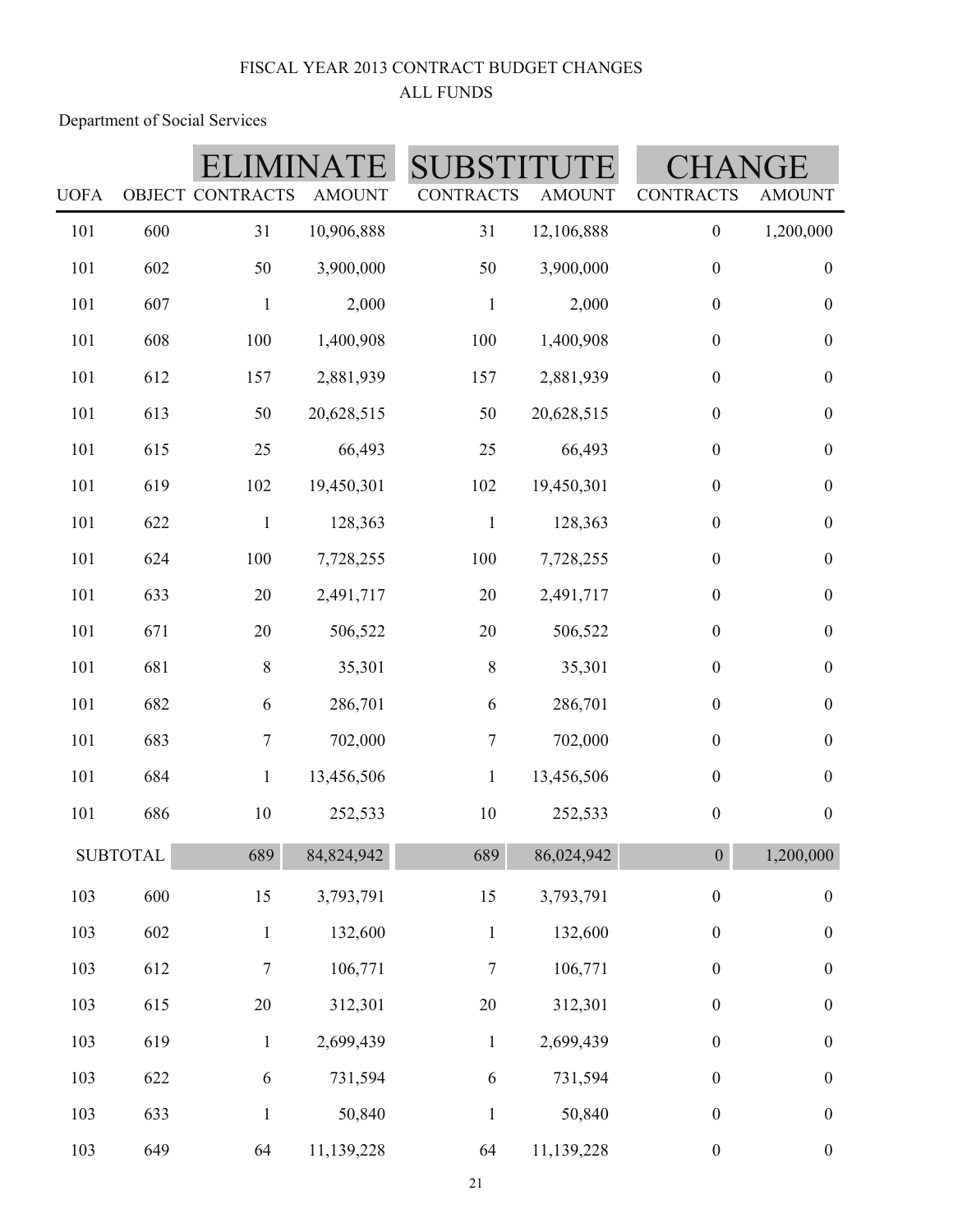Department of Social Services

| <b>UOFA</b> |                 | OBJECT CONTRACTS        | <b>AMOUNT</b> | <b>CONTRACTS</b> | <b>AMOUNT</b> | <b>CONTRACTS</b> | <b>AMOUNT</b>    |
|-------------|-----------------|-------------------------|---------------|------------------|---------------|------------------|------------------|
| 103         | 662             | 74                      | 151,047,229   | 74               | 151,047,229   | $\boldsymbol{0}$ | $\boldsymbol{0}$ |
| 103         | 671             | $\mathbf{1}$            | 5,182         | $\mathbf{1}$     | 5,182         | $\boldsymbol{0}$ | $\boldsymbol{0}$ |
| 103         | 684             | $\mathfrak{Z}$          | 417,484       | $\mathfrak{Z}$   | 417,484       | $\boldsymbol{0}$ | $\boldsymbol{0}$ |
| 103         | 686             | $\mathfrak{Z}$          | 125,000       | $\mathfrak{Z}$   | 125,000       | $\boldsymbol{0}$ | $\boldsymbol{0}$ |
| 103         | 688             | $\overline{4}$          | 124,403       | $\overline{4}$   | 124,403       | $\boldsymbol{0}$ | $\boldsymbol{0}$ |
|             | <b>SUBTOTAL</b> | 200                     | 170,685,862   | 200              | 170,685,862   | $\mathbf{0}$     | $\boldsymbol{0}$ |
| 104         | 600             | 13                      | 10,000        | 13               | 10,000        | $\boldsymbol{0}$ | $\boldsymbol{0}$ |
| 104         | 602             | $\mathbf{1}$            | 2,000         | $\,1$            | 2,000         | $\boldsymbol{0}$ | $\boldsymbol{0}$ |
| 104         | 612             | $\mathbf{1}$            | 16,158        | $\mathbf{1}$     | 16,158        | $\boldsymbol{0}$ | $\boldsymbol{0}$ |
| 104         | 615             | $\mathbf{1}$            | 73,706        | $\mathbf{1}$     | 73,706        | $\boldsymbol{0}$ | $\boldsymbol{0}$ |
| 104         | 622             | $\sqrt{2}$              | 974,462       | $\sqrt{2}$       | 974,462       | $\boldsymbol{0}$ | $\boldsymbol{0}$ |
| 104         | 647             | 118                     | 263,406,580   | 118              | 263,406,580   | $\boldsymbol{0}$ | $\boldsymbol{0}$ |
| 104         | 684             | $\mathbf{1}$            | 1,659,495     | $\mathbf{1}$     | 1,659,495     | $\boldsymbol{0}$ | $\boldsymbol{0}$ |
| 104         | 686             | $\mathfrak{Z}$          | 206,582       | $\overline{3}$   | 206,582       | $\boldsymbol{0}$ | $\boldsymbol{0}$ |
|             | <b>SUBTOTAL</b> | 140                     | 266,348,983   | 140              | 266,348,983   | $\boldsymbol{0}$ | $\boldsymbol{0}$ |
| 105         | 600             | 26                      | 5,539,078     | 26               | 7,059,278     | $\boldsymbol{0}$ | 1,520,200        |
| 105         | 613             | $\mathbf{1}$            | 350,000       | $\mathbf{1}$     | 350,000       | $\boldsymbol{0}$ | $\boldsymbol{0}$ |
| 105         | 641             | 10                      | 19,605,699    | 10               | 19,605,699    | $\boldsymbol{0}$ | $\boldsymbol{0}$ |
| 105         | 650             | $\overline{\mathbf{3}}$ | 15,058,099    | $\mathfrak{Z}$   | 17,084,599    | $\boldsymbol{0}$ | 2,026,500        |
| 105         | 651             | 72                      | 142,066,837   | 72               | 149,865,217   | $\boldsymbol{0}$ | 7,798,380        |
| 105         | 684             | $\mathbf{2}$            | 315,565       | $\sqrt{2}$       | 315,565       | $\boldsymbol{0}$ | $\boldsymbol{0}$ |
| 105         | 686             | $\overline{4}$          | 100,000       | $\overline{4}$   | 100,000       | $\boldsymbol{0}$ | $\boldsymbol{0}$ |
|             | <b>SUBTOTAL</b> | 118                     | 183,035,278   | 118              | 194,380,358   | $\overline{0}$   | 11,345,080       |
|             | <b>TOTAL</b>    | 1,147                   | 704,895,065   | 1,147            | 717,440,145   | $\overline{0}$   | 12,545,080       |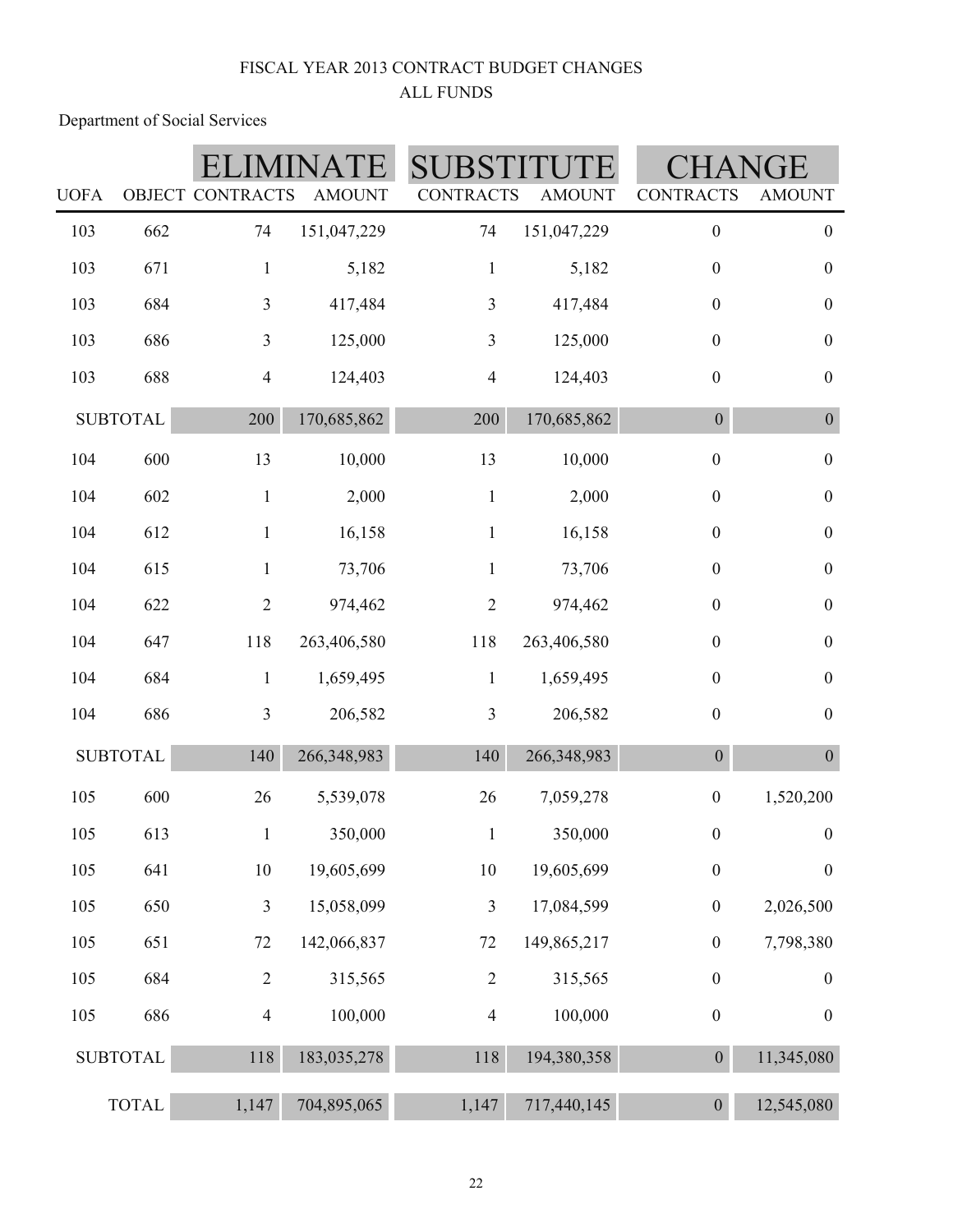Dept. of Homeless Services

| <b>UOFA</b> |                 | OBJECT CONTRACTS | <b>AMOUNT</b> | <b>CONTRACTS</b> | <b>AMOUNT</b> | <b>CONTRACTS</b> | ìE<br><b>AMOUNT</b> |
|-------------|-----------------|------------------|---------------|------------------|---------------|------------------|---------------------|
| 200         | 600             | 33               | 410,886       | 33               | 410,886       | $\boldsymbol{0}$ | $\boldsymbol{0}$    |
| 200         | 602             | $\mathbf{2}$     | 48,331        | $\overline{2}$   | 48,331        | $\boldsymbol{0}$ | $\boldsymbol{0}$    |
| 200         | 607             | $\mathbf 1$      | 14,582        | $\mathbf{1}$     | 14,582        | $\boldsymbol{0}$ | $\boldsymbol{0}$    |
| 200         | 608             | 31               | 3,791,908     | 31               | 3,791,908     | $\boldsymbol{0}$ | $\boldsymbol{0}$    |
| 200         | 612             | 6                | 28,749        | 6                | 28,749        | $\boldsymbol{0}$ | $\boldsymbol{0}$    |
| 200         | 613             | $\mathbf{1}$     | 10,666        | $\mathbf{1}$     | 10,666        | $\boldsymbol{0}$ | $\boldsymbol{0}$    |
| 200         | 615             | 5                | 151,269       | 5                | 151,269       | $\boldsymbol{0}$ | $\boldsymbol{0}$    |
| 200         | 619             | $\boldsymbol{7}$ | 18,074,826    | $\boldsymbol{7}$ | 18,074,826    | $\boldsymbol{0}$ | $\boldsymbol{0}$    |
| 200         | 622             | 16               | 533,060       | 16               | 533,060       | $\boldsymbol{0}$ | $\boldsymbol{0}$    |
| 200         | 624             | 3                | 2,037,779     | $\mathfrak{Z}$   | 2,037,779     | $\boldsymbol{0}$ | $\boldsymbol{0}$    |
| 200         | 633             | $\mathbf{1}$     | 2,044,558     | $\mathbf{1}$     | 2,044,558     | $\boldsymbol{0}$ | $\boldsymbol{0}$    |
| 200         | 650             | 282              | 327,792,272   | 282              | 328,042,272   | $\boldsymbol{0}$ | 250,000             |
| 200         | 659             | 138              | 263,980,438   | 138              | 264,643,429   | $\boldsymbol{0}$ | 662,991             |
| 200         | 671             | $\sqrt{6}$       | 415,390       | 6                | 415,390       | $\boldsymbol{0}$ | $\boldsymbol{0}$    |
| 200         | 676             | $\mathbf{1}$     | 66,579        | $\mathbf 1$      | 66,579        | $\boldsymbol{0}$ | $\boldsymbol{0}$    |
| 200         | 681             | $\overline{2}$   | 386,414       | $\sqrt{2}$       | 386,414       | $\boldsymbol{0}$ | $\boldsymbol{0}$    |
| 200         | 682             | $\mathbf{1}$     | 10,000        | $\mathbf 1$      | 10,000        | $\boldsymbol{0}$ | $\boldsymbol{0}$    |
| 200         | 683             | $\overline{2}$   | 100,244       | $\overline{2}$   | 100,244       | $\boldsymbol{0}$ | $\boldsymbol{0}$    |
| 200         | 684             | $\mathbf{2}$     | 1,370,409     | $\sqrt{2}$       | 1,370,409     | $\boldsymbol{0}$ | $\boldsymbol{0}$    |
| 200         | 686             | $\,1$            | 7,083         | $\mathbf{1}$     | 7,083         | $\boldsymbol{0}$ | $\boldsymbol{0}$    |
|             | <b>SUBTOTAL</b> | 541              | 621, 275, 443 | 541              | 622,188,434   | $\overline{0}$   | 912,991             |
|             | <b>TOTAL</b>    | 541              | 621, 275, 443 | 541              | 622,188,434   | $\boldsymbol{0}$ | 912,991             |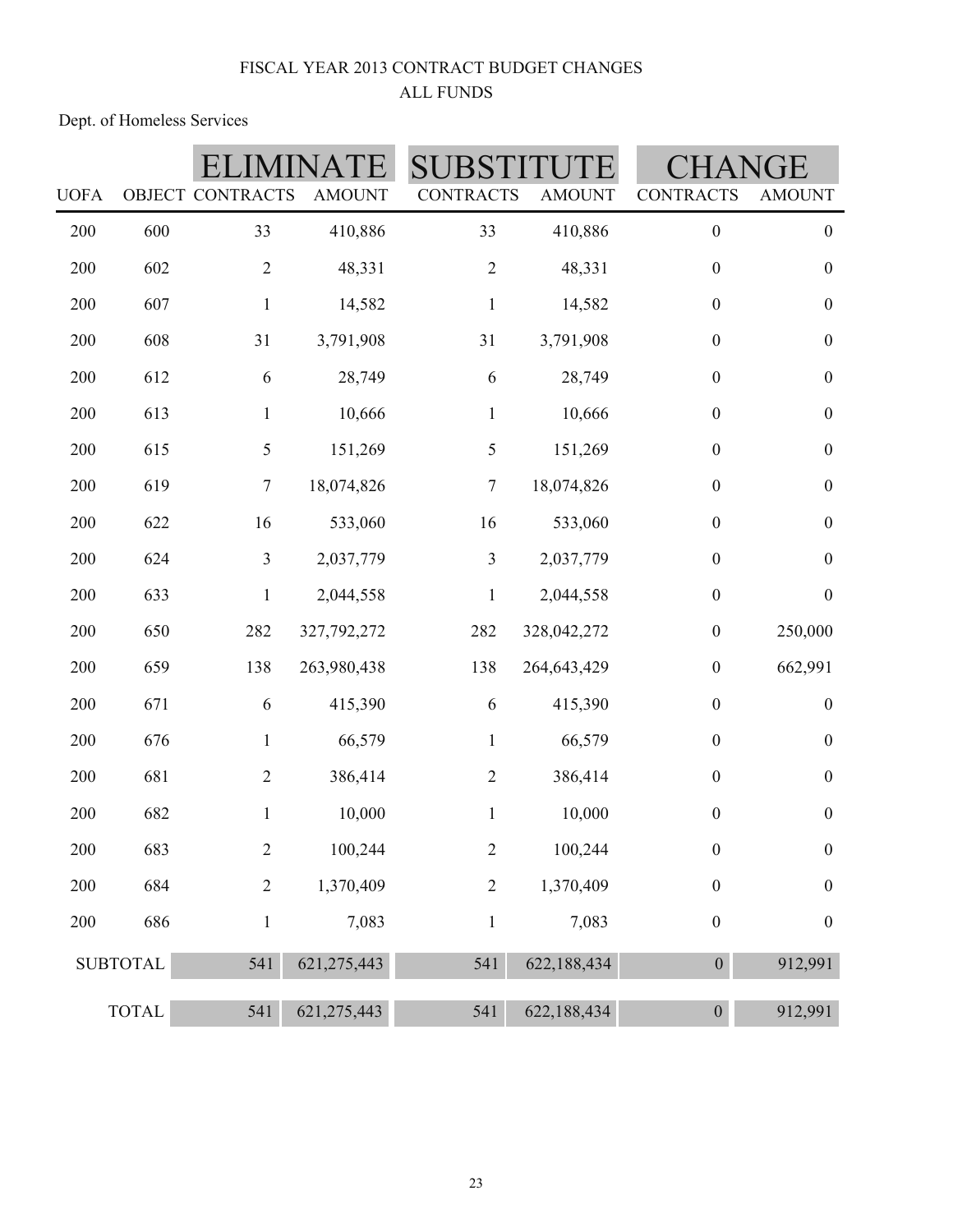Miscellaneous

|             |                 |                         |               | <b>SUBST</b>     |               |                  |                  |
|-------------|-----------------|-------------------------|---------------|------------------|---------------|------------------|------------------|
| <b>UOFA</b> |                 | <b>OBJECT CONTRACTS</b> | <b>AMOUNT</b> | <b>CONTRACTS</b> | <b>AMOUNT</b> | <b>CONTRACTS</b> | <b>AMOUNT</b>    |
| 002         | 600             | 1                       | 2,249,233     | $\mathbf{1}$     | 2,249,233     | $\boldsymbol{0}$ | $\boldsymbol{0}$ |
| 002         | 613             | 1                       | 918,906       | $\mathbf{1}$     | 918,906       | $\boldsymbol{0}$ | $\boldsymbol{0}$ |
| 002         | 615             | $\mathbf{1}$            | 200,000       | $\mathbf{1}$     | 200,000       | $\boldsymbol{0}$ | $\boldsymbol{0}$ |
| 002         | 622             | 1                       | 62,007        | $\mathbf{1}$     | 62,007        | $\boldsymbol{0}$ | $\boldsymbol{0}$ |
| 002         | 671             | 1                       | 1,000,000     | $\mathbf{1}$     | 1,000,000     | $\boldsymbol{0}$ | $\boldsymbol{0}$ |
| 002         | 678             | 51                      | 26, 194, 526  | 108              | 39,544,422    | 57               | 13,349,896       |
| 002         | 681             | $\overline{4}$          | 18,629,754    | $\overline{4}$   | 18,629,754    | $\boldsymbol{0}$ | $\boldsymbol{0}$ |
| 002         | 682             | 6                       | 5,307,110     | 6                | 5,307,110     | $\boldsymbol{0}$ | $\boldsymbol{0}$ |
| 002         | 686             | 1                       | 7,449,718     | 1                | 7,449,718     | $\boldsymbol{0}$ | $\boldsymbol{0}$ |
|             | <b>SUBTOTAL</b> | 67                      | 62,011,254    | 124              | 75,361,150    | 57               | 13,349,896       |
| 005         | 665             | $\mathbf{1}$            | 98,108,650    | $\mathbf{1}$     | 98,108,650    | $\boldsymbol{0}$ | $\boldsymbol{0}$ |
| 005         | 682             | 8                       | 79,650,944    | $\,8\,$          | 79,650,944    | $\boldsymbol{0}$ | $\boldsymbol{0}$ |
|             | <b>SUBTOTAL</b> | 9                       | 177,759,594   | 9                | 177,759,594   | $\mathbf{0}$     | $\boldsymbol{0}$ |
|             | <b>TOTAL</b>    | 76                      | 239,770,848   | 133              | 253,120,744   | 57               | 13,349,896       |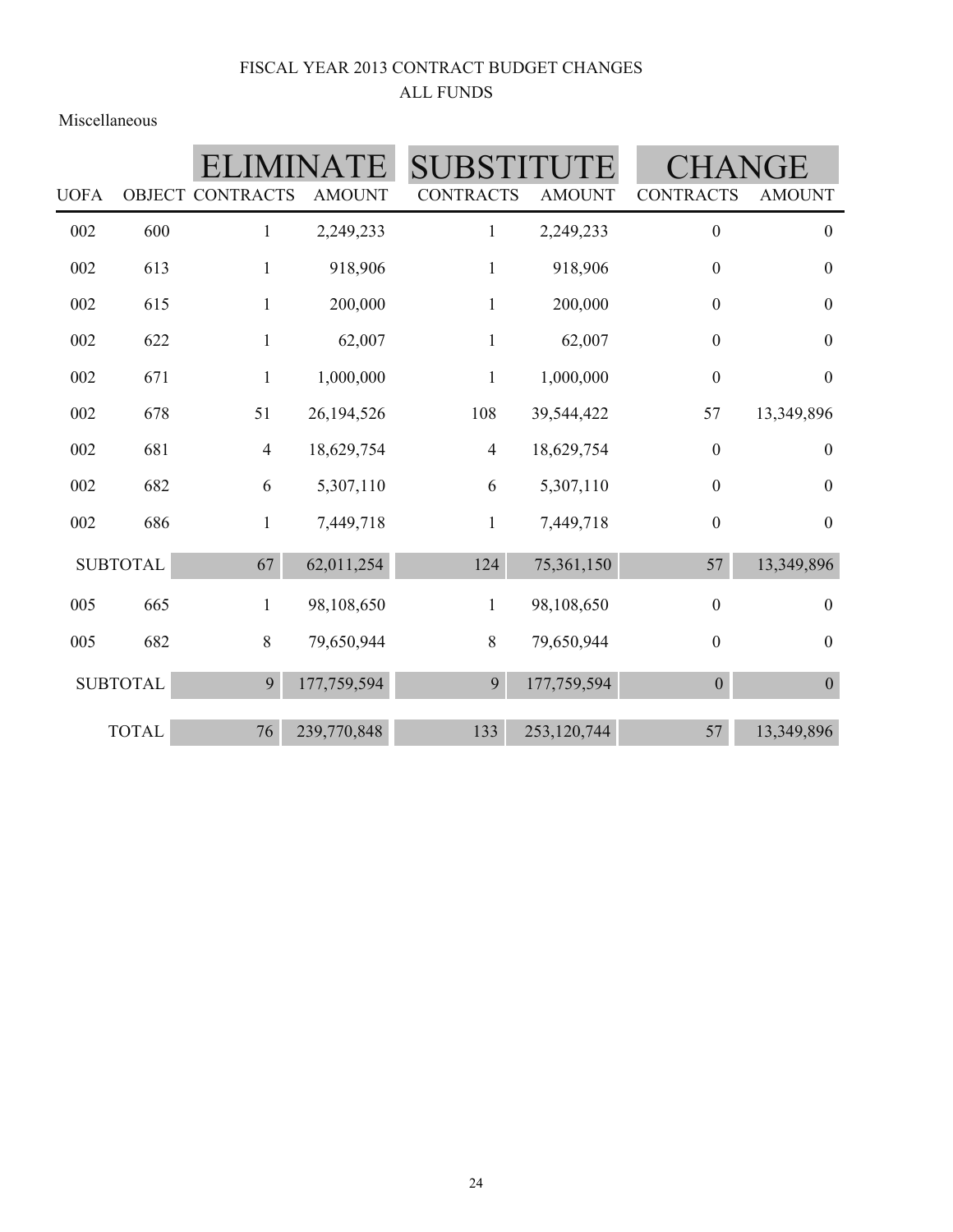Department for the Aging

|             |                 |                         |               |                  |               |                  | GЕ               |
|-------------|-----------------|-------------------------|---------------|------------------|---------------|------------------|------------------|
| <b>UOFA</b> |                 | OBJECT CONTRACTS        | <b>AMOUNT</b> | <b>CONTRACTS</b> | <b>AMOUNT</b> | <b>CONTRACTS</b> | <b>AMOUNT</b>    |
| 003         | 600             | $\overline{2}$          | 115,000       | $\sqrt{2}$       | 115,000       | $\boldsymbol{0}$ | $\boldsymbol{0}$ |
| 003         | 602             | $\mathbf{1}$            | 12,700        | $\mathbf{1}$     | 12,700        | $\boldsymbol{0}$ | $\boldsymbol{0}$ |
| 003         | 608             | $\mathbf{2}$            | 135,000       | $\overline{2}$   | 135,000       | $\boldsymbol{0}$ | $\boldsymbol{0}$ |
| 003         | 612             | $\mathbf{1}$            | 1,500         | $\mathbf{1}$     | 1,500         | $\boldsymbol{0}$ | $\boldsymbol{0}$ |
| 003         | 613             | $\overline{3}$          | 60,000        | $\mathfrak{Z}$   | 60,000        | $\boldsymbol{0}$ | $\boldsymbol{0}$ |
| 003         | 615             | $\overline{4}$          | 109,017       | $\overline{4}$   | 109,017       | $\boldsymbol{0}$ | $\boldsymbol{0}$ |
| 003         | 622             | $\mathbf{2}$            | 379,036       | $\sqrt{2}$       | 379,036       | $\boldsymbol{0}$ | $\boldsymbol{0}$ |
| 003         | 671             | $\mathbf{1}$            | 4,000         | $\mathbf{1}$     | 4,000         | $\boldsymbol{0}$ | $\boldsymbol{0}$ |
| 003         | 676             | $\mathbf{1}$            | 300,000       | $\mathbf{1}$     | 300,000       | $\boldsymbol{0}$ | $\boldsymbol{0}$ |
| 003         | 678             | 1,334                   | 172, 125, 017 | 1,541            | 200,090,468   | 207              | 27,965,451       |
| 003         | 681             | 17                      | 100,000       | 17               | 100,000       | $\boldsymbol{0}$ | $\boldsymbol{0}$ |
| 003         | 682             | $\mathbf{1}$            | 121,611       | $\mathbf{1}$     | 121,611       | $\boldsymbol{0}$ | $\boldsymbol{0}$ |
| 003         | 684             | $\overline{\mathbf{3}}$ | 105,000       | $\mathfrak{Z}$   | 105,000       | $\boldsymbol{0}$ | $\boldsymbol{0}$ |
| 003         | 686             | $\overline{4}$          | 2,157,175     | $\overline{4}$   | 2,157,175     | $\boldsymbol{0}$ | $\boldsymbol{0}$ |
|             | <b>SUBTOTAL</b> | 1,376                   | 175,725,056   | 1,583            | 203,690,507   | 207              | 27,965,451       |
| 004         | 600             | 6                       | 60,000        | 6                | 60,000        | $\boldsymbol{0}$ | $\boldsymbol{0}$ |
| 004         | 602             | $\overline{3}$          | 3,000         | $\overline{3}$   | 3,000         | $\boldsymbol{0}$ | $\boldsymbol{0}$ |
| 004         | 607             | $\mathbf{1}$            | 4,000         | $\mathbf{1}$     | 4,000         | $\boldsymbol{0}$ | $\boldsymbol{0}$ |
| 004         | 608             | $\overline{c}$          | 57,222        | $\sqrt{2}$       | 57,222        | $\boldsymbol{0}$ | $\boldsymbol{0}$ |
| 004         | 612             | $\mathbf{2}$            | 13,340        | $\sqrt{2}$       | 13,340        | $\boldsymbol{0}$ | $\boldsymbol{0}$ |
| 004         | 615             | $\sqrt{2}$              | 25,700        | $\overline{2}$   | 25,700        | $\boldsymbol{0}$ | $\boldsymbol{0}$ |
| 004         | 622             | $\mathbf{1}$            | 46,252        | $\mathbf{1}$     | 46,252        | $\boldsymbol{0}$ | $\boldsymbol{0}$ |
| 004         | 686             | $\sqrt{2}$              | 346,242       | $\sqrt{2}$       | 346,242       | $\boldsymbol{0}$ | $\boldsymbol{0}$ |
|             | <b>SUBTOTAL</b> | 19                      | 555,756       | 19               | 555,756       | $\boldsymbol{0}$ | $\boldsymbol{0}$ |
|             | <b>TOTAL</b>    | 1,395                   | 176,280,812   | 1,602            | 204, 246, 263 | 207              | 27,965,451       |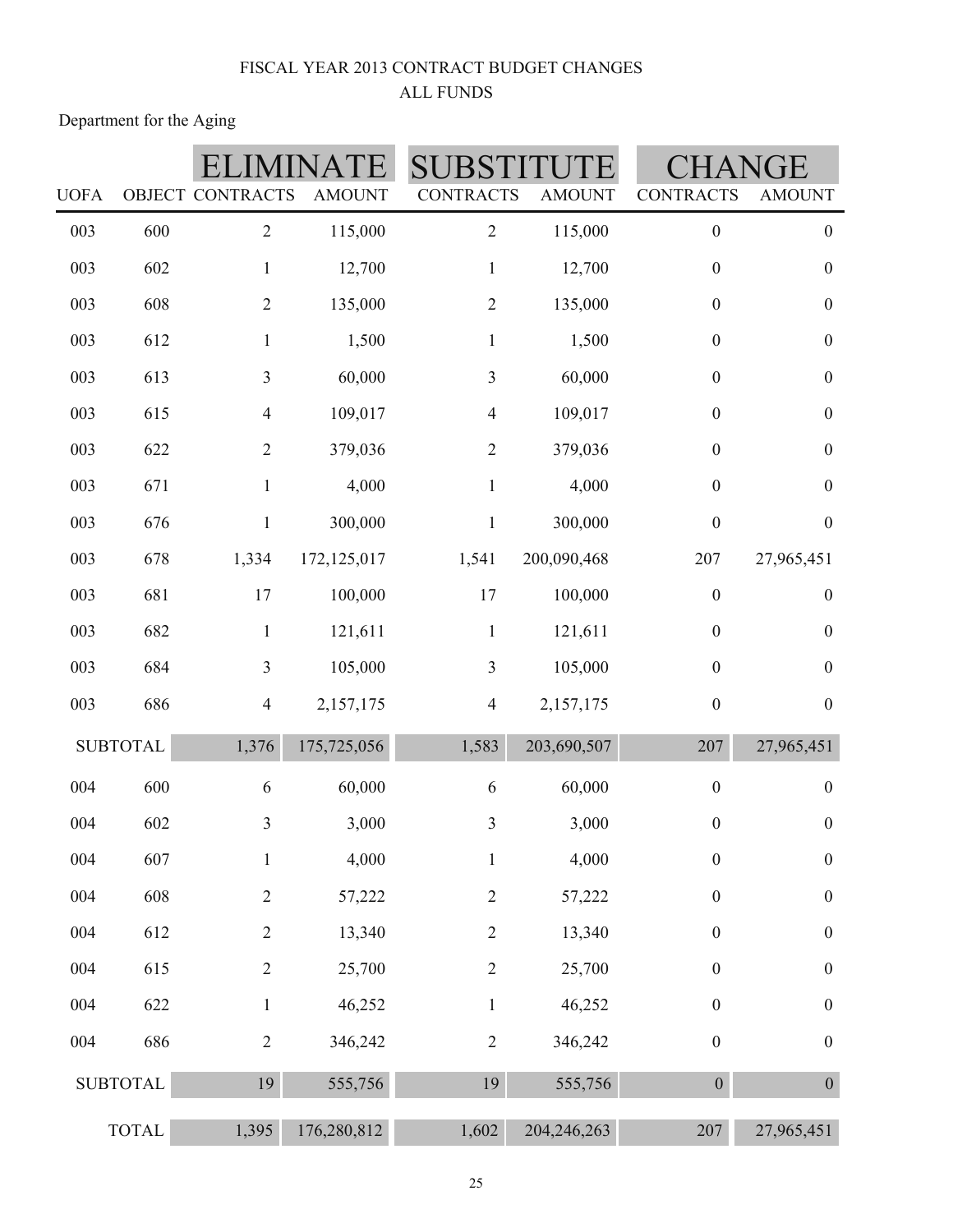Department of Cultural Affairs

|             |                 |                  |               | <b>SUB</b>       |               |                  | JGE              |
|-------------|-----------------|------------------|---------------|------------------|---------------|------------------|------------------|
| <b>UOFA</b> |                 | OBJECT CONTRACTS | <b>AMOUNT</b> | <b>CONTRACTS</b> | <b>AMOUNT</b> | <b>CONTRACTS</b> | <b>AMOUNT</b>    |
| 002         | 602             |                  | 1,481         | $\mathbf{1}$     | 1,481         | $\boldsymbol{0}$ | $\boldsymbol{0}$ |
| 002         | 608             | 1                | 30,150        | $\mathbf{1}$     | 30,150        | $\boldsymbol{0}$ | $\boldsymbol{0}$ |
| 002         | 612             | 1                | 14,591        | $\mathbf{1}$     | 14,591        | $\boldsymbol{0}$ | $\boldsymbol{0}$ |
| 002         | 615             | 1                | 440           | $\mathbf{1}$     | 440           | $\boldsymbol{0}$ | $\boldsymbol{0}$ |
| 002         | 622             | $\mathbf{1}$     | 3,280         | $\mathbf{1}$     | 3,280         | $\overline{0}$   | $\boldsymbol{0}$ |
| 002         | 624             | $\mathbf{1}$     | 34,814        | $\mathbf{1}$     | 34,814        | $\boldsymbol{0}$ | $\boldsymbol{0}$ |
| 002         | 683             | $\mathbf{1}$     | 10,000        | 1                | 10,000        | $\boldsymbol{0}$ | $\boldsymbol{0}$ |
| 002         | 686             | 1                | 49,000        | $\mathbf{1}$     | 49,000        | $\boldsymbol{0}$ | $\boldsymbol{0}$ |
|             | <b>SUBTOTAL</b> | 8                | 143,756       | 8                | 143,756       | $\theta$         | $\boldsymbol{0}$ |
| 003         | 667             | 651              | 15,574,136    | 651              | 37,247,419    | $\boldsymbol{0}$ | 21,673,283       |
|             | <b>SUBTOTAL</b> | 651              | 15,574,136    | 651              | 37,247,419    | $\mathbf{0}$     | 21,673,283       |
|             | <b>TOTAL</b>    | 659              | 15,717,892    | 659              | 37,391,175    | $\overline{0}$   | 21,673,283       |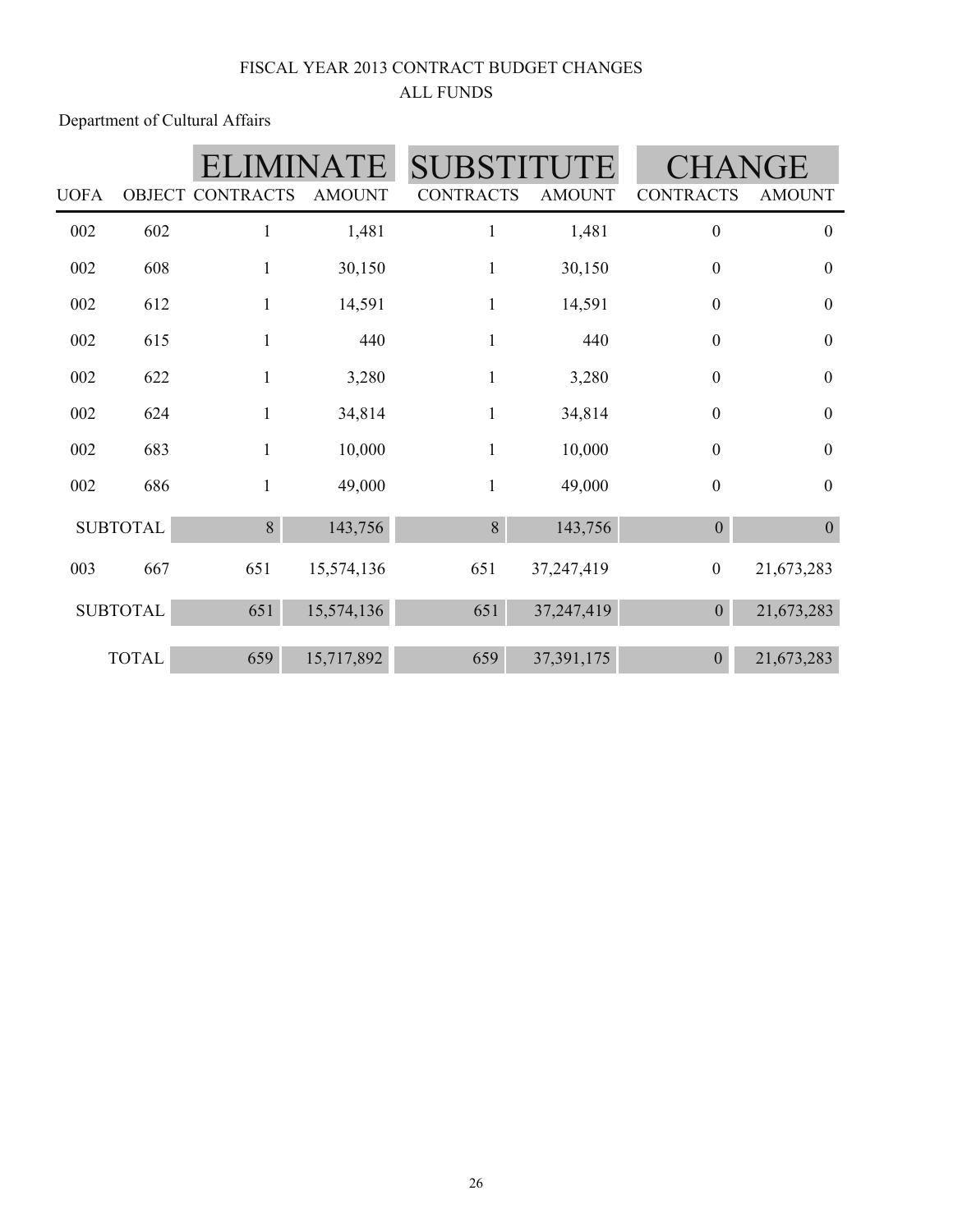Office of Payroll Admin.

|             |                 |                         | $\mathbb{H}$  | <b>SUBSTIT</b>   |               |                  | HANGE            |
|-------------|-----------------|-------------------------|---------------|------------------|---------------|------------------|------------------|
| <b>UOFA</b> |                 | <b>OBJECT CONTRACTS</b> | <b>AMOUNT</b> | <b>CONTRACTS</b> | <b>AMOUNT</b> | <b>CONTRACTS</b> | <b>AMOUNT</b>    |
| 200         | 600             | 1                       | 766,304       | $\mathbf{1}$     | 766,304       | $\boldsymbol{0}$ | $\boldsymbol{0}$ |
| 200         | 608             | $\mathbf{1}$            | 9,000         | $\mathbf{1}$     | 9,000         | $\boldsymbol{0}$ | $\boldsymbol{0}$ |
| 200         | 612             | 1                       | 16,500        | $\mathbf{1}$     | 16,500        | $\boldsymbol{0}$ | $\boldsymbol{0}$ |
| 200         | 613             | 1                       | 783,414       | $\mathbf{1}$     | 843,781       | $\boldsymbol{0}$ | 60,367           |
| 200         | 615             | 1                       | 12,025        | $\mathbf{1}$     | 12,025        | $\boldsymbol{0}$ | $\boldsymbol{0}$ |
| 200         | 622             | 1                       | 17,900        | 1                | 17,900        | $\boldsymbol{0}$ | $\boldsymbol{0}$ |
| 200         | 624             | 1                       | 2,000         | $\mathbf{1}$     | 2,000         | $\boldsymbol{0}$ | $\boldsymbol{0}$ |
| 200         | 671             | 1                       | 4,000         | $\mathbf{1}$     | 4,000         | $\boldsymbol{0}$ | $\boldsymbol{0}$ |
| 200         | 684             | 3                       | 10,463,129    | 3                | 2,414,836     | $\boldsymbol{0}$ | $-8,048,293$     |
|             | <b>SUBTOTAL</b> | 11                      | 12,074,272    | 11               | 4,086,346     | $\theta$         | $-7,987,926$     |
|             | <b>TOTAL</b>    | 11                      | 12,074,272    | 11               | 4,086,346     | $\Omega$         | $-7,987,926$     |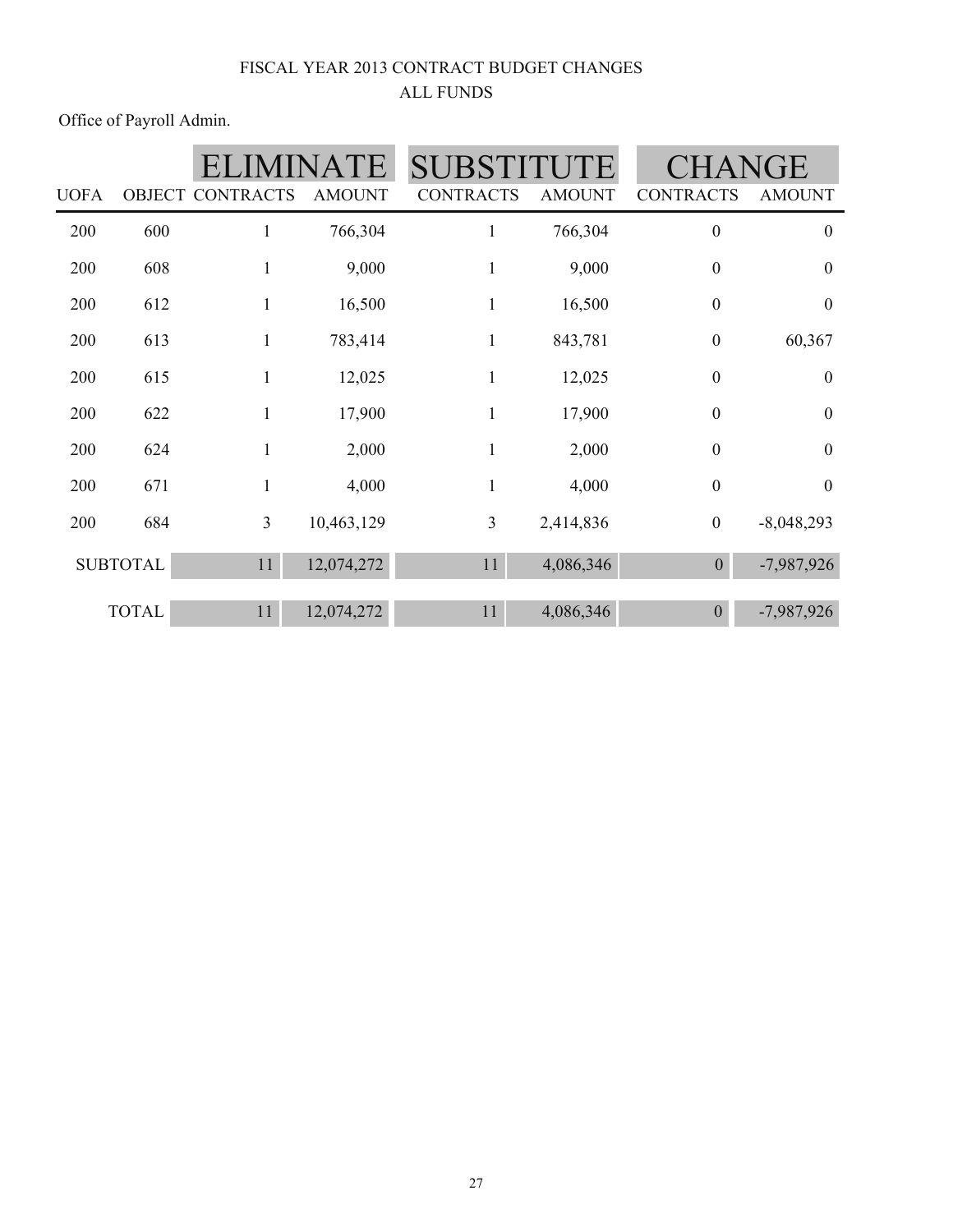Taxi & Limousine Commission

|             |                 |                  |               | <b>SUB</b>       |               |                  | GE               |
|-------------|-----------------|------------------|---------------|------------------|---------------|------------------|------------------|
| <b>UOFA</b> |                 | OBJECT CONTRACTS | <b>AMOUNT</b> | <b>CONTRACTS</b> | <b>AMOUNT</b> | <b>CONTRACTS</b> | <b>AMOUNT</b>    |
| 002         | 600             | $\overline{2}$   | 3,153,000     | 2                | 3,143,000     | $\boldsymbol{0}$ | $-10,000$        |
| 002         | 602             | $\overline{2}$   | 32,000        | $\overline{2}$   | 32,000        | $\boldsymbol{0}$ | $\boldsymbol{0}$ |
| 002         | 608             | 10               | 25,000        | 10               | 25,000        | $\boldsymbol{0}$ | $\boldsymbol{0}$ |
| 002         | 612             | $\mathbf{1}$     | 20,000        | $\mathbf{1}$     | 20,000        | $\boldsymbol{0}$ | $\boldsymbol{0}$ |
| 002         | 613             | $\mathbf{1}$     | 80,000        | $\mathbf{1}$     | 80,000        | $\boldsymbol{0}$ | $\boldsymbol{0}$ |
| 002         | 615             | $\mathbf{1}$     | 65,000        | $\mathbf{1}$     | 65,000        | $\boldsymbol{0}$ | $\boldsymbol{0}$ |
| 002         | 619             | $\overline{4}$   | 379,174       | $\overline{4}$   | 379,174       | $\boldsymbol{0}$ | $\boldsymbol{0}$ |
| 002         | 622             | 2                | 103,000       | $\sqrt{2}$       | 103,000       | $\boldsymbol{0}$ | $\boldsymbol{0}$ |
| 002         | 624             | $\overline{3}$   | 88,156        | 3                | 88,156        | $\boldsymbol{0}$ | $\boldsymbol{0}$ |
| 002         | 671             | $\overline{2}$   | 1,000         | $\overline{2}$   | 1,000         | $\boldsymbol{0}$ | $\boldsymbol{0}$ |
| 002         | 684             | $\overline{4}$   | 759,738       | $\overline{4}$   | 759,738       | $\boldsymbol{0}$ | $\boldsymbol{0}$ |
|             | <b>SUBTOTAL</b> | 32               | 4,706,068     | 32               | 4,696,068     | $\boldsymbol{0}$ | $-10,000$        |
|             |                 |                  |               |                  |               |                  |                  |
|             | <b>TOTAL</b>    | 32               | 4,706,068     | 32               | 4,696,068     | $\boldsymbol{0}$ | $-10,000$        |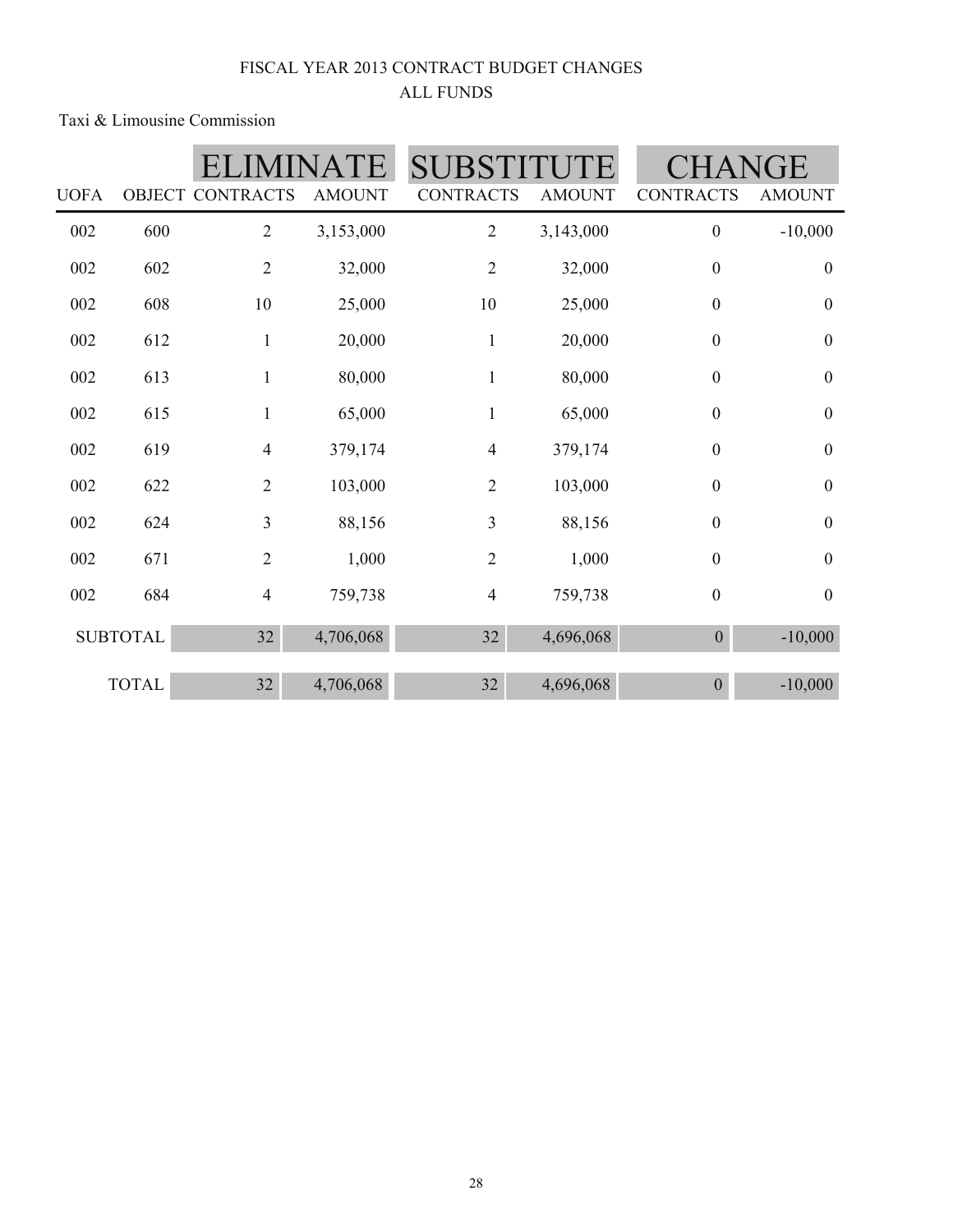Department of Youth Services

| <b>UOFA</b> |                 | OBJECT CONTRACTS | <b>AMOUNT</b> | <b>CONTRACTS</b> | <b>AMOUNT</b> | <b>CONTRACTS</b> | <b>AMOUNT</b>    |
|-------------|-----------------|------------------|---------------|------------------|---------------|------------------|------------------|
| 005         | 612             | $\mathbf{1}$     | 500           | $\mathbf{1}$     | 500           | $\boldsymbol{0}$ | $\boldsymbol{0}$ |
| 005         | 615             | $\mathfrak{Z}$   | 29,000        | $\overline{3}$   | 29,000        | $\boldsymbol{0}$ | $\boldsymbol{0}$ |
| 005         | 616             | 9                | 600,000       | 9                | 600,000       | $\boldsymbol{0}$ | $\boldsymbol{0}$ |
| 005         | 622             | $\mathbf{1}$     | 1,000         | $\mathbf{1}$     | 1,000         | $\boldsymbol{0}$ | $\boldsymbol{0}$ |
| 005         | 678             | 393              | 23,058,104    | 393              | 40,256,242    | $\boldsymbol{0}$ | 17,198,138       |
| 005         | 681             | $\overline{2}$   | 956,433       | $\overline{2}$   | 956,433       | $\boldsymbol{0}$ | $\boldsymbol{0}$ |
| 005         | 684             | $\mathbf{1}$     | 105,000       | $\mathbf{1}$     | 105,000       | $\boldsymbol{0}$ | $\boldsymbol{0}$ |
| 005         | 685             | $\overline{2}$   | 238,200       | $\overline{2}$   | 238,200       | $\boldsymbol{0}$ | $\boldsymbol{0}$ |
|             | <b>SUBTOTAL</b> | 412              | 24,988,237    | 412              | 42,186,375    | $\boldsymbol{0}$ | 17,198,138       |
| 312         | 600             | $\overline{4}$   | 72,500        | $\overline{4}$   | 72,500        | $\boldsymbol{0}$ | $\boldsymbol{0}$ |
| 312         | 602             | $\mathbf{2}$     | 2,000         | $\overline{2}$   | 2,000         | $\boldsymbol{0}$ | $\boldsymbol{0}$ |
| 312         | 608             | $\mathbf{2}$     | 3,000         | $\overline{2}$   | 3,000         | $\boldsymbol{0}$ | $\boldsymbol{0}$ |
| 312         | 613             | $\overline{2}$   | 12,000        | $\sqrt{2}$       | 12,000        | $\boldsymbol{0}$ | $\boldsymbol{0}$ |
| 312         | 615             | $\mathfrak{Z}$   | 61,500        | $\overline{3}$   | 61,500        | $\boldsymbol{0}$ | $\boldsymbol{0}$ |
| 312         | 622             | $\mathbf{2}$     | 13,000        | $\overline{2}$   | 13,000        | $\boldsymbol{0}$ | $\boldsymbol{0}$ |
| 312         | 624             | $\mathbf{1}$     | 3,000         | $\mathbf{1}$     | 3,000         | $\boldsymbol{0}$ | $\boldsymbol{0}$ |
| 312         | 633             | 3                | 14,000        | 3                | 14,000        | $\boldsymbol{0}$ | $\boldsymbol{0}$ |
| 312         | 650             | $\boldsymbol{0}$ | 9,810,000     | $\boldsymbol{0}$ | 9,810,000     | $\boldsymbol{0}$ | $\boldsymbol{0}$ |
| 312         | 671             | $\mathbf{2}$     | 7,500         | $\sqrt{2}$       | 7,500         | $\boldsymbol{0}$ | $\boldsymbol{0}$ |
| 312         | 678             | 123              | 24,934,678    | 123              | 24,934,678    | $\boldsymbol{0}$ | $\boldsymbol{0}$ |
| 312         | 681             | $\mathbf{1}$     | 1,173,900     | $\mathbf{1}$     | 1,173,900     | $\boldsymbol{0}$ | $\boldsymbol{0}$ |
| 312         | 686             | $\overline{4}$   | 1,333,228     | $\overline{4}$   | 1,333,228     | $\boldsymbol{0}$ | $\boldsymbol{0}$ |
| 312         | 695             | 598              | 113,895,127   | 605              | 196,591,213   | $\tau$           | 82,696,086       |
|             | <b>SUBTOTAL</b> | 747              | 151,335,433   | 754              | 234,031,519   | $\overline{7}$   | 82,696,086       |
|             | <b>TOTAL</b>    | 1,159            | 176,323,670   | 1,166            | 276, 217, 894 | $\overline{7}$   | 99,894,224       |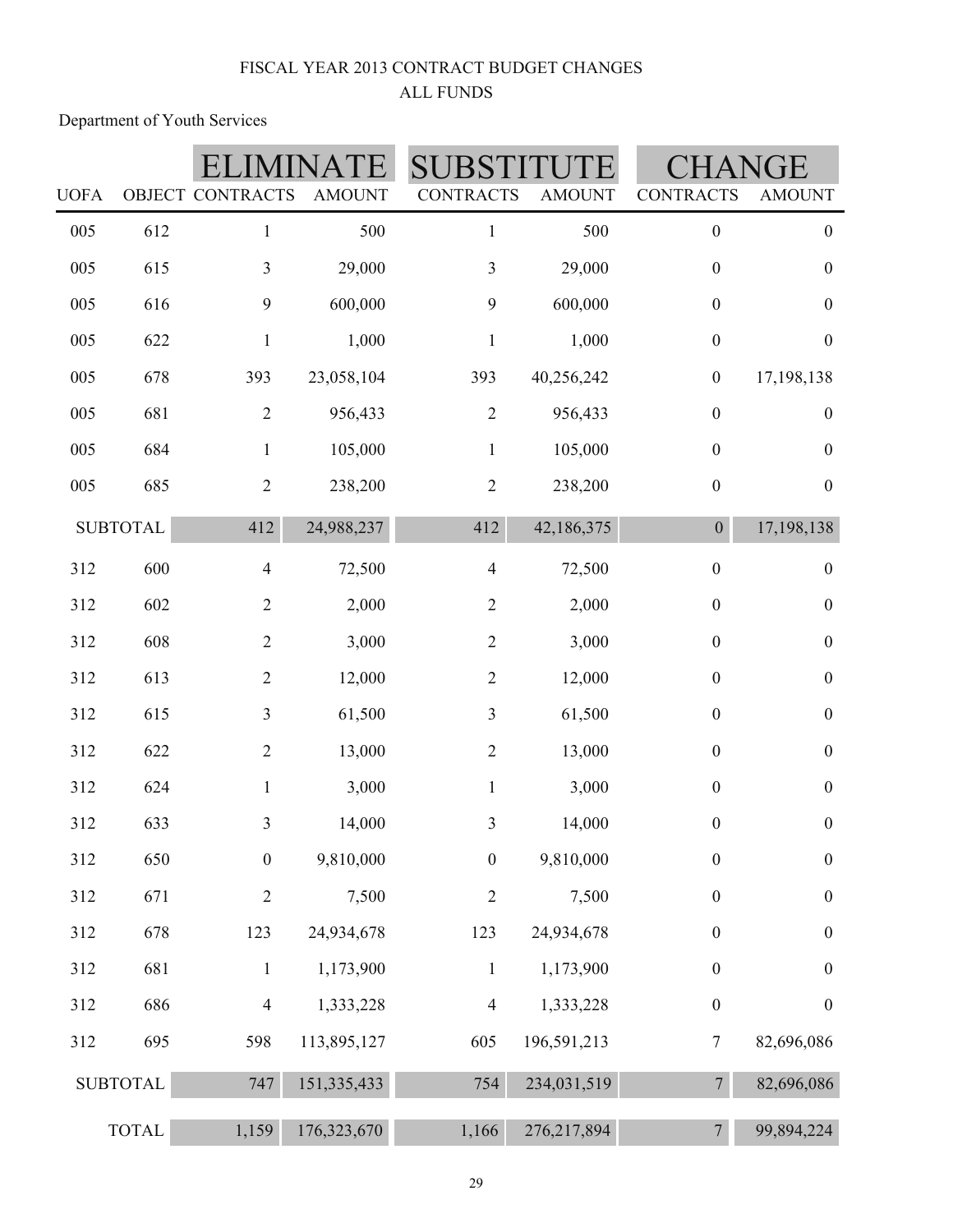Department of Probation

|             |                 |                         |               |                  |               |                  | GE               |
|-------------|-----------------|-------------------------|---------------|------------------|---------------|------------------|------------------|
| <b>UOFA</b> |                 | <b>OBJECT CONTRACTS</b> | <b>AMOUNT</b> | <b>CONTRACTS</b> | <b>AMOUNT</b> | <b>CONTRACTS</b> | <b>AMOUNT</b>    |
| 003         | 600             | $\overline{4}$          | 6,555,297     | $\overline{4}$   | 11,415,561    | $\boldsymbol{0}$ | 4,860,264        |
| 003         | 602             | $\mathbf{1}$            | 2,500         | $\mathbf{1}$     | 2,500         | $\boldsymbol{0}$ | $\boldsymbol{0}$ |
| 003         | 608             | $\,1$                   | 21,561        | $\,1$            | 21,561        | $\boldsymbol{0}$ | $\boldsymbol{0}$ |
| 003         | 612             | $\mathbf{1}$            | 75,000        | $\mathbf{1}$     | 75,000        | $\boldsymbol{0}$ | $\boldsymbol{0}$ |
| 003         | 613             | $\sqrt{2}$              | 853,356       | $\overline{2}$   | 853,356       | $\boldsymbol{0}$ | $\boldsymbol{0}$ |
| 003         | 615             | $\mathbf{1}$            | 20,000        | $\,1$            | 20,000        | $\boldsymbol{0}$ | $\boldsymbol{0}$ |
| 003         | 619             | $\,1$                   | 507,434       | $\,1$            | 507,434       | $\boldsymbol{0}$ | $\boldsymbol{0}$ |
| 003         | 622             | $\,1$                   | 13,000        | $\,1$            | 13,000        | $\boldsymbol{0}$ | $\boldsymbol{0}$ |
| 003         | 624             | $\mathbf{1}$            | 23,606        | $\mathbf{1}$     | 23,606        | $\boldsymbol{0}$ | $\boldsymbol{0}$ |
| 003         | 657             | $\overline{\mathbf{3}}$ | 220,511       | $\overline{3}$   | 220,511       | $\boldsymbol{0}$ | $\boldsymbol{0}$ |
| 003         | 671             | $\overline{2}$          | 24,676        | $\sqrt{2}$       | 24,676        | $\boldsymbol{0}$ | $\boldsymbol{0}$ |
| 003         | 686             | $\overline{4}$          | 100,500       | 5                | 350,500       | $\mathbf{1}$     | 250,000          |
|             | <b>SUBTOTAL</b> | $22\,$                  | 8,417,441     | 23               | 13,527,705    | $\mathbf{1}$     | 5,110,264        |
| 004         | 612             | $\mathbf{1}$            | 28,457        | $\mathbf{1}$     | 28,457        | $\boldsymbol{0}$ | $\boldsymbol{0}$ |
|             | <b>SUBTOTAL</b> | $1\,$                   | 28,457        | $\mathbf{1}$     | 28,457        | $\boldsymbol{0}$ | $\boldsymbol{0}$ |
|             | <b>TOTAL</b>    | 23                      | 8,445,898     | 24               | 13,556,162    | $\mathbf{1}$     | 5,110,264        |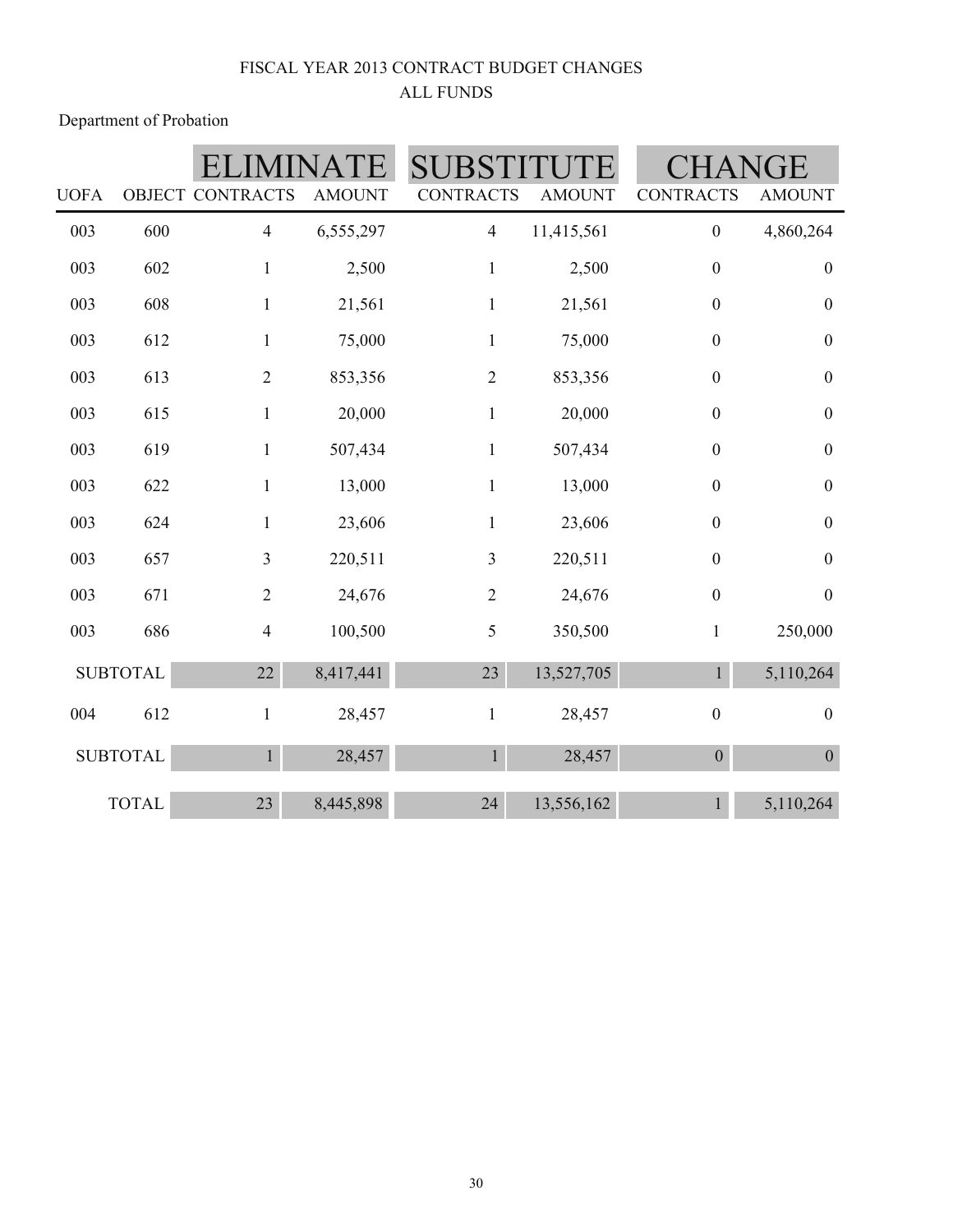Dept. Small Business Services

|             |                  |                  |               |                  |               |                  | GE.              |
|-------------|------------------|------------------|---------------|------------------|---------------|------------------|------------------|
| <b>UOFA</b> |                  | OBJECT CONTRACTS | <b>AMOUNT</b> | <b>CONTRACTS</b> | <b>AMOUNT</b> | <b>CONTRACTS</b> | <b>AMOUNT</b>    |
| 002         | 600              | 32               | 9,740,950     | 36               | 16,420,164    | $\overline{4}$   | 6,679,214        |
| 002         | 602              | $\sqrt{2}$       | 685,540       | $\sqrt{2}$       | 685,540       | $\boldsymbol{0}$ | $\boldsymbol{0}$ |
| 002         | 608              | $\mathbf{1}$     | 5,598         | $\mathbf{1}$     | 5,598         | $\boldsymbol{0}$ | $\boldsymbol{0}$ |
| 002         | 612              | $\mathbf{1}$     | 5,076         | $\mathbf{1}$     | 5,076         | $\boldsymbol{0}$ | $\boldsymbol{0}$ |
| 002         | 613              | $\mathbf{1}$     | 1,000         | $\mathbf{1}$     | 1,000         | $\boldsymbol{0}$ | $\boldsymbol{0}$ |
| 002         | 615              | $\mathbf{1}$     | 29,271        | $\mathbf{1}$     | 29,271        | $\boldsymbol{0}$ | $\boldsymbol{0}$ |
| 002         | 622              | $\mathbf{1}$     | 3,300         | $\mathbf{1}$     | 3,300         | $\boldsymbol{0}$ | $\boldsymbol{0}$ |
| 002         | 624              | $\mathbf{1}$     | 221           | $\mathbf{1}$     | 221           | $\boldsymbol{0}$ | $\boldsymbol{0}$ |
| 002         | 660              | 3                | 13,286,530    | $\mathfrak{Z}$   | 13,286,530    | $\boldsymbol{0}$ | $\boldsymbol{0}$ |
| 002         | 671              | 3                | 12,518        | $\mathfrak{Z}$   | 12,518        | $\boldsymbol{0}$ | $\boldsymbol{0}$ |
| 002         | 682              | $\mathbf{1}$     | 4,500         | $\mathbf{1}$     | 4,500         | $\boldsymbol{0}$ | $\boldsymbol{0}$ |
| 002         | 684              | $\mathbf{1}$     | 400           | $\mathbf{1}$     | 400           | $\boldsymbol{0}$ | $\boldsymbol{0}$ |
| 002         | 685              | $\mathbf{1}$     | 53,200        | $\mathbf{1}$     | 53,200        | $\boldsymbol{0}$ | $\boldsymbol{0}$ |
|             | <b>SUBTOTAL</b>  | 49               | 23,828,104    | 53               | 30,507,318    | $\overline{4}$   | 6,679,214        |
| 005         | 600              | $\mathbf{1}$     | 889,499       | $\mathbf{1}$     | 1,678,499     | $\boldsymbol{0}$ | 789,000          |
| 005         | 671              | $\sqrt{2}$       | 61,500        | $\overline{2}$   | 61,500        | $\boldsymbol{0}$ | $\boldsymbol{0}$ |
|             | <b>SUBTOTAL</b>  | $\overline{3}$   | 950,999       | $\overline{3}$   | 1,739,999     | $\overline{0}$   | 789,000          |
| 006         | 600              | $\mathbf{1}$     | 582,820       | $\mathbf{2}$     | 888,320       | $\,1$            | 305,500          |
| 006         | 660              | $\boldsymbol{0}$ | 12,897,920    | $\boldsymbol{0}$ | 13,897,920    | $\boldsymbol{0}$ | 1,000,000        |
|             | ${\tt SUBTOTAL}$ | $1\,$            | 13,480,740    | $\overline{2}$   | 14,786,240    | $\mathbf{1}$     | 1,305,500        |
| 011         | 600              | $\mathbf{1}$     | 13,600,400    | 6                | 19,083,900    | $\mathfrak s$    | 5,483,500        |
| 011         | 602              | $\mathbf{1}$     | 5,000         | $\mathbf{1}$     | 5,000         | $\boldsymbol{0}$ | $\boldsymbol{0}$ |
| 011         | 608              | $\mathbf{1}$     | 5,000         | $\mathbf{1}$     | 5,000         | $\boldsymbol{0}$ | $\boldsymbol{0}$ |
| 011         | 612              | $\mathbf{1}$     | 5,000         | $\mathbf{1}$     | 5,000         | $\boldsymbol{0}$ | $\boldsymbol{0}$ |
| 011         | 615              | $\mathbf{1}$     | 10,000        | $\mathbf{1}$     | 10,000        | $\boldsymbol{0}$ | $\boldsymbol{0}$ |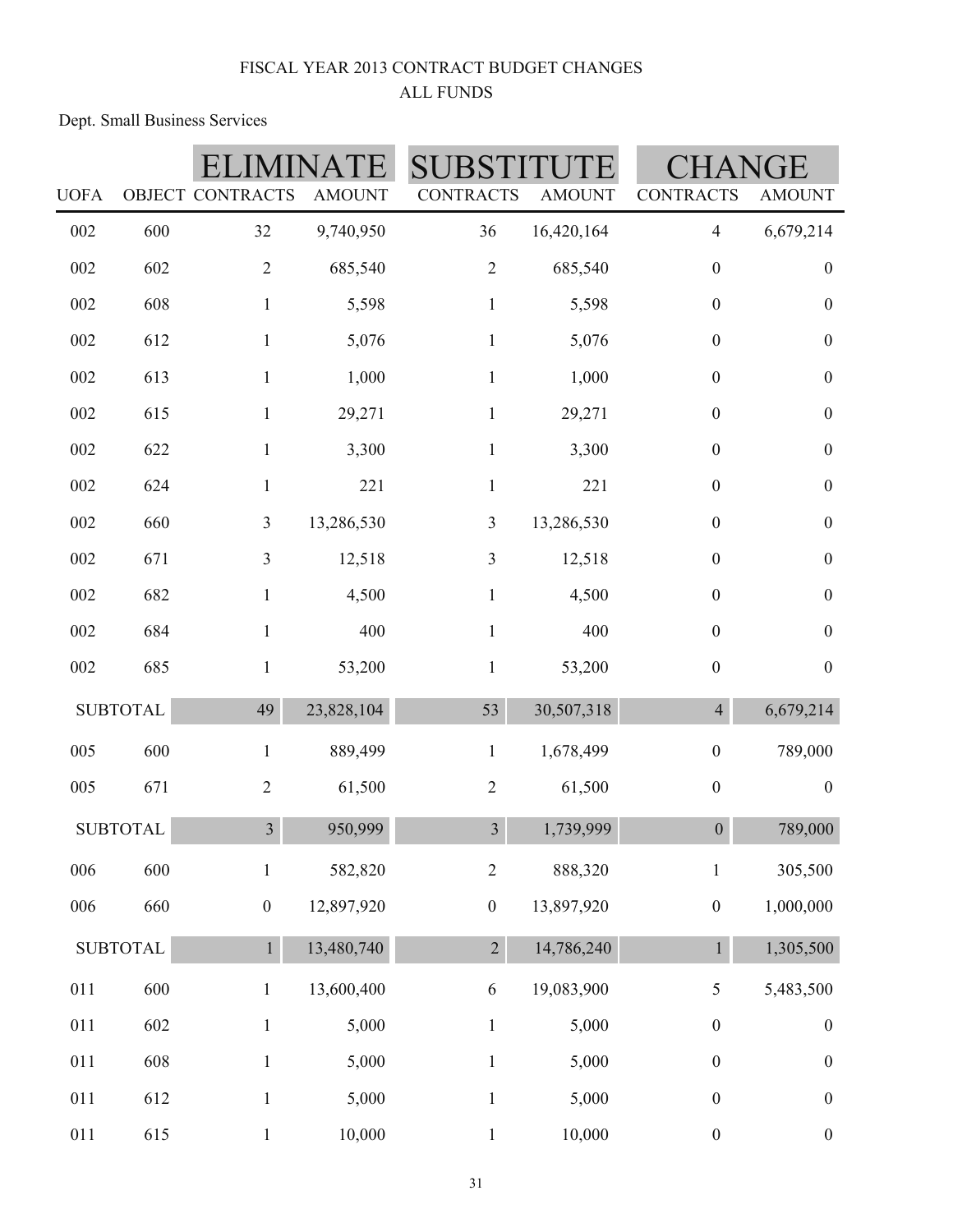Dept. Small Business Services

|             |                 |                         | ATE.          | <b>SUBSTITUTE</b> |               | <b>CHANGE</b>    |               |
|-------------|-----------------|-------------------------|---------------|-------------------|---------------|------------------|---------------|
| <b>UOFA</b> |                 | <b>OBJECT CONTRACTS</b> | <b>AMOUNT</b> | <b>CONTRACTS</b>  | <b>AMOUNT</b> | <b>CONTRACTS</b> | <b>AMOUNT</b> |
| 011         | 622             |                         | 10,000        |                   | 10,000        | $\boldsymbol{0}$ | $\theta$      |
| 011         | 671             |                         | 10,000        |                   | 10,000        | $\boldsymbol{0}$ | $\theta$      |
| 011         | 678             | 10                      | 31,527,353    | 10                | 31,527,353    | $\mathbf{0}$     | $\theta$      |
| 011         | 684             | 1                       | 1,937,428     | 1                 | 1,937,428     | $\boldsymbol{0}$ | $\theta$      |
|             | <b>SUBTOTAL</b> | 18                      | 47,110,181    | 23                | 52,593,681    | 5                | 5,483,500     |
|             | <b>TOTAL</b>    | 71                      | 85,370,024    | 81                | 99,627,238    | 10               | 14,257,214    |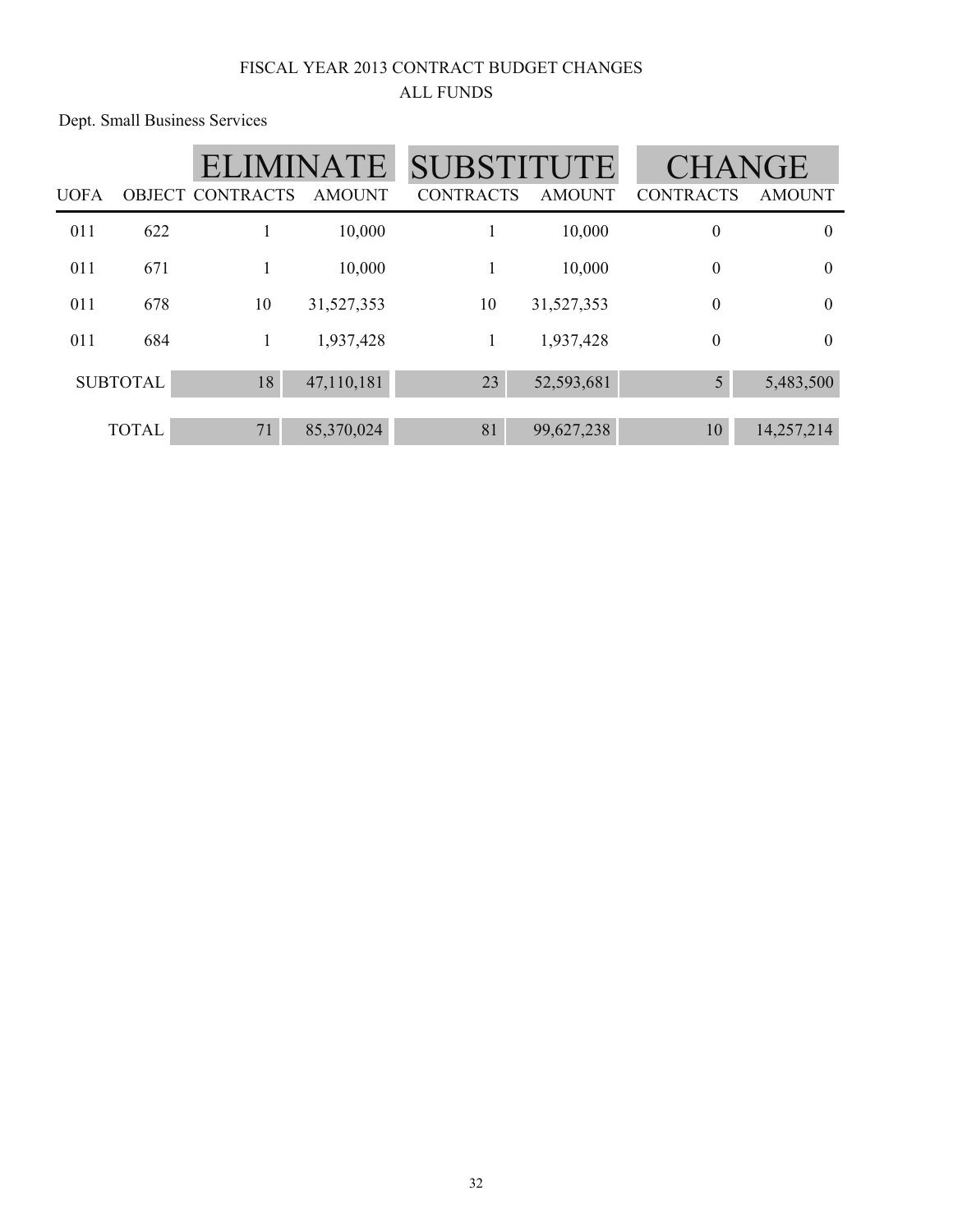Housing Preservation & Dev.

| <b>UOFA</b> |                 | OBJECT CONTRACTS | <b>AMOUNT</b> | <b>CONTRACTS</b> | <b>AMOUNT</b> | <b>CONTRACTS</b> | <b>AMOUNT</b>    |
|-------------|-----------------|------------------|---------------|------------------|---------------|------------------|------------------|
| 008         | 600             |                  | 160,324       | 6                | 160,324       | $\boldsymbol{0}$ | $\boldsymbol{0}$ |
|             |                 | 6                |               |                  |               |                  |                  |
| $008\,$     | 602             | $\mathbf{1}$     | 17,586        | $\mathbf{1}$     | 17,586        | $\boldsymbol{0}$ | $\boldsymbol{0}$ |
| $008\,$     | 608             | $\mathbf{1}$     | 113,000       | $\mathbf{1}$     | 113,000       | $\boldsymbol{0}$ | $\boldsymbol{0}$ |
| 008         | 612             | $\overline{2}$   | 463,914       | $\overline{2}$   | 463,914       | $\boldsymbol{0}$ | $\boldsymbol{0}$ |
| $008\,$     | 613             | $\mathbf{1}$     | 247,258       | $\mathbf{1}$     | 247,258       | $\boldsymbol{0}$ | $\boldsymbol{0}$ |
| 008         | 616             | $\mathbf{1}$     | 107,462       | $\,1$            | 107,462       | $\boldsymbol{0}$ | $\boldsymbol{0}$ |
| 008         | 618             | $\mathbf{1}$     | 7,359         | $\mathbf{1}$     | 7,359         | $\boldsymbol{0}$ | $\boldsymbol{0}$ |
| 008         | 622             | $\overline{4}$   | 170,000       | $\overline{4}$   | 170,000       | $\boldsymbol{0}$ | $\boldsymbol{0}$ |
| 008         | 624             | $\mathbf{1}$     | 18,117        | $\mathbf{1}$     | 18,117        | $\boldsymbol{0}$ | $\boldsymbol{0}$ |
| 008         | 629             | $\mathbf{1}$     | 514,935       | $\mathbf{1}$     | 514,935       | $\boldsymbol{0}$ | $\boldsymbol{0}$ |
| 008         | 671             | $\mathbf{1}$     | 26,038        | $\mathbf{1}$     | 26,038        | $\boldsymbol{0}$ | $\boldsymbol{0}$ |
| 008         | 686             | $\mathbf{1}$     | 165,831       | $\mathbf{1}$     | 165,831       | $\boldsymbol{0}$ | $\boldsymbol{0}$ |
|             | <b>SUBTOTAL</b> | 21               | 2,011,824     | 21               | 2,011,824     | $\boldsymbol{0}$ | $\boldsymbol{0}$ |
| 009         | 600             | $\mathbf{1}$     | 1,752,540     | 38               | 4,770,309     | 37               | 3,017,769        |
| 009         | 608             | $\mathbf{1}$     | 515,000       | $\mathbf{1}$     | 515,000       | $\boldsymbol{0}$ | $\boldsymbol{0}$ |
| 009         | 616             | 73               | 580,470       | 95               | 2,009,470     | 22               | 1,429,000        |
| 009         | 622             | $\mathbf 1$      | 59,155        | $\,1$            | 59,155        | $\boldsymbol{0}$ | $\boldsymbol{0}$ |
| 009         | 671             | $\,1$            | 15,117        | $\mathbf{1}$     | 15,117        | $\boldsymbol{0}$ | $\boldsymbol{0}$ |
| 009         | 686             | $\boldsymbol{0}$ | 1,000         | $\boldsymbol{0}$ | 1,000         | $\boldsymbol{0}$ | $\boldsymbol{0}$ |
|             | <b>SUBTOTAL</b> | 77               | 2,923,282     | 136              | 7,370,051     | 59               | 4,446,769        |
| $010\,$     | 600             | $\,1$            | 2,234,771     | $\mathbf{1}$     | 2,234,771     | $\boldsymbol{0}$ | $\boldsymbol{0}$ |
| $010\,$     | 608             | 44               | 2,807,374     | 44               | 4,554,718     | $\boldsymbol{0}$ | 1,747,344        |
| $010\,$     | 613             | $\boldsymbol{0}$ | 24,645        | $\boldsymbol{0}$ | 24,645        | $\boldsymbol{0}$ | $\boldsymbol{0}$ |
| $010\,$     | 616             | $\overline{4}$   | 1,340,000     | $\overline{4}$   | 1,340,000     | $\boldsymbol{0}$ | $\boldsymbol{0}$ |
| $010\,$     | 619             | $\mathfrak{Z}$   | 800,549       | $\mathfrak{Z}$   | 800,549       | $\boldsymbol{0}$ | $\boldsymbol{0}$ |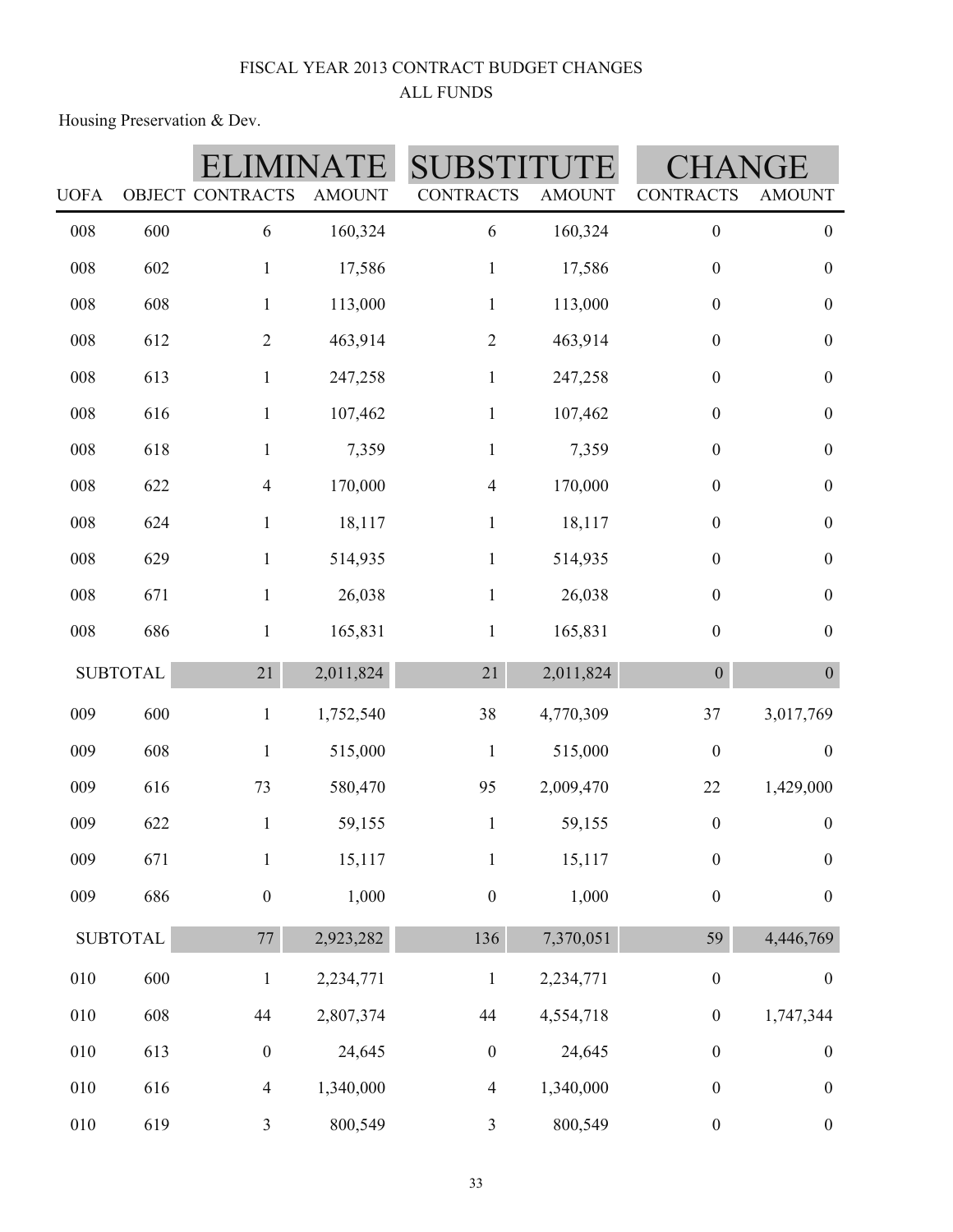Housing Preservation & Dev.

| <b>UOFA</b> |                 | <b>OBJECT CONTRACTS</b> | <b>AMOUNT</b> | <b>CONTRACTS</b> | <b>AMOUNT</b> | <b>CONTRACTS</b> | <b>AMOUNT</b>    |  |
|-------------|-----------------|-------------------------|---------------|------------------|---------------|------------------|------------------|--|
| 010         | 624             | $\boldsymbol{0}$        | 310,513       | $\boldsymbol{0}$ | 310,513       | $\boldsymbol{0}$ | $\boldsymbol{0}$ |  |
| 010         | 629             | 5                       | 348,076       | 5                | 405,051       | $\boldsymbol{0}$ | 56,975           |  |
| 010         | 671             | $\overline{2}$          | 2,065         | $\overline{2}$   | 2,065         | $\boldsymbol{0}$ | $\mathbf{0}$     |  |
| 010         | 682             | $\mathfrak{Z}$          | 143,998       | $\mathfrak{Z}$   | 143,998       | $\boldsymbol{0}$ | $\mathbf{0}$     |  |
| 010         | 683             | $\mathbf{1}$            | $\mathbf{1}$  | $\mathbf{1}$     | $\mathbf{1}$  | $\boldsymbol{0}$ | $\boldsymbol{0}$ |  |
|             | <b>SUBTOTAL</b> | 63                      | 8,011,992     | 63               | 9,816,311     | $\boldsymbol{0}$ | 1,804,319        |  |
| 011         | 600             | 9                       | 16,932,998    | 10               | 17,432,998    | $\mathbf{1}$     | 500,000          |  |
| 011         | 607             | $\sqrt{2}$              | 62,271        | $\overline{2}$   | 62,271        | $\boldsymbol{0}$ | $\boldsymbol{0}$ |  |
| 011         | 608             | 17                      | 9,737,564     | 17               | 9,737,564     | $\boldsymbol{0}$ | $\boldsymbol{0}$ |  |
| 011         | 613             | $\mathbf{1}$            | 128           | $\mathbf{1}$     | 128           | $\boldsymbol{0}$ | $\boldsymbol{0}$ |  |
| 011         | 616             | $\overline{4}$          | 14,658,826    | 19               | 16,658,826    | 15               | 2,000,000        |  |
| 011         | 622             | $\mathbf{1}$            | 252,159       | $\mathbf{1}$     | 252,159       | $\boldsymbol{0}$ | $\mathbf{0}$     |  |
| 011         | 624             | $\boldsymbol{0}$        | 1,060         | $\boldsymbol{0}$ | 1,060         | $\boldsymbol{0}$ | $\mathbf{0}$     |  |
| 011         | 671             | $\mathbf{1}$            | 96,584        | $\mathbf{1}$     | 96,584        | $\boldsymbol{0}$ | $\boldsymbol{0}$ |  |
| 011         | 686             | $\mathbf{1}$            | 15,000        | $\mathbf{1}$     | 15,000        | $\boldsymbol{0}$ | $\boldsymbol{0}$ |  |
|             | <b>SUBTOTAL</b> | 36                      | 41,756,590    | 52               | 44,256,590    | 16               | 2,500,000        |  |
|             | <b>TOTAL</b>    | 197                     | 54,703,688    | 272              | 63,454,776    | 75               | 8,751,088        |  |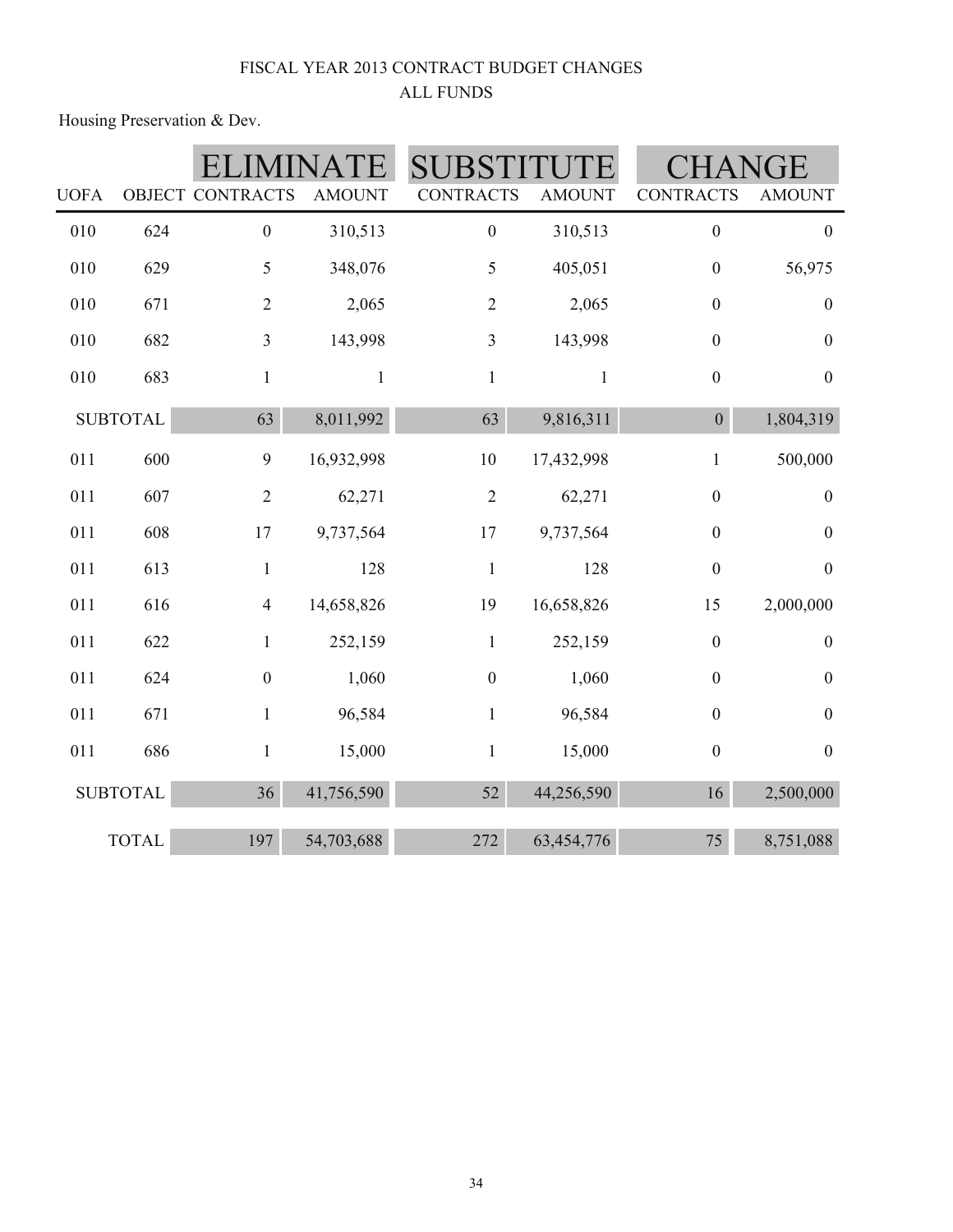|             |                 |                  |               |                  |               |                  | GE               |  |
|-------------|-----------------|------------------|---------------|------------------|---------------|------------------|------------------|--|
| <b>UOFA</b> |                 | OBJECT CONTRACTS | <b>AMOUNT</b> | <b>CONTRACTS</b> | <b>AMOUNT</b> | <b>CONTRACTS</b> | <b>AMOUNT</b>    |  |
| 111         | 600             | $\boldsymbol{7}$ | 158,927       | $\boldsymbol{7}$ | 158,927       | $\boldsymbol{0}$ | $\boldsymbol{0}$ |  |
| 111         | 602             | 11               | 15,732        | 11               | 15,732        | $\boldsymbol{0}$ | $\boldsymbol{0}$ |  |
| 111         | 607             | 12               | 157,182       | 12               | 157,182       | $\boldsymbol{0}$ | $\boldsymbol{0}$ |  |
| 111         | 608             | 11               | 19,225        | 11               | 19,225        | $\boldsymbol{0}$ | $\boldsymbol{0}$ |  |
| 111         | 612             | 42               | 45,475        | 42               | 45,475        | $\boldsymbol{0}$ | $\boldsymbol{0}$ |  |
| 111         | 613             | 28               | 36,833        | 28               | 36,833        | $\boldsymbol{0}$ | $\boldsymbol{0}$ |  |
| 111         | 615             | 13               | 36,263        | 13               | 36,263        | $\boldsymbol{0}$ | $\boldsymbol{0}$ |  |
| 111         | 619             | $\mathfrak{Z}$   | 744,684       | $\mathfrak{Z}$   | 744,684       | $\boldsymbol{0}$ | $\boldsymbol{0}$ |  |
| 111         | 622             | 34               | 64,689        | 34               | 64,689        | $\boldsymbol{0}$ | $\boldsymbol{0}$ |  |
| 111         | 624             | 18               | 253,645       | 18               | 253,645       | $\boldsymbol{0}$ | $\boldsymbol{0}$ |  |
| 111         | 660             | $\overline{4}$   | 12,125        | $\overline{4}$   | 12,125        | $\boldsymbol{0}$ | $\boldsymbol{0}$ |  |
| 111         | 671             | $\boldsymbol{7}$ | 143,996       | $\boldsymbol{7}$ | 143,996       | $\boldsymbol{0}$ | $\boldsymbol{0}$ |  |
| 111         | 676             | 56               | 885,039       | 56               | 885,039       | $\boldsymbol{0}$ | $\boldsymbol{0}$ |  |
| 111         | 684             | 5                | 896,514       | 5                | 896,514       | $\boldsymbol{0}$ | $\boldsymbol{0}$ |  |
| 111         | 686             | 64               | 410,847       | 64               | 410,847       | $\boldsymbol{0}$ | $\boldsymbol{0}$ |  |
|             | <b>SUBTOTAL</b> | 315              | 3,881,176     | 315              | 3,881,176     | $\overline{0}$   | $\overline{0}$   |  |
| 112         | 600             | $20\,$           | 10,564,294    | 20               | 22,136,670    | $\boldsymbol{0}$ | 11,572,376       |  |
| 112         | 602             | $11\,$           | 5,457         | $1\,1$           | 5,457         | $\boldsymbol{0}$ | $\boldsymbol{0}$ |  |
| 112         | 607             | 5                | 96,414        | 5                | 96,414        | $\boldsymbol{0}$ | $\boldsymbol{0}$ |  |
| 112         | 608             | 57               | 229,177       | 57               | 229,177       | $\boldsymbol{0}$ | $\boldsymbol{0}$ |  |
| 112         | 612             | 31               | 10,737        | 31               | 10,737        | $\boldsymbol{0}$ | $\boldsymbol{0}$ |  |
| 112         | 613             | $\boldsymbol{7}$ | 17,569        | $\boldsymbol{7}$ | 17,569        | $\boldsymbol{0}$ | $\boldsymbol{0}$ |  |
| 112         | 615             | $16\,$           | 195,780       | 16               | 195,780       | $\boldsymbol{0}$ | $\boldsymbol{0}$ |  |
| 112         | 622             | 5                | 220,680       | 5                | 220,680       | $\boldsymbol{0}$ | $\boldsymbol{0}$ |  |
| 112         | 624             | 5                | 38,804        | 5                | 38,804        | $\boldsymbol{0}$ | $\boldsymbol{0}$ |  |
| 112         | 651             | 45               | 122,124,041   | 45               | 122,124,041   | $\boldsymbol{0}$ | $\boldsymbol{0}$ |  |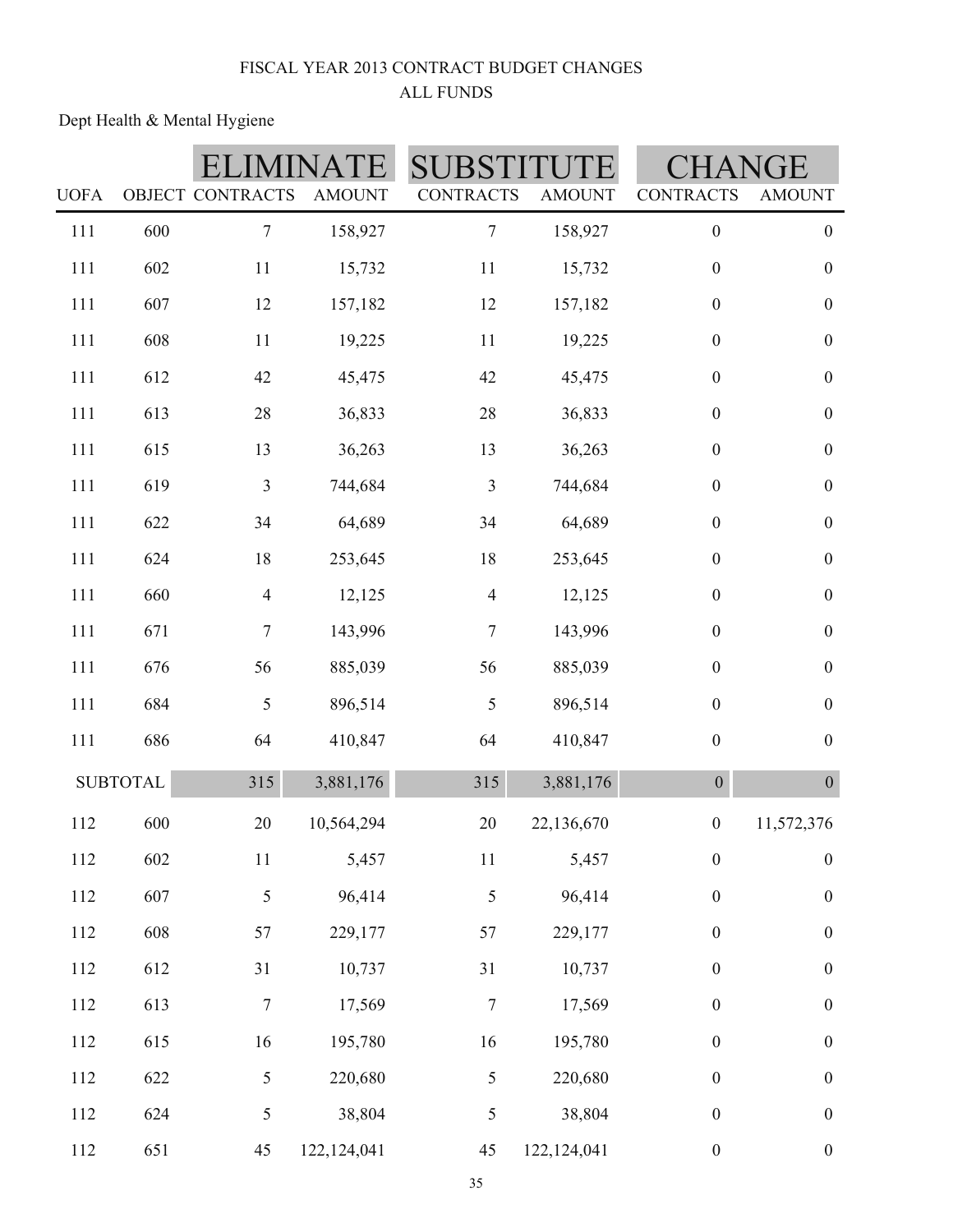| <b>UOFA</b> |                 | OBJECT CONTRACTS | <b>AMOUNT</b> | <b>CONTRACTS</b> | <b>AMOUNT</b> | <b>CONTRACTS</b> | <b>AMOUNT</b>    |
|-------------|-----------------|------------------|---------------|------------------|---------------|------------------|------------------|
| 112         | 660             | $\mathbf{2}$     | 91,687        | $\overline{2}$   | 91,687        | $\boldsymbol{0}$ | $\boldsymbol{0}$ |
| 112         | 671             | $\sqrt{5}$       | 218,867       | 5                | 218,867       | $\boldsymbol{0}$ | $\boldsymbol{0}$ |
| 112         | 684             | $\mathfrak{Z}$   | 438,622       | 3                | 438,622       | $\boldsymbol{0}$ | $\boldsymbol{0}$ |
| 112         | 686             | 18               | 16,919,903    | 18               | 16,919,903    | $\boldsymbol{0}$ | $\boldsymbol{0}$ |
|             | <b>SUBTOTAL</b> | 230              | 151,172,032   | 230              | 162,744,408   | $\boldsymbol{0}$ | 11,572,376       |
| 113         | 600             | $\mathbf{1}$     | 323,792       | $\mathbf{1}$     | 6,538,856     | $\boldsymbol{0}$ | 6,215,064        |
| 113         | 602             | $\mathbf{2}$     | 16,424        | $\sqrt{2}$       | 16,424        | $\boldsymbol{0}$ | $\boldsymbol{0}$ |
| 113         | 608             | $\mathbf{1}$     | 37,999        | $\mathbf{1}$     | 37,999        | $\boldsymbol{0}$ | $\boldsymbol{0}$ |
| 113         | 612             | 17               | 8,256         | 17               | 8,256         | $\boldsymbol{0}$ | $\boldsymbol{0}$ |
| 113         | 615             | 11               | 1,101,313     | 11               | 1,101,313     | $\boldsymbol{0}$ | $\boldsymbol{0}$ |
| 113         | 622             | $\mathbf{1}$     | 126,672       | $\mathbf{1}$     | 126,672       | $\boldsymbol{0}$ | $\boldsymbol{0}$ |
| 113         | 624             | $\mathbf{1}$     | 20,938        | $\mathbf{1}$     | 20,938        | $\boldsymbol{0}$ | $\boldsymbol{0}$ |
| 113         | 660             | $\mathbf{1}$     | 166,792       | $\mathbf{1}$     | 166,792       | $\boldsymbol{0}$ | $\boldsymbol{0}$ |
| 113         | 671             | 6                | 73,673        | 6                | 73,673        | $\boldsymbol{0}$ | $\boldsymbol{0}$ |
| 113         | 676             | $\mathbf{1}$     | 57,907        | $\mathbf{1}$     | 57,907        | $\boldsymbol{0}$ | $\boldsymbol{0}$ |
| 113         | 686             | 67               | 14,064,692    | 67               | 18,517,818    | $\boldsymbol{0}$ | 4,453,126        |
|             | <b>SUBTOTAL</b> | 109              | 15,998,458    | 109              | 26,666,648    | $\boldsymbol{0}$ | 10,668,190       |
| 114         | 600             | $\, 8$           | 1,197,800     | $8\,$            | 2,937,300     | $\boldsymbol{0}$ | 1,739,500        |
| 114         | 602             | $\mathbf{1}$     | 7,666         | $\,1$            | 7,666         | $\boldsymbol{0}$ | $\boldsymbol{0}$ |
| 114         | 608             | $\mathbf{1}$     | 22,166        | $\mathbf 1$      | 22,166        | $\boldsymbol{0}$ | $\boldsymbol{0}$ |
| 114         | 612             | $\mathbf{1}$     | 6,758         | $\mathbf 1$      | 6,758         | $\boldsymbol{0}$ | $\boldsymbol{0}$ |
| 114         | 615             | $10\,$           | 99,184        | $10\,$           | 99,184        | $\boldsymbol{0}$ | $\boldsymbol{0}$ |
| 114         | 622             | $\mathbf{1}$     | 550,219       | $\mathbf{1}$     | 550,219       | $\boldsymbol{0}$ | $\boldsymbol{0}$ |
| 114         | 624             | $\mathbf{1}$     | 15,804        | $\,1$            | 15,804        | $\boldsymbol{0}$ | $\boldsymbol{0}$ |
| 114         | 658             | $\mathbf{1}$     | 10,878,554    | $\mathbf{1}$     | 10,878,554    | $\boldsymbol{0}$ | $\boldsymbol{0}$ |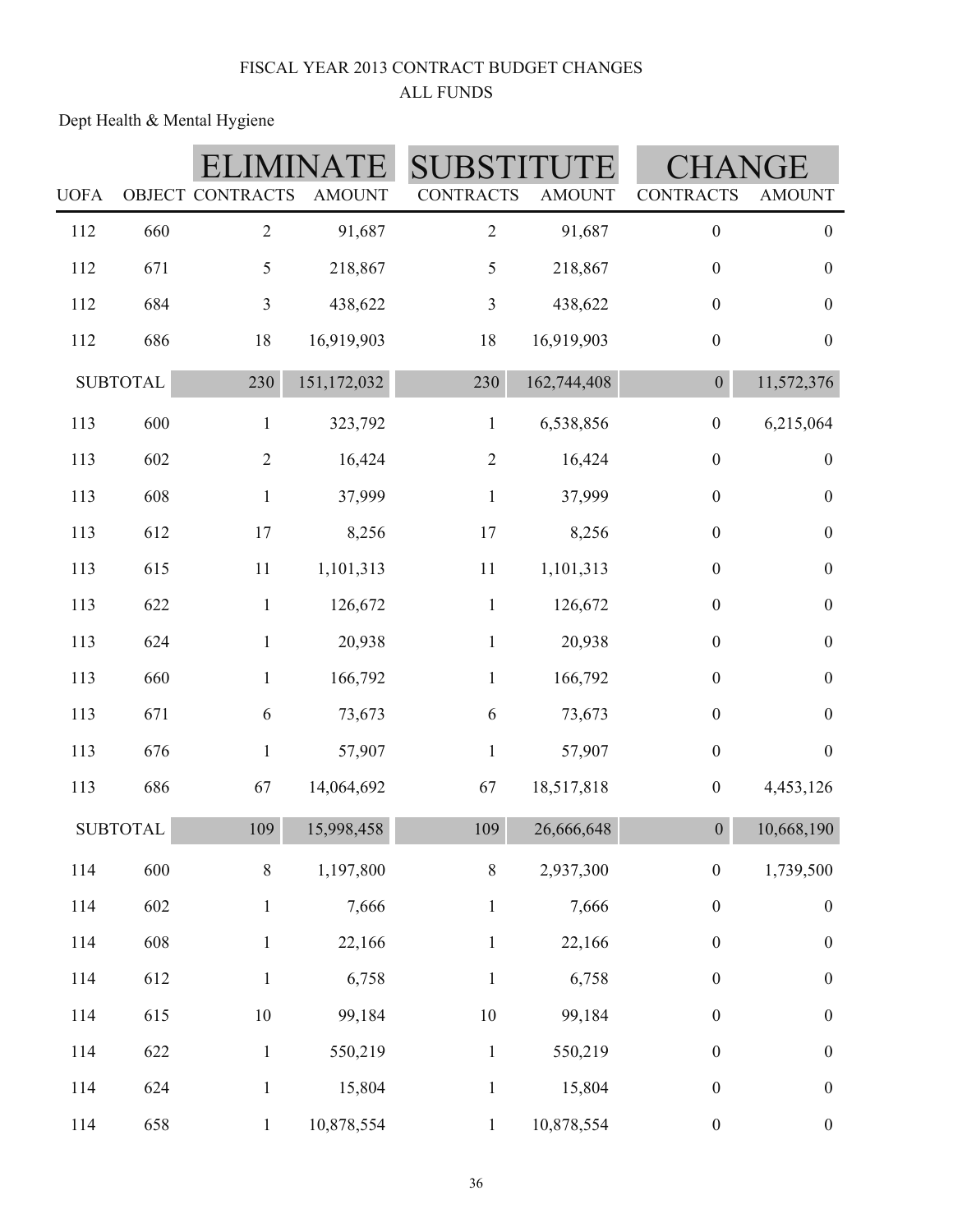|             |                 |                  |               |                  |               |                  | GE               |
|-------------|-----------------|------------------|---------------|------------------|---------------|------------------|------------------|
| <b>UOFA</b> |                 | OBJECT CONTRACTS | <b>AMOUNT</b> | <b>CONTRACTS</b> | <b>AMOUNT</b> | <b>CONTRACTS</b> | <b>AMOUNT</b>    |
| 114         | 660             | $\mathbf{1}$     | 55,544        | $\mathbf{1}$     | 55,544        | $\boldsymbol{0}$ | $\boldsymbol{0}$ |
| 114         | 671             | $\mathbf{1}$     | 11,676        | $\mathbf{1}$     | 11,676        | $\boldsymbol{0}$ | $\boldsymbol{0}$ |
| 114         | 676             | $\mathbf{1}$     | 10,776        | $\mathbf{1}$     | 10,776        | $\boldsymbol{0}$ | $\boldsymbol{0}$ |
| 114         | 684             | $\overline{3}$   | 30,195        | $\mathfrak{Z}$   | 30,195        | $\boldsymbol{0}$ | $\boldsymbol{0}$ |
| 114         | 686             | $\mathbf{1}$     | 5,574,986     | $\mathbf{1}$     | 5,574,986     | $\boldsymbol{0}$ | $\boldsymbol{0}$ |
|             | <b>SUBTOTAL</b> | 31               | 18,461,328    | 31               | 20,200,828    | $\overline{0}$   | 1,739,500        |
| 116         | 600             | $\,1$            | 168,799       | $\,1$            | 168,799       | $\boldsymbol{0}$ | $\boldsymbol{0}$ |
| 116         | 608             | $23\,$           | 2,432,913     | 23               | 2,432,913     | $\boldsymbol{0}$ | $\boldsymbol{0}$ |
| 116         | 613             | $\,1$            | 543,297       | $\,1$            | 543,297       | $\boldsymbol{0}$ | $\boldsymbol{0}$ |
| 116         | 671             | $\mathbf{1}$     | 108,374       | $\mathbf{1}$     | 108,374       | $\boldsymbol{0}$ | $\boldsymbol{0}$ |
| 116         | 684             | $\mathbf{1}$     | 392,896       | $\mathbf{1}$     | 392,896       | $\boldsymbol{0}$ | $\boldsymbol{0}$ |
| 116         | 686             | $\mathbf{1}$     | 24,169        | $\mathbf{1}$     | 24,169        | $\boldsymbol{0}$ | $\boldsymbol{0}$ |
|             | <b>SUBTOTAL</b> | 28               | 3,670,448     | 28               | 3,670,448     | $\boldsymbol{0}$ | $\overline{0}$   |
| 117         | 600             | $\mathbf{1}$     | 287,911       | $\,1$            | 779,161       | $\boldsymbol{0}$ | 491,250          |
| 117         | 602             | $\boldsymbol{0}$ | 7,800         | $\boldsymbol{0}$ | 7,800         | $\boldsymbol{0}$ | $\boldsymbol{0}$ |
| 117         | 615             | $\mathbf{1}$     | 4,323         | $\mathbf{1}$     | 4,323         | $\boldsymbol{0}$ | $\boldsymbol{0}$ |
| 117         | 622             | $\boldsymbol{0}$ | 235,208       | $\boldsymbol{0}$ | 235,208       | $\boldsymbol{0}$ | $\boldsymbol{0}$ |
| 117         | 657             | $\overline{2}$   | 112,561,724   | $\overline{2}$   | 112,561,724   | $\boldsymbol{0}$ | $\boldsymbol{0}$ |
| 117         | 660             | $\boldsymbol{0}$ | 3,088         | $\boldsymbol{0}$ | 3,088         | $\boldsymbol{0}$ | $\boldsymbol{0}$ |
| 117         | 671             | $\boldsymbol{0}$ | 1,670         | $\boldsymbol{0}$ | 1,670         | $\boldsymbol{0}$ | $\boldsymbol{0}$ |
| 117         | 676             | $\mathbf{1}$     | 2,500         | $\mathbf{1}$     | 2,500         | $\boldsymbol{0}$ | $\boldsymbol{0}$ |
| 117         | 686             | $8\,$            | 1,030,404     | $8\,$            | 1,030,404     | $\boldsymbol{0}$ | $\boldsymbol{0}$ |
|             | <b>SUBTOTAL</b> | 13               | 114,134,628   | 13               | 114,625,878   | $\boldsymbol{0}$ | 491,250          |
| 118         | 600             | $\boldsymbol{0}$ | 311,126       | $\boldsymbol{0}$ | 311,126       | $\boldsymbol{0}$ | $\boldsymbol{0}$ |
| 118         | 602             | $\mathbf{1}$     | 1,200         | $\mathbf{1}$     | 1,200         | $\boldsymbol{0}$ | $\boldsymbol{0}$ |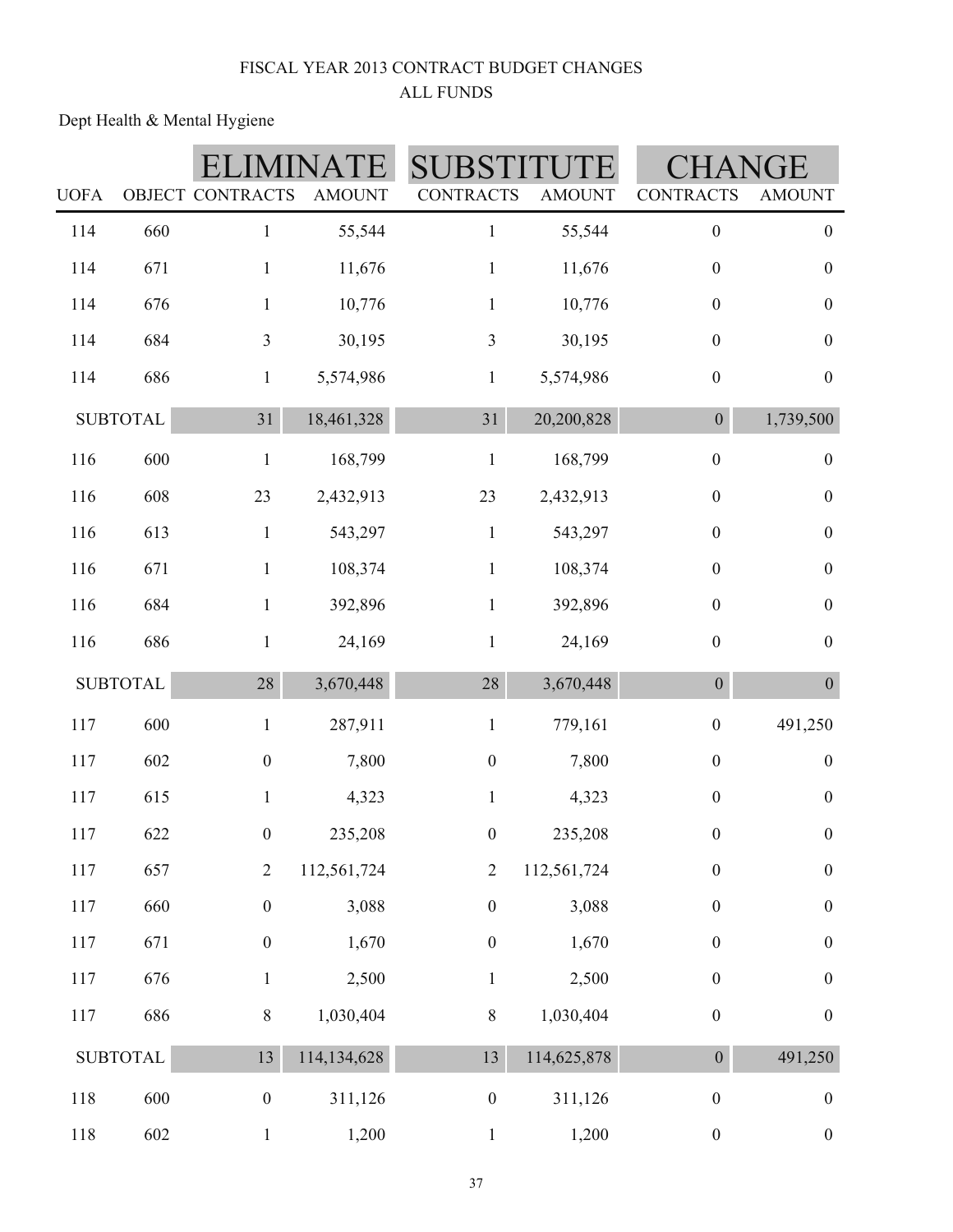|             |                 |                  |               |                  |               | ìE               |                  |
|-------------|-----------------|------------------|---------------|------------------|---------------|------------------|------------------|
| <b>UOFA</b> |                 | OBJECT CONTRACTS | <b>AMOUNT</b> | <b>CONTRACTS</b> | <b>AMOUNT</b> | <b>CONTRACTS</b> | <b>AMOUNT</b>    |
| 118         | 608             | $\mathbf{1}$     | 6,133         | $\mathbf{1}$     | 6,133         | $\boldsymbol{0}$ | $\boldsymbol{0}$ |
| 118         | 615             | 37               | 10,000        | 37               | 10,000        | $\boldsymbol{0}$ | $\boldsymbol{0}$ |
| 118         | 622             | $\overline{4}$   | 25,439        | $\overline{4}$   | 25,439        | $\boldsymbol{0}$ | $\boldsymbol{0}$ |
| 118         | 624             | 14               | 21,000        | 14               | 21,000        | $\boldsymbol{0}$ | $\boldsymbol{0}$ |
| 118         | 655             | $\mathbf{1}$     | 2,354,204     | $\mathbf{1}$     | 2,354,204     | $\boldsymbol{0}$ | $\boldsymbol{0}$ |
| 118         | 660             | $\overline{2}$   | 2,000         | $\sqrt{2}$       | 2,000         | $\boldsymbol{0}$ | $\boldsymbol{0}$ |
| 118         | 671             | 8                | 3,115         | 8                | 3,115         | $\boldsymbol{0}$ | $\boldsymbol{0}$ |
| 118         | 681             | $\mathbf{1}$     | 291,227       | $\mathbf{1}$     | 291,227       | $\boldsymbol{0}$ | $\boldsymbol{0}$ |
| 118         | 686             | $\mathbf{1}$     | 150           | $\mathbf{1}$     | 150           | $\boldsymbol{0}$ | $\boldsymbol{0}$ |
|             | <b>SUBTOTAL</b> | $70\,$           | 3,025,594     | 70               | 3,025,594     | $\boldsymbol{0}$ | $\boldsymbol{0}$ |
| 119         | 600             | 15               | 351,472       | 15               | 351,472       | $\boldsymbol{0}$ | $\boldsymbol{0}$ |
| 119         | 602             | $\mathbf{1}$     | 7,617         | $\mathbf{1}$     | 7,617         | $\boldsymbol{0}$ | $\boldsymbol{0}$ |
| 119         | 608             | $\boldsymbol{0}$ | 10,362        | $\boldsymbol{0}$ | 10,362        | $\boldsymbol{0}$ | $\boldsymbol{0}$ |
| 119         | 612             | $\boldsymbol{0}$ | 86,633        | $\boldsymbol{0}$ | 86,633        | $\boldsymbol{0}$ | $\boldsymbol{0}$ |
| 119         | 615             | $\boldsymbol{0}$ | 156,115       | $\boldsymbol{0}$ | 156,115       | $\boldsymbol{0}$ | $\boldsymbol{0}$ |
| 119         | 622             | $\boldsymbol{0}$ | 82,964        | $\boldsymbol{0}$ | 82,964        | $\boldsymbol{0}$ | $\boldsymbol{0}$ |
| 119         | 624             | $\boldsymbol{0}$ | 6,438         | $\boldsymbol{0}$ | 6,438         | $\boldsymbol{0}$ | $\boldsymbol{0}$ |
| 119         | 671             | $\boldsymbol{0}$ | 24,591        | $\boldsymbol{0}$ | 24,591        | $\boldsymbol{0}$ | $\boldsymbol{0}$ |
| 119         | 686             | $\boldsymbol{7}$ | 135,106       | $\tau$           | 135,106       | $\boldsymbol{0}$ | $\boldsymbol{0}$ |
|             | <b>SUBTOTAL</b> | 23               | 861,298       | 23               | 861,298       | $\boldsymbol{0}$ | $\boldsymbol{0}$ |
| 120         | 655             | 182              | 132,278,132   | 182              | 138,399,799   | $\boldsymbol{0}$ | 6,121,667        |
| 120         | 657             | $\,1$            | 17,753,499    | $\,1$            | 17,753,499    | $\boldsymbol{0}$ | $\boldsymbol{0}$ |
|             | <b>SUBTOTAL</b> | 183              | 150,031,631   | 183              | 156, 153, 298 | $\overline{0}$   | 6,121,667        |
| 121         | 600             | $\mathbf{1}$     | 578,324       | $\mathbf{1}$     | 578,324       | $\boldsymbol{0}$ | $\boldsymbol{0}$ |
| 121         | 608             | $\mathbf{1}$     | 41,000        | $\mathbf 1$      | 41,000        | $\boldsymbol{0}$ | $\boldsymbol{0}$ |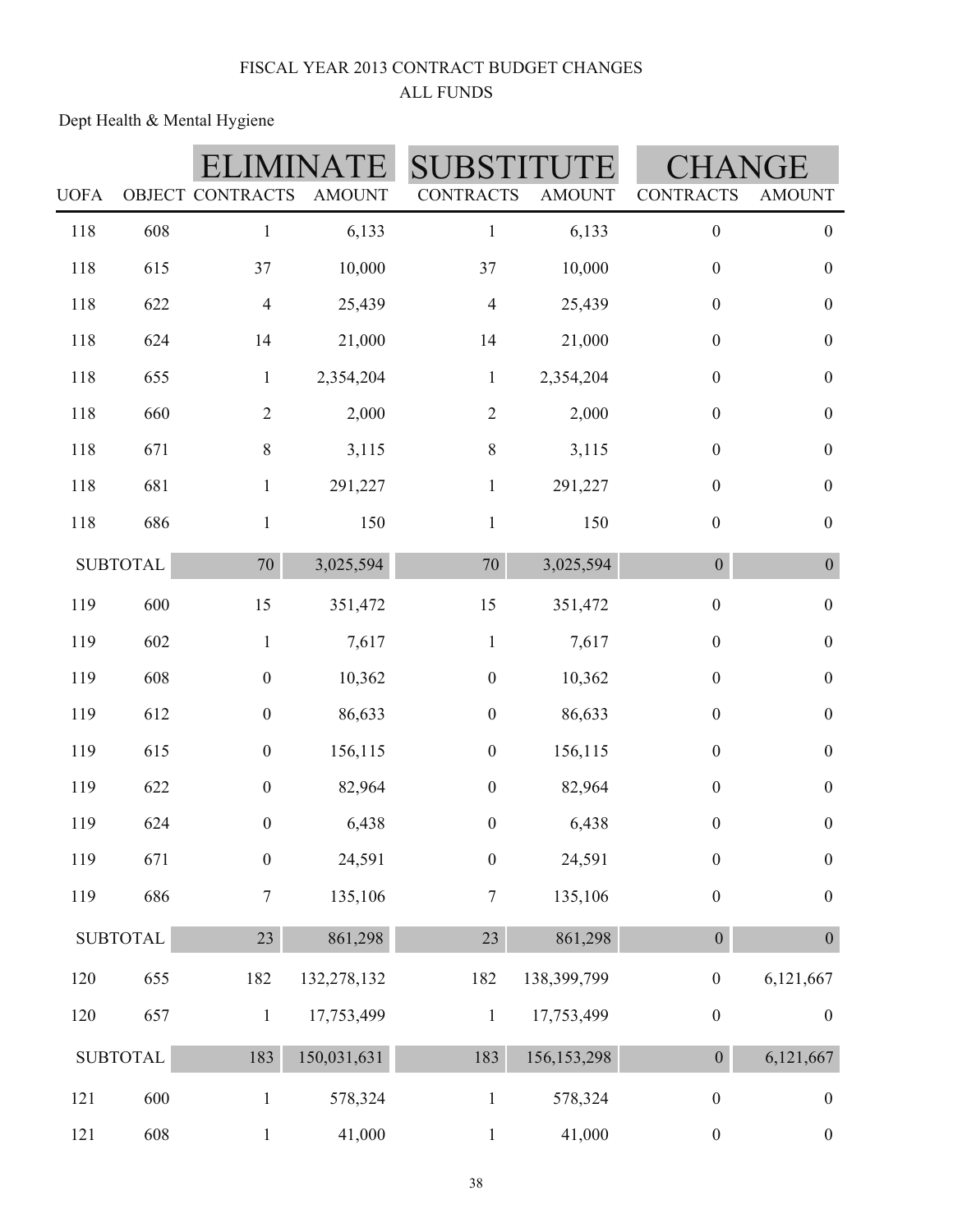|             |                 |                  |               | <b>SUBST</b>     |               |                  | HANGE            |
|-------------|-----------------|------------------|---------------|------------------|---------------|------------------|------------------|
| <b>UOFA</b> | <b>OBJECT</b>   | <b>CONTRACTS</b> | <b>AMOUNT</b> | <b>CONTRACTS</b> | <b>AMOUNT</b> | <b>CONTRACTS</b> | <b>AMOUNT</b>    |
| 121         | 613             |                  | 46,000        | $\mathbf{1}$     | 46,000        | $\boldsymbol{0}$ | $\mathbf{0}$     |
| 121         | 615             | 1                | 64,930        | $\mathbf{1}$     | 64,930        | $\boldsymbol{0}$ | $\mathbf{0}$     |
| 121         | 622             | 5                | 40,000        | 5                | 40,000        | $\boldsymbol{0}$ | $\boldsymbol{0}$ |
| 121         | 655             | 229              | 422,831,368   | 229              | 425,330,368   | $\boldsymbol{0}$ | 2,499,000        |
| 121         | 671             | 1                | 5,000         | $\mathbf{1}$     | 5,000         | $\boldsymbol{0}$ | $\boldsymbol{0}$ |
| 121         | 681             | 1                | 250,000       | $\mathbf{1}$     | 250,000       | $\boldsymbol{0}$ | $\overline{0}$   |
| 121         | 686             | 1                | 2,507,491     | $\mathbf{1}$     | 2,507,491     | $\boldsymbol{0}$ | $\boldsymbol{0}$ |
|             | <b>SUBTOTAL</b> | 241              | 426,364,113   | 241              | 428,863,113   | $\boldsymbol{0}$ | 2,499,000        |
| 122         | 655             | 59               | 52,188,625    | 59               | 52,762,125    | $\boldsymbol{0}$ | 573,500          |
|             | <b>SUBTOTAL</b> | 59               | 52,188,625    | 59               | 52,762,125    | $\theta$         | 573,500          |
|             | <b>TOTAL</b>    | 1,302            | 939,789,331   | 1,302            | 973,454,814   | $\boldsymbol{0}$ | 33,665,483       |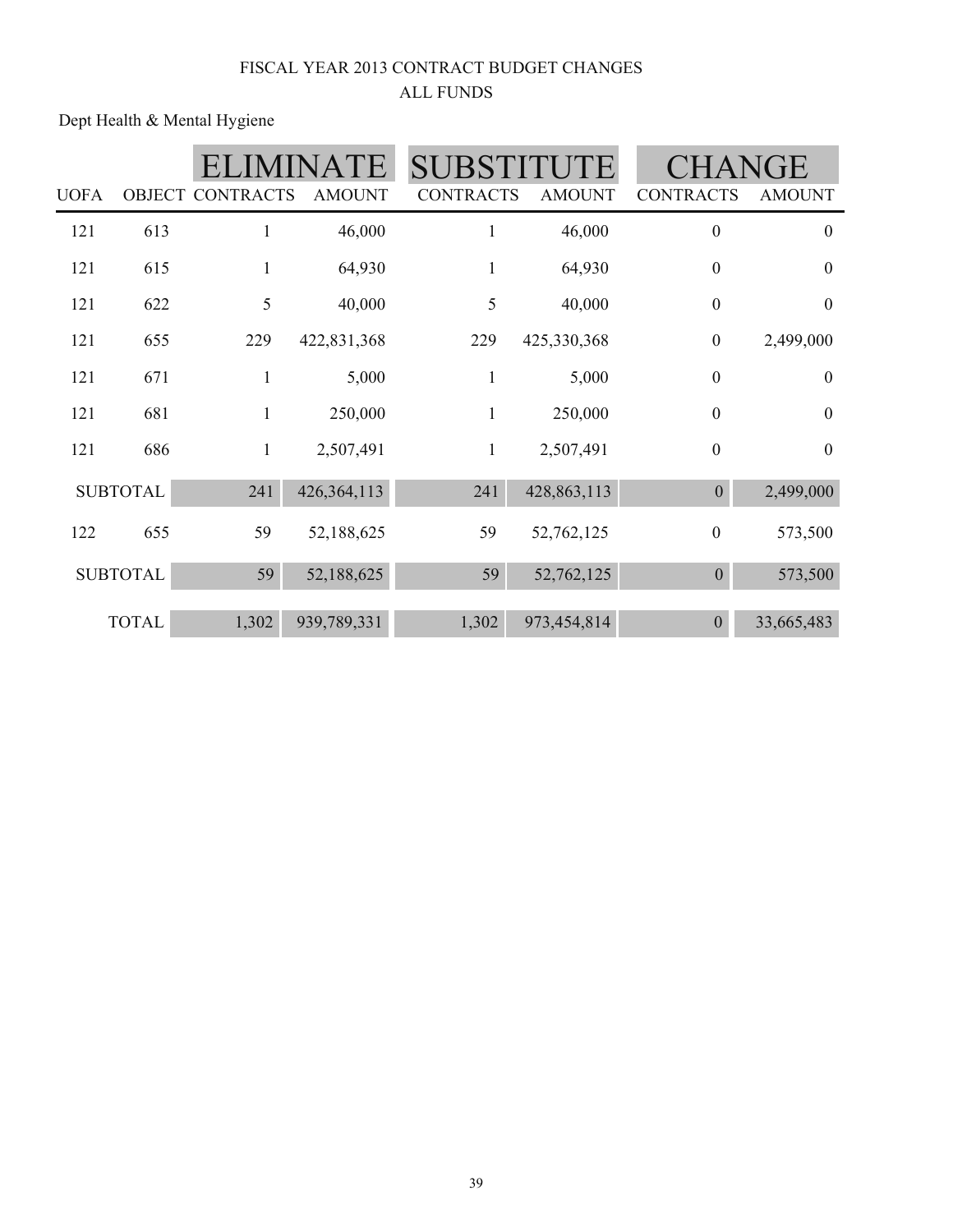Office Admin Trials & Hearings

|             |                 | <b>SUB</b>       |               |                  |               |                  |                  |
|-------------|-----------------|------------------|---------------|------------------|---------------|------------------|------------------|
| <b>UOFA</b> |                 | OBJECT CONTRACTS | <b>AMOUNT</b> | <b>CONTRACTS</b> | <b>AMOUNT</b> | <b>CONTRACTS</b> | <b>AMOUNT</b>    |
| 002         | 600             | $\overline{4}$   | 1,016,070     | 4                | 1,016,070     | $\boldsymbol{0}$ | $\boldsymbol{0}$ |
| 002         | 608             | 1                | 4,185         | $\mathbf{1}$     | 4,185         | $\boldsymbol{0}$ | $\boldsymbol{0}$ |
| 002         | 612             | 3                | 61,574        | 3                | 61,574        | $\boldsymbol{0}$ | $\boldsymbol{0}$ |
| 002         | 613             | $\mathbf{1}$     | 9,000         | $\mathbf{1}$     | 9,000         | $\boldsymbol{0}$ | $\boldsymbol{0}$ |
| 002         | 615             | $\mathbf{1}$     | 160,473       | $\mathbf{1}$     | 160,473       | $\boldsymbol{0}$ | $\boldsymbol{0}$ |
| 002         | 619             | $\overline{2}$   | 516,340       | $\overline{2}$   | 516,340       | $\boldsymbol{0}$ | $\boldsymbol{0}$ |
| 002         | 622             | $\mathbf{1}$     | 228,020       | $\mathbf{1}$     | 228,020       | $\boldsymbol{0}$ | $\boldsymbol{0}$ |
| 002         | 624             | $\overline{2}$   | 21,876        | $\overline{2}$   | 21,876        | $\boldsymbol{0}$ | $\boldsymbol{0}$ |
| 002         | 671             | $\overline{2}$   | 5,500         | $\overline{2}$   | 5,500         | $\boldsymbol{0}$ | $\boldsymbol{0}$ |
| 002         | 684             | $\mathbf{1}$     | 143,745       | $\mathbf{1}$     | 143,745       | $\boldsymbol{0}$ | $\boldsymbol{0}$ |
| 002         | 686             | $\mathbf{2}$     | 67,005        | $\overline{2}$   | 77,005        | $\boldsymbol{0}$ | 10,000           |
|             | <b>SUBTOTAL</b> | 20               | 2,233,788     | 20               | 2,243,788     | $\boldsymbol{0}$ | 10,000           |
|             | <b>TOTAL</b>    | 20               | 2,233,788     | 20               | 2,243,788     | $\theta$         | 10,000           |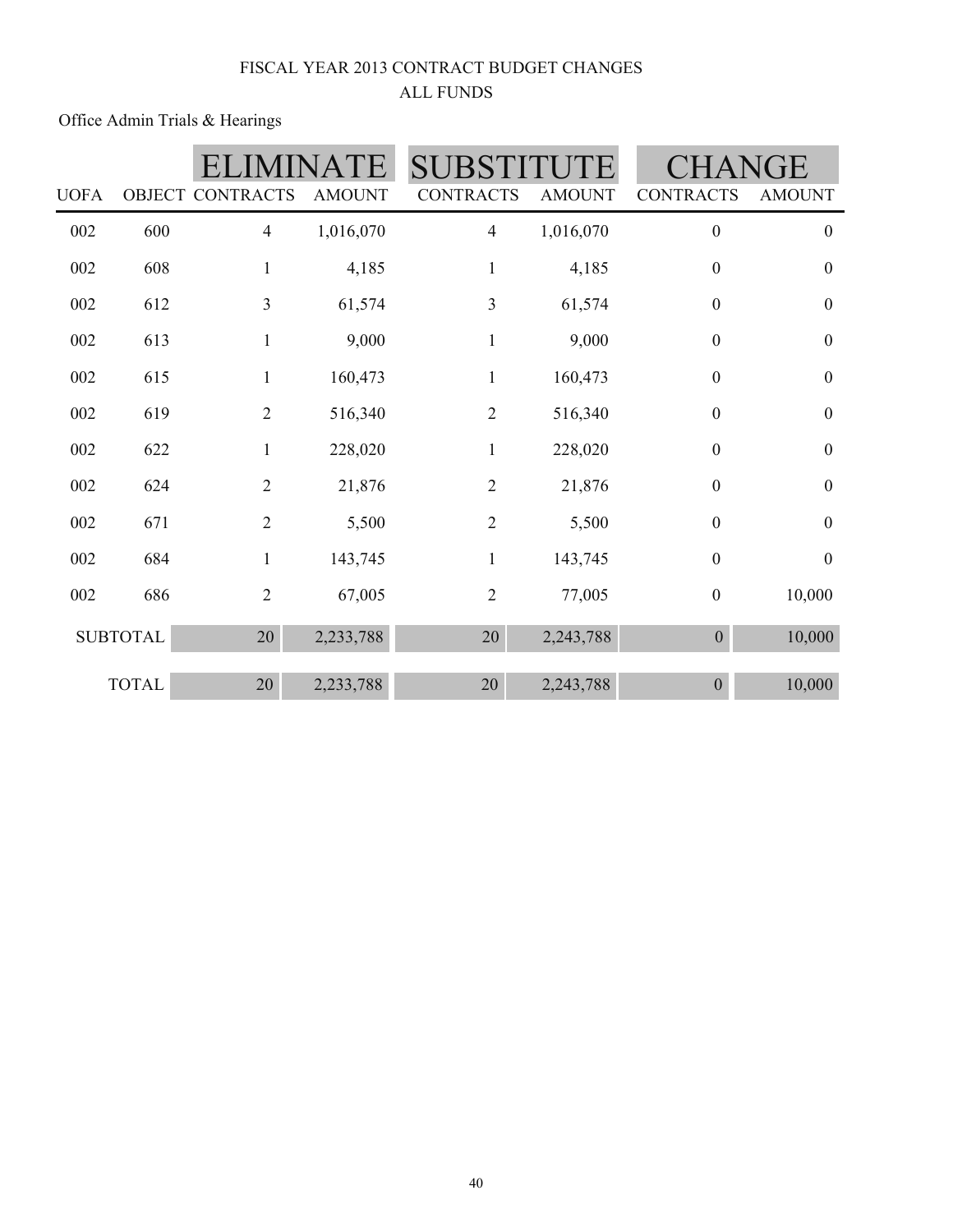Department of Sanitation

|             |                 | <b>OBJECT CONTRACTS</b> |               |                  | <b>AMOUNT</b> |                  | ìE               |
|-------------|-----------------|-------------------------|---------------|------------------|---------------|------------------|------------------|
| <b>UOFA</b> |                 |                         | <b>AMOUNT</b> | <b>CONTRACTS</b> |               | <b>CONTRACTS</b> | <b>AMOUNT</b>    |
| 106         | 600             | $\mathfrak{Z}$          | 396,644       | $\mathfrak{Z}$   | 396,644       | $\boldsymbol{0}$ | $\boldsymbol{0}$ |
| 106         | 602             | $\mathfrak{Z}$          | 383,400       | $\overline{3}$   | 383,400       | $\boldsymbol{0}$ | $\boldsymbol{0}$ |
| 106         | 608             | $\mathbf{2}$            | 108,940       | $\overline{2}$   | 108,940       | $\boldsymbol{0}$ | $\boldsymbol{0}$ |
| 106         | 612             | $\sqrt{2}$              | 69,500        | $\overline{2}$   | 69,500        | $\boldsymbol{0}$ | $\boldsymbol{0}$ |
| 106         | 613             | $\mathbf{1}$            | 9,000         | $\mathbf{1}$     | 9,000         | $\boldsymbol{0}$ | $\boldsymbol{0}$ |
| 106         | 615             | $\mathbf{1}$            | 34,903        | $\mathbf{1}$     | 34,903        | $\boldsymbol{0}$ | $\boldsymbol{0}$ |
| 106         | 619             | $\mathbf{2}$            | 464,073       | $\overline{2}$   | 464,073       | $\boldsymbol{0}$ | $\boldsymbol{0}$ |
| 106         | 620             | $\mathbf{1}$            | 616,519       | $\mathbf{1}$     | 616,519       | $\boldsymbol{0}$ | $\boldsymbol{0}$ |
| 106         | 622             | $\mathbf{1}$            | 396,400       | $\mathbf{1}$     | 396,400       | $\boldsymbol{0}$ | $\boldsymbol{0}$ |
| 106         | 624             | $\overline{2}$          | 5,000         | $\overline{2}$   | 5,000         | $\boldsymbol{0}$ | $\boldsymbol{0}$ |
| 106         | 671             | $\mathbf{1}$            | 40,700        | $\mathbf{1}$     | 40,700        | $\boldsymbol{0}$ | $\boldsymbol{0}$ |
| 106         | 676             | $\sqrt{2}$              | 85,000        | $\overline{2}$   | 85,000        | $\boldsymbol{0}$ | $\boldsymbol{0}$ |
| 106         | 684             | 12                      | 1,614,028     | 12               | 1,614,028     | $\boldsymbol{0}$ | $\boldsymbol{0}$ |
| 106         | 686             | 16                      | 1,845,247     | 16               | 1,845,247     | $\boldsymbol{0}$ | $\boldsymbol{0}$ |
|             | <b>SUBTOTAL</b> | 49                      | 6,069,354     | 49               | 6,069,354     | $\mathbf{0}$     | $\boldsymbol{0}$ |
| 109         | 600             | $\mathbf{1}$            | 1,000,000     | $\mathbf{1}$     | 1,020,785     | $\boldsymbol{0}$ | 20,785           |
| 109         | 602             | $\mathbf{1}$            | 226,000       | $\,1$            | 226,000       | $\boldsymbol{0}$ | $\boldsymbol{0}$ |
| 109         | 608             | $\,1$                   | 10,000        | $\mathbf{1}$     | 10,000        | $\boldsymbol{0}$ | $\boldsymbol{0}$ |
| 109         | 612             | $\,1$                   | 8,000         | $\mathbf{1}$     | 8,000         | $\boldsymbol{0}$ | $\boldsymbol{0}$ |
| 109         | 615             | $\mathbf{1}$            | 1,100,000     | $\mathbf{1}$     | 1,100,000     | $\boldsymbol{0}$ | $\boldsymbol{0}$ |
| 109         | 619             | $\overline{2}$          | 928,749       | $\sqrt{2}$       | 928,749       | $\boldsymbol{0}$ | $\boldsymbol{0}$ |
| 109         | 622             | $\mathbf{1}$            | 144,024       | $\mathbf{1}$     | 144,024       | $\boldsymbol{0}$ | $\boldsymbol{0}$ |
| 109         | 624             | $\sqrt{2}$              | 65,000        | $\overline{2}$   | 65,000        | $\boldsymbol{0}$ | $\boldsymbol{0}$ |
| 109         | 671             | $\mathbf{1}$            | 29,000        | $\,1$            | 29,000        | $\boldsymbol{0}$ | $\boldsymbol{0}$ |
| 109         | 686             | $\overline{4}$          | 12,294,315    | $\overline{4}$   | 12,294,315    | $\boldsymbol{0}$ | $\boldsymbol{0}$ |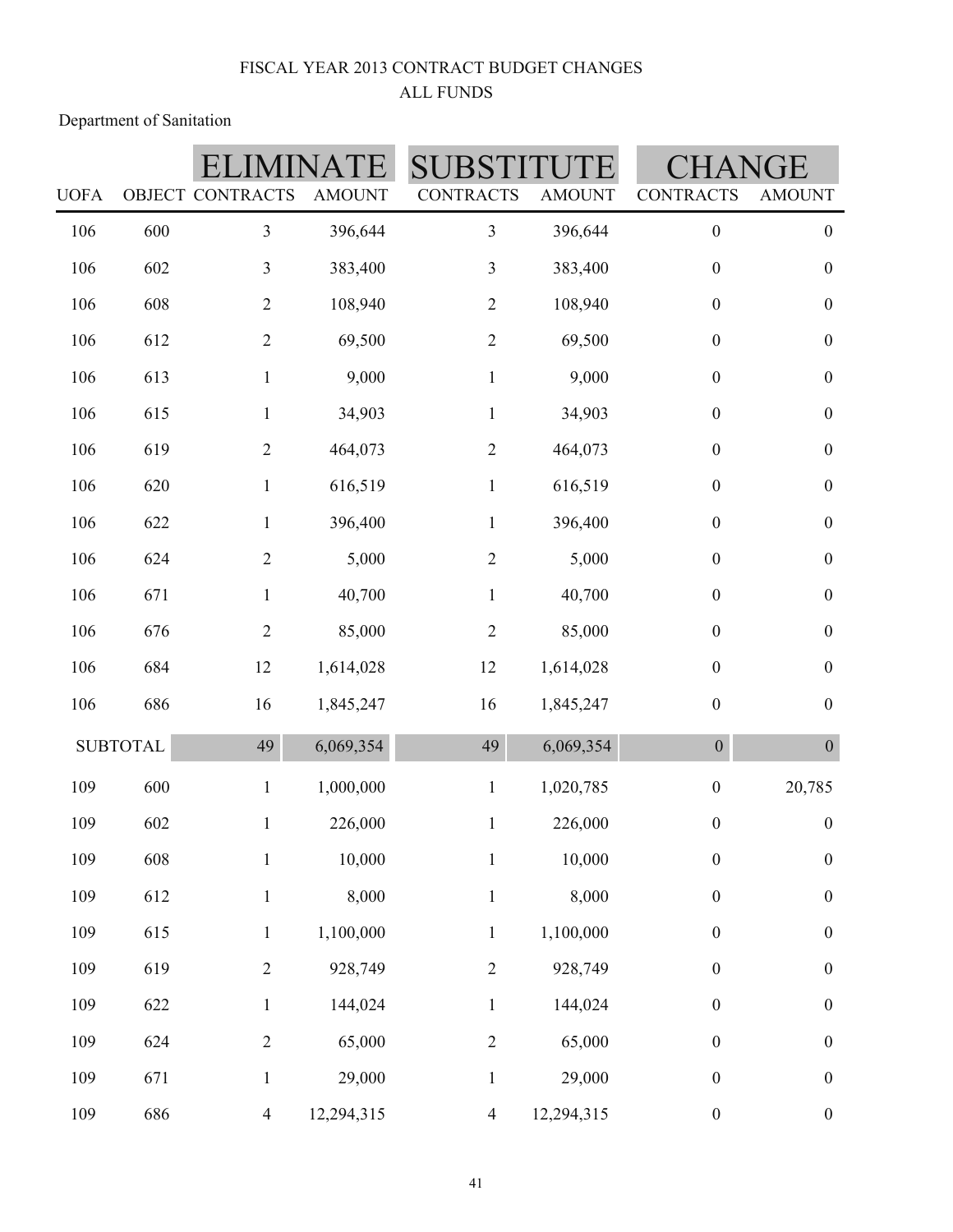Department of Sanitation

| <b>UOFA</b> |                 | OBJECT CONTRACTS | <b>AMOUNT</b> | <b>CONTRACTS</b> | <b>AMOUNT</b> | <b>CONTRACTS</b> | GE<br><b>AMOUNT</b> |
|-------------|-----------------|------------------|---------------|------------------|---------------|------------------|---------------------|
|             | <b>SUBTOTAL</b> | 15               | 15,805,088    | 15               | 15,825,873    | $\boldsymbol{0}$ | 20,785              |
| 110         | 600             | 11               | 30,793,000    | 11               | 30,793,000    | $\boldsymbol{0}$ | $\boldsymbol{0}$    |
| 110         | 602             | $\,1\,$          | 36,000        | $\,1\,$          | 36,000        | $\boldsymbol{0}$ | $\boldsymbol{0}$    |
| 110         | 608             | $\boldsymbol{7}$ | 350,000       | $\tau$           | 350,000       | $\boldsymbol{0}$ | $\boldsymbol{0}$    |
| 110         | 612             | $\sqrt{2}$       | 62,000        | $\sqrt{2}$       | 62,000        | $\boldsymbol{0}$ | $\boldsymbol{0}$    |
| 110         | 619             | $\sqrt{2}$       | 1,058,091     | $\mathbf{2}$     | 1,058,091     | $\boldsymbol{0}$ | $\boldsymbol{0}$    |
| $110\,$     | 620             | 30               | 309,142,292   | 30               | 309,142,292   | $\boldsymbol{0}$ | $\boldsymbol{0}$    |
| $110\,$     | 622             | $\,1\,$          | 35,000        | $\,1$            | 35,000        | $\boldsymbol{0}$ | $\boldsymbol{0}$    |
| 110         | 624             | $\mathbf{1}$     | 3,000         | $\mathbf{1}$     | 3,000         | $\boldsymbol{0}$ | $\boldsymbol{0}$    |
| 110         | 671             | $\mathbf{1}$     | 5,000         | $\mathbf{1}$     | 5,000         | $\boldsymbol{0}$ | $\boldsymbol{0}$    |
| 110         | 676             | $\mathbf{1}$     | 18,500        | $\mathbf{1}$     | 18,500        | $\boldsymbol{0}$ | $\boldsymbol{0}$    |
| $110\,$     | 686             | $\mathbf{1}$     | 10,000        | $\mathbf{1}$     | 10,000        | $\boldsymbol{0}$ | $\boldsymbol{0}$    |
|             | <b>SUBTOTAL</b> | 58               | 341,512,883   | 58               | 341,512,883   | $\boldsymbol{0}$ | $\overline{0}$      |
| 111         | 622             | $\mathbf{1}$     | 25,000        | $\mathbf{1}$     | 25,000        | $\boldsymbol{0}$ | $\boldsymbol{0}$    |
| 111         | 624             | $11\,$           | 200,000       | 11               | 200,000       | $\boldsymbol{0}$ | $\boldsymbol{0}$    |
| 111         | 671             | $\,1\,$          | 1,000         | $\,1\,$          | 1,000         | $\boldsymbol{0}$ | $\boldsymbol{0}$    |
| 111         | 676             | 19               | 803,500       | 19               | 803,500       | $\boldsymbol{0}$ | $\boldsymbol{0}$    |
| $111\,$     | 684             | $\,1$            | 4,000         | $\mathbf{1}$     | 4,000         | $\boldsymbol{0}$ | $\boldsymbol{0}$    |
|             | <b>SUBTOTAL</b> | 33               | 1,033,500     | 33               | 1,033,500     | $\overline{0}$   | $\boldsymbol{0}$    |
| $112\,$     | 600             | $\mathbf{1}$     | 250,000       | $\,1$            | 250,000       | $\boldsymbol{0}$ | $\boldsymbol{0}$    |
| 112         | 602             | $\,1$            | 40,000        | $\,1$            | 40,000        | $\boldsymbol{0}$ | $\boldsymbol{0}$    |
| 112         | 607             | 13               | 1,138,000     | 13               | 1,138,000     | $\boldsymbol{0}$ | $\boldsymbol{0}$    |
| 112         | 608             | $\mathbf{1}$     | 115,000       | $\,1$            | 115,000       | $\boldsymbol{0}$ | $\boldsymbol{0}$    |
| 112         | 615             | $\mathbf{1}$     | 2,000         | $\mathbf{1}$     | 2,000         | $\boldsymbol{0}$ | $\boldsymbol{0}$    |
| $112\,$     | 619             | $\mathbf{1}$     | 1,066,198     | $\mathbf{1}$     | 1,066,198     | $\boldsymbol{0}$ | $\boldsymbol{0}$    |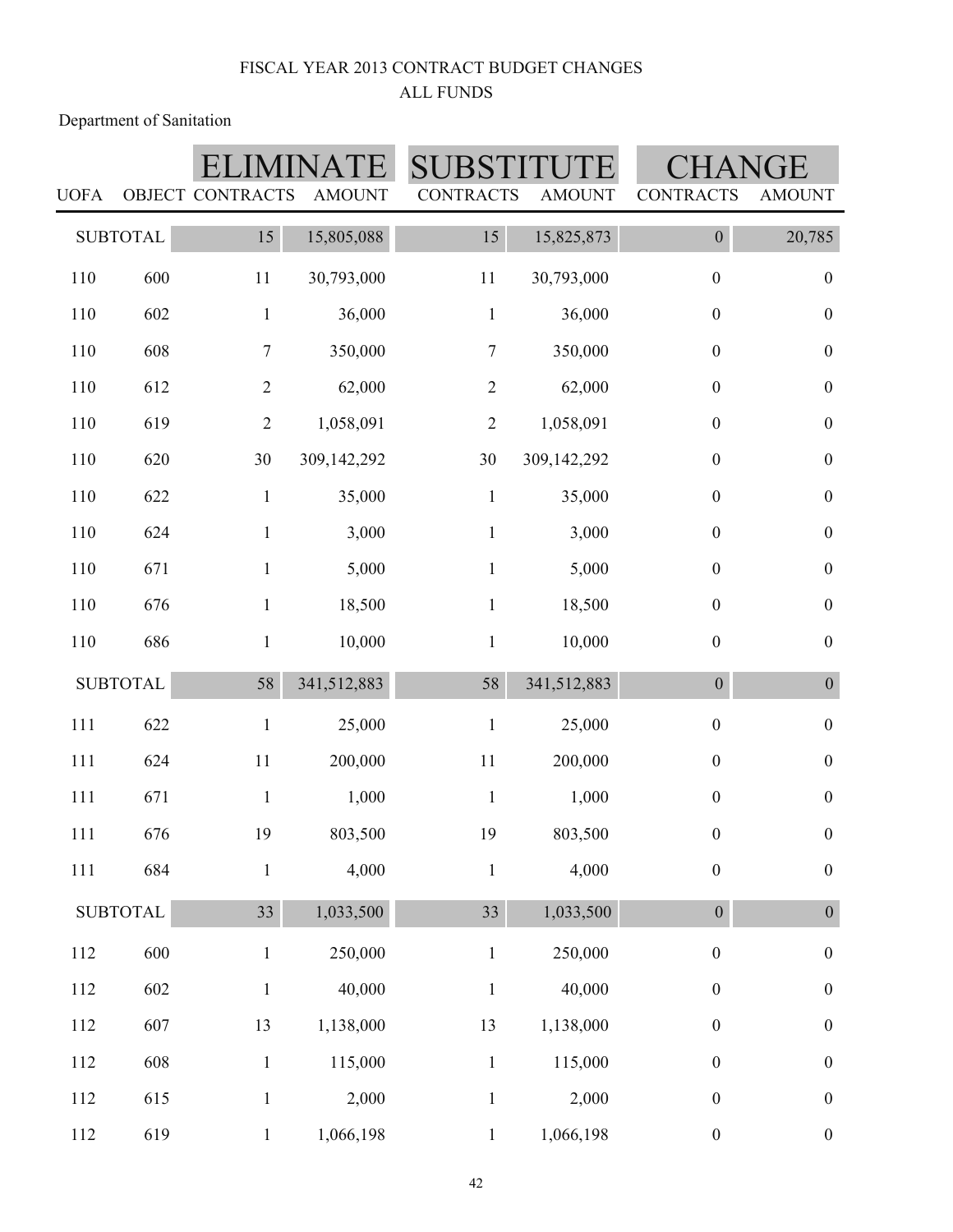Department of Sanitation

|             |                 | <b>SUB</b>              |               |                  | IGE           |                  |                  |
|-------------|-----------------|-------------------------|---------------|------------------|---------------|------------------|------------------|
| <b>UOFA</b> |                 | <b>OBJECT CONTRACTS</b> | <b>AMOUNT</b> | <b>CONTRACTS</b> | <b>AMOUNT</b> | <b>CONTRACTS</b> | <b>AMOUNT</b>    |
| 112         | 624             | 1                       | 11,000        | 1                | 11,000        | $\boldsymbol{0}$ | $\boldsymbol{0}$ |
| 112         | 671             | 1                       | 1,000         | $\mathbf{1}$     | 1,000         | $\boldsymbol{0}$ | $\boldsymbol{0}$ |
|             | <b>SUBTOTAL</b> | 20                      | 2,623,198     | 20               | 2,623,198     | $\boldsymbol{0}$ | $\boldsymbol{0}$ |
| 113         | 602             | $\mathbf{1}$            | 15,000        | $\mathbf{1}$     | 15,000        | $\boldsymbol{0}$ | $\boldsymbol{0}$ |
| 113         | 608             | $\mathbf{1}$            | 44,000        | $\mathbf{1}$     | 44,000        | $\boldsymbol{0}$ | $\boldsymbol{0}$ |
| 113         | 612             |                         | 1,000         | 1                | 1,000         | $\boldsymbol{0}$ | $\boldsymbol{0}$ |
| 113         | 615             | $\mathbf{1}$            | 2,500         | $\mathbf{1}$     | 2,500         | $\boldsymbol{0}$ | $\boldsymbol{0}$ |
| 113         | 619             | $\mathbf{1}$            | 60,000        | $\mathbf{1}$     | 60,000        | $\boldsymbol{0}$ | $\boldsymbol{0}$ |
| 113         | 624             | $\mathbf{1}$            | 35,000        | $\mathbf{1}$     | 35,000        | $\boldsymbol{0}$ | $\boldsymbol{0}$ |
| 113         | 671             | $\mathbf{1}$            | 5,400         | $\mathbf{1}$     | 5,400         | $\boldsymbol{0}$ | $\boldsymbol{0}$ |
| 113         | 684             | $\mathbf{1}$            | 30,000        | 1                | 30,000        | $\boldsymbol{0}$ | $\boldsymbol{0}$ |
|             | <b>SUBTOTAL</b> | 8                       | 192,900       | $\,8\,$          | 192,900       | $\boldsymbol{0}$ | $\boldsymbol{0}$ |
|             | <b>TOTAL</b>    | 183                     | 367,236,923   | 183              | 367,257,708   | $\overline{0}$   | 20,785           |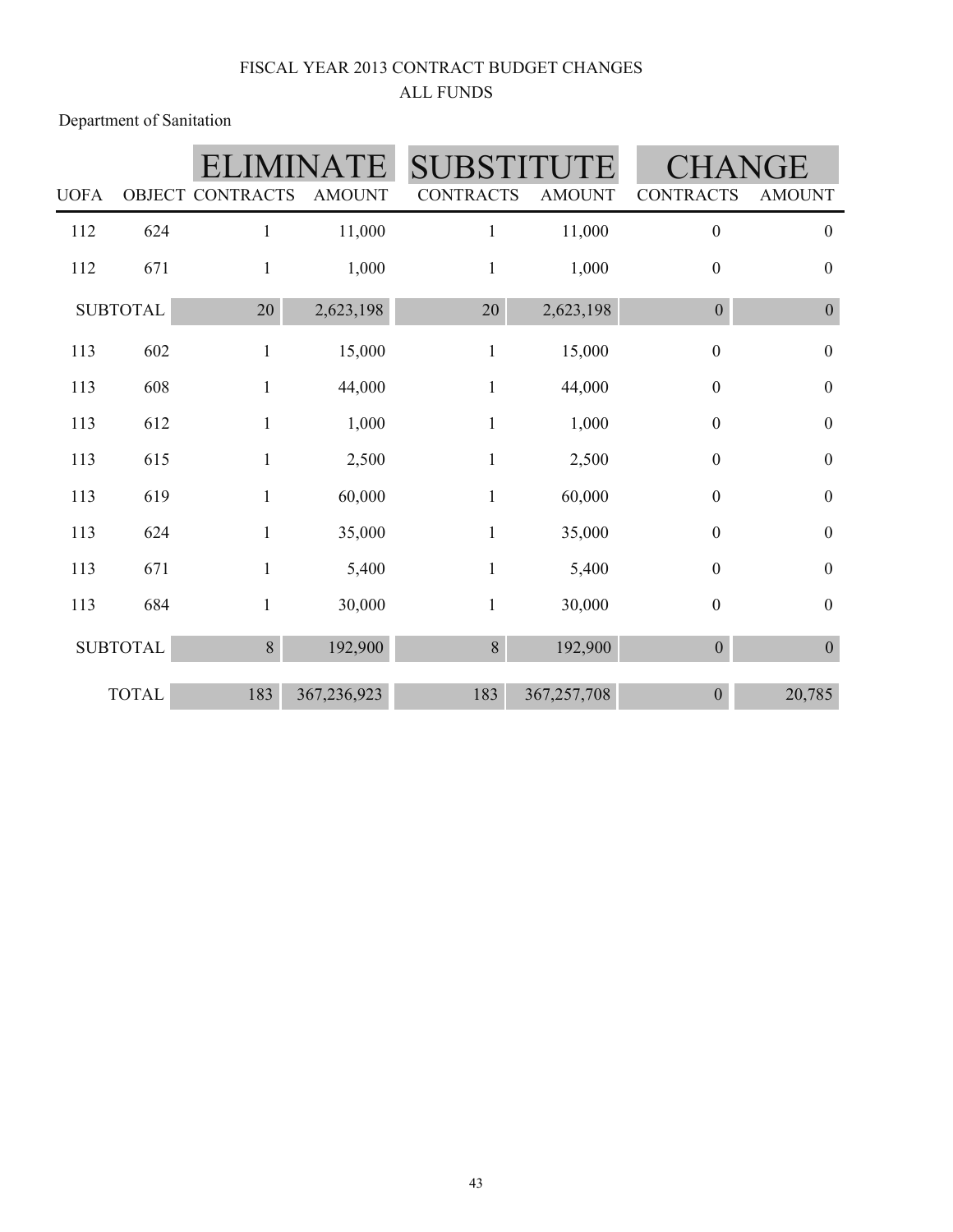Department of Finance

| <b>UOFA</b> |                  | OBJECT CONTRACTS        | <b>AMOUNT</b>    | <b>CONTRACTS</b> | <b>AMOUNT</b> | <b>CONTRACTS</b> | <b>AMOUNT</b>    |  |
|-------------|------------------|-------------------------|------------------|------------------|---------------|------------------|------------------|--|
| 011         | 600              | 13                      | 2,172,205        | 13               | 2,172,205     | $\boldsymbol{0}$ | $\boldsymbol{0}$ |  |
| 011         | 608              | 14                      | 842,401          | 14               | 842,401       | $\boldsymbol{0}$ | $\boldsymbol{0}$ |  |
| 011         | 618              | $\mathbf{1}$            | 22,977,751       | $\mathbf{1}$     | 22,977,751    | $\boldsymbol{0}$ | $\boldsymbol{0}$ |  |
| 011         | 619              | $\overline{3}$          | 238,000          | $\mathfrak{Z}$   | 238,000       | $\boldsymbol{0}$ | $\boldsymbol{0}$ |  |
| 011         | 624              | $\overline{4}$          | 500              | $\overline{4}$   | 500           | $\boldsymbol{0}$ | $\boldsymbol{0}$ |  |
| 011         | 671              | $\mathbf{1}$            | 64,500           | $\mathbf{1}$     | 64,500        | $\boldsymbol{0}$ | $\boldsymbol{0}$ |  |
| 011         | 681              | $\mathbf{1}$            | 50,000           | $\mathbf{1}$     | 50,000        | $\boldsymbol{0}$ | $\boldsymbol{0}$ |  |
| 011         | 684              | $\sqrt{2}$              | 8,817,651        | $\sqrt{2}$       | 9,356,385     | $\boldsymbol{0}$ | 538,734          |  |
| 011         | 686              | $\mathbf{1}$            | 46,629           | $\mathbf{1}$     | 46,629        | $\boldsymbol{0}$ | $\boldsymbol{0}$ |  |
|             | <b>SUBTOTAL</b>  | $40\,$                  | 35,209,637       | 40               | 35,748,371    | $\boldsymbol{0}$ | 538,734          |  |
| 022         | 600              | $\mathbf{1}$            | 339,000          | $\mathbf 1$      | 1,199,000     | $\boldsymbol{0}$ | 860,000          |  |
| 022         | 608              | $\mathbf{1}$            | 75,000           | $\mathbf{1}$     | 75,000        | $\boldsymbol{0}$ | $\boldsymbol{0}$ |  |
| 022         | 615              | $\boldsymbol{0}$        | $\boldsymbol{0}$ | $\boldsymbol{0}$ | 100,000       | $\boldsymbol{0}$ | 100,000          |  |
| 022         | 618              | $\mathbf{1}$            | 1,984,130        | $\mathbf{1}$     | 1,984,130     | $\boldsymbol{0}$ | $\boldsymbol{0}$ |  |
| 022         | 671              | $\mathbf{1}$            | 14,300           | $\mathbf{1}$     | 14,300        | $\boldsymbol{0}$ | $\boldsymbol{0}$ |  |
| 022         | 684              | $\boldsymbol{0}$        | $\boldsymbol{0}$ | $\boldsymbol{0}$ | 300,000       | $\boldsymbol{0}$ | 300,000          |  |
|             | <b>SUBTOTAL</b>  | $\overline{4}$          | 2,412,430        | $\overline{4}$   | 3,672,430     | $\boldsymbol{0}$ | 1,260,000        |  |
| 033         | 600              | $\mathbf{1}$            | 317,000          | $\mathbf{1}$     | 367,000       | $\boldsymbol{0}$ | 50,000           |  |
| 033         | 608              | $\overline{\mathbf{3}}$ | 439,600          | $\overline{3}$   | 439,600       | $\boldsymbol{0}$ | $\boldsymbol{0}$ |  |
| 033         | 619              | $\mathbf{1}$            | 85,300           | $\,1$            | 85,300        | $\boldsymbol{0}$ | $\boldsymbol{0}$ |  |
| 033         | 671              | $\mathbf{1}$            | 11,150           | $\mathbf 1$      | 11,150        | $\boldsymbol{0}$ | $\boldsymbol{0}$ |  |
| 033         | 683              | $\mathbf{1}$            | 8,200            | $\,1$            | 8,200         | $\boldsymbol{0}$ | $\boldsymbol{0}$ |  |
| 033         | 684              | $\mathbf{1}$            | 616,000          | $\mathbf{1}$     | 616,000       | $\boldsymbol{0}$ | $\boldsymbol{0}$ |  |
|             | ${\tt SUBTOTAL}$ | 8                       | 1,477,250        | 8                | 1,527,250     | $\boldsymbol{0}$ | 50,000           |  |
| 044         | 671              | $\mathbf{1}$            | 3,000            | $\mathbf{1}$     | 3,000         | $\boldsymbol{0}$ | $\boldsymbol{0}$ |  |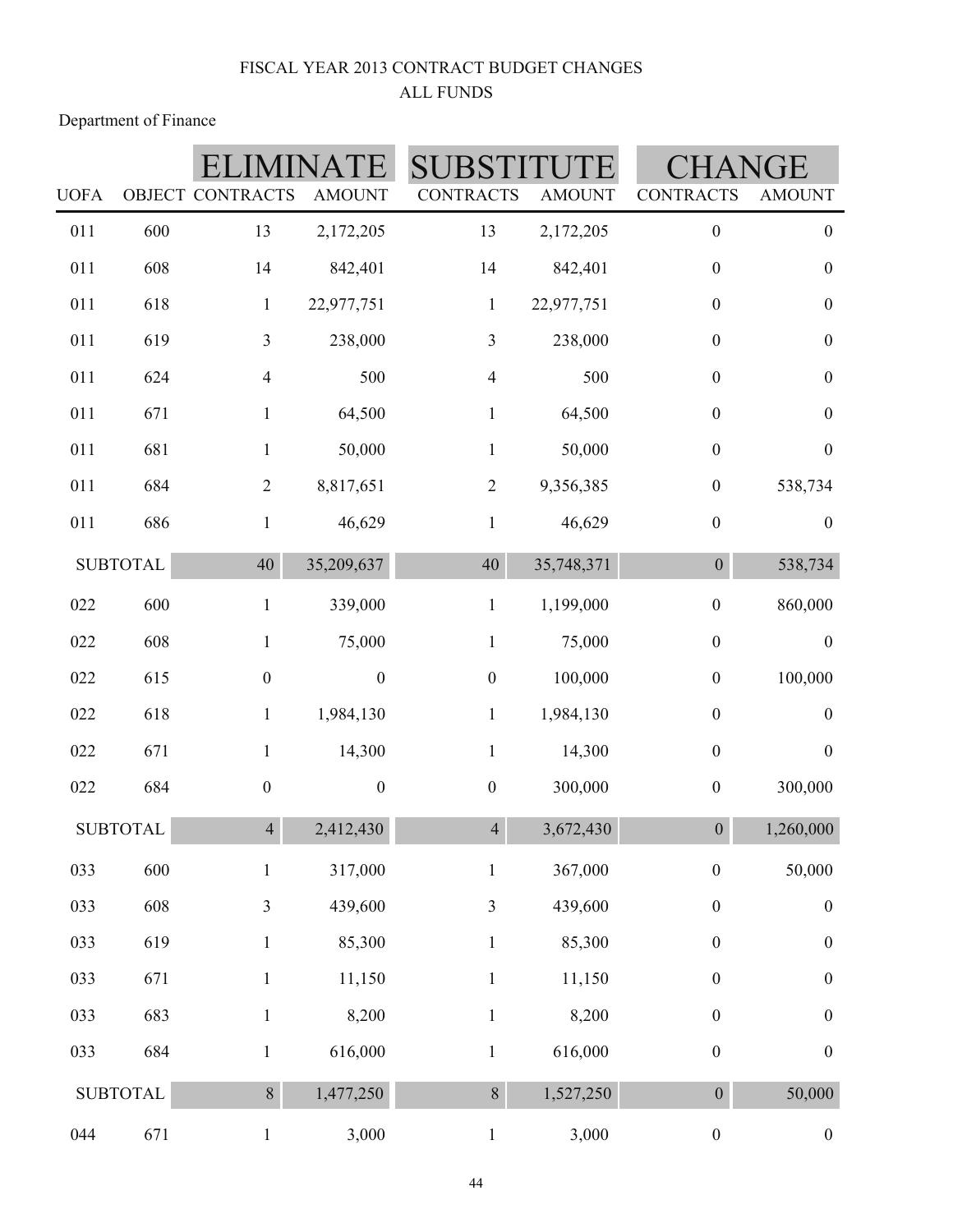Department of Finance

|             |                 |                         | ATE           | <b>SUBSTITUT</b> |               | CHANGE           |                  |
|-------------|-----------------|-------------------------|---------------|------------------|---------------|------------------|------------------|
| <b>UOFA</b> |                 | <b>OBJECT CONTRACTS</b> | <b>AMOUNT</b> | <b>CONTRACTS</b> | <b>AMOUNT</b> | <b>CONTRACTS</b> | <b>AMOUNT</b>    |
|             | <b>SUBTOTAL</b> | $\mathbf{1}$            | 3,000         | 1                | 3,000         | $\mathbf{0}$     | $\overline{0}$   |
| 077         | 600             | 1                       | 859,595       | $\mathbf{1}$     | 859,595       | $\boldsymbol{0}$ | $\boldsymbol{0}$ |
| 077         | 618             | 1                       | 552,199       | $\mathbf{1}$     | 552,199       | $\boldsymbol{0}$ | $\boldsymbol{0}$ |
|             | <b>SUBTOTAL</b> | $\overline{2}$          | 1,411,794     | $\overline{2}$   | 1,411,794     | $\theta$         | $\boldsymbol{0}$ |
| 099         | 600             |                         | 65,520        | 1                | 65,520        | $\boldsymbol{0}$ | $\mathbf{0}$     |
| 099         | 602             | 1                       | 352,800       | $\mathbf{1}$     | 352,800       | $\boldsymbol{0}$ | $\mathbf{0}$     |
| 099         | 671             | 1                       | 6,500         | 1                | 6,500         | $\boldsymbol{0}$ | $\mathbf{0}$     |
|             | <b>SUBTOTAL</b> | $\overline{3}$          | 424,820       | $\overline{3}$   | 424,820       | $\theta$         | $\boldsymbol{0}$ |
|             | <b>TOTAL</b>    | 58                      | 40,938,931    | 58               | 42,787,665    | $\theta$         | 1,848,734        |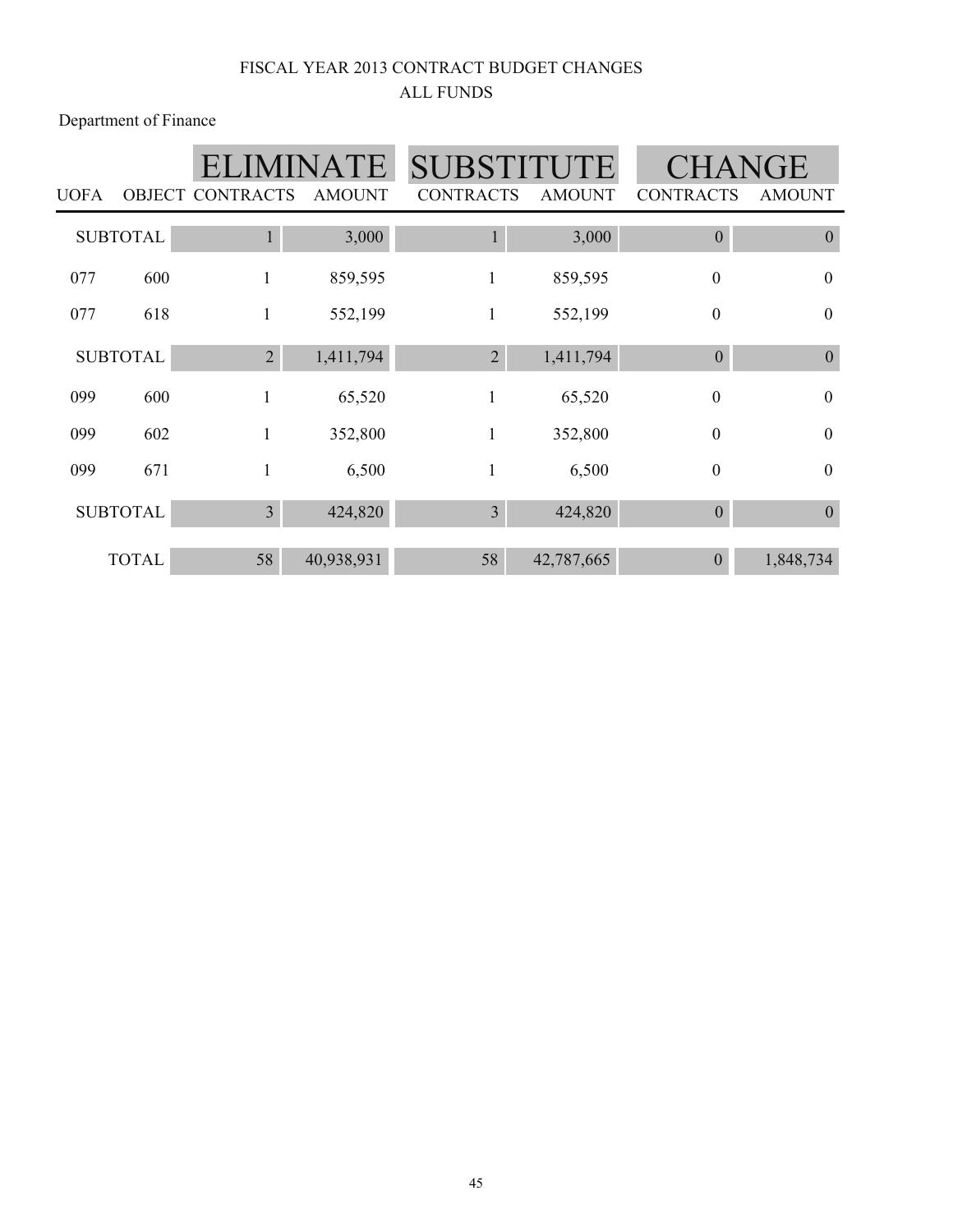## FISCAL YEAR 2013 CONTRACT BUDGET CHANGES ALL FUNDS

Dept. of Design & Construction

|                 |              |                  |                  | <b>SUB</b>       |               | VGE              |                  |
|-----------------|--------------|------------------|------------------|------------------|---------------|------------------|------------------|
| <b>UOFA</b>     | OBJECT       | <b>CONTRACTS</b> | <b>AMOUNT</b>    | <b>CONTRACTS</b> | <b>AMOUNT</b> | <b>CONTRACTS</b> | <b>AMOUNT</b>    |
| 002             | 600          | $\boldsymbol{0}$ | $\boldsymbol{0}$ | $\boldsymbol{0}$ | 285,000       | $\boldsymbol{0}$ | 285,000          |
| 002             | 608          | $\overline{4}$   | 20,000           | $\overline{4}$   | 20,000        | $\boldsymbol{0}$ | $\boldsymbol{0}$ |
| 002             | 612          | $\mathfrak{Z}$   | 125,000          | 3                | 125,000       | $\boldsymbol{0}$ | $\boldsymbol{0}$ |
| 002             | 613          | $\mathbf{2}$     | 100,000          | $\overline{2}$   | 100,000       | $\boldsymbol{0}$ | $\boldsymbol{0}$ |
| 002             | 619          | $\mathbf{1}$     | 145,700          | $\mathbf{1}$     | 145,700       | $\boldsymbol{0}$ | $\boldsymbol{0}$ |
| 002             | 624          | 3                | 20,000           | $\overline{3}$   | 20,000        | $\boldsymbol{0}$ | $\boldsymbol{0}$ |
| 002             | 633          | $\mathbf{1}$     | 10,000           | $\mathbf{1}$     | 10,000        | $\boldsymbol{0}$ | $\boldsymbol{0}$ |
| 002             | 671          | 17               | 165,000          | 17               | 165,000       | $\boldsymbol{0}$ | $\boldsymbol{0}$ |
| 002             | 684          | 30               | 985,715          | 30               | 985,715       | $\boldsymbol{0}$ | $\boldsymbol{0}$ |
| 002             | 686          | $\mathbf{1}$     | 6,392,602        | $\mathbf{1}$     | 6,392,602     | $\boldsymbol{0}$ | $\boldsymbol{0}$ |
| <b>SUBTOTAL</b> |              | 62               | 7,964,017        | 62               | 8,249,017     | $\overline{0}$   | 285,000          |
|                 | <b>TOTAL</b> | 62               | 7,964,017        | 62               | 8,249,017     | $\boldsymbol{0}$ | 285,000          |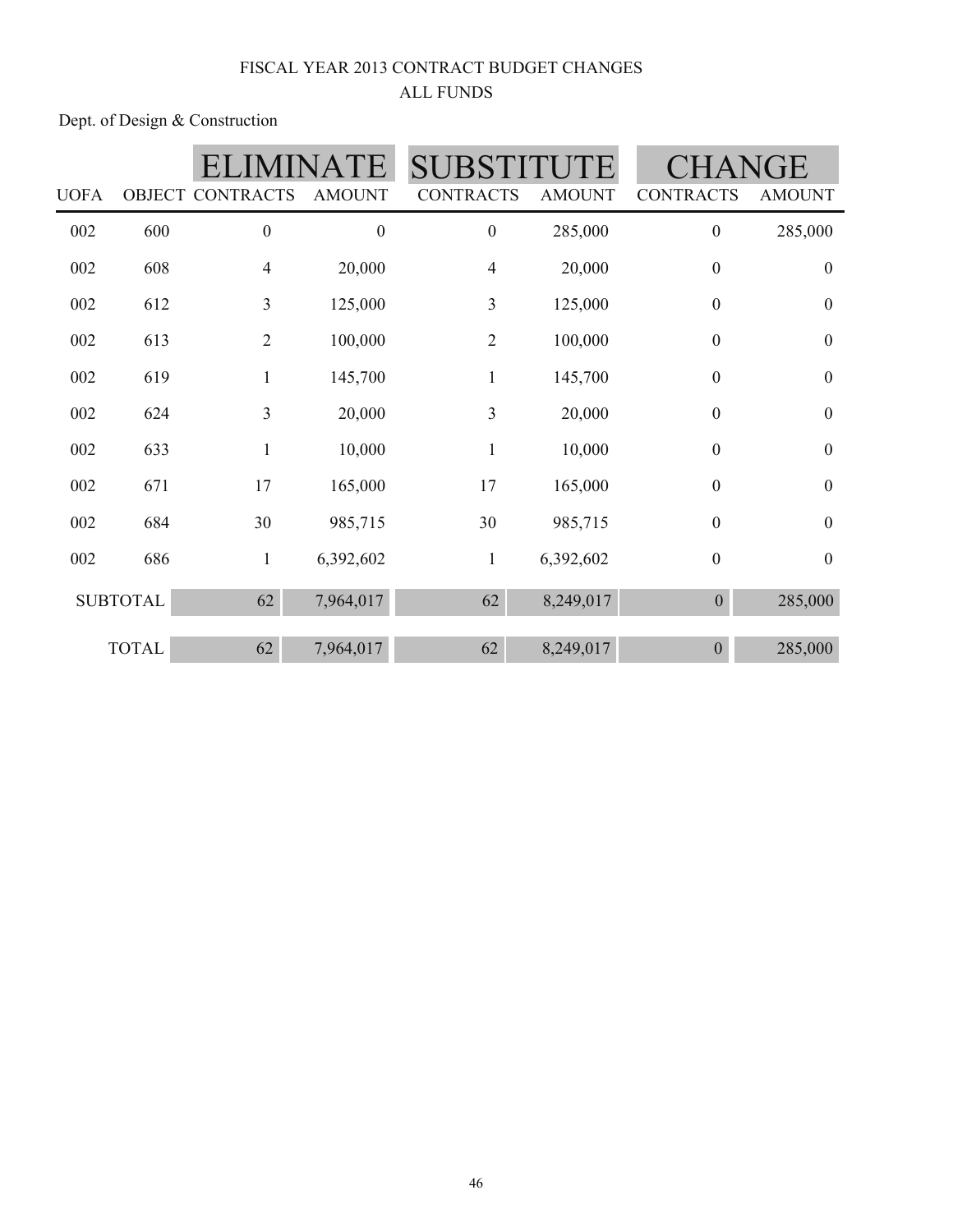D.O.I.T.T.

| <b>UOFA</b> |                 | OBJECT CONTRACTS | <b>AMOUNT</b> | SUB<br><b>CONTRACTS</b> | <b>AMOUNT</b> | <b>CONTRACTS</b> | JGE<br><b>AMOUNT</b> |
|-------------|-----------------|------------------|---------------|-------------------------|---------------|------------------|----------------------|
| 002         | 600             | 9                | 15,364,603    | 9                       | 15,364,603    | $\boldsymbol{0}$ | $\boldsymbol{0}$     |
| 002         | 602             | $\tau$           | 13,475,057    | $\boldsymbol{7}$        | 13,475,057    | $\boldsymbol{0}$ | $\boldsymbol{0}$     |
| 002         | 608             | $10\,$           | 19,469,362    | 10                      | 19,469,362    | $\boldsymbol{0}$ | $\boldsymbol{0}$     |
| 002         | 612             | 1                | 256,750       | 1                       | 256,750       | $\boldsymbol{0}$ | $\boldsymbol{0}$     |
| 002         | 613             | 62               | 68,442,208    | 62                      | 68,451,708    | $\boldsymbol{0}$ | 9,500                |
| 002         | 615             | $\mathbf{1}$     | 108,711       | $\mathbf{1}$            | 108,711       | $\boldsymbol{0}$ | $\boldsymbol{0}$     |
| 002         | 619             | 1                | 175,500       | $\mathbf{1}$            | 175,500       | $\boldsymbol{0}$ | $\boldsymbol{0}$     |
| 002         | 622             | $\overline{3}$   | 594,070       | 3                       | 594,070       | $\boldsymbol{0}$ | $\boldsymbol{0}$     |
| 002         | 624             | $\mathbf{1}$     | 38,560        | $\mathbf{1}$            | 38,560        | $\boldsymbol{0}$ | $\boldsymbol{0}$     |
| 002         | 671             | 3                | 79,301        | 3                       | 79,301        | $\boldsymbol{0}$ | $\boldsymbol{0}$     |
| 002         | 682             | $\overline{3}$   | 150,000       | $\overline{3}$          | 150,000       | $\boldsymbol{0}$ | $\boldsymbol{0}$     |
| 002         | 686             | 14               | 14,128,193    | 14                      | 14,128,193    | $\boldsymbol{0}$ | $\boldsymbol{0}$     |
|             | <b>SUBTOTAL</b> | 115              | 132,282,315   | 115                     | 132,291,815   | $\boldsymbol{0}$ | 9,500                |
|             | <b>TOTAL</b>    | 115              | 132,282,315   | 115                     | 132,291,815   | $\overline{0}$   | 9,500                |